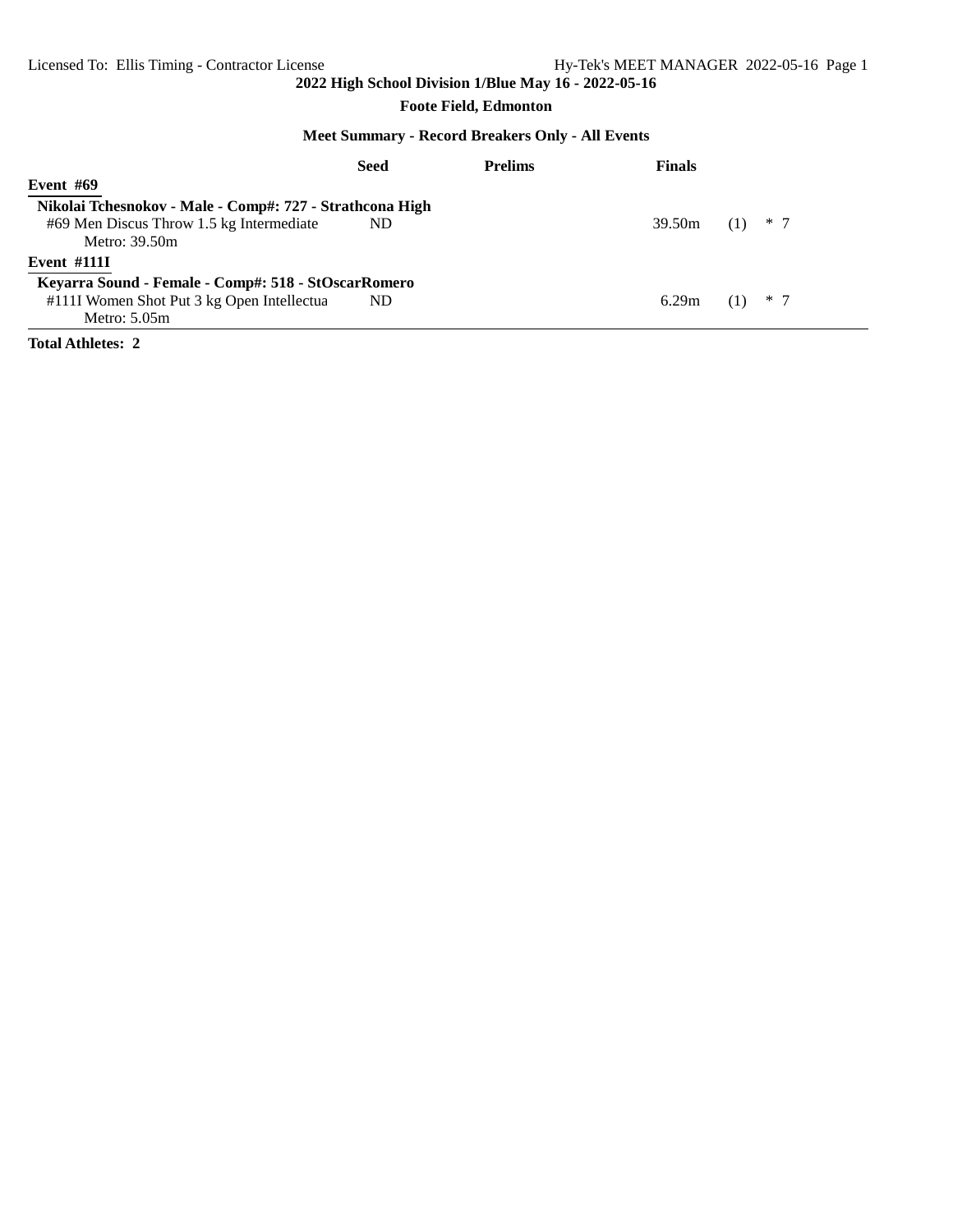**Foote Field, Edmonton**

| <b>Combined Team Scores - 1A</b> |        |                |                 |                |      |                              |       |  |  |  |
|----------------------------------|--------|----------------|-----------------|----------------|------|------------------------------|-------|--|--|--|
| <b>Place School</b>              | Points | <b>Sprints</b> | <b>Distance</b> | <b>Hurdles</b> |      | Relays Field Events Combined |       |  |  |  |
| Edm:Parkland Immanue             | 133    |                | 29              |                |      |                              | 20    |  |  |  |
| Total                            | 133.00 | 5.00           | 29.00           | 7.00           | 0.00 | 72.00                        | 20.00 |  |  |  |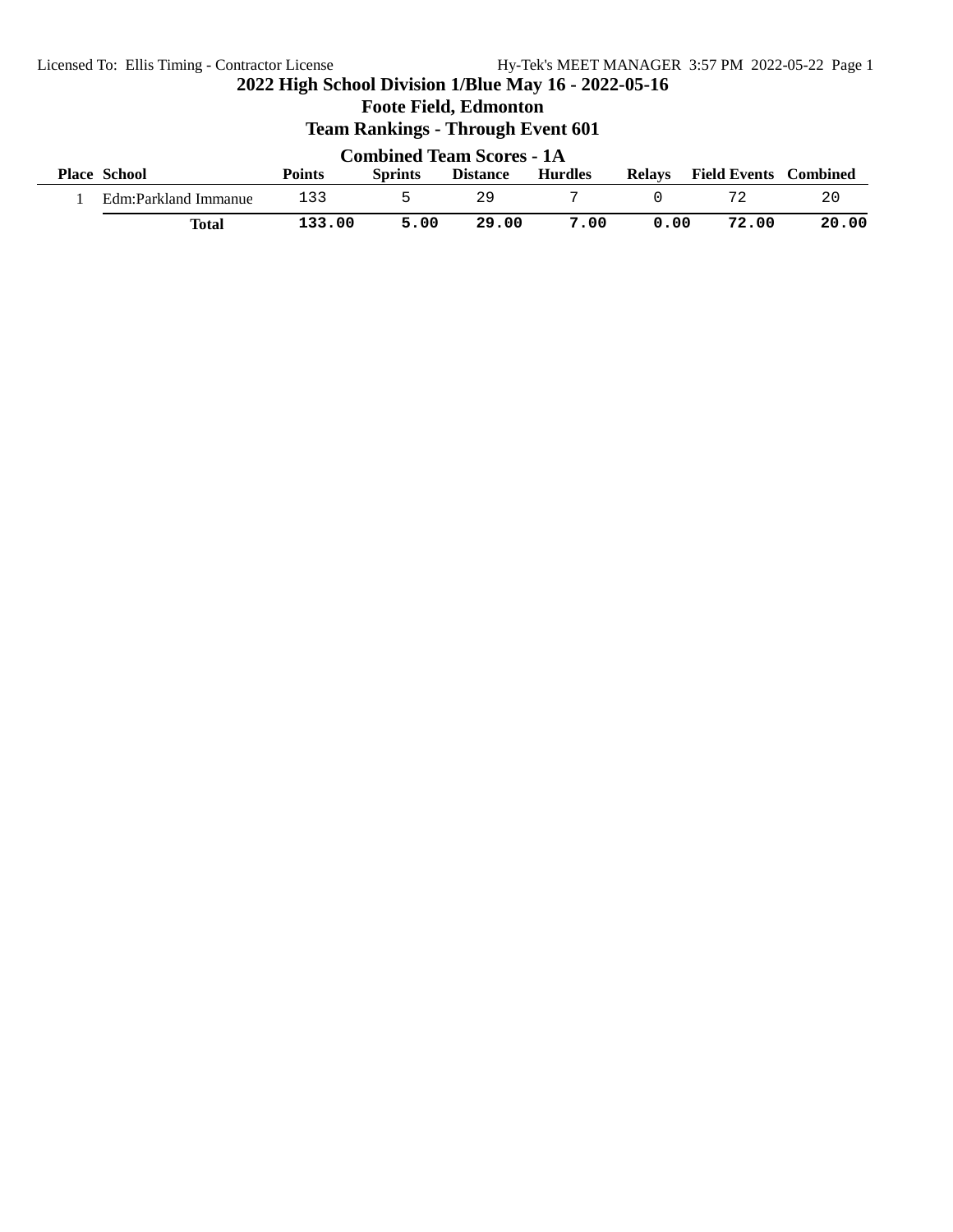## **Foote Field, Edmonton Team Rankings - Through Event 601 Combined Team Scores - 2A**<br>Sprints Distance Hurdles **Place School Points Sprints Distance Hurdles Relays Field Events Combined** 1 Edm:Ecole Alexandre-T 42.50 14 1 0 0 27.50 0 2 Edm: Maurice Lavallee 28 7 0 0 0 21 0 3 Edm:Edmonton Christia 4 4 0 0 0 0 0 0 4 Edm:J.H. Picard 3 0 0 0 0 3 0 **Total 77.50 25.00 1.00 0.00 0.00 51.50 0.00**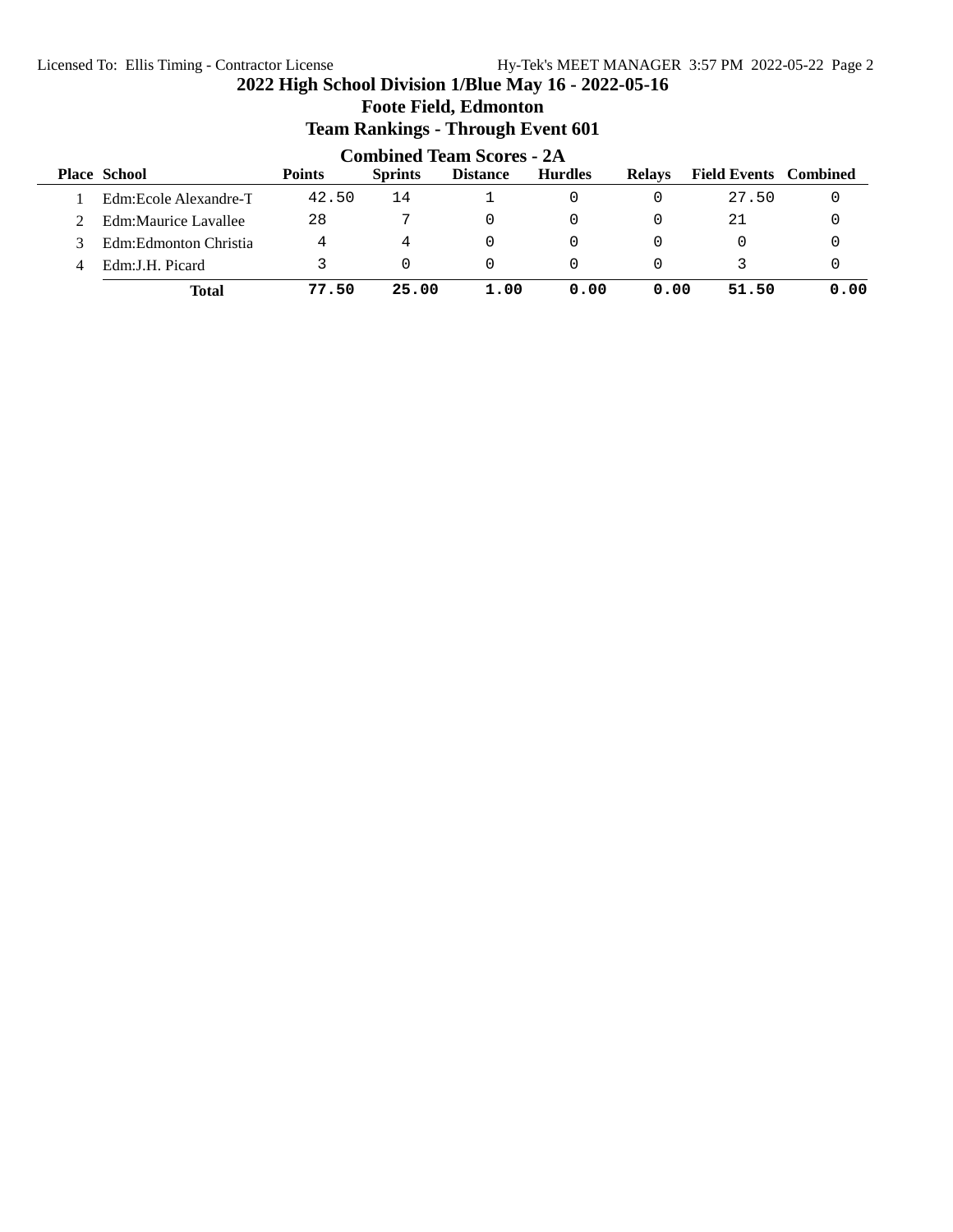|   |                                  |               | o              | o               |                |               |                              |       |  |  |  |  |
|---|----------------------------------|---------------|----------------|-----------------|----------------|---------------|------------------------------|-------|--|--|--|--|
|   | <b>Combined Team Scores - 3A</b> |               |                |                 |                |               |                              |       |  |  |  |  |
|   | <b>Place School</b>              | <b>Points</b> | <b>Sprints</b> | <b>Distance</b> | <b>Hurdles</b> | <b>Relays</b> | <b>Field Events</b> Combined |       |  |  |  |  |
|   | Edm:St Oscar Romero              | 93            | 14             | $\Omega$        | 0              | 8             | 71                           |       |  |  |  |  |
|   | Edm:Louis St Laurent             | 73.50         | 18             | 14              | 7              | 8             | 26.50                        |       |  |  |  |  |
| 3 | Edm: Vimy Ridge Acade            | 45            | 15             | $\Omega$        |                |               | 19                           | 10    |  |  |  |  |
| 4 | Edm:Strathcona Christia          | 41            | 14             | 18              | 0              | 2             |                              |       |  |  |  |  |
|   | Edm: Victoria School             | 37            | $\Omega$       | 2               | 0              |               | 25                           | 10    |  |  |  |  |
| 6 | Edm:St Albert Catholic           | 36            | 5              | 7               | 0              |               | 24                           |       |  |  |  |  |
|   | Edm:Sturgeon Composi             | 24.50         | $\Omega$       | $\Omega$        | 6              |               | 18.50                        |       |  |  |  |  |
| 8 | Edm:Old Scona Academ             | 18.50         | 4              | 6               | 0              |               | 8.50                         |       |  |  |  |  |
| 9 | Edm: St Peter the Apostl         | 17            | 0              | $\Omega$        | 0              |               | 17                           | 0     |  |  |  |  |
|   | <b>Total</b>                     | 385.50        | 70.00          | 47.00           | 14.00          | 18.00         | 216.50                       | 20.00 |  |  |  |  |

# **Foote Field, Edmonton Team Rankings - Through Event 601**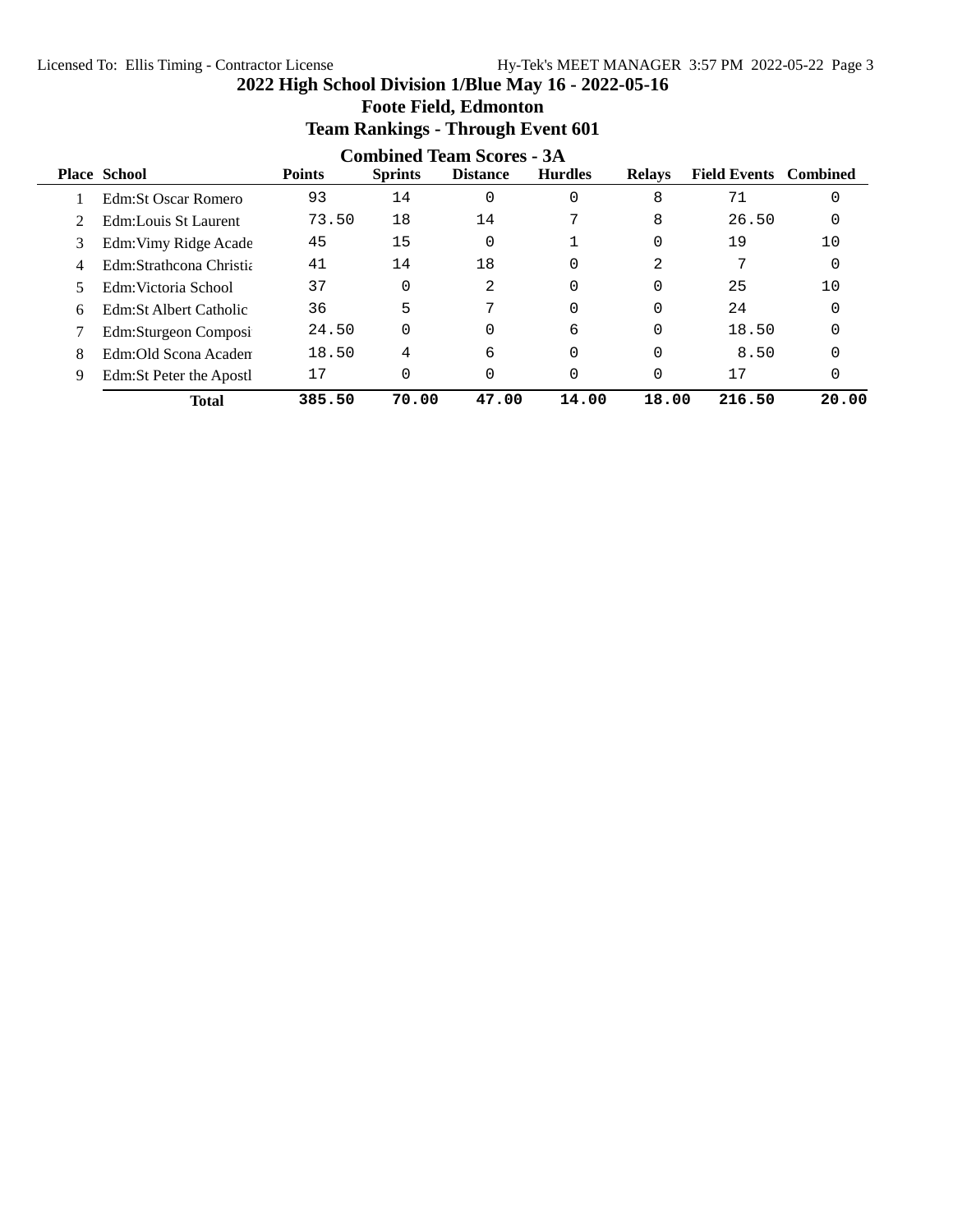|    | <b>Combined Team Scores - 4A</b> |               |                |                 |                |               |                              |       |  |  |  |
|----|----------------------------------|---------------|----------------|-----------------|----------------|---------------|------------------------------|-------|--|--|--|
|    | <b>Place School</b>              | <b>Points</b> | <b>Sprints</b> | <b>Distance</b> | <b>Hurdles</b> | <b>Relays</b> | <b>Field Events</b> Combined |       |  |  |  |
|    | Edm:Strathcona High              | 717.50        | 99             | 181             | 69             | 62            | 284.50                       | 22    |  |  |  |
| 2  | Edm:Ross Sheppard                | 233.50        | 58             | 52              | 29             | 31            | 63.50                        | 0     |  |  |  |
| 3  | Edm:Paul Kane High               | 190           | 37             | 19              | 14             | 29            | 91                           |       |  |  |  |
| 4  | Edm: St Francis Xavier           | 89            | 19             | 18              | 7              | 6             | 39                           |       |  |  |  |
| 5. | Edm:Leduc Composite              | 81            | 12             | 17              | 7              | 0             | 45                           |       |  |  |  |
| 6  | Edm:Beaumont Compos              | 65            | 13             | 15              | 8              | 0             | 29                           |       |  |  |  |
|    | Edm:McNally                      | 53            | 11             |                 | 20             | 4             | 18                           |       |  |  |  |
| 8  | <b>Edm:Holy Trinity</b>          | 48            | 32             | 2               | 0              | 5             | 9                            |       |  |  |  |
| 9  | Edm:St Joseph                    | 37            | 15             | 11              | 0              | 0             | 11                           |       |  |  |  |
| 10 | Edm:W.P. Wagner                  | 10            | $\Omega$       |                 | 0              | ⇁             | 3                            |       |  |  |  |
| 11 | Edm:Queen Elizabeth              | 6             | $\Omega$       | 4               | 0              | 0             | $\overline{2}$               | 0     |  |  |  |
|    | <b>Total</b>                     | 1,530.00      | 296.00         | 319.00          | 154.00         | 144.00        | 595.00                       | 22.00 |  |  |  |

# **Foote Field, Edmonton Team Rankings - Through Event 601**

**2022 High School Division 1/Blue May 16 - 2022-05-16**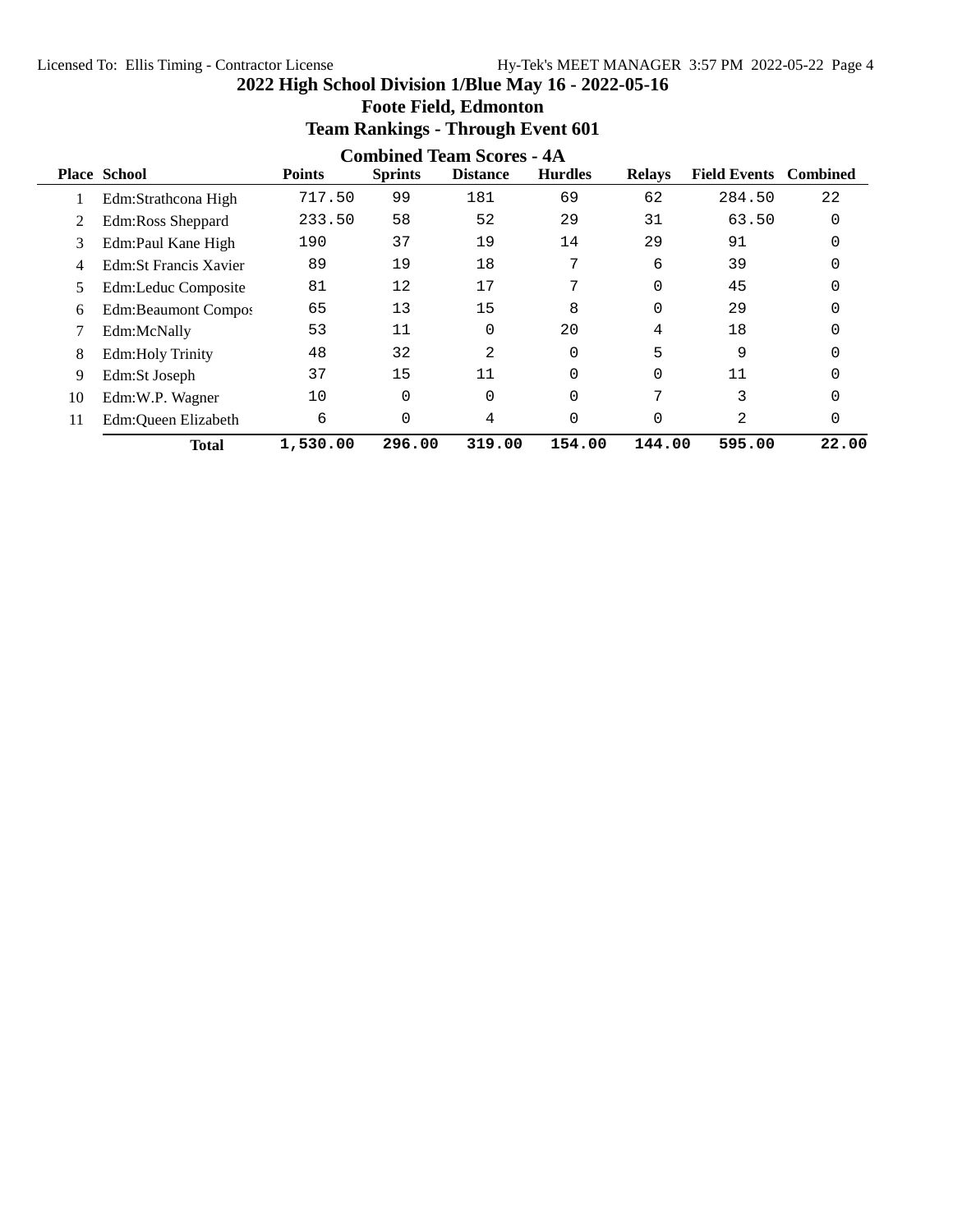**Foote Field, Edmonton**

| <b>Female Team Scores - 1A</b> |        |                |                 |                |      |                              |       |  |  |  |
|--------------------------------|--------|----------------|-----------------|----------------|------|------------------------------|-------|--|--|--|
| <b>Place School</b>            | Points | <b>Sprints</b> | <b>Distance</b> | <b>Hurdles</b> |      | Relays Field Events Combined |       |  |  |  |
| Edm:Parkland Immanue           | 56     | ь.             |                 |                |      | 30                           |       |  |  |  |
| Total                          | 56.00  | 5.00           | 0.00            | 7.00           | 0.00 | 30.00                        | 14.00 |  |  |  |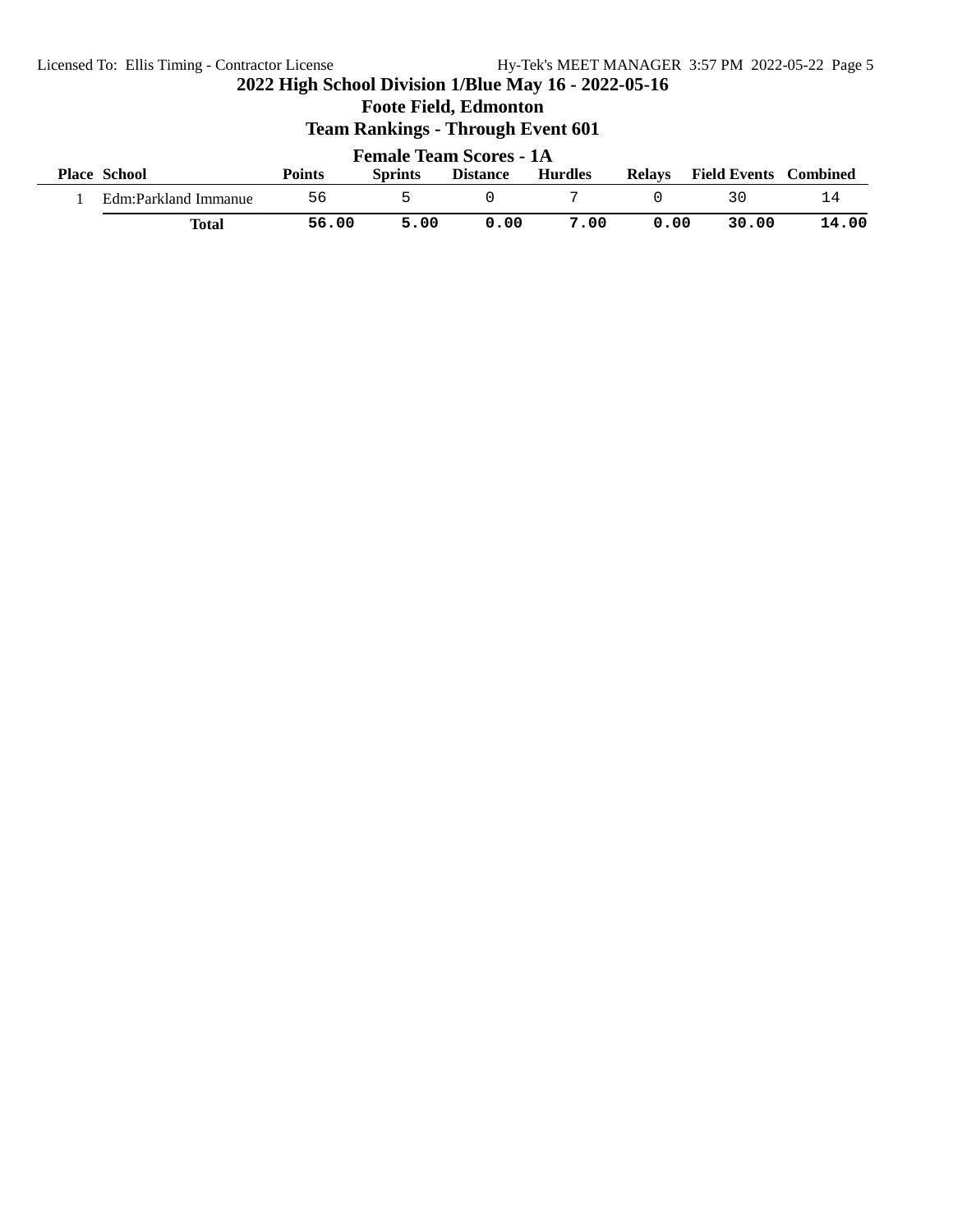|                                | <b>Foote Field, Edmonton</b><br><b>Team Rankings - Through Event 601</b> |               |                |                 |                |               |                              |      |  |  |  |
|--------------------------------|--------------------------------------------------------------------------|---------------|----------------|-----------------|----------------|---------------|------------------------------|------|--|--|--|
| <b>Female Team Scores - 2A</b> |                                                                          |               |                |                 |                |               |                              |      |  |  |  |
|                                | <b>Place School</b>                                                      | <b>Points</b> | <b>Sprints</b> | <b>Distance</b> | <b>Hurdles</b> | <b>Relays</b> | <b>Field Events</b> Combined |      |  |  |  |
|                                | Edm:Ecole Alexandre-T                                                    | 10            |                | O               |                |               |                              |      |  |  |  |
|                                | Edm: J.H. Picard                                                         |               | 0              | 0               | <sup>n</sup>   |               |                              |      |  |  |  |
|                                | Total                                                                    | 12.00         | 7.00           | 0.00            | 0.00           | 0.00          | 5.00                         | 0.00 |  |  |  |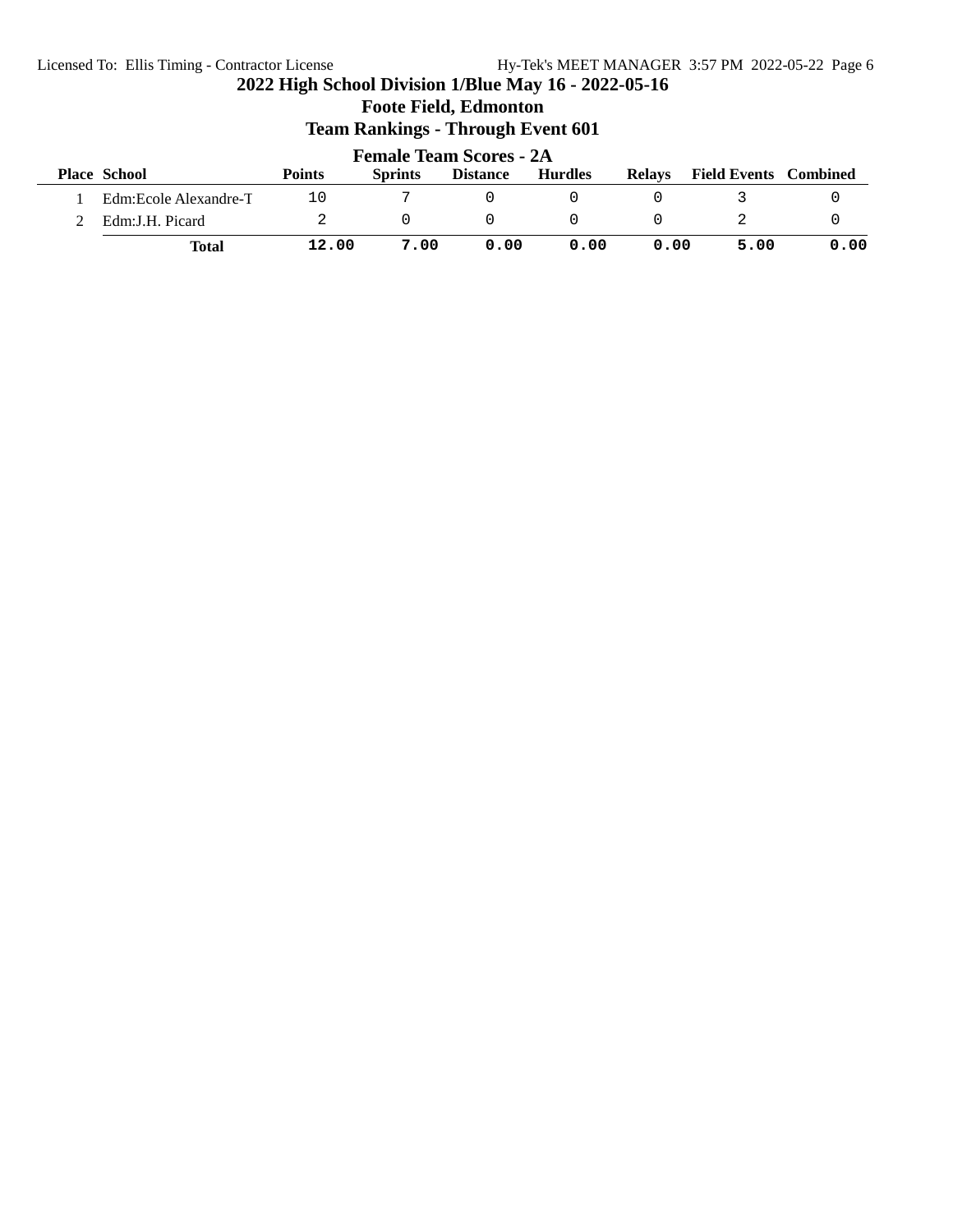$\overline{a}$ 

|                                | Team Rankings - Through Event bol |               |                |                 |                |               |                              |       |  |  |  |  |
|--------------------------------|-----------------------------------|---------------|----------------|-----------------|----------------|---------------|------------------------------|-------|--|--|--|--|
| <b>Female Team Scores - 3A</b> |                                   |               |                |                 |                |               |                              |       |  |  |  |  |
|                                | <b>Place School</b>               | <b>Points</b> | <b>Sprints</b> | <b>Distance</b> | <b>Hurdles</b> | <b>Relays</b> | <b>Field Events</b> Combined |       |  |  |  |  |
|                                | <b>Edm:St Oscar Romero</b>        | 42            | 7              | 0               | 0              | 0             | 35                           | 0     |  |  |  |  |
|                                | Edm: Vimy Ridge Acade             | 42            | 12             | 0               |                | 0             | 19                           | 10    |  |  |  |  |
| 3                              | Edm:Strathcona Christia           | 40            | 14             | 18              | 0              | 2             | 6                            | 0     |  |  |  |  |
| 4                              | Edm:Sturgeon Composi              | 20.50         | 0              | 0               | 6              | 0             | 14.50                        |       |  |  |  |  |
|                                | Edm:St Albert Catholic            | 20            | $\Omega$       | $\Omega$        | 0              | 0             | 20                           |       |  |  |  |  |
| 6                              | Edm: St Peter the Apostl          | 17            | $\Omega$       | 0               | 0              | 0             | 17                           |       |  |  |  |  |
|                                | Edm:Old Scona Academ              | 16.50         | 4              | 5               |                | 0             | 7.50                         |       |  |  |  |  |
| 8                              | Edm:Louis St Laurent              | 11.50         | $\Omega$       |                 | 0              | 8             | 0.50                         |       |  |  |  |  |
| 9                              | Edm: Victoria School              | 11            | 0              | 0               |                | 0             | 11                           | 0     |  |  |  |  |
|                                | <b>Total</b>                      | 220.50        | 37.00          | 26.00           | 7.00           | 10.00         | 130.50                       | 10.00 |  |  |  |  |

#### **2022 High School Division 1/Blue May 16 - 2022-05-16 Foote Field, Edmonton Team Rankings - Through Event 601**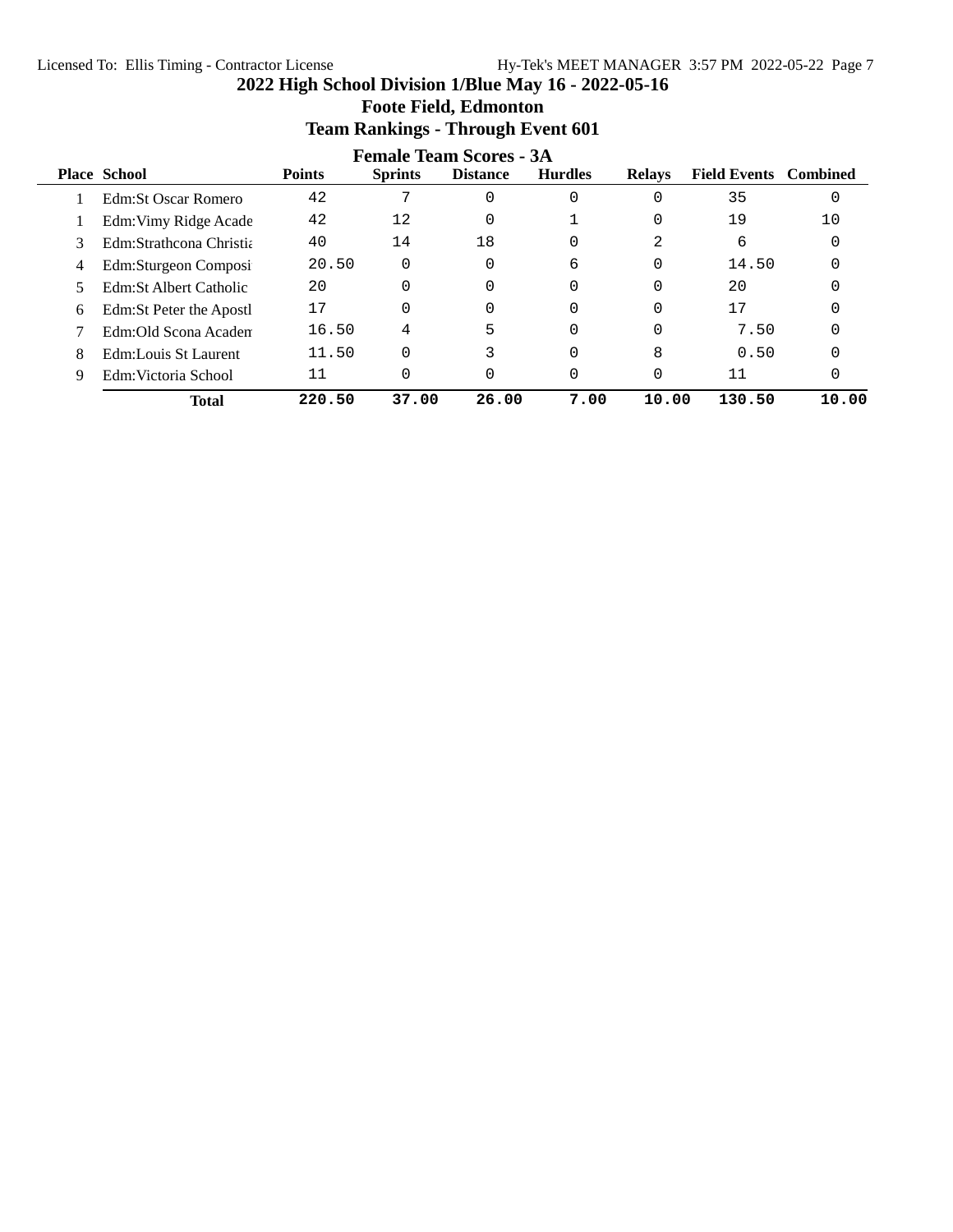|    | <b>Female Team Scores - 4A</b> |               |                |                 |                |               |                     |                 |  |  |  |  |
|----|--------------------------------|---------------|----------------|-----------------|----------------|---------------|---------------------|-----------------|--|--|--|--|
|    | <b>Place School</b>            | <b>Points</b> | <b>Sprints</b> | <b>Distance</b> | <b>Hurdles</b> | <b>Relays</b> | <b>Field Events</b> | <b>Combined</b> |  |  |  |  |
|    | Edm:Strathcona High            | 398.50        | 75             | 104             | 34             | 29            | 156.50              | 0               |  |  |  |  |
|    | Edm:Ross Sheppard              | 88            | 18             | 21              | 14             | 6             | 29                  |                 |  |  |  |  |
| 3  | Edm:Paul Kane High             | 78            | 12             | 10              | 3              | 10            | 43                  |                 |  |  |  |  |
| 4  | Edm:Beaumont Compos            | 52            | 13             | 14              | 8              | 0             | 17                  |                 |  |  |  |  |
| 5  | Edm: St Francis Xavier         | 39            | 7              | 13              | 0              | 3             | 16                  |                 |  |  |  |  |
| 6  | Edm:Leduc Composite            | 38            | $\Omega$       | 10              | 7              | 0             | 21                  |                 |  |  |  |  |
|    | Edm:McNally                    | 26            | 6              |                 | 8              | 4             | 8                   |                 |  |  |  |  |
| 8  | Edm:St Joseph                  | 23            | 15             |                 | 0              |               | 8                   |                 |  |  |  |  |
| 9  | Edm:W.P. Wagner                | 4             | $\Omega$       |                 | 0              |               | 3                   |                 |  |  |  |  |
| 10 | <b>Edm:Holy Trinity</b>        | 3             |                |                 |                |               |                     |                 |  |  |  |  |
| 11 | Edm:Queen Elizabeth            | 2             |                |                 | 0              |               | 2                   |                 |  |  |  |  |
|    | <b>Total</b>                   | 751.50        | 149.00         | 172.00          | 74.00          | 53.00         | 303.50              | 0.00            |  |  |  |  |

## **Foote Field, Edmonton Team Rankings - Through Event 601**

**2022 High School Division 1/Blue May 16 - 2022-05-16**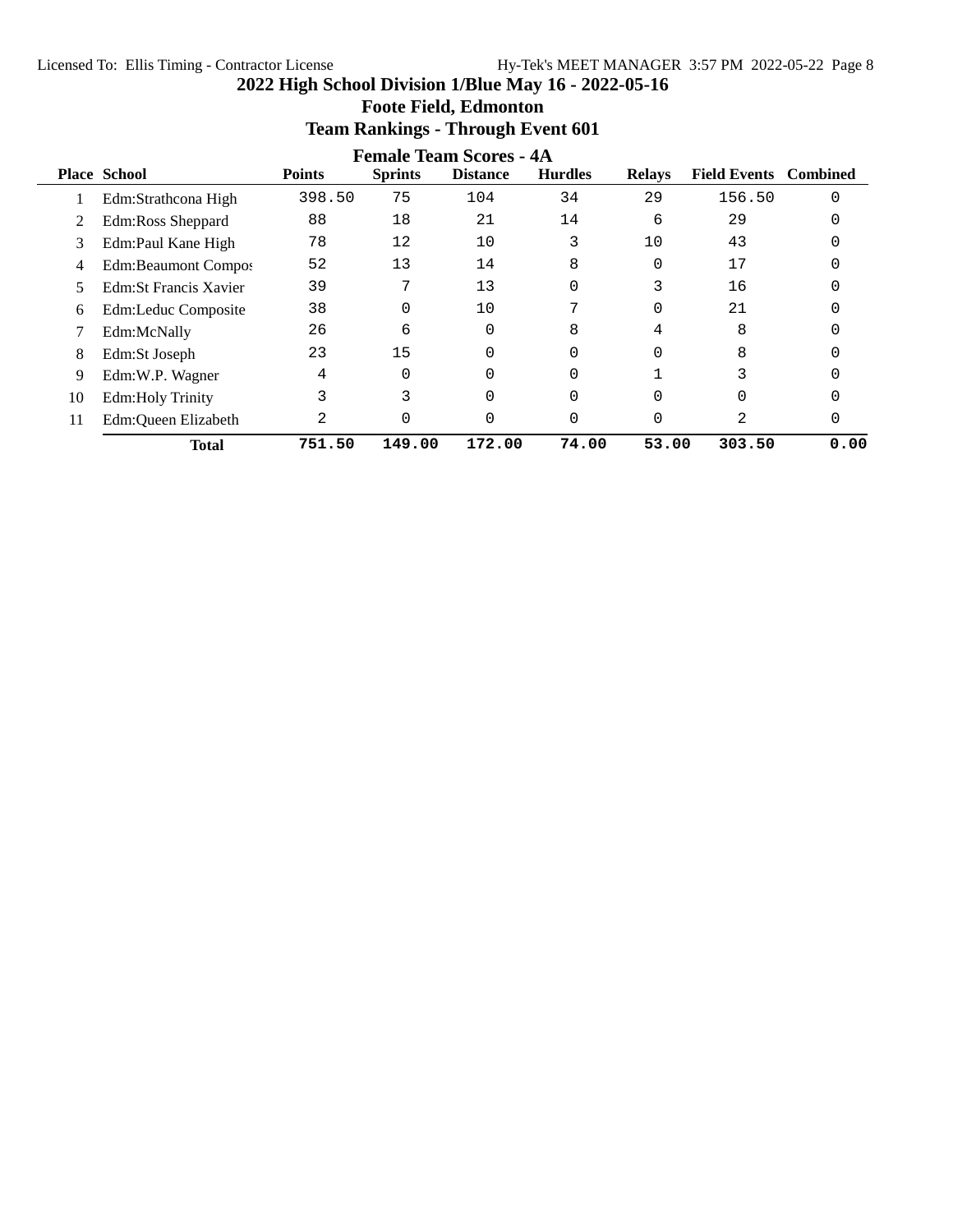| <b>Male Team Scores - 1A</b> |               |                |                 |                |               |                              |      |  |  |
|------------------------------|---------------|----------------|-----------------|----------------|---------------|------------------------------|------|--|--|
| <b>Place School</b>          | <b>Points</b> | <b>Sprints</b> | <b>Distance</b> | <b>Hurdles</b> | <b>Relays</b> | <b>Field Events</b> Combined |      |  |  |
| Edm:Parkland Immanue         |               |                | 29              |                |               | 42                           |      |  |  |
| Total                        | 77.00         | 0.00           | 29.00           | 0.00           | 0.00          | 42.00                        | 6.00 |  |  |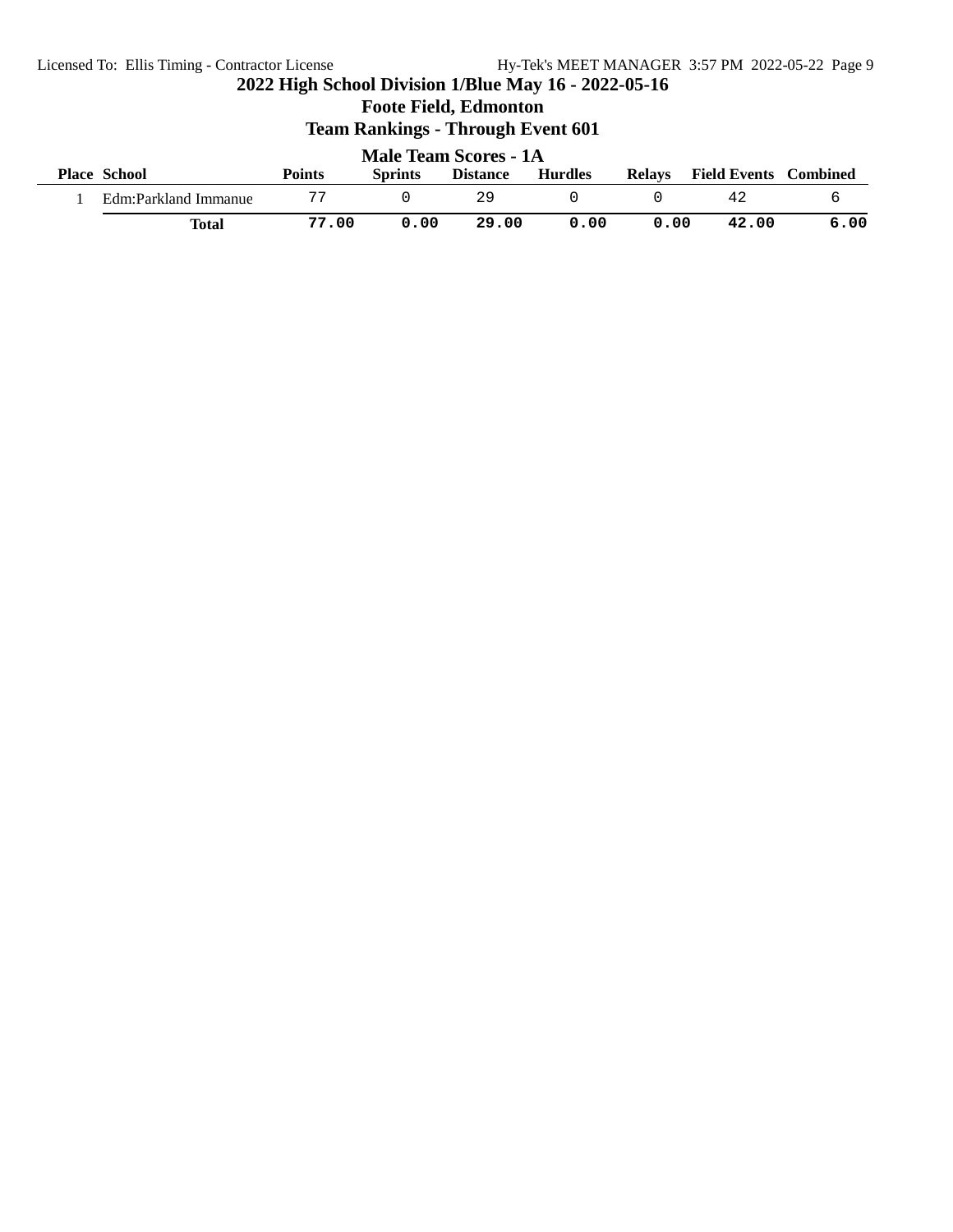#### Licensed To: Ellis Timing - Contractor License Hy-Tek's MEET MANAGER 3:57 PM 2022-05-22 Page 10

|   |                              |               |                | 10000           |                |               |                              |      |  |  |  |  |
|---|------------------------------|---------------|----------------|-----------------|----------------|---------------|------------------------------|------|--|--|--|--|
|   | <b>Male Team Scores - 2A</b> |               |                |                 |                |               |                              |      |  |  |  |  |
|   | <b>Place School</b>          | <b>Points</b> | <b>Sprints</b> | <b>Distance</b> | <b>Hurdles</b> | <b>Relays</b> | <b>Field Events</b> Combined |      |  |  |  |  |
|   | Edm: Ecole Alexandre-T       | 32.50         |                |                 |                |               | 24.50                        |      |  |  |  |  |
|   | Edm:Maurice Lavallee         | 28            |                |                 |                |               | 21                           |      |  |  |  |  |
|   | Edm:Edmonton Christia        | 4             | 4              |                 |                |               |                              |      |  |  |  |  |
| 4 | Edm:J.H. Picard              |               | $\Omega$       |                 |                |               |                              |      |  |  |  |  |
|   | <b>Total</b>                 | 65.50         | 18.00          | 1.00            | 0.00           | 0.00          | 46.50                        | 0.00 |  |  |  |  |

#### **2022 High School Division 1/Blue May 16 - 2022-05-16 Foote Field, Edmonton Team Rankings - Through Event 601**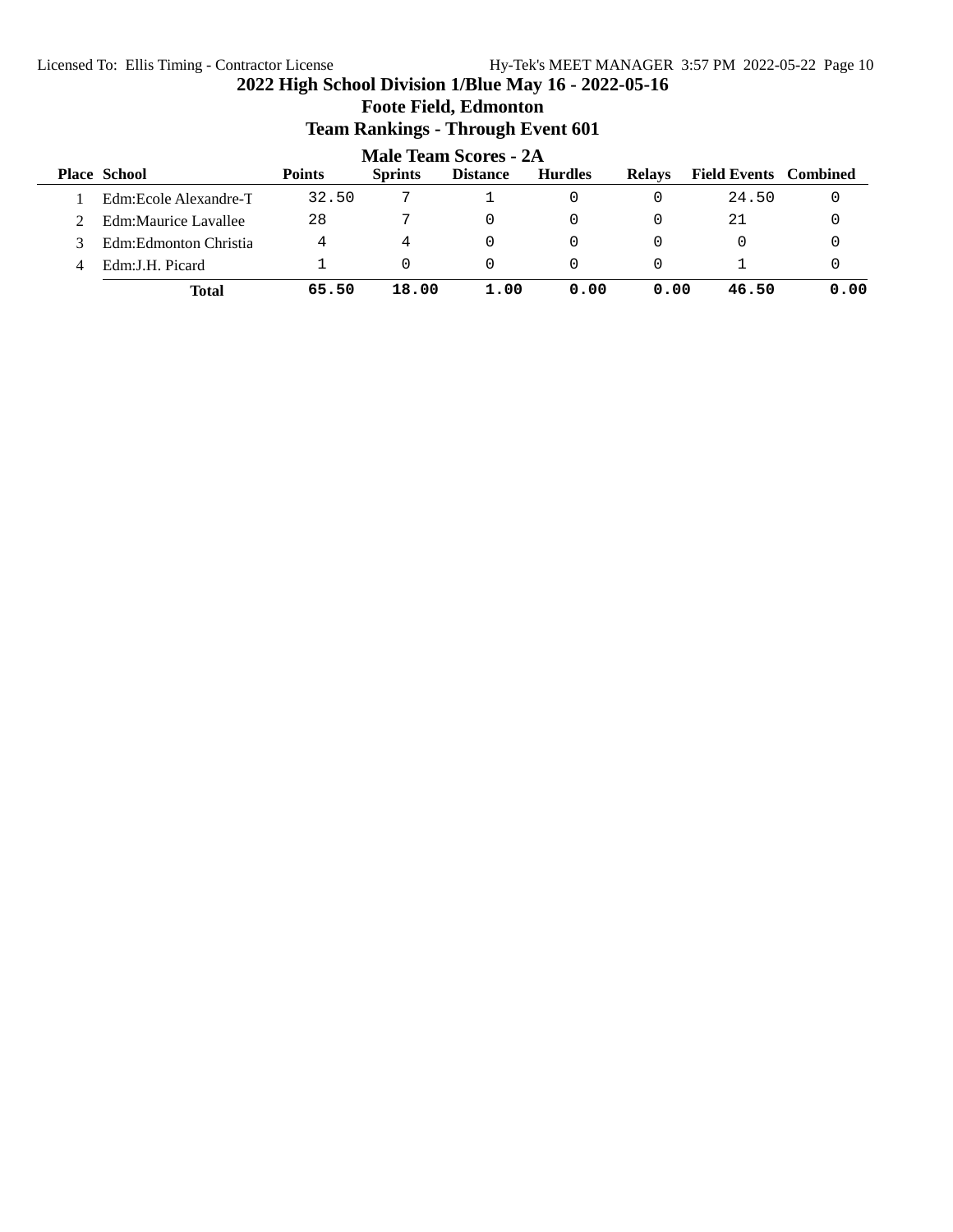**Foote Field, Edmonton**

|   | <b>Team Rankings - Through Event 601</b>                                                                                                                              |        |          |          |          |      |       |       |  |  |  |  |  |
|---|-----------------------------------------------------------------------------------------------------------------------------------------------------------------------|--------|----------|----------|----------|------|-------|-------|--|--|--|--|--|
|   | Male Team Scores - 3A<br><b>Place School</b><br><b>Points</b><br><b>Field Events</b> Combined<br><b>Sprints</b><br><b>Distance</b><br><b>Hurdles</b><br><b>Relays</b> |        |          |          |          |      |       |       |  |  |  |  |  |
|   | Edm:Louis St Laurent                                                                                                                                                  | 62     | 18       | 11       |          |      | 26    | 0     |  |  |  |  |  |
|   | Edm:St Oscar Romero                                                                                                                                                   | 49     |          | $\Omega$ | 0        | 6    | 36    | 0     |  |  |  |  |  |
| 3 | Edm:Victoria School                                                                                                                                                   | 26     | $\Omega$ | 2        | 0        |      | 14    | 10    |  |  |  |  |  |
| 4 | Edm:St Albert Catholic                                                                                                                                                | 16     | 5        | 7        | 0        |      | 4     |       |  |  |  |  |  |
|   | Edm:Sturgeon Composi                                                                                                                                                  | 4      | $\Omega$ | $\Omega$ | 0        |      | 4     |       |  |  |  |  |  |
| 6 | Edm: Vimy Ridge Acade                                                                                                                                                 | 3      |          | $\Omega$ | $\Omega$ |      |       |       |  |  |  |  |  |
|   | Edm:Old Scona Academ                                                                                                                                                  | 2      | $\Omega$ |          | $\Omega$ |      |       |       |  |  |  |  |  |
| 8 | Edm:Strathcona Christia                                                                                                                                               |        | 0        | 0        | 0        |      |       |       |  |  |  |  |  |
|   | <b>Total</b>                                                                                                                                                          | 163.00 | 33.00    | 21.00    | 7.00     | 6.00 | 86.00 | 10.00 |  |  |  |  |  |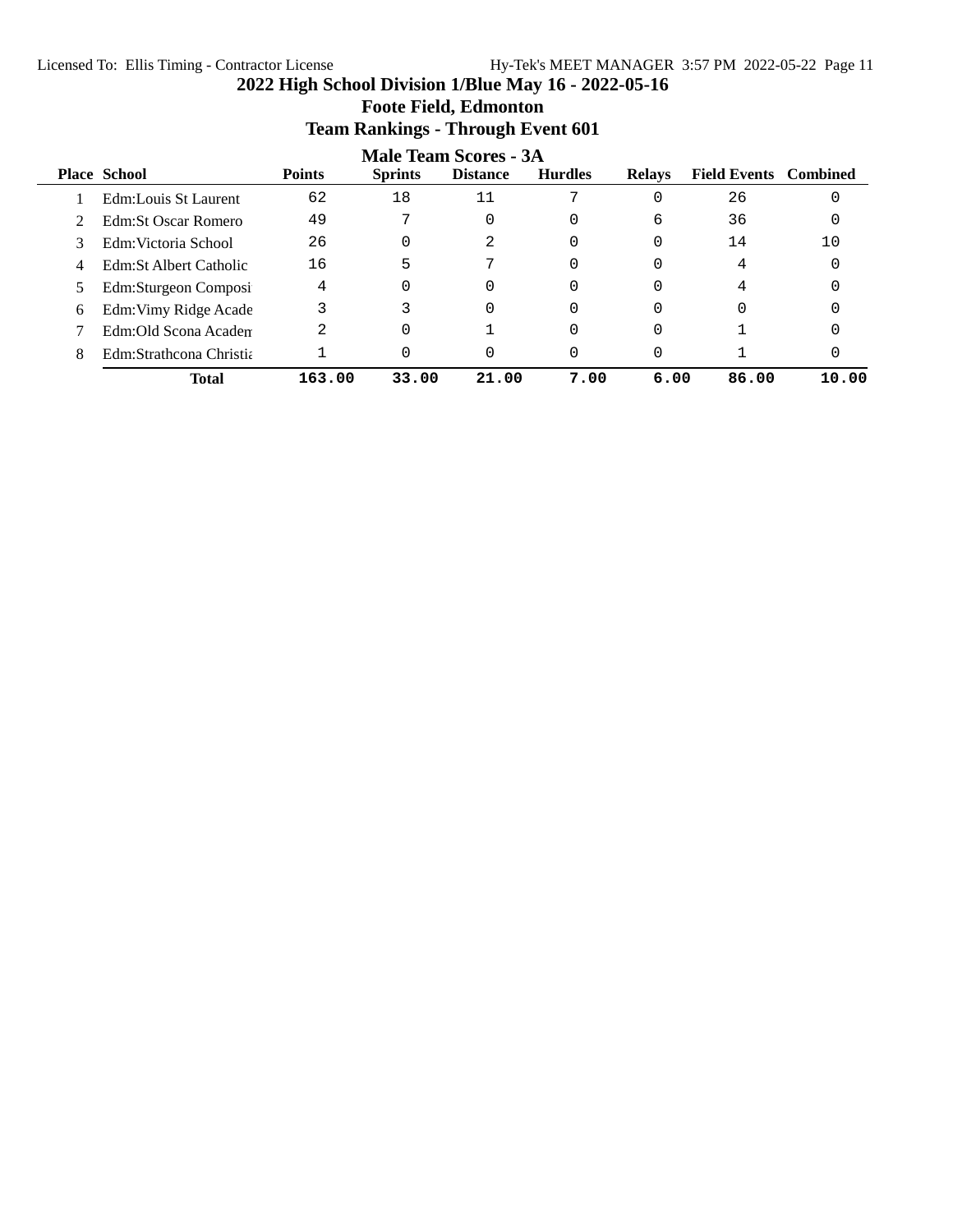#### Licensed To: Ellis Timing - Contractor License Hy-Tek's MEET MANAGER 3:57 PM 2022-05-22 Page 12

**2022 High School Division 1/Blue May 16 - 2022-05-16**

|    | <b>Male Team Scores - 4A</b> |               |                |                 |                |               |                              |       |  |  |
|----|------------------------------|---------------|----------------|-----------------|----------------|---------------|------------------------------|-------|--|--|
|    | <b>Place School</b>          | <b>Points</b> | <b>Sprints</b> | <b>Distance</b> | <b>Hurdles</b> | <b>Relays</b> | <b>Field Events</b> Combined |       |  |  |
|    | Edm:Strathcona High          | 308           | 24             | 77              | 35             | 22            | 128                          | 22    |  |  |
|    | Edm:Ross Sheppard            | 145.50        | 40             | 31              | 15             | 25            | 34.50                        |       |  |  |
| 3  | Edm:Paul Kane High           | 107           | 25             | 9               | 11             | 14            | 48                           |       |  |  |
| 4  | Edm:St Francis Xavier        | 47            | 12             | 5               | 7              | 0             | 23                           |       |  |  |
| 5. | <b>Edm:Holy Trinity</b>      | 45            | 29             | 2               | 0              | 5             | 9                            |       |  |  |
| 6  | Edm:Leduc Composite          | 43            | 12             | $\mathbf{r}$    | 0              | 0             | 24                           |       |  |  |
|    | Edm:McNally                  | 27            | 5              | $\Omega$        | 12             | 0             | 10                           |       |  |  |
| 8  | Edm:St Joseph                | 14            | $\Omega$       | 11              | 0              | 0             | 3                            |       |  |  |
| 9  | Edm:Beaumont Compos          | 13            | $\Omega$       |                 | $\Omega$       | 0             | 12                           |       |  |  |
| 10 | Edm:W.P. Wagner              | 6             | $\Omega$       | $\Omega$        | $\Omega$       | 6             | $\Omega$                     |       |  |  |
| 11 | Edm:Queen Elizabeth          | 4             | 0              | 4               | 0              | 0             | 0                            | 0     |  |  |
|    | <b>Total</b>                 | 759.50        | 147.00         | 147.00          | 80.00          | 72.00         | 291.50                       | 22.00 |  |  |

## **Foote Field, Edmonton Team Rankings - Through Event 601**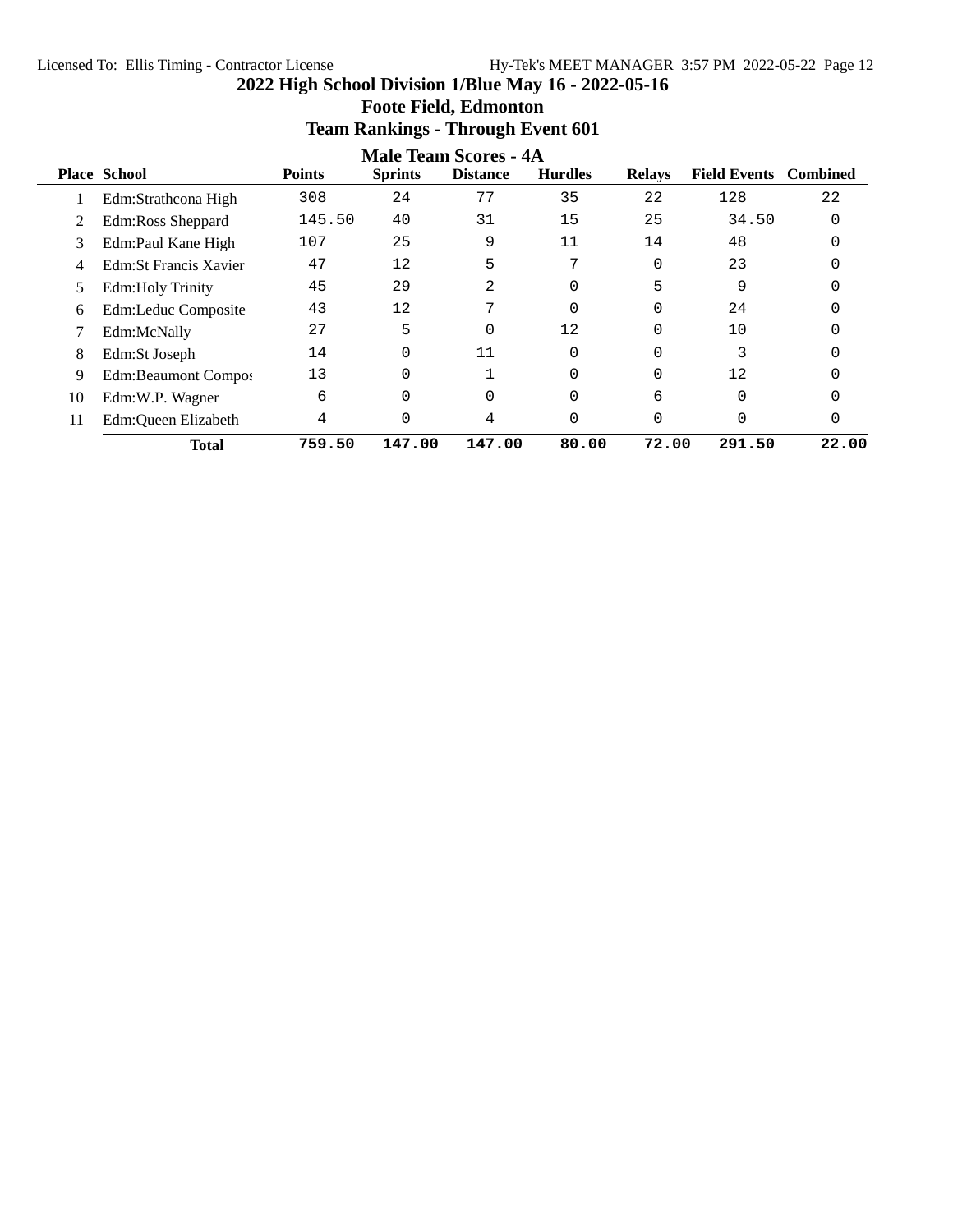**Foote Field, Edmonton**

|    | <b>Team Rankings - Through Event 601</b> |               |                |                 |                                                                    |               |                              |              |  |  |  |
|----|------------------------------------------|---------------|----------------|-----------------|--------------------------------------------------------------------|---------------|------------------------------|--------------|--|--|--|
|    | <b>Place School</b>                      | <b>Points</b> | <b>Sprints</b> | <b>Distance</b> | <b>Combined Team Scores - 14 Junior Division</b><br><b>Hurdles</b> | <b>Relays</b> | <b>Field Events</b> Combined |              |  |  |  |
| 1  | Edm:Strathcona High                      | 175           | 20             | 31              | 21                                                                 | 8             | 95                           | $\Omega$     |  |  |  |
| 2  | Edm:Ross Sheppard                        | 107.50        | 27             | 47              | 4                                                                  | 4             | 25.50                        | $\Omega$     |  |  |  |
| 3  | Edm:Paul Kane High                       | 68            | 11             | 10              | 11                                                                 | 12            | 24                           | $\Omega$     |  |  |  |
| 4  | <b>Edm:St Oscar Romero</b>               | 45            | 14             | 0               | 0                                                                  | 4             | 27                           | U            |  |  |  |
| 5  | Edm:Leduc Composite                      | 41            | 7              | 10              | 0                                                                  | 0             | 24                           | U            |  |  |  |
| 6  | Edm:Strathcona Christia                  | 31            | 14             | 12              | $\Omega$                                                           | 2             | 3                            | 0            |  |  |  |
| 7  | <b>Edm:Holy Trinity</b>                  | 29            | 19             | 2               | $\Omega$                                                           | 5             | 3                            | 0            |  |  |  |
| 8  | <b>Edm:St Francis Xavier</b>             | 22            | 3              | 3               | $\Omega$                                                           | 3             | 13                           | U            |  |  |  |
| 9  | Edm:Louis St Laurent                     | 18.50         | 0              | 8               | 0                                                                  | 0             | 10.50                        | <sup>0</sup> |  |  |  |
| 10 | Edm:Parkland Immanue                     | 18            | 5              | $\Omega$        | 7                                                                  | $\Omega$      | 6                            | $\Omega$     |  |  |  |
| 11 | Edm:Ecole Alexandre-T                    | 16.50         | 0              | 1               | 0                                                                  | 0             | 15.50                        | U            |  |  |  |
| 12 | Edm: Vimy Ridge Acade                    | 15            | 0              | $\Omega$        | $\Omega$                                                           | 0             | 15                           | $\Omega$     |  |  |  |
| 13 | Edm:McNally                              | 12            | 6              | $\Omega$        | 1                                                                  | 4             | 1                            | <sup>0</sup> |  |  |  |
| 13 | Edm:St Albert Catholic                   | 12            | 5              | 7               | $\Omega$                                                           | $\Omega$      | $\Omega$                     | <sup>0</sup> |  |  |  |
| 13 | Edm:Beaumont Compos                      | 12            | 0              | 0               | $\Omega$                                                           | 0             | 12                           | U            |  |  |  |
| 16 | Edm:Sturgeon Composi                     | 11.50         | 0              | $\Omega$        | $\Omega$                                                           | 0             | 11.50                        | <sup>0</sup> |  |  |  |
| 17 | Edm:St Peter the Apostl                  | 10            | 0              | $\Omega$        | $\Omega$                                                           | 0             | 10                           | U            |  |  |  |
| 18 | Edm:Old Scona Academ                     | 5             | 0              | 1               | 0                                                                  | 0             | 4                            | U            |  |  |  |
| 18 | Edm:W.P. Wagner                          | 5             | 0              | $\Omega$        | $\Omega$                                                           | 2             | 3                            | U            |  |  |  |
| 20 | Edm:J.H. Picard                          | 1             | 0              | $\Omega$        | $\Omega$                                                           | $\Omega$      | 1                            | 0            |  |  |  |
| 20 | Edm:St Joseph                            | 1             | 1              | $\mathbf 0$     | $\mathbf 0$                                                        | $\Omega$      | $\Omega$                     | $\mathbf 0$  |  |  |  |
|    | <b>Total</b>                             | 656.00        | 132.00         | 132.00          | 44.00                                                              | 44.00         | 304.00                       | 0.00         |  |  |  |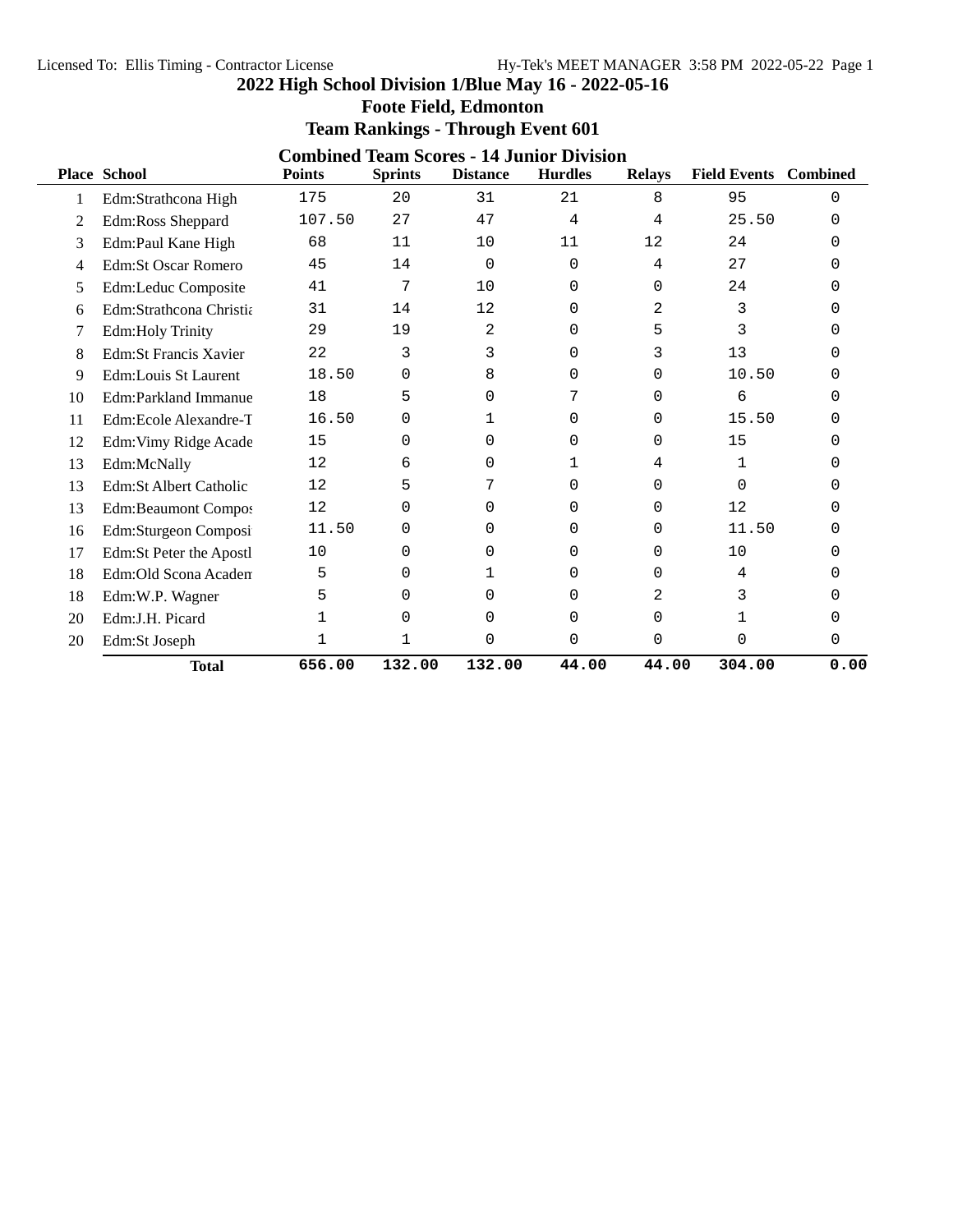**Foote Field, Edmonton**

|    | <b>Combined Team Scores - 15 Intermediate Division</b> |               |                |                 |                |               |                              |      |  |  |
|----|--------------------------------------------------------|---------------|----------------|-----------------|----------------|---------------|------------------------------|------|--|--|
|    | <b>Place School</b>                                    | <b>Points</b> | <b>Sprints</b> | <b>Distance</b> | <b>Hurdles</b> | <b>Relays</b> | <b>Field Events</b> Combined |      |  |  |
|    | Edm:Strathcona High                                    | 256.50        | 48             | 57              | 15             | 16            | 120.50                       | 0    |  |  |
| 2  | Edm:Ross Sheppard                                      | 62            | 9              | 5               | 6              | 9             | 33                           | U    |  |  |
| 3  | Edm:Paul Kane High                                     | 55            | 21             | 3               | 0              | 5             | 26                           |      |  |  |
| 4  | <b>Edm:St Francis Xavier</b>                           | 50            | 12             | 9               |                | $\Omega$      | 22                           |      |  |  |
| 5  | Edm:Parkland Immanue                                   | 39            | 0              | 24              | 0              | 0             | 15                           |      |  |  |
| 6  | Edm:Beaumont Compos                                    | 31            | 0              | 14              | 5              | <sup>0</sup>  | 12                           |      |  |  |
|    | Edm:McNally                                            | 20            | 5              | 0               | 5              | $\Omega$      | 10                           |      |  |  |
| 8  | Edm:Ecole Alexandre-T                                  | 19            |                | <sup>0</sup>    | U              | 0             | 12                           |      |  |  |
| 9  | Edm: Vimy Ridge Acade                                  | 15            | 15             | 0               | 0              | 0             | $\Omega$                     |      |  |  |
| 10 | Edm:St Joseph                                          | 14            | 0              | 11              | 0              | 0             | 3                            |      |  |  |
| 11 | Edm:Sturgeon Composi                                   | 13            | 0              | 0               | 6              | <sup>0</sup>  |                              |      |  |  |
| 11 | Edm:Leduc Composite                                    | 13            | 0              | <sup>0</sup>    | 0              | 0             | 13                           |      |  |  |
| 13 | Edm:Louis St Laurent                                   | 12            | 7              |                 | 0              | 3             | ı                            |      |  |  |
| 13 | <b>Edm:Holy Trinity</b>                                | 12            | 6              | 0               | $\Omega$       | <sup>0</sup>  | 6                            |      |  |  |
| 15 | Edm:Strathcona Christia                                | 10            | 0              | 6               | $\Omega$       | $\Omega$      | 4                            |      |  |  |
| 16 | Edm:St Peter the Apostl                                | 7             | 0              | <sup>0</sup>    | U              | U             |                              |      |  |  |
| 17 | Edm:Old Scona Academ                                   | 5.50          | 2              | 0               | 0              | 0             | 3.50                         |      |  |  |
| 18 | Edm:W.P. Wagner                                        | 5             | 0              | 0               | 0              | 5             | 0                            |      |  |  |
| 19 | <b>Edm:St Oscar Romero</b>                             | 2             | O              | <sup>0</sup>    | 0              | 0             | 2                            |      |  |  |
| 19 | Edm: Victoria School                                   | 2             | 0              | 2               | 0              | $\Omega$      | 0                            | 0    |  |  |
|    | <b>Total</b>                                           | 643.00        | 132.00         | 132.00          | 44.00          | 38.00         | 297.00                       | 0.00 |  |  |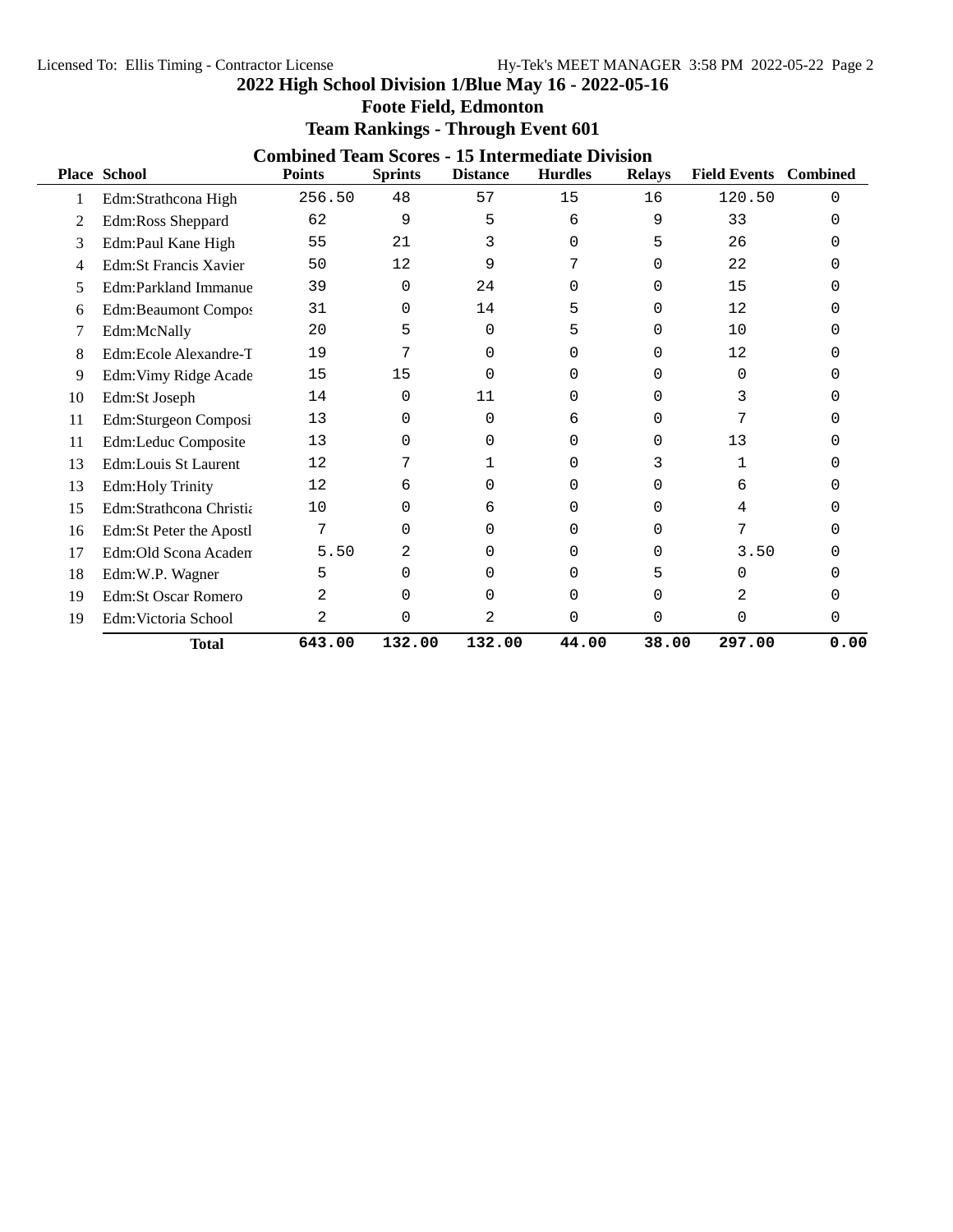**Foote Field, Edmonton**

|    | <b>Combined Team Scores - 16 Senior Division</b> |               |                |                 |                |               |                              |      |  |  |
|----|--------------------------------------------------|---------------|----------------|-----------------|----------------|---------------|------------------------------|------|--|--|
|    | <b>Place School</b>                              | <b>Points</b> | <b>Sprints</b> | <b>Distance</b> | <b>Hurdles</b> | <b>Relays</b> | <b>Field Events</b> Combined |      |  |  |
|    | Edm:Strathcona High                              | 229           | 31             | 93              | 17             | 19            | 69                           | 0    |  |  |
| 2  | Edm:Paul Kane High                               | 62            | 5              | 6               | 3              | 7             | 41                           | ∩    |  |  |
| 3  | Edm:Parkland Immanue                             | 56            | 0              | 5               | 0              | $\Omega$      | 51                           |      |  |  |
| 4  | <b>Edm:Louis St Laurent</b>                      | 43            | 11             | 5               | 7              | 5             | 15                           |      |  |  |
| 5  | Edm:Ross Sheppard                                | 42            | 22             | 0               | 8              |               | 5                            |      |  |  |
| 6  | Edm:Maurice Lavallee                             | 28            | 7              | O               | 0              | 0             | 21                           |      |  |  |
|    | Edm: Victoria School                             | 25            | 0              | 0               | U              | 0             | 25                           |      |  |  |
| 8  | Edm:St Joseph                                    | 22            | 14             | 0               | $\Omega$       | $\Omega$      | 8                            |      |  |  |
| 9  | Edm:St Albert Catholic                           | 20            | 0              | 0               | U              | 0             | 20                           |      |  |  |
| 9  | Edm:Leduc Composite                              | 20            | 5              |                 | O              | <sup>0</sup>  | 8                            |      |  |  |
| 11 | <b>Edm:Beaumont Compos</b>                       | 19            | 13             |                 | O              | 0             | 5                            |      |  |  |
| 12 | Edm:McNally                                      | 14            | 0              | 0               | 7              | 0             | 7                            |      |  |  |
| 12 | <b>Edm:St Francis Xavier</b>                     | 14            | 4              | 6               | 0              | $\Omega$      | 4                            |      |  |  |
| 14 | <b>Edm:St Oscar Romero</b>                       | 13            | 0              | 0               | O              | 0             | 13                           |      |  |  |
| 15 | Edm: Old Scona Academ                            | 8             | 2              | 5               | $\Omega$       | 0             | 1                            |      |  |  |
| 16 | Edm:Ecole Alexandre-T                            |               | 7              | <sup>0</sup>    | U              | O             | 0                            |      |  |  |
| 16 | Edm:Holy Trinity                                 |               |                | 0               | O              | 0             | $\Omega$                     |      |  |  |
| 18 | Edm:Queen Elizabeth                              | 6             | 0              | 4               | 0              | O             | 2                            |      |  |  |
| 19 | Edm: Vimy Ridge Acade                            | 5             | 0              | 0               |                | 0             | 4                            |      |  |  |
| 20 | Edm:Edmonton Christia                            | 4             | 4              | 0               | 0              | $\Omega$      | $\Omega$                     |      |  |  |
| 21 | Edm:J.H. Picard                                  | 2             | 0              | 0               | 0              | $\Omega$      | 2                            | 0    |  |  |
|    | <b>Total</b>                                     | 646.00        | 132.00         | 132.00          | 43.00          | 38.00         | 301.00                       | 0.00 |  |  |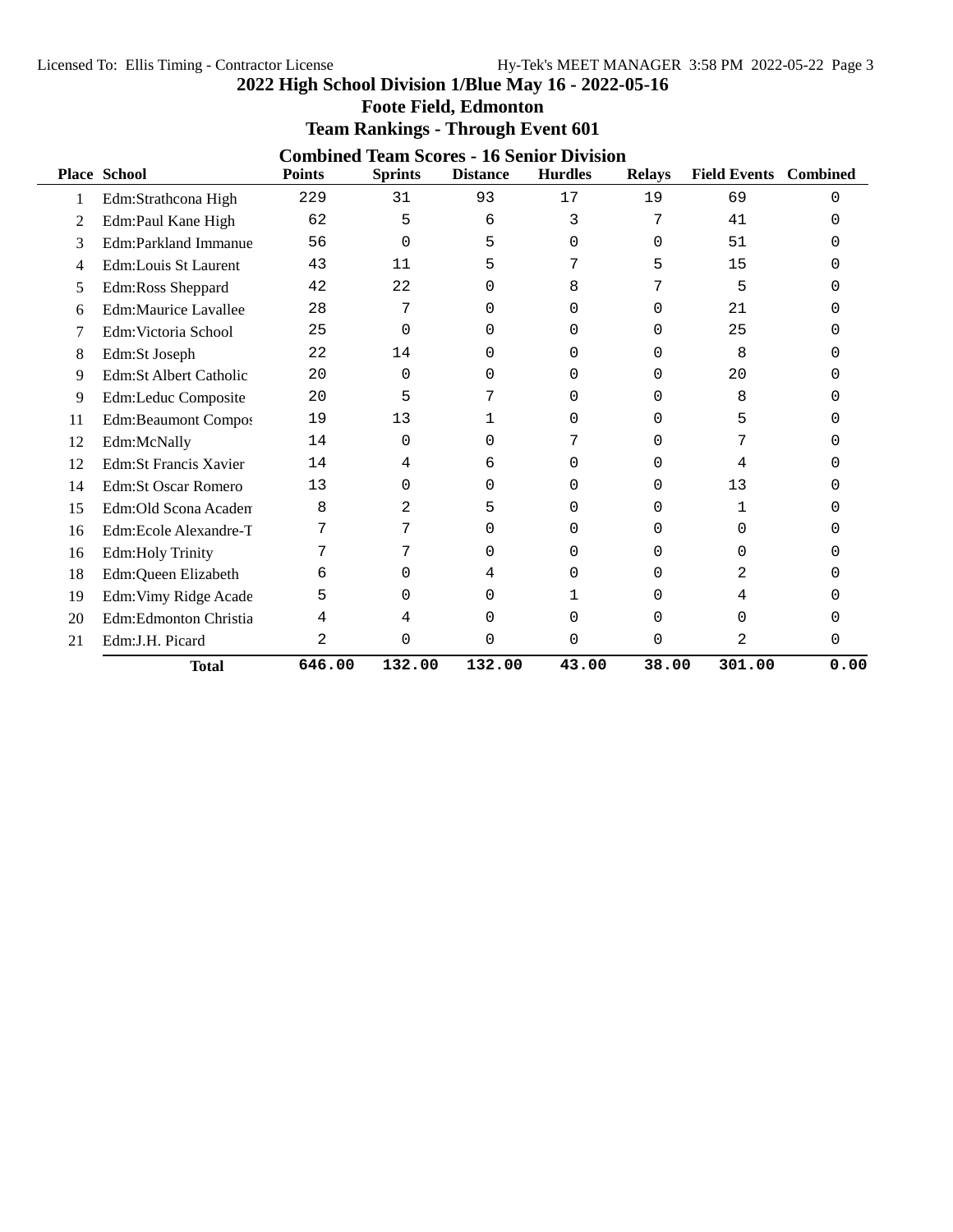|    |                        |               | $\overline{\phantom{a}}$<br>$\frac{1}{2}$ and $\frac{1}{2}$ and $\frac{1}{2}$ and $\frac{1}{2}$ |                 |                                                                  |               |                              |       |
|----|------------------------|---------------|-------------------------------------------------------------------------------------------------|-----------------|------------------------------------------------------------------|---------------|------------------------------|-------|
|    | <b>Place School</b>    | <b>Points</b> | <b>Sprints</b>                                                                                  | <b>Distance</b> | <b>Combined Team Scores - 30 Open Division</b><br><b>Hurdles</b> | <b>Relays</b> | <b>Field Events</b> Combined |       |
|    | Edm:Strathcona High    | 57            | 0                                                                                               |                 | 16                                                               | 19            |                              | 22    |
|    | Edm:Ross Sheppard      | 22            | 0                                                                                               | $\Omega$        | 11                                                               | 11            |                              |       |
| 3  | Edm:Parkland Immanue   | 20            | $\Omega$                                                                                        |                 | 0                                                                |               |                              | 20    |
| 4  | Edm: Vimy Ridge Acade  | 10            | 0                                                                                               | $\Omega$        | 0                                                                |               |                              | 10    |
| 4  | Edm: Victoria School   | 10            |                                                                                                 |                 |                                                                  |               |                              | 10    |
| 6  | Edm:Leduc Composite    |               | 0                                                                                               |                 |                                                                  |               |                              |       |
| 6  | Edm:McNally            |               | 0                                                                                               |                 |                                                                  |               |                              |       |
| 8  | Edm:Paul Kane High     |               | 0                                                                                               |                 |                                                                  |               |                              |       |
| 9  | Edm:St Oscar Romero    |               | 0                                                                                               |                 |                                                                  |               |                              |       |
| 10 | Edm: St Francis Xavier |               | 0                                                                                               |                 |                                                                  |               |                              |       |
| 10 | Edm:Beaumont Compos    |               | 0                                                                                               |                 |                                                                  |               | U                            |       |
|    | <b>Total</b>           | 148.00        | 0.00                                                                                            | 0.00            | 44.00                                                            | 42.00         | 0.00                         | 62.00 |

## **Foote Field, Edmonton Team Rankings - Through Event 601**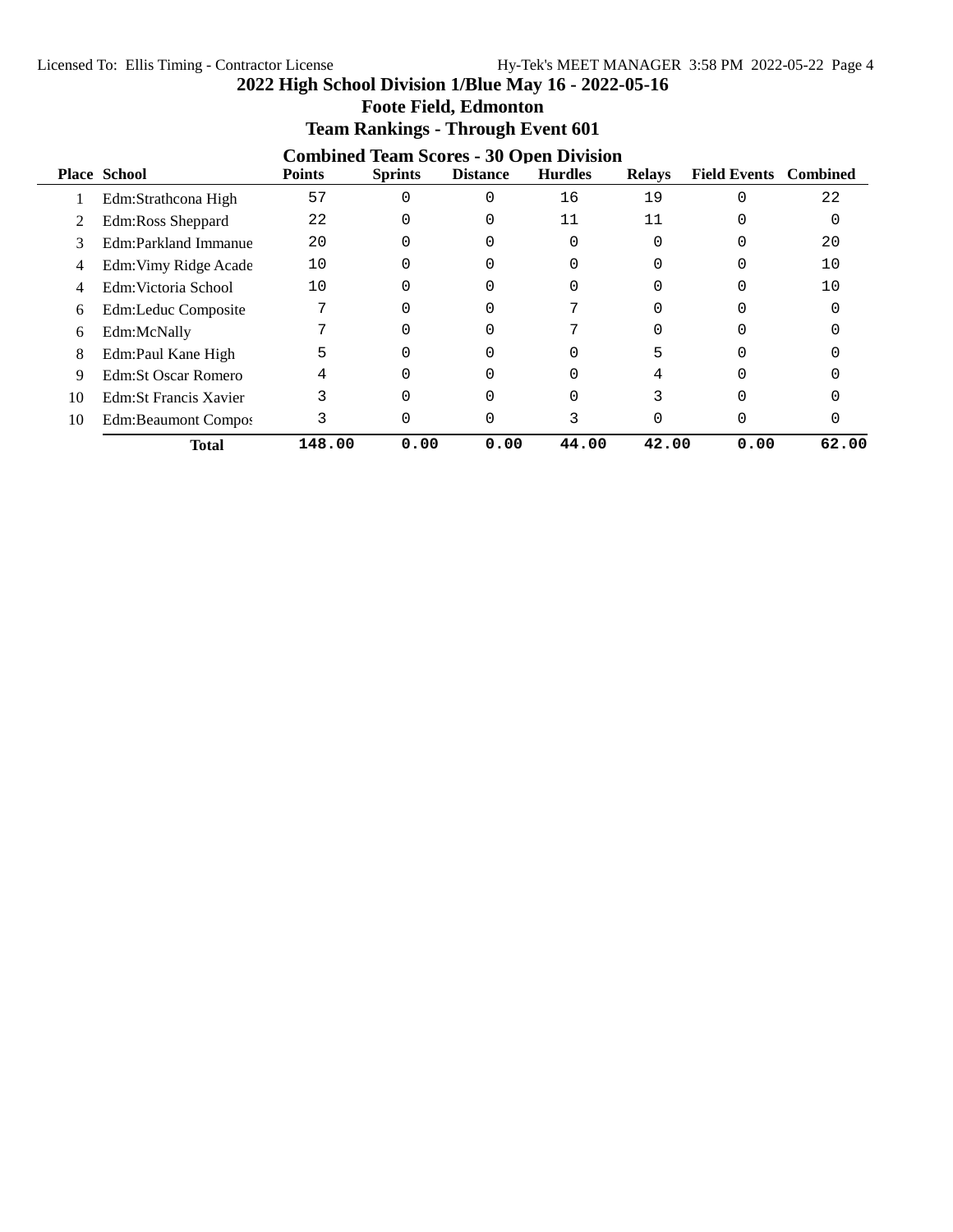## **2022 High School Division 1/Blue May 16 - 2022-05-16 Foote Field, Edmonton Team Rankings - Through Event 601 Combined Team Scores - 32 Open Intellectual Division Place School Points Sprints Distance Hurdles Relays Field Events Combined** 1 Edm:St Oscar Romero 29 0 0 0 0 29 0 2 Edm:St Albert Catholic 4 0 0 0 0 4 0 **Total 33.00 0.00 0.00 0.00 0.00 33.00 0.00**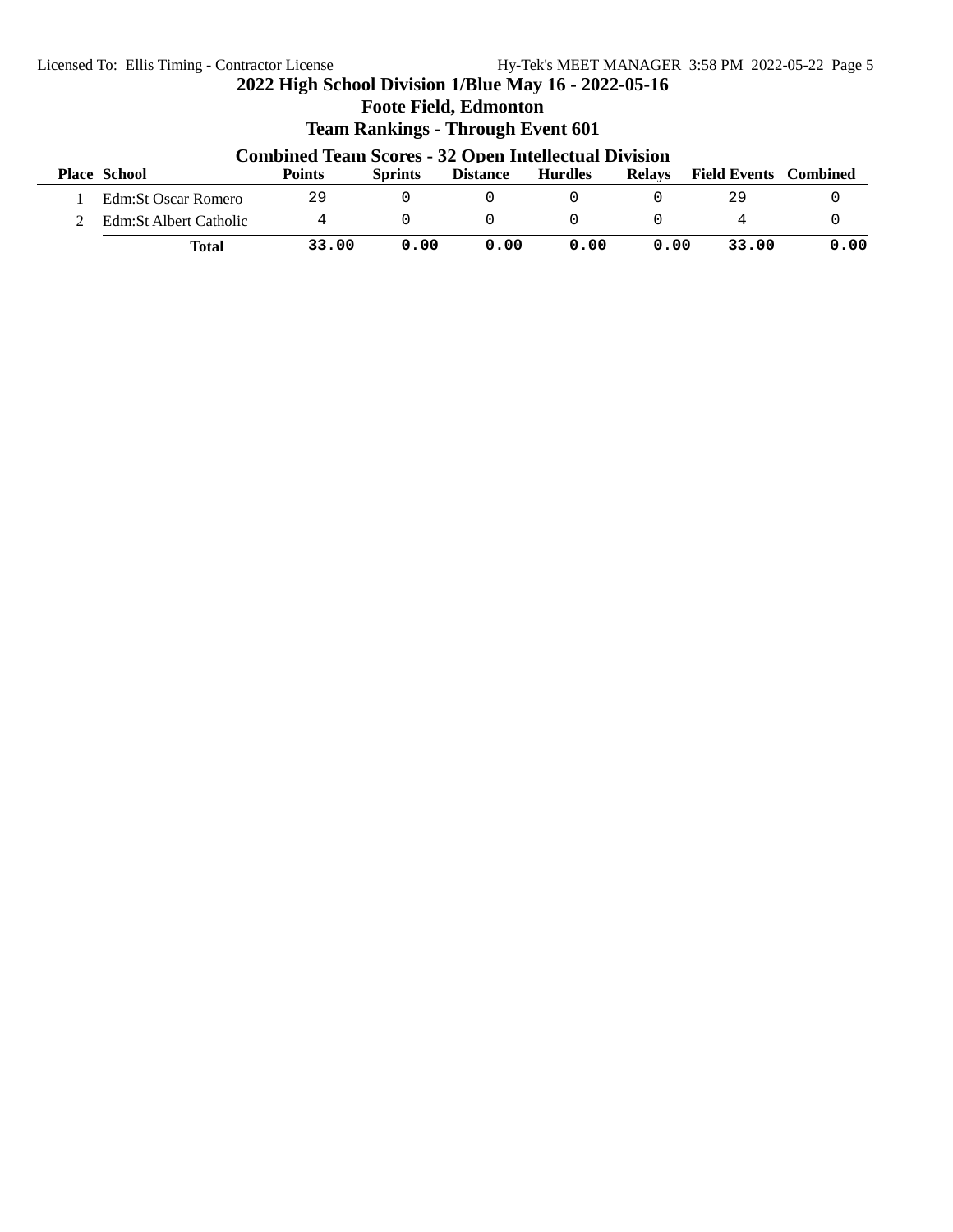|    | <b>Female Team Scores - 14 Junior Division</b> |               |                |                 |                |               |                              |          |  |  |
|----|------------------------------------------------|---------------|----------------|-----------------|----------------|---------------|------------------------------|----------|--|--|
|    | <b>Place School</b>                            | <b>Points</b> | <b>Sprints</b> | <b>Distance</b> | <b>Hurdles</b> | <b>Relays</b> | <b>Field Events</b> Combined |          |  |  |
|    | Edm:Strathcona High                            | 93            | 15             | 17              | 7              | 7             | 47                           | $\Omega$ |  |  |
| 2  | Edm:Ross Sheppard                              | 51            | 18             | 16              | 4              |               | 12                           |          |  |  |
| 3  | Edm:Strathcona Christia                        | 30            | 14             | 12              | O              | 2             | 2                            |          |  |  |
| 4  | Edm:Paul Kane High                             | 21            | $\Omega$       | 5               |                |               | 8                            |          |  |  |
| 5  | <b>Edm:St Francis Xavier</b>                   | 19            | 0              | 3               | 0              |               | 13                           |          |  |  |
| 6  | Edm:Parkland Immanue                           | 18            | 5              | 0               |                |               | 6                            |          |  |  |
|    | Edm:St Oscar Romero                            | 17            | 7              | ∩               | O              | 0             | 10                           |          |  |  |
|    | Edm:Leduc Composite                            | 17            | $\Omega$       | 10              | 0              | 0             | 7                            |          |  |  |
| 9  | Edm: Vimy Ridge Acade                          | 15            | 0              | 0               | 0              | 0             | 15                           |          |  |  |
| 10 | Edm:McNally                                    | 12            | 6              | O               |                | 4             |                              |          |  |  |
| 11 | Edm:Sturgeon Composi                           | 11.50         | 0              | O               | <sup>0</sup>   | 0             | 11.50                        |          |  |  |
| 12 | Edm:St Peter the Apostl                        | 10            | 0              | <sup>0</sup>    |                |               | 10                           |          |  |  |
| 13 | Edm:Old Scona Academ                           | 4             | 0              | 0               |                | U             | 4                            |          |  |  |
| 14 | Edm:Louis St Laurent                           | 3.50          | $\Omega$       | 3               | 0              | 0             | 0.50                         |          |  |  |
| 15 | Edm:W.P. Wagner                                | 3             | 0              | O               | <sup>0</sup>   | ∩             | 3                            |          |  |  |
| 15 | Edm:Ecole Alexandre-T                          |               | U              |                 | O              |               | 3                            |          |  |  |
| 17 | Edm:St Joseph                                  |               |                |                 | 0              | 0             |                              | O        |  |  |
|    | <b>Total</b>                                   | 329.00        | 66.00          | 66.00           | 22.00          | 22.00         | 153.00                       | 0.00     |  |  |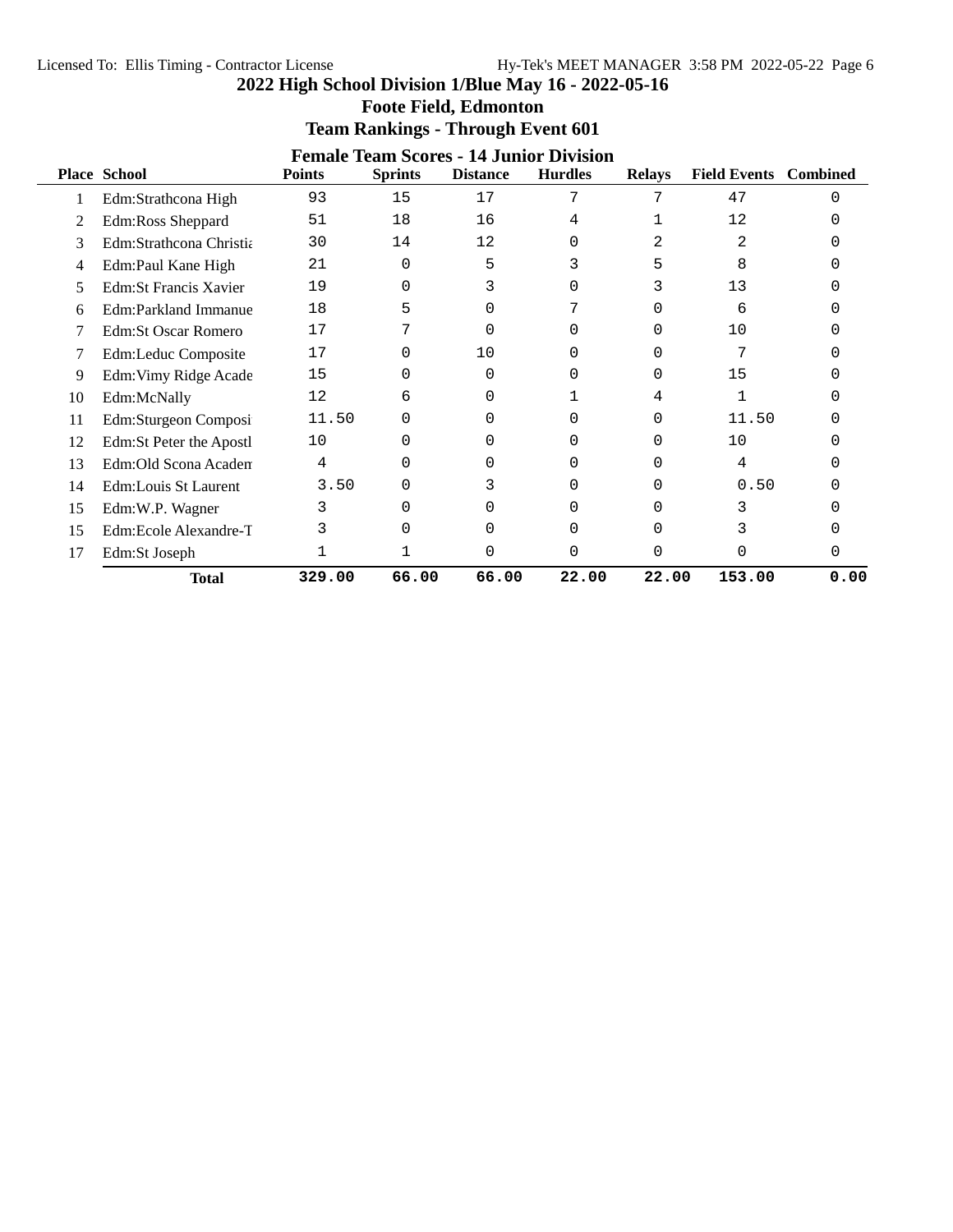| <b>Foote Field, Edmonton</b> |  |
|------------------------------|--|
|------------------------------|--|

|    | <b>Female Team Scores - 15 Intermediate Division</b> |               |                |                 |                |               |                     |                 |  |  |
|----|------------------------------------------------------|---------------|----------------|-----------------|----------------|---------------|---------------------|-----------------|--|--|
|    | <b>Place School</b>                                  | <b>Points</b> | <b>Sprints</b> | <b>Distance</b> | <b>Hurdles</b> | <b>Relays</b> | <b>Field Events</b> | <b>Combined</b> |  |  |
|    | Edm:Strathcona High                                  | 152.50        | 34             | 34              | 8              | 11            | 65.50               | $\Omega$        |  |  |
| 2  | Edm:Paul Kane High                                   | 46            | 12             | 3               |                | 5             | 26                  |                 |  |  |
| 3  | <b>Edm:Beaumont Compos</b>                           | 31            | $\Omega$       | 14              |                | U             | 12                  |                 |  |  |
| 4  | Edm:Ross Sheppard                                    | 25            | 0              | 5               |                | 2.            | 15                  |                 |  |  |
| 5  | Edm: Vimy Ridge Acade                                | 12            | 12             | 0               |                |               |                     |                 |  |  |
| 6  | <b>Edm:St Francis Xavier</b>                         | 10            |                | 4               |                |               |                     |                 |  |  |
| 6  | Edm:Strathcona Christia                              | 10            | 0              | 6               |                |               |                     |                 |  |  |
| 8  | Edm:Parkland Immanue                                 | 9             | U              |                 | U              |               | 9                   |                 |  |  |
| 8  | Edm:Sturgeon Composi                                 | 9             | 0              | O               | 6              |               | 3                   |                 |  |  |
| 10 | Edm:St Peter the Apostl                              |               | U              |                 |                |               |                     |                 |  |  |
| 11 | Edm:Leduc Composite                                  | 6             | 0              |                 |                |               | 6                   |                 |  |  |
| 12 | Edm:Old Scona Academ                                 | 5.50          | 2              |                 |                | 0             | 3.50                |                 |  |  |
| 13 | Edm:Louis St Laurent                                 | 3             | 0              |                 | U              |               |                     |                 |  |  |
| 13 | <b>Edm:Holy Trinity</b>                              |               |                |                 | U              |               |                     |                 |  |  |
| 15 | Edm:W.P. Wagner                                      |               |                |                 | 0              |               |                     | O               |  |  |
|    | Total                                                | 330.00        | 66.00          | 66.00           | 22.00          | 22.00         | 154.00              | 0.00            |  |  |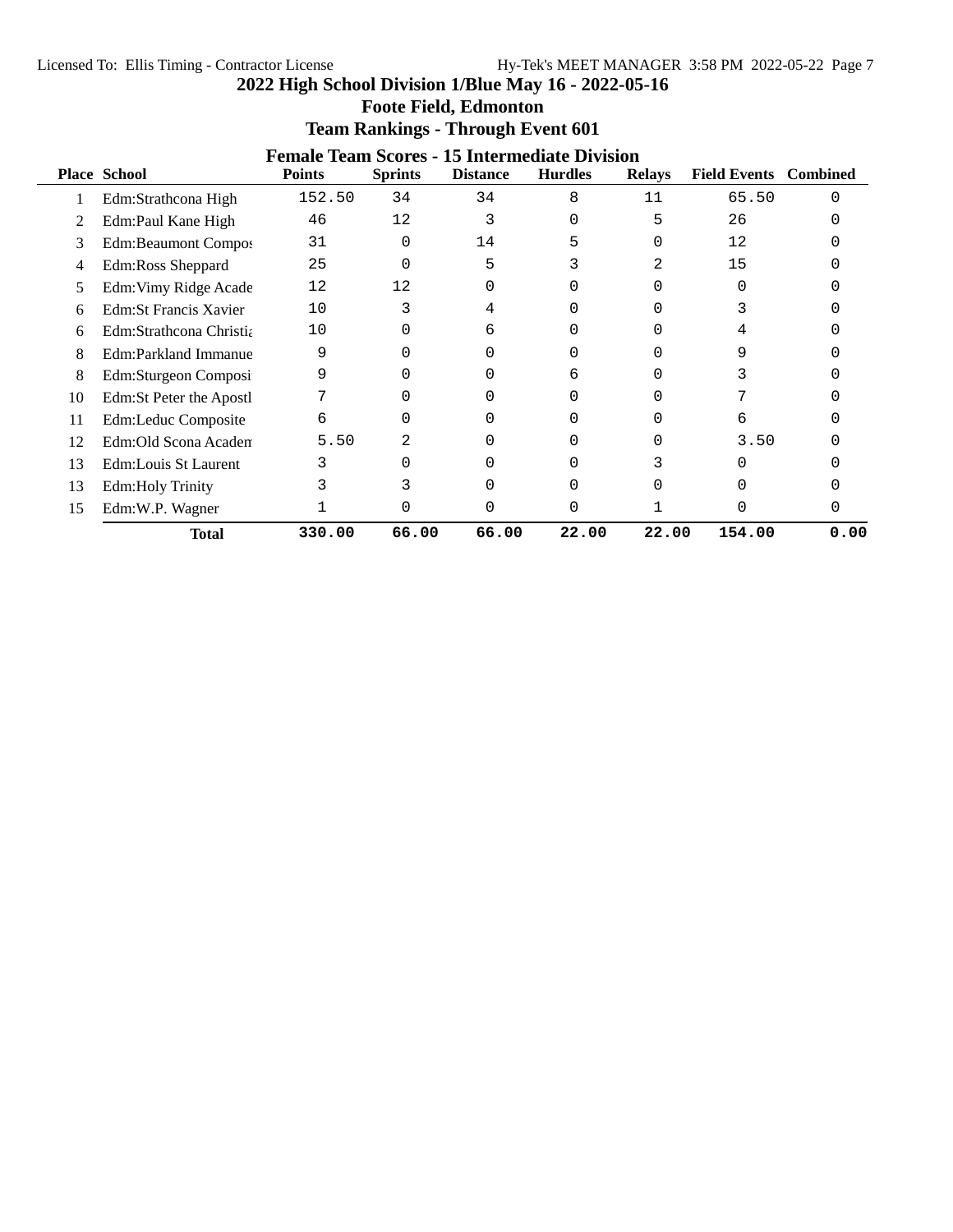| <b>Foote Field, Edmonton</b> |  |
|------------------------------|--|
|------------------------------|--|

#### **Team Rankings - Through Event 601 Female Team Scores - 16 Senior Division**

|    | Female Team Scores - 16 Senior Division |               |                |                 |                |               |                     |                 |  |  |
|----|-----------------------------------------|---------------|----------------|-----------------|----------------|---------------|---------------------|-----------------|--|--|
|    | Place School                            | <b>Points</b> | <b>Sprints</b> | <b>Distance</b> | <b>Hurdles</b> | <b>Relays</b> | <b>Field Events</b> | <b>Combined</b> |  |  |
|    | Edm:Strathcona High                     | 144           | 26             | 53              | 10             | 11            | 44                  | U               |  |  |
| 2  | Edm:St Joseph                           | 22            | 14             | $\Omega$        | 0              | 0             | 8                   |                 |  |  |
| 3  | Edm:St Albert Catholic                  | 20            | 0              | 0               | 0              | 0             | 20                  |                 |  |  |
| 4  | <b>Edm:Beaumont Compos</b>              | 18            | 13             | O               | 0              | 0             | 5                   |                 |  |  |
| 5  | Edm:Parkland Immanue                    | 15            | 0              |                 | 0              |               | 15                  |                 |  |  |
| 6  | Edm:McNally                             | 14            | 0              |                 |                |               |                     |                 |  |  |
|    | <b>Edm:St Oscar Romero</b>              | 13            | 0              |                 |                | $\cup$        | 13                  |                 |  |  |
| 8  | Edm:Paul Kane High                      | 11            | 0              |                 | 0              | 0             | 9                   |                 |  |  |
| 8  | Edm: Victoria School                    | 11            | 0              |                 | 0              |               | 11                  |                 |  |  |
| 10 | <b>Edm:St Francis Xavier</b>            | 10            | 4              | 6               |                |               | O                   |                 |  |  |
| 11 | Edm:Ross Sheppard                       | 9             | 0              | O               | 4              |               | 2                   |                 |  |  |
| 12 | Edm:Leduc Composite                     | 8             | 0              | U               | 0              |               | 8                   |                 |  |  |
| 13 | Edm:Old Scona Academ                    | 7             | 2              | 5               | 0              |               | <sup>0</sup>        |                 |  |  |
| 13 | Edm:Ecole Alexandre-T                   | 7             | 7              | O               | 0              |               | <sup>0</sup>        |                 |  |  |
| 15 | Edm: Vimy Ridge Acade                   | 5             | 0              | O               |                |               | 4                   |                 |  |  |
| 15 | Edm:Louis St Laurent                    | 5             | 0              | 0               | 0              |               | U                   |                 |  |  |
| 17 | Edm:J.H. Picard                         |               | 0              |                 | 0              |               | 2                   |                 |  |  |
| 17 | Edm:Queen Elizabeth                     | 2             | 0              |                 | 0              | 0             | 2                   | U               |  |  |
|    | <b>Total</b>                            | 323.00        | 66.00          | 66.00           | 22.00          | 19.00         | 150.00              | 0.00            |  |  |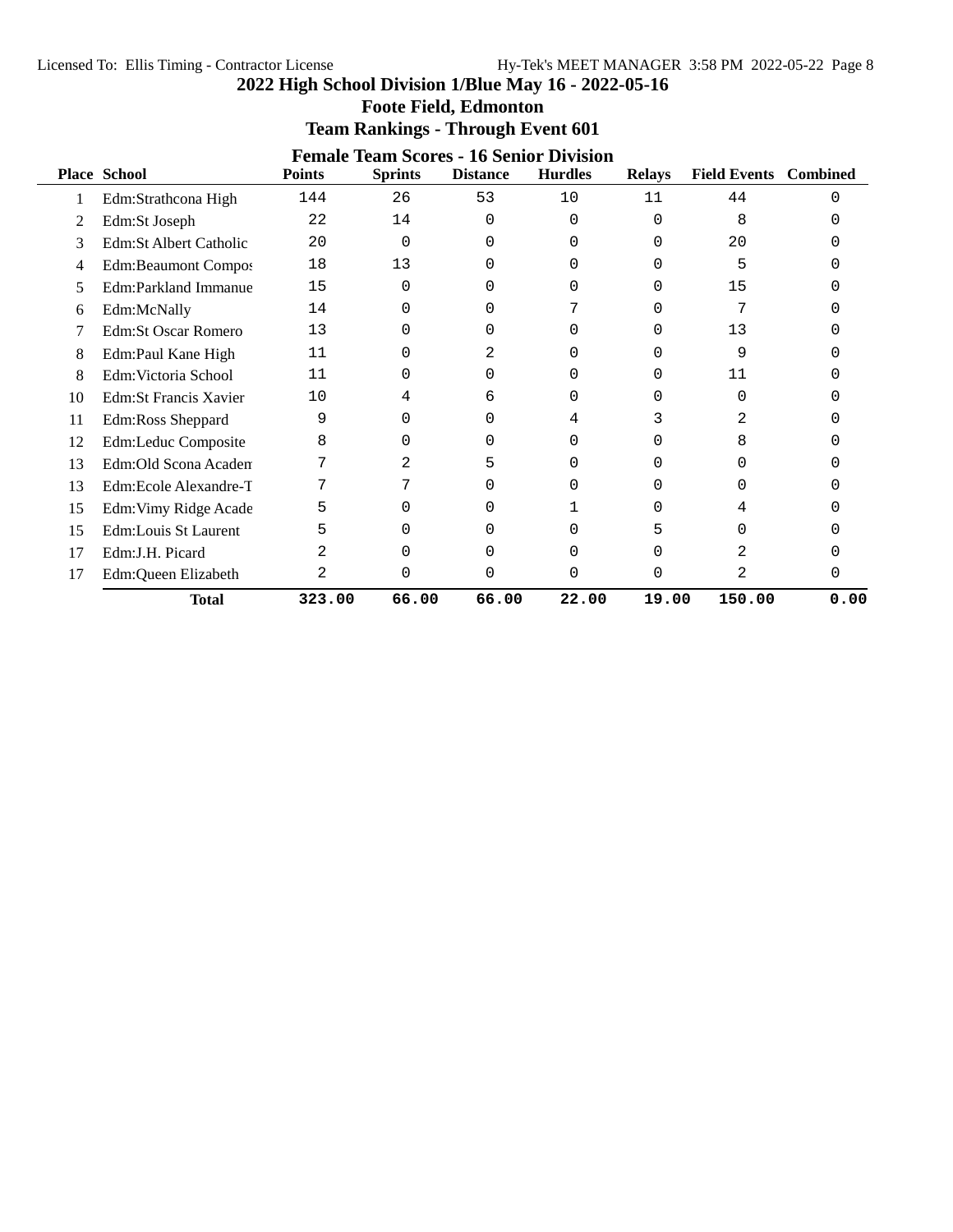**Foote Field, Edmonton**

|    | <b>Female Team Scores - 30 Open Division</b> |               |                |                 |                |               |                              |       |  |  |
|----|----------------------------------------------|---------------|----------------|-----------------|----------------|---------------|------------------------------|-------|--|--|
|    | <b>Place School</b>                          | <b>Points</b> | <b>Sprints</b> | <b>Distance</b> | <b>Hurdles</b> | <b>Relays</b> | <b>Field Events</b> Combined |       |  |  |
|    | Edm:Parkland Immanue                         | 14            | 0              | 0               | 0              |               |                              | 14    |  |  |
|    | Edm: Vimy Ridge Acade                        | 10            |                | 0               | 0              | $\Omega$      | 0                            | 10    |  |  |
| 3. | Edm:Strathcona High                          | 9             | 0              | 0               | 9              | $\Omega$      |                              |       |  |  |
| 4  | Edm:Leduc Composite                          |               |                | 0               |                | $\Omega$      |                              |       |  |  |
|    | <b>Edm:Beaumont Compos</b>                   |               | 0              | 0               |                | $\Omega$      |                              |       |  |  |
|    | Edm:Ross Sheppard                            |               |                | 0               |                | $\Omega$      |                              |       |  |  |
|    | Total                                        | 46.00         | 0.00           | 0.00            | 22.00          | 0.00          | 0.00                         | 24.00 |  |  |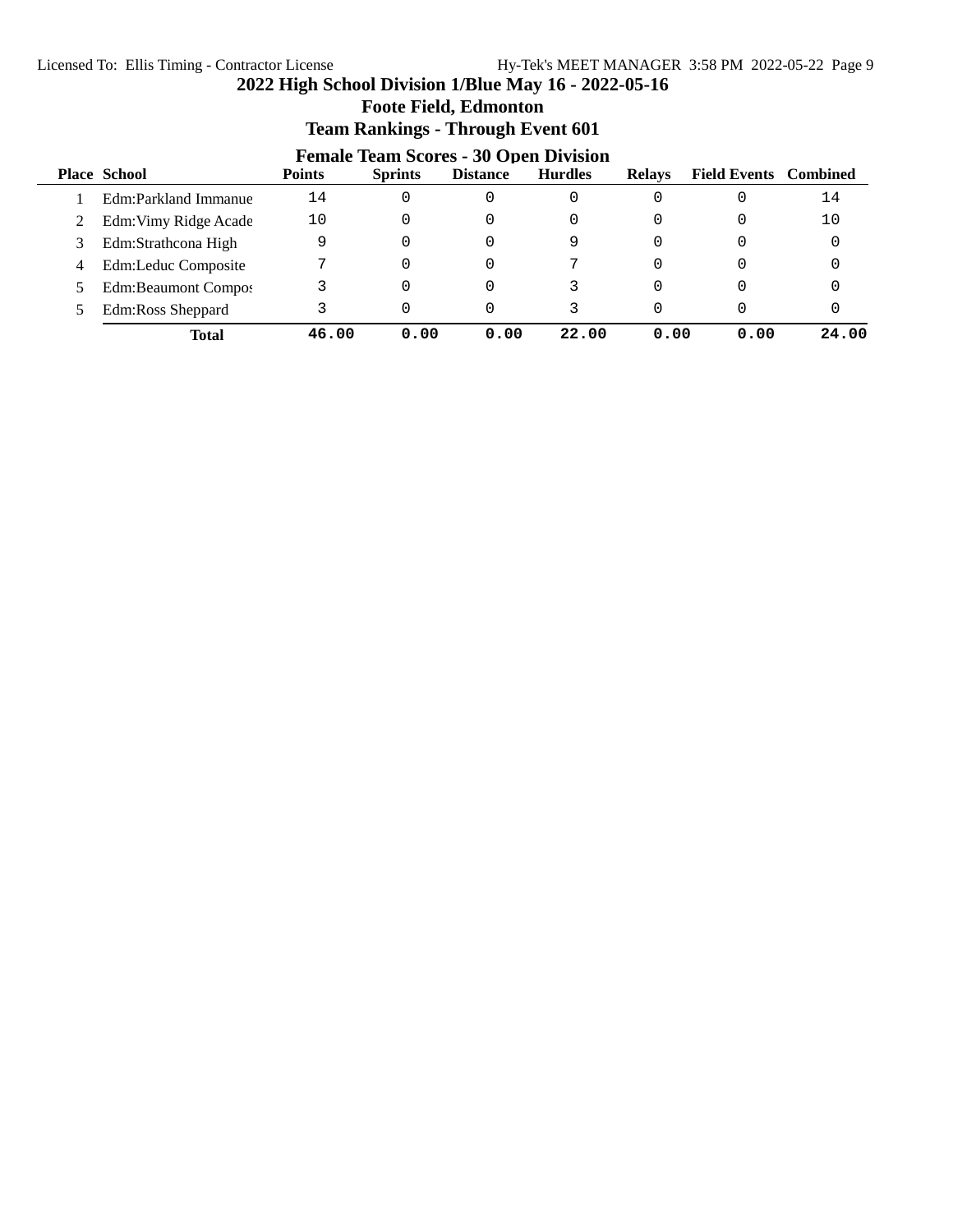**Foote Field, Edmonton**

| <b>Female Team Scores - 32 Open Intellectual Division</b> |               |                |                 |                |               |                     |          |
|-----------------------------------------------------------|---------------|----------------|-----------------|----------------|---------------|---------------------|----------|
| <b>Place School</b>                                       | <b>Points</b> | <b>Sprints</b> | <b>Distance</b> | <b>Hurdles</b> | <b>Relays</b> | <b>Field Events</b> | Combined |
| Edm:St Oscar Romero                                       |               |                |                 |                |               |                     |          |
| <b>Total</b>                                              | 12.00         | 0.00           | 0.00            | 0.00           | 0.00          | 12.00               | 0.00     |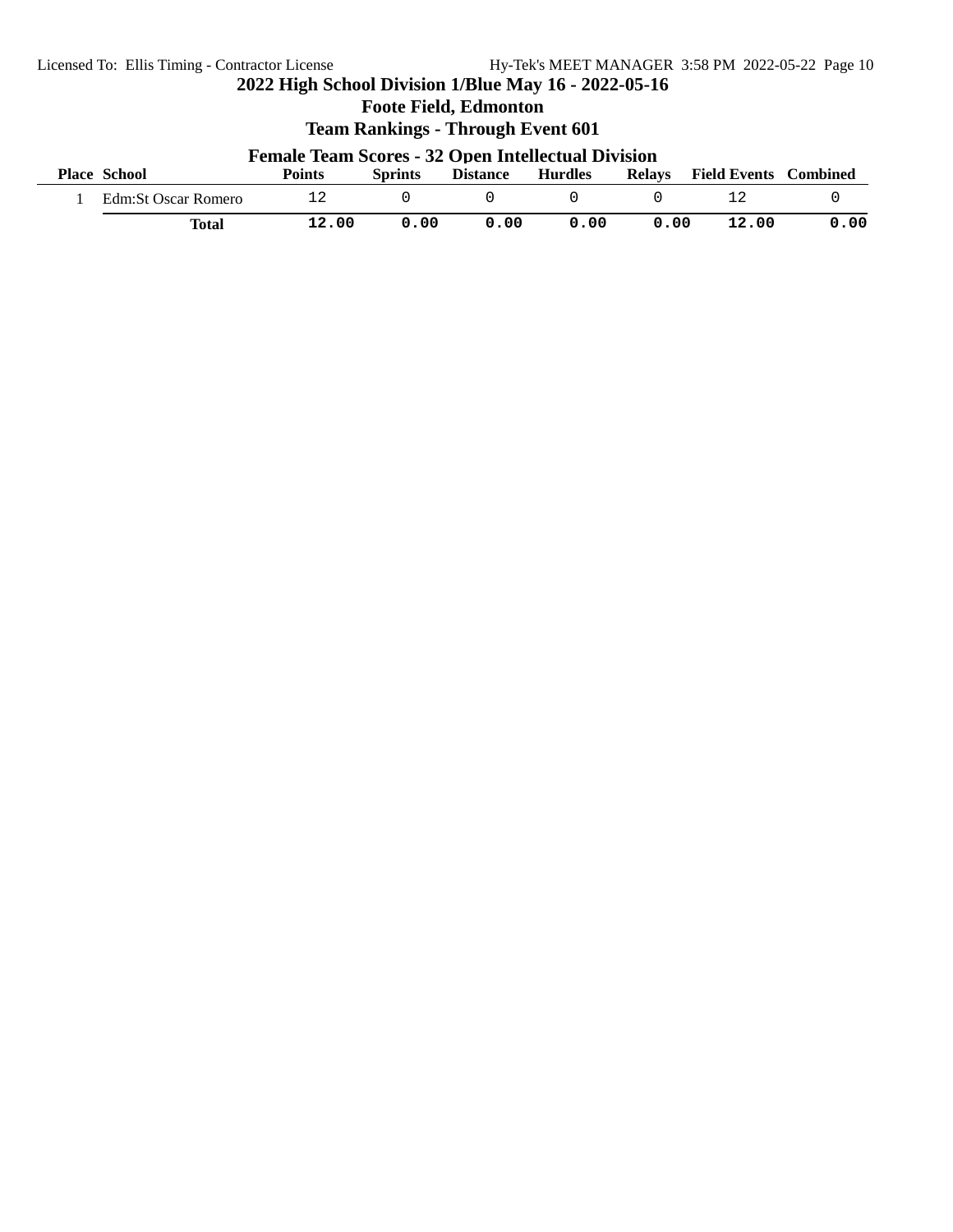|    | <b>Male Team Scores - 14 Junior Division</b> |               |                |                 |                |               |                              |      |  |
|----|----------------------------------------------|---------------|----------------|-----------------|----------------|---------------|------------------------------|------|--|
|    | <b>Place School</b>                          | <b>Points</b> | <b>Sprints</b> | <b>Distance</b> | <b>Hurdles</b> | <b>Relays</b> | <b>Field Events</b> Combined |      |  |
|    | Edm:Strathcona High                          | 82            | 5              | 14              | 14             |               | 48                           | ∩    |  |
|    | Edm:Ross Sheppard                            | 56.50         | 9              | 31              | $\Omega$       |               | 13.50                        |      |  |
| 3  | Edm:Paul Kane High                           | 47            | 11             | 5               | 8              | ⇁             | 16                           |      |  |
| 4  | <b>Edm:Holy Trinity</b>                      | 29            | 19             | 2               | $\Omega$       | 5             | 3                            |      |  |
| 5  | Edm:St Oscar Romero                          | 28            | 7              | $\Omega$        | 0              | 4             | 17                           |      |  |
| 6  | Edm:Leduc Composite                          | 24            |                | 0               | U              | U             | 17                           |      |  |
|    | Edm:Louis St Laurent                         | 15            | U              | 5               |                |               | 10                           |      |  |
| 8  | Edm:Ecole Alexandre-T                        | 13.50         | U              |                 |                | 0             | 12.50                        |      |  |
| 9  | Edm:St Albert Catholic                       | 12            | 5              |                 |                |               |                              |      |  |
| 9  | Edm:Beaumont Compos                          | 12            | U              | O               |                | 0             | 12                           |      |  |
| 11 | <b>Edm:St Francis Xavier</b>                 | 3             |                |                 |                |               |                              |      |  |
| 12 | Edm:W.P. Wagner                              | 2             | 0              | ∩               | O              | 2             |                              |      |  |
| 13 | Edm:Strathcona Christia                      |               | 0              | 0               | 0              | U             |                              |      |  |
| 13 | Edm:J.H. Picard                              |               | U              |                 | O              | U             |                              |      |  |
| 13 | Edm: Old Scona Academ                        |               | U              |                 | C              | U             |                              |      |  |
|    | Total                                        | 327.00        | 66.00          | 66.00           | 22.00          | 22.00         | 151.00                       | 0.00 |  |

# **Foote Field, Edmonton Team Rankings - Through Event 601**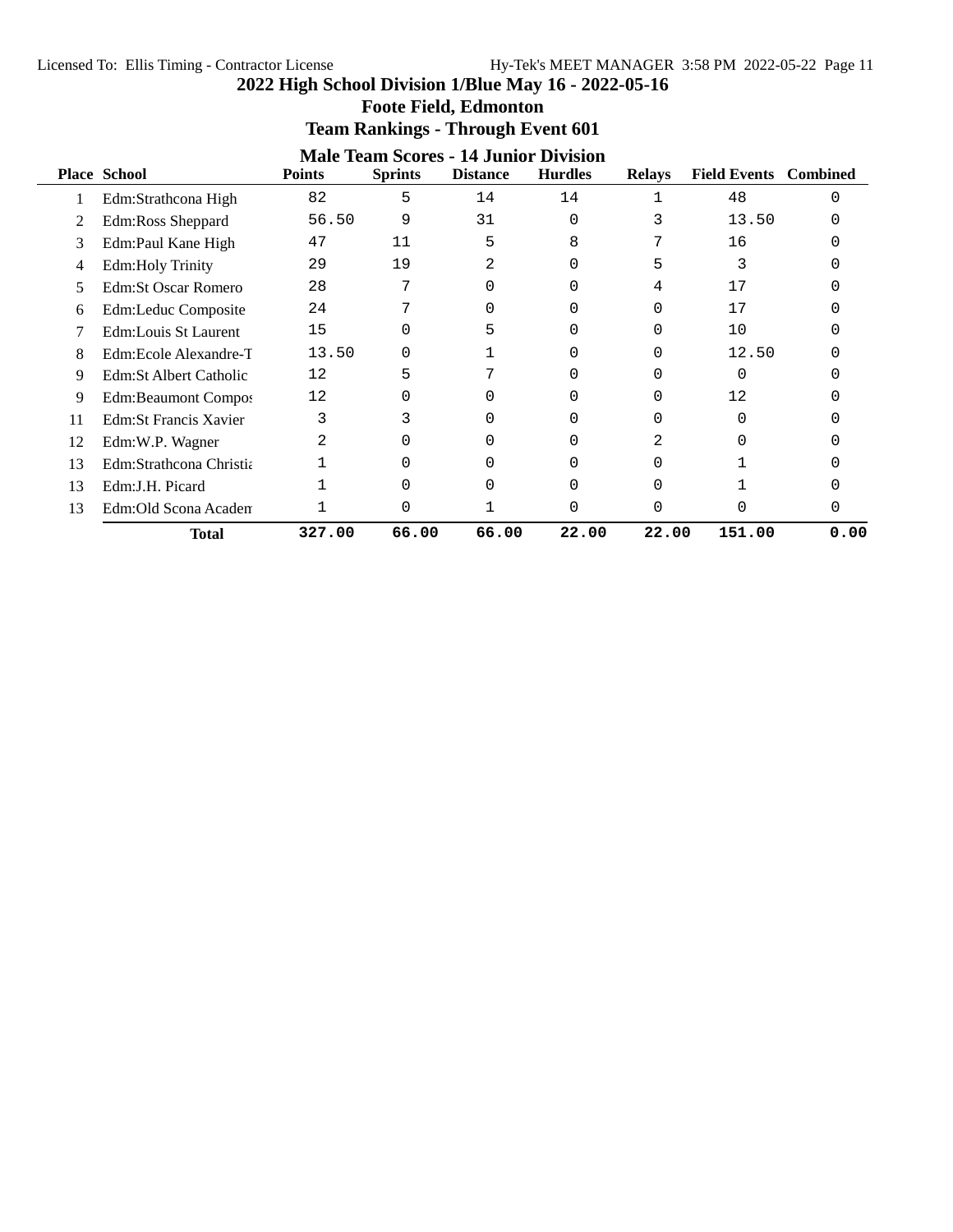#### Licensed To: Ellis Timing - Contractor License Hy-Tek's MEET MANAGER 3:58 PM 2022-05-22 Page 12

**2022 High School Division 1/Blue May 16 - 2022-05-16**

| <b>Foote Field, Edmonton</b> |  |  |
|------------------------------|--|--|
|------------------------------|--|--|

|               | <b>Male Team Scores - 15 Intermediate Division</b> |               |                |                 |                |               |                              |      |  |  |
|---------------|----------------------------------------------------|---------------|----------------|-----------------|----------------|---------------|------------------------------|------|--|--|
|               | <b>Place School</b>                                | <b>Points</b> | <b>Sprints</b> | <b>Distance</b> | <b>Hurdles</b> | <b>Relays</b> | <b>Field Events</b> Combined |      |  |  |
|               | Edm:Strathcona High                                | 104           | 14             | 23              | 7              | 5             | 55                           |      |  |  |
|               | Edm: St Francis Xavier                             | 40            | 9              | 5               |                |               | 19                           |      |  |  |
| 3             | Edm:Ross Sheppard                                  | 37            | 9              |                 |                |               | 18                           |      |  |  |
|               | Edm:Parkland Immanue                               | 30            | O              | 24              |                |               | 6                            |      |  |  |
| $\mathcal{D}$ | Edm:McNally                                        | 20            | 5              | $\Omega$        |                |               | 10                           |      |  |  |
| 6             | Edm:Ecole Alexandre-T                              | 19            |                | ∩               |                |               | 12                           |      |  |  |
|               | Edm:St Joseph                                      | 14            | O              | 11              |                |               |                              |      |  |  |
| 8             | Edm:Holy Trinity                                   | 9             |                |                 |                |               | 6                            |      |  |  |
| 8             | Edm:Louis St Laurent                               | 9             |                |                 |                |               |                              |      |  |  |
| 8             | Edm:Paul Kane High                                 | 9             | 9              |                 |                |               |                              |      |  |  |
| 11            | Edm:Leduc Composite                                |               | U              |                 |                |               |                              |      |  |  |
| 12            | Edm:Sturgeon Composi                               |               | U              |                 |                |               |                              |      |  |  |
| 12            | Edm:W.P. Wagner                                    |               | 0              |                 |                |               |                              |      |  |  |
| 14            | Edm: Vimy Ridge Acade                              |               |                |                 |                |               |                              |      |  |  |
| 15            | Edm: Victoria School                               |               | 0              |                 |                |               |                              |      |  |  |
| 15            | <b>Edm:St Oscar Romero</b>                         |               | 0              |                 |                |               | 2                            |      |  |  |
|               | <b>Total</b>                                       | 313.00        | 66.00          | 66.00           | 22.00          | 16.00         | 143.00                       | 0.00 |  |  |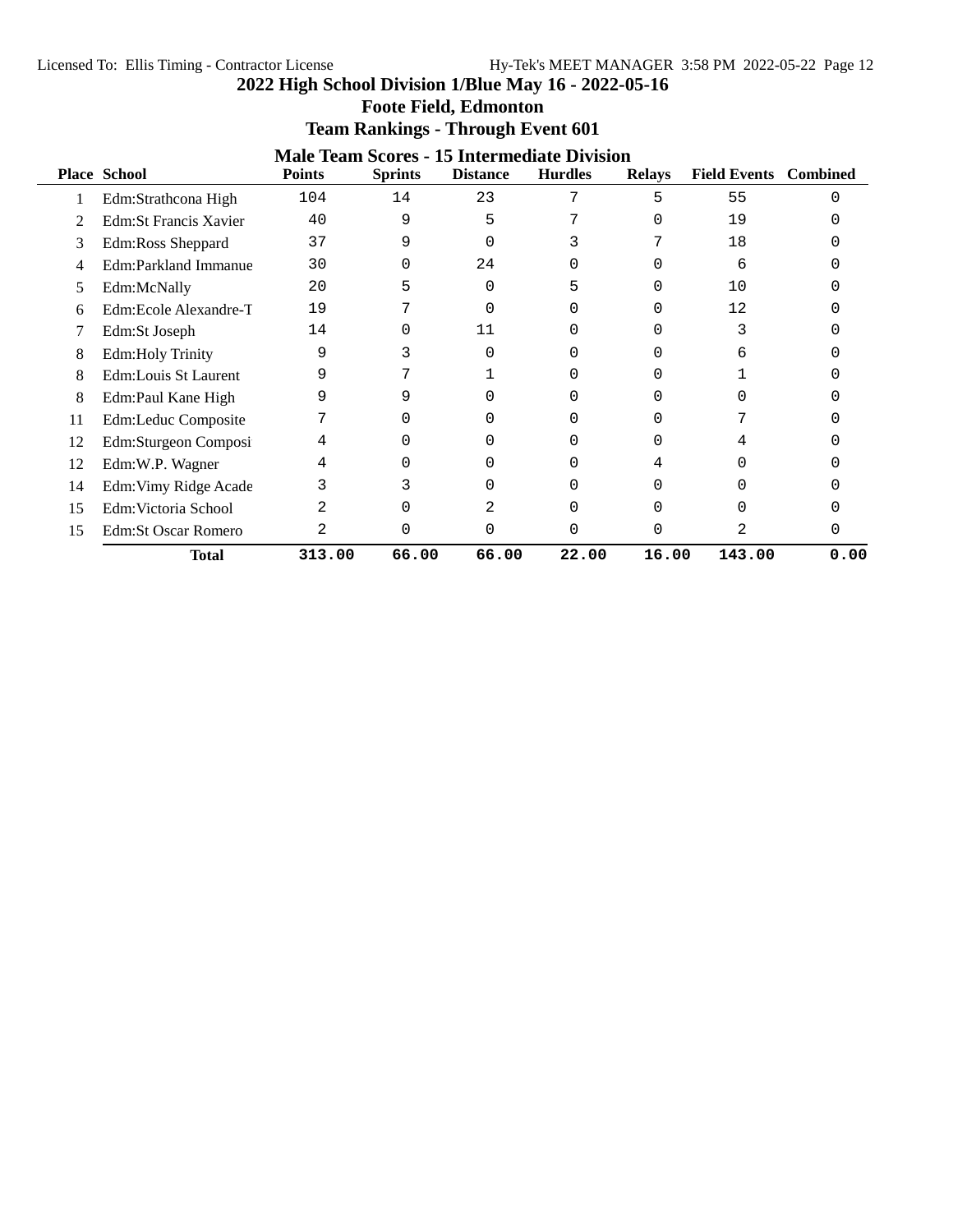**Foote Field, Edmonton**

|    | <b>Team Rankings - Through Event 601</b>                                                                                                                                                               |        |       |       |       |       |        |      |  |  |
|----|--------------------------------------------------------------------------------------------------------------------------------------------------------------------------------------------------------|--------|-------|-------|-------|-------|--------|------|--|--|
|    | <b>Male Team Scores - 16 Senior Division</b><br><b>Place School</b><br><b>Sprints</b><br><b>Hurdles</b><br><b>Field Events</b><br><b>Points</b><br><b>Distance</b><br><b>Relays</b><br><b>Combined</b> |        |       |       |       |       |        |      |  |  |
|    | Edm:Strathcona High                                                                                                                                                                                    | 85     | 5     | 40    | 7     | 8     | 25     | ∩    |  |  |
|    | Edm:Paul Kane High                                                                                                                                                                                     | 51     | 5     | 4     |       |       | 32     |      |  |  |
| 3  | Edm:Parkland Immanue                                                                                                                                                                                   | 41     | O     | 5     |       |       | 36     |      |  |  |
|    | Edm:Louis St Laurent                                                                                                                                                                                   | 38     | 11    | 5     |       |       | 15     |      |  |  |
| 5  | Edm:Ross Sheppard                                                                                                                                                                                      | 33     | 22    | O     |       | 4     |        |      |  |  |
| 6  | <b>Edm:Maurice Lavallee</b>                                                                                                                                                                            | 28     | 7     |       |       |       | 2.1    |      |  |  |
|    | Edm: Victoria School                                                                                                                                                                                   | 14     | 0     |       |       |       | 14     |      |  |  |
| 8  | Edm:Leduc Composite                                                                                                                                                                                    | 12     | 5     |       |       |       | O      |      |  |  |
| 9  | <b>Edm:Holy Trinity</b>                                                                                                                                                                                |        |       |       | 0     |       |        |      |  |  |
| 10 | Edm:Queen Elizabeth                                                                                                                                                                                    |        | 0     | 4     | 0     |       | U      |      |  |  |
| 10 | <b>Edm:St Francis Xavier</b>                                                                                                                                                                           | 4      | 0     | O     | 0     |       | 4      |      |  |  |
| 10 | Edm:Edmonton Christia                                                                                                                                                                                  | 4      | 4     |       |       |       | U      |      |  |  |
| 13 | Edm:Beaumont Compos                                                                                                                                                                                    |        | O     |       | ∩     |       |        |      |  |  |
| 13 | Edm:Old Scona Academ                                                                                                                                                                                   |        | O     |       |       |       |        |      |  |  |
|    | <b>Total</b>                                                                                                                                                                                           | 323.00 | 66.00 | 66.00 | 21.00 | 19.00 | 151.00 | 0.00 |  |  |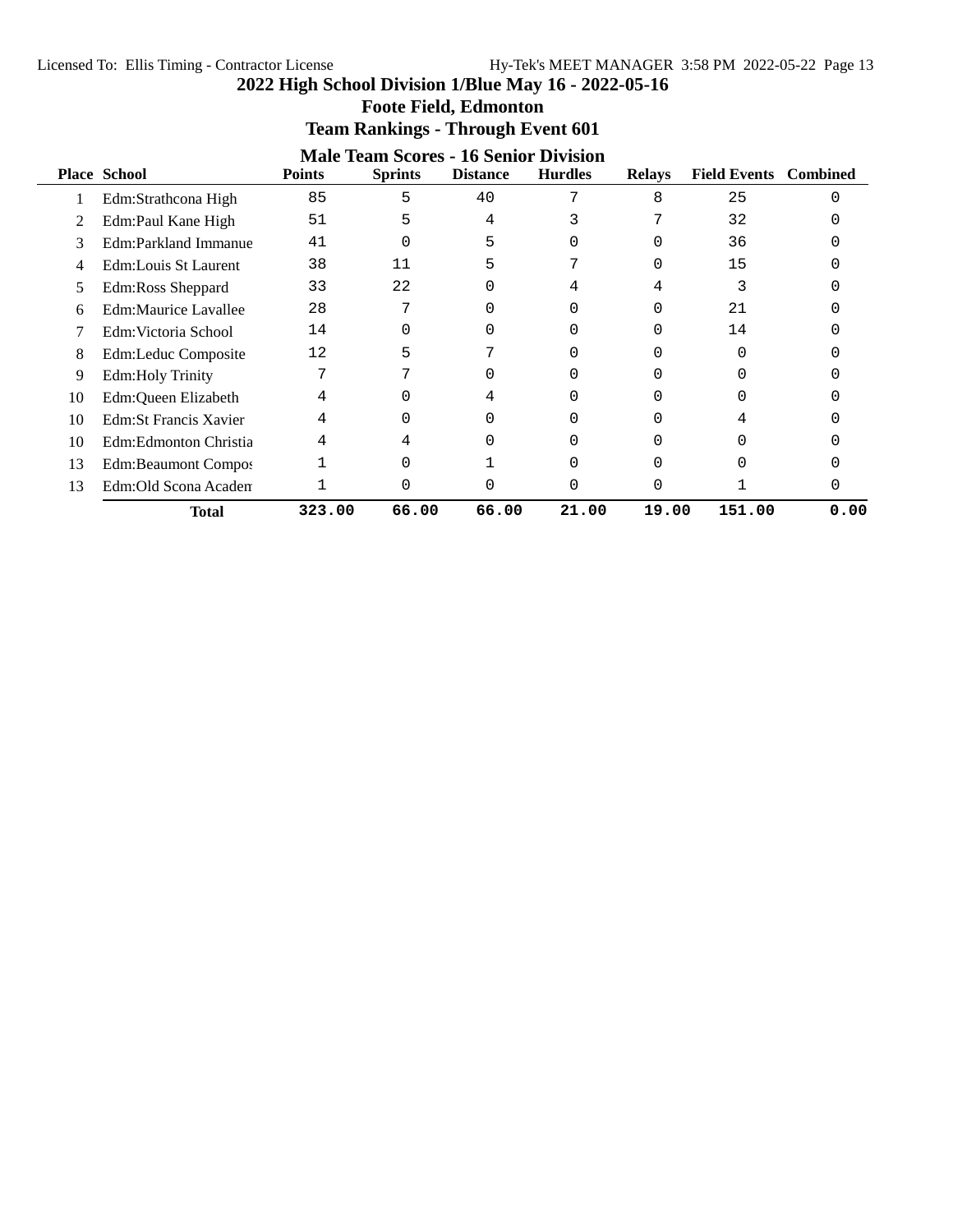# **Foote Field, Edmonton**

|   | <b>Male Team Scores - 30 Open Division</b> |               |                |                 |                |               |                              |       |  |
|---|--------------------------------------------|---------------|----------------|-----------------|----------------|---------------|------------------------------|-------|--|
|   | <b>Place School</b>                        | <b>Points</b> | <b>Sprints</b> | <b>Distance</b> | <b>Hurdles</b> | <b>Relays</b> | <b>Field Events</b> Combined |       |  |
|   | Edm:Strathcona High                        | 37            | 0              | 0               |                | 8             |                              | 22    |  |
|   | Edm:Ross Sheppard                          | 19            | 0              | 0               | 8              | 11            |                              |       |  |
|   | Edm: Victoria School                       | 10            | 0              | 0               | 0              | 0             | 0                            | 10    |  |
| 4 | Edm:McNally                                | ヮ             | 0              | 0               | 7              | $\Omega$      |                              |       |  |
|   | Edm:Parkland Immanue                       | 6             | 0              | 0               | 0              | $\Omega$      |                              | 6     |  |
| 6 | Edm:St Oscar Romero                        | 2             | 0              | 0               | 0              | 2             |                              |       |  |
|   | Total                                      | 81.00         | 0.00           | 0.00            | 22.00          | 21.00         | 0.00                         | 38.00 |  |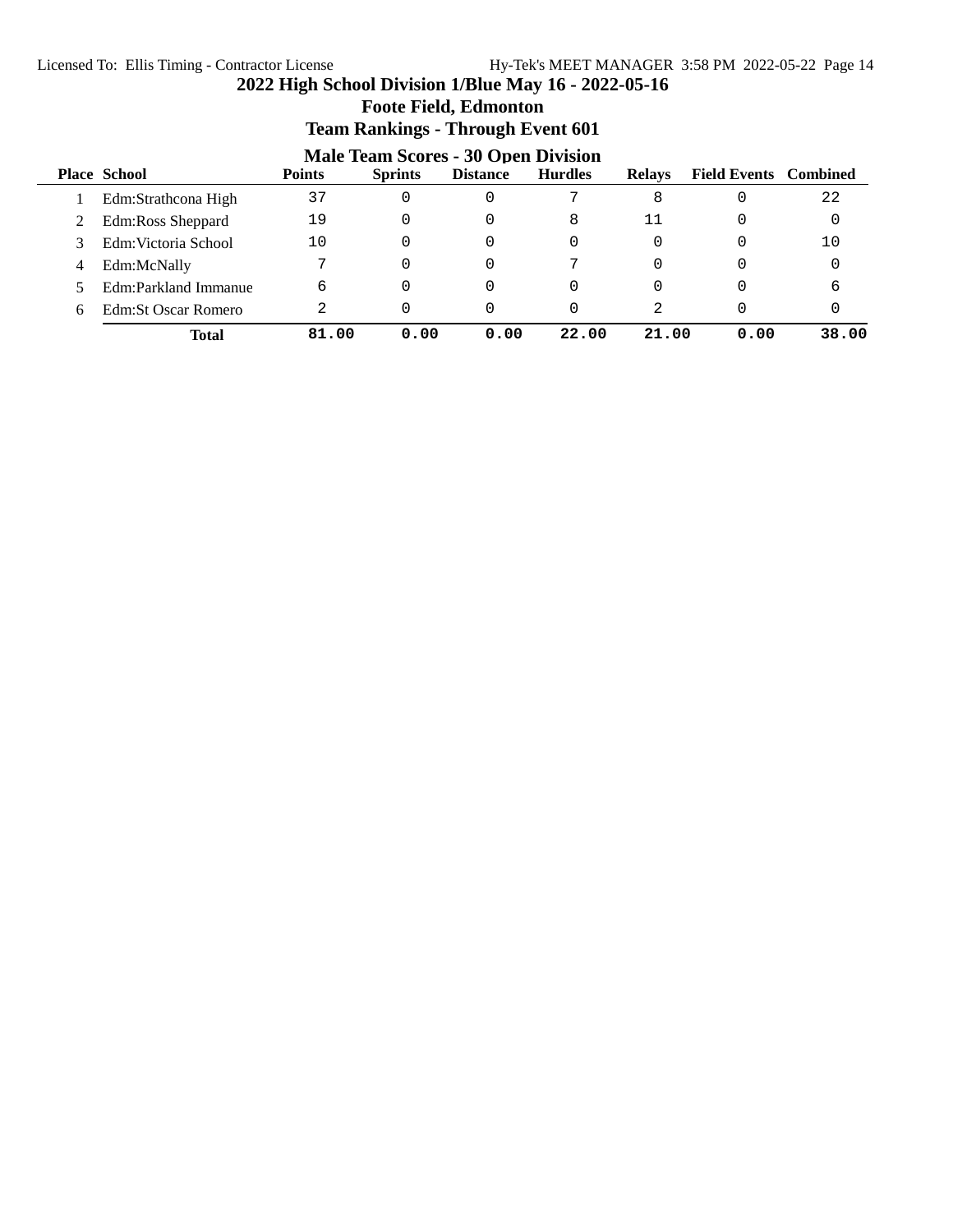## **2022 High School Division 1/Blue May 16 - 2022-05-16 Foote Field, Edmonton Team Rankings - Through Event 601 Male Team Scores - 32 Open Intellectual Division Place School Points Sprints Distance Hurdles Relays Field Events Combined** 1 Edm:St Oscar Romero 17 0 0 0 0 17 0 2 Edm:St Albert Catholic 4 0 0 0 0 4 0 **Total 21.00 0.00 0.00 0.00 0.00 21.00 0.00**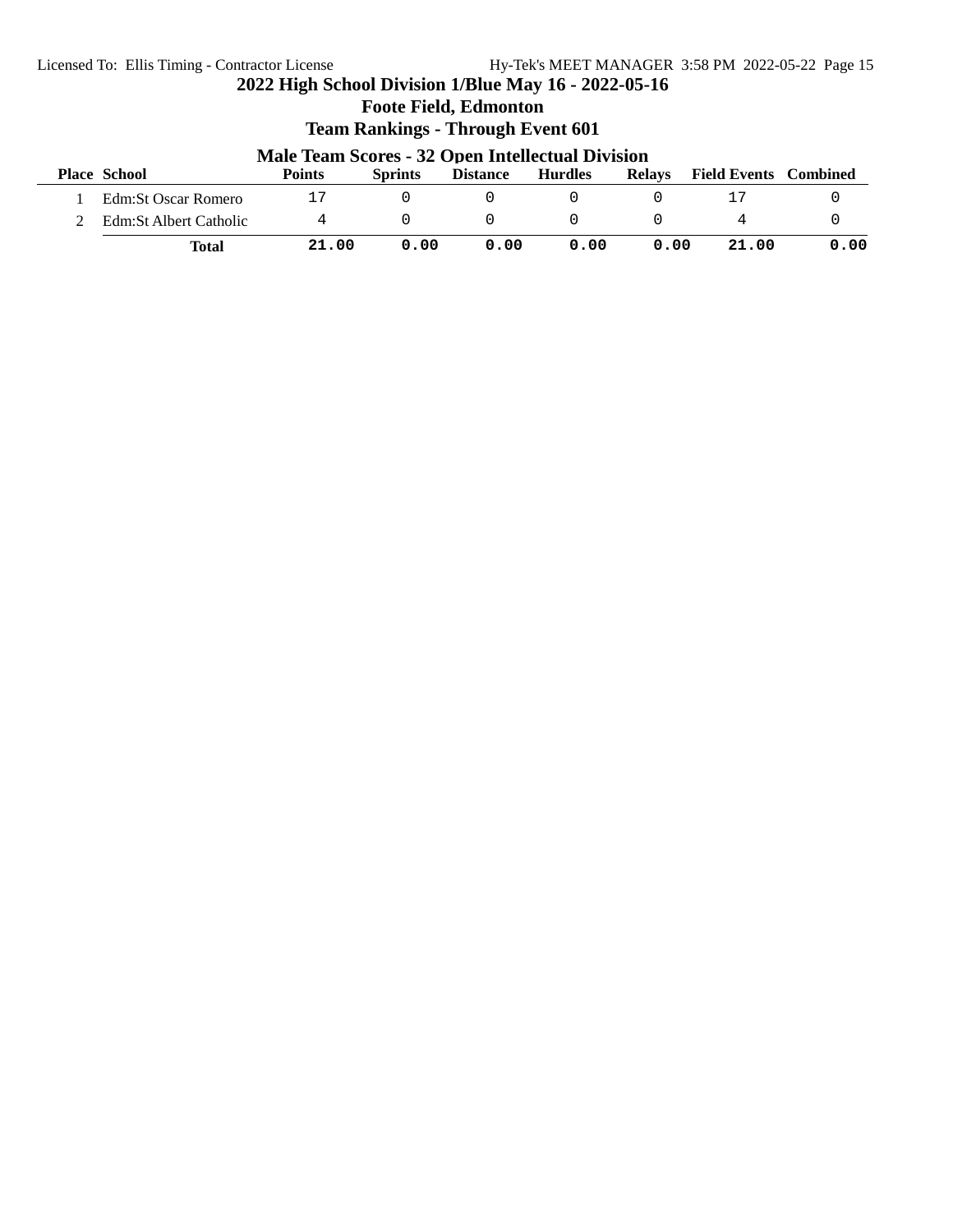$\overline{\phantom{0}}$ 

## **2022 High School Division 1/Blue May 16 - 2022-05-16 Foote Field, Edmonton**

### **Individual Rankings - Through Event 601**

### **Female - Individual Scores - 14 Junior Division**

|    | Place Name                    |                 |                | <b>School</b>                                  | <b>Points</b> |
|----|-------------------------------|-----------------|----------------|------------------------------------------------|---------------|
|    | 1 Ayla Wong                   |                 |                | Edm:Strathcona High                            | 19.75         |
|    | 100 Dash<br>$\tau$            | Long Jump       | 7              | 4<br>400 Relay<br>200 Dash<br>1.7              |               |
|    | 2 April Kippers               |                 |                | Edm:Parkland ImmanuelChristian                 | 18            |
|    | 80 Hurdles<br>7               | Pole Vault      | 6              | 100 Dash<br>5                                  |               |
| 3  | Ahslee Walker                 |                 |                | Edm:Strathcona Christian                       | 14.50         |
|    | 400 Dash<br>7                 | 200 Dash        | 5              | $\overline{c}$<br>400 Relay<br>100 Dash<br>0.5 |               |
|    | 4 mccoy curtis                |                 |                | <b>Edm:St Francis Xavier</b>                   | 12.75         |
|    | Shot Put<br>7                 | Triple Jump     | 5              | 0.7<br>400 Relay                               |               |
| 5  | Kiera Greidanus               |                 |                | Edm:Strathcona Christian                       | 12.50         |
|    | 3000 Run<br>7                 | 1500 Run        | 5              | 400 Relay<br>0.5                               |               |
| 6. | <b>Addison Herbert</b>        |                 |                | Edm:Ross Sheppard                              | 12            |
|    | 200 Dash<br>7                 | 400 Dash        | 5              |                                                |               |
|    | 6 Kendra Justice              |                 |                | Edm: Vimy Ridge Academy                        | 12            |
|    | Javelin Throw 5               | <b>Shot Put</b> | 4              | Discus Throw 3                                 |               |
|    | 6 Azalea Hajt                 |                 |                | Edm:Strathcona High                            | 12            |
|    | Triple Jump<br>$\tau$         | Long Jump       | 5              |                                                |               |
|    | 9 Gwen Ham                    |                 |                | Edm:Strathcona High                            | 11            |
|    | 1500 Run<br>7                 | 3000 Run        | 4              |                                                |               |
|    | 10 Patricija Hirssone         |                 |                | Edm:Leduc Composite                            | 10            |
|    | Javelin Throw 7               | 800 Run         | 3              |                                                |               |
|    | 11 Kaitlin Rolph              |                 |                | Edm:Strathcona High                            | 9.75          |
|    | 80 Hurdles<br>5               | Pole Vault      | 3              | 1.7<br>400 Relay                               |               |
|    | 12 Sara Liden<br>800 Run<br>5 |                 |                | Edm:Ross Sheppard                              | 9             |
|    | Gini Andruko                  | 400 Dash        | 4              |                                                | 8             |
| 13 | Pole Vault<br>$\overline{4}$  | Discus Throw 4  |                | Edm:Strathcona High                            |               |
|    | 14 Jolene Geleta              |                 |                | Edm:Sturgeon Composite                         | 7             |
|    | Discus Throw 7                |                 |                |                                                |               |
|    | 14 Hadley Ziemmer             |                 |                | Edm: St Peter the Apostle                      | 7             |
|    | Discus Throw 5                | Triple Jump     | $\overline{c}$ |                                                |               |
|    | 14 Alva Lorenzen              |                 |                | Edm:Strathcona High                            | 7             |
|    | High Jump<br>3                | 200 Dash        | 2              | $\overline{2}$<br>80 Hurdles                   |               |
|    | 14 Libby Dunn                 |                 |                | Edm:Leduc Composite                            | 7             |
|    | 800 Run<br>7                  |                 |                |                                                |               |
|    | 14 Lucia Rueppell             |                 |                | Edm:Strathcona High                            | 7             |
|    | Pole Vault<br>6               | 400 Dash        | 1              |                                                |               |
|    | 14 Lydia Johnson              |                 |                | Edm:Ross Sheppard                              | 7             |
|    | High Jump<br>7                |                 |                |                                                |               |
|    | 14 Olivia Ornela Missango     |                 |                | <b>Edm:St Oscar Romero</b>                     | 7             |
|    | 100 Dash<br>$\overline{4}$    | 200 Dash        | 3              |                                                |               |
|    | 21 Thea McDougald             |                 |                | Edm:Strathcona High                            | 6             |
|    | 1500 Run<br>4                 | 800 Run         | 2              |                                                |               |
| 21 | Kate McCormick                |                 |                | Edm:Ross Sheppard                              | 6             |
|    | 800 Run<br>4                  | 400 Dash        | 2              |                                                |               |
|    | 23 Zoey Turcotte              |                 |                | Edm:Ross Sheppard                              | 5             |
|    | 3000 Run<br>5                 |                 |                |                                                |               |
|    | 23 Erica Ross                 |                 |                | Edm:Paul Kane High                             | 5             |
|    | Shot Put<br>5                 |                 |                |                                                |               |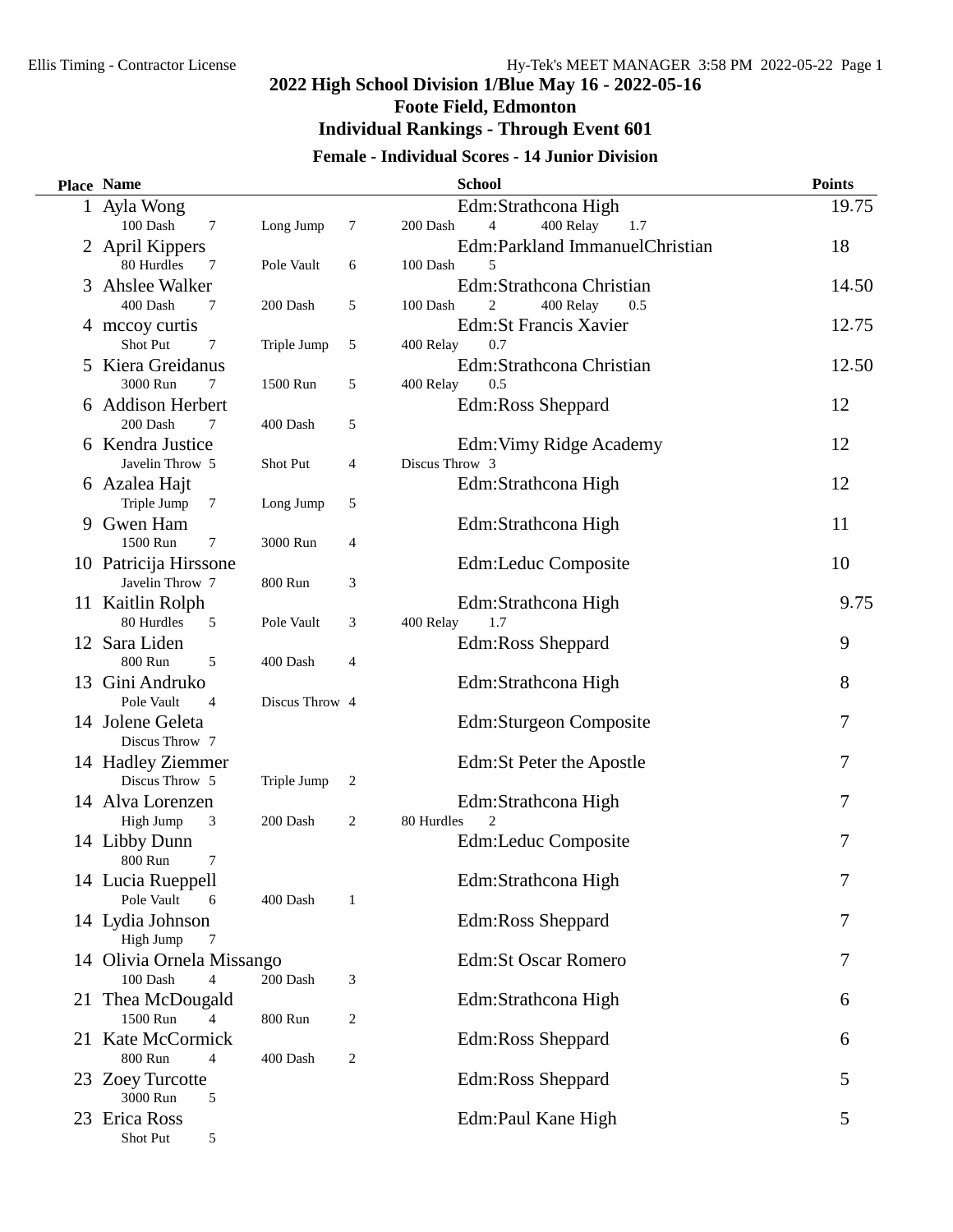# **Foote Field, Edmonton**

## **Individual Rankings - Through Event 601**

| 23 Katelyn Hennessy<br>High Jump<br>5                   |           |              | Edm:Strathcona High          | 5              |
|---------------------------------------------------------|-----------|--------------|------------------------------|----------------|
| 26 Katrina Mau<br>80 Hurdles<br>3                       | 400 Relay | 1.2          | Edm:Paul Kane High           | 4.25           |
| 26 Jasmine Fox<br>80 Hurdles<br>$\overline{4}$          | 400 Relay | 0.2          | Edm:Ross Sheppard            | 4.25           |
| 28 Agnes Morgan<br>Triple Jump 4                        |           |              | <b>Edm:St Oscar Romero</b>   | 4              |
| 28 Lena Fellenberg<br>Long Jump<br>4                    |           |              | <b>Edm:St Oscar Romero</b>   | 4              |
| 28 Weiran Sun<br>Javelin Throw 4                        |           |              | Edm: Old Scona Academic      | 4              |
| 28 Olivia Hwang<br>1500 Run<br>$\overline{c}$           | 3000 Run  | 2            | Edm:Paul Kane High           | 4              |
| 28 Hailey Pudlowski<br>100 Dash<br>3                    | 400 Relay | $\mathbf{1}$ | Edm:McNally                  | 4              |
| 28 Ava Rose Graham<br>High Jump<br>$\overline{4}$       |           |              | Edm:Ross Sheppard            | $\overline{4}$ |
| 34 Anais Piercey<br>Long Jump<br>$\overline{c}$         | 400 Relay | 1.2          | Edm:Paul Kane High           | 3.25           |
| 35 Hannah Beck<br>Triple Jump<br>3                      |           |              | Edm:Strathcona High          | 3              |
| 35 Victoria Fortin<br>Shot Put<br>3                     |           |              | Edm: Vimy Ridge Academy      | 3              |
| 35 Amy Legault<br>Javelin Throw 3                       |           |              | Edm:Ecole Alexandre-Tache    | 3              |
| 35 Juliana Scott<br>400 Dash<br>3                       |           |              | Edm:McNally                  | 3              |
| 35 Sophie Paul<br>3000 Run<br>3                         |           |              | Edm:Louis St Laurent         | 3              |
| 35 mya newman<br>1500 Run<br>3                          |           |              | <b>Edm:St Francis Xavier</b> | 3              |
| 35 Kaitlyn Eglen<br>Long Jump<br>3                      |           |              | Edm:W.P. Wagner              | 3              |
| 42 Lexie Perry<br>400 Relay<br>1.7                      | 100 Dash  | $\mathbf{1}$ | Edm:Strathcona High          | 2.75           |
| 43 Alissa Berwick<br>400 Relay<br>1.2                   | Shot Put  | 1            | Edm:Paul Kane High           | 2.25           |
| 44 Keilie Sander<br>Pole Vault<br>$\overline{2}$        |           |              | Edm:St Peter the Apostle     | 2              |
| 44 Alexandra Yucoco<br>Discus Throw 2                   |           |              | <b>Edm:St Oscar Romero</b>   | $\overline{2}$ |
| 44 Olivia Patrick<br>Shot Put<br>$\overline{c}$         |           |              | Edm:Sturgeon Composite       | 2              |
| 44 Taya Komant<br>Javelin Throw 2                       |           |              | Edm:Strathcona Christian     | 2              |
| 44 Kalena Sengdeuanpheng<br>Long Jump<br>$\overline{1}$ | 400 Relay | 1            | Edm:McNally                  | 2              |
| 44 Kierra Siedlecki<br>High Jump<br>2                   |           |              | Edm:Sturgeon Composite       | $\overline{2}$ |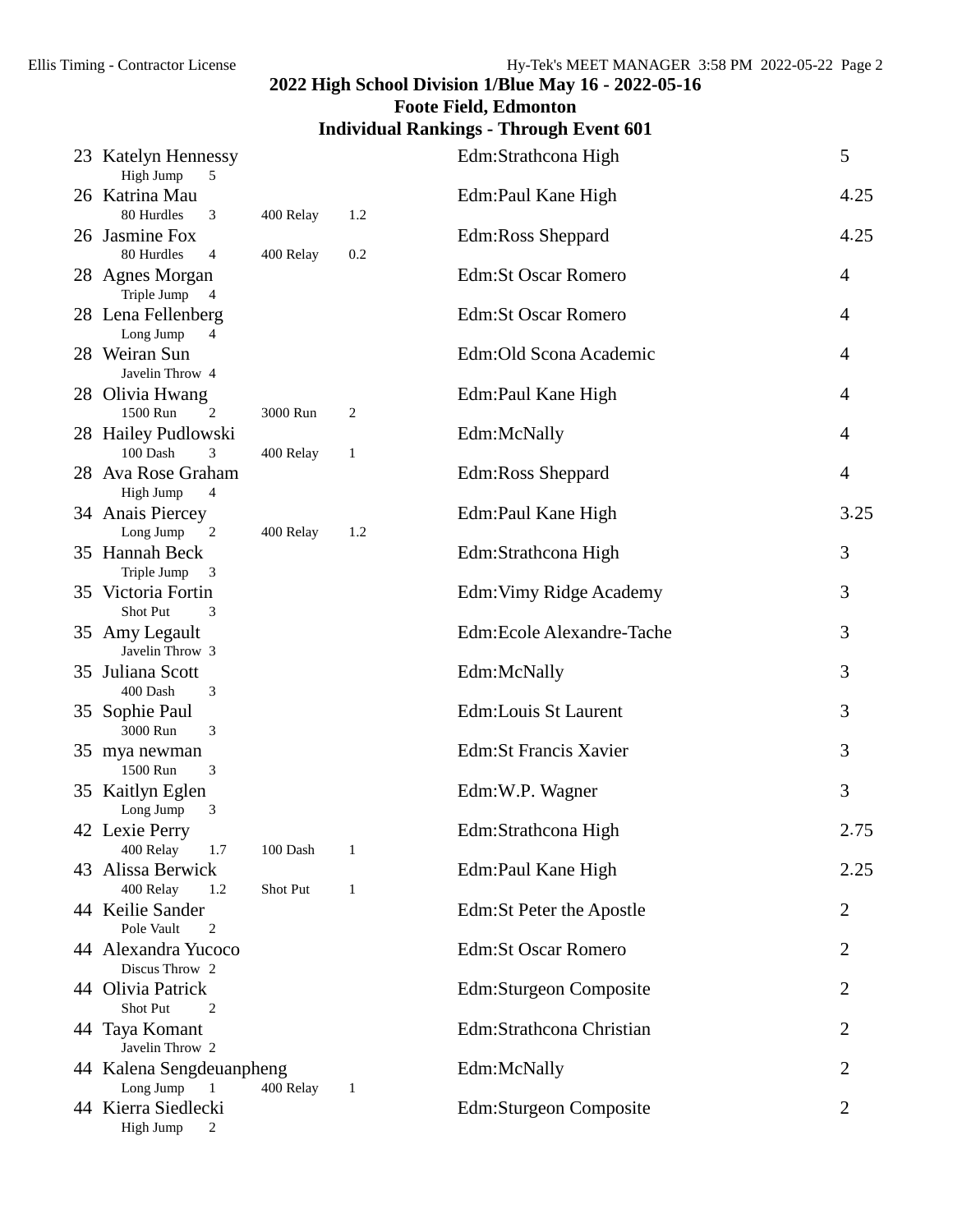**Foote Field, Edmonton**

## **Individual Rankings - Through Event 601**

| 50 Lauren Handy<br>400 Relay<br>1.7                      | Edm:Strathcona High          | 1.75         |
|----------------------------------------------------------|------------------------------|--------------|
| 51 Ava Janz                                              | Edm:Paul Kane High           | 1.25         |
| 400 Relay<br>1.2<br>52 Jaden Robitaille<br>200 Dash<br>1 | Edm:St Joseph                | 1            |
| 52 Eternity George<br>400 Relay<br>$\mathbf{1}$          | Edm:McNally                  | $\mathbf{1}$ |
| 52 Charlotte Wowrow<br>400 Relay<br>$\mathbf{1}$         | Edm:McNally                  | 1            |
| 52 Tina Trieu<br>Javelin Throw 1                         | <b>Edm:Ross Sheppard</b>     | 1            |
| 52 Heidi Rogalski<br>3000 Run<br>1                       | Edm:Ross Sheppard            | 1            |
| 52 Claire Morris<br>1500 Run<br>- 1                      | Edm:Paul Kane High           | 1            |
| 52 Katie Harder<br>Triple Jump 1                         | Edm: St Peter the Apostle    | 1            |
| 52 Coralie Mastaler<br>800 Run<br>$\mathbf{1}$           | Edm:Ross Sheppard            | 1            |
| 52 anela hebert<br>Discus Throw 1                        | <b>Edm:St Francis Xavier</b> | 1            |
| 52 Aida Dempsey<br>80 Hurdles<br>$\overline{1}$          | Edm:McNally                  | $\mathbf{1}$ |
| 62 emmery yakowchuk<br>400 Relay<br>0.7                  | <b>Edm:St Francis Xavier</b> | .75          |
| 62 noella nnamani<br>400 Relay<br>0.7                    | <b>Edm:St Francis Xavier</b> | .75          |
| 62 sara hauer<br>400 Relay<br>0.7                        | <b>Edm:St Francis Xavier</b> | .75          |
| 65 Sydnie Zapesocki<br>400 Relay<br>0.5                  | Edm:Strathcona Christian     | .50          |
| 65 Haley Revega<br>400 Relay<br>0.5                      | Edm:Strathcona Christian     | .50          |
| 65 Sophia Chaschin<br>High Jump<br>0.5                   | Edm:Sturgeon Composite       | .50          |
| 65 Nola Yaniw<br>High Jump<br>0.5                        | <b>Edm:Louis St Laurent</b>  | .50          |
| 69 Juliette Versailles<br>400 Relay<br>0.2               | Edm:Ross Sheppard            | .25          |
| 69 Chloe Boon<br>400 Relay<br>0.2                        | Edm:Ross Sheppard            | .25          |
| 69 Briseis Wu<br>400 Relay<br>0.2                        | <b>Edm:Ross Sheppard</b>     | .25          |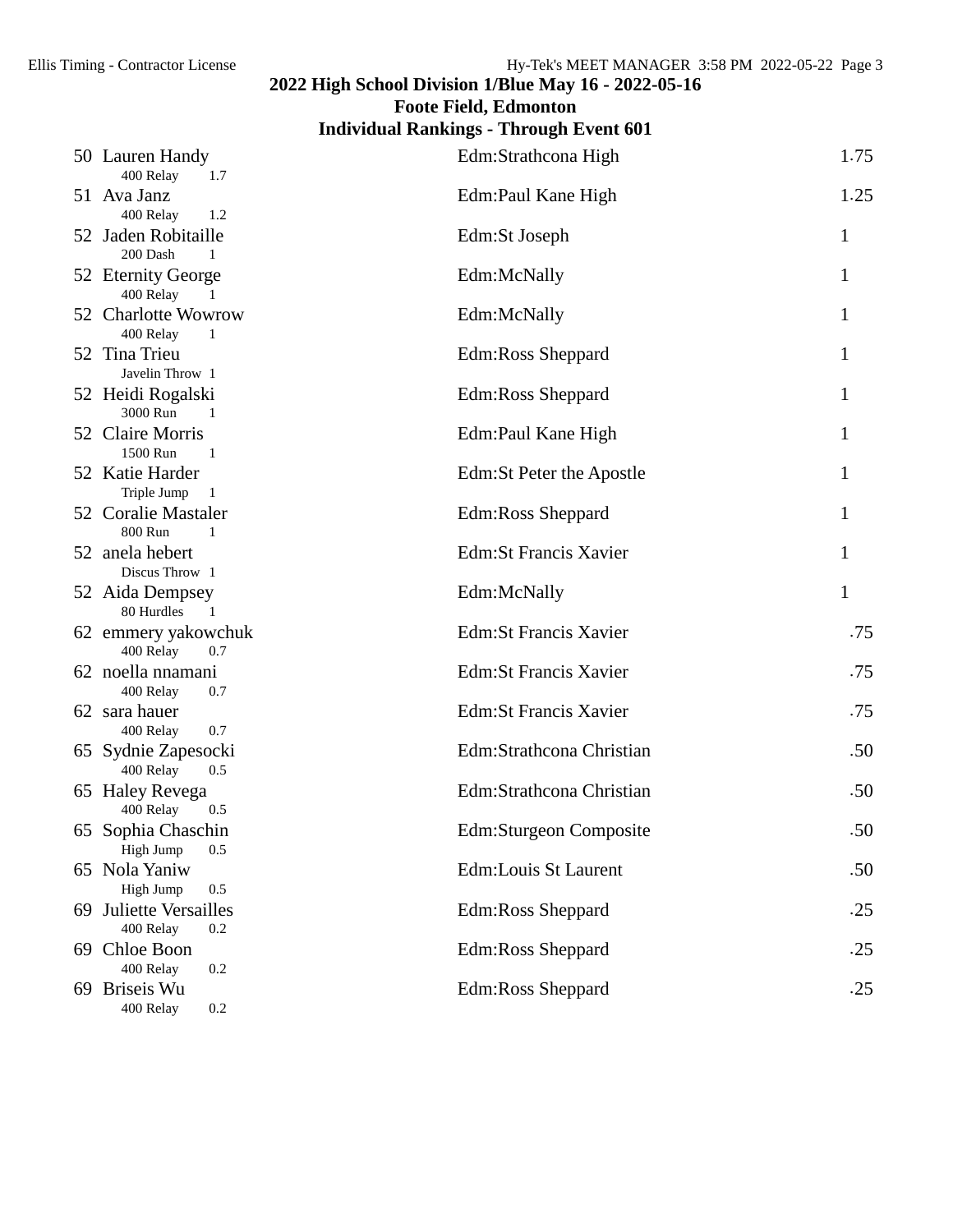## **2022 High School Division 1/Blue May 16 - 2022-05-16 Foote Field, Edmonton**

# **Individual Rankings - Through Event 601**

### **Male - Individual Scores - 14 Junior Division**

| Place Name                                           |                |                |            | <b>School</b>                       | <b>Points</b> |
|------------------------------------------------------|----------------|----------------|------------|-------------------------------------|---------------|
| 1 Carson Young                                       |                |                |            | Edm:Ross Sheppard                   | 18            |
| 1500 Run<br>7                                        | 3000 Run       | 7              | Pole Vault | $\overline{4}$                      |               |
| 2 Wilondja Lufungula                                 |                |                |            | <b>Edm:Holy Trinity</b>             | 15.25         |
| 100 Dash<br>7                                        | 200 Dash       | 7              | 400 Relay  | 1.2                                 |               |
| 3 Dryden Czenczek                                    |                |                |            | Edm:Leduc Composite                 | 13            |
| Discus Throw 7                                       | Triple Jump    | 5              | Long Jump  |                                     |               |
| 4 Christian Francis                                  |                |                |            | Edm:Paul Kane High                  | 12.75         |
| Javelin Throw 7                                      | 400 Dash       | 4              | 400 Relay  | 1.7                                 |               |
| 5 Taran Naidu-Barrett                                |                |                |            | Edm:Ross Sheppard                   | 12            |
| 800 Run<br>7                                         | 200 Dash       | 5              |            |                                     |               |
| 6 Joel Semenjuk                                      |                |                |            | Edm:Strathcona High                 | 11.25         |
| Long Jump<br>7                                       | 100 Hurdles    | 4              | 400 Relay  | 0.2                                 |               |
| 7 Spencer Masters                                    |                |                |            | Edm:Strathcona High                 | 10            |
| Javelin Throw 5                                      | 800 Run        | 3              | 400 Dash   | $\mathfrak{D}$                      |               |
| 8 Drew Klein                                         |                |                |            | Edm:Strathcona High                 | 9             |
| Pole Vault<br>7                                      | 100 Hurdles    | $\overline{c}$ |            |                                     |               |
| 8 Pierce Bokenfohr                                   |                |                |            | Edm:Paul Kane High                  | 9             |
| 100 Hurdles<br>$\overline{7}$                        | Long Jump      | 2              |            |                                     |               |
| 10 Mateo Pagliuso                                    |                |                |            | Edm:Paul Kane High                  | 8.75          |
| 200 Dash<br>4                                        | 100 Dash       | 3              | 400 Relay  | 1.7                                 |               |
| 10 Wyatt Horchuk                                     |                |                |            | Edm:Paul Kane High                  | 8.75          |
| Shot Put<br>7                                        | 400 Relay      | 1.7            |            |                                     |               |
| 12 Faziki Musanganya                                 |                |                |            | Edm:Ecole Alexandre-Tache           | 8.50          |
| Triple Jump<br>$\overline{7}$                        | High Jump      | 1.5            |            |                                     | 8             |
| 13 Nicolas Johnston<br>100 Hurdles<br>$\overline{5}$ | 100 Dash       | 2              | 200 Dash   | Edm:Strathcona High<br>$\mathbf{1}$ |               |
| 13 Kai Dunkley                                       |                |                |            | Edm:Ross Sheppard                   | 8             |
| 1500 Run<br>$\overline{4}$                           | 3000 Run       | 4              |            |                                     |               |
| 15 Mark Zuniega                                      |                |                |            | <b>Edm:St Oscar Romero</b>          | 7             |
| High Jump<br>7                                       |                |                |            |                                     |               |
| 15 Maddox Packard                                    |                |                |            | Edm:Leduc Composite                 | 7             |
| 100 Dash<br>$\overline{4}$                           | 200 Dash       | 3              |            |                                     |               |
| 15 Cyrus David                                       |                |                |            | <b>Edm:St Oscar Romero</b>          | 7             |
| 400 Dash<br>7                                        |                |                |            |                                     |               |
| 15 Max Davidow                                       |                |                |            | Edm:Strathcona High                 | 7             |
| 1500 Run<br>3                                        | 3000 Run       | 3              | 800 Run    |                                     |               |
| 19 Benjamin Miller                                   |                |                |            | Edm:Ross Sheppard                   | 6.50          |
| Long Jump<br>5                                       | High Jump      | 1.5            |            |                                     |               |
| 20 Ryley Ray Levasseur                               |                |                |            | <b>Edm:Holy Trinity</b>             | 6.25          |
| 400 Dash<br>5                                        | 400 Relay      | 1.2            |            |                                     |               |
| 21 Steven Dokken                                     |                |                |            | Edm:Louis St Laurent                | 6             |
| Shot Put<br>5                                        | Discus Throw 1 |                |            |                                     |               |
| 22 Thomas Wilson                                     |                |                |            | <b>Edm:Beaumont Composite</b>       | 5             |
| High Jump<br>5                                       |                |                |            |                                     |               |
| 22 Charlie Decker                                    |                |                |            | Edm:Louis St Laurent                | 5             |
| 1500 Run<br>5                                        |                |                |            |                                     |               |
| 22 Rylan Cayanga                                     |                |                |            | Edm:Paul Kane High                  | 5             |
| 800 Run<br>5                                         |                |                |            |                                     |               |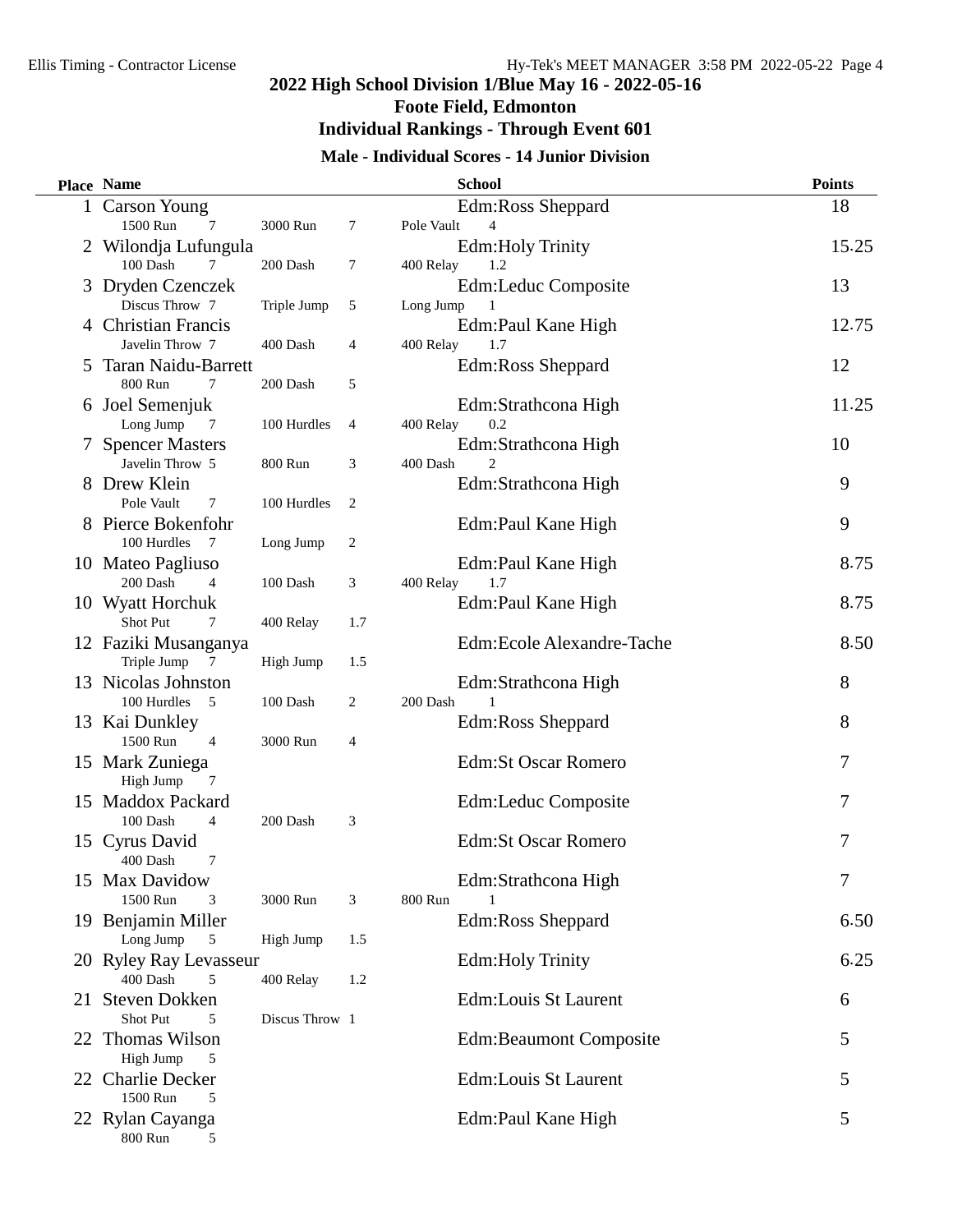# **Foote Field, Edmonton**

## **Individual Rankings - Through Event 601**

| 22 Dylan Marple<br>3000 Run<br>5                |           |                | Edm:St Albert Catholic        | 5              |
|-------------------------------------------------|-----------|----------------|-------------------------------|----------------|
| 22 Kian Salazar<br>Long Jump<br>$\overline{4}$  | 400 Relay | $\mathbf{1}$   | <b>Edm:St Oscar Romero</b>    | 5              |
| 22 Teo Pisani<br>100 Dash<br>5                  |           |                | Edm:St Albert Catholic        | 5              |
| 22 Ryan Djukich<br>High Jump<br>3               | Shot Put  | $\overline{c}$ | Edm:Strathcona High           | 5              |
| 22 Kyle Krupa<br>Discus Throw 5                 |           |                | Edm:Strathcona High           | 5              |
| 30 Ethan Co<br>Long Jump<br>3                   | 400 Relay | 1.2            | <b>Edm:Holy Trinity</b>       | 4.25           |
| 31 Carter Brinkman<br>Javelin Throw 4           |           |                | Edm:Strathcona High           | $\overline{4}$ |
| 31 Michael Arnott<br>Pole Vault<br>4            |           |                | <b>Edm:St Oscar Romero</b>    | $\overline{4}$ |
| 31 Kale Fisher<br>Pole Vault<br>4               |           |                | Edm:Strathcona High           | $\overline{4}$ |
| 31 Vincent Rickett<br>Discus Throw 4            |           |                | Edm:Ecole Alexandre-Tache     | 4              |
| 31 Nathan Bolton<br>Shot Put<br>4               |           |                | Edm:Leduc Composite           | 4              |
| 31 Liam Schaff<br>Triple Jump<br>$\overline{4}$ |           |                | <b>Edm:Beaumont Composite</b> | 4              |
| 31 Micheal William<br>High Jump<br>4            |           |                | Edm:Louis St Laurent          | 4              |
| 31 James Holt<br>800 Run<br>$\overline{4}$      |           |                | Edm:Strathcona High           | 4              |
| 39 Adam Berge<br>100 Hurdles<br>3               | 400 Relay | 0.2            | Edm:Strathcona High           | 3.25           |
| 39 Carlo Dado<br>800 Run<br>2                   | 400 Relay | 1.2            | <b>Edm:Holy Trinity</b>       | 3.25           |
| 41 Soren Gibbons<br>Discus Throw 3              |           |                | Edm:Strathcona High           | 3              |
| 41 Carson Bartlett<br>Shot Put<br>3             |           |                | Edm:Ross Sheppard             | 3              |
| 41 Jasper Jenkins<br>Javelin Throw 3            |           |                | Edm:Strathcona High           | 3              |
| 41 Kaden Short<br>Triple Jump<br>3              |           |                | <b>Edm:Beaumont Composite</b> | 3              |
| 41 sean brodeur<br>400 Dash<br>3                |           |                | <b>Edm:St Francis Xavier</b>  | 3              |
| 41 Elliot Spratlin<br>1500 Run<br>2             | 400 Dash  | 1              | Edm:Ross Sheppard             | 3              |
| 41 Lyndhon Flores<br>Triple Jump<br>2           | 400 Relay | $\mathbf{1}$   | <b>Edm:St Oscar Romero</b>    | 3              |
| 48 Wren Oswald<br>Javelin Throw 2               |           |                | Edm:Strathcona High           | 2              |
| 48 Luke Mayhew<br>Discus Throw 2                |           |                | Edm:Strathcona High           | 2              |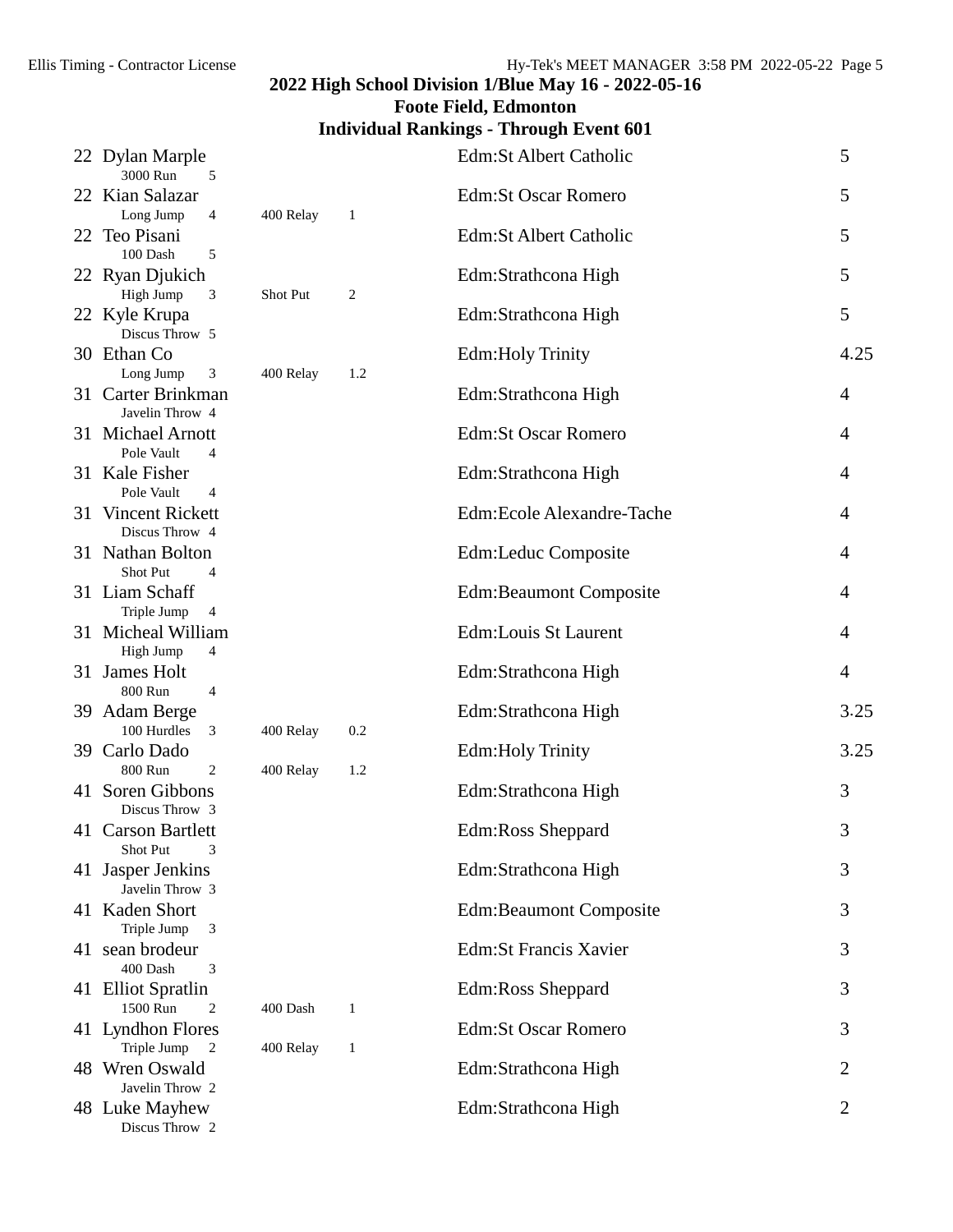**Foote Field, Edmonton**

## **Individual Rankings - Through Event 601**

| 48 Alex Lalonde<br>3000 Run<br>$\overline{2}$                   | <b>Edm:St Albert Catholic</b> | $\overline{2}$ |
|-----------------------------------------------------------------|-------------------------------|----------------|
| 48 Andre Bogle<br>200 Dash<br>$\overline{2}$                    | Edm:Ross Sheppard             | $\overline{2}$ |
| 52 Cole Dufault<br>100 Dash<br>$\mathbf{1}$<br>400 Relay<br>0.7 | Edm:Ross Sheppard             | 1.75           |
| 52 Alex Fairbank<br>400 Relay<br>1.7                            | Edm:Paul Kane High            | 1.75           |
| 54 Ellis Roque<br>Triple Jump<br>$\overline{1}$                 | Edm:Strathcona High           | 1              |
| 54 Elliot Mushey<br>100 Hurdles 1                               | Edm:Paul Kane High            | $\mathbf{1}$   |
| 54 Jackie Cai<br>1500 Run<br>$\mathbf{1}$                       | Edm:Old Scona Academic        | 1              |
| 54 Elias Abou Rjeily<br>Javelin Throw 1                         | Edm:J.H. Picard               | $\mathbf{1}$   |
| 54 CJ Pompa<br>400 Relay<br>$\,1\,$                             | <b>Edm:St Oscar Romero</b>    | 1              |
| 54 Guy Karl Ntirampeba<br>3000 Run<br>$\mathbf{1}$              | Edm:Ecole Alexandre-Tache     | $\mathbf{1}$   |
| 54 Everett Lemke<br>Shot Put<br>1                               | Edm:Strathcona Christian      | $\mathbf{1}$   |
| 61 Jacky Trinh<br>400 Relay<br>0.7                              | Edm:Ross Sheppard             | .75            |
| 61 Joaquin Harriott<br>400 Relay<br>0.7                         | Edm:Ross Sheppard             | .75            |
| 61 Zachary Fowler<br>400 Relay<br>0.7                           | Edm:Ross Sheppard             | .75            |
| 64 David Aguirre<br>400 Relay<br>0.5                            | Edm:W.P. Wagner               | .50            |
| 64 Deep Mistry<br>400 Relay<br>0.5                              | Edm:W.P. Wagner               | .50            |
| 64 Sameer Nauman<br>400 Relay<br>0.5                            | Edm:W.P. Wagner               | .50            |
| 64 Quinlan Bracegirdle<br>400 Relay<br>0.5                      | Edm:W.P. Wagner               | .50            |
| 68 Ben Meyer<br>400 Relay<br>0.2                                | Edm:Strathcona High           | .25            |
| 68 Adam Collis<br>400 Relay<br>0.2                              | Edm:Strathcona High           | .25            |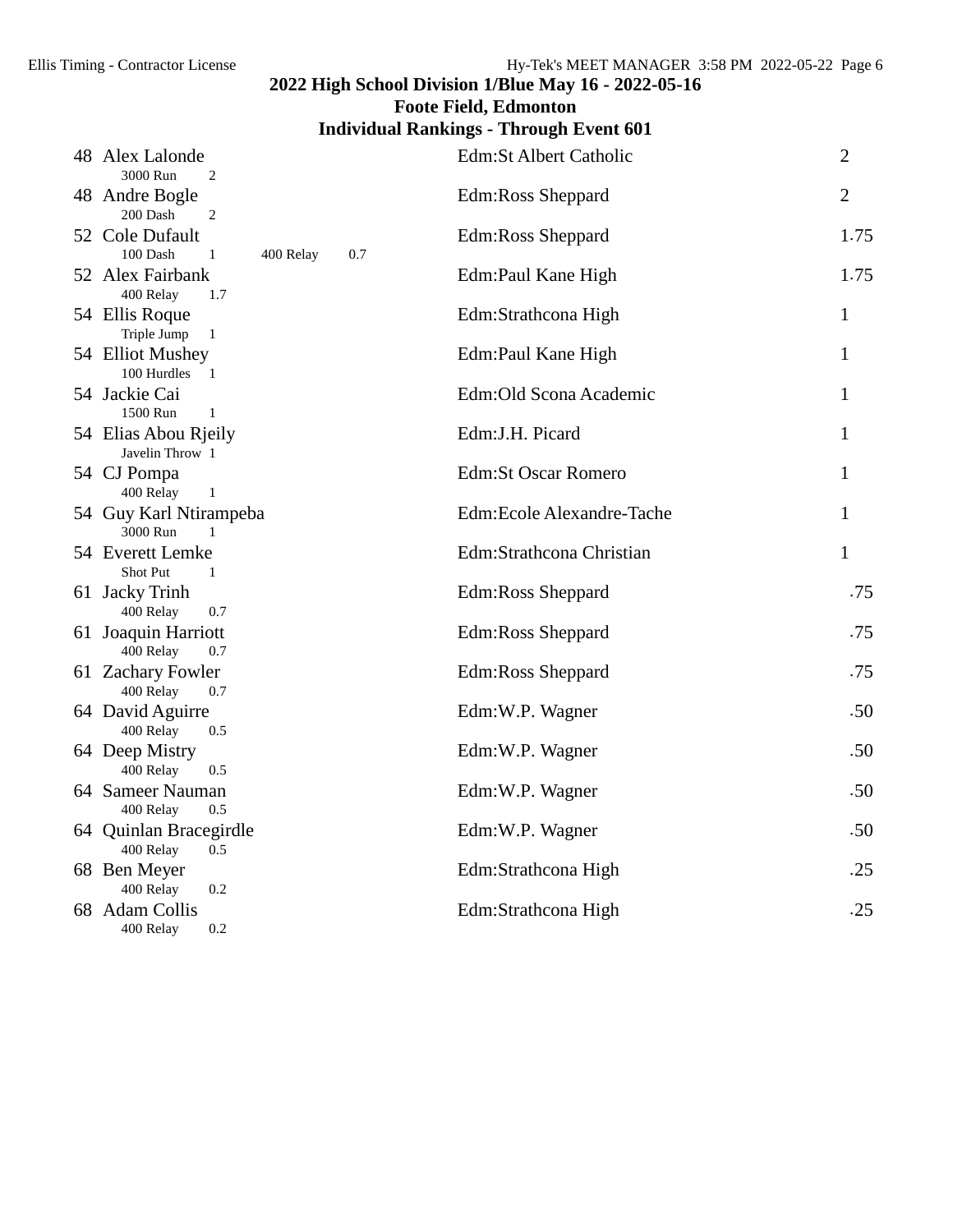## **2022 High School Division 1/Blue May 16 - 2022-05-16 Foote Field, Edmonton**

# **Individual Rankings - Through Event 601**

### **Female - Individual Scores - 15 Intermediate Division**

| <b>Place Name</b>                   |                   |                | <b>School</b>                                   | <b>Points</b> |
|-------------------------------------|-------------------|----------------|-------------------------------------------------|---------------|
| 1 Dianna Proctor                    |                   |                | Edm:Strathcona High                             | 20.75         |
| 100 Dash<br>7                       | 200 Dash          | 7              | 400 Relay<br>400 Dash<br>5<br>1.7               |               |
| 1 Charlize Ostapowich               |                   |                | Edm:Strathcona High                             | 20.75         |
| 80 Hurdles<br>7                     | Long Jump         | 7              | 400 Relay<br>100 Dash<br>5<br>1.7               |               |
| 3 Lauren Ybema                      |                   |                | Edm:Strathcona High                             | 17            |
| 800 Run<br>7                        | 1500 Run          | 5              | 3000 Run<br>5                                   |               |
| 3 Lauren Dellezy                    |                   |                | <b>Edm:Beaumont Composite</b>                   | 17            |
| High Jump<br>7                      | 80 Hurdles        | 5              | Pole Vault<br>5                                 |               |
| 5 Megan Kendziora                   |                   |                | Edm:Strathcona High                             | 14.75         |
| Triple Jump<br>5                    | 100 Dash          | 4              | 400 Relay<br>Long Jump<br>$\overline{4}$<br>1.7 |               |
| 6 Julianna Chipiuk<br>1500 Run<br>7 | 3000 Run          |                | <b>Edm:Beaumont Composite</b>                   | 14            |
| 7 Lauren Friesen                    |                   | 7              |                                                 | 13.25         |
| Discus Throw 7                      | Shot Put          | 5              | Edm:Paul Kane High<br>1.2<br>400 Relay          |               |
| 8 Kaitlin Tetteh-Wayoe              |                   |                | Edm:Strathcona High                             | 13            |
| Shot Put<br>7                       | Discus Throw 5    |                | Javelin Throw 1                                 |               |
| 8 Ella Kern                         |                   |                | Edm:Strathcona High                             | 13            |
| 800 Run<br>5                        | 1500 Run          | 4              | 3000 Run<br>$\overline{4}$                      |               |
| 10 Sofia Zubis                      |                   |                | Edm:Paul Kane High                              | 12            |
| Triple Jump<br>7                    | Long Jump         | 5              |                                                 |               |
| 10 Zanzi Brook                      |                   |                | Edm: Vimy Ridge Academy                         | 12            |
| 400 Dash<br>7                       | 200 Dash          | 5              |                                                 |               |
| 12 Ella Frost                       |                   |                | Edm:Paul Kane High                              | 9.25          |
| 200 Dash<br>$\overline{4}$          | 400 Dash          | 4              | 1.2<br>400 Relay                                |               |
| 13 Mia Ezekowitz                    |                   |                | Edm:Strathcona High                             | 9             |
| Pole Vault<br>7                     | 80 Hurdles        | 1              | Long Jump                                       |               |
| 14 Melody Marcelo                   |                   |                | Edm:Ross Sheppard                               | 7             |
| Javelin Throw 7                     |                   |                |                                                 |               |
| 15 Ava Weeks                        |                   |                | Edm:Paul Kane High                              | 6.25          |
| 200 Dash<br>3                       | Triple Jump       | 2              | 400 Relay<br>1.2                                |               |
| 16 Rebecca Simpson                  |                   |                | Edm:Strathcona High                             | 6             |
| Pole Vault<br>3                     | Shot Put          | $\overline{c}$ | Discus Throw 1                                  |               |
| 16 Hanna Bogach                     |                   |                | Edm:Strathcona High                             | 6             |
| Shot Put<br>4                       | 400 Dash          | 1              | 400 Relay<br>1                                  |               |
| 16 Gabriella McDonald               |                   |                | Edm:Strathcona High                             | 6             |
| 800 Run<br>4                        | 400 Dash          | 2              |                                                 |               |
| 19 Caelan Carroll                   |                   |                | Edm:Ross Sheppard                               | 5.50          |
| Discus Throw 3<br>19 Adeola Desalu  | Javelin Throw 2.5 |                | Edm: Old Scona Academic                         | 5.50          |
| High Jump<br>3.5                    | 100 Dash          | 2              |                                                 |               |
| 21 Leila Dehaas                     |                   |                | Edm:Parkland ImmanuelChristian                  | 5             |
| Triple Jump<br>3                    | Pole Vault        | 2              |                                                 |               |
| 21 Mica Barreda                     |                   |                | Edm:Strathcona High                             | 5             |
| Pole Vault<br>4                     | 400 Relay         | $\mathbf{1}$   |                                                 |               |
| 21 Boehn Makayla                    |                   |                | Edm:Leduc Composite                             | 5             |
| Javelin Throw 5                     |                   |                |                                                 |               |
| 21 Brianna Fraser                   |                   |                | Edm:St Peter the Apostle                        | 5             |
| High Jump<br>5                      |                   |                |                                                 |               |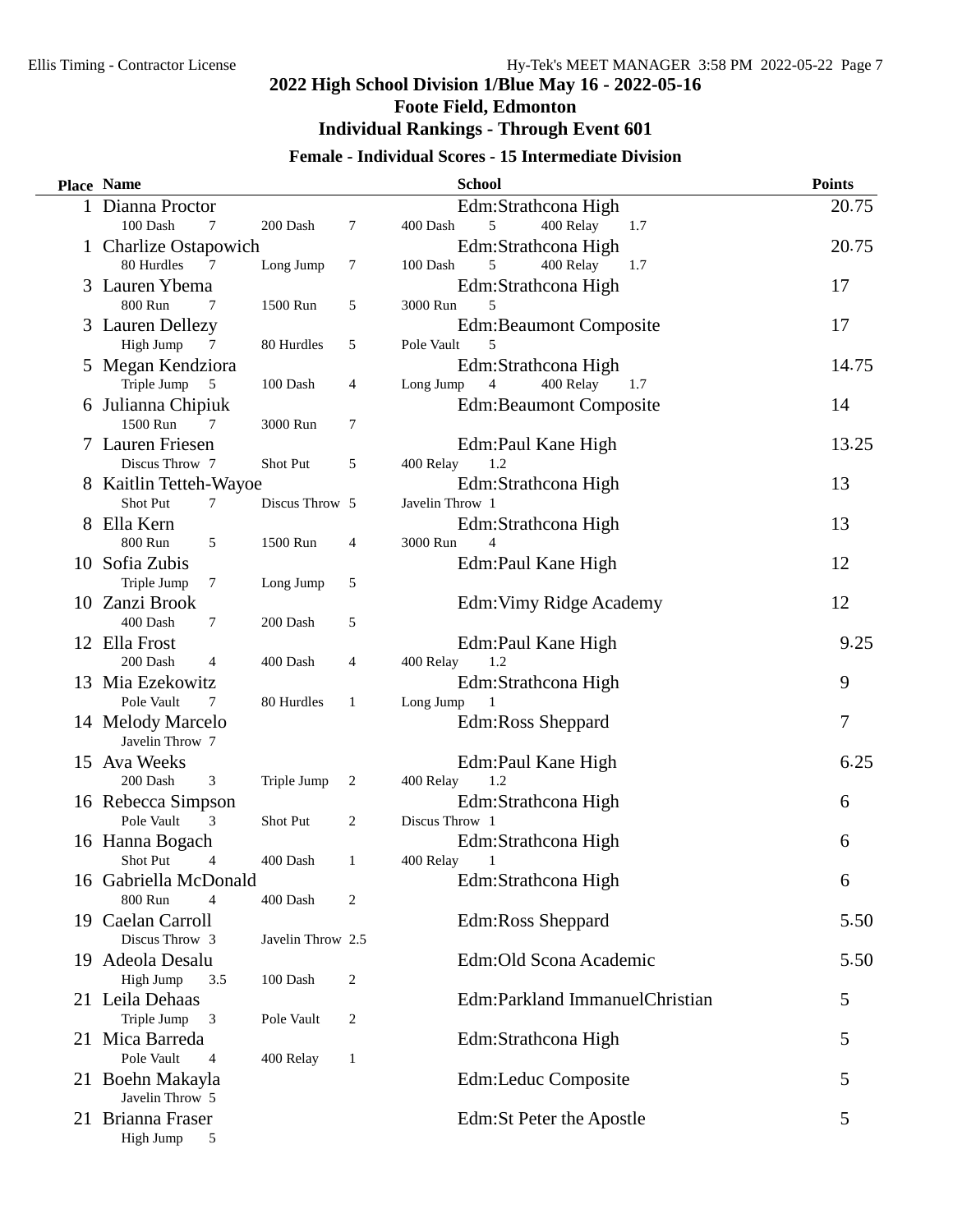# **Foote Field, Edmonton**

## **Individual Rankings - Through Event 601**

|    | 21 Jessica Dutton<br>800 Run<br>3              | 1500 Run  | $\overline{c}$ | Edm:Ross Sheppard              | 5              |
|----|------------------------------------------------|-----------|----------------|--------------------------------|----------------|
|    | 26 Zoey Wiles<br>80 Hurdles<br>4               |           |                | Edm:Sturgeon Composite         | 4              |
|    | 26 Chelsea Komant<br>1500 Run<br>3             | 800 Run   | 1              | Edm:Strathcona Christian       | 4              |
|    | 26 Neriah Otu<br>Triple Jump<br>$\overline{4}$ |           |                | Edm:Strathcona Christian       | 4              |
|    | 26 Kyra Jagersma<br>Discus Throw 4             |           |                | Edm:Parkland ImmanuelChristian | 4              |
|    | 26 Elliot Hope<br>Javelin Throw 4              |           |                | Edm:Strathcona High            | 4              |
|    | 31 Misha Hameed<br>High Jump<br>3.5            |           |                | Edm:Strathcona High            | 3.50           |
|    | 31 Rachael Okonkwo<br>80 Hurdles<br>3          | 400 Relay | 0.5            | Edm:Ross Sheppard              | 3.50           |
|    | 33 Thea Chondo<br>Shot Put<br>3                |           |                | Edm:Strathcona High            | 3              |
|    | 33 sydney rusel<br>400 Dash<br>3               |           |                | <b>Edm:St Francis Xavier</b>   | 3              |
|    | 33 Emily Jones<br>80 Hurdles<br>2              | Shot Put  | $\mathbf{1}$   | Edm:Sturgeon Composite         | 3              |
|    | 33 Maria Ngan<br>200 Dash<br>$\overline{2}$    | 400 Relay | $\mathbf{1}$   | Edm:Strathcona High            | 3              |
|    | 33 Charlotte Tombs<br>3000 Run<br>3            |           |                | Edm:Paul Kane High             | 3              |
|    | 33 Seyi Alade<br>3<br>100 Dash                 |           |                | <b>Edm:Holy Trinity</b>        | 3              |
|    | 33 victoria johnson-omodu<br>Long Jump<br>3    |           |                | <b>Edm:St Francis Xavier</b>   | 3              |
|    | 40 Alicia Simms<br>400 Relay<br>1.7            | 100 Dash  | 1              | Edm:Strathcona High            | 2.75           |
|    | 41 Artea Cornel<br>Javelin Throw 2.5           |           |                | Edm:Ross Sheppard              | 2.50           |
|    | 42 Heidi Neuman<br>Discus Throw 2              |           |                | Edm: St Peter the Apostle      | $\overline{2}$ |
|    | 42 Amelie Froelich<br>800 Run<br>2             |           |                | Edm:Strathcona Christian       | 2              |
|    | 42 ireland sowan<br>1500 Run<br>$\mathbf{1}$   | 3000 Run  | 1              | <b>Edm:St Francis Xavier</b>   | 2              |
|    | 42 Cadence Pirtle<br>Long Jump<br>2            |           |                | Edm:Sturgeon Composite         | 2              |
|    | 42 pamela rutto<br>3000 Run<br>2               |           |                | <b>Edm:St Francis Xavier</b>   | 2              |
|    | 47 Ally Clayton<br>High Jump<br>1.5            |           |                | Edm:Strathcona High            | 1.50           |
| 47 | Kaia Elliot<br>High Jump<br>1.5                |           |                | Edm:Strathcona High            | 1.50           |
|    | 49 Keyanna Charpentier<br>400 Relay<br>1.2     |           |                | Edm:Paul Kane High             | 1.25           |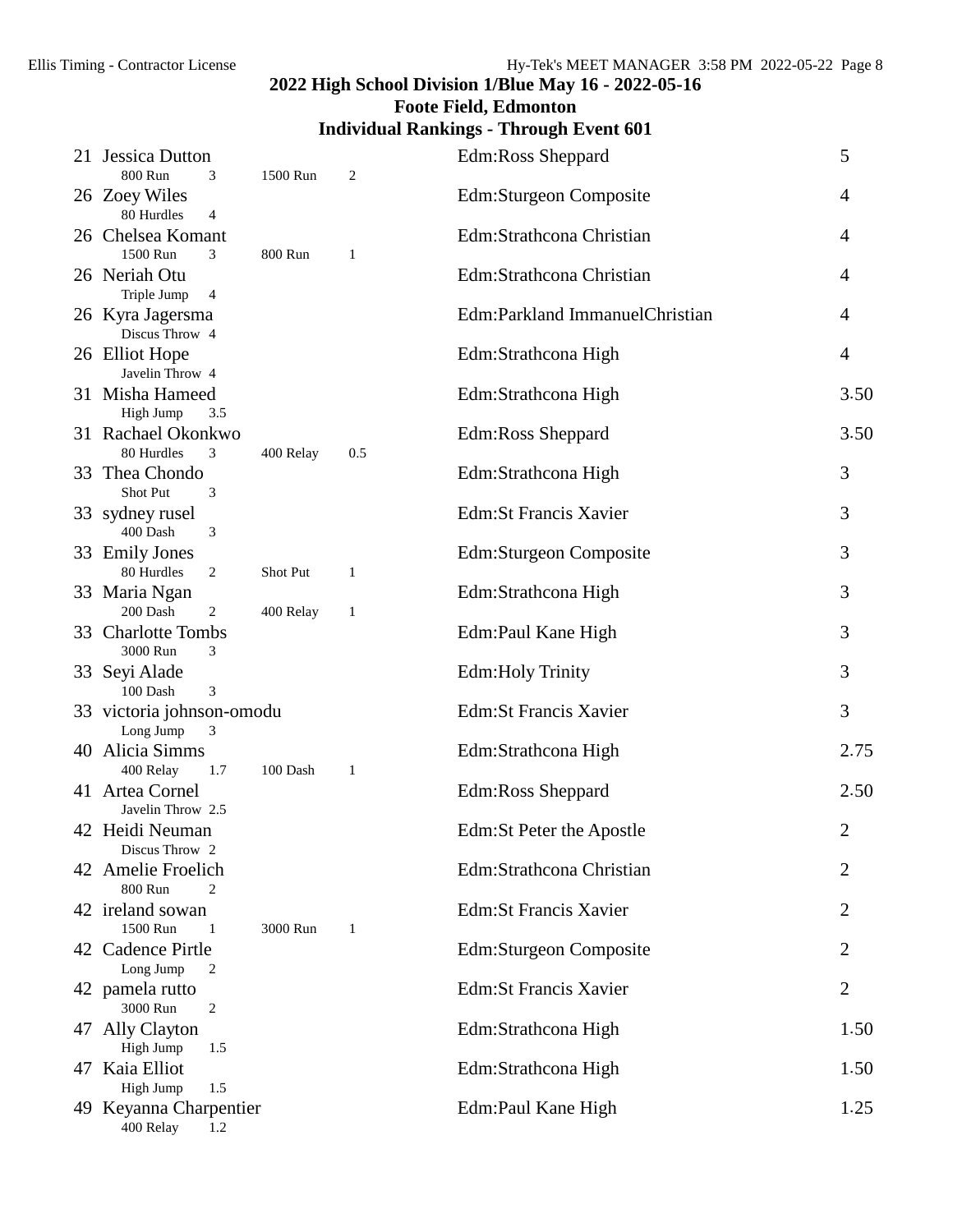## **2022 High School Division 1/Blue May 16 - 2022-05-16 Foote Field, Edmonton**

# **Individual Rankings - Through Event 601**

| 50 Jackie Schmidt<br>Triple Jump 1                 | Edm:Leduc Composite  | 1   |
|----------------------------------------------------|----------------------|-----|
| 50 Flora Gnenz<br>400 Relay<br>-1                  | Edm:Strathcona High  | 1   |
| 50 Miah Ross<br>Pole Vault<br>$\overline{1}$       | Edm:Strathcona High  |     |
| 50 Kate De La Mare<br>200 Dash<br>$\blacksquare$ 1 | Edm:Paul Kane High   | 1   |
| 54 Allison Rasmussen<br>400 Relay<br>0.7           | Edm:Louis St Laurent | .75 |
| 54 Malaina Schrelber<br>400 Relay<br>0.7           | Edm:Louis St Laurent | .75 |
| 54 Shania Watson<br>400 Relay<br>0.7               | Edm:Louis St Laurent | .75 |
| 54 Ximena Ng-Gomez<br>400 Relay<br>0.7             | Edm:Louis St Laurent | .75 |
| 58 Roshea Ackinson<br>400 Relay<br>0.5             | Edm:Ross Sheppard    | .50 |
| 58 Ghasaq Abduljabbar<br>400 Relay<br>0.5          | Edm:Ross Sheppard    | .50 |
| 60 Thandy Ndlovu<br>400 Relay<br>0.2               | Edm:W.P. Wagner      | .25 |
| 60 Precious Oke<br>400 Relay<br>0.2                | Edm:W.P. Wagner      | .25 |
| 60 Arshpreet Sehgal<br>400 Relay<br>0.2            | Edm:W.P. Wagner      | .25 |
| 60 Riya Kumar<br>400 Relay<br>0.2                  | Edm:W.P. Wagner      | .25 |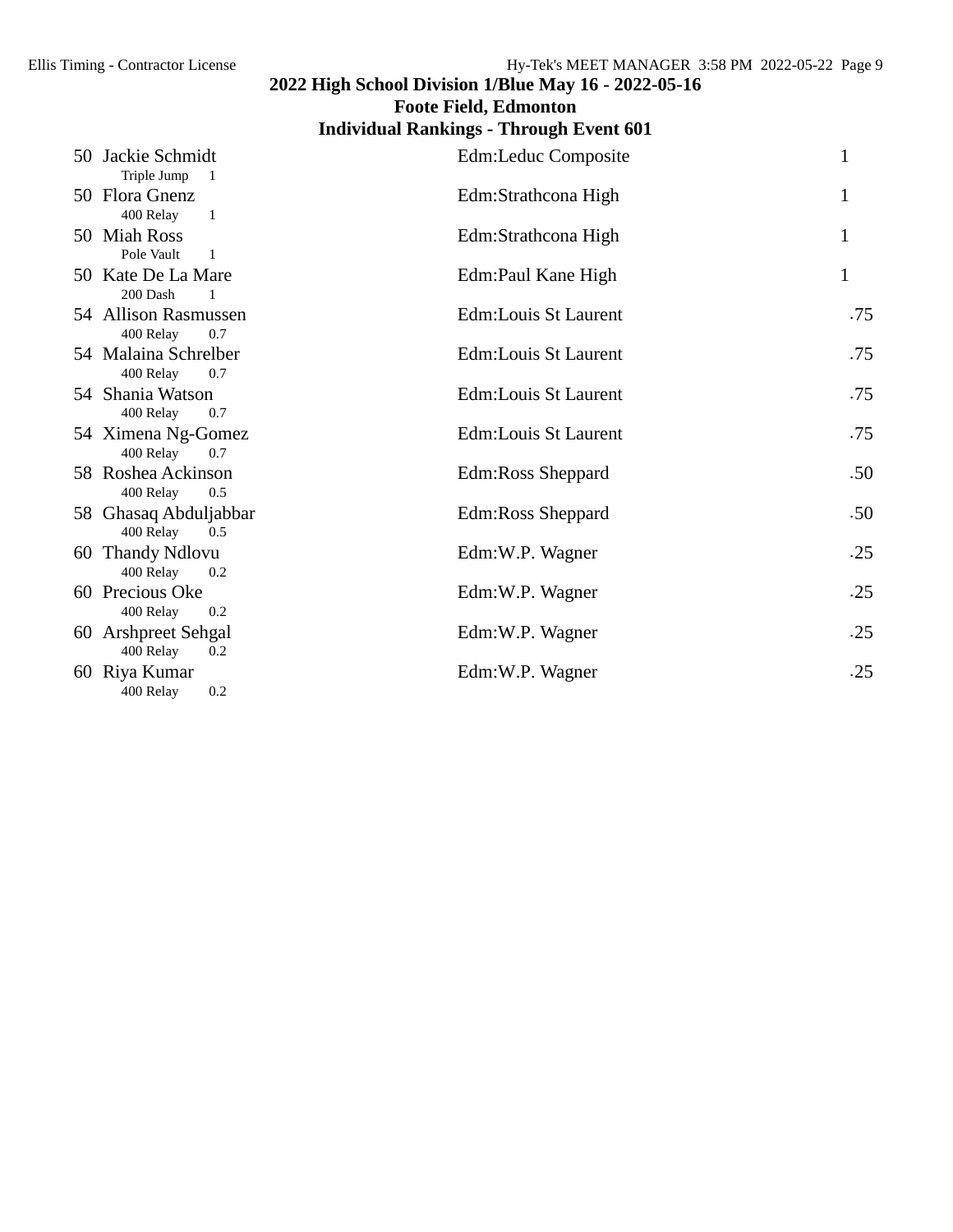# **Foote Field, Edmonton**

#### **Individual Rankings - Through Event 601**

#### **Male - Individual Scores - 15 Intermediate Division**

|   | Place Name                    |                 |                | <b>School</b>                    | <b>Points</b> |
|---|-------------------------------|-----------------|----------------|----------------------------------|---------------|
|   | 1 logan shaver                |                 |                | <b>Edm:St Francis Xavier</b>     | 26            |
|   | 100 Hurdles<br>$\overline{7}$ | Pole Vault      | 7              | High Jump<br>Long Jump<br>7<br>5 |               |
|   | 2 Nikolai Tchesnokov          |                 |                | Edm:Strathcona High              | 19            |
|   | Discus Throw 7                | Javelin Throw 7 |                | Shot Put<br>5                    |               |
|   | 3 Westley Johnsen-MacDuff     |                 |                | Edm:Ross Sheppard                | 18            |
|   | High Jump<br>$\overline{7}$   | Shot Put        | 7              | Javelin Throw 4                  |               |
|   | 4 Tyson Versteeg              |                 |                | Edm:Parkland ImmanuelChristian   | 14            |
|   | 1500 Run<br>7                 | 3000 Run        | 7              |                                  |               |
|   | 5 Kito Lee Son                |                 |                | Edm:Strathcona High              | 11            |
|   | Triple Jump<br>7              | High Jump       | 4              |                                  |               |
|   | 5 Marcus Prentice             |                 |                | Edm:St Joseph                    | 11            |
|   | 800 Run<br>7                  | 1500 Run        | 4              |                                  |               |
|   | 7 Malachi Muir                |                 |                | Edm:Ross Sheppard                | 10.75         |
|   | 200 Dash<br>7                 | 100 Dash        | 2              | 400 Relay<br>1.7                 |               |
|   | <b>Shawn Gunnink</b>          |                 |                | Edm:Parkland ImmanuelChristian   | 10            |
|   | 1500 Run<br>5                 | 3000 Run        | 5              |                                  |               |
| 9 | darren beaver                 |                 |                | <b>Edm:St Francis Xavier</b>     | 9             |
|   | 100 Dash<br>5                 | 200 Dash        | 4              |                                  |               |
| 9 | <b>Aiden Paterson</b>         |                 |                | Edm:Paul Kane High               | 9             |
|   | 200 Dash<br>5                 | 100 Dash        | 4              |                                  |               |
|   | 9 Fiston Ishimwe              |                 |                | Edm:Ecole Alexandre-Tache        | 9             |
|   | Long Jump<br>5                | Triple Jump     | 4              |                                  |               |
|   | 12 Bjorn Nelson               |                 |                | Edm:McNally                      | 8             |
|   | Discus Throw 5                | Shot Put        | 3              |                                  |               |
|   | 13 Kayden Dugas               |                 |                | Edm:Strathcona High              | 7             |
|   | 3000 Run<br>$\overline{4}$    | 1500 Run        | 3              |                                  |               |
|   | 13 Kadin Murch                |                 |                | Edm:Leduc Composite              | 7             |
|   | Shot Put<br>4                 | Discus Throw 3  |                |                                  |               |
|   | 13 Cédric Nataroum            |                 |                | Edm:Ecole Alexandre-Tache        | 7             |
|   | 100 Dash<br>$\tau$            |                 |                |                                  |               |
|   | 13 Dylan Dissanayake          |                 |                | Edm:Strathcona High              | 7             |
|   | 400 Dash<br>7                 |                 |                |                                  |               |
|   | 13 Spencer Foxcroft           |                 |                | Edm:Strathcona High              | 7             |
|   | Javelin Throw 5               | High Jump       | 2              |                                  |               |
|   | 13 Tyler Mah<br>400 Dash<br>5 |                 |                | Edm:McNally                      | 7             |
|   | 19 Ethan Palma                | High Jump       | 2              |                                  |               |
|   | Long Jump<br>4                | Triple Jump     | $\overline{c}$ | <b>Edm:Holy Trinity</b>          | 6             |
|   | 20 Ryan Yu                    |                 |                | Edm:McNally                      | 5             |
|   | 100 Hurdles<br>5              |                 |                |                                  |               |
|   | 20 Atari Zawaduk              |                 |                | Edm:Strathcona High              | 5             |
|   | Pole Vault<br>5               |                 |                |                                  |               |
|   | 20 jameson kiezik             |                 |                | <b>Edm:St Francis Xavier</b>     | 5             |
|   | 800 Run<br>5                  |                 |                |                                  |               |
|   | 20 Hugo Nguyen                |                 |                | Edm:Strathcona High              | 5             |
|   | 3000 Run<br>3                 | 1500 Run        | $\overline{c}$ |                                  |               |
|   | 20 Eric Barnstable            |                 |                | Edm:Strathcona High              | 5             |
|   | Triple Jump<br>5              |                 |                |                                  |               |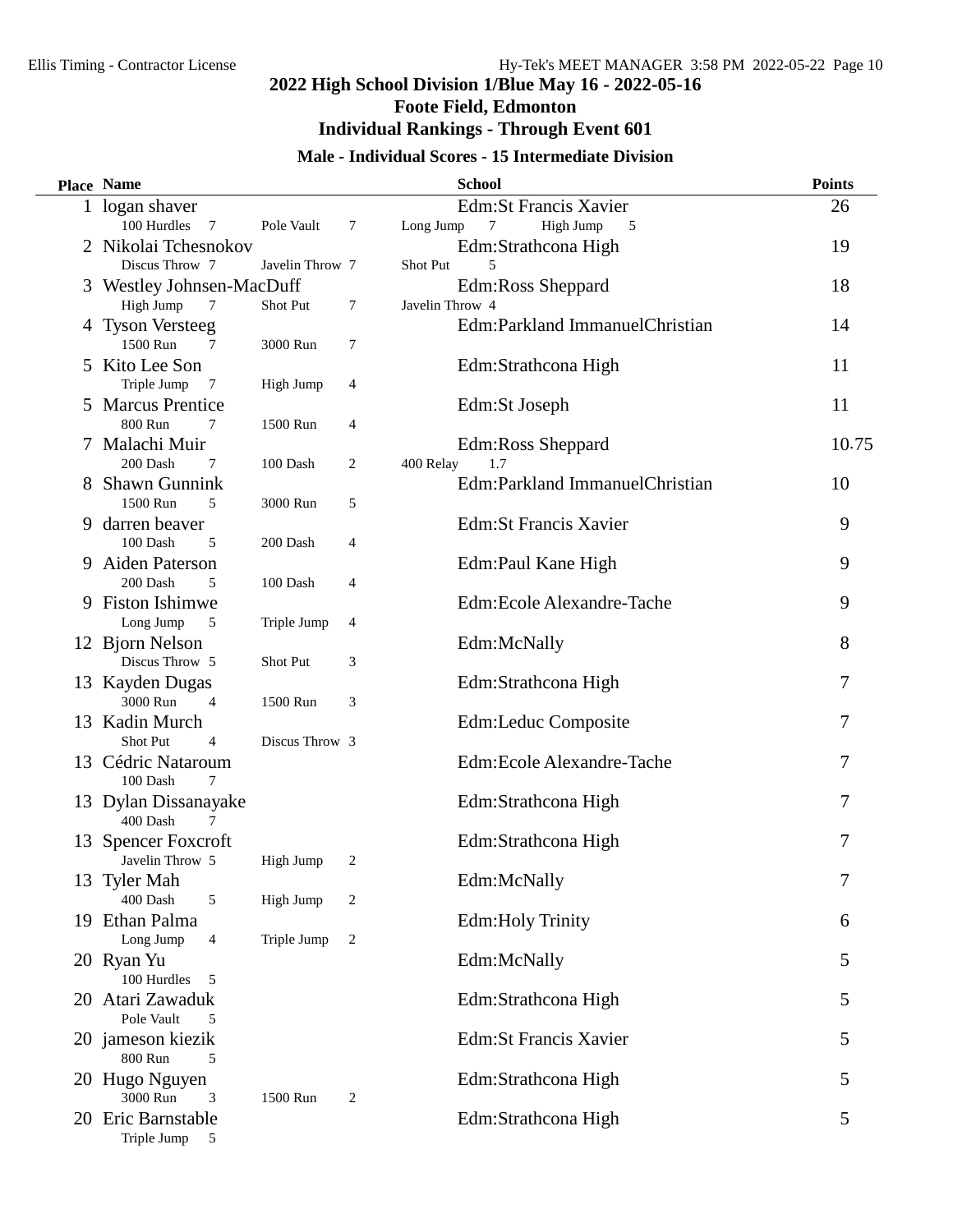## **Foote Field, Edmonton**

## **Individual Rankings - Through Event 601**

| 25 James Werner<br>400 Dash<br>$\overline{4}$      |                 |              |          | Edm:Strathcona High            | 4              |
|----------------------------------------------------|-----------------|--------------|----------|--------------------------------|----------------|
| 25 Finlay Soehn<br>100 Hurdles<br>$\overline{4}$   |                 |              |          | Edm:Strathcona High            | 4              |
| 25 Cole Zapesocki<br>Discus Throw 2                | Javelin Throw 2 |              |          | Edm:Sturgeon Composite         | 4              |
| 25 Nadir Shoush<br>800 Run<br>$\overline{4}$       |                 |              |          | Edm:Strathcona High            | 4              |
| 25 Daniel Werner<br>Discus Throw 4                 |                 |              |          | Edm:Strathcona High            | 4              |
| 30 Carlos Segura<br>400 Relay<br>1.2               | 100 Dash        | 1            | 200 Dash | Edm:Strathcona High            | 3.25           |
| 31 Gabriel Elliot<br>Javelin Throw 3               |                 |              |          | Edm:Ecole Alexandre-Tache      | 3              |
| 31 Keaton Daley<br>400 Dash<br>3                   |                 |              |          | Edm: Vimy Ridge Academy        | 3              |
| 31 Soren Hendricks<br>3000 Run<br>2                | 1500 Run        | $\mathbf{1}$ |          | Edm:Strathcona High            | 3              |
| 31 Bryan Ouanda<br>100 Dash<br>3                   |                 |              |          | Edm:Louis St Laurent           | 3              |
| 31 Dhugomsa Aman<br>800 Run<br>3                   |                 |              |          | Edm:Strathcona High            | 3              |
| 31 Justin Yeboah<br>Long Jump<br>3                 |                 |              |          | Edm:St Joseph                  | 3              |
| 31 Jan Padilla<br>200 Dash<br>3                    |                 |              |          | Edm: Holy Trinity              | 3              |
| 31 Ashlar Price<br>100 Hurdles<br>3                |                 |              |          | Edm:Ross Sheppard              | 3              |
| 31 Brock Stiksma<br>Triple Jump<br>3               |                 |              |          | Edm:Parkland ImmanuelChristian | 3              |
| 40 Austin Crotty<br>Shot Put<br>2                  |                 |              |          | Edm:Strathcona High            | 2              |
| 40 Thomas Kickham<br>High Jump<br>2                |                 |              |          | Edm:Strathcona High            | $\overline{2}$ |
| 40 Braiden Van Laar<br>Long Jump<br>$\overline{c}$ |                 |              |          | Edm:Parkland ImmanuelChristian | 2              |
| 40 Jawad Makki<br>100 Hurdles<br>2                 |                 |              |          | Edm:Strathcona High            | 2              |
| 40 Christopher Salopree<br>800 Run<br>2            |                 |              |          | Edm: Victoria School           | 2              |
| 40 Keenan McNeil<br>200 Dash<br>2                  |                 |              |          | Edm:Louis St Laurent           | 2              |
| 40 Arran Paul<br>400 Dash<br>2                     |                 |              |          | Edm:Louis St Laurent           | $\overline{2}$ |
| 47 Jeridy Fraser<br>400 Relay<br>1.7               |                 |              |          | Edm:Ross Sheppard              | 1.75           |
| 47 Zachary Fowler<br>400 Relay<br>1.7              |                 |              |          | Edm:Ross Sheppard              | 1.75           |
| 47 Andre Bogle<br>400 Relay<br>1.7                 |                 |              |          | Edm:Ross Sheppard              | 1.75           |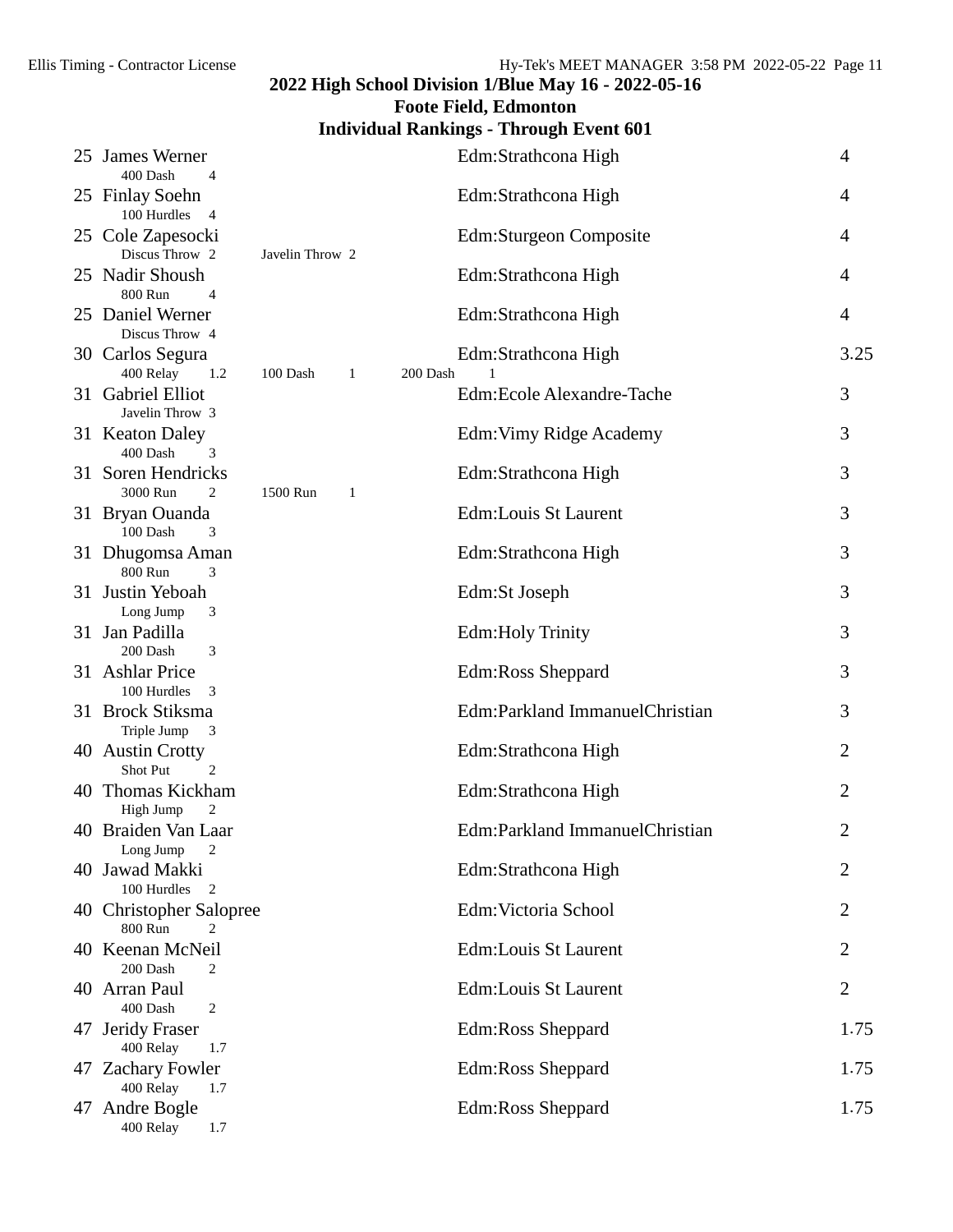**Foote Field, Edmonton**

## **Individual Rankings - Through Event 601**

| 50 Jonas Froese<br>400 Relay<br>1.2                          | Edm:Strathcona High            | 1.25 |
|--------------------------------------------------------------|--------------------------------|------|
| 50 Joshua Moodley<br>400 Relay<br>1.2                        | Edm:Strathcona High            | 1.25 |
| 50 William Ruptash<br>400 Relay<br>1.2                       | Edm:Strathcona High            | 1.25 |
| 53 Chidiebere Chinedu<br>Shot Put<br>$\mathbf{1}$            | <b>Edm:St Oscar Romero</b>     | 1    |
| 53 Lukas Seubert<br>3000 Run<br>$\overline{1}$               | Edm:Louis St Laurent           | 1    |
| 53 Sofian Rasheed<br>800 Run<br>$\mathbf{1}$                 | Edm:Strathcona High            |      |
| 53 Aaron Dela Torre<br>Long Jump<br>$\overline{\phantom{0}}$ | <b>Edm:St Oscar Romero</b>     |      |
| 53 James Ellert<br>Triple Jump<br>$\overline{1}$             | Edm:Louis St Laurent           |      |
| 53 Matthew Herrero<br>400 Relay<br>$\overline{\phantom{0}}$  | Edm:W.P. Wagner                |      |
| 53 Quinton Wright<br>400 Relay<br>$\overline{\phantom{0}}$   | Edm:W.P. Wagner                |      |
| 53 Josh De Boer<br>Javelin Throw 1                           | Edm:Parkland ImmanuelChristian |      |
| 53 Nitin Singh<br>400 Relay<br>$\overline{1}$                | Edm:W.P. Wagner                |      |
| 53 Jacky Kuang<br>400 Dash<br>$\overline{1}$                 | Edm:Strathcona High            |      |
| 53 Ael Kagisye<br>100 Hurdles                                | Edm:Strathcona High            |      |
| 53 Prabhbir Sohi<br>400 Relay                                | Edm:W.P. Wagner                |      |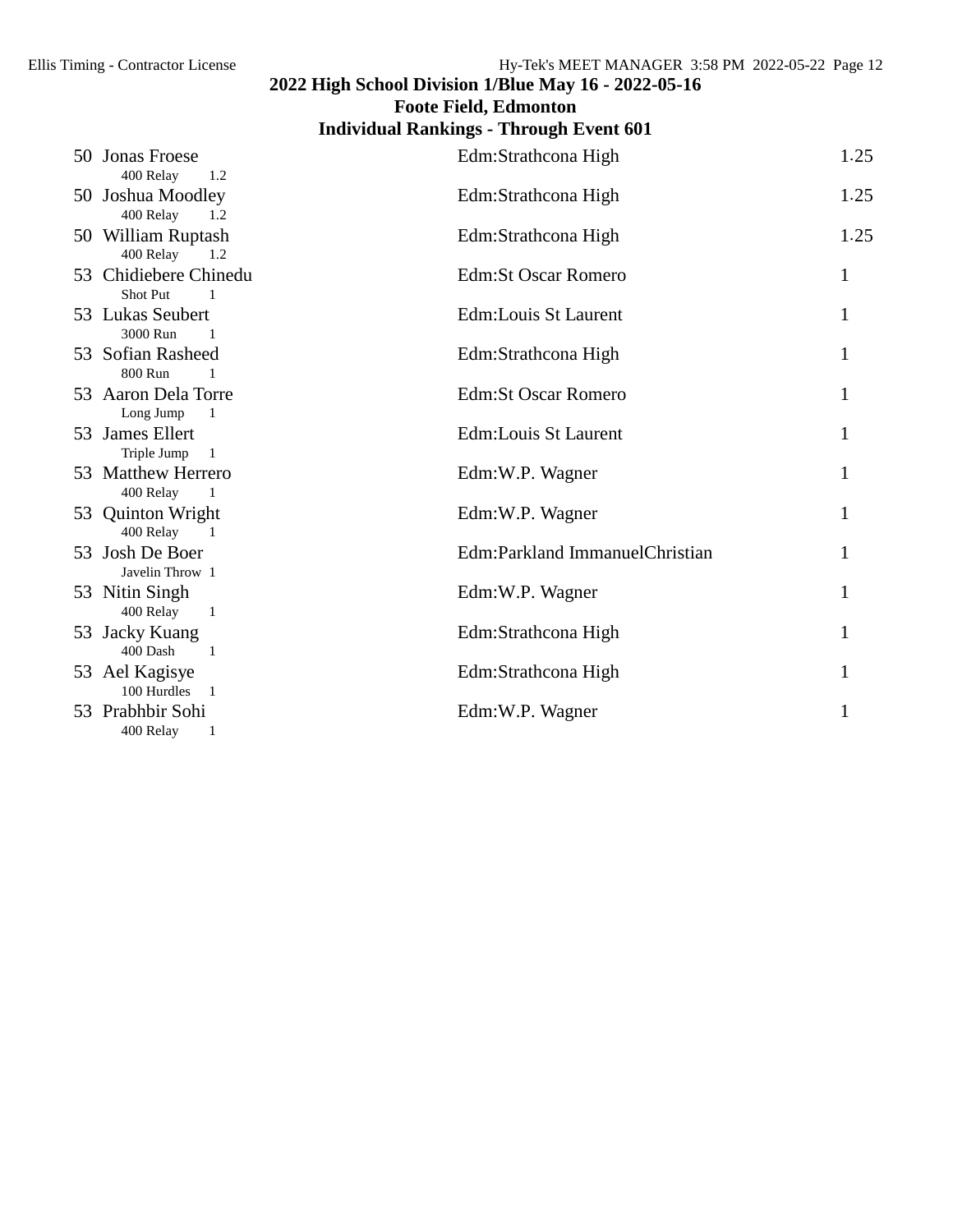## **2022 High School Division 1/Blue May 16 - 2022-05-16 Foote Field, Edmonton Individual Rankings - Through Event 601**

#### **Female - Individual Scores - 16 Senior Division**

| Place Name                          |                 |     | <b>School</b>                     | <b>Points</b> |
|-------------------------------------|-----------------|-----|-----------------------------------|---------------|
| 1 Thabiso Vela                      |                 |     | Edm:St Joseph                     | 22            |
| 100 Dash<br>7                       | 200 Dash        | 7   | Pole Vault<br>Long Jump<br>5<br>3 |               |
| 2 Barrett Groves                    |                 |     | Edm:St Albert Catholic            | 20            |
| Long Jump<br>7                      | Triple Jump     | 7   | High Jump<br>6                    |               |
| 3 Antje Gille                       |                 |     | Edm:Strathcona High               | 17            |
| 800 Run<br>7                        | 1500 Run        | 5   | 5<br>3000 Run                     |               |
| 4 Samara Cockburn                   |                 |     | Edm:Strathcona High               | 16            |
| 1500 Run<br>$\tau$                  | 3000 Run        | 7   | Javelin Throw 2                   |               |
| 5 Tori Clement                      |                 |     | Edm:Strathcona High               | 12            |
| Javelin Throw 7                     | Shot Put        | 5   |                                   |               |
| 6 Abigail Birkholz                  |                 |     | Edm:Strathcona High               | 11            |
| High Jump<br>6                      | Triple Jump     | 3   | Long Jump<br>2                    |               |
| 6 Lucy Kippers<br>Shot Put          |                 |     | Edm:Parkland ImmanuelChristian    | 11            |
| 7<br>6 Grace Tunski                 | Javelin Throw 4 |     | Edm: Victoria School              | 11            |
| Discus Throw 7                      | Shot Put        | 4   |                                   |               |
| 9 Hawa Soumah                       |                 |     | <b>Edm:Beaumont Composite</b>     | 10            |
| 100 Dash<br>5                       | 200 Dash        | 4   | Long Jump                         |               |
| 10 Emily Li                         |                 |     | Edm:Strathcona High               | 9             |
| 400 Dash<br>5                       | 800 Run         | 4   |                                   |               |
| 10 Olivia Palmer                    |                 |     | Edm:Strathcona High               | 9             |
| 800 Run<br>5                        | 1500 Run        | 4   |                                   |               |
| 12 Tawesha Dorestin                 |                 |     | <b>Edm:St Oscar Romero</b>        | 8             |
| Triple Jump<br>5                    | Long Jump       | 3   |                                   |               |
| 13 Natalia Pilip                    |                 |     | Edm:Strathcona High               | 7.75          |
| 80 Hurdles<br>5                     | 400 Relay       | 1.7 | High Jump                         |               |
| 14 Leila Ceniti                     |                 |     | Edm:McNally                       | 7             |
| 80 Hurdles<br>$\tau$                |                 |     |                                   |               |
| 14 Lindsay Lang                     |                 |     | Edm:McNally                       | 7             |
| Pole Vault<br>7                     |                 |     |                                   |               |
| 14 Hailey Young                     |                 |     | Edm:Strathcona High               | 7             |
| 400 Dash<br>$\overline{4}$          | 200 Dash        | 3   |                                   |               |
| 14 Meredith Graham                  |                 |     | Edm:Strathcona High               | 7             |
| 100 Dash<br>4                       | 80 Hurdles      | 3   |                                   |               |
| 14 Elianne Baril                    |                 |     | Edm:Ecole Alexandre-Tache         | 7             |
| 400 Dash<br>7                       |                 |     |                                   |               |
| 19 Harmony Allan-Mah                |                 |     | Edm:Strathcona High               | 6.75          |
| 200 Dash<br>5                       | 400 Relay       | 1.7 |                                   |               |
| 20 Shae Lupaschuk<br>Discus Throw 4 |                 |     | Edm:Paul Kane High                | 6             |
| 21 leah kinahan                     | 800 Run         | 2   | <b>Edm:St Francis Xavier</b>      |               |
| 3000 Run<br>3                       | 1500 Run        | 2   |                                   | 5             |
| 21 Kenna Bole                       |                 |     | Edm:Leduc Composite               | 5             |
| Javelin Throw 5                     |                 |     |                                   |               |
| 21 Ellie Masters                    |                 |     | Edm:Strathcona High               | 5             |
| Shot Put<br>3                       | Discus Throw 2  |     |                                   |               |
| 21 Sierra L'heureux                 |                 |     | Edm:Paul Kane High                | 5             |
| Pole Vault<br>5                     |                 |     |                                   |               |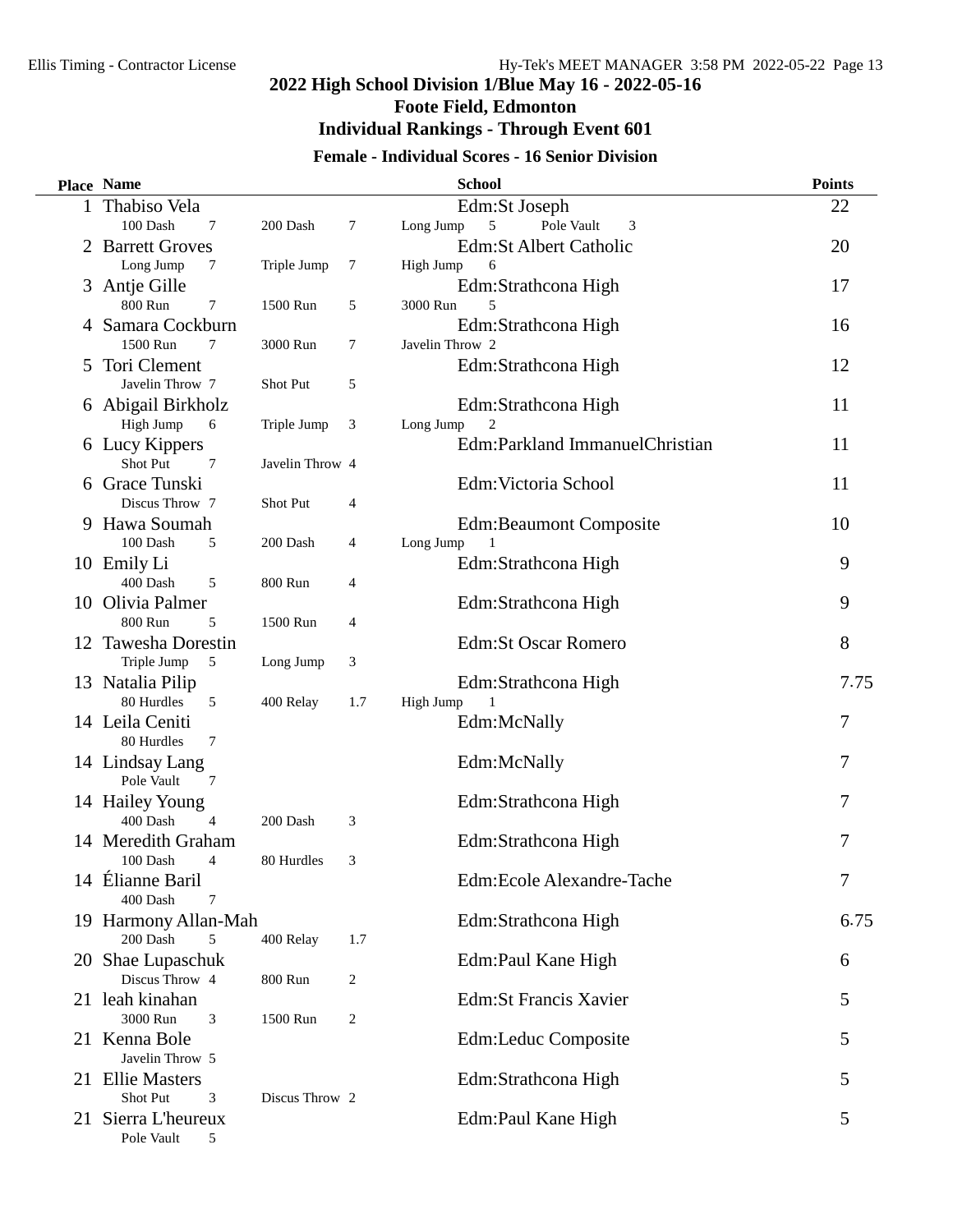## **Foote Field, Edmonton**

## **Individual Rankings - Through Event 601**

|    | 21 Dorcas Agbebe<br>Discus Throw 5                          |           |                |          | <b>Edm:St Oscar Romero</b>                 | 5              |
|----|-------------------------------------------------------------|-----------|----------------|----------|--------------------------------------------|----------------|
|    | 21 Alexandra Mykitiuk<br>1500 Run<br>3                      | 800 Run   | 1              | 3000 Run | Edm:Old Scona Academic                     | 5              |
|    | 21 Maya McCaffery<br>400 Dash<br>3                          | High Jump | $\overline{c}$ |          | Edm:Strathcona High                        | 5              |
|    | 28 Brooke Mytko<br>Triple Jump 4                            |           |                |          | Edm:Strathcona High                        | 4              |
|    | 28 Reese Hjertaas<br>High Jump<br>4                         |           |                |          | Edm: Vimy Ridge Academy                    | 4              |
|    | 28 Maya Out<br>80 Hurdles<br>$\overline{4}$                 |           |                |          | Edm:Ross Sheppard                          | 4              |
|    | 28 kennedy gibb<br>100 Dash<br>3                            | 200 Dash  | 1              |          | <b>Edm:St Francis Xavier</b>               | 4              |
|    | 28 Esther Stel<br>Pole Vault<br>$\overline{4}$              |           |                |          | Edm:Parkland ImmanuelChristian             | 4              |
|    | 28 Isabella Moodley<br>3000 Run<br>4                        |           |                |          | Edm:Strathcona High                        | $\overline{4}$ |
|    | 28 Gloria Bashangi<br>Long Jump<br>4                        |           |                |          | <b>Edm:Beaumont Composite</b>              | 4              |
|    | 28 Mabel Aigbanohan<br>100 Dash<br>2                        | 200 Dash  | $\overline{c}$ |          | <b>Edm:Beaumont Composite</b>              | 4              |
|    | 36 Nora Chan<br>800 Run<br>3                                |           |                |          | Edm:Strathcona High                        | 3              |
|    | 36 Jenaya Wegner<br>Discus Throw 3                          |           |                |          | Edm:Leduc Composite                        | 3              |
|    | 36 Laila Johnston<br>Javelin Throw 3                        |           |                |          | Edm:Strathcona High                        | 3              |
|    | 36 Gabrielle Lacoursiere<br>3<br>High Jump                  |           |                |          | Edm:Strathcona High<br>Edm:Strathcona High | 3<br>2.75      |
|    | 40 Teagan Turnbull<br>400 Relay<br>1.7<br>40 Emma Haakenson | 100 Dash  | 1              |          | Edm:Strathcona High                        | 2.75           |
|    | 400 Relay<br>1.7<br>42 Sarah Jarvis                         | 400 Dash  | $\mathbf{1}$   |          | Edm:J.H. Picard                            | 2              |
|    | Discus Throw 1<br>42 Kaylee Shank                           | Shot Put  | 1              |          | Edm:Queen Elizabeth                        | 2              |
|    | Shot Put<br>2<br>42 Kia Ison                                |           |                |          | Edm:Ross Sheppard                          | 2              |
| 42 | Triple Jump<br>$\overline{2}$<br>Tara Siminot               |           |                |          | Edm:Strathcona High                        | 2              |
| 42 | 3000 Run<br>2<br>Yasmeen Jalil                              |           |                |          | Edm: Old Scona Academic                    | 2              |
|    | 400 Dash<br>2<br>42 Katie Ferchau                           |           |                |          | Edm:Strathcona High                        | $\overline{2}$ |
|    | 80 Hurdles<br>2<br>48 Clara Adjei                           |           |                |          | Edm:Louis St Laurent                       | 1.25           |
|    | 400 Relay<br>1.2<br>48 Anita Atiti                          |           |                |          | Edm:Louis St Laurent                       | 1.25           |
|    | 400 Relay<br>1.2                                            |           |                |          |                                            |                |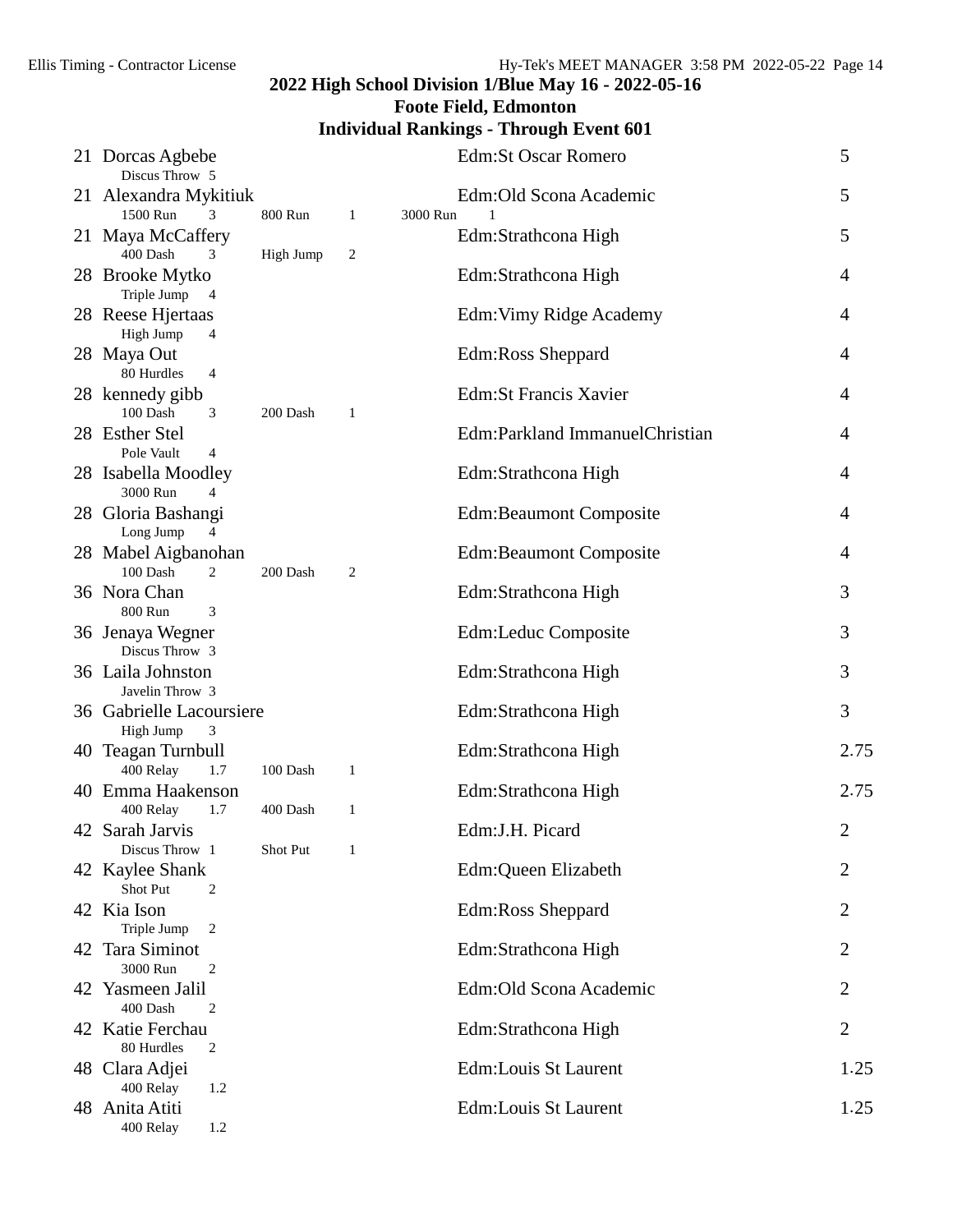**Foote Field, Edmonton**

## **Individual Rankings - Through Event 601**

| 48 Winnie Majok<br>400 Relay<br>1.2                  | Edm:Louis St Laurent    | 1.25 |
|------------------------------------------------------|-------------------------|------|
| 48 Flore Koki<br>400 Relay<br>1.2                    | Edm:Louis St Laurent    | 1.25 |
| 52 Tanique Williams<br>400 Relay                     | Edm:Strathcona High     | 1    |
| 52 Havannah Hernandez<br>400 Relay<br>$\overline{1}$ | Edm:Strathcona High     | 1    |
| 52 Shemoya Biersay<br>400 Relay<br>-1                | Edm:Strathcona High     | 1    |
| 52 Ashtyn Marshall<br>400 Relay                      | Edm:Strathcona High     |      |
| 52 Kenzie Elliott<br>80 Hurdles<br>$\blacksquare$    | Edm: Vimy Ridge Academy | 1    |
| 52 Ysabel Polecina<br>Javelin Throw 1                | Edm:Strathcona High     | 1    |
| 52 olivia scornaienchi<br>1500 Run<br>$\overline{1}$ | Edm: St Francis Xavier  | 1    |
| 59 Malaika Sveinson<br>400 Relay<br>0.7              | Edm:Ross Sheppard       | .75  |
| 59 Ayla Taller<br>400 Relay<br>0.7                   | Edm:Ross Sheppard       | .75  |
| 59 Abigail Ebanks<br>400 Relay<br>0.7                | Edm:Ross Sheppard       | .75  |
| 59 Asia Kealeboga<br>400 Relay<br>0.7                | Edm:Ross Sheppard       | .75  |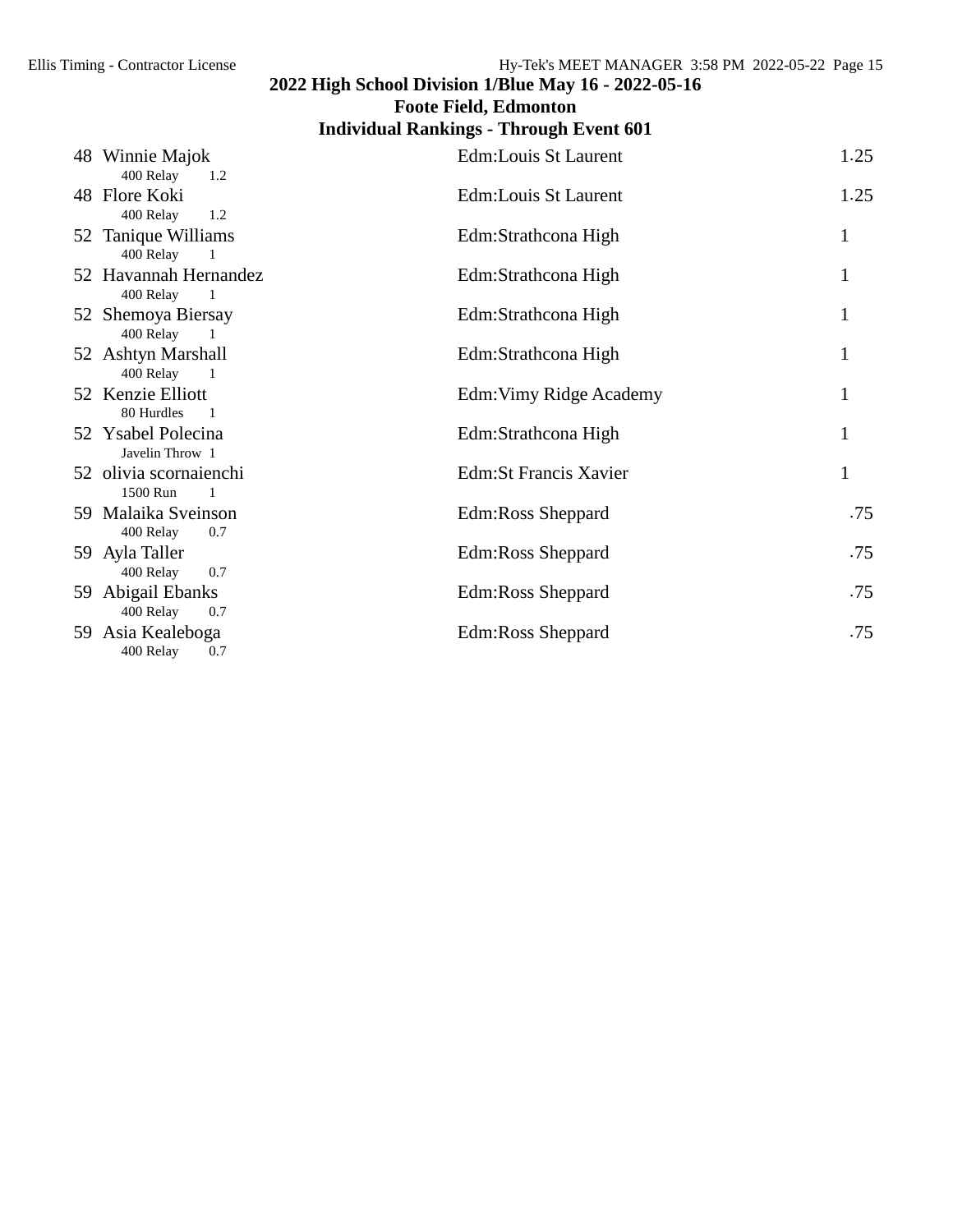## **2022 High School Division 1/Blue May 16 - 2022-05-16 Foote Field, Edmonton**

# **Individual Rankings - Through Event 601**

## **Male - Individual Scores - 16 Senior Division**

| Place Name                       |                 |        | <b>School</b>                                    | <b>Points</b> |
|----------------------------------|-----------------|--------|--------------------------------------------------|---------------|
| 1 Tegra Jan-King                 |                 |        | <b>Edm:Maurice Lavallee</b>                      | 28            |
| 200 Dash<br>7                    | High Jump       | $\tau$ | Triple Jump<br>Long Jump<br>7<br>$\overline{7}$  |               |
| 2 Rhees Moss                     |                 |        | Edm:Paul Kane High                               | 17            |
| Javelin Throw 7                  | Shot Put        | 7      | Discus Throw 3                                   |               |
| 3 Alex Veldkamp                  |                 |        | Edm:Parkland ImmanuelChristian                   | 15            |
| Discus Throw 7                   | Shot Put        | 5      | 2<br>Javelin Throw 1<br>High Jump                |               |
| 4 Christian Schmidt              |                 |        | Edm:Strathcona High                              | 14            |
| 1500 Run<br>$\tau$               | 3000 Run        | 4      | 800 Run<br>3                                     |               |
| 4 Friedrich Faszer               |                 |        | Edm:Strathcona High                              | 14            |
| 3000 Run<br>7                    | 1500 Run        | 5      | 800 Run                                          |               |
| 6 Connor Dandridge               |                 |        | Edm:Ross Sheppard                                | 13            |
| 100 Dash<br>7                    | 200 Dash        | 5      | 400 Relay                                        |               |
| 7 Yul Pou                        |                 |        | Edm:Ross Sheppard                                | 12            |
| 100 Dash<br>5                    | 200 Dash        | 3      | 400 Relay<br>3<br>Long Jump<br>- 1               |               |
| 7 Mats Swanson                   |                 |        | Edm:Leduc Composite                              | 12            |
| 800 Run<br>$\tau$                | 400 Dash        | 5      |                                                  |               |
| 7 Kyle Stiksma                   |                 |        | Edm:Parkland ImmanuelChristian                   | 12            |
| Pole Vault<br>7                  | High Jump       | 3      | Discus Throw 2                                   |               |
| 7 Brownson Njoh                  |                 |        | Edm:Louis St Laurent                             | 12            |
| 400 Dash<br>7                    | 800 Run         | 5      |                                                  |               |
| 7 Jonah Wagner                   |                 |        | Edm:Louis St Laurent                             | 12            |
| 100 Hurdles<br>$\overline{7}$    | Triple Jump     | 5      |                                                  |               |
| 12 Brady Cooke<br>Discus Throw 5 | Shot Put        | 4      | Edm:Paul Kane High<br>Javelin Throw 2            | 11            |
| 13 Reid Bokenfohr                |                 |        |                                                  | 9             |
| 800 Run<br>$\overline{4}$        | 100 Hurdles     | 3      | Edm:Paul Kane High<br>$\overline{c}$<br>400 Dash |               |
| 13 David Omotosho                |                 |        | Edm: Victoria School                             | 9             |
| Long Jump<br>5                   | High Jump       | 4      |                                                  |               |
| 13 Hudson ten Brinke             |                 |        | Edm:Parkland ImmanuelChristian                   | 9             |
| Discus Throw 4                   | Javelin Throw 4 |        | Shot Put<br>1                                    |               |
| 16 Max Steinke                   |                 |        | Edm:Paul Kane High                               | 8.75          |
| Long Jump<br>$\overline{4}$      | 200 Dash        | 2      | 1.7<br>100 Dash<br>400 Relay<br>$\overline{1}$   |               |
| 17 Kyle Turnbull                 |                 |        | Edm:Strathcona High                              | 8.50          |
| 100 Hurdles<br>5                 | Pole Vault      | 3.5    |                                                  |               |
| 18 Kieran Kristjanson            |                 |        | Edm:Louis St Laurent                             | 7             |
| Javelin Throw 5                  | Shot Put        | 2      |                                                  |               |
| 18 Jess Manoj                    |                 |        | <b>Edm:Holy Trinity</b>                          | 7             |
| 200 Dash<br>4                    | 100 Dash        | 3      |                                                  |               |
| 20 Shaun Geusebroek              |                 |        | Edm:Parkland ImmanuelChristian                   | 5             |
| 1500 Run<br>$\overline{4}$       | 800 Run         | 1      |                                                  |               |
| 20 Noah Weir-Chuba               |                 |        | Edm:Strathcona High                              | 5             |
| 3000 Run<br>5                    |                 |        |                                                  |               |
| 20 Josh Ahayere                  |                 |        | Edm:Strathcona High                              | 5             |
| High Jump<br>5                   |                 |        |                                                  |               |
| 20 Isaac Holth                   |                 |        | Edm:Victoria School                              | 5             |
| Pole Vault<br>5                  |                 |        |                                                  |               |
| 24 Marco Ng                      |                 |        | Edm:Ross Sheppard                                | 4             |
| 100 Hurdles<br>$\overline{4}$    |                 |        |                                                  |               |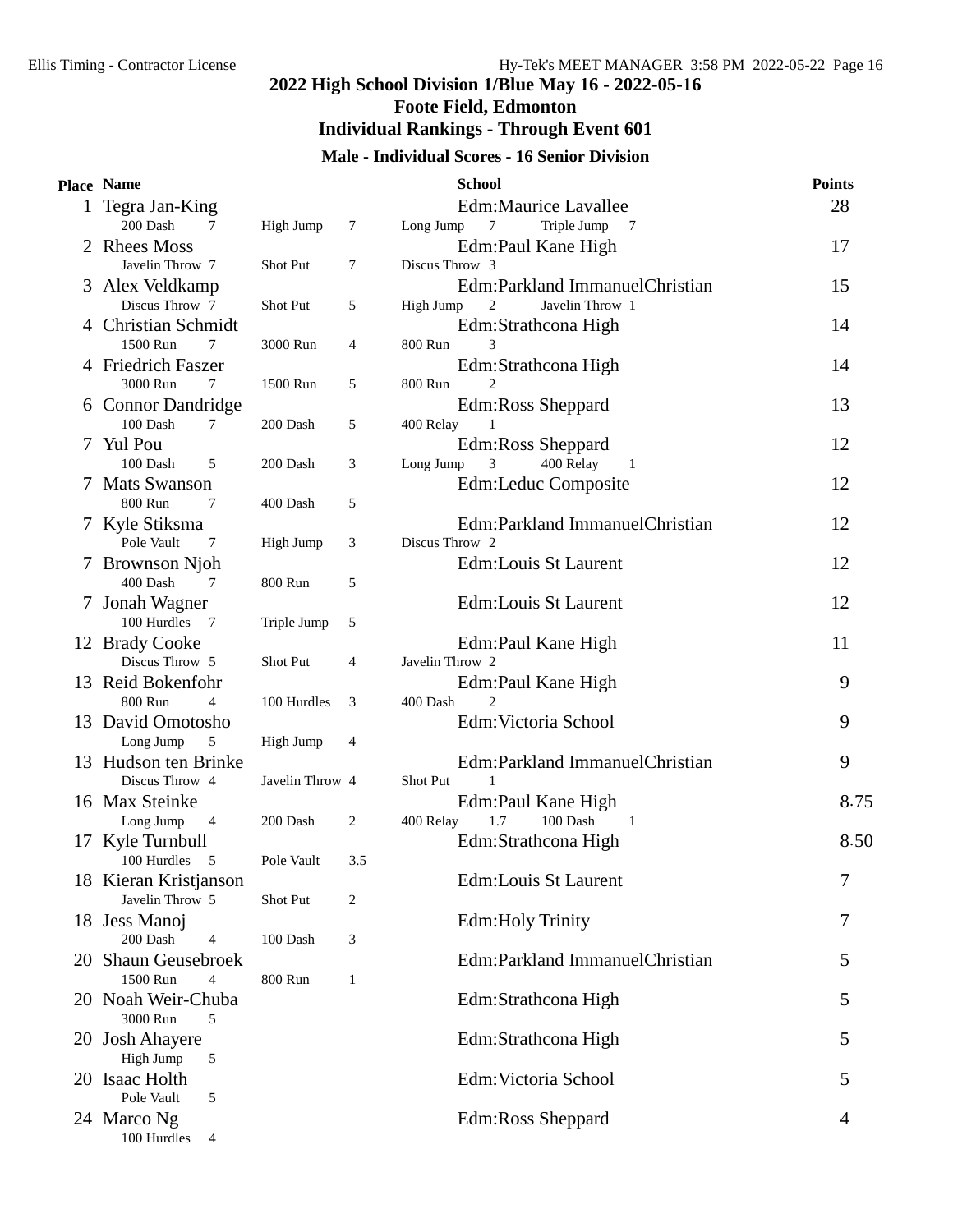## **Foote Field, Edmonton**

## **Individual Rankings - Through Event 601**

| 24 Abel Embaye<br>3000 Run<br>3                     | 1500 Run  | 1            | Edm:Queen Elizabeth          | $\overline{4}$ |
|-----------------------------------------------------|-----------|--------------|------------------------------|----------------|
| 24 Joaquin Arias<br>400 Dash<br>4                   |           |              | Edm:Louis St Laurent         | 4              |
| 24 ugonna akpulonu<br>Triple Jump<br>$\overline{4}$ |           |              | <b>Edm:St Francis Xavier</b> | 4              |
| 24 Marcus Eshleman<br>1500 Run<br>2                 | 3000 Run  | 2            | Edm:Strathcona High          | 4              |
| 24 Daniel Campbell<br>100 Dash<br>4                 |           |              | Edm:Edmonton Christian       | $\overline{4}$ |
| 30 Sandro Nevesinjac<br>Pole Vault<br>3.5           |           |              | Edm:Strathcona High          | 3.50           |
| 31 Nathanael Beck<br>Triple Jump<br>3               |           |              | Edm:Strathcona High          | 3              |
| 31 Lakaya Mcfadyen<br>400 Dash<br>3                 |           |              | Edm:Strathcona High          | 3              |
| 31 Carter McDonald<br>Javelin Throw 3               |           |              | Edm:Strathcona High          | 3              |
| 31 Connor Sopkow<br>Shot Put<br>3                   |           |              | Edm:Louis St Laurent         | 3              |
| 31 Keenan Demarais<br>1500 Run<br>3                 |           |              | Edm:Strathcona High          | 3              |
| 36 Graham Morrison<br>100 Hurdles<br>2              | 400 Relay | 0.7          | Edm:Strathcona High          | 2.75           |
| 37 Tyler Knox<br>400 Relay<br>1.2                   | Long Jump | $\mathbf{1}$ | Edm:Strathcona High          | 2.25           |
| 37 Sander Morisbak<br>400 Relay<br>1.2              | 200 Dash  | 1            | Edm:Strathcona High          | 2.25           |
| 39 Seth Birkholz<br>Triple Jump<br>2                |           |              | Edm:Strathcona High          | 2              |
| 39 Jeridy Fraser<br>100 Dash<br>2                   |           |              | <b>Edm:Ross Sheppard</b>     | 2              |
| 39 Zachary Schultz<br>Long Jump<br>2                |           |              | Edm:Strathcona High          | $\overline{2}$ |
| 42 Rhess Moss<br>400 Relay<br>1.7                   |           |              | Edm:Paul Kane High           | 1.75           |
| 42 Emmett Neuls<br>400 Relay<br>1.7                 |           |              | Edm:Paul Kane High           | 1.75           |
| 42 Daniel Mercado<br>400 Relay<br>1.7               |           |              | Edm:Paul Kane High           | 1.75           |
| 45 Julien Touret<br>400 Relay<br>1.2                |           |              | Edm:Strathcona High          | 1.25           |
| 45 Brett Lefebvre<br>400 Relay<br>1.2               |           |              | Edm:Strathcona High          | 1.25           |
| 47 Luke Dawson<br>400 Dash<br>1                     |           |              | Edm:Strathcona High          | 1              |
| 47 Cole Huebner<br>Discus Throw 1                   |           |              | Edm:Strathcona High          | 1              |
| 47 Kurt Nazal<br>Triple Jump<br>$\mathbf{1}$        |           |              | Edm: Old Scona Academic      | 1              |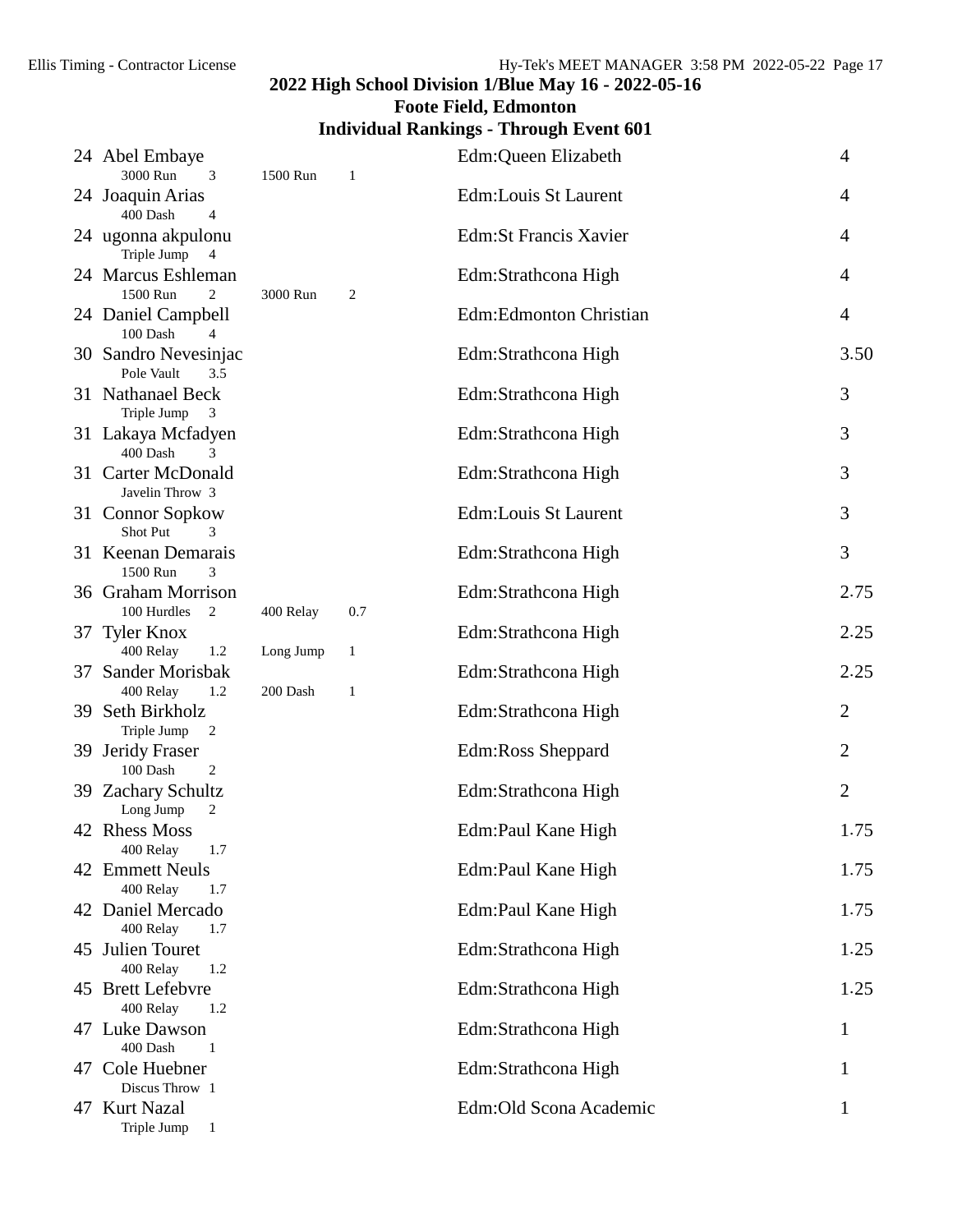# **2022 High School Division 1/Blue May 16 - 2022-05-16 Foote Field, Edmonton**

#### **Individual Rankings - Through Event 601** 47 Braydan Aherne **Edm:Beaumont Composite** 1 3000 Run 1 47 Tate Wheatley Edm:Strathcona High 1<br>High Jump 1 High Jump 1 47 Dallas Ndeji Edm:Ross Sheppard 1 400 Relay 1 47 Johnson Chew Edm:Ross Sheppard 1 400 Relay 1 54 Billy Cameron Edm:Strathcona High .75<br>400 Relay 0.7 6.75  $400$  Relay 54 Kieran Racine Edm:Strathcona High .75 400 Relay 0.7 54 Flynn Maxey Edm:Strathcona High .75<br>400 Relay 0.7 6.75 400 Relay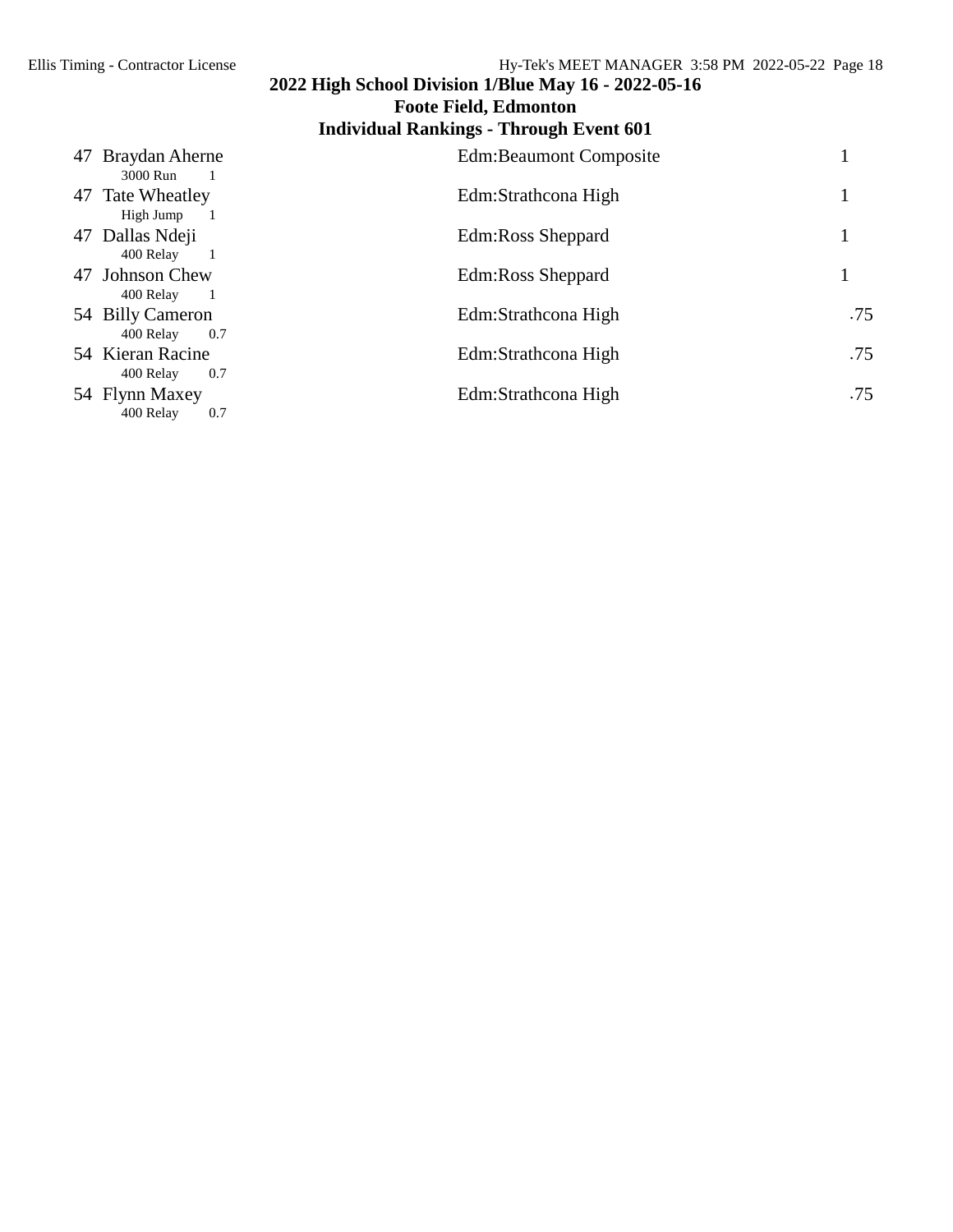**Foote Field, Edmonton**

#### **Individual Rankings - Through Event 601**

## **Female - Individual Scores - 30 Open Division**

| Place Name                            | <b>School</b>                  | <b>Points</b> |
|---------------------------------------|--------------------------------|---------------|
| 1 Jenna de Haan<br>Outdoor Pental 14  | Edm:Parkland ImmanuelChristian | 14            |
| 2 Reese Hjertaas<br>Outdoor Pentat 10 | Edm: Vimy Ridge Academy        | 10            |
| 3 Libby Dunn<br>300 Hurdles 7         | Edm:Leduc Composite            | 7             |
| 4 Kaitlin Rolph<br>300 Hurdles 5      | Edm:Strathcona High            | 5             |
| 5 Meredith Graham<br>300 Hurdles 4    | Edm:Strathcona High            | 4             |
| 6 Lauren Dellezy<br>300 Hurdles 3     | <b>Edm:Beaumont Composite</b>  | 3             |
| 7 Kiera Stedall<br>300 Hurdles 2      | Edm:Ross Sheppard              | 2             |
| 8 Maya Out<br>300 Hurdles 1           | Edm:Ross Sheppard              |               |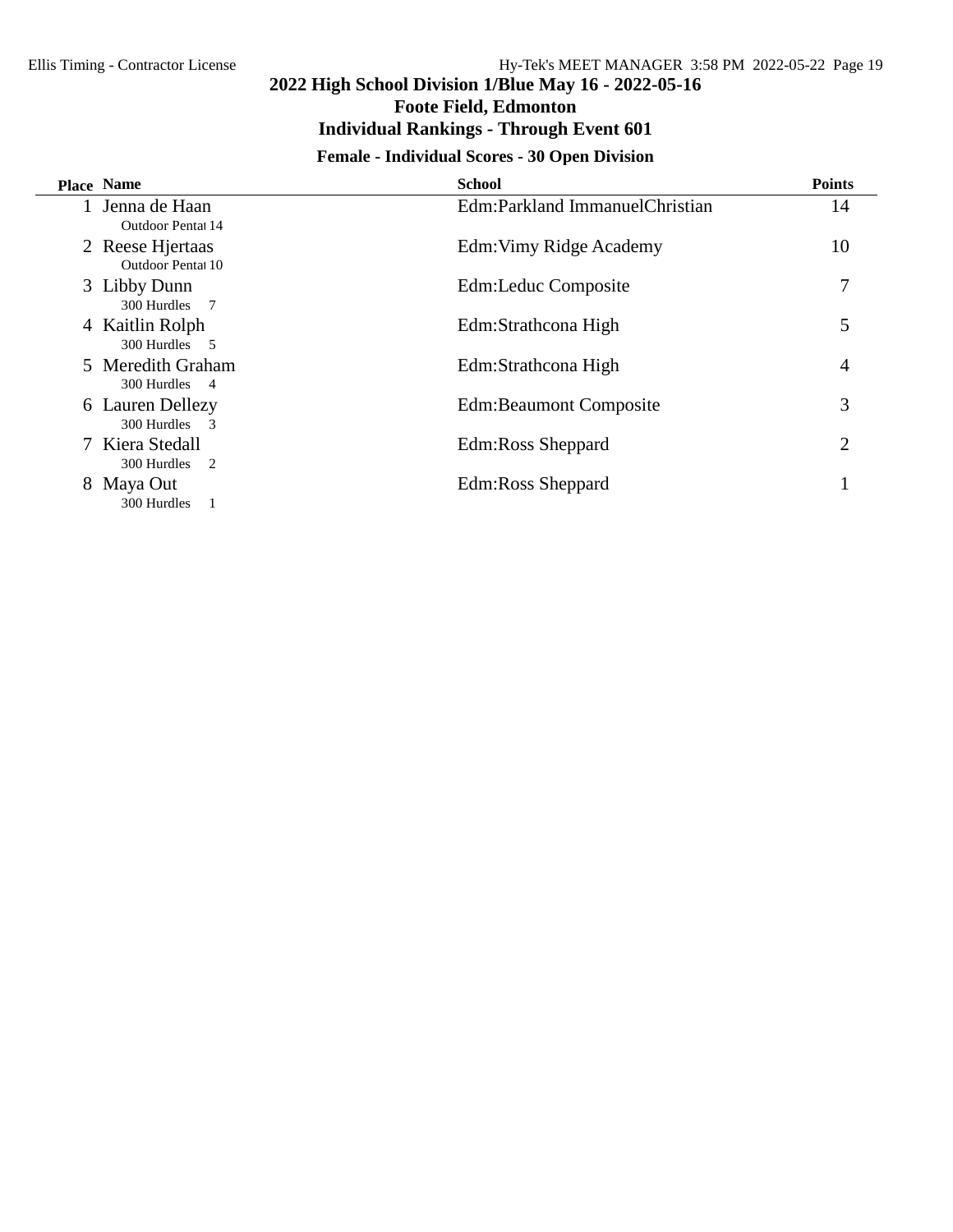**Foote Field, Edmonton**

## **Individual Rankings - Through Event 601**

#### **Male - Individual Scores - 30 Open Division**

|    | <b>Place Name</b>                                   | <b>School</b>                  | <b>Points</b>  |
|----|-----------------------------------------------------|--------------------------------|----------------|
|    | 1 Joe Lemieux                                       | Edm:Strathcona High            | 14             |
|    | Outdoor Pentat 14                                   |                                |                |
|    | 2 Isaac Holth                                       | Edm: Victoria School           | 10             |
|    | Outdoor Pentat 10                                   |                                |                |
|    | 3 Josh Ahayere<br>Outdoor Pentat 8                  | Edm:Strathcona High            | 8              |
|    | 4 Kyle Turnbull                                     | Edm:Strathcona High            | 7              |
|    | 300 Hurdles<br>$\overline{7}$                       |                                |                |
|    | 5 Brock Stiksma                                     | Edm:Parkland ImmanuelChristian | 6              |
|    | Outdoor Pentat 6                                    |                                |                |
|    | 6 Ridley Verbeek                                    | Edm:Ross Sheppard              | 5              |
|    | 300 Hurdles 5                                       |                                |                |
|    | 7 Harshan Gill                                      | Edm:McNally                    | 4              |
|    | 300 Hurdles<br>$\overline{4}$                       | Edm:McNally                    | 3              |
|    | 8 Ryan Yu<br>300 Hurdles<br>$\overline{\mathbf{3}}$ |                                |                |
|    | 8 Kai Dunkley                                       | Edm:Ross Sheppard              | 3              |
|    | 300 Hurdles<br>2<br>1600 Relay<br>1                 |                                |                |
|    | 10 Marco Ng                                         | Edm:Ross Sheppard              | $\overline{2}$ |
|    | 300 Hurdles<br>1600 Relay<br>$\mathbf{1}$<br>- 1    |                                |                |
|    | 11 Malachi Muir                                     | Edm:Ross Sheppard              | 1.75           |
|    | 1600 Relay<br>1.7                                   |                                |                |
|    | 11 Taran Naidu-Barrett<br>1600 Relay<br>1.7         | Edm:Ross Sheppard              | 1.75           |
|    | 11 Carson Young                                     | Edm:Ross Sheppard              | 1.75           |
|    | 1600 Relay<br>1.7                                   |                                |                |
|    | 11 Elliot Spratlin                                  | Edm:Ross Sheppard              | 1.75           |
|    | 1600 Relay<br>1.7                                   |                                |                |
|    | 15 Marcus Eshleman                                  | Edm:Strathcona High            | 1.25           |
|    | 1600 Relay<br>1.2                                   |                                |                |
|    | 15 Friedrich Faszer<br>1600 Relay<br>1.2            | Edm:Strathcona High            | 1.25           |
| 15 | <b>Christian Schmidt</b>                            | Edm:Strathcona High            | 1.25           |
|    | 1.2<br>1600 Relay                                   |                                |                |
|    | 15 Keenan Demarais                                  | Edm:Strathcona High            | 1.25           |
|    | 1600 Relay<br>1.2                                   |                                |                |
|    | 19 Benjamin Miller                                  | Edm:Ross Sheppard              | 1              |
|    | 1600 Relay 1                                        |                                |                |
|    | 19 Ben Magalnick<br>1600 Relay<br>$\overline{1}$    | Edm:Ross Sheppard              | $\mathbf{1}$   |
|    | 21 Flynn Maxey                                      | Edm:Strathcona High            | .75            |
|    | 1600 Relay<br>0.7                                   |                                |                |
|    | 21 Dhugomsa Aman                                    | Edm:Strathcona High            | .75            |
|    | 1600 Relay<br>0.7                                   |                                |                |
|    | 21 Noah Weir-Chuba                                  | Edm:Strathcona High            | .75            |
|    | 1600 Relay<br>0.7                                   |                                |                |
|    | 21 Dylan Dissanayake<br>1600 Relay<br>0.7           | Edm:Strathcona High            | .75            |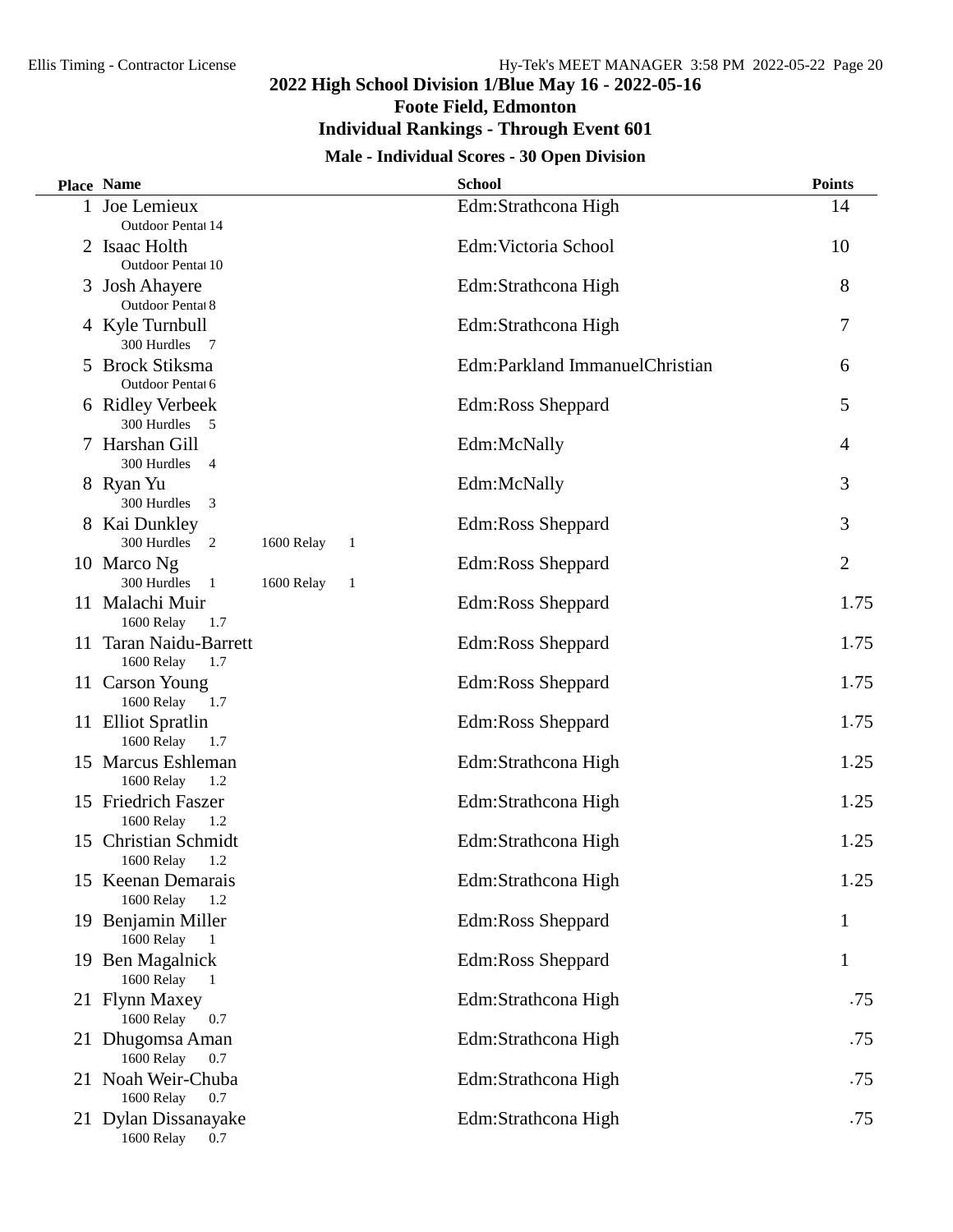#### **2022 High School Division 1/Blue May 16 - 2022-05-16 Foote Field, Edmonton Individual Rankings - Through Event 601** 25 Ethan Slaght Edm:St Oscar Romero .50

| 25 Ethan Stagne<br>1600 Relay<br>0.5                       | EQUITO USCAL ROHIETO | .JU              |
|------------------------------------------------------------|----------------------|------------------|
| 25 Michael Arnott                                          | Edm: St Oscar Romero | .50 <sub>1</sub> |
| 1600 Relay 0.5<br>25 Aaron Dela Torre<br>1600 Relay<br>0.5 | Edm: St Oscar Romero | .50              |
| 25 Cyrus David<br>1600 Relay<br>0.5                        | Edm: St Oscar Romero | .50 <sub>1</sub> |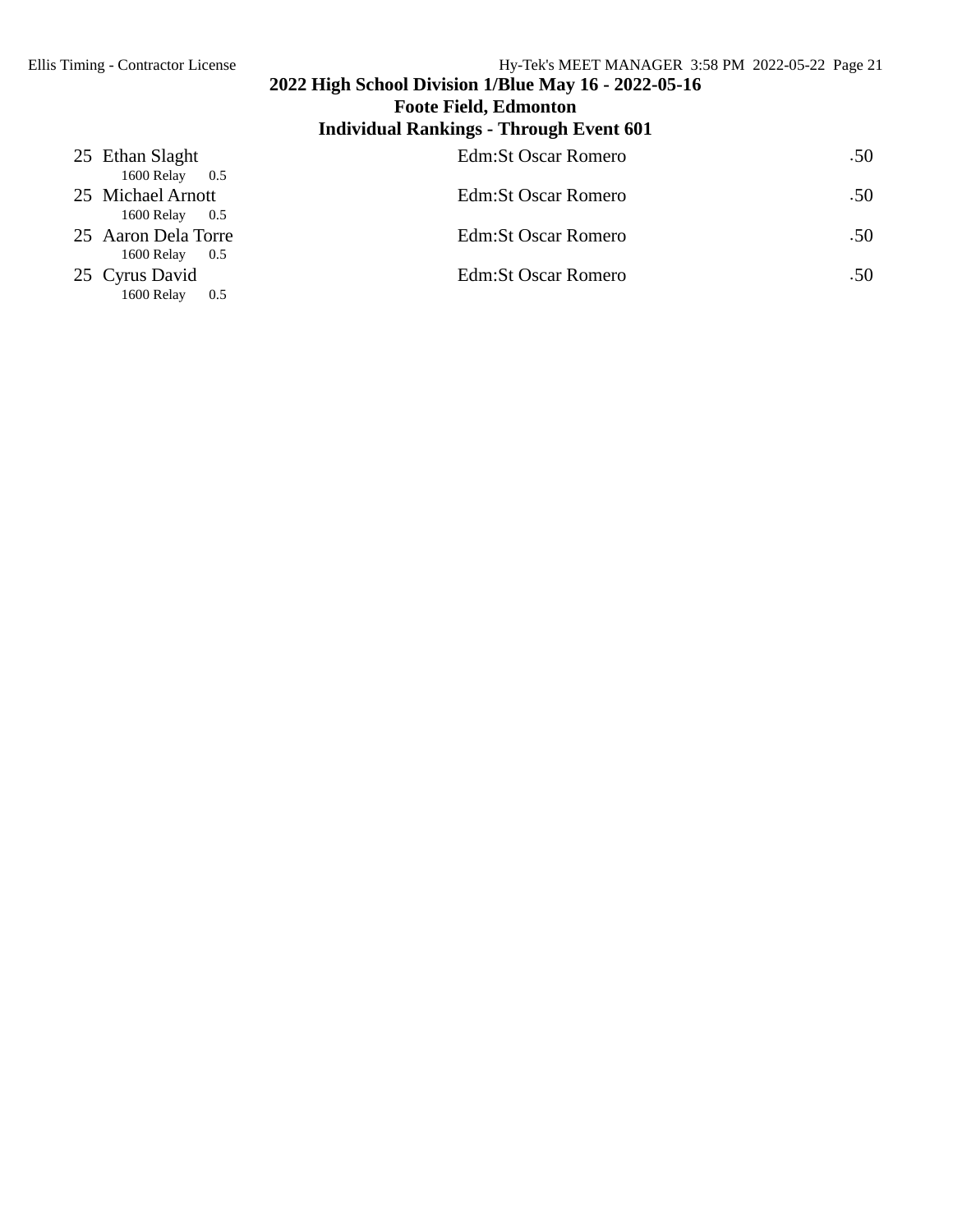**Foote Field, Edmonton**

## **Individual Rankings - Through Event 601**

## **Female - Individual Scores - 32 Open Intellectual Division**

| <b>Place Name</b> | School               | <b>Points</b> |
|-------------------|----------------------|---------------|
| 1 Keyarra Sound   | Edm: St Oscar Romero |               |
| <b>Shot Put</b>   |                      |               |
| 2 Akutat But      | Edm: St Oscar Romero |               |
| <b>Shot Put</b>   |                      |               |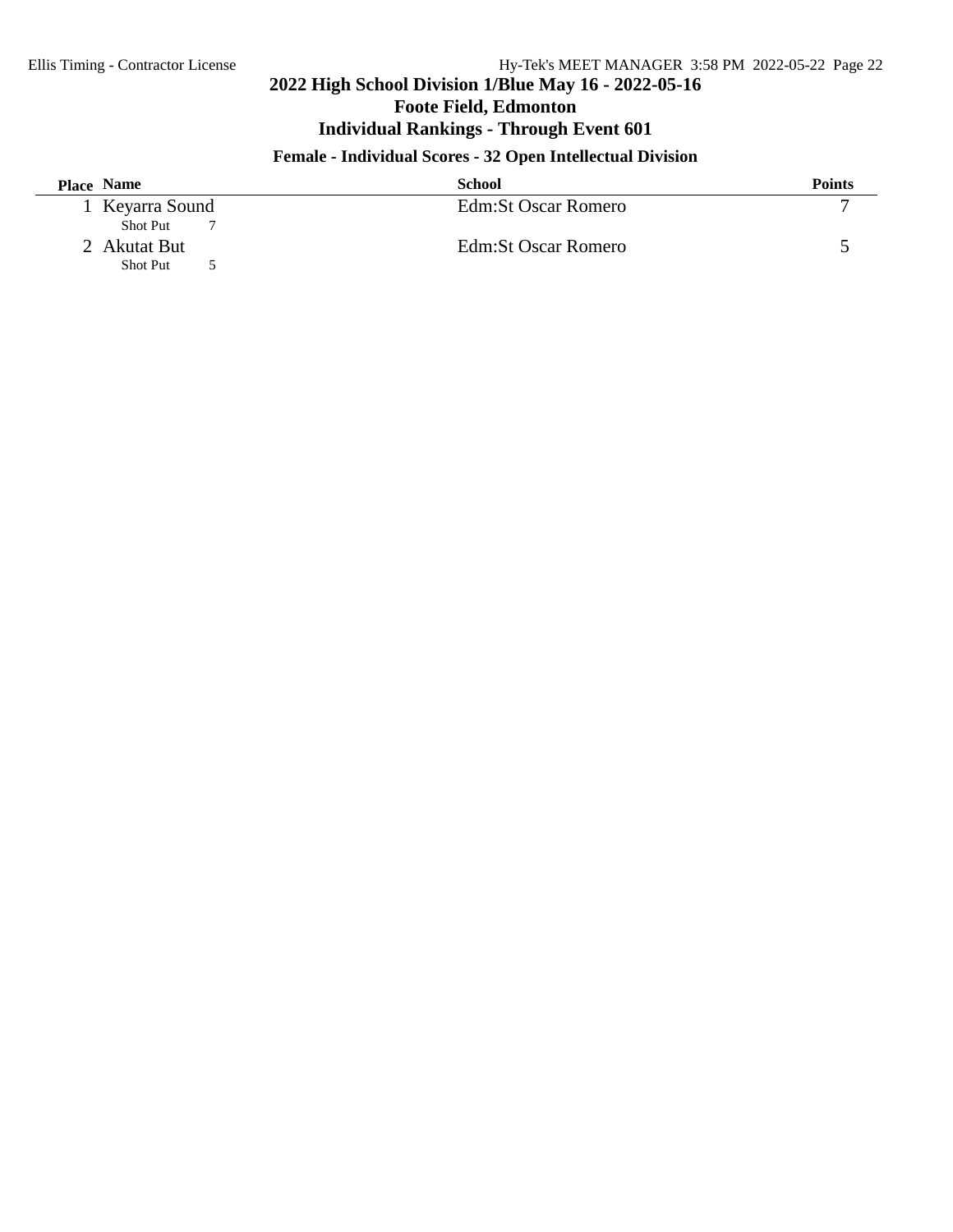## **2022 High School Division 1/Blue May 16 - 2022-05-16 Foote Field, Edmonton Individual Rankings - Through Event 601**

## **Male - Individual Scores - 32 Open Intellectual Division**

| Place Name                                                | <b>School</b>           | <b>Points</b> |
|-----------------------------------------------------------|-------------------------|---------------|
| 1 Tristan Steinhauer<br><b>Shot Put</b><br>$\overline{7}$ | Edm: St Oscar Romero    |               |
| 2 Jacob Silvestri<br>5<br><b>Shot Put</b>                 | Edm: St Oscar Romero    |               |
| 3 Neville Williams<br><b>Shot Put</b><br>$\overline{4}$   | Edm: St Albert Catholic |               |
| 4 Joshua Mandeville<br><b>Shot Put</b><br>3               | Edm: St Oscar Romero    | 3             |
| 5 Mark Parayao<br><b>Shot Put</b>                         | Edm: St Oscar Romero    |               |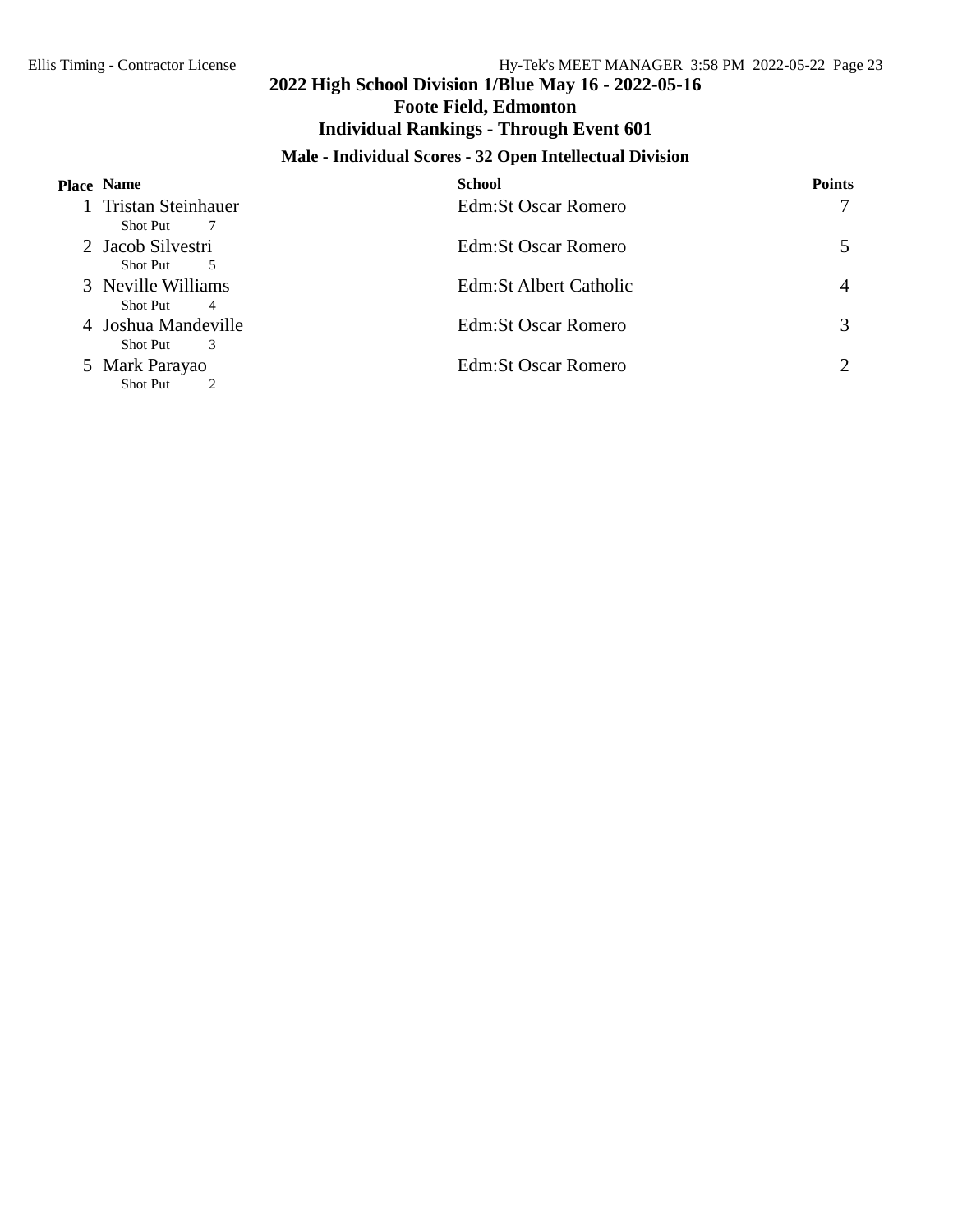#### **2022 High School Division 1/Blue May 16 - 2022-05-16 Foote Field, Edmonton Results - Combined Events**

| Women Outdoor Pentathlon Open                | Points | 100   | НJ    | SP    | LJ    | 800               |
|----------------------------------------------|--------|-------|-------|-------|-------|-------------------|
| 1 Jenna de Haan<br>Edm:Parkland ImmanuelChri |        | 14.11 | 1.35m | 7.58m |       | $4.66m$ $2:44.48$ |
| Team Points: 14                              | 2411   | (587) | (460) | (372) | (469) | (523)             |
| 2 Reese Hjertaas<br>Edm: Vimy Ridge Academy  |        | 13.86 | 1.50m | 8.16m |       | $3.62m$ $2:47.65$ |
| Team Points: 10                              | 2370   | (626) | (621) | (410) | (225) | 488)              |
|                                              |        |       |       |       |       |                   |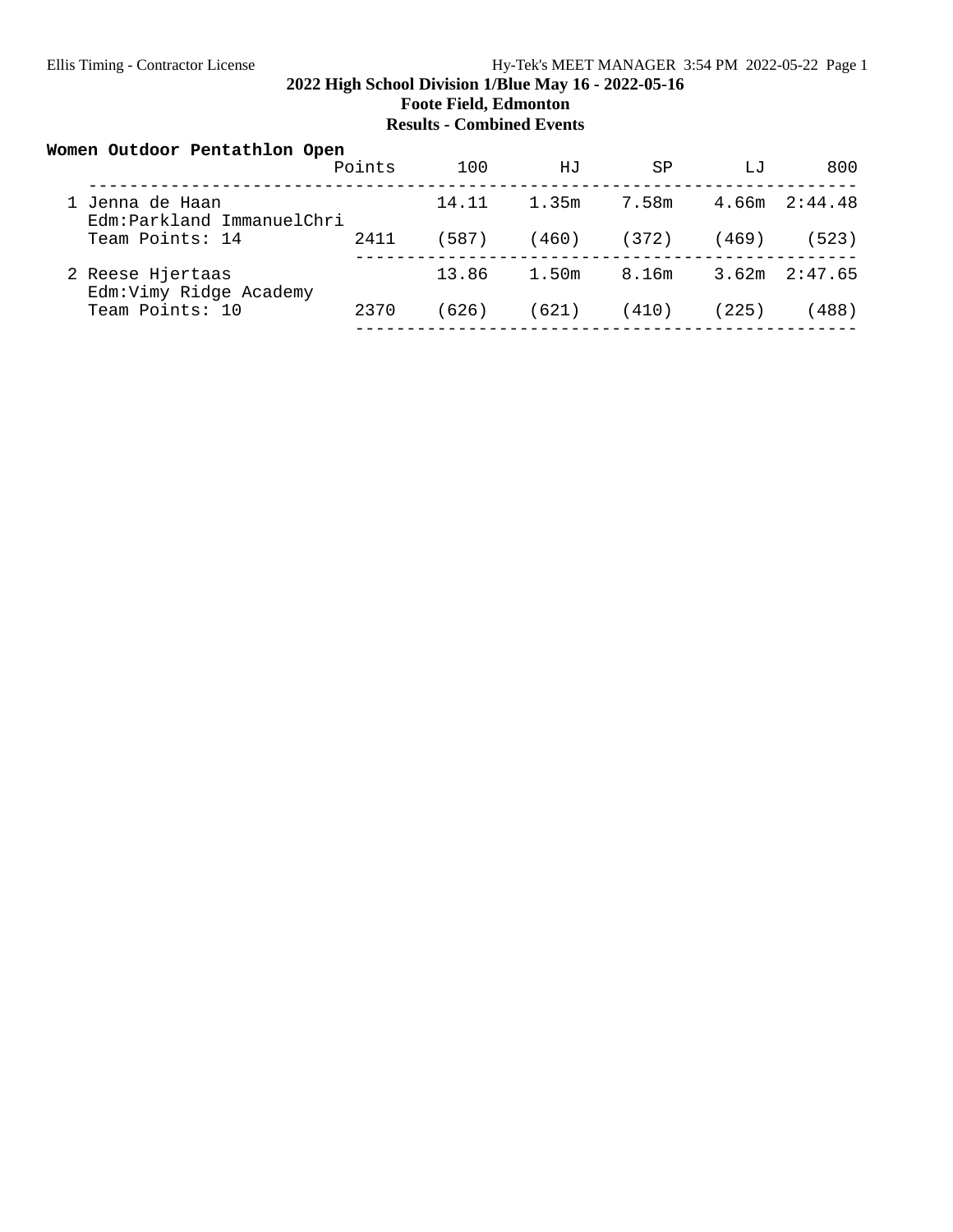#### **2022 High School Division 1/Blue May 16 - 2022-05-16 Foote Field, Edmonton Results - Combined Events**

#### **Men Outdoor Pentathlon Open**

|     |                                                   | Points | 100        | HJ          | SP                              | LJ                     | 800               |
|-----|---------------------------------------------------|--------|------------|-------------|---------------------------------|------------------------|-------------------|
|     | 1 Joe Lemieux<br>Edm: Strathcona High             |        |            | 12.79 1.70m |                                 | 10.18m  4.70m  2:29.17 |                   |
|     | Team Points: 14                                   |        | 2371 (504) |             | $(544)$ $(496)$ $(326)$ $(501)$ |                        |                   |
|     | 2 Isaac Holth<br>Edm:Victoria School              |        | 12.50      | 1.65m       | 8.41m                           |                        | $4.92m$ $2:26.55$ |
|     | Team Points: 10                                   | 2348   | (556)      |             | $(504)$ $(391)$ $(367)$ $(530)$ |                        |                   |
|     | 3 Josh Ahayere<br>Edm: Strathcona High            |        | 12.93      | 1.70m       | 10.05m                          |                        | 5.00m 2:44.84     |
|     | Team Points: 8                                    | 2240   | (480)      |             | $(544)$ $(489)$ $(382)$ $(345)$ |                        |                   |
|     | 4 Brock Stiksma<br>Edm: Parkland ImmanuelChri     |        | 13.14      | 1.60m       | 8.17m                           |                        | 5.19m 2:27.44     |
|     | Team Points: 6                                    | 2223   | (444)      |             | $(464)$ $(376)$                 | (419)                  | (520)             |
| DNF | Matthew Atkinson-Quintero<br>Edm: Strathcona High |        | <b>DNS</b> | <b>DNS</b>  | DNS                             | <b>DNS</b>             | <b>DNS</b>        |
|     |                                                   |        | (0)        | (0)         | (0)                             | (0)                    | (0)               |
|     | DNF Dustin Edgi<br>Edm: Amiskwacy Academy         |        | 15.29      | NH          | 7.97m                           | 3.62m                  | <b>DNS</b>        |
|     |                                                   |        | (154)      | (0)         | (365)                           | (147)                  | (0)               |
|     | DNF Ben Meyer<br>Edm: Strathcona High             |        | DNS        | <b>DNS</b>  | DNS                             | DNS                    | DNS               |
|     |                                                   |        | (0)        | (0)         | (0)                             | (0)                    | (0)               |
|     |                                                   |        |            |             |                                 |                        |                   |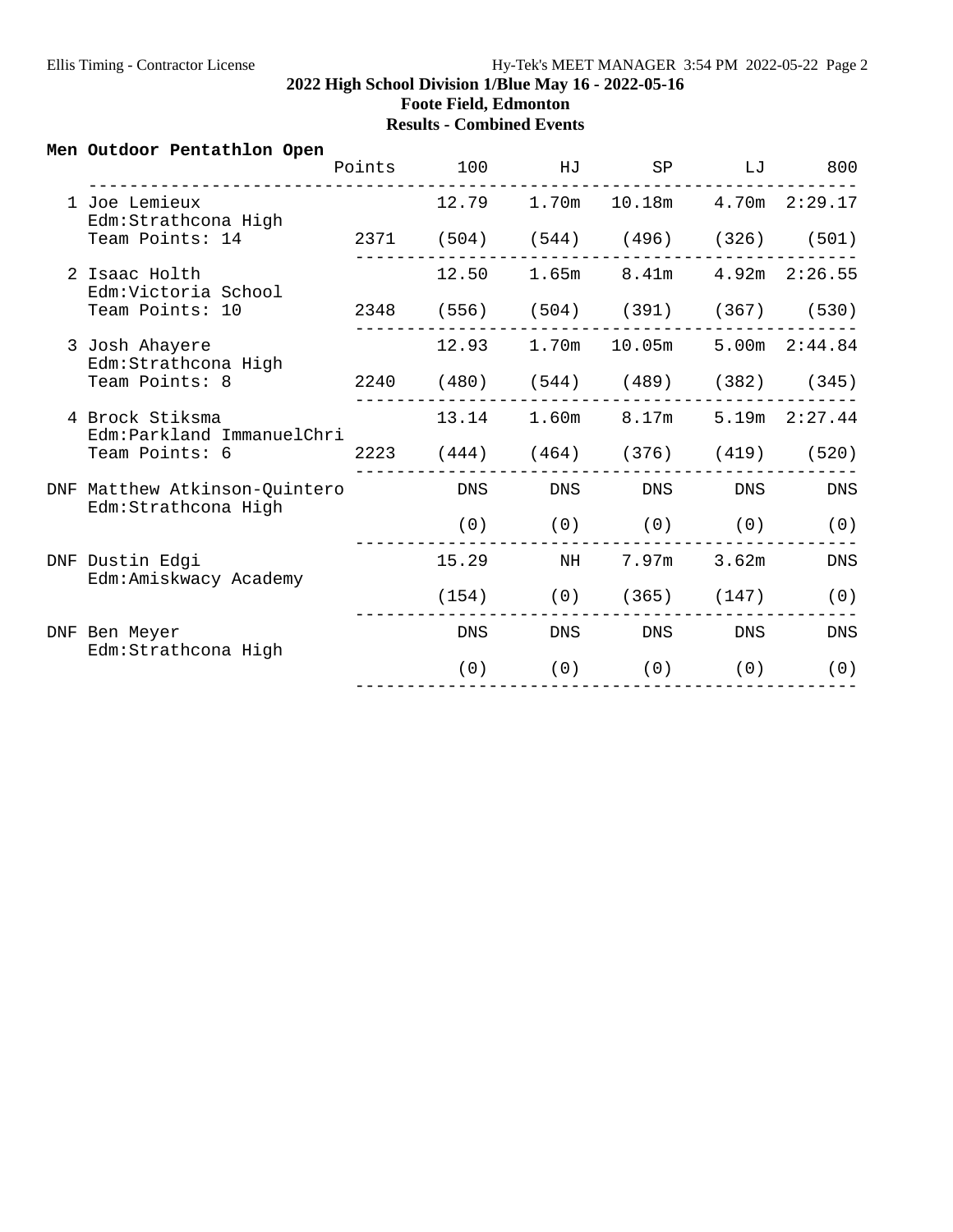**Foote Field, Edmonton**

#### **Results**

**Women 100 Metre Dash Junior**

|                     |      | Top 8 Advance by Time      |                                                  |       |         |                |          |
|---------------------|------|----------------------------|--------------------------------------------------|-------|---------|----------------|----------|
|                     |      | 2008<br>ASAA: # 11.92      | Loudia Laarman, Winston Churchill, Leth          |       |         |                |          |
|                     |      |                            | Metro: * 12.11 2018-05-24 Hannah Heise, Memorial |       |         |                |          |
|                     |      | MetroRetired: ^ 12.0h 1982 | Kay Vogel, Old Scona                             |       |         |                |          |
|                     | Name |                            | Year School                                      | Seed  | Prelims | H#             |          |
|                     |      |                            |                                                  |       |         |                |          |
| Preliminaries       |      |                            |                                                  |       |         |                |          |
| 1#                  |      | 741 Ayla Wong              | Edm:Strathcona High                              |       | 13.38q  | 1              |          |
| $2$ #               |      | 509 Olivia Ornela Mis      | Edm: St Oscar Romero                             |       | 13.44q  | 7              |          |
| 3#                  |      | 204 April Kippers          | ParklandImmanuel                                 |       | 13.69q  | $\mathfrak{Z}$ |          |
| 4 #                 |      | 554 Ahslee Walker          | StrathconaChrist                                 |       | 13.80q  | $\overline{a}$ |          |
| $5$ #               |      | 450 emmery yakowchuk       | St FrancisXavier                                 |       | 13.81q  |                | 4 13.802 |
| 6<br>#              |      | 38 Priscilla Yao           | E.AlexandreTache                                 |       | 13.81q  |                | 1 13.808 |
| 7 <sup>7</sup><br># |      | 170 Hailey Pudlowski       | Edm:McNally                                      |       | 13.88q  | $\mathbf 1$    |          |
| $\#$<br>8           |      | 698 Lexie Perry            | Edm: Strathcona High                             |       | 14.05q  | 6              |          |
| #<br>9              |      | 660 Alva Lorenzen          | Edm:Strathcona High                              |       | 14.06   | 7              |          |
| 10 #                |      | 149 Tabot Tabotndang       | Maurice Lavallee                                 | 14.35 | 14.11   | $\mathbf{1}$   |          |
| 11#                 |      | 629 Lauren Handy           | Edm: Strathcona High                             |       | 14.13   | 2              |          |
| 12#                 |      | 238 Katrina Mau            | Edm: Paul Kane High                              |       | 14.18   | 7              |          |
| 13#                 |      | 471 Jaden Robitaille       | Edm:St Joseph                                    |       | 14.19   | 6              |          |
| 14 #                |      | 172 Kalena Sengdeuanp      | Edm:McNally                                      |       | 14.21   | 2              |          |
| 15#                 |      | 241 Devon Moore            | Edm: Paul Kane High                              |       | 14.22   |                | 4 14.214 |
| 16 #                |      | 552 Haley Revega           | StrathconaChrist                                 |       | 14.22   |                | 4 14.216 |
| 17 #                |      | 229 Sholay Giraud          | Edm: Paul Kane High                              |       | 14.23   | 2              |          |
| 18 #                |      | 427 noella nnamani         | St FrancisXavier                                 |       | 14.27   |                | 1 14.262 |
| 19 #                |      | 124 Winnie Majok           | Louis St Laurent                                 |       | 14.27   |                | 2 14.264 |
| 20#                 |      | 233 Ava Janz               | Edm: Paul Kane High                              |       | 14.27   |                | 6 14.269 |
| 21#                 |      | 307 Chloe Boon             | Edm: Ross Sheppard                               |       | 14.40   | 5              |          |
| 22 #                |      | 458 Brigid Dafoe           | Edm:St Joseph                                    |       | 14.42   | $\overline{4}$ |          |
| 23 #                |      | 529 Makayla George         | St Peter Apostle                                 |       | 14.48   | 7              |          |
| 24 #                |      | 507 Agnes Morgan           | Edm: St Oscar Romero                             |       | 14.64   |                | 5 14.631 |
| 25 #                |      | 786 Kaitlyn Eglen          | Edm:W.P. Wagner                                  |       | 14.64   |                | 3 14.633 |
| 26 #                |      | 372 Juliette Versaill      | Edm: Ross Sheppard                               |       | 14.66   | 7              |          |
| 27 #                |      | 555 Sydnie Zapesocki       | StrathconaChrist                                 |       | 14.70   | 5              |          |
| 28 #                |      | 174 Charlotte Wowrow       | Edm:McNally                                      |       | 14.72   | $\overline{4}$ |          |
| 29 #                |      | 793 Kendal Hofman          | Edm:W.P. Wagner                                  |       | 14.76   | 4              |          |
| 30 #                |      | 805 Esther Ncutiyiman      | Edm:W.P. Wagner                                  |       | 14.80   | 6              |          |
| 31 #                |      | 530 Katie Harder           | St Peter Apostle                                 |       | 15.11   | 6              |          |
| 32 #                |      | 757 Summer Biermann        | Vimy Ridge                                       |       | 15.13   | $\overline{7}$ |          |
| 33 #                |      | 156 Eternity George        | Edm:McNally                                      |       | 15.17   | 3              |          |
| 34 #                |      | 800 Emily Letersky         | Edm:W.P. Wagner                                  |       | 15.19   | 2              |          |
| 35 #                |      | 456 Kerry Ann Campbel      | Edm:St Joseph                                    |       | 15.21   | 7              |          |
| 36 #                |      | 15 Jeanette Baranyiz       | E.AlexandreTache                                 |       | 15.22   | 5              |          |
| 37 #                |      | 118 Jade JOnes             | Louis St Laurent                                 |       | 15.27   | 5              |          |
| 38 #                |      | 533 Londiwe Mloyi          | St Peter Apostle                                 |       | 15.56   | 3              |          |
| 39 #                |      | 771 Maycee Lotoski         | Vimy Ridge                                       |       | 15.62   | $\overline{4}$ |          |
| 40 #                |      | 88 Emma Clement            | Edm:Leduc Composite                              |       | 15.71   | 7              |          |
| 41 #                |      | 359 Shalice Simpson        | Edm: Ross Sheppard                               |       | 15.73   | 5              |          |
| 42 #                |      | 113 Rebecca Dietrich       | Louis St Laurent                                 |       | 15.77   | 6              |          |
| 43 #                |      | 374 Briseis Wu             | Edm:Ross Sheppard                                |       | 15.89   | 6              |          |
| 44 #                |      | 460 Gift Emenike           | Edm:St Joseph                                    |       | 16.15   | 5              |          |
| 45 #                |      | 506 Fiona Mannuel          | Edm:St Oscar Romero                              |       | 16.57   | 2              |          |
| 46 #                |      | 32 Christine Philipp       | E.AlexandreTache                                 |       | 17.59   | 3              |          |
| $--$ #              |      | 97 Aika Pirie              | Edm:Leduc Composite                              |       | DNS     | $\mathbf 1$    |          |
| -- #                |      | 489 Diamond Courtorie      | Edm:St Oscar Romero                              |       | DNS     | 6              |          |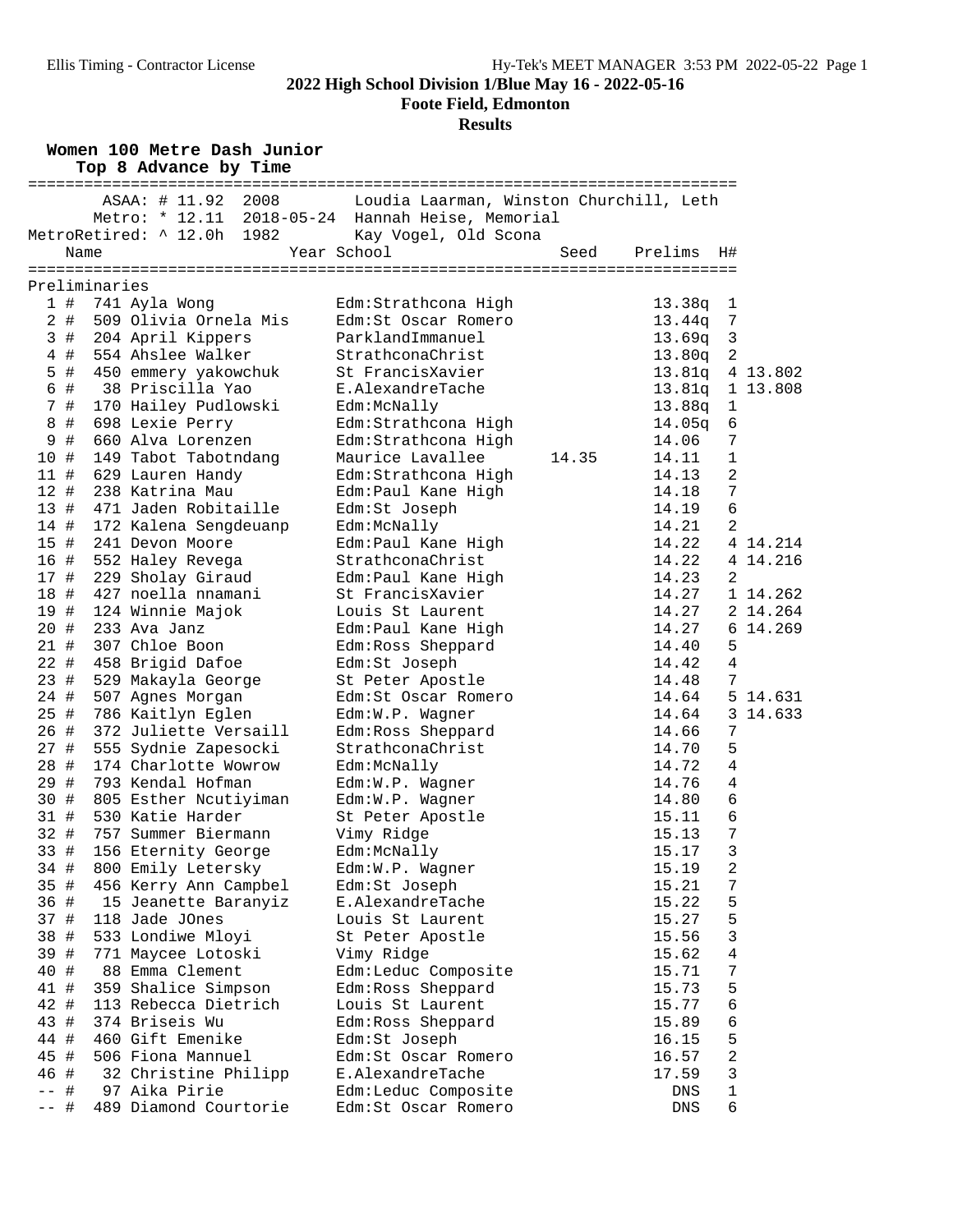**Foote Field, Edmonton**

|        |       | Women 100 Metre Dash Junior          |                                                  |         |            |             |        |
|--------|-------|--------------------------------------|--------------------------------------------------|---------|------------|-------------|--------|
|        |       | # 1609 Olivia Patrick                | Sturgeon Comp.                                   |         | DNS        | 3           |        |
|        | #     | 762 Kiana Elliott                    | Vimy Ridge                                       |         | DNS        | 1           |        |
|        | #     | 270 Essrah El-Khatib                 | Edm:Queen Elizabeth                              |         | DNS        | 4           |        |
|        | #     | 277 Cecilia Ismaeil                  | Edm:Queen Elizabeth                              |         | DNS        | 1           |        |
|        | #     | 286 Makaiya Ramjohn                  | Edm:Queen Elizabeth                              |         | DNS        | 5           |        |
|        | #     | 423 abigail mercer                   | St FrancisXavier                                 |         | DNS        | 3           |        |
| ——     | -- #  | 267 Victoria Bolorund                | Edm:Queen Elizabeth                              |         | <b>DNS</b> | 3           |        |
|        |       | Women 100 Metre Dash Junior          |                                                  |         |            |             |        |
|        |       | ==================================== | =============================                    |         |            |             |        |
|        |       | ASAA: # 11.92 2008                   | Loudia Laarman, Winston Churchill, Let           |         |            |             |        |
|        |       |                                      | Metro: * 12.11 2018-05-24 Hannah Heise, Memorial |         |            |             |        |
|        |       | MetroRetired: ^ 12.0h 1982           | Kay Vogel, Old Scona                             |         |            |             |        |
|        | Name  |                                      | Year School                                      | Prelims | Finals     |             |        |
|        |       |                                      |                                                  |         |            |             |        |
| Finals |       |                                      |                                                  |         |            |             |        |
|        | 1 #   | 741 Ayla Wong                        | Edm: Strathcona High                             | 13.38   | 13.22      |             |        |
|        | $2$ # | 204 April Kippers                    | ParklandImmanuel                                 | 13.69   | 13.24      |             |        |
|        | 3#    | 509 Olivia Ornela Mis                | Edm:St Oscar Romero                              | 13.44   | 13.35      |             |        |
| 4      | #     | 170 Hailey Pudlowski                 | Edm:McNally                                      | 13.88   | 13.64      |             |        |
|        | 5 #   | 554 Ahslee Walker                    | StrathconaChrist                                 | 13.80   | 13.82      |             |        |
|        | 6 #   | 698 Lexie Perry                      | Edm:Strathcona High                              | 14.05   | 13.88      |             |        |
|        | 7#    | 450 emmery yakowchuk                 | St FrancisXavier                                 | 13.81   | 13.91      |             |        |
|        | 8#    | 38 Priscilla Yao                     | E.AlexandreTache                                 | 13.81   | 14.11      |             |        |
|        |       | Women 200 Metre Dash Junior          |                                                  |         |            |             |        |
|        |       | ASAA: # 24.44 1981                   | Jillian Richardson, Central Memorial: Cgy        |         |            |             |        |
|        |       | Metro: * 24.07 2012                  |                                                  |         |            |             |        |
|        |       |                                      | Morgan Christensen, Bellerose<br>Year School     | Seed    | Finals     | H#          |        |
|        | Name  |                                      |                                                  |         |            |             |        |
|        | 1#    | 331 Addison Herbert                  | Edm: Ross Sheppard                               |         | 28.37      | 2           |        |
|        | $2$ # | 554 Ahslee Walker                    | StrathconaChrist                                 |         | 28.66      | $\mathbf 1$ |        |
| 3      | #     | 741 Ayla Wong                        | Edm:Strathcona High                              |         | 28.85      | 2           |        |
| 4      | #     | 509 Olivia Ornela Mis                | Edm:St Oscar Romero                              |         | 28.99      | 3           |        |
| 5      | #     | 660 Alva Lorenzen                    | Edm:Strathcona High                              |         | 29.19      | 5           |        |
| 6      | #     | 471 Jaden Robitaille                 | Edm:St Joseph                                    |         | 29.24      | 3           |        |
|        | 7 #   | 170 Hailey Pudlowski                 | Edm:McNally                                      |         | 29.33      | 6           |        |
| 8      | #     | 450 emmery yakowchuk                 | St FrancisXavier                                 |         | 29.70      | 2           |        |
|        | 9 #   | 38 Priscilla Yao                     | E.AlexandreTache                                 |         | 29.77      | 2           |        |
| 10 #   |       | 305 Lamara Blair                     | Edm: Ross Sheppard                               |         | 29.93      | 5           |        |
| 11#    |       | 172 Kalena Sengdeuanp                | Edm:McNally                                      |         | 30.17      | 1           |        |
| 12#    |       | 552 Haley Revega                     | StrathconaChrist                                 |         | 30.19      | 4           | 30.186 |
| 13#    |       | 233 Ava Janz                         | Edm: Paul Kane High                              |         | 30.20      | 3           |        |
|        |       |                                      |                                                  |         |            |             |        |
| 14 #   |       | 124 Winnie Majok                     | Louis St Laurent                                 |         | 30.48      | 3           |        |
| 15 #   |       | 218 Alissa Berwick                   | Edm:Paul Kane High                               |         | 30.52      | б           |        |
| 16 #   |       | 241 Devon Moore                      | Edm: Paul Kane High                              |         | 30.64      | 4           |        |
| 17 #   |       | 725 Jocelyn Spencer                  | Edm:Strathcona High                              |         | 30.81      | 1           |        |
| 18 #   |       | 407 mccoy curtis                     | St FrancisXavier                                 |         | 30.85      | 6           |        |
| 19 #   |       | 529 Makayla George                   | St Peter Apostle                                 |         | 30.90      | 4           |        |
| 20 #   |       | 584 Tallulah Cameron                 | Edm: Strathcona High                             |         | 31.01      | 4           |        |
| 21 #   |       | 496 Lena Fellenberg                  | Edm:St Oscar Romero                              |         | 31.18      | 5           |        |
| 22 #   |       | 130 Ximena Ng-Gomez                  | Louis St Laurent                                 |         | 31.45      | $\mathbf 1$ |        |
| 23#    |       | 530 Katie Harder                     | St Peter Apostle                                 |         | 31.62      | 5           |        |
| 24 #   |       | 119 Flore Koki                       | Louis St Laurent                                 |         | 31.71      | 2           |        |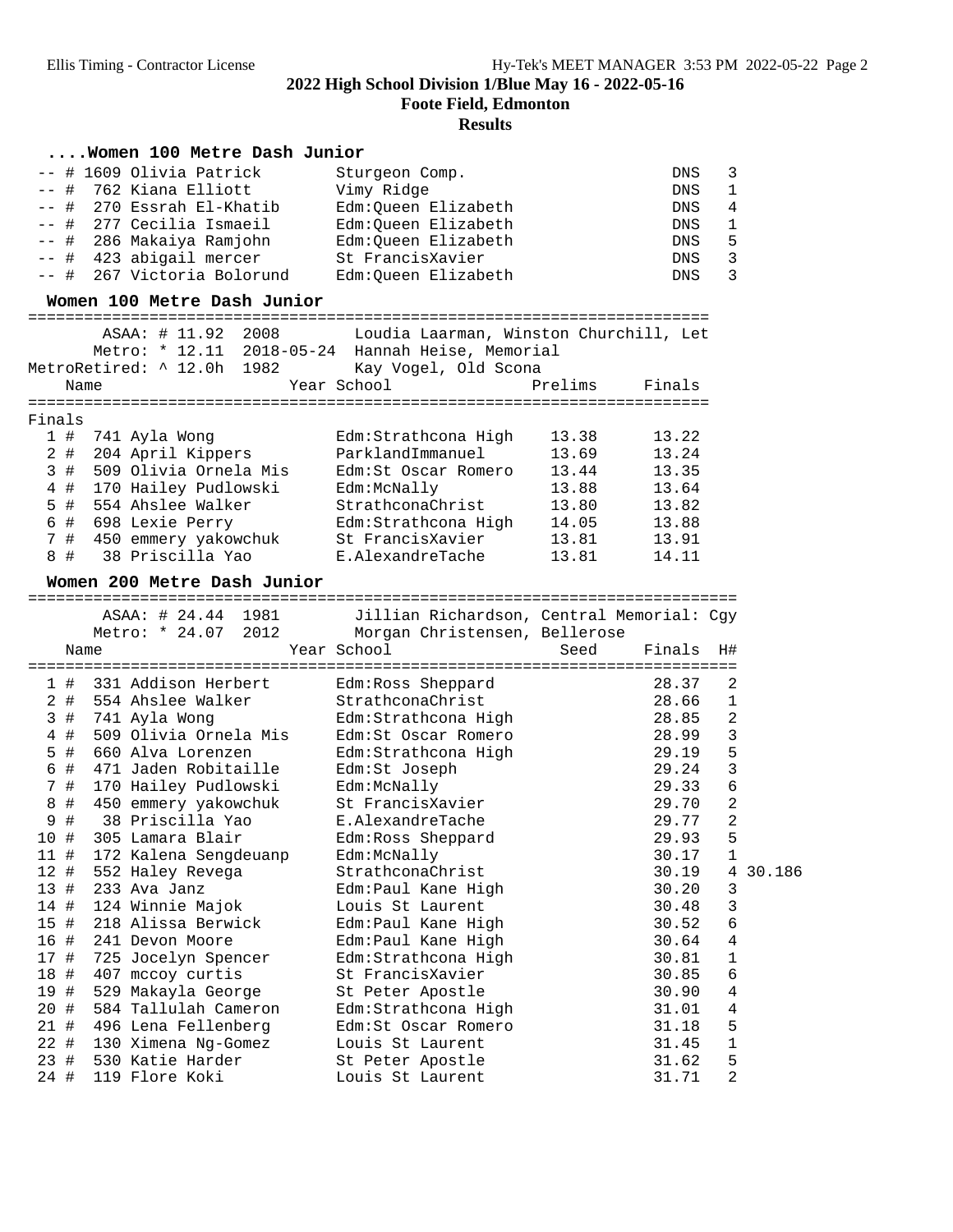**Foote Field, Edmonton**

|  |  |  |  |  | Women 200 Metre Dash Junior |
|--|--|--|--|--|-----------------------------|
|--|--|--|--|--|-----------------------------|

| 25 #      | 146 Nola Yaniw              | Louis St Laurent    | 31.81 | 4              |          |
|-----------|-----------------------------|---------------------|-------|----------------|----------|
| 26 #      | 793 Kendal Hofman           | Edm:W.P. Wagner     | 31.83 | 4              |          |
| #<br>27   | 800 Emily Letersky          | Edm:W.P. Wagner     | 32.04 | $\mathbf{1}$   |          |
| 28 #      | 256 Maya Swallow            | Edm:Paul Kane High  | 32.08 | 5              |          |
| 29 #      | 757 Summer Biermann         | Vimy Ridge          | 32.30 | 4              |          |
| 30 #      | 373 Ava Wendling            | Edm:Ross Sheppard   | 32.91 | 6              |          |
|           | 31 # 1604 Sydney Millar     | Sturgeon Comp.      | 33.43 | 5              |          |
| 32 #      | 771 Maycee Lotoski          | Vimy Ridge          | 33.74 | $\overline{2}$ |          |
| 33 #      | 167 Khadija Mohamed         | Edm:McNally         | 33.81 | 5              |          |
|           | 34 # 1601 Madison Lockridge | Sturgeon Comp.      | 34.46 | $\overline{2}$ |          |
| 35 #      | 789 Kirat Gill              | Edm:W.P. Wagner     | 34.63 |                | 6 34.626 |
| 36 #      | 309 Arianna Buffalo         | Edm:Ross Sheppard   | 34.63 |                | 1 34.628 |
| 37 #      | 506 Fiona Mannuel           | Edm:St Oscar Romero | 35.23 | 2              |          |
| 38 #      | 811 Irine Rijo              | $Edm:W.P.$ Waqner   | 35.99 | 3              |          |
| 39 #      | 762 Kiana Elliott           | Vimy Ridge          | 37.58 | 3              |          |
| #<br>$ -$ | 489 Diamond Courtorie       | Edm:St Oscar Romero | DNS   |                |          |
| -- #      | 264 Mariama Bangura         | Edm:Queen Elizabeth | DNS   |                | 3 30.190 |
| -- #      | 289 Fatima Santana          | Edm:Oueen Elizabeth | DNS   | 4              |          |
| —— #      | 286 Makaiya Ramjohn         | Edm:Oueen Elizabeth | DNS   | 1              |          |
| -- #      | 412 ella gagnon             | St FrancisXavier    | DNS   | 3              |          |
| $--$ #    | 449 rose watmough           | St FrancisXavier    | DNS   | 5              |          |

| $^{\rm{H}}$<br>til rose watuough    | DE LIGHETSVOATET                                         |      | כי גדר     |                |
|-------------------------------------|----------------------------------------------------------|------|------------|----------------|
| Women 400 Metre Dash Junior         |                                                          |      |            |                |
|                                     | ASAA: # 54.47 2013-06-08 Kendra Clarke, Holy Trinity:Edm |      |            |                |
| Metro: * 56.87 2013                 | Kendra Clarke, Holy Trinity                              |      |            |                |
| Name                                | Year School                                              | Seed | Finals     | H#             |
|                                     |                                                          |      |            |                |
| 554 Ahslee Walker<br>1#             | StrathconaChrist                                         |      | 1:04.66    | $\overline{2}$ |
| 2 # 331 Addison Herbert             | Edm:Ross Sheppard                                        |      | 1:05.84    | 3              |
| 3 # 337 Sara Liden                  | Edm: Ross Sheppard                                       |      | 1:07.95    | $\overline{a}$ |
| 4 # 171 Juliana Scott               | Edm:McNally                                              |      | 1:08.86    | $\overline{4}$ |
| 5 #<br>342 Kate McCormick           | Edm: Ross Sheppard                                       |      | 1:10.47    | $\overline{4}$ |
| 6 #<br>710 Lucia Rueppell           | Edm: Strathcona High                                     |      | 1:11.10    | $\overline{c}$ |
| 7#<br>406 sarah corscadden          | St FrancisXavier                                         |      | 1:13.11    | $\mathbf{1}$   |
| #<br>8<br>552 Haley Revega          | StrathconaChrist                                         |      | 1:15.41    | $\mathbf{1}$   |
| 9 #<br>596 Hayden Demarais          | Edm: Strathcona High                                     |      | 1:15.47    | $\overline{4}$ |
| 10 #<br>529 Makayla George          | St Peter Apostle                                         |      | 1:15.70    | 3              |
| 11 # 472 Sparrow Rundvall           | Edm:St Joseph                                            |      | 1:16.26    | $\overline{a}$ |
| 12 # 654 Julia Leclaire             | Edm: Strathcona High                                     |      | 1:17.28    | $\overline{3}$ |
| 13#<br>415 sara hauer               | St FrancisXavier                                         |      | 1:17.97    | 3              |
| 14 # 1612 Kierra Siedlecki          | Sturgeon Comp.                                           |      | 1:18.53    | $\overline{1}$ |
| 15 # 319 Claire Edison              | Edm: Ross Sheppard                                       |      | 1:20.17    | $\mathbf{1}$   |
| 16 # 757 Summer Biermann            | Vimy Ridge                                               |      | 1:20.90    | $\overline{4}$ |
| 17 # 789 Kirat Gill                 | Edm:W.P. Wagner                                          |      | 1:21.50    | 3              |
| 18 # 771 Maycee Lotoski             | Vimy Ridge                                               |      | 1:23.39    | $\overline{a}$ |
| 19 #<br>659 Avaya Link              | Edm: Strathcona High                                     |      | 1:24.36    | $\overline{a}$ |
| 20 #<br>157 Marwah Ghulam           | Edm:McNally                                              |      | 1:25.95    | $\mathbf{1}$   |
| 21 # 748 Asia Alhag                 | Edm:Victoria School                                      |      | 1:30.65    | $\mathbf{1}$   |
| 22 # 816 Charvi Sharma              | Edm:W.P. Wagner                                          |      | 1:30.79    | $\overline{c}$ |
| 23 # 762 Kiana Elliott              | Vimy Ridge                                               |      | 1:42.92    | $\mathbf{1}$   |
| -- # 1630 Stephanie Thomas          | Edm:Queen Elizabeth                                      |      | DNS        | $\overline{4}$ |
| #<br>251 Anais Piercey<br>$- -$     | Edm: Paul Kane High                                      |      | DNS        | 3              |
| # 1601 Madison Lockridge<br>$- -$   | Sturgeon Comp.                                           |      | DNS        | 3              |
| 420 aksana martirosya<br>#<br>$- -$ | St FrancisXavier                                         |      | <b>DNS</b> | 3              |
|                                     |                                                          |      |            |                |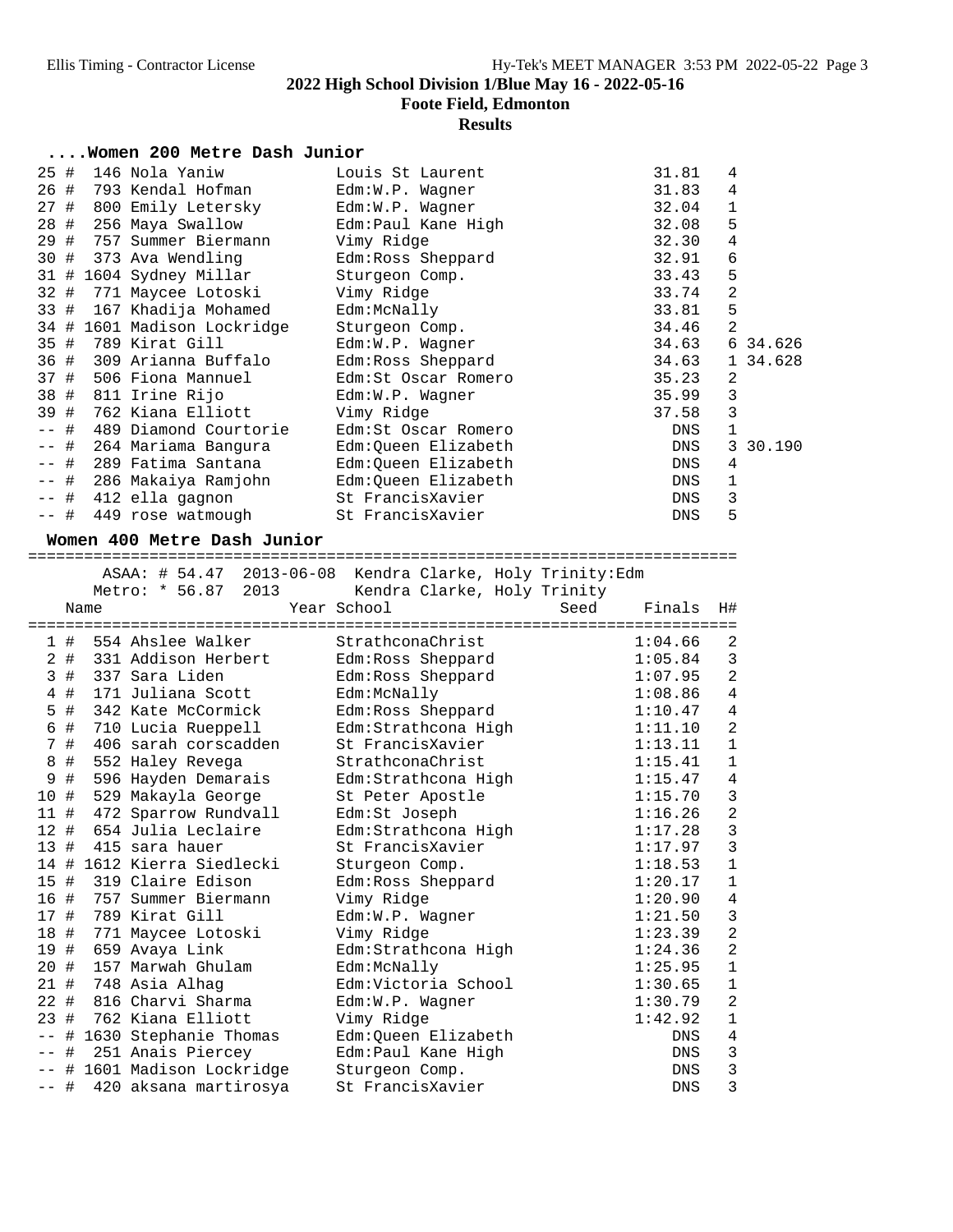**Foote Field, Edmonton**

|              | Women 400 Metre Dash Junior                   |                                           |            |                |  |  |  |  |
|--------------|-----------------------------------------------|-------------------------------------------|------------|----------------|--|--|--|--|
|              | #<br>117 Andrea Hernandez                     | Louis St Laurent                          | DNS        | 1              |  |  |  |  |
|              | #<br>34 Gloria Sanouvi-Aw<br>E.AlexandreTache |                                           |            |                |  |  |  |  |
|              | 275 Sara Hamid<br>Edm:Queen Elizabeth<br>-- # |                                           |            |                |  |  |  |  |
|              | Women 800 Metre Run Junior                    |                                           |            |                |  |  |  |  |
|              |                                               |                                           |            |                |  |  |  |  |
|              | ASAA: # 2:08.69<br>1997                       | Tanya Wright, Beaumont: Edm               |            |                |  |  |  |  |
|              | Metro: * 2:10.27<br>1997                      | Tanya Wright, Beaumont                    |            |                |  |  |  |  |
|              | Name                                          | Year School<br>Seed                       | Finals     | H#             |  |  |  |  |
| 1#           | 90 Libby Dunn                                 | Edm:Leduc Composite                       | 2:31.20    | 2              |  |  |  |  |
| $2$ #        | 337 Sara Liden                                | Edm: Ross Sheppard                        | 2:39.81    | $\overline{2}$ |  |  |  |  |
| 3#           | 342 Kate McCormick                            | Edm: Ross Sheppard                        | 2:40.66    | $\mathbf{1}$   |  |  |  |  |
| $4$ #        | 91 Patricija Hirsson                          | Edm:Leduc Composite                       | 2:45.25    | $\overline{2}$ |  |  |  |  |
| 5            | #<br>673 Thea McDougald                       | Edm: Strathcona High                      | 2:51.01    | $\mathbf{1}$   |  |  |  |  |
| 6            | 341 Coralie Mastaler<br>#                     | Edm: Ross Sheppard                        | 2:52.14    | $\overline{a}$ |  |  |  |  |
| 7#           | 596 Hayden Demarais                           | Edm: Strathcona High                      | 2:53.13    | $\mathbf{1}$   |  |  |  |  |
| 8            | 171 Juliana Scott<br>#                        | Edm:McNally                               | 2:55.24    | $\overline{a}$ |  |  |  |  |
| 9            | $\#$<br>426 mya newman                        | St FrancisXavier                          | 2:58.05    | $\mathbf{1}$   |  |  |  |  |
| 10#          | 319 Claire Edison                             | Edm: Ross Sheppard                        | 3:01.08    | $\mathbf 1$    |  |  |  |  |
| 11#          | 542 Anna Glasman                              | StrathconaChrist                          | 3:01.25    | $\mathbf{1}$   |  |  |  |  |
| 12#          | 746 Samantha Young                            | Edm: Strathcona High                      | 3:06.34    | $\mathbf{1}$   |  |  |  |  |
| 13#          | 654 Julia Leclaire                            |                                           | 3:08.68    | 2              |  |  |  |  |
|              | 14 # 771 Maycee Lotoski                       | Edm:Strathcona High<br>Vimy Ridge         | 3:11.47    | $\mathbf{1}$   |  |  |  |  |
|              | 15 # 415 sara hauer                           | St FrancisXavier                          | 3:16.27    | $\overline{a}$ |  |  |  |  |
|              | 16 # 128 Rachel Nahirnik                      | Louis St Laurent                          | 3:21.99    | $\overline{a}$ |  |  |  |  |
|              | -- # 1614 Eve Starchuk                        |                                           | <b>DNS</b> | $\mathbf{1}$   |  |  |  |  |
| $- -$        | 543 Kiera Greidanus<br>#                      | Sturgeon Comp.<br>StrathconaChrist        | DNS        | $\overline{a}$ |  |  |  |  |
|              | # 1612 Kierra Siedlecki                       |                                           | DNS        | $\overline{a}$ |  |  |  |  |
|              |                                               | Sturgeon Comp.                            |            | $\mathbf{1}$   |  |  |  |  |
|              | -- # 1601 Madison Lockridge                   | Sturgeon Comp.<br>StrathconaChrist        | DNS        | $\mathbf{1}$   |  |  |  |  |
| -- #<br>-- # | 545 Taya Komant<br>264 Mariama Bangura        | Edm:Queen Elizabeth                       | DNS<br>DNS | $\mathbf 1$    |  |  |  |  |
|              | 527 Addison Blachford                         |                                           |            | $\overline{2}$ |  |  |  |  |
| -- #         |                                               | St Peter Apostle<br>St FrancisXavier      | DNS        | $\mathbf 1$    |  |  |  |  |
| -- #         | 399 julie banman<br>281 Sobra Maheshe         |                                           | DNS        | 2              |  |  |  |  |
| -- #         |                                               | Edm:Queen Elizabeth                       | DNS        |                |  |  |  |  |
|              | Women 1500 Metre Run Junior                   |                                           |            |                |  |  |  |  |
|              | ASAA: # 4:36.52                               | 2014-06-07 Madeleine Sumner, Western Cana |            |                |  |  |  |  |
|              | Metro: * 4:45.10<br>1984                      | R. Bennett, Queen Elizabeth               |            |                |  |  |  |  |
|              | Name                                          | Year School<br>Seed                       | Finals     |                |  |  |  |  |
|              | -------------                                 | :===================================      |            |                |  |  |  |  |
| 1            | #<br>627 Gwen Ham                             | Edm: Strathcona High                      | 5:38.54    |                |  |  |  |  |
| 2 #          | 543 Kiera Greidanus                           | StrathconaChrist                          | 5:48.16    |                |  |  |  |  |
| 3            | #<br>673 Thea McDougald                       | Edm: Strathcona High                      | 5:58.74    |                |  |  |  |  |
| 4            | $\#$<br>426 mya newman                        | St FrancisXavier                          | 6:02.54    |                |  |  |  |  |
| 5            | #<br>232 Olivia Hwang                         | Edm:Paul Kane High                        | 6:02.73    |                |  |  |  |  |
| $\epsilon$   | $\#$<br>242 Claire Morris                     | Edm: Paul Kane High                       | 6:10.87    |                |  |  |  |  |
| 7            | #<br>542 Anna Glasman                         | StrathconaChrist                          | 6:22.52    |                |  |  |  |  |
| 8            | #<br>234 Brielle Lajoie                       | Edm: Paul Kane High                       | 6:27.93    |                |  |  |  |  |
| 9            | $\#$<br>358 Heidi Rogalski                    | Edm:Ross Sheppard                         | 6:34.12    |                |  |  |  |  |
| 10           | #<br>654 Julia Leclaire                       | Edm: Strathcona High                      | 6:39.73    |                |  |  |  |  |
| 11 #         | 787 Naman Gautam                              | Edm:W.P. Wagner                           | 6:56.80    |                |  |  |  |  |
| 12           | #<br>615 Aurelia Furtak                       | Edm: Strathcona High                      | 6:57.52    |                |  |  |  |  |
| 13 #         | 313 Christiane Delime                         | Edm: Ross Sheppard                        | 7:23.65    |                |  |  |  |  |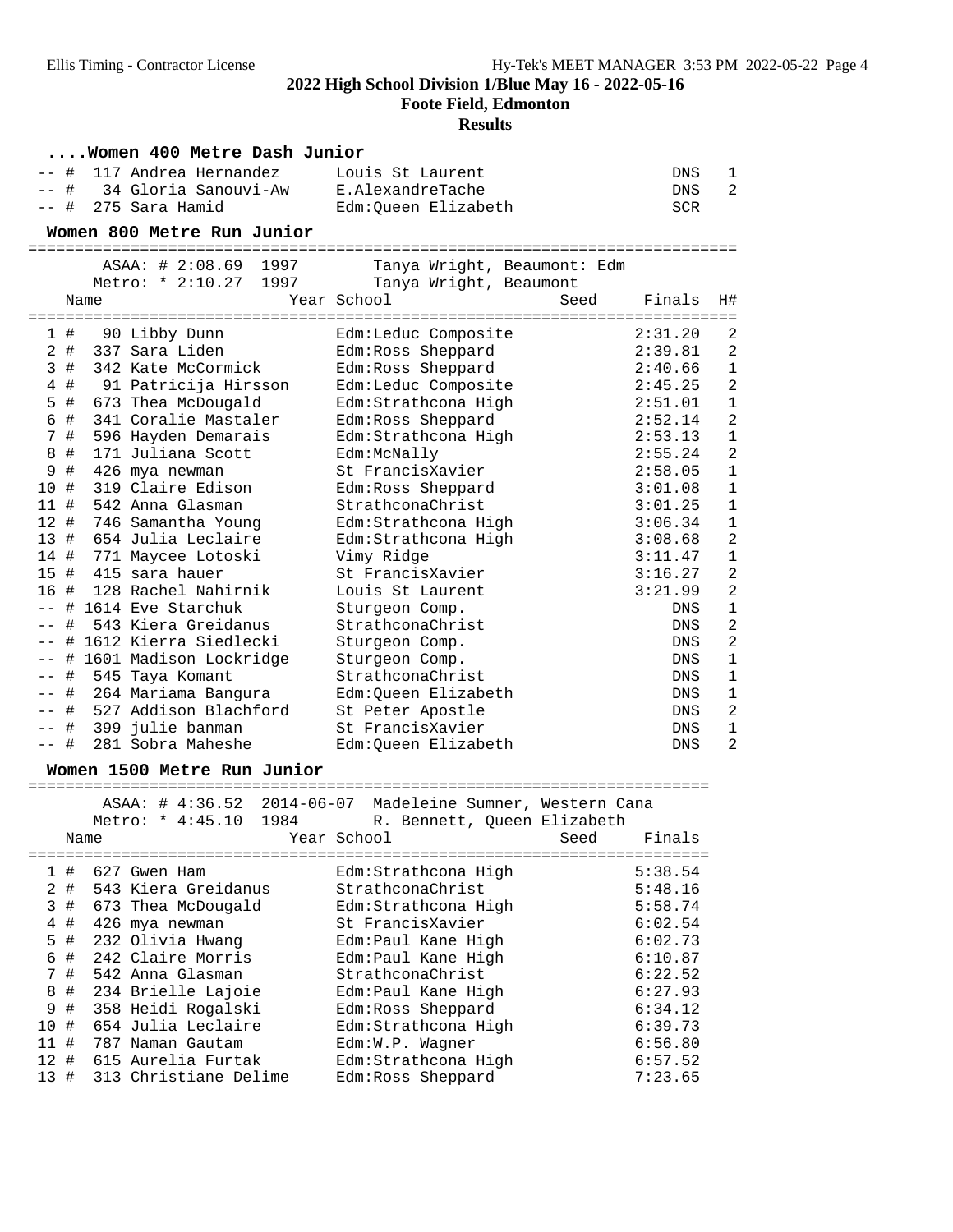**Foote Field, Edmonton**

#### **Results**

#### **....Women 1500 Metre Run Junior**

| 14#    | 76 Elsa Hurd               | Edm: J.H. Picard   | 7:42.50    |
|--------|----------------------------|--------------------|------------|
|        | 15 # 773 Ava McArthur      | Vimy Ridge         | 8:08.36    |
| 16 #   | 784 Harnoor Chahal         | Edm:W.P. Wagner    | 9:31.58    |
|        | -- # 116 Keltie Givens     | Louis St Laurent   | <b>DNS</b> |
|        | -- # 258 Sydney Vollrath   | Edm:Paul Kane High | DNS        |
|        | -- # 67 Yram Abalos        | Edm: J.H. Picard   | DNS        |
|        | -- # 399 julie banman      | St FrancisXavier   | <b>DNS</b> |
|        | -- # 369 Zoey Turcotte     | Edm: Ross Sheppard | <b>DNS</b> |
| $--$ # | 341 Coralie Mastaler       | Edm: Ross Sheppard | DNS        |
|        | -- # 545 Taya Komant       | StrathconaChrist   | <b>DNS</b> |
|        | -- # 527 Addison Blachford | St Peter Apostle   | <b>SCR</b> |

**Women 3000 Metre Run Junior** =========================================================================

|        | Name | ASAA: # 10:18.56    | 2012 | Year School | Claudia Belanger, Strathcona-Tweeds<br>Metro: * 10:02.71 2019-05-14 Sadie Sigfstead, Strathcona High | Seed | Finals     |
|--------|------|---------------------|------|-------------|------------------------------------------------------------------------------------------------------|------|------------|
|        | 1#   | 543 Kiera Greidanus |      |             | StrathconaChrist                                                                                     |      | 12:01.06   |
| 2      | #    | 369 Zoey Turcotte   |      |             | Edm: Ross Sheppard                                                                                   |      | 12:18.29   |
| 3      | #    | 627 Gwen Ham        |      |             | Edm: Strathcona High                                                                                 |      | 12:21.73   |
| 4      | #    | 137 Sophie Paul     |      |             | Louis St Laurent                                                                                     |      | 13:01.20   |
| 5      | #    | 232 Olivia Hwang    |      |             | Edm: Paul Kane High                                                                                  |      | 13:06.75   |
| 6      | #    | 358 Heidi Rogalski  |      |             | Edm: Ross Sheppard                                                                                   |      | 13:53.50   |
| 7      | #    | 615 Aurelia Furtak  |      |             | Edm: Strathcona High                                                                                 |      | 15:31.88   |
| 8      | #    | 22 Amy Legault      |      |             | E.AlexandreTache                                                                                     |      | 16:20.94   |
| 9      | #    | 76 Elsa Hurd        |      |             | Edm: J.H. Picard                                                                                     |      | 17:02.83   |
| 10     | #    | 773 Ava McArthur    |      |             | Vimy Ridge                                                                                           |      | 17:32.50   |
| 11     | #    | 784 Harnoor Chahal  |      |             | Edm:W.P. Wagner                                                                                      |      | 20:43.12   |
|        | #    | 116 Keltie Givens   |      |             | Louis St Laurent                                                                                     |      | <b>DNS</b> |
| $--$ # |      | 399 julie banman    |      |             | St FrancisXavier                                                                                     |      | <b>DNS</b> |
| $--$ # |      | 673 Thea McDougald  |      |             | Edm: Strathcona High                                                                                 |      | <b>DNS</b> |

**Women 80 Metre Hurdles 76cm 30" 8m Junior** ============================================================================ 0.76 m (30 inches) hurdle height. 12 m to first hurdle, then every 8 m thereafter (white marks).

ASAA: # 11.55 2014-06-06 Katelyn Slessor, Central Memo

|     |      |  | Metro: * 11.43 2004   |  |                    | Elizabeth Iginla, Strathcona | ASAA. # II.JJ ZUIT-UU-UU NALEIYII SIESSUI, LEIILIAI MEMU |        |                |
|-----|------|--|-----------------------|--|--------------------|------------------------------|----------------------------------------------------------|--------|----------------|
|     | Name |  |                       |  | Year School        |                              | Seed                                                     | Finals | H#             |
|     | 1#   |  | 204 April Kippers     |  | ParklandImmanuel   |                              |                                                          | 13.73  | 1              |
|     |      |  | 2 # 707 Kaitlin Rolph |  |                    | Edm: Strathcona High         |                                                          | 14.26  | 3              |
|     | 3#   |  | 321 Jasmine Fox       |  | Edm:Ross Sheppard  |                              |                                                          | 14.68  | $\mathbf 1$    |
|     | 4#   |  | 238 Katrina Mau       |  |                    | Edm:Paul Kane High           |                                                          | 15.29  | $\mathbf{1}$   |
|     | 5#   |  | 660 Alva Lorenzen     |  |                    | Edm: Strathcona High         |                                                          | 15.39  | $\overline{2}$ |
|     | 6 #  |  | 153 Aida Dempsey      |  | Edm:McNally        |                              |                                                          | 15.65  | 1              |
|     | 7#   |  | 764 Victoria Fortin   |  | Vimy Ridge         |                              |                                                          | 15.67  | $\mathbf 1$    |
|     | 8 #  |  | 256 Maya Swallow      |  |                    | Edm: Paul Kane High          |                                                          | 15.70  | $\overline{2}$ |
| 9#  |      |  | 229 Sholay Giraud     |  |                    | Edm: Paul Kane High          |                                                          | 15.89  | 3              |
| 10# |      |  | 535 Keilie Sander     |  | St Peter Apostle   |                              |                                                          | 16.74  | $\overline{2}$ |
| 11# |      |  | 307 Chloe Boon        |  | Edm: Ross Sheppard |                              |                                                          | 16.76  | $\overline{2}$ |
|     |      |  | 12 # 374 Briseis Wu   |  | Edm: Ross Sheppard |                              |                                                          | 17.18  | $\overline{2}$ |
| 13# |      |  | 361 Kiera Stedall     |  | Edm: Ross Sheppard |                              |                                                          | 17.23  | 3              |
|     |      |  |                       |  |                    |                              |                                                          |        |                |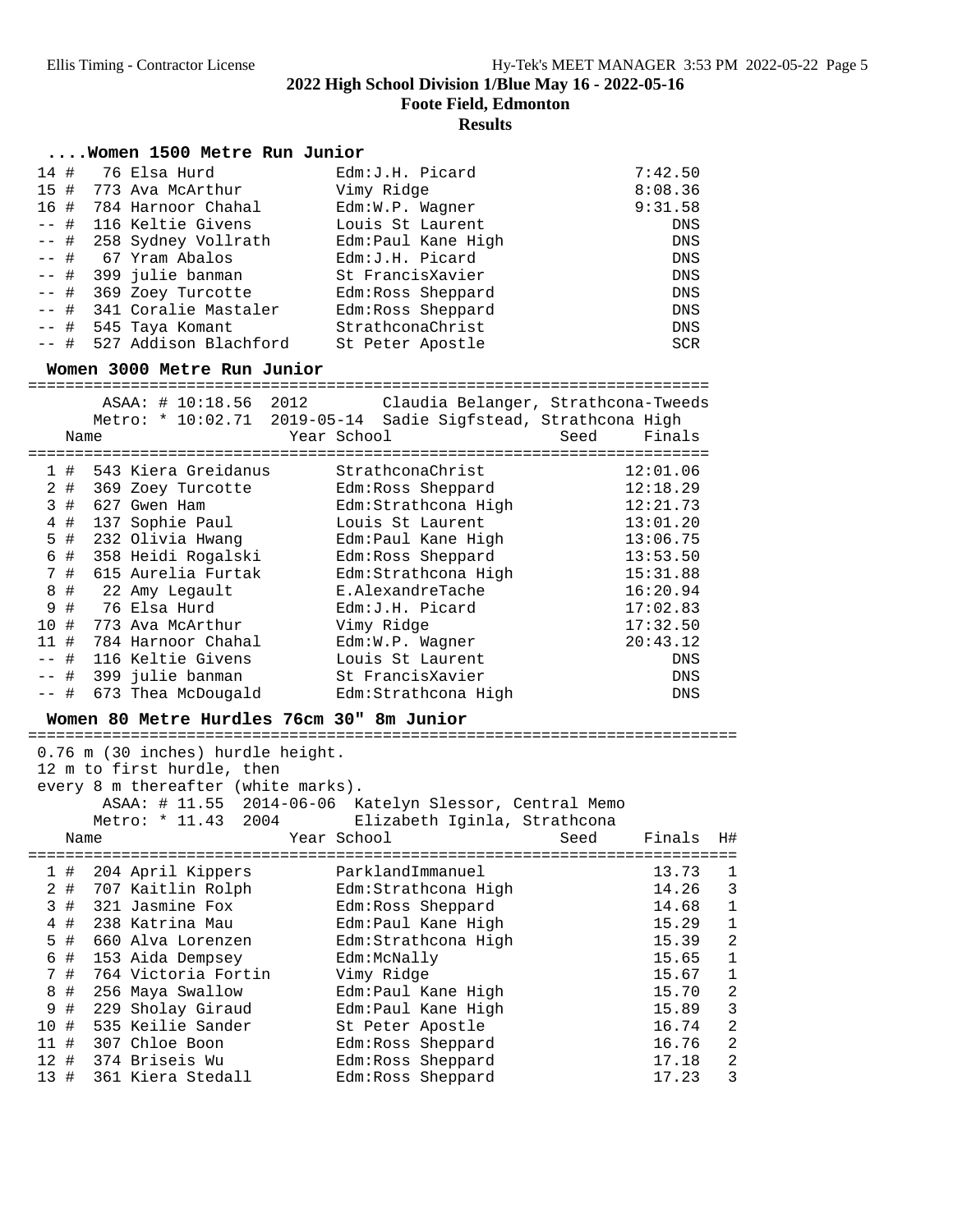**Foote Field, Edmonton**

#### **Results**

#### **....Women 80 Metre Hurdles 76cm 30" 8m Junior**

| 14 # 456 Kerry Ann Campbel | Edm:St Joseph       | 17.49 | $\overline{\phantom{0}}^2$ |
|----------------------------|---------------------|-------|----------------------------|
| 15 # 471 Jaden Robitaille  | Edm:St Joseph       | 18.32 | $\overline{1}$             |
| 16 # 584 Tallulah Cameron  | Edm:Strathcona High | 18.66 | $\overline{1}$             |
| 17 # 158 Safa Ghulam       | Edm:McNally         | 19.12 | $\overline{\phantom{a}}$   |
| 18 # 1634 Emily Tensen     | Edm:McNally         | 22.47 | $\overline{\phantom{a}}$   |
| $--$ # 608 Kate Fairey     | Edm:Strathcona High | DNS   | $\overline{1}$             |
| -- # 426 mya newman        | St FrancisXavier    | DNS   | $\overline{2}$             |

# **Women 4x100 Metre Relay Junior** ============================================================================ ASAA: # 49.42 2006 Edm:St Francis Xavier, St Francis X

|                                                         |            | J Lee Pong, M Rusterholz, M Doroshuk, J Gibeau |            |              |                |
|---------------------------------------------------------|------------|------------------------------------------------|------------|--------------|----------------|
| Metro: * 42.12<br>2002                                  | Strathcona |                                                |            |              |                |
| School                                                  |            | Seed                                           | Finals H#  |              |                |
| 1 Edm:Strathcona High<br>$^{\prime}$ A $^{\prime}$      |            | 52.99                                          | 55.80      | 1            |                |
| 1) #698 Lexie Perry                                     |            | 2) #741 Ayla Wong                              |            |              |                |
| 3) #707 Kaitlin Rolph                                   |            | 4) #629 Lauren Handy                           |            |              |                |
| 2 Edm: Paul Kane High 'A'                               |            |                                                | 55.89      | $\mathbf{1}$ |                |
| 1) #238 Katrina Mau                                     |            | 2) #233 Ava Janz                               |            |              |                |
| 3) #218 Alissa Berwick                                  |            | 4) #251 Anais Piercey                          |            |              |                |
| 3 Edm:McNally 'A'                                       |            |                                                | 57.06      | 1            |                |
| 1) #170 Hailey Pudlowski                                |            | 2) #172 Kalena Sengdeuanpheng                  |            |              |                |
| 3) #174 Charlotte Wowrow                                |            | 4) #156 Eternity George                        |            |              |                |
| 4 Edm: St Francis Xavier 'A'                            |            |                                                | 57.69      | 1            |                |
| 1) #427 noella nnamani                                  |            | 2) #407 mccoy curtis                           |            |              |                |
| 3) #415 sara hauer                                      |            | 4) #450 emmery yakowchuk                       |            |              |                |
| 5 Edm:Strathcona Christian<br>$^{\prime}$ A $^{\prime}$ |            |                                                | 57.92      | 2            |                |
| 1) #552 Haley Revega                                    |            | 2) #555 Sydnie Zapesocki                       |            |              |                |
| 3) #543 Kiera Greidanus                                 |            | 4) #554 Ahslee Walker                          |            |              |                |
| 6 Edm: Ross Sheppard 'A'                                |            |                                                | 58.82      | 1            |                |
| 1) #307 Chloe Boon                                      |            | 2) #372 Juliette Versailles                    |            |              |                |
| 3) #374 Briseis Wu                                      |            | 4) #321 Jasmine Fox                            |            |              |                |
| 7 Edm: W.P. Wagner 'A'                                  |            |                                                | 58.95      | $\mathbf 1$  |                |
| 1) #800 Emily Letersky                                  |            | 2) #805 Esther Ncutiyimana                     |            |              |                |
| 3) #786 Kaitlyn Eglen                                   |            | 4) #793 Kendal Hofman                          |            |              |                |
| 8 Edm:Louis St Laurent 'A'                              |            |                                                | 59.60      | 2            |                |
| 1) #124 Winnie Majok                                    |            | 2) #130 Ximena Ng-Gomez                        |            |              |                |
| 3) #146 Nola Yaniw                                      |            | 4) #118 Jade JOnes                             |            |              |                |
| 9 Edm: St Joseph 'A'                                    |            |                                                | 1:01.19    | 1            |                |
| 1) #456 Kerry Ann Campbell                              |            | 2) #458 Brigid Dafoe                           |            |              |                |
| 3) #460 Gift Emenike                                    |            | 4) #457 Disha Chand                            |            |              |                |
| -- Edm:Strathcona High 'B'                              |            |                                                | DO.        |              | 2 bad exchange |
| 1) #605 Zyana Emokpae                                   |            | 2) #692 Oluwatomisin (Esther Onabi             |            |              |                |
| 3) #626 Azalea Hajt                                     |            | 4) #584 Tallulah Cameron                       |            |              |                |
| -- Edm: St Francis Xavier<br>$\mathbf{B}$               |            |                                                | DNS        | 2            |                |
| 1) #449 rose watmough                                   | 2)         |                                                |            |              |                |
| 3)                                                      |            | 4) #420 aksana martirosyan                     |            |              |                |
| -- Edm: St Oscar Romero<br>' A'                         |            |                                                | <b>DNS</b> | 1            |                |
| 1) #496 Lena Fellenberg                                 |            | 2) #509 Olivia Ornela Missango                 |            |              |                |
| 3) #507 Agnes Morgan                                    |            | 4) #506 Fiona Mannuel                          |            |              |                |
| -- Edm:Ross Sheppard<br>$\mathsf{B}$                    |            |                                                | <b>DNS</b> | 2            |                |
| 1)                                                      |            | 2) #305 Lamara Blair                           |            |              |                |
| 3) #327 Ava Rose Graham                                 |            | 4) #369 Zoey Turcotte                          |            |              |                |
|                                                         |            |                                                |            |              |                |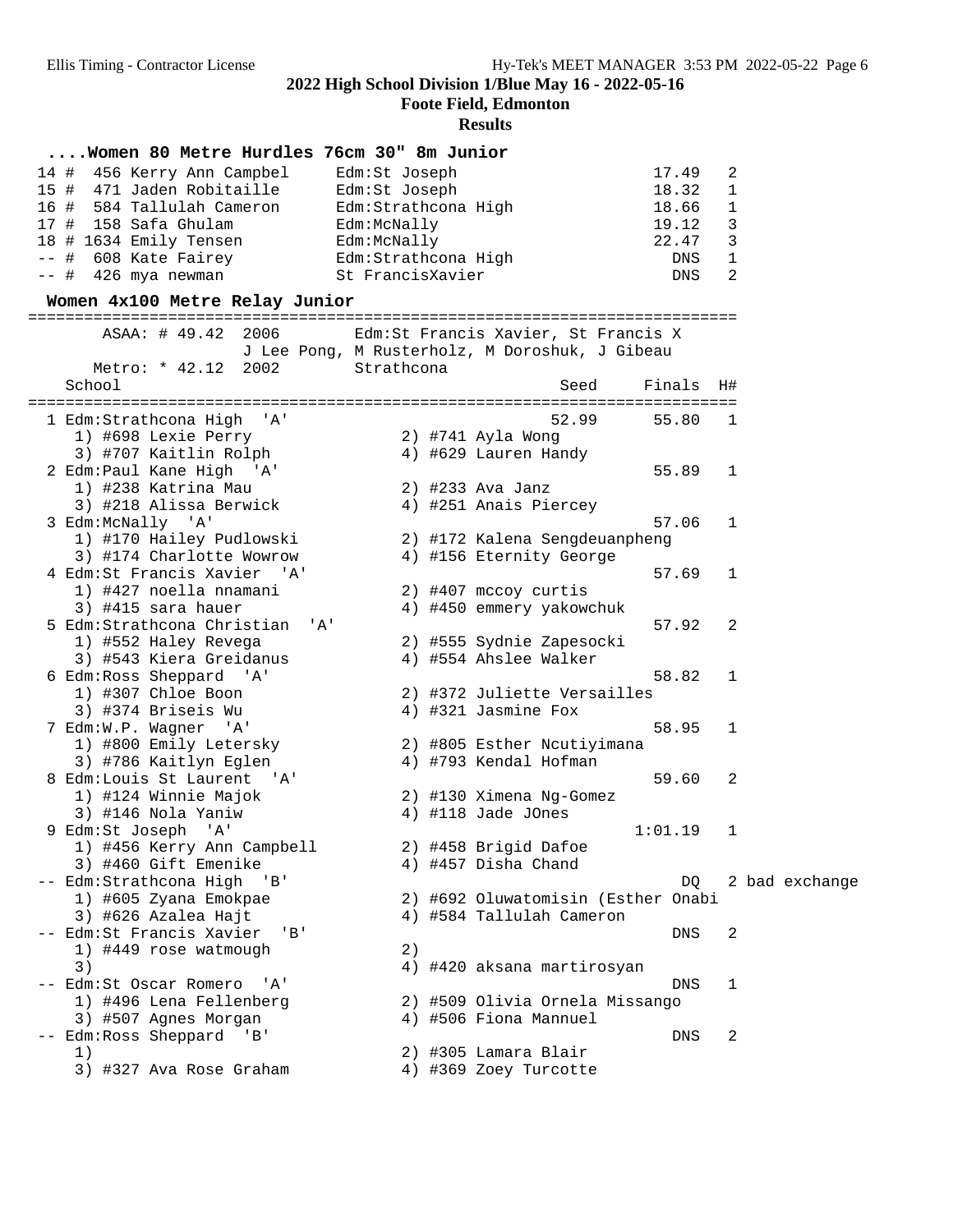#### **Foote Field, Edmonton**

#### **Results**

#### Women High Jump Junior

| =================                                                  |                                                          |                       |
|--------------------------------------------------------------------|----------------------------------------------------------|-----------------------|
| Start at 1.25 m.                                                   |                                                          |                       |
| Increment by 5 cm to 1.50 m,                                       |                                                          |                       |
| then by 3 cm and 2 cm to end of event.                             |                                                          |                       |
|                                                                    | ASAA: # 1.75m 1996 Whitney Evans, Western Canada: Cgy    |                       |
|                                                                    | Metro: * 1.69m 1978 Lynda McGargar, Archbishop MacDonald |                       |
| Name                                                               | Year School                                              | <b>Seed</b><br>Finals |
|                                                                    |                                                          |                       |
| 1 # 334 Lydia Johnson Edm:Ross Sheppard                            |                                                          | 1.65m                 |
| 1.35 1.40 1.45 1.50 1.53 1.55 1.60 1.65                            |                                                          |                       |
|                                                                    |                                                          |                       |
| 0 0 0 0 0 0 0 XXO                                                  |                                                          |                       |
| 2 # 631 Katelyn Hennessy Edm: Strathcona High                      |                                                          | 1.55m                 |
| 1.25 1.30 1.35 1.40 1.45 1.50 1.53 1.55 1.60                       |                                                          |                       |
| 0 0 0 0 0 0 0 0 0 XXX<br>3 # 327 Ava Rose Graham Edm:Ross Sheppard |                                                          |                       |
|                                                                    |                                                          | 1.53m                 |
| 1.35 1.40 1.45 1.50 1.53 1.55                                      |                                                          |                       |
| O O XO O O XXX                                                     |                                                          |                       |
| 4 # 660 Alva Lorenzen <a> Edm:Strathcona High</a>                  |                                                          | 1.45m                 |
| 1.25 1.30 1.35 1.40 1.45 1.50                                      |                                                          |                       |
|                                                                    |                                                          |                       |
| 0 0 0 0 0 XXO X<br>5 # 1612 Kierra Siedlecki Sturgeon Comp.        |                                                          | 1.40m                 |
| 1.25 1.30 1.35 1.40 1.45                                           |                                                          |                       |
| 0 0 0 0 XXX                                                        |                                                          |                       |
| 6 # 146 Nola Yaniw Louis St Laurent                                |                                                          | 1.30 <sub>m</sub>     |
| 1.25 1.30 1.35                                                     |                                                          |                       |
| O O XXX                                                            |                                                          |                       |
| 6 # 1590 Sophia Chaschin Sturgeon Comp.                            |                                                          | 1.30 <sub>m</sub>     |
| 1.25 1.30 1.35                                                     |                                                          |                       |
| O O XXX                                                            |                                                          |                       |
| 8 # 522 Dorotea Vidakovic Edm: St Oscar Romero                     |                                                          | J1.30m                |
| 1.25 1.30 1.35                                                     |                                                          |                       |
| XO OXXX                                                            |                                                          |                       |
| 9 # 128 Rachel Nahirnik Louis St Laurent                           |                                                          | 1.25m                 |
| 1.25                                                               |                                                          |                       |
|                                                                    |                                                          |                       |
| $\circ$                                                            |                                                          |                       |
| 10 # 1594 Mahlia Hamdon Sturgeon Comp.                             |                                                          | J1.25m                |
| 1.25 1.30                                                          |                                                          |                       |
| XXO XXX                                                            |                                                          |                       |
| -- # 399 julie banman<br>St FrancisXavier                          |                                                          | NH                    |
| 1.25                                                               |                                                          |                       |
| XXX                                                                |                                                          |                       |
| -- # 458 Brigid Dafoe                                              | Edm:St Joseph                                            | ΝH                    |
| 1.25                                                               |                                                          |                       |
| XXX                                                                |                                                          |                       |
| 472 Sparrow Rundvall<br>-- #                                       | Edm:St Joseph                                            | NH                    |
| 1.25                                                               |                                                          |                       |
| XXX                                                                |                                                          |                       |
| 296 Lily Sleiman<br>-- #                                           | Edm:Oueen Elizabeth                                      | DNS                   |
| 423 abigail mercer<br>#<br>$--$                                    | St FrancisXavier                                         | DNS                   |
| 742 Madison Wong<br>#<br>$--$                                      | Edm:Strathcona High                                      | DNS                   |
| 124 Winnie Majok<br>#                                              | Louis St Laurent                                         | DNS                   |
| 527 Addison Blachford<br>$\#$                                      | St Peter Apostle                                         | DNS                   |
| 598 Mira Dentzien<br>#                                             | Edm: Strathcona High                                     | DNS                   |
| 264 Mariama Bangura<br>-- #                                        | Edm:Queen Elizabeth                                      | DNS                   |
| 281 Sobra Maheshe<br>-- #                                          | Edm:Queen Elizabeth                                      | DNS                   |
| -- #<br>286 Makaiya Ramjohn                                        | Edm:Queen Elizabeth                                      | DNS                   |
|                                                                    |                                                          |                       |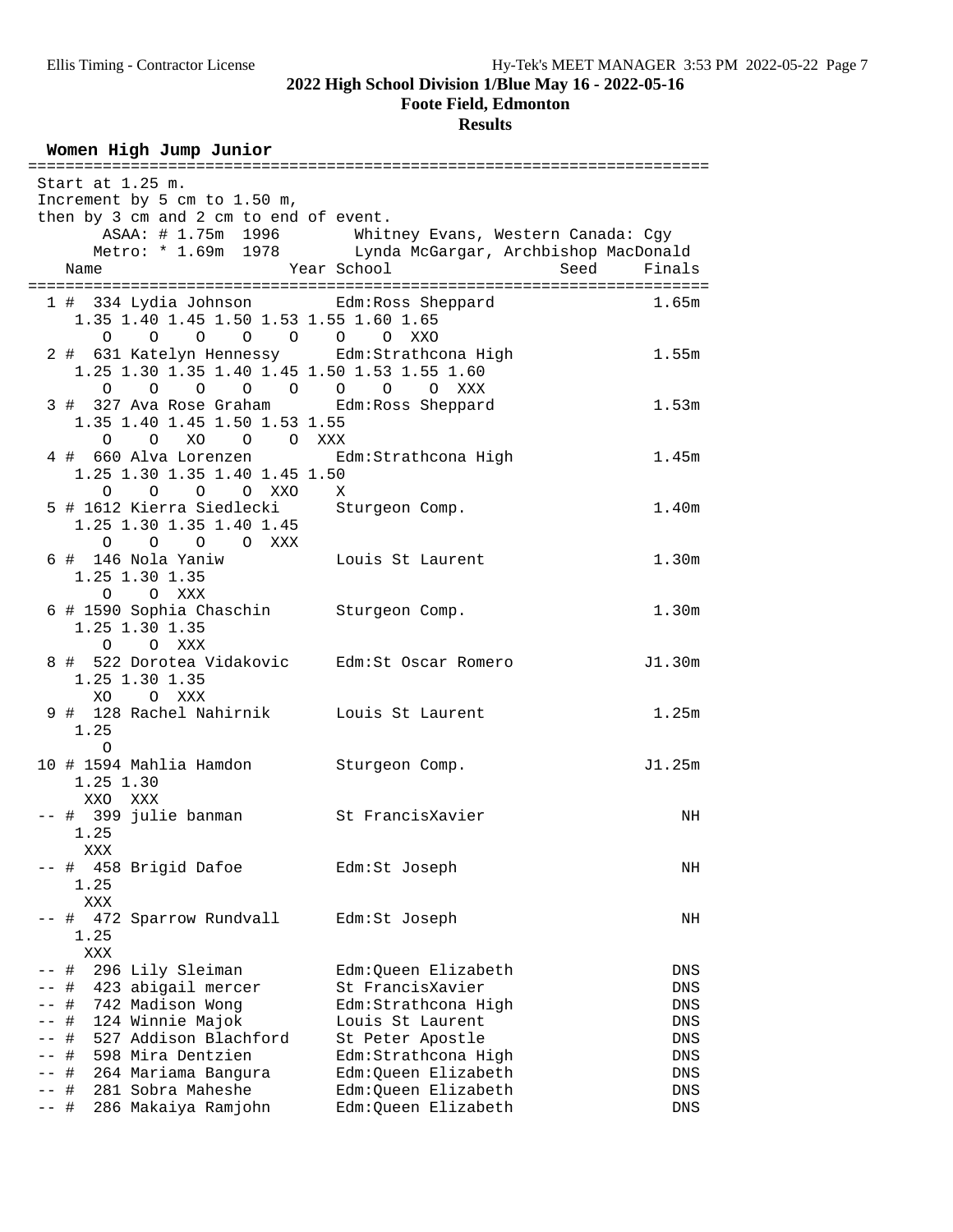3.95m 4.04m 4.01m

**2022 High School Division 1/Blue May 16 - 2022-05-16**

#### **Foote Field, Edmonton**

#### **Results**

**Women Pole Vault Junior** ========================================================================= Start at 1.60 m. Increment by 10 cm to 2.40 m, then by 5 cm to end of event. ASAA: # 3.15m 2014-06-07 Meghan Lim, Western Cana Metro: \* 2.82m 2015-05-20 Lauren Ellis, Edm:Ross Sheppar Name The Year School Seed Finals ========================================================================= 1 # 204 April Kippers ParklandImmanuel 2.25m 1.35 1.50 1.65 1.80 1.95 2.10 2.25 2.40 P P P O O P O P 1 # 710 Lucia Rueppell Edm:Strathcona High 2.25m 1.35 1.50 1.65 1.80 1.95 2.10 2.25 2.40 P P P P O O O XXX 3 # 562 Gini Andruko Edm:Strathcona High 1.80m 1.35 1.50 1.65 1.80 1.95 O O O O XXX 4 # 707 Kaitlin Rolph Edm:Strathcona High J1.65m 1.35 1.65 1.80 O O XXX 5 # 535 Keilie Sander St Peter Apostle J1.65m 1.35 1.50 1.65 1.80 O O XO XXX -- # 608 Kate Fairey Edm:Strathcona High NH 1.35 XXX -- # 1612 Kierra Siedlecki Sturgeon Comp. DNS -- # 1614 Eve Starchuk Sturgeon Comp. DNS -- # 1592 Jolene Geleta Sturgeon Comp. DNS -- # 458 Brigid Dafoe Edm:St Joseph DNS -- # 1603 Julia Michalcyzk Sturgeon Comp. DNS **Women Long Jump Junior** ============================================================================ Minimum distance: 3.5 m. ASAA: # 5.75m 2010 Niki Oudenaarden, Paul Kane: Edm Metro: \* 5.68m 1982 Joanne Otto, Strathcona Name The Year School Seed Finals H# ============================================================================ 1 # 741 Ayla Wong Edm:Strathcona High 4.60m 2 4.32m 4.60m 3.95m 2 # 626 Azalea Hajt Edm:Strathcona High 4.38m 3 4.29m 4.38m 4.24m 3 # 496 Lena Fellenberg Edm:St Oscar Romero 4.22m 2 3.80m 4.06m 4.22m 4 # 786 Kaitlyn Eglen Edm:W.P. Wagner 4.12m 1 4.12m FOUL 5 # 251 Anais Piercey Edm:Paul Kane High 4.10m 1 3.68m 4.10m 3.63m 6 # 172 Kalena Sengdeuanp Edm:McNally 4.08m 1 4.08m 4.06m 4.01m 7 # 471 Jaden Robitaille Edm:St Joseph 4.05m 1 3.94m 3.96m 4.05m 8 # 530 Katie Harder St Peter Apostle 4.04m 3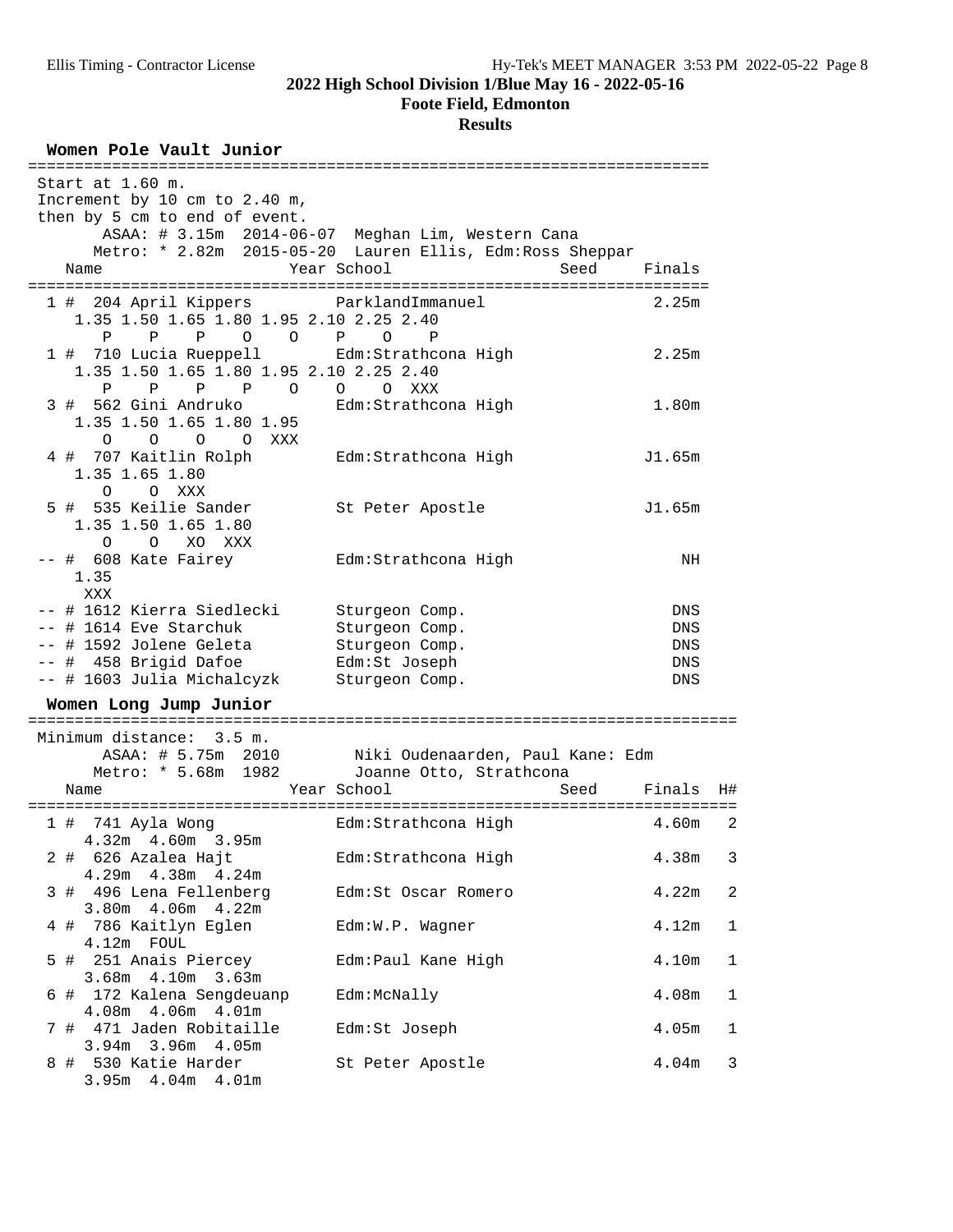**Foote Field, Edmonton**

|       | Women Long Jump Junior                            |                      |                   |                |
|-------|---------------------------------------------------|----------------------|-------------------|----------------|
|       | 9 # 539 Hadley Ziemmer<br>3.98m 3.87m 4.00m       | St Peter Apostle     | 4.00m             | 1              |
|       | 10 # 1634 Emily Tensen<br>3.98m<br>3.79m          | Edm:McNally          | 3.98m             | $\mathbf 1$    |
|       | 10 # 698 Lexie Perry<br>3.96m 3.98m 3.95m         | Edm: Strathcona High | 3.98m             | $\mathbf{1}$   |
|       | 10 # 238 Katrina Mau<br>3.59m 3.98m 3.95m         | Edm: Paul Kane High  | 3.98m             | $\overline{2}$ |
|       | 13 # 233 Ava Janz<br>3.90m 3.90m 3.82m            | Edm:Paul Kane High   | 3.90 <sub>m</sub> | $\mathbf{1}$   |
|       | 14 # 406 sarah corscadden<br>$3.60m$ $3.89m$      | St FrancisXavier     | 3.89 <sub>m</sub> | 2              |
|       | 14 # 242 Claire Morris<br>3.89m FOUL 3.65m        | Edm:Paul Kane High   | 3.89m             | $\mathfrak{Z}$ |
|       | 16 # 533 Londiwe Mloyi<br>$3.71m$ $3.84m$         | St Peter Apostle     | 3.84 <sub>m</sub> | 2              |
|       | 17 # 450 emmery yakowchuk<br>3.76m 3.66m 3.82m    | St FrancisXavier     | 3.82 <sub>m</sub> | 3              |
|       | 18 # 309 Arianna Buffalo<br>FOUL FOUL 3.80m       | Edm: Ross Sheppard   | 3.80m             | $\mathfrak{Z}$ |
|       | 19 # 427 noella nnamani<br>3.77m FOUL FOUL        | St FrancisXavier     | 3.77m             | 2              |
|       | 20 # 153 Aida Dempsey<br>3.64m 3.76m              | Edm:McNally          | 3.76m             | $\overline{2}$ |
|       | 21 # 1590 Sophia Chaschin<br>FOUL 3.72m 3.52m     | Sturgeon Comp.       | 3.72m             | $\mathbf{3}$   |
|       | 21 # 88 Emma Clement<br>0.03m  0.70m  3.72m  FOUL | Edm:Leduc Composite  | 3.72m             | 2              |
|       | 23 # 113 Rebecca Dietrich<br>FOUL 3.53m 3.60m     | Louis St Laurent     | 3.60m             | $\mathbf 1$    |
|       | 24 # 1594 Mahlia Hamdon<br>3.59m FOUL             | Sturgeon Comp.       | 3.59 <sub>m</sub> | $\mathbf{1}$   |
|       | 25 # 15 Jeanette Baranyiz<br>3.57m FOUL           | E.AlexandreTache     | 3.57m             | 3              |
|       | 25 # 522 Dorotea Vidakovic<br>FOUL 3.57m FOUL     | Edm:St Oscar Romero  | 3.57m             | $\mathbf{3}$   |
|       | 27 # 542 Anna Glasman<br>3.54m FOUL 3.53m         | StrathconaChrist     | 3.54m             | $\mathbf{1}$   |
|       | 28 # 713 Adriana Sarinas<br>$x = 3.52m x$         | Edm:Strathcona High  | 3.52m             | 3              |
|       | 29 #<br>545 Taya Komant<br>FOUL 3.50m             | StrathconaChrist     | 3.50m             | 3              |
|       | 29 #<br>800 Emily Letersky<br>3.50m<br>$X$ $X$    | Edm:W.P. Wagner      | 3.50m             | 2              |
|       | #<br>457 Disha Chand<br>FOUL<br>$\mathbf x$       | Edm:St Joseph        | FOUL              | 2              |
| $- -$ | 789 Kirat Gill<br>#<br>FOUL<br>FOUL               | Edm:W.P. Wagner      | FOUL              | 2              |
|       | 421 sara mckinnon<br>#                            | St FrancisXavier     | DNS               | 2              |
|       | # 204 April Kippers                               | ParklandImmanuel     | DNS               | 1              |
|       | # 527 Addison Blachford                           | St Peter Apostle     | DNS               | $\mathsf 3$    |
|       | # 1595 Brynn Hamm                                 | Sturgeon Comp.       | DNS               | $\sqrt{2}$     |
| $- -$ | 507 Agnes Morgan<br>#                             | Edm:St Oscar Romero  | DNS               | $\sqrt{2}$     |
|       | -- # 1614 Eve Starchuk                            | Sturgeon Comp.       | DNS               | $\overline{c}$ |
|       | 521 Glory Tchuito<br>-- #                         | Edm:St Oscar Romero  | DNS               | 2              |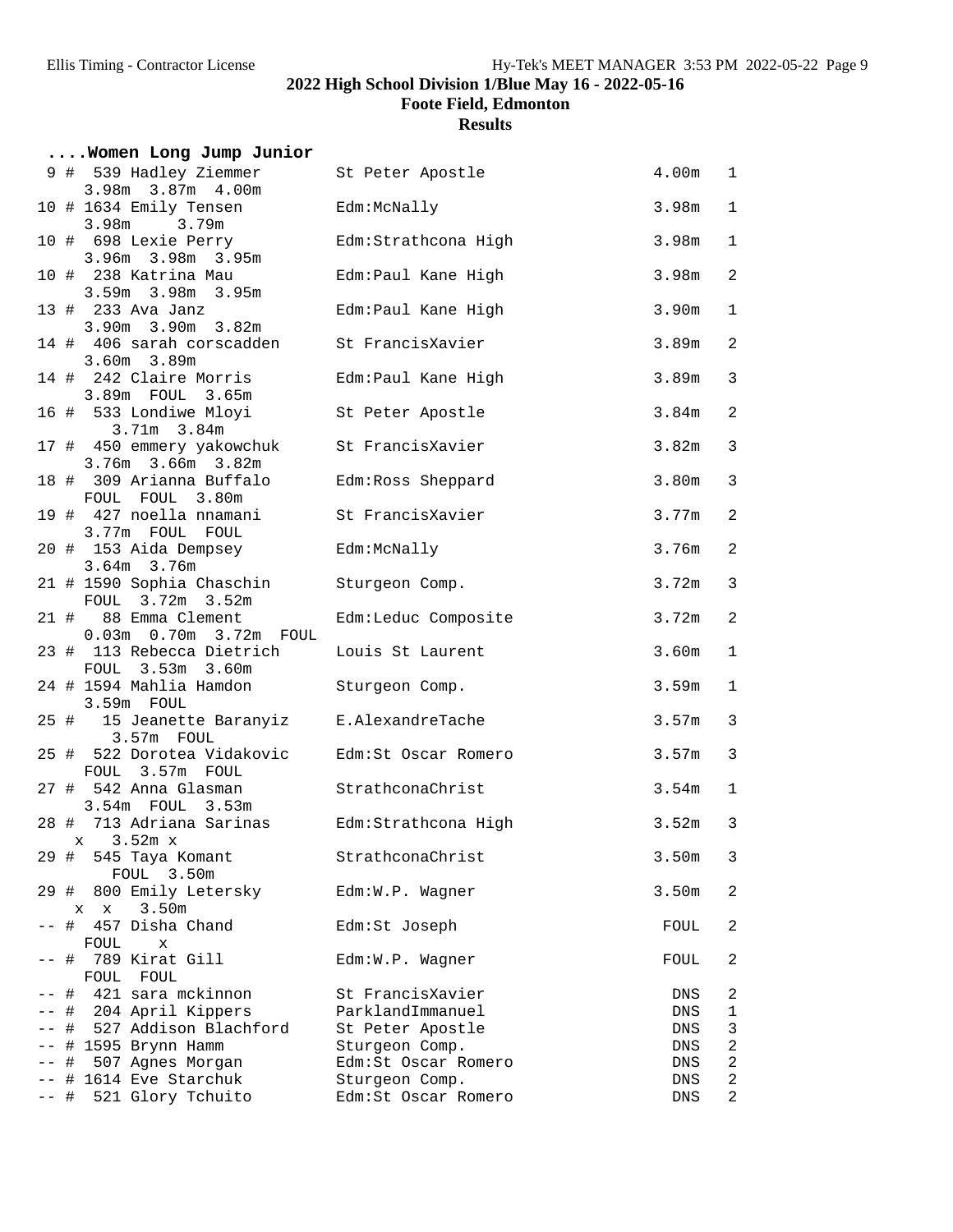**Foote Field, Edmonton**

#### **Results**

#### **....Women Long Jump Junior**

| $--$ # | 97 Aika Pirie              | Edm:Leduc Composite | <b>DNS</b> | 3 |
|--------|----------------------------|---------------------|------------|---|
| $--$ # | 156 Eternity George        | Edm:McNally         | <b>DNS</b> | 1 |
| $--$ # | 327 Ava Rose Graham        | Edm: Ross Sheppard  | DNS        | 1 |
|        | -- # 18 Naila Hachim       | E.AlexandreTache    | DNS        | 3 |
|        | -- # 456 Kerry Ann Campbel | Edm:St Joseph       | DNS        | 1 |
|        | -- # 762 Kiana Elliott     | Vimy Ridge          | DNS        | 2 |
|        | -- # 795 Sydney Kernaghan  | Edm:W.P. Wagner     | DNS        | 2 |
|        | -- # 296 Lily Sleiman      | Edm:Queen Elizabeth | DNS        | 1 |
|        | -- # 281 Sobra Maheshe     | Edm:Oueen Elizabeth | DNS        | 1 |
|        | -- # 289 Fatima Santana    | Edm:Oueen Elizabeth | DNS        | 3 |
|        | -- # 111 Rosina Daher      | Louis St Laurent    | DNS        | 3 |
|        | -- # 137 Sophie Paul       | Louis St Laurent    | DNS        | 3 |
|        | -- # 264 Mariama Bangura   | Edm:Queen Elizabeth | <b>DNS</b> | 1 |
|        |                            |                     |            |   |

**Women Triple Jump Junior** =========================================================================

|  | Minimum distance: 7.0 m.                          | ASAA: # 11.48m 1992 Makela Nikedirim, Wm Aberhart: Cgy |                   |
|--|---------------------------------------------------|--------------------------------------------------------|-------------------|
|  |                                                   | Metro: * 11.40m 2014 Kory White, Strathcona            |                   |
|  | Name                                              | Year School<br>Seed                                    | Finals            |
|  |                                                   |                                                        |                   |
|  | 1 # 626 Azalea Hajt<br>$8.90m$ 9.26m 9.60m        | Edm:Strathcona High                                    | 9.60m             |
|  | 2 # 407 mccoy curtis<br>$9.12m$ $9.21m$ $9.57m$   | St FrancisXavier                                       | 9.57m             |
|  | 3 # 507 Agnes Morgan                              | Edm:St Oscar Romero                                    | 9.29m             |
|  | 8.97m 9.03m 9.29m<br>4 # 571 Hannah Beck          | Edm: Strathcona High                                   | 8.95m             |
|  | $8.17m$ $8.42m$ $8.95m$<br>5 # 539 Hadley Ziemmer | St Peter Apostle                                       | 8.94m             |
|  | FOUL 8.06m 8.94m<br>6 # 530 Katie Harder          | St Peter Apostle                                       | 8.92m             |
|  | FOUL 8.33m 8.92m<br>7 # 764 Victoria Fortin       | Vimy Ridge                                             | 8.54 <sub>m</sub> |
|  | $8.54m$ $8.10m$<br>8 # 631 Katelyn Hennessy       | Edm: Strathcona High                                   | 8.50m             |
|  | 8.50m 8.38m 8.45m<br>9 # 1590 Sophia Chaschin     | Sturgeon Comp.                                         | 8.46m             |
|  | 8.46m FOUL FOUL<br>10 # 712 Emily Rurka           | Edm:Strathcona High                                    | 8.26m             |
|  | $8.26m$ $8.15m$<br>11 # 416 anela hebert          | St FrancisXavier                                       | 8.22m             |
|  | $8.22m \times$<br>12 # 421 sara mckinnon          | St FrancisXavier                                       | 8.12m             |
|  | 8.04m 8.12m                                       |                                                        |                   |
|  | 13 # 1594 Mahlia Hamdon<br>7.86m 7.48m 7.44m      | Sturgeon Comp.                                         | 7.86m             |
|  | 14 # 1614 Eve Starchuk<br>7.82m 7.82m 7.43m       | Sturgeon Comp.                                         | 7.82m             |
|  | 15 # 434 gabriela ruivo<br>7.48m 7.69m            | St FrancisXavier                                       | 7.69m             |
|  | 16 # 789 Kirat Gill<br>$7.61m \times$             | Edm:W.P. Wagner                                        | 7.61m             |
|  | -- # 18 Naila Hachim<br>FOUL FOUL<br>FOUL         | E.AlexandreTache                                       | FOUL              |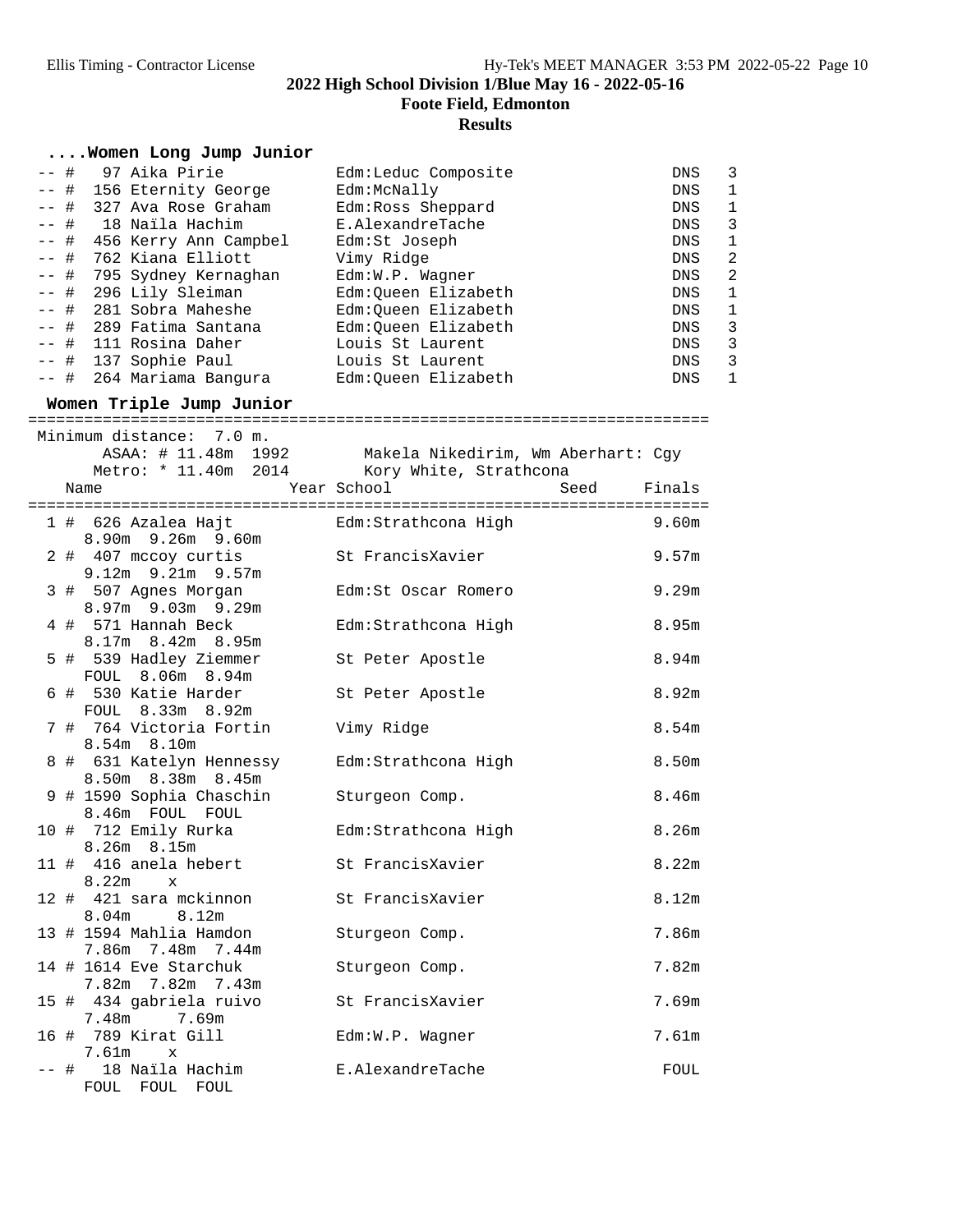**Foote Field, Edmonton**

|  | Women Triple Jump Junior                                                                                                                                                                               |                                                         |                          |                |
|--|--------------------------------------------------------------------------------------------------------------------------------------------------------------------------------------------------------|---------------------------------------------------------|--------------------------|----------------|
|  | -- # 137 Sophie Paul             Louis St Laurent<br>-- # 130 Ximena Ng-Gomez       Louis St Laurent<br>-- # 496 Lena Fellenberg Edm:St Oscar Romero<br>-- # 522 Dorotea Vidakovic Edm:St Oscar Romero |                                                         | DNS<br>DNS<br>DNS<br>DNS |                |
|  | Women Shot Put 3 kg Junior                                                                                                                                                                             |                                                         |                          |                |
|  |                                                                                                                                                                                                        |                                                         |                          |                |
|  | Minimum distance: 4.0 m.                                                                                                                                                                               |                                                         |                          |                |
|  |                                                                                                                                                                                                        | ASAA: # 13.22m 2019-06-07 Jinaye Shomachuk, Bert Church |                          |                |
|  | Metro: * 12.77m 2014                                                                                                                                                                                   | Gabrielle Rains, Bev Facey                              |                          |                |
|  | Name                                                                                                                                                                                                   | Year School<br>Seed                                     | Finals                   | H#             |
|  | 1 # 407 mccoy curtis 5t FrancisXavier                                                                                                                                                                  |                                                         |                          |                |
|  | 9.11m 9.78m 10.02m 9.59m 9.53m 10.05m                                                                                                                                                                  |                                                         | 10.05m                   | $\overline{1}$ |
|  | 2 # 253 Erica Ross <a> Edm:Paul Kane High</a>                                                                                                                                                          |                                                         | 9.56m                    | $\overline{2}$ |
|  | 9.04m 9.23m 8.90m 9.56m 8.90m 8.65m                                                                                                                                                                    |                                                         |                          |                |
|  | 3 # 767 Kendra Justice Wimy Ridge                                                                                                                                                                      |                                                         | 8.99m                    | $\overline{a}$ |
|  | 8.49m 7.84m 8.62m 8.38m 8.97m 8.99m                                                                                                                                                                    |                                                         |                          |                |
|  | 4 # 764 Victoria Fortin                                                                                                                                                                                | Vimy Ridge                                              | 8.90m                    | $\overline{c}$ |
|  | 7.59m 7.34m 8.90m 8.36m 7.38m 7.54m                                                                                                                                                                    |                                                         |                          |                |
|  | 5 # 1609 Olivia Patrick Sturgeon Comp.                                                                                                                                                                 |                                                         | 8.81m                    | $\mathbf 1$    |
|  | 8.34m FOUL 7.95m 8.81m 7.85m 8.24m                                                                                                                                                                     |                                                         |                          |                |
|  | 6 # 218 Alissa Berwick                                                                                                                                                                                 | Edm:Paul Kane High                                      | 8.61 <sub>m</sub>        | $\mathbf 1$    |
|  | FOUL 8.61m 8.16m 7.55m 8.12m 7.31m                                                                                                                                                                     |                                                         |                          |                |
|  | 7 # 1604 Sydney Millar                                                                                                                                                                                 | Sturgeon Comp.                                          | 8.40m                    | $\mathbf{1}$   |
|  | 7.95m 7.95m 8.40m                                                                                                                                                                                      |                                                         |                          |                |
|  | 8 # 539 Hadley Ziemmer                                                                                                                                                                                 | St Peter Apostle                                        | 8.39m                    | $\overline{a}$ |
|  | 8.39m 8.18m 7.96m                                                                                                                                                                                      |                                                         |                          |                |
|  | 9 # 91 Patricija Hirsson                                                                                                                                                                               | Edm:Leduc Composite                                     | 8.12m                    | $\mathbf 1$    |
|  | 8.12m FOUL 8.11m                                                                                                                                                                                       |                                                         |                          |                |
|  | 9 # 229 Sholay Giraud                                                                                                                                                                                  | Edm: Paul Kane High                                     | 8.12m                    | $\overline{2}$ |
|  | 7.33m 8.12m 7.52m                                                                                                                                                                                      |                                                         |                          |                |
|  | 11 # 562 Gini Andruko                                                                                                                                                                                  | Edm: Strathcona High                                    | 7.99m                    | $\overline{a}$ |
|  | FOUL 7.69m 7.99m                                                                                                                                                                                       |                                                         |                          |                |
|  | 12 # 1592 Jolene Geleta                                                                                                                                                                                | Sturgeon Comp.                                          | 7.91m                    | 1              |
|  | 7.91m 7.88m FOUL                                                                                                                                                                                       |                                                         |                          |                |
|  | 6 Meadow Callahan<br>13 #                                                                                                                                                                              | Beaumont Comp.                                          | 7.69m                    | $\overline{a}$ |
|  | 7.69m 7.59m 7.17m                                                                                                                                                                                      |                                                         |                          |                |
|  | 14 # 416 anela hebert                                                                                                                                                                                  | St FrancisXavier                                        | 7.63m                    | $\mathbf{1}$   |
|  | $6.73m$ $6.88m$ $7.63m$                                                                                                                                                                                |                                                         |                          |                |
|  | 15 # 523 Alexandra Yucoco                                                                                                                                                                              | Edm:St Oscar Romero                                     | 7.49m                    | 1              |
|  | 7.44m 7.37m 7.49m                                                                                                                                                                                      |                                                         |                          |                |
|  | 16 # 631 Katelyn Hennessy                                                                                                                                                                              | Edm: Strathcona High                                    | 7.33m                    | 1              |
|  | 6.57m FOUL 7.33m                                                                                                                                                                                       |                                                         |                          |                |
|  | 17 # 1603 Julia Michalcyzk                                                                                                                                                                             | Sturgeon Comp.                                          | 7.14m                    | $\overline{c}$ |
|  | 7.14m 6.33m 6.65m                                                                                                                                                                                      |                                                         |                          |                |
|  | 18 # 564 Karin Bachouti                                                                                                                                                                                | Edm: Strathcona High                                    | 6.96m                    | $\overline{c}$ |
|  | $6.60m$ $6.36m$<br>6.96m                                                                                                                                                                               |                                                         |                          |                |
|  | 19 # 608 Kate Fairey<br>5.94m 5.76m 6.90m                                                                                                                                                              | Edm: Strathcona High                                    | 6.90m                    | $\mathbf{1}$   |
|  | 20 # 521 Glory Tchuito                                                                                                                                                                                 |                                                         |                          |                |
|  | FOUL<br>5.45m 6.50m                                                                                                                                                                                    | Edm:St Oscar Romero                                     | 6.50m                    | 1              |
|  | 21 # 457 Disha Chand                                                                                                                                                                                   | Edm:St Joseph                                           | 6.21m                    | $\overline{c}$ |
|  | $5.45m$ $5.83m$ $6.21m$                                                                                                                                                                                |                                                         |                          |                |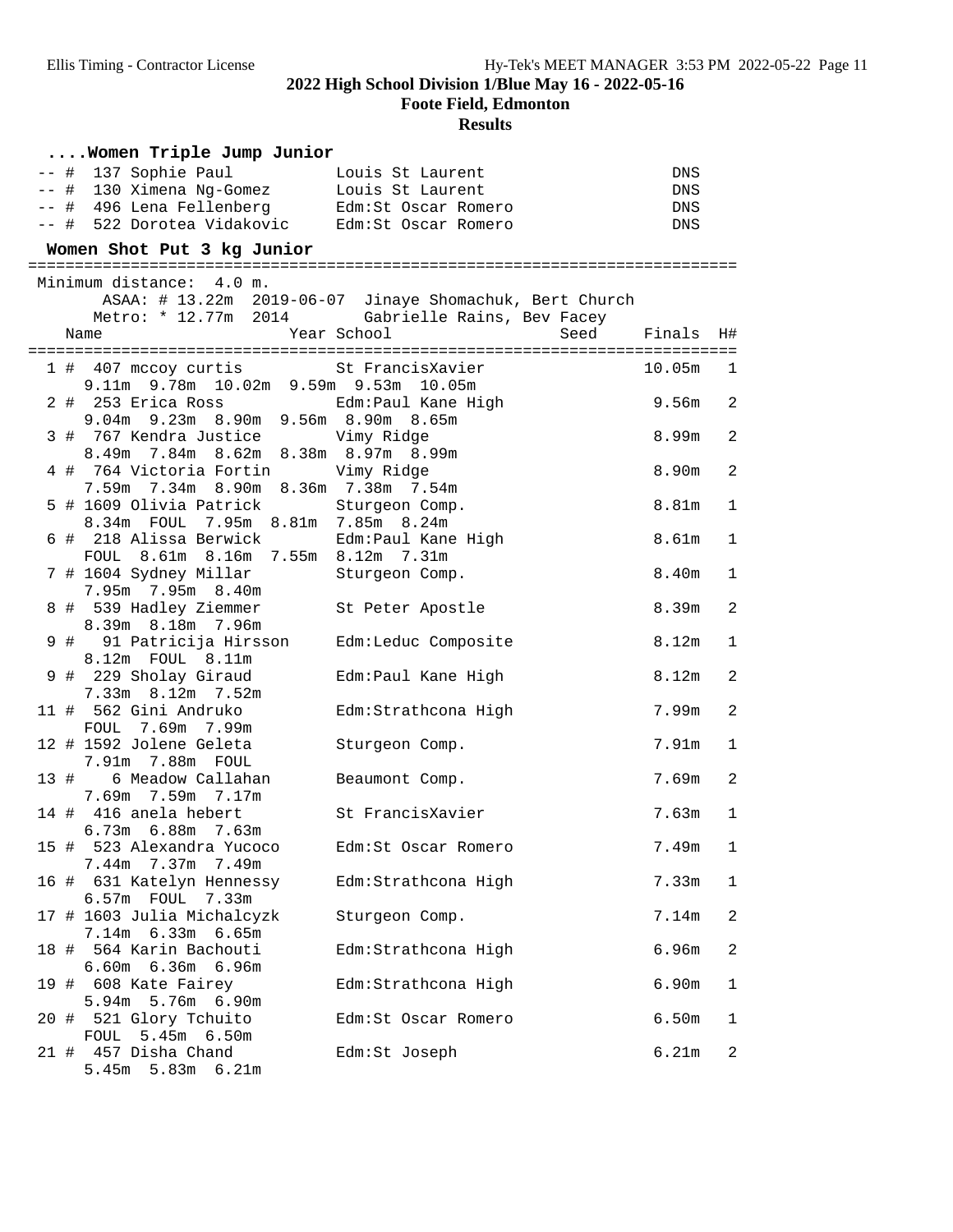**Foote Field, Edmonton**

#### **Results**

#### **....Women Shot Put 3 kg Junior**

| 22 # 111 Rosina Daher       | Louis St Laurent    | 4.97m 1 |                          |
|-----------------------------|---------------------|---------|--------------------------|
| FOUL 4.69m 4.97m            |                     |         |                          |
| $--$ # 1628 Breanne Nyserom | Edm:Oueen Elizabeth | DNS.    | - 2                      |
| $--$ # 118 Jade JOnes       | Louis St Laurent    | DNS.    | $\overline{\phantom{0}}$ |
| -- # 289 Fatima Santana     | Edm:Oueen Elizabeth | DNS     | $\overline{2}$           |
| $--$ # 327 Ava Rose Graham  | Edm: Ross Sheppard  | DNS     | $\overline{2}$           |
| -- # 412 ella gagnon        | St FrancisXavier    | DNS     | - 1                      |
| -- # 434 gabriela ruivo     | St FrancisXavier    | DNS     | $\overline{2}$           |

# **Women Discus Throw 1 kg Junior** =========================================================================

|       | Minimum distance: 17.0 m.                                                   |                                                 |            |  |  |  |  |
|-------|-----------------------------------------------------------------------------|-------------------------------------------------|------------|--|--|--|--|
|       | ASAA: # 40.30m 2019-06-08 Jinaye Shomachuk, Bert Church                     |                                                 |            |  |  |  |  |
|       |                                                                             | Metro: * 37.50m 1979 Sandy Ketterer, St. Joseph |            |  |  |  |  |
|       | Name                                                                        | Year School<br>Seed Finals                      |            |  |  |  |  |
|       |                                                                             | . = = = = = = = = = = = = = = = = =             |            |  |  |  |  |
|       | 1 # 1592 Jolene Geleta Sturgeon Comp.                                       |                                                 | 24.80m     |  |  |  |  |
|       | 20.01m  20.67m  18.90m  24.80m  20.62m                                      |                                                 |            |  |  |  |  |
|       | 2 # 539 Hadley Ziemmer St Peter Apostle                                     |                                                 | 23.34m     |  |  |  |  |
|       | 22.42m 20.83m 23.34m                                                        |                                                 |            |  |  |  |  |
|       | 3 # 562 Gini Andruko $\text{Edm:Strathcona High}$                           |                                                 | 23.33m     |  |  |  |  |
|       | 21.26m 20.55m 23.33m 21.44m                                                 |                                                 |            |  |  |  |  |
|       | 4 # 767 Kendra Justice Vimy Ridge                                           |                                                 | 22.21m     |  |  |  |  |
|       | 19.15m  20.58m  20.67m  21.30m  22.21m                                      |                                                 |            |  |  |  |  |
|       | 5 # 523 Alexandra Yucoco Edm: St Oscar Romero                               |                                                 | 19.83m     |  |  |  |  |
|       | 19.00m 19.76m 19.83m 19.07m                                                 |                                                 |            |  |  |  |  |
|       | 6 # 416 anela hebert St FrancisXavier<br>17.50m 17.71m 19.34m 18.19m 19.57m |                                                 | 19.57m     |  |  |  |  |
|       |                                                                             |                                                 |            |  |  |  |  |
|       | 7 # 1595 Brynn Hamm Sturgeon Comp.<br>18.85m                                |                                                 | 18.85m     |  |  |  |  |
|       | 8 # 626 Azalea Hajt                                                         |                                                 | 18.14m     |  |  |  |  |
|       | 17.50m  18.14m                                                              | Edm:Strathcona High                             |            |  |  |  |  |
|       | 9 # 564 Karin Bachouti                                                      |                                                 | 17.70m     |  |  |  |  |
|       | $17.70m \times$                                                             | Edm:Strathcona High                             |            |  |  |  |  |
|       | -- #  275 Sara Hamid                                                        | Edm:Queen Elizabeth                             | DNS        |  |  |  |  |
|       | -- # 1603 Julia Michalcyzk                                                  | Sturgeon Comp.                                  | <b>DNS</b> |  |  |  |  |
|       | -- # 1609 Olivia Patrick                                                    | Sturgeon Comp.                                  | DNS        |  |  |  |  |
| $- -$ | # 598 Mira Dentzien                                                         | Edm: Strathcona High                            | <b>DNS</b> |  |  |  |  |
|       | -- # 457 Disha Chand                                                        | Edm:St Joseph                                   | DNS        |  |  |  |  |
|       | -- #  542 Anna Glasman                                                      | StrathconaChrist                                | <b>DNS</b> |  |  |  |  |
|       | -- # 366 Anna Trieu                                                         | Edm: Ross Sheppard                              | DNS        |  |  |  |  |
|       | -- # 229 Sholay Giraud                                                      | Edm: Paul Kane High                             | DNS        |  |  |  |  |
|       | -- # 270 Essrah El-Khatib                                                   | Edm:Oueen Elizabeth                             | <b>DNS</b> |  |  |  |  |
|       | -- # 764 Victoria Fortin                                                    | Vimy Ridge                                      | <b>DNS</b> |  |  |  |  |

**Women Javelin Throw 500g 220-230 Junior** ============================================================================ Minimum distance: 17.0 m. Kathryn Philott, Brooks Composite Metro: \* 39.24m 2016-05-17 Cassie Matlock, ArchbishopOLeary Name  $Year School$  Seed Finals H# ============================================================================ 1 # 91 Patricija Hirsson Bdm:Leduc Composite 20.95m FOUL 24.15m FOUL 22.26m 26.19m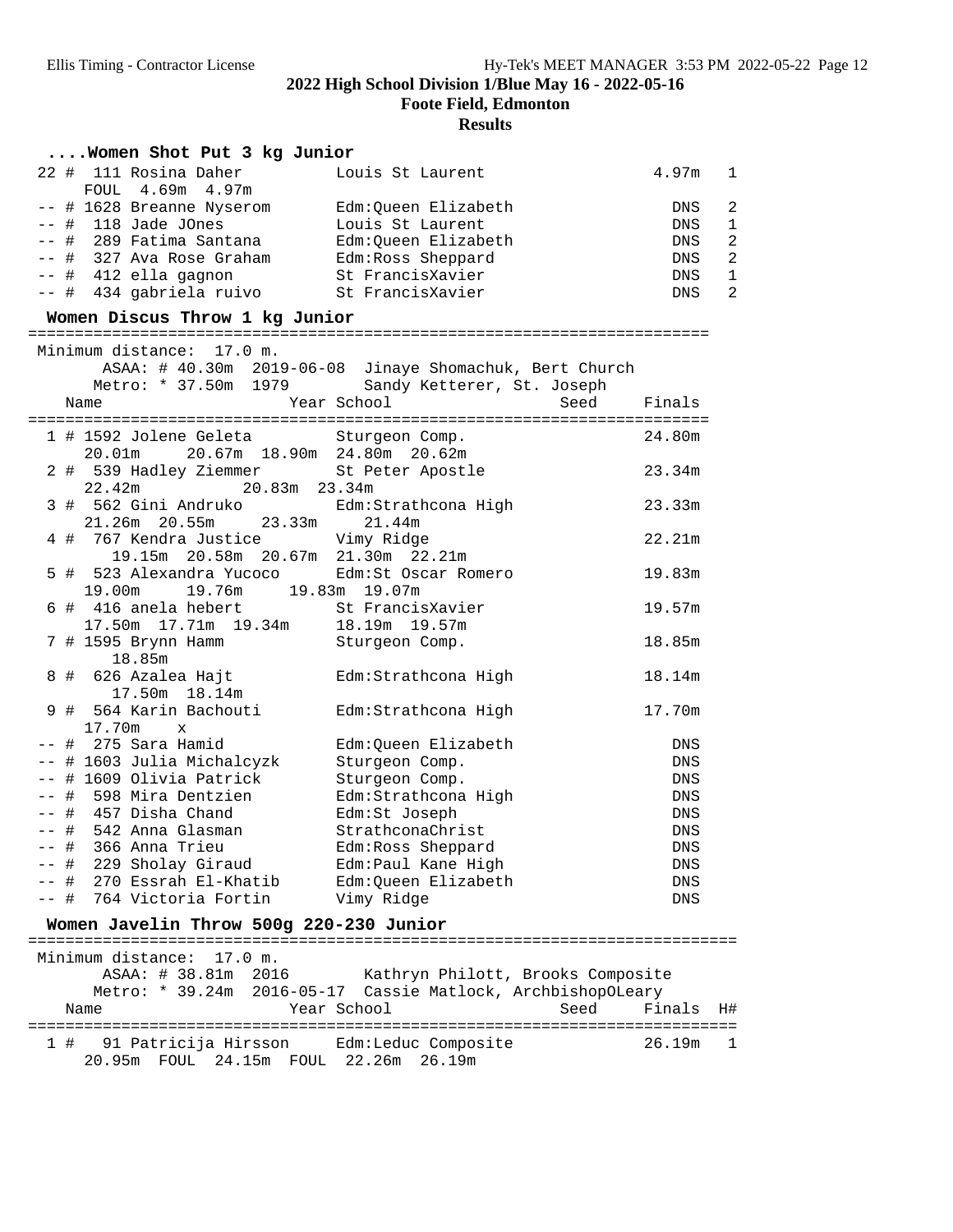**Foote Field, Edmonton**

|      |   | Women Javelin Throw 500g 220-230 Junior                                         |                      |          |                |
|------|---|---------------------------------------------------------------------------------|----------------------|----------|----------------|
|      |   | 2 # 767 Kendra Justice Vimy Ridge                                               |                      | 24.24m 2 |                |
|      |   | 20.22m 21.50m 22.41m FOUL 24.24m<br>3 # 189 Weiran Sun bld Scona                |                      | 23.13m   | $\mathbf{1}$   |
|      |   | FOUL 23.13m 20.42m FOUL 17.47m FOUL                                             |                      |          |                |
|      |   | 22 Amy Legault E.AlexandreTache<br>$4$ #<br>22.13m  FOUL  21.46m  FOUL<br>FOUL  | 16.94m               | 22.13m   | $\overline{2}$ |
|      |   | 5 # 545 Taya Komant StrathconaChrist<br>19.02m 17.59m 20.92m 21.72m 20.86m FOUL |                      | 21.72m   | $\overline{2}$ |
|      |   | 6 # 367 Tina Trieu Edm:Ross Sheppard<br>17.22m 18.62m 20.83m FOUL 20.04m 21.48m |                      | 21.48m   | $\overline{2}$ |
|      |   |                                                                                 |                      |          | $\overline{2}$ |
|      |   | 7 #  555 Sydnie Zapesocki<br>20.74m 17.24m 18.62m                               | StrathconaChrist     | 20.74m   |                |
|      |   | 8 # 35 Janelle Savoie<br>18.92m 20.30m FOUL                                     | E.AlexandreTache     | 20.30m   | $\mathbf{1}$   |
|      |   | 9 # 562 Gini Andruko                                                            | Edm: Strathcona High | 19.67m   | $\overline{2}$ |
|      |   | 19.67m FOUL FOUL                                                                |                      |          |                |
|      |   | 10 # 366 Anna Trieu<br>19.59m FOUL 19.38m                                       | Edm: Ross Sheppard   | 19.59m   | $\overline{2}$ |
|      |   | 11 # 343 Silya Merhi                                                            | Edm: Ross Sheppard   | 18.93m   | $\mathbf{1}$   |
|      |   | FOUL 18.93m FOUL<br>12 # 564 Karin Bachouti                                     | Edm: Strathcona High | 18.65m   | $\mathbf 1$    |
|      |   | 17.59m  18.65m  18.62m                                                          |                      |          |                |
|      |   | 13 # 631 Katelyn Hennessy<br>18.10m FOUL FOUL                                   | Edm: Strathcona High | 18.10m   | $\mathbf{1}$   |
|      |   | -- # 76 Elsa Hurd                                                               | Edm: J.H. Picard     | FOUL     | $\overline{a}$ |
|      |   | FOUL FOUL FOUL                                                                  |                      |          |                |
|      |   | -- # 1603 Julia Michalcyzk Sturgeon Comp.<br>FOUL FOUL FOUL                     |                      | FOUL     | 2              |
|      |   | -- # 1609 Olivia Patrick<br>FOUL FOUL FOUL                                      | Sturgeon Comp.       | FOUL     | $\mathbf 1$    |
|      |   | -- # 416 anela hebert                                                           | St FrancisXavier     | FOUL     | $\mathbf{1}$   |
|      |   | FOUL<br>X<br>-- #  434 gabriela ruivo                                           |                      |          |                |
|      |   | FOUL<br>$\mathbf x$                                                             | St FrancisXavier     | FOUL     | $\mathbf{1}$   |
|      |   | -- # 1595 Brynn Hamm<br>FOUL FOUL FOUL                                          | Sturgeon Comp.       | FOUL     | $\overline{c}$ |
|      |   | -- # 608 Kate Fairey                                                            | Edm: Strathcona High | FOUL     | $\overline{a}$ |
|      |   | FOUL FOUL FOUL                                                                  |                      |          |                |
|      |   | -- # 797 Dannielle Kiley Bdm:W.P. Wagner<br>FOUL FOUL FOUL                      |                      | FOUL     | 2              |
| -- # |   | 795 Sydney Kernaghan                                                            | Edm:W.P. Wagner      | FOUL     | 1              |
|      | # | FOUL x x<br>787 Naman Gautam                                                    | Edm:W.P. Wagner      | FOUL     | 2              |
|      |   | FOUL FOUL FOUL                                                                  |                      |          |                |
|      | # | 195 Mira Zheng<br>FOUL<br>X                                                     | Old Scona            | FOUL     | 1              |
|      | # | 521 Glory Tchuito                                                               | Edm:St Oscar Romero  | DNS      | 1              |
|      |   | # 1631 Safia Warfa                                                              | Edm:Queen Elizabeth  | DNS      | 2              |
|      |   | # 1590 Sophia Chaschin                                                          | Sturgeon Comp.       | DNS      | 1              |
|      | # | 270 Essrah El-Khatib                                                            | Edm:Queen Elizabeth  | DNS      | $\mathbf 1$    |
|      | # | 275 Sara Hamid                                                                  | Edm:Queen Elizabeth  | DNS      | $\mathbf 1$    |
|      |   |                                                                                 |                      |          |                |
|      | # | 34 Gloria Sanouvi-Aw                                                            | E.AlexandreTache     | DNS      | $\sqrt{2}$     |
|      |   | # 1622 Artea Cornel                                                             | Edm: Ross Sheppard   | DNS      | 1              |
|      | # | 449 rose watmough                                                               | St FrancisXavier     | XDNS     | $\mathbf 1$    |
| -- # |   | 412 ella gagnon                                                                 | St FrancisXavier     | XDNS     | $\sqrt{2}$     |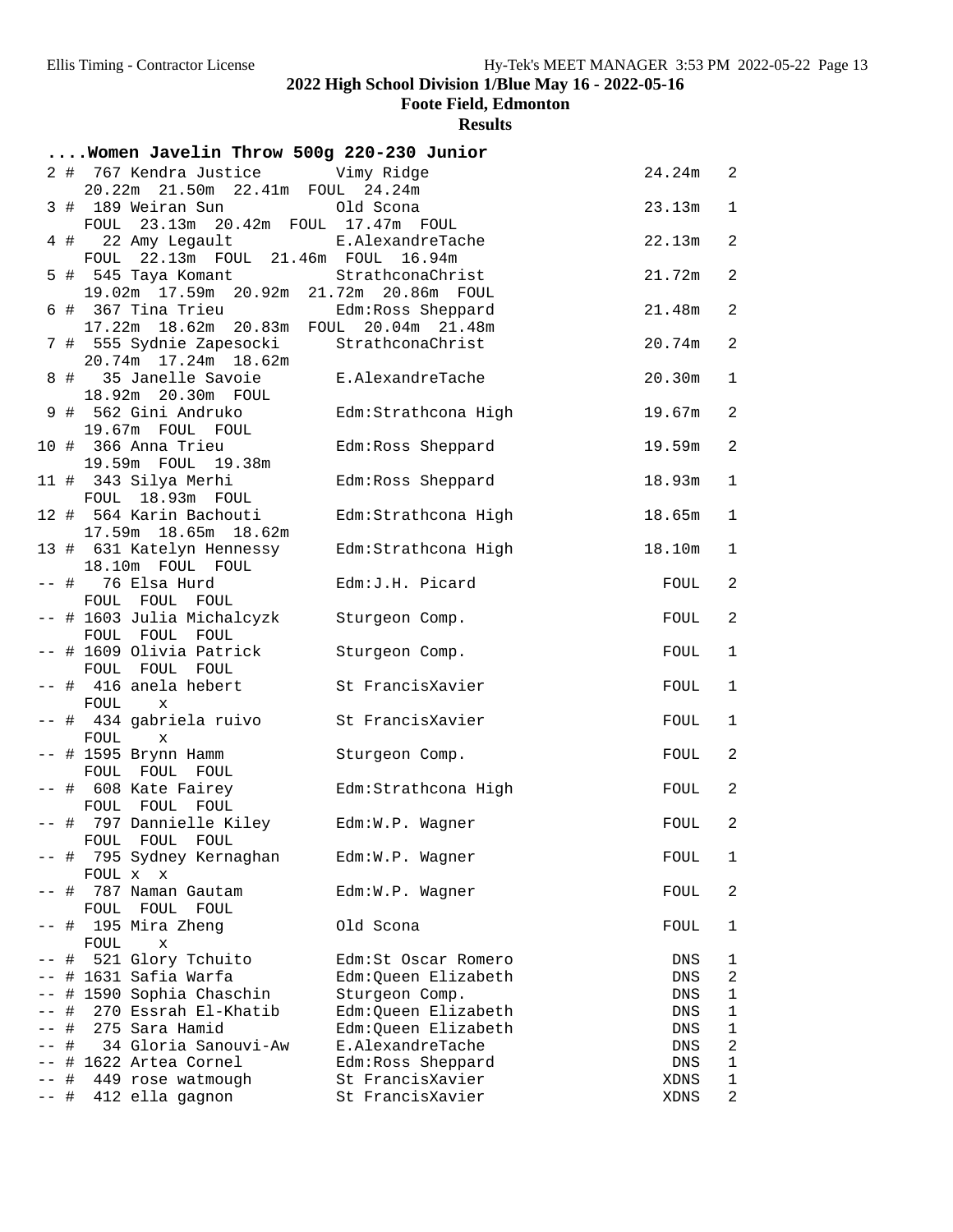#### **Foote Field, Edmonton**

| Women Javelin Throw 500g 220-230 Junior                 |                                        |                 |                  |
|---------------------------------------------------------|----------------------------------------|-----------------|------------------|
| 267 Victoria Bolorund<br>$--$ #                         | Edm:Queen Elizabeth                    | DNS             | 2                |
| Women 100 Metre Dash Intermediate                       |                                        |                 |                  |
| Top 8 Advance by Time                                   |                                        |                 |                  |
|                                                         |                                        |                 |                  |
| ASAA: # 11.84 1997                                      | Atia Weekes, Crescent Heights: Cgy     |                 |                  |
| Metro: * 11.61 2013-05-15 Natasha Brown, J.H. Picard    |                                        |                 |                  |
| MetroRetired: ^ 11.80 1995                              | Amorette Bradshaw, Archbiship O'Leary  |                 |                  |
| Name                                                    | Year School                            | Seed<br>Prelims | H#               |
|                                                         |                                        |                 |                  |
| Preliminaries                                           |                                        |                 |                  |
| 1#<br>703 Dianna Proctor                                | Edm: Strathcona High                   | 13.01q          | 4                |
| 2#<br>643 Megan Kendziora                               | Edm: Strathcona High                   | 13.44q          | 5                |
| 3#<br>693 Charlize Ostapowi                             | Edm: Strathcona High                   | 13.50q          | 2                |
| 43 Seyi Alade<br>4#                                     | Edm: Holy Trinity                      | 13.59q          | 4                |
| 5 #<br>179 Adeola Desalu                                | Old Scona                              | 13.87q          | 5                |
| 6#<br>259 Ava Weeks                                     | Edm: Paul Kane High                    | 13.91q          | 1                |
| 7#<br>722 Alicia Simms                                  | Edm: Strathcona High                   | 13.92q          | 3                |
| # 1632 Hailie Nason<br>8                                | Edm: Queen Elizabeth                   | 13.97q          | 3                |
| 9<br>#<br>57 Grace Muanza                               | Edm: Holy Trinity                      | 14.05           | 1                |
| 10#<br>353 Rachael Okonkwo                              | Edm: Ross Sheppard                     | 14.13           | 1                |
| 11#<br>417 victoria johnson-                            | St FrancisXavier                       | 14.16           | 2                |
| $12$ #<br>280 Jessica Litke                             | Edm:Queen Elizabeth                    | 14.19           | 4                |
| 13 # 1597 Emily Jones                                   | Sturgeon Comp.                         | 14.25           | 3                |
| 14#<br>409 margarette espiri                            | St FrancisXavier                       | 14.30           | 4                |
| 808 Precious Oke<br>15 #                                | Edm:W.P. Wagner                        | 14.46           | 3                |
| 16 #<br>528 Brianna Fraser                              | St Peter Apostle                       | 14.47           | 4                |
| 140 Malaina Schrelber<br>17#                            | Louis St Laurent                       | 14.70           | 4 14.696         |
| 18 # 1617 Zoey Wiles                                    | Sturgeon Comp.                         | 14.70           | 2 14.700         |
| 19 #<br>138 Allison Rasmussen                           | Louis St Laurent                       | 14.71           | $\mathbf 1$      |
| 20#<br>92 Ava Janssen                                   | Edm:Leduc Composite                    | 14.79           | $\mathbf{1}$     |
| 541 Amelie Froelich<br>21 #                             | StrathconaChrist                       | 15.16           | 5                |
| $22 \#$<br>102 Clara Adjei                              | Louis St Laurent                       | 15.35           | 5                |
| 23#<br>79 Doriane Kabwe                                 | Edm: J.H. Picard                       | 15.54           | 2 15.532         |
| 24 #<br>799 Riya Kumar<br>25#<br>144 Shania Watson      | Edm:W.P. Wagner<br>Louis St Laurent    | 15.54           | 5<br>15.537<br>3 |
| 26 #                                                    | Edm: J.H. Picard                       | 15.63           |                  |
| 83 Gabriella Ochoa-N<br>27#<br>352 Edith Oduro          |                                        | 15.93<br>15.98  | 4<br>3           |
| 28 #                                                    | Edm: Ross Sheppard                     | 16.02           | 3                |
| 60 Hannelore Ortega<br>29 #<br>54 Chelsey Magwili       | Edm: Holy Trinity<br>Edm: Holy Trinity | 16.73           | 5                |
| 30 #                                                    |                                        | 16.91           | 5                |
| 163 Amritveer Kaur Ba<br>31#                            | Edm:McNally<br>Edm:W.P. Wagner         | 17.12           | 2                |
| 815 Arshpreet Sehgal                                    |                                        |                 |                  |
| 32 #<br>285 Hope Pelletier<br>33 #<br>762 Kiana Elliott | Edm:Queen Elizabeth<br>Vimy Ridge      | 17.74<br>21.04  | 5<br>1           |
| 448 sarah vos<br>$--$ #                                 | St FrancisXavier                       | DNS             | 3                |
| 776 Leah Rycroft<br>#                                   | Vimy Ridge                             | ${\rm DNS}$     | 2                |
| #<br>462 Shelby Fodor                                   | Edm:St Joseph                          | ${\rm DNS}$     | $\mathbf 1$      |
| $--$ #<br>354 Maya Out                                  | Edm:Ross Sheppard                      | DNS             | 4                |
| 429 arshia passi<br>-- #                                | St FrancisXavier                       | DNS             | 1                |
| 290 Cindy Scherger<br>-- #                              | Edm:Queen Elizabeth                    | DNS             | $\overline{c}$   |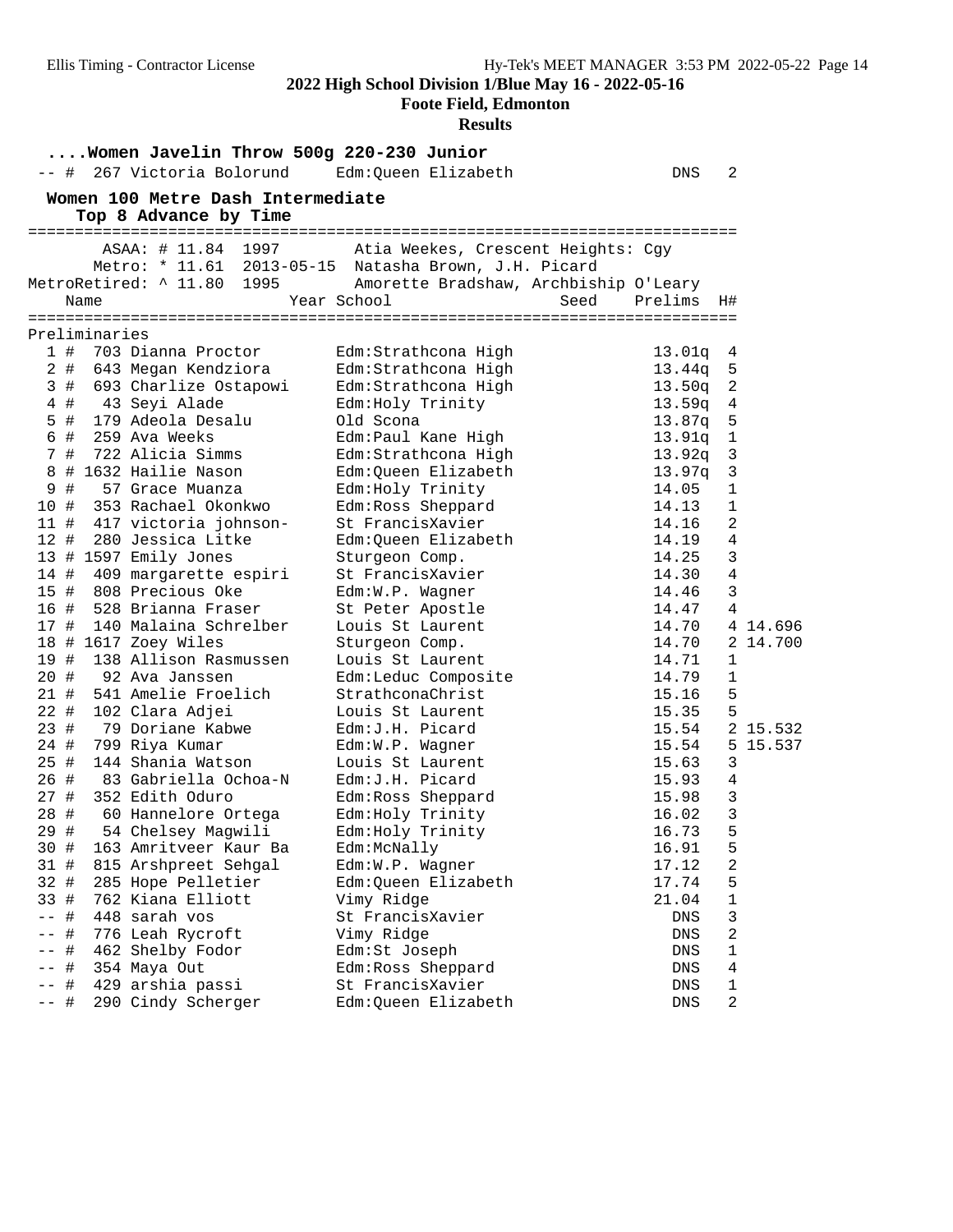**Foote Field, Edmonton**

#### **Results**

Women 100 Metre Dash Intermediate

|           |      | ASAA: # 11.84 1997                | Atia Weekes, Crescent Heights: Cqy                   |         |        |                |
|-----------|------|-----------------------------------|------------------------------------------------------|---------|--------|----------------|
|           |      | Metro: * 11.61 2013-05-15         | Natasha Brown, J.H. Picard                           |         |        |                |
|           |      | MetroRetired: ^ 11.80<br>1995     | Amorette Bradshaw, Archbiship O'Leary                |         |        |                |
|           | Name |                                   | Year School                                          | Prelims | Finals |                |
|           |      |                                   |                                                      |         |        |                |
| Finals    |      |                                   |                                                      |         |        |                |
| 1#        |      | 703 Dianna Proctor                | Edm:Strathcona High                                  | 13.01   | 12.64  |                |
| $2$ #     |      | 693 Charlize Ostapowi             | Edm: Strathcona High                                 | 13.50   | 13.01  |                |
| 3#        |      | 643 Megan Kendziora               | Edm: Strathcona High                                 | 13.44   | 13.21  |                |
| $4$ #     |      | 43 Seyi Alade                     | Edm: Holy Trinity                                    | 13.59   | 13.60  |                |
| 5 #       |      | 179 Adeola Desalu                 | Old Scona                                            | 13.87   | 13.69  |                |
| 6 #       |      | 722 Alicia Simms                  | Edm: Strathcona High                                 | 13.92   | 13.71  |                |
| 7#        |      | 259 Ava Weeks                     | Edm: Paul Kane High                                  | 13.91   | 13.84  |                |
|           |      | # 1632 Hailie Nason               | Edm:Queen Elizabeth                                  | 13.97   | DNS    |                |
|           |      | Women 200 Metre Dash Intermediate |                                                      |         |        |                |
|           |      |                                   |                                                      |         |        |                |
|           |      | ASAA: # 24.11 1997                | Atia Weekes, Crescent Heights: Cgy                   |         |        |                |
|           |      |                                   | Metro: * 24.92 2013-05-22 Natasha Brown, J.H. Picard |         |        |                |
|           |      | 1988<br>MetroRetired: ^ 24.5h     | Senzeni Steingruber, Ross Sheppard<br>Year School    | Seed    | Finals |                |
|           | Name |                                   |                                                      |         |        | H#             |
| 1#        |      | 703 Dianna Proctor                | Edm: Strathcona High                                 |         | 27.78  | 3              |
| 2#        |      | 758 Zanzi Brook                   | Vimy Ridge                                           |         | 27.97  | 3              |
| 3#        |      | 228 Ella Frost                    | Edm: Paul Kane High                                  |         | 29.32  | $\overline{a}$ |
| 4 #       |      | 259 Ava Weeks                     | Edm: Paul Kane High                                  |         | 29.82  | $\mathbf{1}$   |
| 5 #       |      | 686 Maria Ngan                    | Edm: Strathcona High                                 |         | 30.02  | $\mathbf{1}$   |
| #<br>6    |      | 223 Kate De La Mare               | Edm: Paul Kane High                                  |         | 30.20  | 3              |
| 7         |      | # 1597 Emily Jones                | Sturgeon Comp.                                       |         | 30.29  | $\overline{4}$ |
| $\#$<br>8 |      | 620 Flora Gnenz                   | Edm: Strathcona High                                 |         | 30.63  | $\overline{a}$ |
| $\#$<br>9 |      | 353 Rachael Okonkwo               | Edm: Ross Sheppard                                   |         | 30.66  | $\overline{3}$ |
| 10 #      |      | 409 margarette espiri             | St FrancisXavier                                     |         | 30.81  | $\overline{a}$ |
| 11 #      |      | 140 Malaina Schrelber             | Louis St Laurent                                     |         | 31.11  | $\overline{c}$ |
| 12#       |      | 722 Alicia Simms                  | Edm: Strathcona High                                 |         | 31.14  | $\overline{4}$ |
| 13#       |      | 808 Precious Oke                  | Edm:W.P. Wagner                                      |         | 31.27  | $\mathbf{1}$   |
|           |      | 14 # 1617 Zoey Wiles              | Sturgeon Comp.                                       |         | 31.38  | 3              |
| 15#       |      | 108 Anita Atiti                   | Louis St Laurent                                     |         | 32.40  | $\overline{3}$ |
| 16 #      |      | 79 Doriane Kabwe                  | Edm: J.H. Picard                                     |         | 33.00  | $\mathbf{1}$   |
| 17 #      |      | 102 Clara Adjei                   | Louis St Laurent                                     |         | 33.58  | $\mathbf{1}$   |
| 18 #      |      | 352 Edith Oduro                   | Edm: Ross Sheppard                                   |         | 34.64  | $\overline{a}$ |
| 19 #      |      | 144 Shania Watson                 | Louis St Laurent                                     |         | 35.11  | 4              |
| 20 #      |      | 60 Hannelore Ortega               | Edm: Holy Trinity                                    |         | 36.27  | $\overline{a}$ |
| 21#       |      | 285 Hope Pelletier                | Edm:Queen Elizabeth                                  |         | 39.11  | $\overline{a}$ |
| #<br>$ -$ |      | 448 sarah vos                     | St FrancisXavier                                     |         | DNS    | 3              |
| #         |      | 548 Keltie MacKenzie              | StrathconaChrist                                     |         | DNS    | 1              |
| #         |      | 299 Ghasaq Abduljabba             | Edm: Ross Sheppard                                   |         | DNS    | 4              |
| #         |      | 297 Amina Watfa                   | Edm:Queen Elizabeth                                  |         | DNS    | 3              |
| -- #      |      | 308 Apple Brazeau                 | Edm: Ross Sheppard                                   |         | DNS    | $\mathbf 1$    |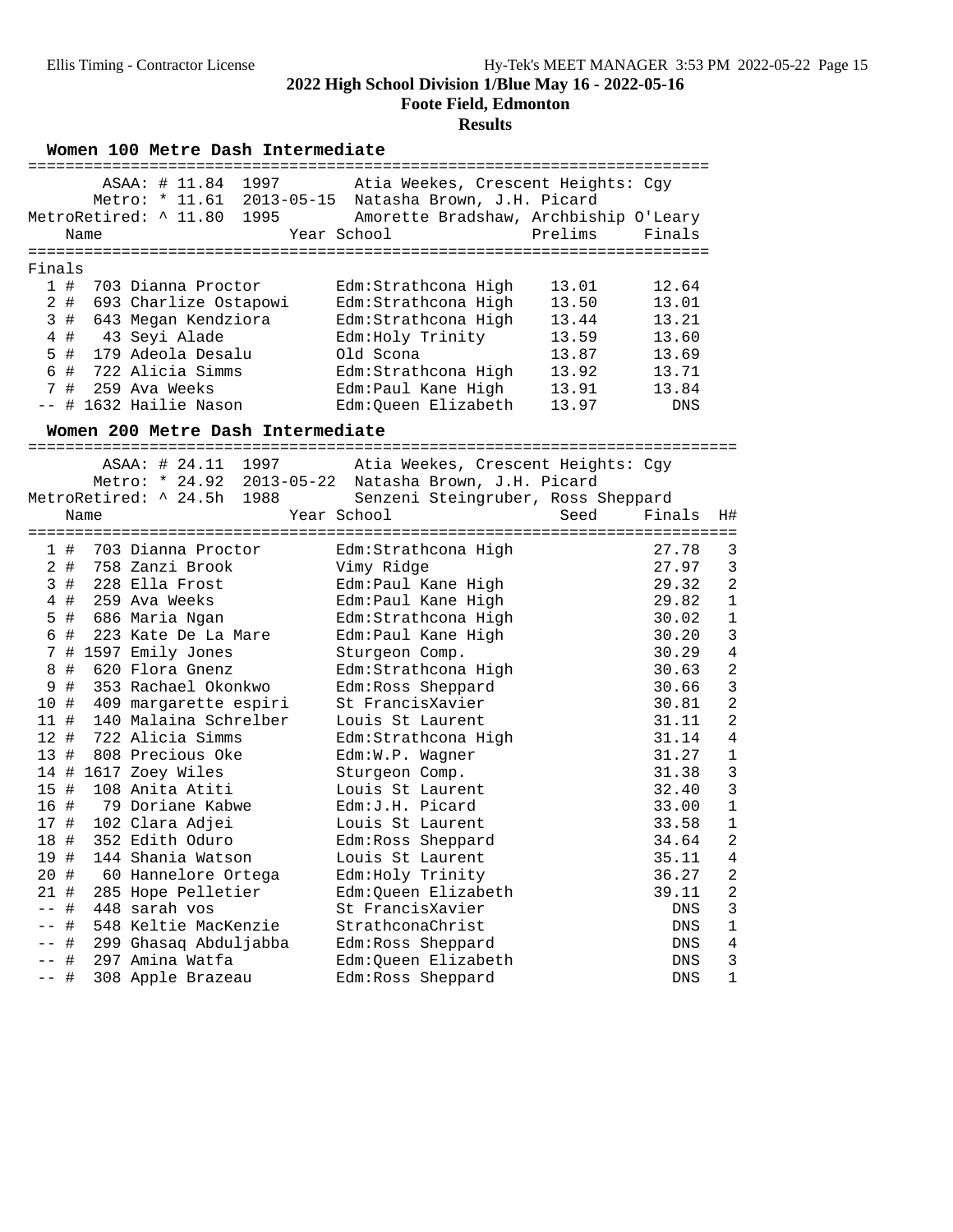**Foote Field, Edmonton**

#### **Results**

Women 400 Metre Dash Intermediate

|                                                | ASAA: # 54.66 2014-06-07 Kendra Clarke, Holy Trinity:Edm |                           |
|------------------------------------------------|----------------------------------------------------------|---------------------------|
| 2014<br>Metro: * 54.00                         | Kendra Clarke, Holy Trinity                              |                           |
| Name                                           | Year School<br>Seed                                      | Finals<br>H#              |
|                                                |                                                          |                           |
| 758 Zanzi Brook<br>1#                          | Vimy Ridge                                               | 1:03.68<br>1              |
| $\overline{2}$<br>703 Dianna Proctor<br>#      | Edm: Strathcona High                                     | $\overline{a}$<br>1:04.50 |
| 3<br>228 Ella Frost<br>#                       |                                                          | $\overline{a}$<br>1:05.81 |
|                                                | Edm: Paul Kane High<br>St FrancisXavier                  | $1\,$                     |
| $\#$<br>4<br>435 sydney rusel                  |                                                          | 1:09.53                   |
| #<br>672 Gabriella McDonal<br>5                | Edm: Strathcona High                                     | $\mathbf{1}$<br>1:15.23   |
| $\#$<br>6<br>578 Hanna Bogach                  | Edm: Strathcona High                                     | $\mathbf{1}$<br>1:16.62   |
| 7<br># 1617 Zoey Wiles                         | Sturgeon Comp.                                           | 2<br>1:16.88              |
| 323 Katrine Frost<br>8<br>#                    | Edm: Ross Sheppard                                       | $1\,$<br>1:18.39          |
| #<br>9<br>303 Marisha Barton                   | Edm: Ross Sheppard                                       | $\overline{3}$<br>1:25.82 |
| 10 #<br>560 Alexandra Al-Tawi                  | Edm: Strathcona High                                     | $\overline{3}$<br>1:31.59 |
| 11#<br>325 Sabine Germain                      | Edm: Ross Sheppard                                       | $\overline{3}$<br>1:39.66 |
| 1611 Alyssa Schendel<br>#<br>$ -$              | Sturgeon Comp.                                           | $\mathbf 1$<br>DNS        |
| 1588 Brooklyn Berge<br>#                       | Sturgeon Comp.                                           | 3<br>DNS                  |
| 548 Keltie MacKenzie<br>#                      | StrathconaChrist                                         | $\mathbf 1$<br>DNS        |
| #<br>308 Apple Brazeau<br>$- -$                | Edm: Ross Sheppard                                       | $\overline{a}$<br>DNS     |
| #<br>541 Amelie Froelich                       | StrathconaChrist                                         | $\overline{3}$<br>DNS     |
| #<br>775 Layla McKell<br>$- -$                 | Vimy Ridge                                               | SCR                       |
| 538 Shaina Soetaert<br>-- #                    | St Peter Apostle                                         | <b>SCR</b>                |
|                                                |                                                          |                           |
| Women 800 Metre Run Intermediate               |                                                          |                           |
|                                                |                                                          |                           |
|                                                | ASAA: # 2:09.57 2015-06-05 Ginelle Demone, Leduc Compos  |                           |
| Metro: * 2:13.25<br>1998                       | Tanya Wright, Beaumont                                   |                           |
| Name                                           | Year School<br>Seed                                      | Finals                    |
|                                                |                                                          |                           |
|                                                |                                                          |                           |
| 1#<br>744 Lauren Ybema                         | Edm:Strathcona High                                      | 2:44.40                   |
| 2#<br>644 Ella Kern                            | Edm:Strathcona High                                      | 2:53.28                   |
| #<br>672 Gabriella McDonal                     |                                                          | 2:57.45                   |
| 3<br>$\overline{4}$<br>#<br>317 Jessica Dutton | Edm: Strathcona High                                     | 2:59.79                   |
|                                                | Edm: Ross Sheppard                                       |                           |
| #<br>541 Amelie Froelich<br>5                  | StrathconaChrist                                         | 2:59.87                   |
| #<br>6<br>544 Chelsea Komant                   | StrathconaChrist                                         | 3:01.72                   |
| 7<br># 1588 Brooklyn Berge                     | Sturgeon Comp.                                           | 3:03.60                   |
| #<br>1613 Shayne Soetaert<br>8                 | Sturgeon Comp.                                           | 3:10.28                   |
| $\#$<br>9<br>441 ireland sowan                 | St FrancisXavier                                         | 3:11.14                   |
| 10#<br>780 Hailey Backstrom                    | Edm:W.P. Wagner                                          | 3:12.05                   |
| 11#<br>587 Michelle Chu                        | Edm: Strathcona High                                     | 3:25.48                   |
| 308 Apple Brazeau<br>-- #                      | Edm: Ross Sheppard                                       | $\mathop{\rm DNS}$        |
| 436 pamela rutto<br>-- #                       | St FrancisXavier                                         | DNS                       |
| -- #<br>775 Layla McKell                       | Vimy Ridge                                               | <b>SCR</b>                |
|                                                |                                                          |                           |
| Women 1500 Metre Run Intermediate              |                                                          |                           |
| ---------------                                | :==========================                              |                           |
| 2017-06-03<br>ASAA: # 4:37.66                  | Emma Hubbard, William Aberhart                           |                           |
| Metro: * 4:48.35<br>2007                       | Hayley Degaust, Ross Sheppard                            |                           |
| Name                                           | Year School<br>Seed                                      | Finals                    |
|                                                |                                                          |                           |
| 7 Julianna Chipiuk<br>1#                       | Beaumont Comp.                                           | 5:29.88                   |
| 2#<br>744 Lauren Ybema                         | Edm: Strathcona High                                     | 5:35.78                   |
| 644 Ella Kern<br>3<br>#                        | Edm:Strathcona High                                      | 5:53.31                   |
| 544 Chelsea Komant<br>#<br>4                   | StrathconaChrist                                         | 6:42.50                   |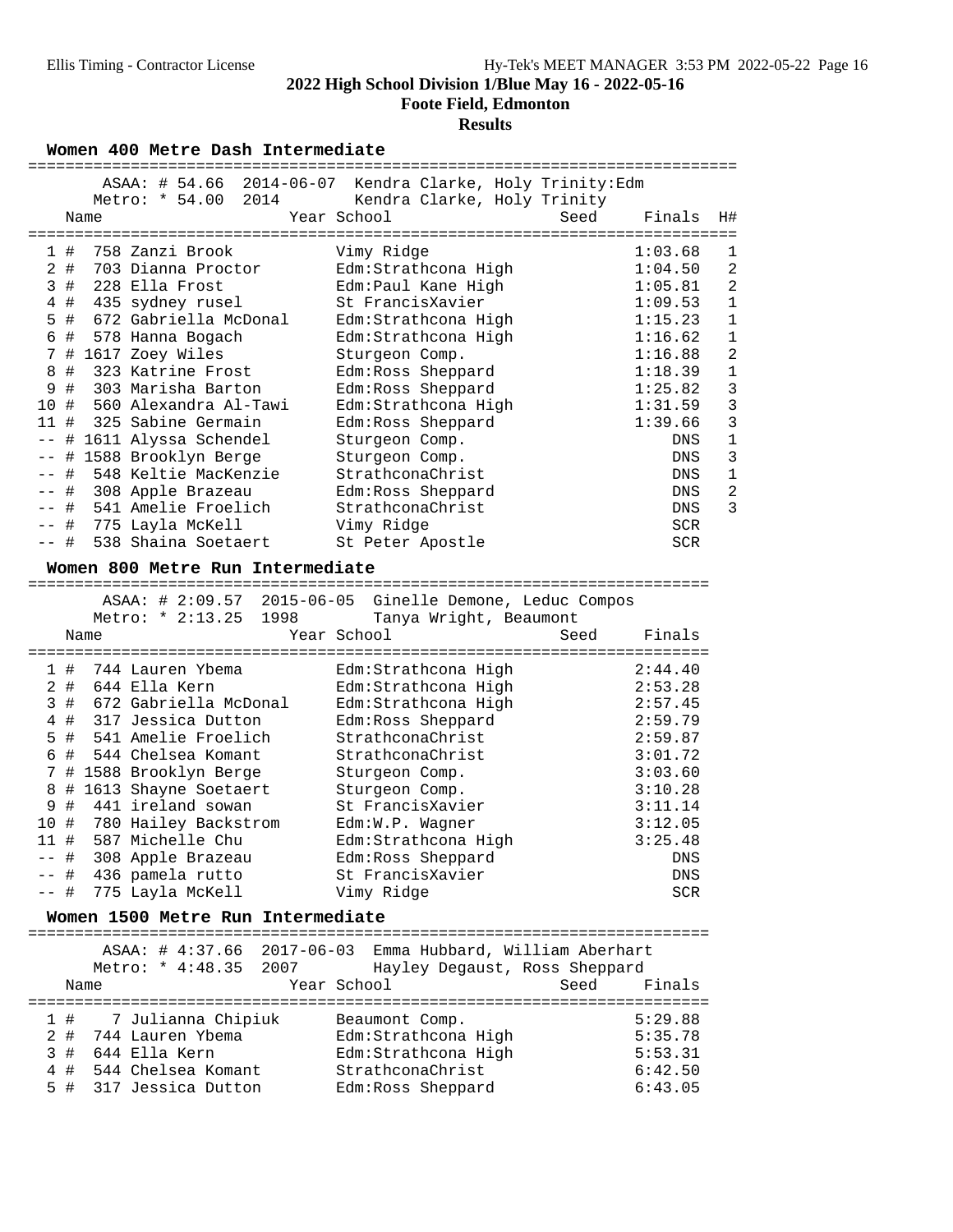**Foote Field, Edmonton**

#### **Results**

|  | Women 1500 Metre Run Intermediate |
|--|-----------------------------------|
|--|-----------------------------------|

|  | 6 # 441 ireland sowan     | St FrancisXavier     | 6:45.71 |
|--|---------------------------|----------------------|---------|
|  | 7 # 792 Grace Hlibka      | Edm:W.P. Wagner      | 6:52.02 |
|  | 8 # 538 Shaina Soetaert   | St Peter Apostle     | 7:05.40 |
|  | 9 # 72 Ashlyn Beaupre     | Edm: J.H. Picard     | 7:26.02 |
|  | 10 # 587 Michelle Chu     | Edm: Strathcona High | 7:37.19 |
|  | -- # 436 pamela rutto     | St FrancisXavier     | DNS     |
|  | -- # 404 kiara charchuk   | St FrancisXavier     | DNS     |
|  | -- # 1613 Shayne Soetaert | Sturgeon Comp.       | DNS     |
|  | $--$ # 424 samara murray  | St FrancisXavier     | DNS     |

# **Women 3000 Metre Run Intermediate** =========================================================================

 ASAA: # 9:49.52 1999 Emily Kroshus, Western Canada: Cgy Metro: \* 10:16.46 1998 Tara Struyk, Jasper Place Name Year School Seed Finals ========================================================================= 1 # 7 Julianna Chipiuk Beaumont Comp. 11:44.4h 2 # 744 Lauren Ybema Edm:Strathcona High 12:10.5h 3 # 644 Ella Kern Edm:Strathcona High 12:31.8h 4 # 257 Charlotte Tombs Edm:Paul Kane High 13:31.2h 5 # 436 pamela rutto St FrancisXavier 13:49.3h 6 # 441 ireland sowan St FrancisXavier 14:36.5h 7 # 792 Grace Hlibka Edm:W.P. Wagner 15:25.2h 8 # 72 Ashlyn Beaupre Edm:J.H. Picard 16:32.0h -- # 743 Natalie Wong Edm:Strathcona High DNS

# **Women 80 Metre Hurdles 76cm 30" 8m Intermediate** ============================================================================

 0.76 m (30 inches) hurdle height. 12 m to first hurdle, then every 8 m thereafter (white marks). ASAA: # 11.26 2012 Shaunie Morrison, Bishop O'Byrne, Calgary Metro: \* 11.18 2004 Heather Bergland, St. Francis Xavier Name Year School Seed Finals H# ============================================================================ 1 # 693 Charlize Ostapowi Edm:Strathcona High 12.73 2 2 # 8 Lauren Dellezy Beaumont Comp. 14.49 1 3 # 1617 Zoey Wiles Sturgeon Comp. 14.71 2 4 # 353 Rachael Okonkwo Edm:Ross Sheppard 14.79 1 5 # 1597 Emily Jones Sturgeon Comp. 15.03 1 6 # 607 Mia Ezekowitz Edm:Strathcona High 15.27 1 7 # 108 Anita Atiti Louis St Laurent 15.84 1 15.832 8 # 409 margarette espiri St FrancisXavier 15.84 2 15.838 9 # 537 Kenna Smith St Peter Apostle 16.32 2 10 # 500 Sydney Hrycun Edm:St Oscar Romero 17.65 1 11 # 329 Olatz Guenaga Edm:Ross Sheppard 17.85 2 12 # 672 Gabriella McDonal Edm:Strathcona High 21.56 1 -- # 299 Ghasaq Abduljabba Edm:Ross Sheppard DNS 1 -- # 354 Maya Out Edm:Ross Sheppard DNS 2 -- # 599 Saturn Dentzien Edm:Strathcona High DNS 2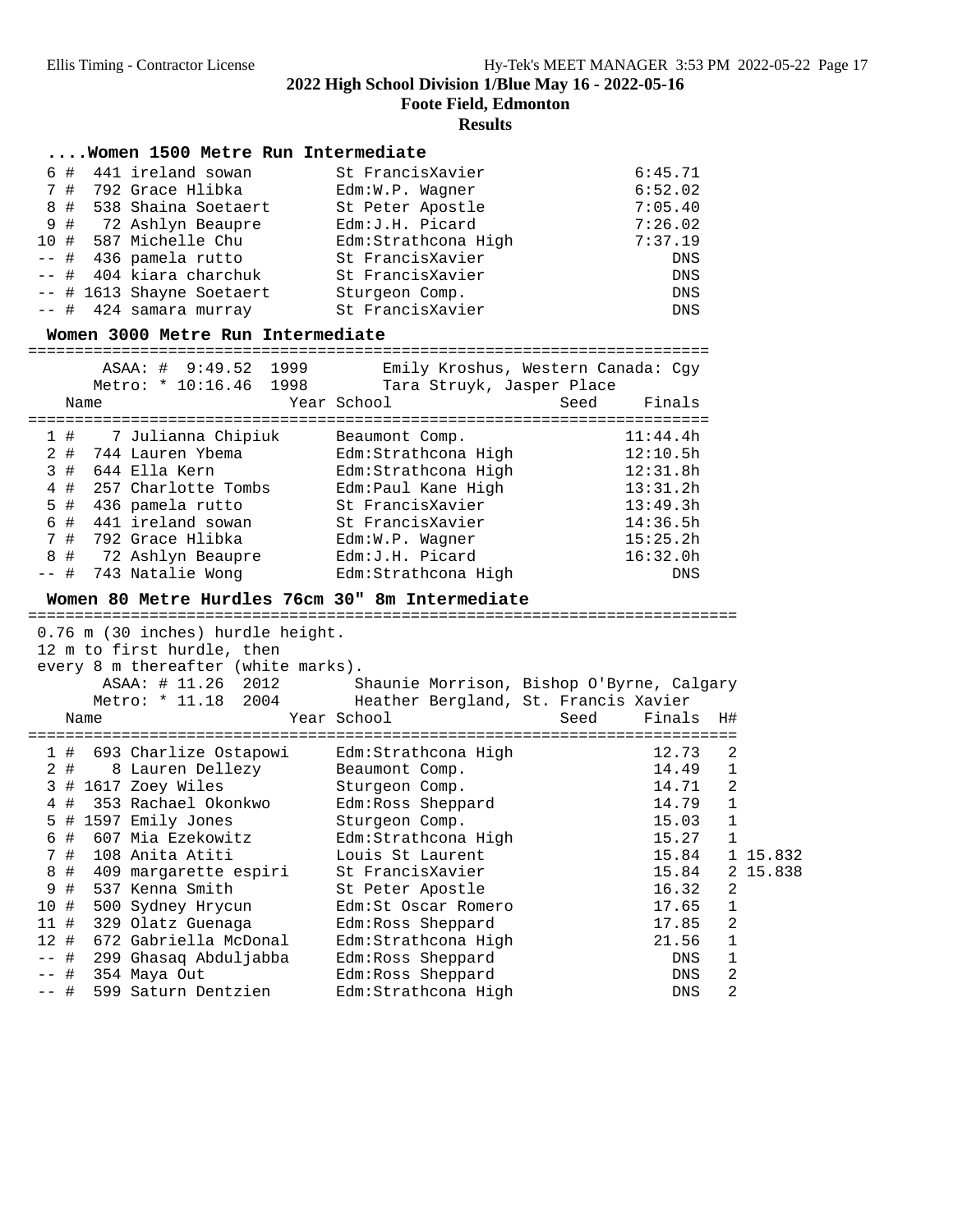**Foote Field, Edmonton**

#### **Results**

Women 4x100 Metre Relay Intermediate

| =====================================                 |                                    | ----------------------------------- |         |
|-------------------------------------------------------|------------------------------------|-------------------------------------|---------|
| ASAA: # 49.70 1984                                    | , Calgary                          |                                     |         |
|                                                       | Barrett, Smith, Shragge, Stevenson |                                     |         |
| Metro: * 50.40 1984 Harry Ainlay                      |                                    |                                     |         |
| School                                                |                                    | Seed                                | Finals  |
| 1 Edm:Strathcona High 'A'                             |                                    |                                     | 52.21   |
| 1) #703 Dianna Proctor                                |                                    | 2) #643 Megan Kendziora             |         |
| 3) #722 Alicia Simms                                  |                                    | 4) #693 Charlize Ostapowich         |         |
| 2 Edm: Paul Kane High<br>' A '                        |                                    |                                     | 54.93   |
| 1) #259 Ava Weeks                                     |                                    | 2) #228 Ella Frost                  |         |
| 3) #221 Keyanna Charpentier                           |                                    | 4) #227 Lauren Friesen              |         |
| 3 Edm: Strathcona High 'B'                            |                                    |                                     | 56.02   |
| 1) #567 Mica Barreda                                  |                                    |                                     |         |
|                                                       |                                    | 2) #686 Maria Ngan                  |         |
| 3) #620 Flora Gnenz                                   |                                    | 4) #578 Hanna Bogach                |         |
| 4 Edm:Louis St Laurent 'A'                            |                                    |                                     | 59.28   |
| 1) #138 Allison Rasmussen                             |                                    | 2) #130 Ximena Ng-Gomez             |         |
| 3) #140 Malaina Schrelber                             |                                    | 4) #144 Shania Watson               |         |
| 5 Edm: Ross Sheppard 'A'                              |                                    |                                     | 1:00.99 |
| 1)                                                    |                                    | 2) #353 Rachael Okonkwo             |         |
| 3) #300 Roshea Ackinson                               |                                    | 4) #299 Ghasaq Abduljabbar          |         |
| 6 Edm:W.P. Wagner 'A'                                 |                                    |                                     | 1:04.80 |
| 1) #815 Arshpreet Sehgal                              |                                    | 2) #808 Precious Oke                |         |
| 3) #799 Riya Kumar                                    |                                    | 4) #806 Thandy Ndlovu               |         |
| -- Edm:St Francis Xavier 'A'                          |                                    |                                     | DNS     |
| 1) #409 margarette espiritu                           |                                    | 2) #417 victoria johnson-omodu      |         |
| $3)$ #448 sarah vos                                   |                                    | 4) #435 sydney rusel                |         |
|                                                       |                                    |                                     |         |
| Women High Jump Intermediate                          |                                    |                                     |         |
|                                                       |                                    |                                     |         |
| Start at 1.25 m.                                      |                                    |                                     |         |
| Increment by 5 cm to 1.50 m,                          |                                    |                                     |         |
| then by 3 cm and 2 cm to end of event.                |                                    |                                     |         |
| ASAA: # 1.77m 1997 Whitney Evans, Western Canada: Cgy |                                    |                                     |         |
| Metro: * 1.66m 1985 Andrea Donaldson, J. Percy Page   |                                    |                                     |         |
| Year School<br>Name                                   |                                    | Seed                                | Finals  |
|                                                       |                                    |                                     |         |
| 1 # 8 Lauren Dellezy Beaumont Comp.                   |                                    |                                     | 1.54m   |
| 1.25 1.30 1.35 1.40 1.45 1.48 1.51 1.54 1.57          |                                    |                                     |         |
| $O$ XO<br>O<br>Ρ<br>O<br>$\circ$                      | $\circ$<br>XXO                     | XXX                                 |         |
|                                                       |                                    |                                     | 1.40m   |
| 2 # 528 Brianna Fraser St Peter Apostle               |                                    |                                     |         |
| 1.25 1.30 1.35 1.40                                   |                                    |                                     |         |
| O<br>O<br>$\circ$<br>O                                |                                    |                                     |         |
| 3 # 628 Misha Hameed                                  | Edm: Strathcona High               |                                     | J1.40m  |
| 1.25 1.30 1.35 1.40 1.45                              |                                    |                                     |         |
| O<br>O<br>$\circ$<br>XO<br>XXX                        |                                    |                                     |         |
| 179 Adeola Desalu<br>3 #                              | Old Scona                          |                                     | J1.40m  |
| 1.25 1.30 1.35 1.40                                   |                                    |                                     |         |
| $\circ$<br>$\overline{O}$<br>O<br>XO                  |                                    |                                     |         |
| 5 # 589 Ally Clayton                                  | Edm: Strathcona High               |                                     | 1.35m   |
| 1.25 1.30 1.35 1.40                                   |                                    |                                     |         |
| O<br>O<br>XO<br>XXX                                   |                                    |                                     |         |
| 5 # 604 Kaia Elliot                                   | Edm: Strathcona High               |                                     | 1.35m   |
| 1.25 1.30 1.35 1.40                                   |                                    |                                     |         |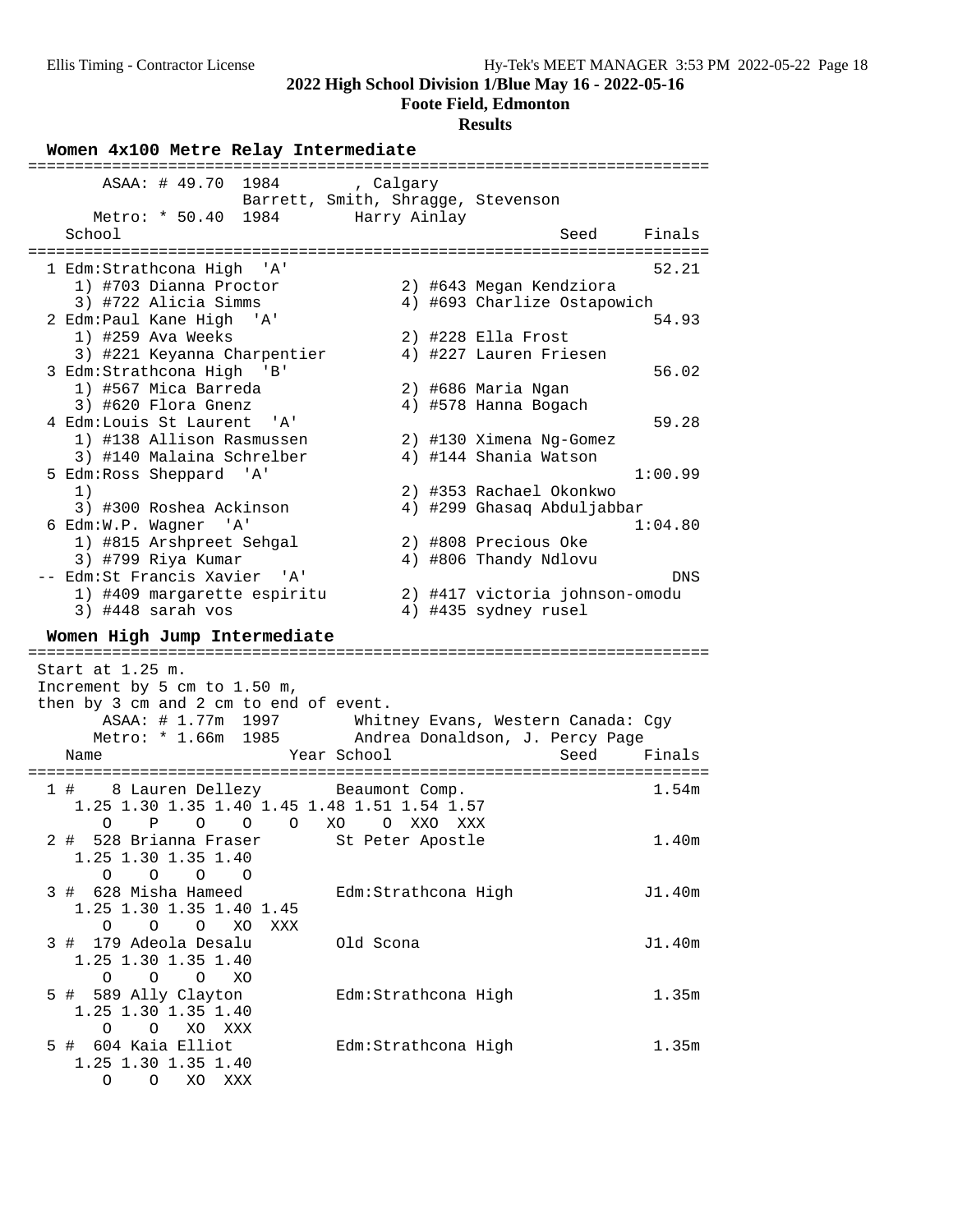**Foote Field, Edmonton**

| Women High Jump Intermediate                                                                                             |                                                                                                                                   |            |
|--------------------------------------------------------------------------------------------------------------------------|-----------------------------------------------------------------------------------------------------------------------------------|------------|
| 7 # 728 Kaitlin Tetteh-Wa<br>1.25 1.30 1.35 1.40<br>XO XO XXO XXX                                                        | Edm:Strathcona High                                                                                                               | J1.35m     |
| 7 # 83 Gabriella Ochoa-N Edm:J.H. Picard<br>1.25 1.30 1.35 1.40<br>XO XXO XXX<br>XO.                                     |                                                                                                                                   | J1.35m     |
| 9 # 317 Jessica Dutton Edm: Ross Sheppard<br>1.25 1.30 1.35<br>XO XO XXX                                                 |                                                                                                                                   | 1.30m      |
| 10 # 806 Thandy Ndlovu Edm: W.P. Wagner<br>1.25 1.30<br>O XXX                                                            |                                                                                                                                   | 1.25m      |
| -- # 409 margarette espiri St FrancisXavier<br>1.25 1.30<br>P XXX                                                        |                                                                                                                                   | NH         |
| -- # 441 ireland sowan                                                                                                   | St FrancisXavier                                                                                                                  | DNS        |
| -- # 1610 Cadence Pirtle                                                                                                 | Sturgeon Comp.                                                                                                                    | DNS        |
| -- # 102 Clara Adjei                                                                                                     | Louis St Laurent                                                                                                                  | DNS        |
| -- # 462 Shelby Fodor <a> Edm:St Joseph<br/>-- # 599 Saturn Dentzien Edm: Strathcona High</a>                            |                                                                                                                                   | DNS<br>SCR |
|                                                                                                                          |                                                                                                                                   |            |
| Women Pole Vault Intermediate                                                                                            |                                                                                                                                   |            |
| Start at 1.60 m.                                                                                                         |                                                                                                                                   |            |
| Increment by 10 cm to 2.40 m,<br>then by 5 cm to end of event.<br>Name                                                   | ASAA: # 3.70m 2015-06-06 Meghan Lim, Western Cana<br>Metro: * 2.90m 2016-05-17 Haley Dunger, Ross Sheppard<br>Year School<br>Seed | Finals     |
|                                                                                                                          |                                                                                                                                   |            |
| 1 # 607 Mia Ezekowitz<br>1.35 1.50 1.65 1.80 1.95 2.10 2.25 2.40 2.55<br>P P P XO O P XO O P                             | Edm:Strathcona High                                                                                                               | 2.40m      |
| 2 # 8 Lauren Dellezy Beaumont Comp.<br>1.35 1.50 1.65 1.80 1.95 2.10 2.25 2.40<br>$\mathbb{P}$                           | O XXX                                                                                                                             | 2.25m      |
| $\circ$<br>P O XO<br>P<br>3 # 567 Mica Barreda Bolm: Strathcona High<br>1.35 1.50 1.65 1.80 1.95 2.10                    |                                                                                                                                   | 1.95m      |
| O O XO XXX<br>$\circ$<br>$\circ$<br>4 # 723 Rebecca Simpson Edm: Strathcona High<br>1.35 1.50 1.65 1.80 1.95<br>$\Omega$ |                                                                                                                                   | 1.80m      |
| O<br>XXX<br>0<br>O<br>199 Leila Dehaas<br>5 #<br>1.35 1.50 1.65 1.80 1.95<br>0<br>$\circ$<br>$\overline{O}$<br>XO<br>XXX | ParklandImmanuel                                                                                                                  | J1.80m     |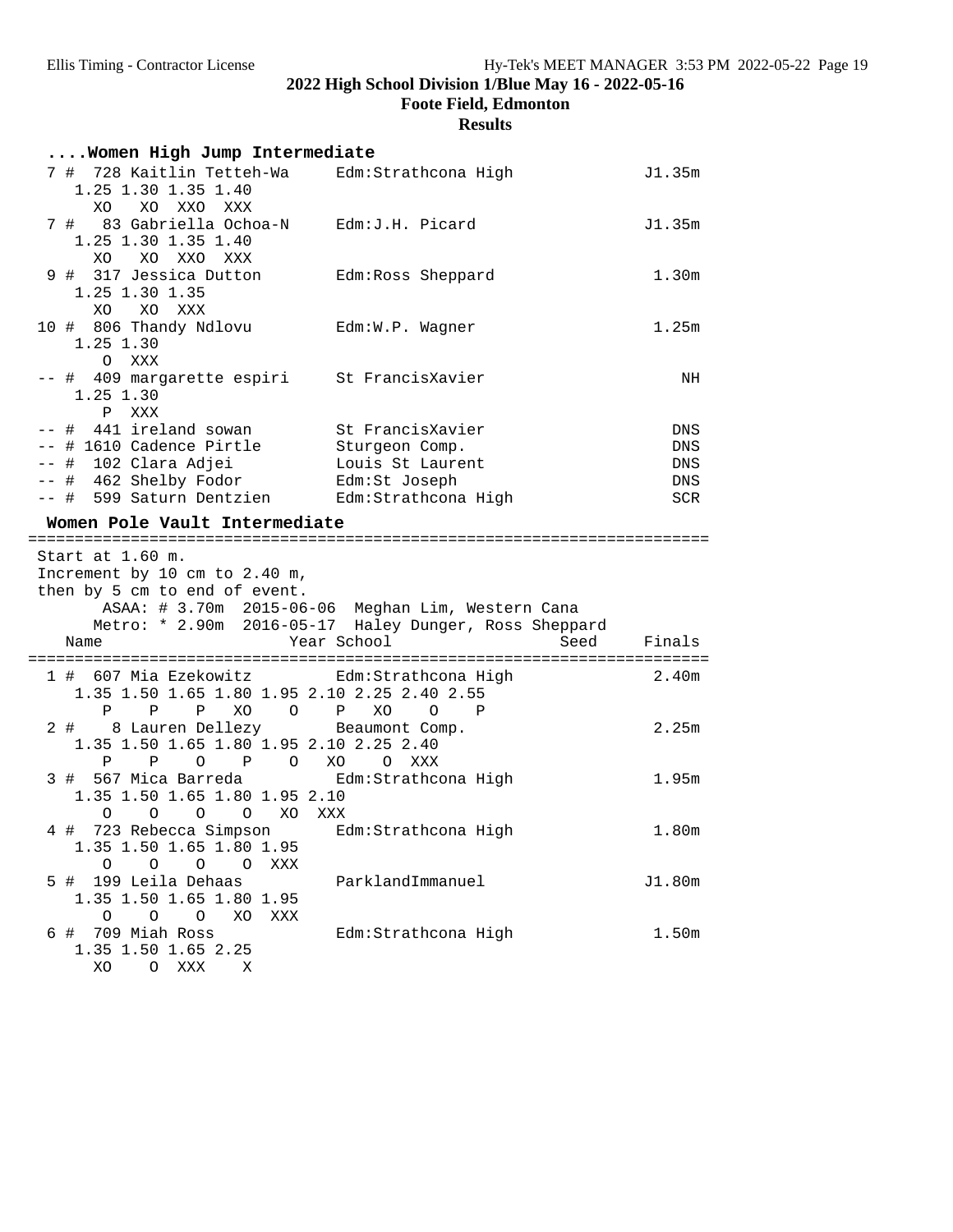### **Foote Field, Edmonton**

### **Results**

**Women Long Jump Intermediate** ============================================================================ Minimum distance: 3.5 m. ASAA: # 5.61m 2013-06-07 Tiana Pisoni, McCoy High Metro: \* 5.40m 2017-05-16 Kiara Tan, Lillian Osborne Name The Year School Seed Finals H# ============================================================================ 1 # 693 Charlize Ostapowi Edm:Strathcona High 5.05m 2 # 252 Sofia Zubis Edm:Paul Kane High 4.72m 1 4.57m 4.41m 4.72m 3 # 643 Megan Kendziora Edm:Strathcona High 4.47m 1 4.18m 4.47m 4.33m 4 # 417 victoria johnson- St FrancisXavier 4.25m 2 4.09m 4.25m 5 # 1610 Cadence Pirtle Sturgeon Comp. J4.25m 1 3.97m 4.05m 4.25m 6 # 607 Mia Ezekowitz Edm:Strathcona High 4.24m 1 3.88m 3.95m 4.24m 7 # 43 Seyi Alade Edm:Holy Trinity 4.23m 2 4.23m 3.94m 3.73m 8 # 199 Leila Dehaas ParklandImmanuel 4.22m 2 4.22m 3.71m 4.09m 9 # 57 Grace Muanza Edm:Holy Trinity 4.06m 2 x 4.06m 10 # 250 Morgan Petras Edm:Paul Kane High 4.02m 2 x 3.76m 4.02m 11 # 138 Allison Rasmussen Louis St Laurent  $J4.02m$  2  $J4.02m$  2  $J4.02m$  4.02m 3.67m 12 # 98 Jackie Schmidt Edm:Leduc Composite J4.02m 1 FOUL 4.02m 13 # 179 Adeola Desalu Old Scona 3.96m 1 3.95m 3.80m 3.96m 14 # 636 Elliot Hope Edm:Strathcona High 3.91m 2 3.83m 3.91m 3.66m 15 # 806 Thandy Ndlovu Edm:W.P. Wagner 3.90m 2 x x 3.90m 16 # 332 Kia Ison Edm:Ross Sheppard 3.89m 1 3.89m 3.69m 17 # 550 Neriah Otu StrathconaChrist 3.88m 2 3.88m 3.86m 3.00m 3.00m<br>18 # 1632 Hailie Nason Edm:Queen Elizabeth 3.85m 1 3.80m 3.85m 19 # 99 Hailey Stiller Edm:Leduc Composite 3.69m 1<br>3.57m 3.69m 3.57m 3.69m 20 # 92 Ava Janssen Edm:Leduc Composite 3.62m 1 3.62m 3.56m 21 # 79 Doriane Kabwe Edm:J.H. Picard 3.61m 2 3.61m 3.55m 22 # 537 Kenna Smith St Peter Apostle 3.56m 2<br>3.56m x 3.56m x -- # 792 Grace Hlibka Edm:W.P. Wagner DNS 1 -- # 1588 Brooklyn Berge Sturgeon Comp. DNS 1 -- # 160 Mikayla Hansen Edm:McNally DNS 1 -- # 163 Amritveer Kaur Ba Edm:McNally DNS 1 -- # 538 Shaina Soetaert St Peter Apostle DNS 2 -- # 54 Chelsey Magwili Edm:Holy Trinity DNS 1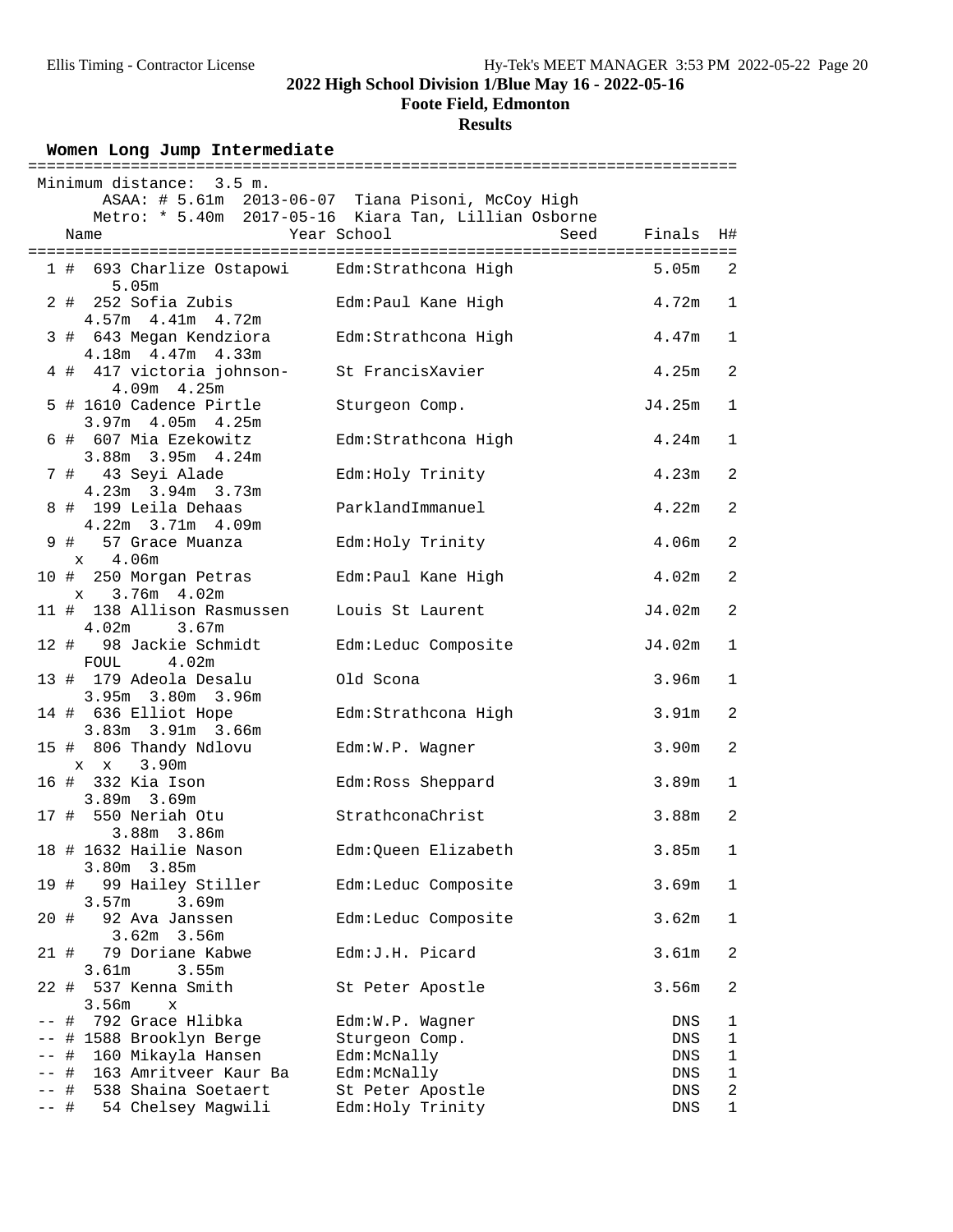**Foote Field, Edmonton**

| Women Long Jump Intermediate                                                            |                                                             |            |
|-----------------------------------------------------------------------------------------|-------------------------------------------------------------|------------|
| -- # 1591 Kailyn Gaalass Sturgeon Comp.<br>-- # 297 Amina Watfa     Edm:Queen Elizabeth |                                                             | 1<br>DNS   |
|                                                                                         |                                                             | 1<br>DNS   |
| -- # 528 Brianna Fraser St Peter Apostle                                                |                                                             | <b>SCR</b> |
| Women Triple Jump Intermediate                                                          |                                                             |            |
| Minimum distance: 7.0 m.                                                                |                                                             |            |
|                                                                                         | ASAA: # 11.98m 2013-06-08 Tiana Pisoni, McCoy High          |            |
|                                                                                         | Metro: * 11.32m 2018-05-24 Esosa Iwanegbe, St FrancisXavier |            |
| Name                                                                                    | Year School<br>Seed                                         | Finals     |
|                                                                                         |                                                             |            |
|                                                                                         |                                                             | 10.16m     |
|                                                                                         |                                                             |            |
| 2 # 643 Megan Kendziora · Edm:Strathcona High<br>10.00m 9.76m 9.48m                     |                                                             | 10.00m     |
| 3 # 550 Neriah Otu                                                                      | StrathconaChrist                                            | 9.69m      |
| 8.79m 9.69m 8.30m 9.01m                                                                 |                                                             |            |
| 4 # 199 Leila Dehaas                                                                    | ParklandImmanuel                                            | 9.57m      |
| 8.90m 9.23m 9.57m                                                                       |                                                             |            |
| 5 # 259 Ava Weeks                                                                       | Edm: Paul Kane High                                         | 9.51m      |
| 9.51m 9.35m 9.43m 9.47m                                                                 |                                                             |            |
| 6 # 98 Jackie Schmidt                                                                   | Edm:Leduc Composite                                         | 9.44m      |
| 9.44m 8.92m 9.40m                                                                       |                                                             |            |
| 7 # 607 Mia Ezekowitz                                                                   | Edm: Strathcona High                                        | 9.41m      |
| $9.21m$ $9.41m$ $9.19m$                                                                 |                                                             |            |
| 8 # 672 Gabriella McDonal                                                               | Edm: Strathcona High                                        | 9.39m      |
| 8.91m 8.83m 9.39m<br>9 # 43 Seyi Alade                                                  | Edm: Holy Trinity                                           | 9.24m      |
| 9.15m 9.00m 9.24m                                                                       |                                                             |            |
| 10 # 686 Maria Ngan                                                                     | Edm: Strathcona High                                        | 9.10m      |
| 9.10m 8.96m FOUL                                                                        |                                                             |            |
| 11 # 1591 Kailyn Gaalass                                                                | Sturgeon Comp.                                              | 9.00m      |
| 8.44m 8.72m 9.00m                                                                       |                                                             |            |
| 12 # 138 Allison Rasmussen                                                              | Louis St Laurent                                            | 8.97m      |
| 8.95m 8.21m 8.97m                                                                       |                                                             |            |
| 13 # 250 Morgan Petras                                                                  | Edm: Paul Kane High                                         | 8.83m      |
| FOUL 8.40m 8.83m                                                                        |                                                             |            |
| 14 # 1610 Cadence Pirtle<br>8.03m 8.38m 8.63m                                           | Sturgeon Comp.                                              | 8.63m      |
| 15 # 332 Kia Ison                                                                       | Edm: Ross Sheppard                                          | 8.44m      |
| 8.44m 7.94m<br>8.39m                                                                    |                                                             |            |
| 16 # 538 Shaina Soetaert                                                                | St Peter Apostle                                            | 7.93m      |
| 7.64m 7.93m 7.84m                                                                       |                                                             |            |
| -- # 1588 Brooklyn Berge                                                                | Sturgeon Comp.                                              | DNS        |
| -- # 140 Malaina Schrelber                                                              | Louis St Laurent                                            | DNS        |
| -- # 537 Kenna Smith                                                                    | St Peter Apostle                                            | <b>SCR</b> |
| Women Shot Put 3 kg Intermediate                                                        |                                                             |            |
|                                                                                         |                                                             |            |
| Minimum distance: 4.0 m.                                                                |                                                             |            |
|                                                                                         | ASAA: # 13.74m 2015-06-06 Gabrielle Rains, Bev Facey        |            |
|                                                                                         | Metro: * 12.87m 2019-05-23 Allie Ruptash, Strathcona High   |            |
| Name<br>======================                                                          | Year School<br>Seed<br>============================         | Finals     |
|                                                                                         |                                                             |            |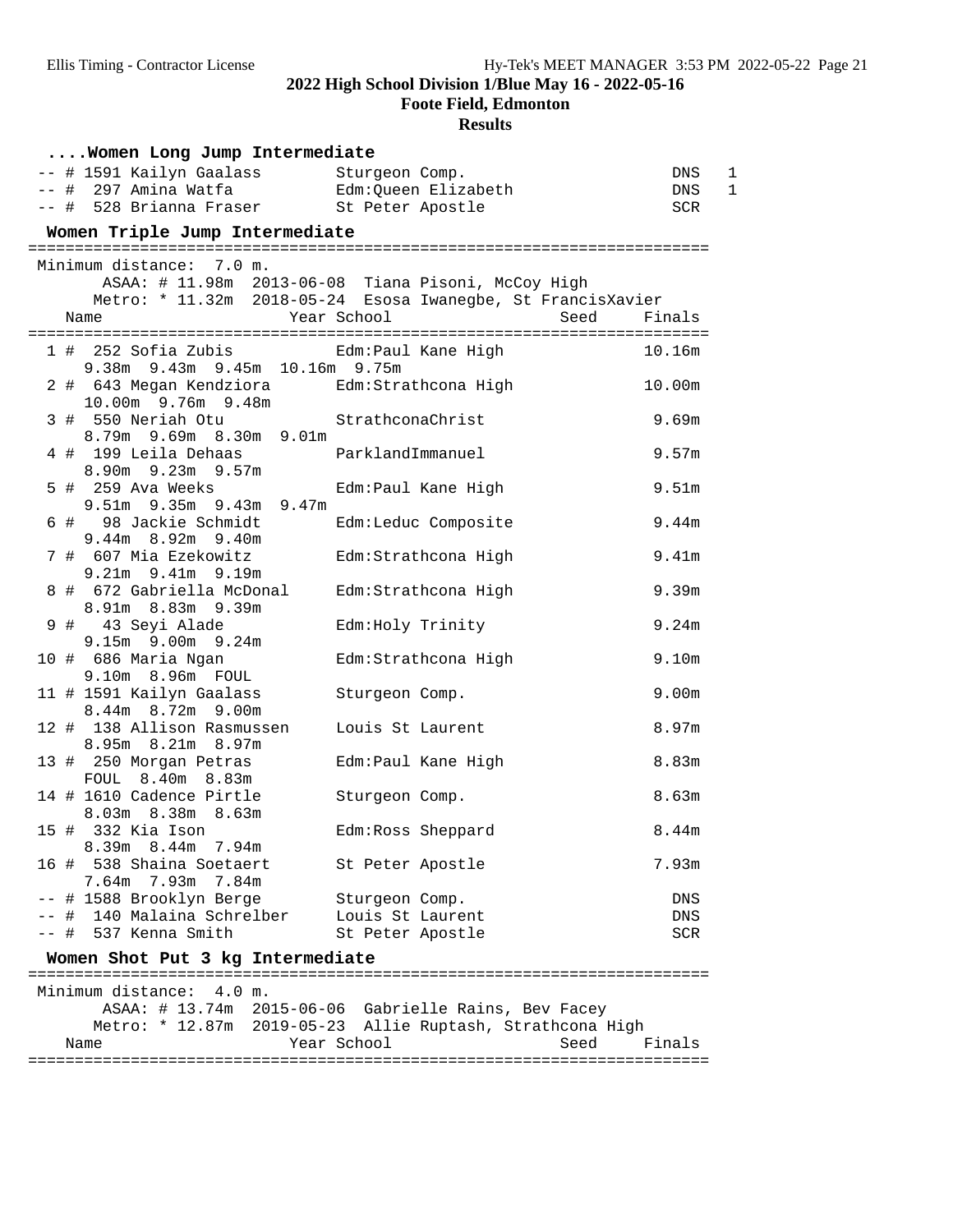**Foote Field, Edmonton**

| Women Shot Put 3 kg Intermediate                                                                                                     |                          |
|--------------------------------------------------------------------------------------------------------------------------------------|--------------------------|
| Edm: Strathcona High<br>1 # 728 Kaitlin Tetteh-Wa<br>10.48m 11.25m 10.17m 10.12m 10.44m 10.16m                                       | 11.25m                   |
| 2 # 227 Lauren Friesen Edm: Paul Kane High                                                                                           | 10.81m                   |
| 10.66m 9.46m 10.23m 10.39m 10.81m 10.03m<br>3 # 578 Hanna Bogach <a> Edm:Strathcona High<br/>8.50m 9.28m 8.27m 8.68m 9.04m 8.56m</a> | 9.28m                    |
| 4 # 586 Thea Chondo<br>Edm: Strathcona High<br>8.84m 9.13m 9.13m 8.85m 9.14m 8.62m                                                   | 9.14m                    |
| 5 # 723 Rebecca Simpson Edm: Strathcona High<br>8.68m 8.30m 8.71m 7.79m 8.73m 8.33m                                                  | 8.73m                    |
| 6 # 1597 Emily Jones<br>Sturgeon Comp.<br>8.65m<br>$\mathbf{x}$                                                                      | 8.65m                    |
| 7 # 80 Cassie Leszczak<br>Edm: J.H. Picard<br>7.68m 8.43m 7.98m                                                                      | 8.43m                    |
| 8 # 203 Kyra Jagersma<br>ParklandImmanuel<br>7.95m 7.35m 8.28m                                                                       | 8.28m                    |
| 9 # 534 Heidi Neuman<br>St Peter Apostle<br>7.39m 7.99m FOUL                                                                         | 7.99m                    |
| 10 # 310 Caelan Carroll<br>Edm: Ross Sheppard<br>7.28m 7.67m 7.56m                                                                   | 7.67m                    |
| 11 # 500 Sydney Hrycun<br>Edm:St Oscar Romero<br>$7.63m$ $7.40m$ $7.31m$                                                             | 7.63m                    |
| 12 # 544 Chelsea Komant<br>StrathconaChrist<br>7.52m 7.36m 7.12m                                                                     | 7.52m                    |
| 13 # 297 Amina Watfa<br>Edm:Queen Elizabeth<br>7.04m 7.18m 7.30m                                                                     | 7.30m                    |
| 14 # 202 Nadege Hoetmer<br>ParklandImmanuel<br>5.55m FOUL 5.29m                                                                      | 5.55m                    |
| -- # 1611 Alyssa Schendel<br>Sturgeon Comp.                                                                                          | DNS                      |
| -- # 378 Kate Granson-Woll<br>Spruce GroveComp                                                                                       | DNS                      |
| -- # 1626 Mary Sadare<br>Edm: Holy Trinity                                                                                           | DNS                      |
| -- # 106 Gabby Amores<br>Louis St Laurent                                                                                            | DNS                      |
| -- # 502 Althea Laadan<br>Edm:St Oscar Romero                                                                                        | DNS                      |
| -- # 616 Mikayla Gibbon Edm:Strathcona High                                                                                          | SCR                      |
| Women Discus Throw 1 kg Intermediate                                                                                                 |                          |
| Minimum distance: 17.0 m.                                                                                                            |                          |
| ASAA: # 45.47m 2015-06-06 Gabrielle Rains, Bev Facey                                                                                 |                          |
| Metro: * 43.53m 2015-05-20 Gabrielle Rains, Bev Facey                                                                                |                          |
| Year School<br>Name                                                                                                                  | Finals<br>Seed           |
| 1#<br>227 Lauren Friesen<br>Edm: Paul Kane High<br>30.75m 29.00m 28.27m<br>30.13m 30.00m FOUL                                        | <b>EEEEEEE</b><br>30.75m |
| 728 Kaitlin Tetteh-Wa<br>Edm: Strathcona High<br>2#<br>18.55m  19.78m  26.16m<br>27.29m                                              | 28.47m<br>20.26m 28.47m  |
| ParklandImmanuel<br>3#<br>203 Kyra Jagersma<br>18.00m  19.97m<br>FOUL<br>20.30m                                                      | 21.31m<br>18.65m 21.31m  |
| 310 Caelan Carroll<br>4#<br>Edm: Ross Sheppard<br>21.00m 19.38m FOUL<br>FOUL 20.00m                                                  | 21.00m<br>19.17m         |
| 534 Heidi Neuman<br>5#<br>St Peter Apostle<br>19.82m 19.55m 20.22m<br>20.85m FOUL 19.62m                                             | 20.85m                   |
| 723 Rebecca Simpson<br>Edm: Strathcona High<br>6#<br>FOUL 18.43m<br>19.20m<br>17.96m<br>19.02m                                       | 19.20m<br>FOUL           |
| 94 Boehn Makayla<br>Edm:Leduc Composite<br>7#<br>FOUL 19.02m 18.31m                                                                  | 19.02m                   |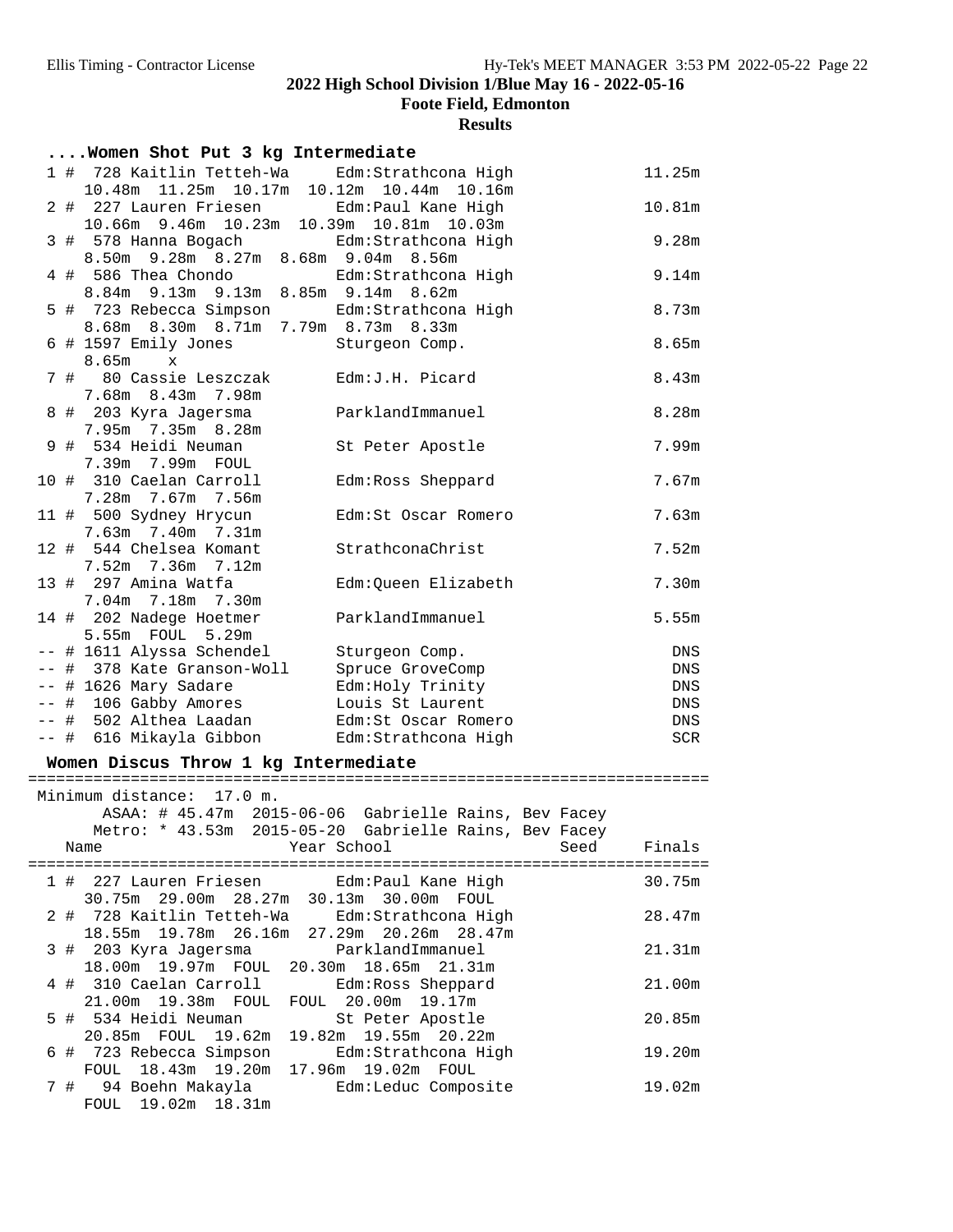**Foote Field, Edmonton**

|  | Women Discus Throw 1 kg Intermediate                                                |                                                             |        |
|--|-------------------------------------------------------------------------------------|-------------------------------------------------------------|--------|
|  | 8 # 628 Misha Hameed<br>FOUL 17.48m 18.28m                                          | Edm: Strathcona High                                        | 18.28m |
|  | 9 # 23 Sydalie Legault<br>17.61m  17.00m  17.88m                                    | E.AlexandreTache                                            | 17.88m |
|  | -- # 1626 Mary Sadare<br>FOUL FOUL FOUL                                             | Edm: Holy Trinity                                           | FOUL   |
|  | -- # 202 Nadege Hoetmer<br>FOUL FOUL FOUL                                           | ParklandImmanuel                                            | FOUL   |
|  | -- # 1591 Kailyn Gaalass                                                            | Sturgeon Comp.                                              | DNS    |
|  | -- # 502 Althea Laadan                                                              | Edm: St Oscar Romero                                        | DNS    |
|  | -- # 616 Mikayla Gibbon Edm:Strathcona High                                         |                                                             | DNS    |
|  | -- # 378 Kate Granson-Woll                                                          | Spruce GroveComp                                            | DNS    |
|  | -- # 257 Charlotte Tombs Edm: Paul Kane High                                        |                                                             | DNS    |
|  | Women Javelin Throw 500g 220-230 Intermediate                                       |                                                             |        |
|  | Minimum distance: 17.0 m.                                                           |                                                             |        |
|  |                                                                                     | ASAA: # 41.48m 2014 Paige Greig, Dewberry                   |        |
|  |                                                                                     | Metro: * 40.61m 2017-05-16 Cassie Matlock, ArchbishopOLeary |        |
|  | Year School<br>Name                                                                 | Seed                                                        | Finals |
|  | 1 # 340 Melody Marcelo Edm: Ross Sheppard                                           |                                                             | 25.38m |
|  | 16.70m  20.10m  19.90m  25.38m  FOUL  FOUL                                          |                                                             |        |
|  | 2 # 94 Boehn Makayla                                                                | Edm:Leduc Composite                                         | 24.96m |
|  | 24.96m 23.90m FOUL FOUL FOUL FOUL                                                   |                                                             |        |
|  | 3 # 636 Elliot Hope Man: Strathcona High                                            |                                                             | 24.67m |
|  | FOUL 24.67m FOUL FOUL FOUL 24.57m<br>4 # 1622 Artea Cornel Edm: Ross Sheppard       |                                                             | 22.66m |
|  | 18.30m  19.26m  22.66m  FOUL  FOUL  FOUL                                            |                                                             |        |
|  | 4 # 310 Caelan Carroll                                                              | Edm: Ross Sheppard                                          | 22.66m |
|  | 18.30m 19.26m 22.66m                                                                |                                                             |        |
|  | 6 # 728 Kaitlin Tetteh-Wa Edm: Strathcona High<br>19.06m FOUL FOUL FOUL FOUL 20.00m |                                                             | 20.00m |
|  | 7 # 257 Charlotte Tombs                                                             | Edm: Paul Kane High                                         | 19.83m |
|  | 19.83m FOUL FOUL                                                                    |                                                             |        |
|  | 8 # 1613 Shayne Soetaert                                                            | Sturgeon Comp.                                              | 18.90m |
|  | 18.90m FOUL FOUL<br>9 # 370 Danica Valentine                                        | Edm: Ross Sheppard                                          | 18.40m |
|  | 18.20m  18.40m  FOUL                                                                |                                                             |        |
|  | 10 # 623 Emily Grapel                                                               | Edm:Strathcona High                                         | 17.80m |
|  | 17.80m FOUL 17.77m                                                                  |                                                             |        |
|  | 11 # 500 Sydney Hrycun<br>FOUL 17.75m FOUL                                          | Edm: St Oscar Romero                                        | 17.75m |
|  | 12 # 23 Sydalie Legault                                                             | E.AlexandreTache                                            | 17.36m |
|  | FOUL FOUL 17.36m                                                                    |                                                             |        |
|  | 13 # 534 Heidi Neuman                                                               | St Peter Apostle                                            | 16.86m |
|  | FOUL FOUL 16.86m                                                                    |                                                             |        |
|  | -- # 1611 Alyssa Schendel<br>FOUL FOUL FOUL                                         | Sturgeon Comp.                                              | FOUL   |
|  | -- # 80 Cassie Leszczak                                                             | Edm: J.H. Picard                                            | FOUL   |
|  | FOUL<br>X                                                                           |                                                             |        |
|  | -- # 179 Adeola Desalu                                                              | Old Scona                                                   | FOUL   |
|  | FOUL<br>X                                                                           |                                                             |        |
|  | -- # 578 Hanna Bogach<br>FOUL FOUL                                                  | Edm:Strathcona High                                         | FOUL   |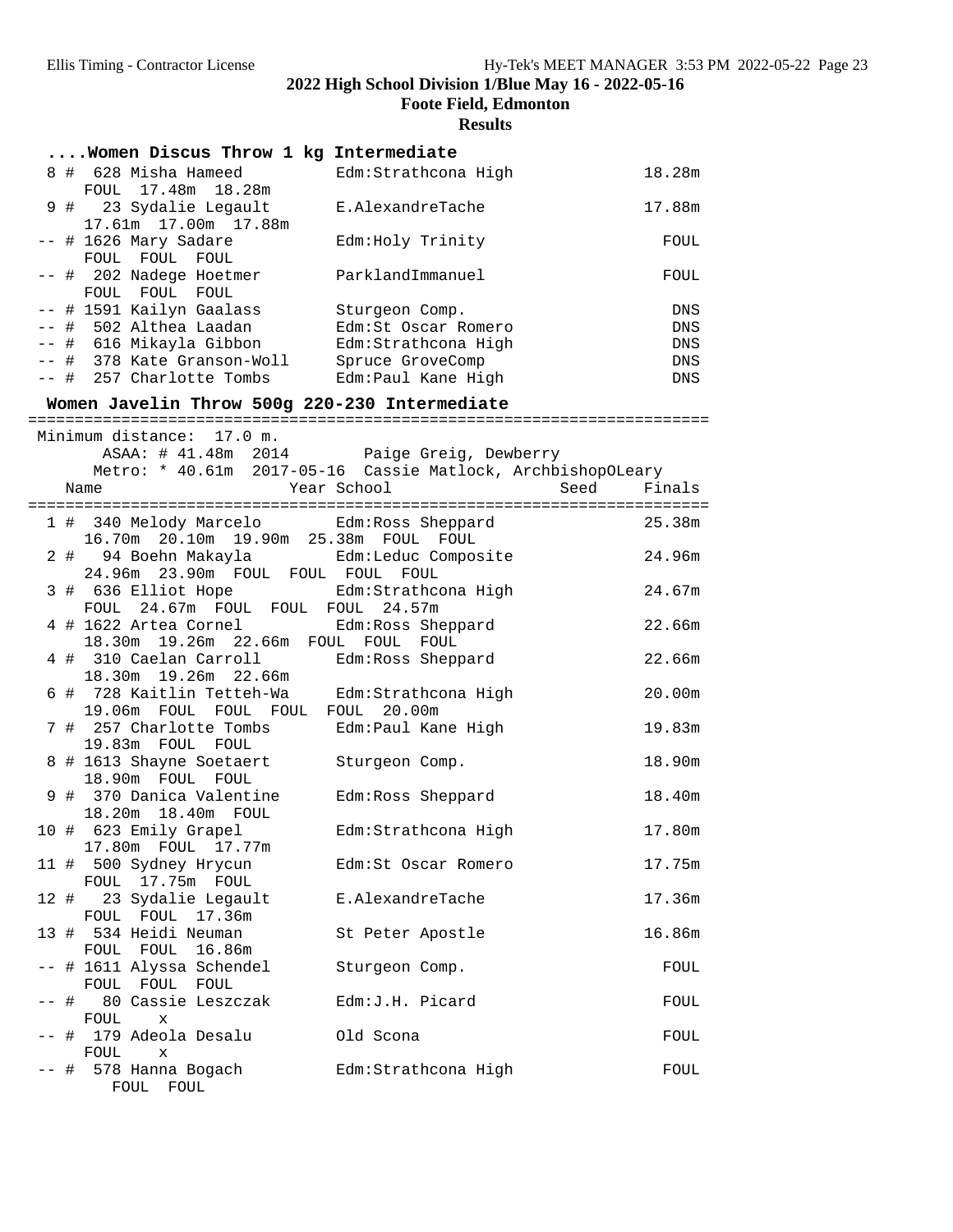**Foote Field, Edmonton**

### **Results**

### **....Women Javelin Throw 500g 220-230 Intermediate** -- # 163 Amritveer Kaur Ba Bdm:McNally FOUL FOUL FOUL FOUL -- # 160 Mikayla Hansen Edm:McNally DNS -- # 436 pamela rutto St FrancisXavier DNS -- # 106 Gabby Amores Louis St Laurent DNS -- # 404 kiara charchuk St FrancisXavier DNS -- # 424 samara murray St FrancisXavier DNS -- # 429 arshia passi St FrancisXavier DNS **Women 100 Metre Dash Senior Top 8 Advance by Time** ============================================================================ ASAA: # 11.94 1978 Cathy Chrush, Queen Elizabeth,Cgy Metro: \* 12.10 2014-05-21 Natasha Brown, J.H. Picard MetroRetired: ^ 11.80 1989 Cheryl Allen, Strathcona<br>Name Year School See Name Year School Seed Prelims H# ============================================================================ Preliminaries 1 # 477 Thabiso Vela Edm:St Joseph 13.52q 2 2 # 13 Hawa Soumah Beaumont Comp. 13.55q 1 3 # 622 Meredith Graham Edm:Strathcona High 13.78q 4 4 # 413 kennedy gibb St FrancisXavier 13.85q 4 5 # 3 Mabel Aigbanohan Beaumont Comp. 14.02q 4 6 # 733 Teagan Turnbull Edm:Strathcona High 14.16q 1 7 # 262 Sheila Armah Edm:Queen Elizabeth 14.23q 4 8 # 493 Esperance Dongo Edm:St Oscar Romero 14.43q 3 9 # 494 Tawesha Dorestin Edm:St Oscar Romero 14.51 4 10 # 5 Gloria Bashangi Beaumont Comp. 14.61 3 11 # 354 Maya Out Edm:Ross Sheppard 14.63 4 12 # 152 Leila Ceniti Edm:McNally 14.84 2 13 # 318 Abigail Ebanks Edm:Ross Sheppard 15.13 2 14 # 480 Dorcas Agbebe Edm:St Oscar Romero 15.19 1 15 # 180 Yasmeen Jalil Old Scona 15.23 3 16 # 50 Semilore Kayode Edm:Holy Trinity 15.27 1 17 # 42 Nancy Akano Edm:Holy Trinity 15.32 4 18 # 740 Tanique Williams Edm:Strathcona High 15.41 2 19 # 59 Devna Nambeesan Edm:Holy Trinity 15.46 2 20 # 52 Freesia Llamoso Edm:Holy Trinity 15.54 3 21 # 71 Mackenzie Ballam Edm:J.H. Picard 15.55 3 22 # 625 Emma Haakenson Edm:Strathcona High 15.71 3 23 # 77 Mary Hurley Edm:J.H. Picard 16.81 2 24 # 335 Asia Kealeboga Edm:Ross Sheppard 17.61 4 25 # 761 Kenzie Elliott Vimy Ridge 18.58 1 26 # 783 Bobbie-Ann Brett Edm:W.P. Wagner 18.89 3 -- # 282 Zainab Mahmoud Edm:Queen Elizabeth DNS 1 -- # 279 Meika LeBlanc Edm:Queen Elizabeth DNS 3 -- # 265 Aaliyah Batouche Edm:Queen Elizabeth DNS 2 -- # 422 ella meldrum St FrancisXavier DNS 2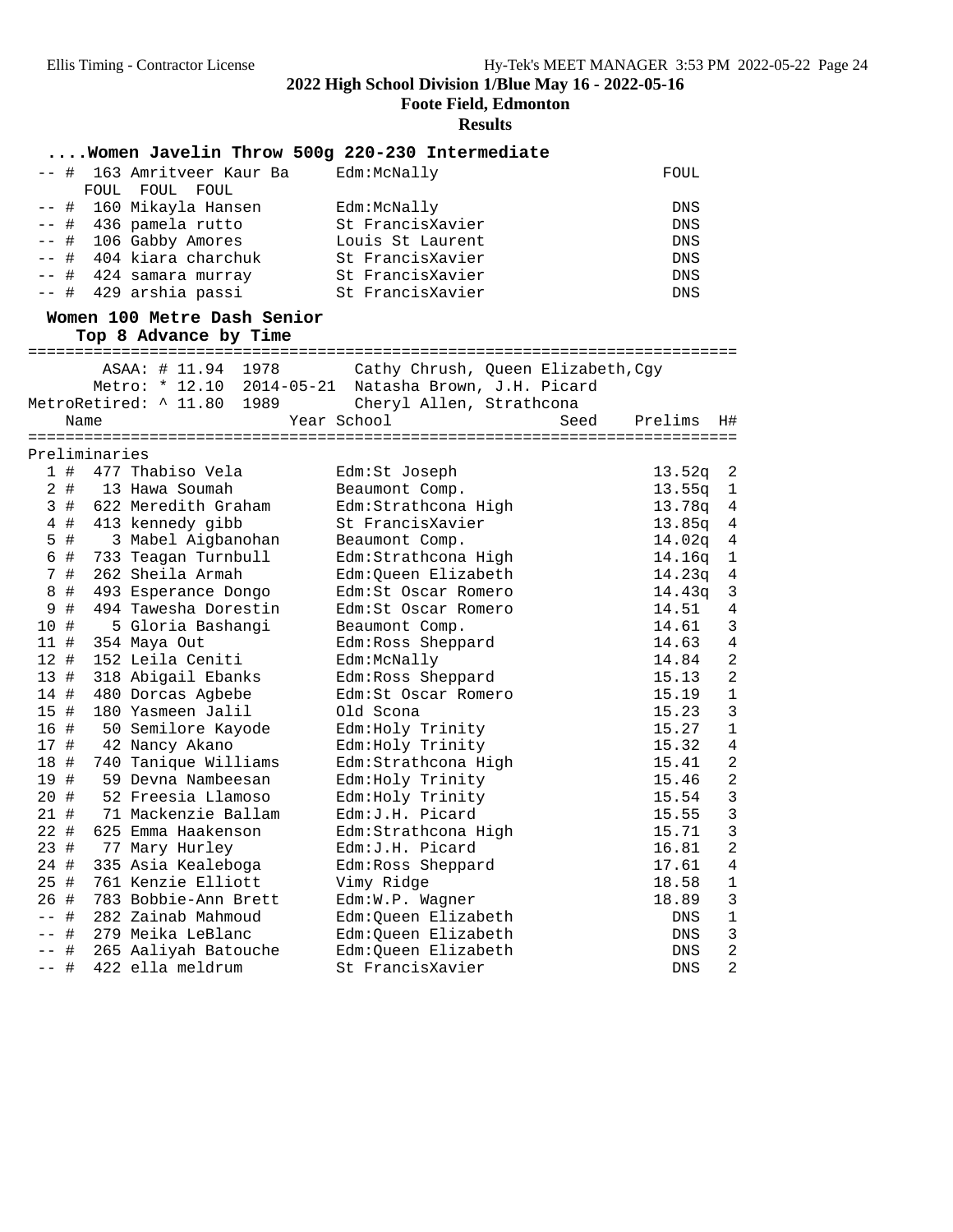**Foote Field, Edmonton**

## **Results**

Women 100 Metre Dash Senior

|                        |                                                                               |                                                                                              | ----------------------------- |                |                                |
|------------------------|-------------------------------------------------------------------------------|----------------------------------------------------------------------------------------------|-------------------------------|----------------|--------------------------------|
|                        | ASAA: # 11.94 1978<br>Metro: * 12.10 2014-05-21<br>MetroRetired: ^ 11.80 1989 | Cathy Chrush, Queen Elizabeth, Cgy<br>Natasha Brown, J.H. Picard<br>Cheryl Allen, Strathcona |                               |                |                                |
| Name                   |                                                                               | Year School                                                                                  | Prelims                       | Finals         |                                |
|                        |                                                                               |                                                                                              |                               |                |                                |
| Finals                 |                                                                               |                                                                                              |                               |                |                                |
| 1#                     | 477 Thabiso Vela                                                              | Edm:St Joseph                                                                                | 13.52                         | 13.28          |                                |
| $2$ #                  | 13 Hawa Soumah                                                                | Beaumont Comp.                                                                               | 13.55                         | 13.45          |                                |
| 3#                     | 622 Meredith Graham                                                           | Edm: Strathcona High                                                                         | 13.78                         | 13.66          |                                |
| $4$ #                  | 413 kennedy gibb                                                              | St FrancisXavier                                                                             | 13.85                         | 13.77          |                                |
| 5<br>#                 | 3 Mabel Aigbanohan                                                            | Beaumont Comp.                                                                               | 14.02                         | 13.94          |                                |
| 6 #                    | 733 Teagan Turnbull                                                           | Edm:Strathcona High                                                                          | 14.16                         | 13.98          |                                |
| #<br>$- -$<br>$--$ #   | 493 Esperance Dongo<br>262 Sheila Armah                                       | Edm:St Oscar Romero<br>Edm:Queen Elizabeth                                                   | 14.43<br>14.23                | DNS<br>DNS     |                                |
|                        | Women 200 Metre Dash Senior                                                   |                                                                                              |                               |                |                                |
|                        |                                                                               |                                                                                              |                               |                |                                |
|                        | ASAA: # 23.58 1998                                                            | Atia Weekes, Crescent Heights, Cgy                                                           |                               |                |                                |
|                        | Metro: * 25.21 2011-05-25 Stephanie Clarke, J Percy Page                      |                                                                                              |                               |                |                                |
|                        | MetroRetired: ^ 24.30 1989                                                    | Cheryl Allen, Strathcona                                                                     |                               |                |                                |
| Name                   |                                                                               | Year School                                                                                  | Seed                          | Finals         | H#                             |
|                        |                                                                               |                                                                                              |                               |                |                                |
| 1#                     | 477 Thabiso Vela                                                              | Edm:St Joseph                                                                                |                               | 27.80          | $\mathbf 1$                    |
| $2$ #                  | 559 Harmony Allan-Mah                                                         | Edm:Strathcona High                                                                          |                               | 28.66          | 3                              |
| 3<br>#                 | 13 Hawa Soumah                                                                | Beaumont Comp.                                                                               |                               | 28.90          | $\overline{a}$                 |
| #<br>4                 | 745 Hailey Young                                                              | Edm: Strathcona High                                                                         |                               | 29.38          | 3<br>$\overline{3}$            |
| $\#$<br>5              | 3 Mabel Aigbanohan                                                            | Beaumont Comp.                                                                               |                               | 29.49          | $\overline{a}$                 |
| 6<br>$\#$              | 413 kennedy gibb                                                              | St FrancisXavier                                                                             |                               | 29.63          |                                |
| $7\phantom{.}$<br>$\#$ | 670 Maya McCaffery                                                            | Edm:Strathcona High                                                                          |                               | 30.10<br>30.46 | $\mathbf{1}$<br>$\overline{c}$ |
| 8<br>$\#$<br>$\#$      | 493 Esperance Dongo                                                           | Edm: St Oscar Romero                                                                         |                               | 30.95          | $\mathbf{1}$                   |
| 9<br>10<br>#           | 5 Gloria Bashangi<br>494 Tawesha Dorestin                                     | Beaumont Comp.<br>Edm:St Oscar Romero                                                        |                               | 31.06          | $\mathbf{1}$                   |
| 11#                    | 59 Devna Nambeesan                                                            | Edm: Holy Trinity                                                                            |                               | 31.78          | $\overline{a}$                 |
| 12#                    | 180 Yasmeen Jalil                                                             | Old Scona                                                                                    |                               | 31.81          | $\mathbf{1}$                   |
| 13#                    | 365 Ayla Taller                                                               | Edm:Ross Sheppard                                                                            |                               | 31.96          | 3                              |
| 14 #                   | 625 Emma Haakenson                                                            | Edm: Strathcona High                                                                         |                               | 33.96          | $\overline{c}$                 |
| #<br>$- -$             | 41 Achol Aguer                                                                | Edm: Holy Trinity                                                                            |                               | DNS            | 3                              |
| #<br>$- -$             | 265 Aaliyah Batouche                                                          | Edm:Queen Elizabeth                                                                          |                               | DNS            | $\mathbf 1$                    |
| -- #                   | 783 Bobbie-Ann Brett                                                          | Edm:W.P. Wagner                                                                              |                               | DNS            | $\mathbf{1}$                   |
| $--$ #                 | 262 Sheila Armah                                                              | Edm:Queen Elizabeth                                                                          |                               | DNS            | $\overline{a}$                 |
| -- #                   | 318 Abigail Ebanks                                                            | Edm:Ross Sheppard                                                                            |                               | ${\rm DNS}$    | $\overline{a}$                 |
| -- #                   | 279 Meika LeBlanc                                                             | Edm:Queen Elizabeth                                                                          |                               | DNS            | 3                              |
| -- #                   | 774 Kahlan McDonald                                                           | Vimy Ridge                                                                                   |                               | SCR            |                                |
|                        | Women 400 Metre Dash Senior                                                   |                                                                                              |                               |                |                                |
|                        | ASAA: # 54.22 2012                                                            | Sage Watson, Medicine Hat, South                                                             |                               |                |                                |
|                        | Metro: * 56.60 1987                                                           | Teresa Rich, Bonnie Doon                                                                     |                               |                |                                |
| Name                   |                                                                               | Year School                                                                                  | Seed                          | Finals         | H#                             |
|                        |                                                                               |                                                                                              |                               |                |                                |
| 1#                     | 16 Élianne Baril                                                              | E.AlexandreTache                                                                             |                               | 1:06.28        | 1                              |
| 2#                     | 658 Emily Li                                                                  | Edm:Strathcona High                                                                          |                               | 1:06.87        | $\mathbf 1$                    |
| 3<br>$\#$              | 745 Hailey Young                                                              | Edm:Strathcona High                                                                          |                               | 1:08.10        | $\mathbf{1}$                   |
| $\#$<br>4              | 670 Maya McCaffery                                                            | Edm:Strathcona High                                                                          |                               | 1:12.23        | $\mathbf 1$                    |
| 5 #                    | 180 Yasmeen Jalil                                                             | Old Scona                                                                                    |                               | 1:15.68        | $\mathbf 1$                    |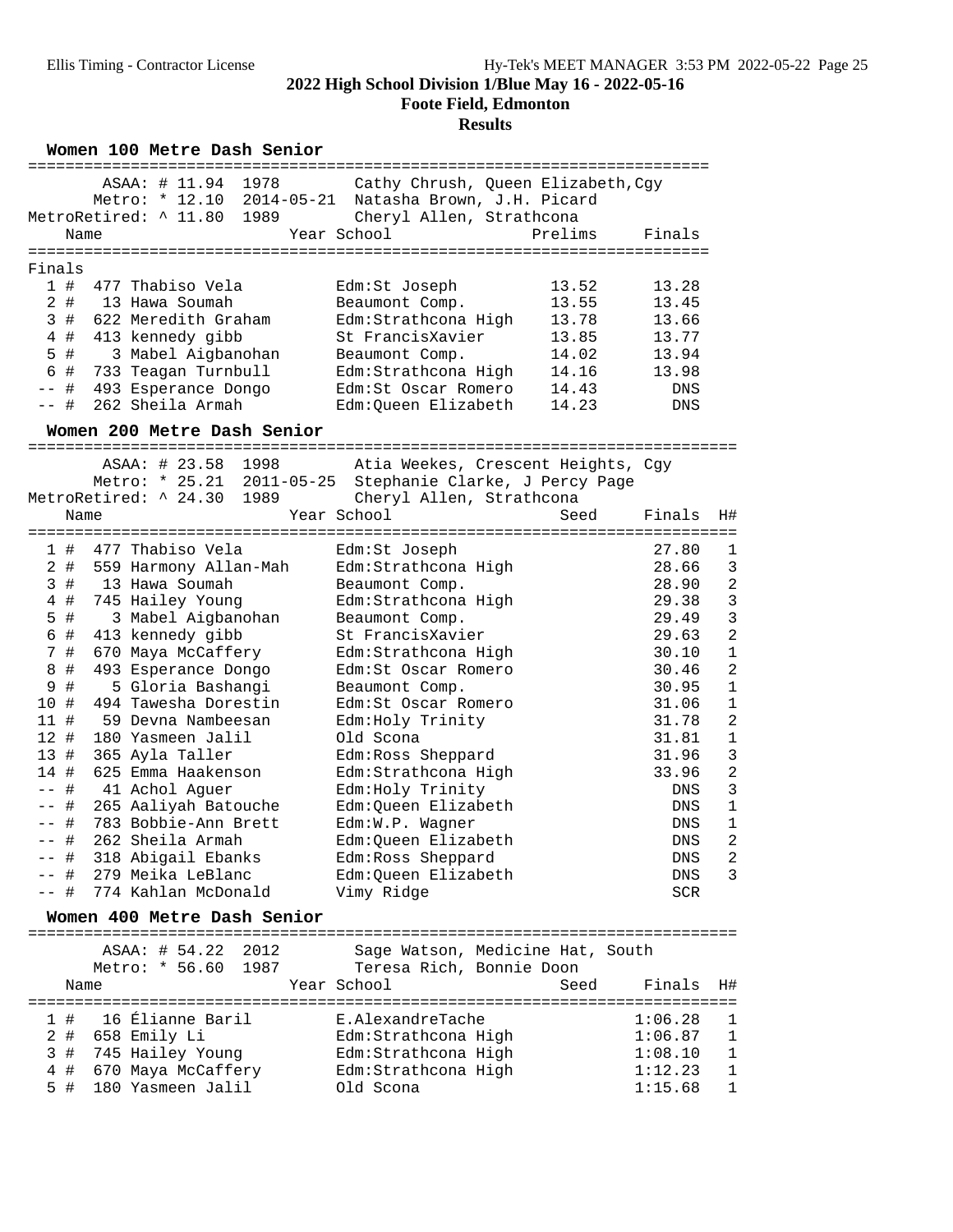**Foote Field, Edmonton**

|                     | Women 400 Metre Dash Senior                   |                                             |                                                                              |
|---------------------|-----------------------------------------------|---------------------------------------------|------------------------------------------------------------------------------|
| 6 #                 | 625 Emma Haakenson                            | Edm:Strathcona High                         | 1:24.95<br>1                                                                 |
|                     | 7 # 790 Tylee Healy                           | Edm:W.P. Wagner                             | $\mathbf{1}$<br>1:31.32                                                      |
| #<br>--             | 325 Sabine Germain                            | Edm: Ross Sheppard                          | $\overline{2}$<br>DNS                                                        |
| -- #                | 721 Tara Siminot                              | Edm: Strathcona High                        | <b>SCR</b>                                                                   |
|                     | -- # 746 Samantha Young                       | Edm: Strathcona High                        | <b>SCR</b>                                                                   |
|                     | -- # 365 Ayla Taller                          | Edm: Ross Sheppard                          | <b>SCR</b>                                                                   |
|                     | Women 800 Metre Run Senior                    |                                             |                                                                              |
|                     |                                               |                                             |                                                                              |
|                     | ASAA: # 2:11.60 2012                          |                                             | Jenna Westaway, Rundle College, Calg                                         |
|                     | Metro: * 2:13.90<br>2005                      | Raeleen Hunter, Beaumont                    | Finals                                                                       |
|                     | Name                                          | Year School                                 | Seed                                                                         |
| 1#                  | 619 Antje Gille                               | Edm:Strathcona High                         | 2:37.72                                                                      |
| 2#                  | 696 Olivia Palmer                             | Edm:Strathcona High                         | 2:41.95                                                                      |
| 3#                  | 658 Emily Li                                  | Edm: Strathcona High                        | 2:44.87                                                                      |
| $4$ #               | 585 Nora Chan                                 | Edm: Strathcona High                        | 2:56.36                                                                      |
| 5 #                 | 236 Shae Lupaschuk                            | Edm: Paul Kane High                         | 2:56.73                                                                      |
| 6 #                 | 184 Alexandra Mykitiu                         | Old Scona                                   | 3:03.43                                                                      |
| 7#                  | 437 olivia scornaienc                         | St FrancisXavier                            | 3:15.79                                                                      |
| 8 #                 | 75 Maria Florez                               | Edm: J.H. Picard                            | 3:23.83                                                                      |
| 9<br>#              | 790 Tylee Healy                               | Edm:W.P. Wagner                             | 3:31.04                                                                      |
| -- #                | 475 Paulina Stewart                           | Edm:St Joseph                               | <b>DNF</b>                                                                   |
|                     | Women 1500 Metre Run Senior                   |                                             |                                                                              |
|                     |                                               |                                             |                                                                              |
|                     | ASAA: # 4:35.16 2007<br>Metro: * 4:44.38 2005 |                                             | Jessica O'Connell, Western Canada, C<br>Sophie Trageser, Archbishop MacDonal |
|                     |                                               |                                             |                                                                              |
|                     |                                               |                                             |                                                                              |
|                     | Name                                          | Year School                                 | Seed<br>Finals                                                               |
|                     |                                               |                                             | ===================================                                          |
| 1#                  | 591 Samara Cockburn                           | Edm:Strathcona High                         | 5:23.67                                                                      |
|                     | 2 # 619 Antje Gille<br>696 Olivia Palmer      | Edm:Strathcona High                         | 5:39.03<br>5:51.75                                                           |
| 3#<br>$4$ #         | 184 Alexandra Mykitiu                         | Edm: Strathcona High<br>Old Scona           | 6:09.98                                                                      |
| $5$ #               | 419 leah kinahan                              | St FrancisXavier                            | 6:27.68                                                                      |
| 6 #                 | 437 olivia scornaienc                         | St FrancisXavier                            | 6:40.46                                                                      |
| $\overline{7}$<br># | 675 Kate McMurtry                             | Edm: Strathcona High                        | 6:48.01                                                                      |
| #<br>8              | 75 Maria Florez                               | Edm: J.H. Picard                            | 7:14.86                                                                      |
| $--$ #              | 447 athena tsoukalas                          | St FrancisXavier                            | <b>DNS</b>                                                                   |
|                     | -- # 1606 Brody Muller                        | Sturgeon Comp.                              | DNS                                                                          |
| -- #                | 365 Ayla Taller                               | Edm: Ross Sheppard                          | $\mathop{\rm DNS}$                                                           |
| ーー 井                | 236 Shae Lupaschuk                            | Edm:Paul Kane High                          | DNS                                                                          |
|                     | Women 3000 Metre Run Senior                   |                                             |                                                                              |
|                     |                                               |                                             |                                                                              |
|                     | ASAA: # 9:49.07<br>2011-06-03                 | Ellen Pennock, Henry WiseWo                 |                                                                              |
|                     | Metro: * 9:55.06<br>1999                      | Tara Struyk, Jasper Place                   |                                                                              |
|                     | Name                                          | Year School                                 | Seed<br>Finals                                                               |
| 1#                  | 591 Samara Cockburn                           | Edm:Strathcona High                         | 11:04.4h                                                                     |
|                     | 2 # 619 Antje Gille                           |                                             | 11:47.9h                                                                     |
|                     | 3 # 679 Isabella Moodley                      | Edm: Strathcona High<br>Edm:Strathcona High | 11:48.2h                                                                     |
| 4                   | 419 leah kinahan<br>#                         | St FrancisXavier                            | 13:16.3h                                                                     |
| 5<br>#<br>6 #       | 721 Tara Siminot<br>184 Alexandra Mykitiu     | Edm: Strathcona High<br>Old Scona           | 13:52.1h<br>13:57.2h                                                         |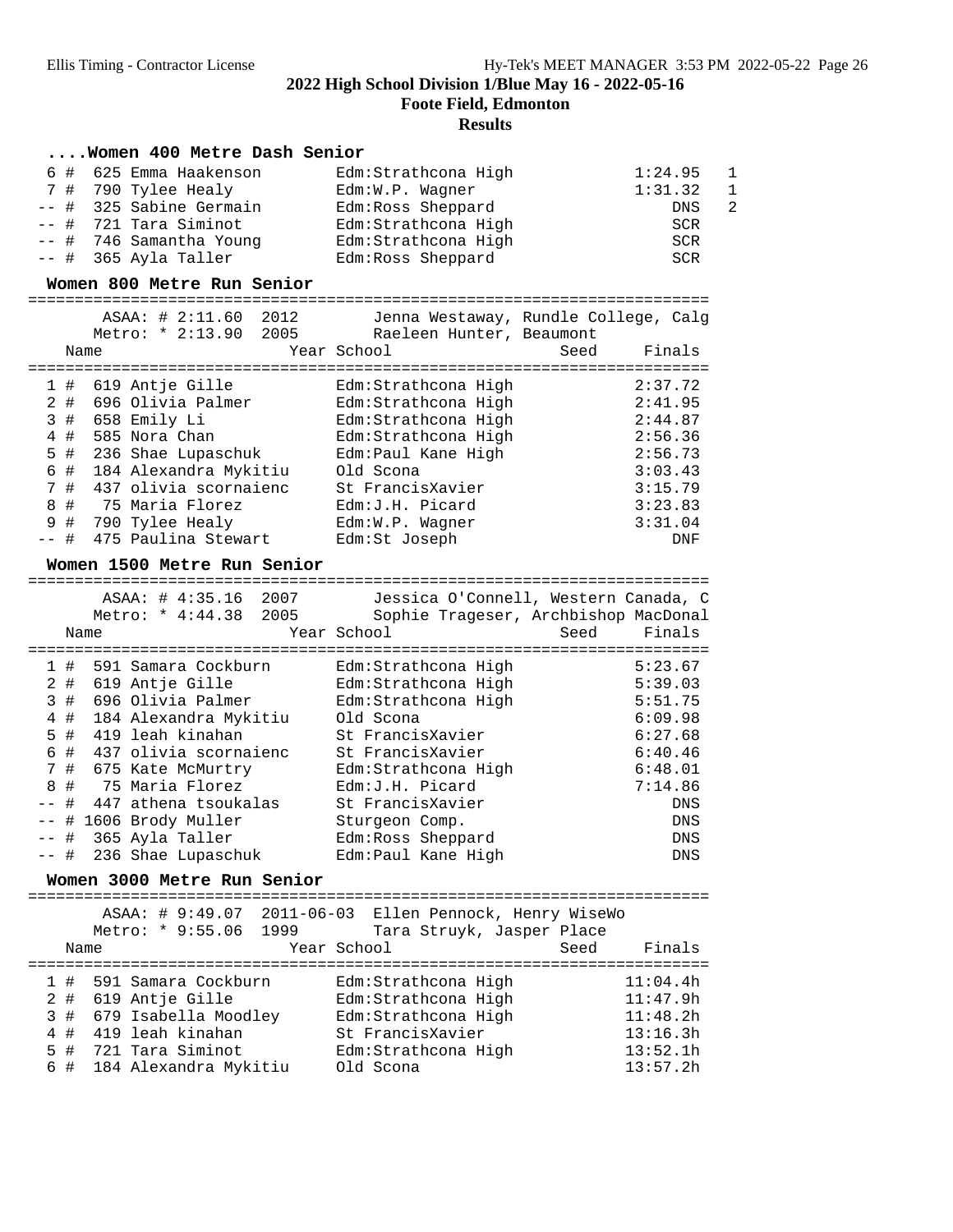**Foote Field, Edmonton**

| Women 3000 Metre Run Senior                          |                                                                                                 |            |                |
|------------------------------------------------------|-------------------------------------------------------------------------------------------------|------------|----------------|
| 75 Maria Florez<br>7#                                | Edm:J.H. Picard                                                                                 | 14:26.7h   |                |
| 8#<br>536 Rachel Schutta                             | St Peter Apostle                                                                                | 14:53.5h   |                |
| -- # 1606 Brody Muller                               | Sturgeon Comp.                                                                                  | <b>DNS</b> |                |
| Women 80 Metre Hurdles 84cm 33" 8m Senior            |                                                                                                 |            |                |
|                                                      |                                                                                                 |            |                |
| 0.84 m (33 inches) hurdle height.                    |                                                                                                 |            |                |
| 12 m to first hurdle, then                           |                                                                                                 |            |                |
| every 8 m thereafter (white marks).<br>ASAA: # 11.46 |                                                                                                 |            |                |
|                                                      | 2013-06-07 Deshaunda Morrison, Bishop O'Byr<br>Metro: * 11.63 2005 Heather Bergland, Strathcona |            |                |
| Name                                                 | Year School<br>Seed                                                                             | Finals     | H#             |
|                                                      |                                                                                                 |            |                |
| 152 Leila Ceniti<br>1#                               | Edm:McNally                                                                                     | 16.39      | 1              |
| 2 # 700 Natalia Pilip                                | Edm: Strathcona High                                                                            | 16.45      | $\mathbf{1}$   |
| 3 # 354 Maya Out                                     | Edm: Ross Sheppard                                                                              | 16.62      | $\mathbf 1$    |
| 4 # 622 Meredith Graham                              | Edm: Strathcona High                                                                            | 17.07      | $\mathbf 1$    |
| $5$ #<br>611 Katie Ferchau                           | Edm: Strathcona High                                                                            | 19.01      | $\mathbf{1}$   |
| 6 #<br>761 Kenzie Elliott                            | Vimy Ridge                                                                                      | 20.41      | $\mathbf{1}$   |
| 497 Zena Fen<br>-- #                                 | Edm:St Oscar Romero                                                                             | DNS        | 1              |
| -- # 447 athena tsoukalas                            | St FrancisXavier                                                                                | <b>DNS</b> | $\overline{2}$ |
| -- # 610 Grace Feisst                                | Edm: Strathcona High                                                                            | DNS        | $\overline{2}$ |
| -- # 329 Olatz Guenaga                               | Edm: Ross Sheppard                                                                              | DNS        | $\overline{2}$ |
| Women 4x100 Metre Relay Senior                       |                                                                                                 |            |                |
|                                                      |                                                                                                 |            |                |
| ASAA: # 48.46<br>1992                                | , Calgary                                                                                       |            |                |
|                                                      | Dayd, McLeod, Laskot, Twumasi                                                                   |            |                |
| Metro: * 47.00<br>1982                               | Bonnie Doon                                                                                     |            |                |
| School                                               | Seed                                                                                            | Finals     |                |
| 1 Edm:Strathcona High<br>' A '                       |                                                                                                 | 57.14      |                |
| 1) #700 Natalia Pilip                                | 2) #733 Teagan Turnbull                                                                         |            |                |
| 3) #625 Emma Haakenson                               | 4) #559 Harmony Allan-Mah                                                                       |            |                |
| 2 Edm: Louis St Laurent<br>'A'                       |                                                                                                 | 58.74      |                |
| 1) #102 Clara Adjei                                  | 2) #108 Anita Atiti                                                                             |            |                |
| 3) #119 Flore Koki                                   | 4) #124 Winnie Majok                                                                            |            |                |
| 3 Edm: Strathcona High<br>'B'                        |                                                                                                 | 59.32      |                |
| 1) #574 Shemoya Biersay                              | 2) #632 Havannah Hernandez                                                                      |            |                |
| 3) #740 Tanique Williams                             | 4) #663 Ashtyn Marshall                                                                         |            |                |
| 4 Edm: Ross Sheppard 'A'                             |                                                                                                 | 1:00.58    |                |
| 1) #318 Abigail Ebanks                               | 2) #335 Asia Kealeboga                                                                          |            |                |
| 3) #363 Malaika Sveinson                             | 4) #365 Ayla Taller                                                                             |            |                |
| -- Edm:J.H. Picard<br>$^{\prime}$ A $^{\prime}$      |                                                                                                 | DNS        |                |
| 1) #71 Mackenzie Ballam                              | 2) #77 Mary Hurley                                                                              |            |                |
| 3) #78 Sarah Jarvis                                  | 4) #75 Maria Florez                                                                             |            |                |
| Edm: St Francis Xavier<br>' A'                       |                                                                                                 | DNS        |                |
| 1) #422 ella meldrum                                 | 2) #437 olivia scornaienchi                                                                     |            |                |
| 3) #413 kennedy gibb                                 |                                                                                                 |            |                |
|                                                      | 4) #392 makkayla agar                                                                           |            |                |
| -- Edm: Holy Trinity 'A'                             |                                                                                                 | DNS        |                |
| 1) #52 Freesia Llamoso                               | 2) #42 Nancy Akano                                                                              |            |                |
| 3) #50 Semilore Kayode                               | 4) #59 Devna Nambeesan                                                                          |            |                |
| -- Edm: St Oscar Romero 'A'                          |                                                                                                 | DNS        |                |
| 1) #513 Karylle Rebamontan<br>3) #480 Dorcas Agbebe  | 2) #493 Esperance Dongo<br>4) #497 Zena Fen                                                     |            |                |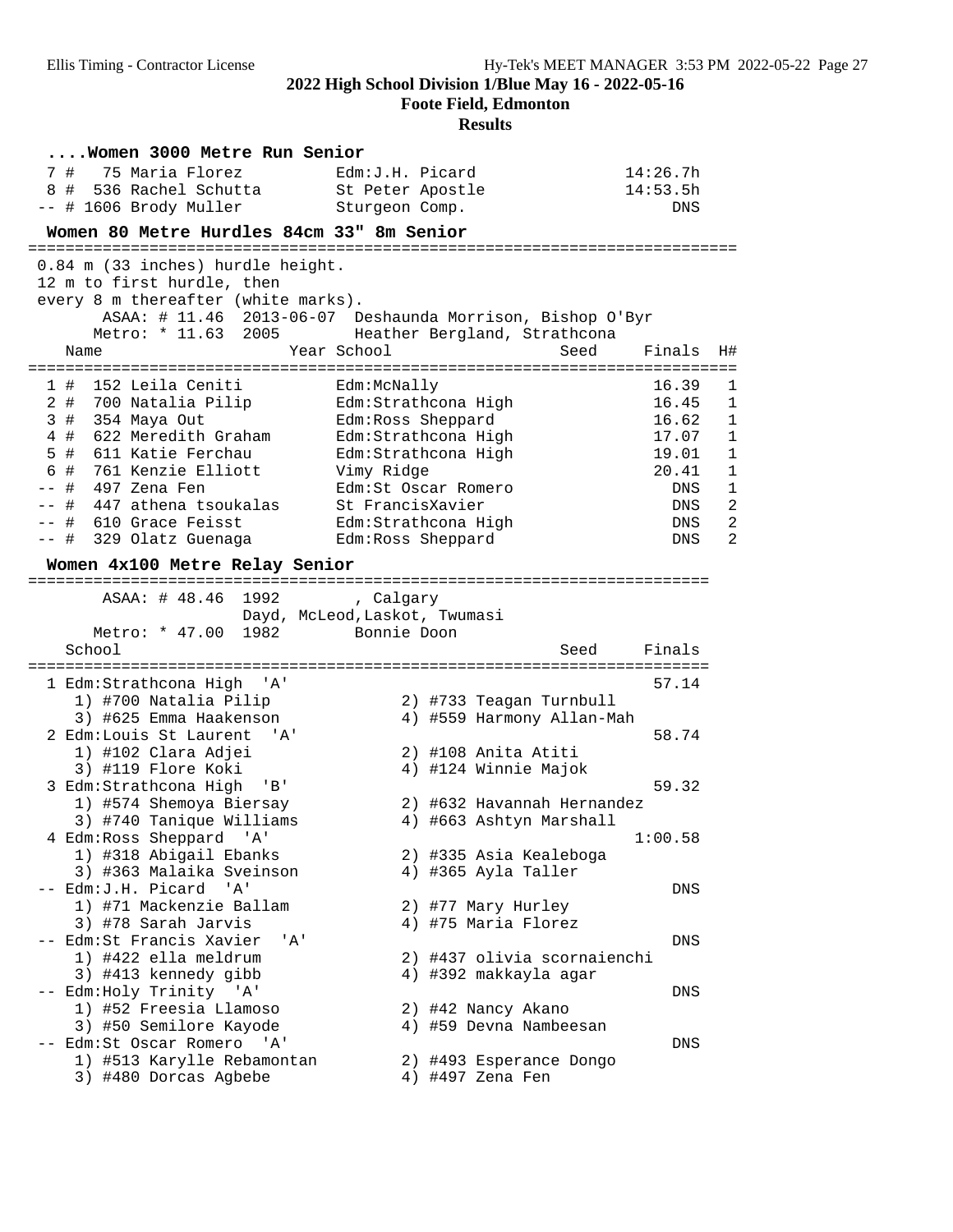### **Foote Field, Edmonton**

## **Results**

## Women High Jump Senior

| Start at 1.25 m.                                              |                                                       |                   |
|---------------------------------------------------------------|-------------------------------------------------------|-------------------|
| Increment by 5 cm to 1.55 m,                                  |                                                       |                   |
| then by 3 cm and 2 cm to end of event.                        |                                                       |                   |
|                                                               | ASAA: # 1.83m 1998 Witney Evans, Western Canada, Cgy  |                   |
|                                                               | Metro: * 1.70m 2016-05-17 Kory White, Strathcona High |                   |
| Name                                                          | Year School                                           | Seed<br>Finals    |
|                                                               |                                                       |                   |
| 1 # 575 Abigail Birkholz Edm: Strathcona High                 |                                                       | 1.50m             |
| 1.40 1.45 1.50 1.55                                           |                                                       |                   |
| O O XO XXX                                                    |                                                       |                   |
| 1 # 384 Barrett Groves                                        | StAlbertCatholic                                      | 1.50m             |
| 1.40 1.45 1.50 1.55                                           |                                                       |                   |
| O O XO XXX                                                    |                                                       |                   |
| 3 # 766 Reese Hjertaas Vimy Ridge<br>1.35 1.40 1.45 1.50 1.55 |                                                       | J1.50m            |
| O O XO XO XXX                                                 |                                                       |                   |
| 4 # 652 Gabrielle Lacours Edm: Strathcona High                |                                                       | 1.45m             |
| 1.25 1.30 1.35 1.40 1.45 1.50                                 |                                                       |                   |
| O XXO<br>O O XXO XXX                                          |                                                       |                   |
| 5 # 670 Maya McCaffery                                        | Edm:Strathcona High                                   | 1.35m             |
| 1.25 1.30 1.35 1.40                                           |                                                       |                   |
| O O XXO XXX                                                   |                                                       |                   |
| 6 # 700 Natalia Pilip Edm: Strathcona High                    |                                                       | 1.30 <sub>m</sub> |
| 1.25 1.30 1.35                                                |                                                       |                   |
| O O XXX                                                       |                                                       |                   |
| 7 # 52 Freesia Llamoso Edm: Holy Trinity                      |                                                       | 1.25m             |
| 1.25 1.30                                                     |                                                       |                   |
| O XXX                                                         |                                                       |                   |
| 7 # 783 Bobbie-Ann Brett Edm: W.P. Wagner                     |                                                       | 1.25m             |
| $1.25$ 1.30                                                   |                                                       |                   |
| O XXX                                                         |                                                       |                   |
| -- # 147 Natsai Zhou                                          | Louis St Laurent                                      | DNS               |
| -- # 493 Esperance Dongo                                      | Edm: St Oscar Romero                                  | DNS               |
| -- # 774 Kahlan McDonald                                      | Vimy Ridge                                            | SCR               |
|                                                               |                                                       |                   |
| Women Pole Vault Senior                                       |                                                       |                   |
| Start at 1.60 m.                                              |                                                       |                   |
| Increment by 10 cm to 2.40 m,                                 |                                                       |                   |
| then by 5 cm to end of event.                                 |                                                       |                   |
| ASAA: # 3.55m 2006 Kirstin Flesher, Strathcona Comp           |                                                       |                   |
|                                                               | Metro: * 3.25m 2006 Kirstin Flesher, Strathcona       |                   |
| Name                                                          | Year School                                           | Seed<br>Finals    |
|                                                               |                                                       |                   |
| 1 # 165 Lindsay Lang <a> Edm:McNally</a>                      |                                                       | 3.15m             |
| 1.35 1.50 1.65 1.80 1.95 2.10 2.25 2.40 2.70 3.00 3.15        |                                                       |                   |
| P P P P P P P P O O XXO                                       | $\overline{O}$                                        |                   |
| 2 # 235 Sierra L'heureux Edm: Paul Kane High                  |                                                       | 2.25m             |
| 1.35 1.50 1.65 1.80 1.95 2.10 2.25 2.40                       |                                                       |                   |
| P P P P O O O XXX                                             |                                                       |                   |
| 3 # 210 Esther Stel                                           | ParklandImmanuel                                      | 1.65m             |
| 1.35 1.50 1.65 1.80                                           |                                                       |                   |
| XXO XO XO XXX                                                 |                                                       |                   |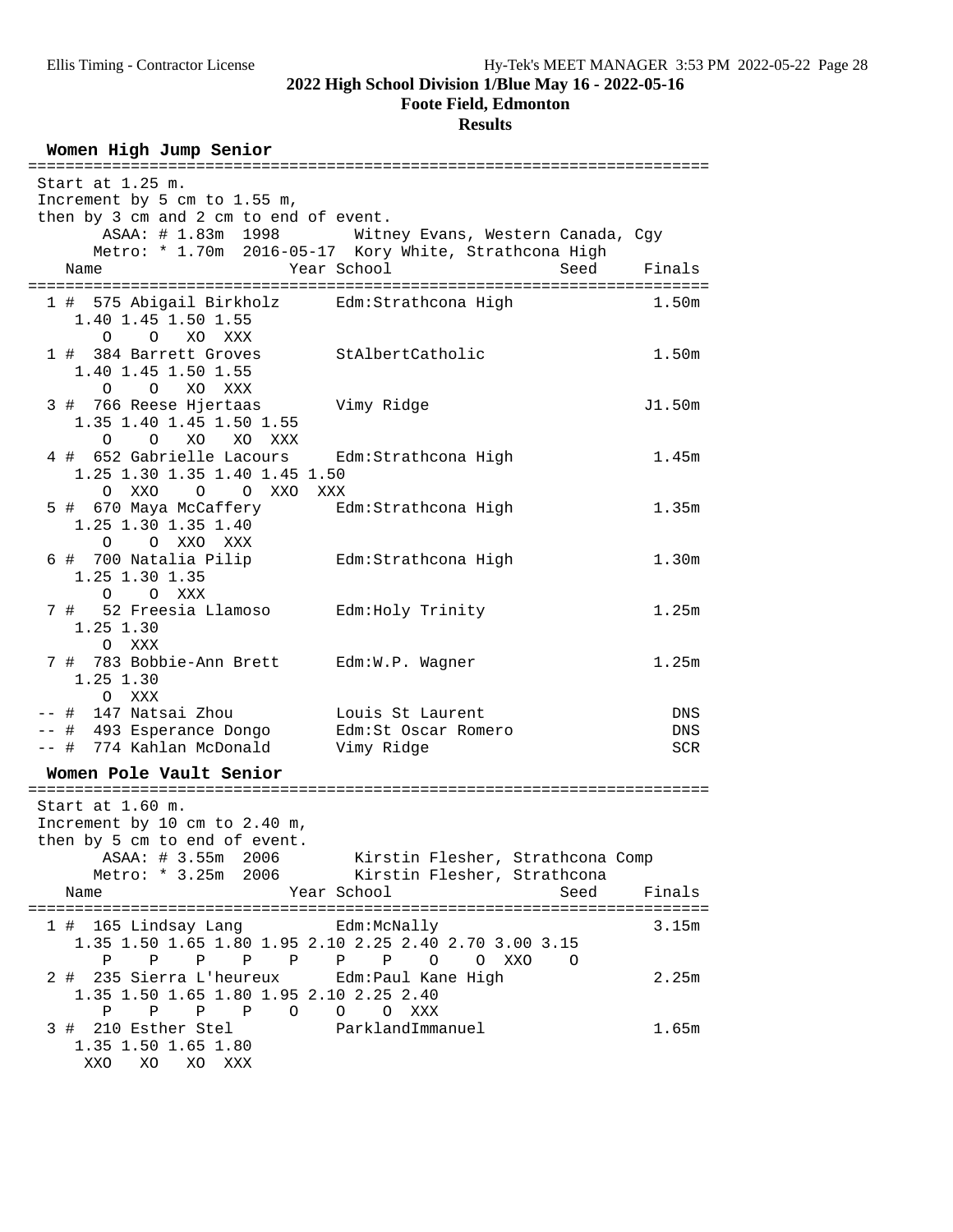**Foote Field, Edmonton**

|      |                                             | Women Pole Vault Senior                  |                                                                                                                          |                   |                         |
|------|---------------------------------------------|------------------------------------------|--------------------------------------------------------------------------------------------------------------------------|-------------------|-------------------------|
|      | 4 # 477 Thabiso Vela<br>1.35 1.50           |                                          | Edm:St Joseph                                                                                                            | 1.50 <sub>m</sub> |                         |
|      | $O$ XO                                      | -- # 653 Alison Langford                 | -- # 565 Zoe Bamber <a> Edm:Strathcona High<br/>-- # 668 Nyayiik Mayen Edm: Strathcona High<br/>Edm: Strathcona High</a> | DNS<br>DNS<br>DNS |                         |
|      | Women Long Jump Senior                      |                                          |                                                                                                                          |                   |                         |
|      | Minimum distance: 3.5 m.                    |                                          |                                                                                                                          |                   |                         |
|      |                                             |                                          | ASAA: # 5.80m 1989 Esther Medema, Mallaig, North<br>Metro: * 5.49m 2003 Eve Kosik, St. Albert Catholic                   |                   |                         |
| Name |                                             |                                          | Year School                                                                                                              | Seed<br>Finals    | H#                      |
|      |                                             |                                          | 1 # 384 Barrett Groves StAlbertCatholic                                                                                  | 4.75m             | $\overline{2}$          |
|      |                                             | 4.75m FOUL 4.55m 4.70m 4.73m FOUL        |                                                                                                                          |                   |                         |
|      | $4.32m$ $4.22m$                             | 2 # 477 Thabiso Vela                     | Edm:St Joseph                                                                                                            | 4.32m             | $\overline{2}$          |
| 3#   |                                             | 3.87m  4.10m  4.09m  4.12m  3.94m  3.95m | 5 Gloria Bashangi Beaumont Comp.                                                                                         | 4.12m             | $\overline{a}$          |
|      | 4.08m 4.02m                                 |                                          | 4 # 494 Tawesha Dorestin Edm: St Oscar Romero                                                                            | 4.08m             | 1                       |
|      |                                             | 3.55m FOUL 4.07m 4.07m 3.90m FOUL        | 5 # 575 Abigail Birkholz Edm: Strathcona High                                                                            | 4.07m             | $\mathbf 1$             |
|      | 6 # 13 Hawa Soumah<br>$3.84m$ $4.01m$       |                                          | Beaumont Comp.                                                                                                           | 4.01 <sub>m</sub> | $\overline{2}$          |
|      | FOUL 3.94m FOUL                             |                                          | 7 # 559 Harmony Allan-Mah Edm: Strathcona High                                                                           | 3.94 <sub>m</sub> | $\overline{a}$          |
|      | FOUL 3.80m FOUL                             | 8 # 513 Karylle Rebamonta                | Edm: St Oscar Romero                                                                                                     | 3.80 <sub>m</sub> | 1                       |
|      | 9 # 1625 Erica Sarinas<br>FOUL FOUL 3.64m   |                                          | Edm:Strathcona High                                                                                                      | 3.64m             | $\mathbf{1}$            |
|      | 10 # 42 Nancy Akano<br>3.54m                |                                          | Edm: Holy Trinity                                                                                                        | 3.54m             | $\overline{2}$          |
|      | FOUL 3.51m                                  | 11 # 668 Nyayiik Mayen                   | Edm: Strathcona High                                                                                                     | 3.51 <sub>m</sub> | $\overline{a}$          |
|      | 12 # 160 Mikayla Hansen<br>FOUL 0.03m 0.50m |                                          | Edm:McNally                                                                                                              | 0.50 <sub>m</sub> | $\mathbf 1$             |
|      | -- # 803 Paige Nault<br>FOUL                |                                          | Edm:W.P. Wagner                                                                                                          | FOUL              | $\overline{c}$          |
|      | -- # 230 Christina Ho<br>FOUL FOUL          |                                          | Edm:Paul Kane High                                                                                                       | FOUL              | 2                       |
| -- # | FOUL<br>X                                   | 71 Mackenzie Ballam                      | Edm:J.H. Picard                                                                                                          | FOUL              | $\mathbf{1}$            |
|      | -- # 318 Abigail Ebanks<br>FOUL FOUL        |                                          | Edm: Ross Sheppard                                                                                                       | FOUL              | $\mathbf{1}$            |
|      | -- # 761 Kenzie Elliott<br>FOUL FOUL FOUL   |                                          | Vimy Ridge                                                                                                               | FOUL              | 1                       |
|      | -- # 790 Tylee Healy<br>FOUL FOUL           |                                          | $Edm:W.P.$ Waqner                                                                                                        | FOUL              | $\overline{a}$          |
|      | FOUL FOUL                                   | -- # 822 Ceili Van Leeuwen               | Edm:W.P. Wagner                                                                                                          | FOUL              | $\overline{\mathbf{c}}$ |
|      | x x FOUL                                    | -- # 50 Semilore Kayode                  | Edm: Holy Trinity                                                                                                        | FOUL              | 1                       |
| -- # | 45 Celestia Chauhan                         |                                          | Edm: Holy Trinity                                                                                                        | DNS               | $\mathbf 1$             |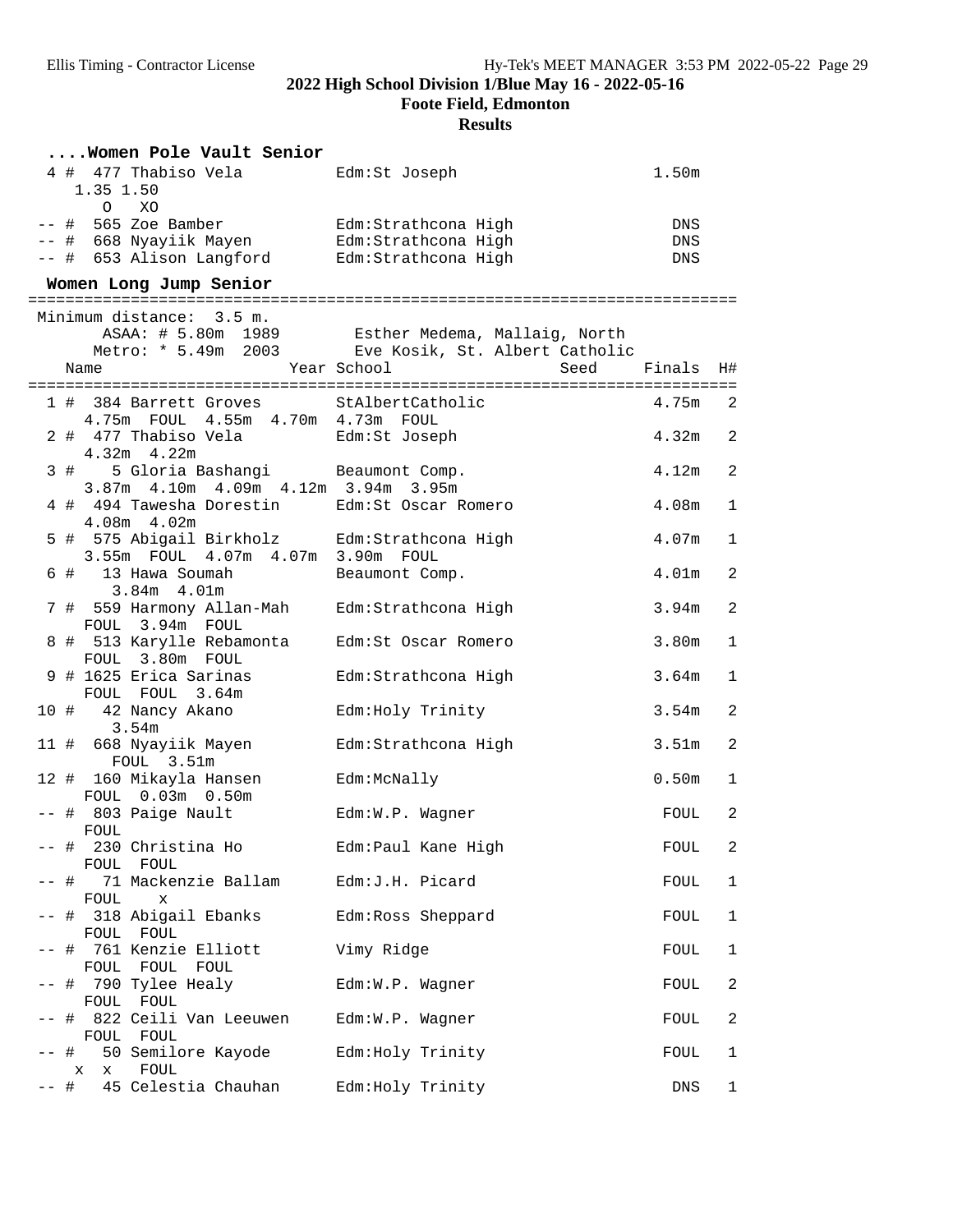**Foote Field, Edmonton**

| Women Long Jump Senior                                                                                                                                                                                                                                                                                                                                                             |                                                                                                                                          |                                                                                                          |
|------------------------------------------------------------------------------------------------------------------------------------------------------------------------------------------------------------------------------------------------------------------------------------------------------------------------------------------------------------------------------------|------------------------------------------------------------------------------------------------------------------------------------------|----------------------------------------------------------------------------------------------------------|
| $--$ #<br>77 Mary Hurley<br>274 Sana Gutierrez<br>-- #<br>-- # 282 Zainab Mahmoud<br>-- # 262 Sheila Armah<br>-- # 774 Kahlan McDonald<br>-- # 713 Adriana Sarinas                                                                                                                                                                                                                 | Edm: J.H. Picard<br>Edm:Queen Elizabeth<br>Edm:Queen Elizabeth<br>Edm:Queen Elizabeth<br>Vimy Ridge<br>Edm: Strathcona High              | 1<br>DNS<br>2<br><b>DNS</b><br><b>DNS</b><br>1<br>$\mathbf{1}$<br><b>DNS</b><br><b>SCR</b><br><b>SCR</b> |
| Women Triple Jump Senior                                                                                                                                                                                                                                                                                                                                                           |                                                                                                                                          |                                                                                                          |
| Minimum distance: 7.0 m.<br>Name                                                                                                                                                                                                                                                                                                                                                   | ASAA: # 11.87m 2014-06-07 Tiana Pisoni, Monsignor McCoy<br>Metro: * 11.90m 2016-05-17 Kory White, Strathcona High<br>Year School<br>Seed | Finals                                                                                                   |
| 1 # 384 Barrett Groves StAlbertCatholic                                                                                                                                                                                                                                                                                                                                            |                                                                                                                                          | 10.92m                                                                                                   |
| 10.56m  10.40m  10.92m  10.85m  9.48m<br>2 # 494 Tawesha Dorestin<br>9.65m 9.85m 9.68m                                                                                                                                                                                                                                                                                             | Edm:St Oscar Romero                                                                                                                      | 9.85m                                                                                                    |
| 3 # 683 Brooke Mytko<br>$9.47m$ $9.48m$ $9.73m$                                                                                                                                                                                                                                                                                                                                    | Edm:Strathcona High                                                                                                                      | 9.73m                                                                                                    |
| 4 # 575 Abigail Birkholz<br>9.13m 8.87m 8.98m                                                                                                                                                                                                                                                                                                                                      | Edm:Strathcona High                                                                                                                      | 9.13m                                                                                                    |
| 332 Kia Ison<br>5#<br>8.53m 8.66m 8.53m 8.59m 8.83m                                                                                                                                                                                                                                                                                                                                | Edm: Ross Sheppard                                                                                                                       | 8.83m                                                                                                    |
| -- #  513 Karylle Rebamonta                                                                                                                                                                                                                                                                                                                                                        | Edm: St Oscar Romero                                                                                                                     | DNS                                                                                                      |
| -- #   71 Mackenzie Ballam                                                                                                                                                                                                                                                                                                                                                         | Edm: J.H. Picard                                                                                                                         | <b>DNS</b>                                                                                               |
| -- # 497 Zena Fen                                                                                                                                                                                                                                                                                                                                                                  | Edm:St Oscar Romero                                                                                                                      | <b>DNS</b>                                                                                               |
| -- # 697 Yashica Patel                                                                                                                                                                                                                                                                                                                                                             | Edm: Strathcona High                                                                                                                     | <b>DNS</b>                                                                                               |
| -- # 324 Kalkedan Gebresel                                                                                                                                                                                                                                                                                                                                                         | Edm: Ross Sheppard                                                                                                                       | DNS                                                                                                      |
| -- # 803 Paige Nault                                                                                                                                                                                                                                                                                                                                                               | Edm:W.P. Wagner                                                                                                                          | DNS                                                                                                      |
| -- # 230 Christina Ho                                                                                                                                                                                                                                                                                                                                                              | Edm: Paul Kane High                                                                                                                      | DNS                                                                                                      |
| -- # 622 Meredith Graham                                                                                                                                                                                                                                                                                                                                                           | Edm:Strathcona High                                                                                                                      | <b>DNS</b>                                                                                               |
| Women Shot Put 4 kg Senior                                                                                                                                                                                                                                                                                                                                                         |                                                                                                                                          |                                                                                                          |
| Minimum distance: 4.0 m.<br>ASAA: # 14.67m 1985<br>Metro: * 13.62m 1981<br>Name                                                                                                                                                                                                                                                                                                    | Suzanne Pecht, Lethbridge Coll: South<br>Sandy Ketterer, St. Joseph<br>Year School<br>Seed                                               | Finals                                                                                                   |
|                                                                                                                                                                                                                                                                                                                                                                                    |                                                                                                                                          |                                                                                                          |
| 1 # 205 Lucy Kippers<br>9.79m 9.62m 9.81m 9.60m 9.74m 10.27m                                                                                                                                                                                                                                                                                                                       | ParklandImmanuel                                                                                                                         | 10.27m                                                                                                   |
| 2 # 590 Tori Clement<br>9.62m 9.99m 10.00m 10.22m                                                                                                                                                                                                                                                                                                                                  | Edm:Strathcona High                                                                                                                      | 10.22m                                                                                                   |
| 3 # 756 Grace Tunski<br>9.38m 9.86m 9.87m 9.04m 9.54m 9.73m                                                                                                                                                                                                                                                                                                                        | Edm:Victoria School                                                                                                                      | 9.87m                                                                                                    |
| 4 # 664 Ellie Masters<br>8.12m 8.56m 8.94m 8.63m 8.05m 6.44m                                                                                                                                                                                                                                                                                                                       | Edm:Strathcona High                                                                                                                      | 8.94m                                                                                                    |
| 5 # 293 Kaylee Shank<br>8.67m 8.61m 8.88m 7.65m<br>$\mathbf x$ and $\mathbf x$ and $\mathbf x$ and $\mathbf x$ and $\mathbf x$ and $\mathbf x$ and $\mathbf x$ and $\mathbf x$ and $\mathbf x$ and $\mathbf x$ and $\mathbf x$ and $\mathbf x$ and $\mathbf x$ and $\mathbf x$ and $\mathbf x$ and $\mathbf x$ and $\mathbf x$ and $\mathbf x$ and $\mathbf x$ and $\mathbf x$ and | Edm:Queen Elizabeth                                                                                                                      | 8.88m                                                                                                    |
| 78 Sarah Jarvis<br>6 #<br>8.84m 8.78m 8.40m 7.91m 8.40m 7.67m                                                                                                                                                                                                                                                                                                                      | Edm: J.H. Picard                                                                                                                         | 8.84m                                                                                                    |
| 7 # 501 Kelia Isaro<br>8.33m 8.06m 8.60m                                                                                                                                                                                                                                                                                                                                           | Edm: St Oscar Romero                                                                                                                     | 8.60m                                                                                                    |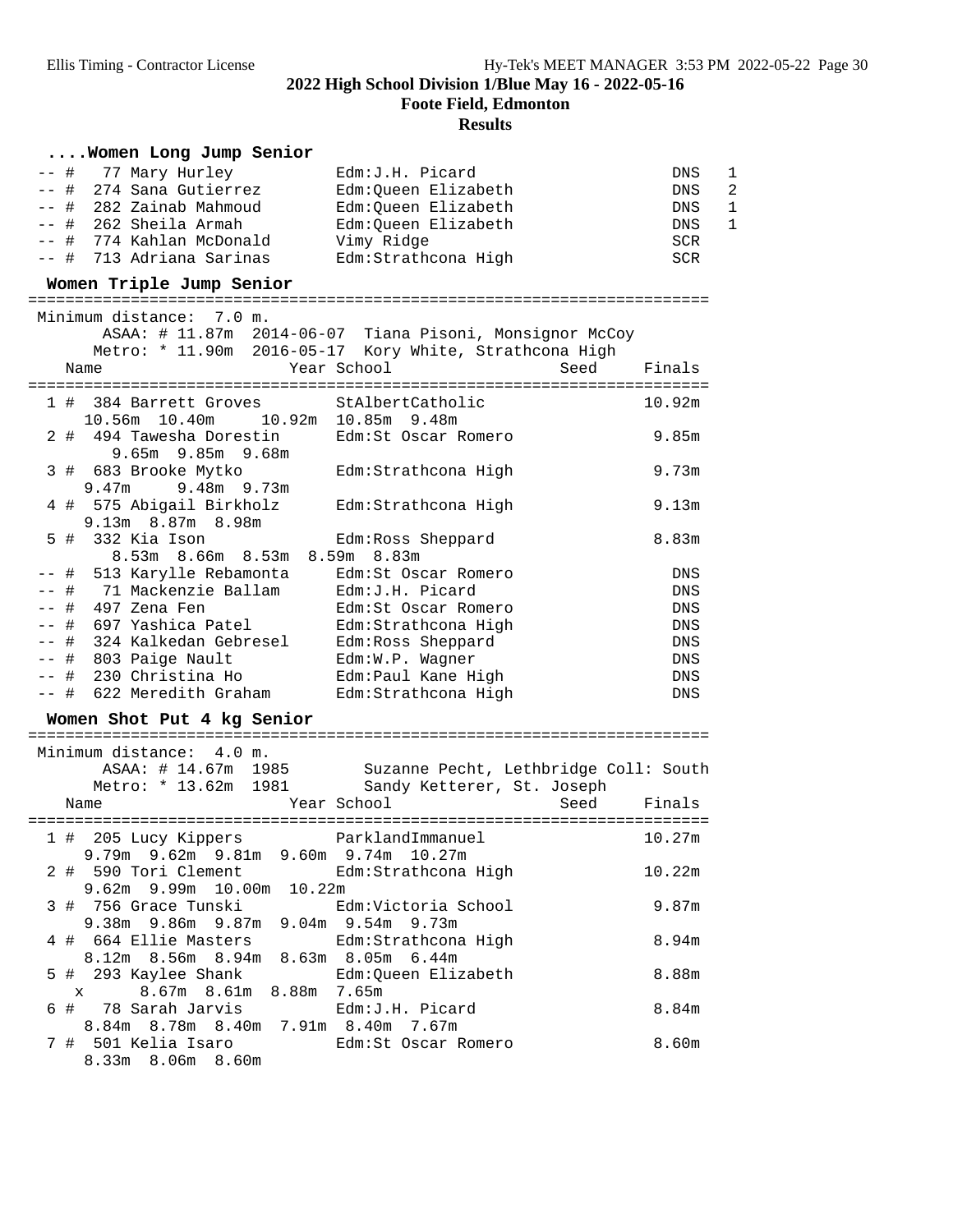**Foote Field, Edmonton**

## **Results**

| Women Shot Put 4 kg Senior                |                     |            |
|-------------------------------------------|---------------------|------------|
| 8 # 822 Ceili Van Leeuwen Edm:W.P. Wagner |                     | 8.39m      |
| $7.55m$ $7.39m$ 8.39m                     |                     |            |
| 9 # 497 Zena Fen                          | Edm:St Oscar Romero | 7.83m      |
| $6.67m$ $7.83m$ $7.04m$                   |                     |            |
| 10 # 653 Alison Langford                  | Edm:Strathcona High | 7.61m      |
| 6.49m 7.61m                               |                     |            |
| 11 # 324 Kalkedan Gebresel                | Edm:Ross Sheppard   | 7.17m      |
| 7.17m 6.94m 6.86m                         |                     |            |
| 12 # 633 Carlyn Hiley                     | Edm:Strathcona High | 6.46m      |
| $6.46m$ $6.09m$                           |                     |            |
| 13 # 803 Paige Nault                      | Edm:W.P. Wagner     | 5.43m      |
| $4.56m$ 5.20m 5.43m                       |                     |            |
| 14 # 45 Celestia Chauhan                  | Edm: Holy Trinity   | 5.38m      |
| $5.38m$ $4.86m$ $4.83m$                   |                     |            |
| -- # 1606 Brody Muller                    | Sturgeon Comp.      | DNS        |
| -- # 274 Sana Gutierrez                   | Edm:Oueen Elizabeth | <b>DNS</b> |
| -- # 101 Jenaya Wegner                    | Edm:Leduc Composite | <b>DNS</b> |

# **Women Discus Throw 1kg Senior** =========================================================================

|  | Minimum distance: 17.0 m.                                                              |                                                       |             |
|--|----------------------------------------------------------------------------------------|-------------------------------------------------------|-------------|
|  |                                                                                        | ASAA: # 48.96m 2016-06-03 Gabrielle Rains, Bev Facey  |             |
|  |                                                                                        | Metro: * 46.14m 2016-05-17 Gabrielle Rains, Bev Facey |             |
|  | Year School<br>Name                                                                    |                                                       | Seed Finals |
|  |                                                                                        |                                                       |             |
|  | 1 # 756 Grace Tunski<br>Edm:Victoria School                                            |                                                       | 22.22m      |
|  | 21.13m 18.34m 17.49m 22.22m FOUL 20.22m                                                |                                                       |             |
|  | 2 # 480 Dorcas Agbebe Edm: St Oscar Romero                                             |                                                       | 22.05m      |
|  | 19.02m FOUL 22.05m 19.18m 20.83m 21.68m                                                |                                                       |             |
|  | 3 # 236 Shae Lupaschuk         Edm:Paul Kane High<br>21.87m FOUL 21.14m FOUL FOUL FOUL |                                                       | 21.87m      |
|  | 4 # 101 Jenaya Wegner Bdm:Leduc Composite                                              |                                                       | 21.83m      |
|  | FOUL 19.88m 19.26m 21.83m 20.05m 18.50m                                                |                                                       |             |
|  | 5 # 664 Ellie Masters Edm: Strathcona High                                             |                                                       | 20.73m      |
|  | 18.15m  18.47m  20.73m  20.38m  19.68m  19.09m                                         |                                                       |             |
|  | 6 # 78 Sarah Jarvis Mam: J.H. Picard                                                   |                                                       | 19.28m      |
|  | FOUL 19.28m 18.26m FOUL FOUL FOUL                                                      |                                                       |             |
|  | 7 # 16 Élianne Baril B.AlexandreTache                                                  |                                                       | 19.18m      |
|  | 19.18m  18.98m  18.45m                                                                 |                                                       |             |
|  | -- # 678 Natalie Miller Bdm:Strathcona High                                            |                                                       | FOUL        |
|  | FOUL FOUL FOUL                                                                         |                                                       |             |
|  | -- # 603 Maya Dugas                                                                    | Edm:Strathcona High                                   | FOUL        |
|  | FOUL FOUL FOUL                                                                         |                                                       |             |
|  | -- # 45 Celestia Chauhan Bdm:Holy Trinity                                              |                                                       | FOUL        |
|  | FOUL FOUL FOUL                                                                         |                                                       |             |
|  | -- # 205 Lucy Kippers                                                                  | ParklandImmanuel                                      | FOUL        |
|  | FOUL FOUL FOUL                                                                         |                                                       |             |
|  | -- # 501 Kelia Isaro                                                                   | Edm:St Oscar Romero                                   | DNS         |
|  | -- # 293 Kaylee Shank Man: Queen Elizabeth                                             |                                                       | DNS         |
|  | -- # 590 Tori Clement Edm:Strathcona High                                              |                                                       | <b>DNS</b>  |
|  | -- # 513 Karylle Rebamonta                                                             | Edm:St Oscar Romero                                   | <b>DNS</b>  |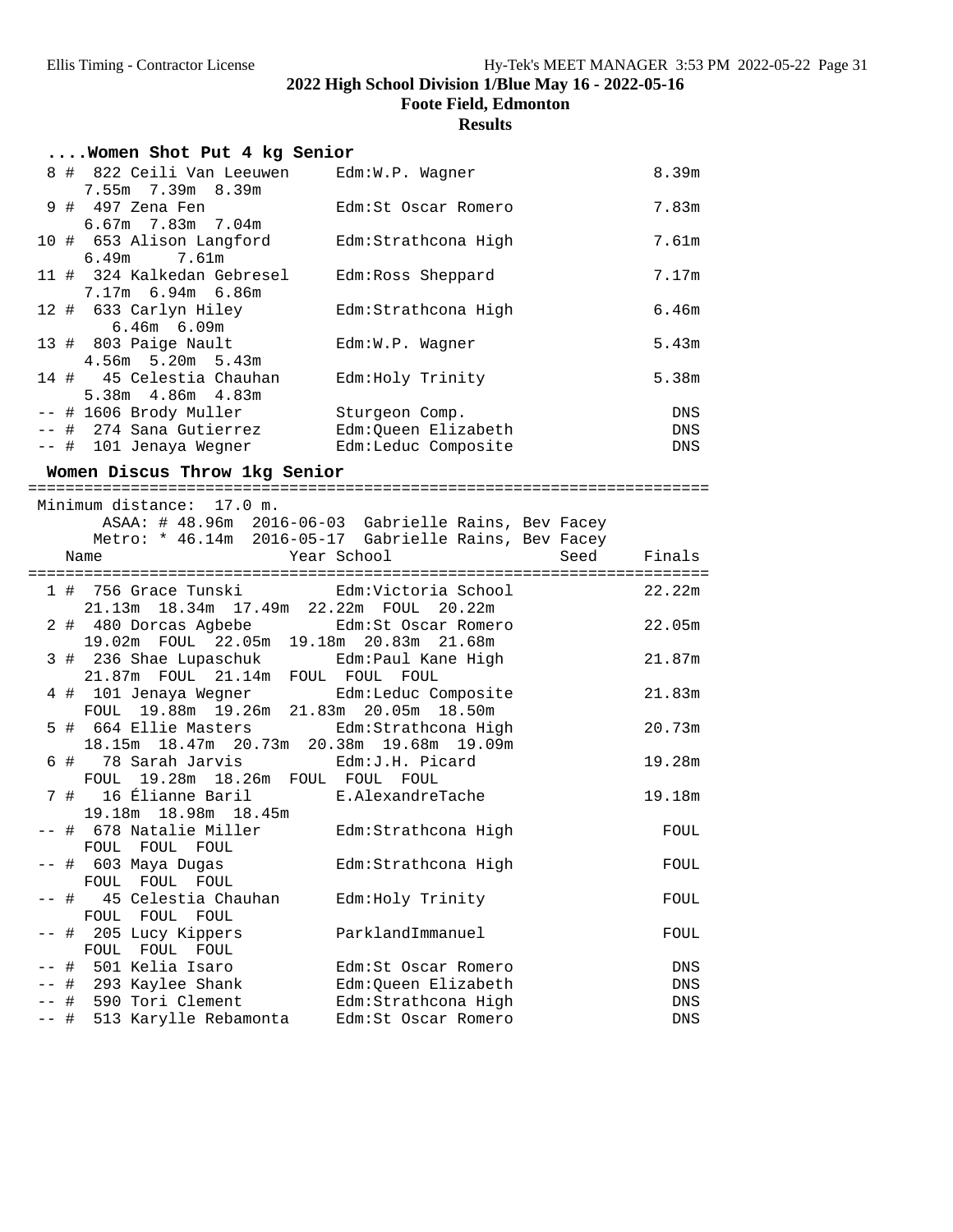**Foote Field, Edmonton**

### **Results**

Women Javelin Throw 600g 220-230 Senior

|   |     | Minimum distance: 17.0 m.                                                    |                                                           |            |
|---|-----|------------------------------------------------------------------------------|-----------------------------------------------------------|------------|
|   |     | ASAA: # 40.00m 2015 Paige Greig, Dewberry                                    |                                                           |            |
|   |     |                                                                              | Metro: * 37.80m 1983 L. Sadownik, Archbishop Oscar Romero |            |
|   |     | Name                                                                         | Year School<br>Seed                                       | Finals     |
|   |     |                                                                              |                                                           |            |
|   |     | 1 # 590 Tori Clement Edm:Strathcona High                                     |                                                           | 26.50m     |
|   |     | 26.50m FOUL FOUL FOUL 25.81m 23.31m                                          |                                                           |            |
|   |     | $2 +$<br>86 Kenna Bole Bolm Edm:Leduc Composite                              |                                                           | 26.36m     |
|   |     | 26.36m 21.71m 21.98m 24.21m 23.56m 23.70m                                    |                                                           |            |
|   |     | 3 # 205 Lucy Kippers                                                         | ParklandImmanuel                                          | 26.15m     |
|   |     | FOUL 26.15m FOUL FOUL 20.44m                                                 |                                                           |            |
|   |     | 4 # 640 Laila Johnston Edm: Strathcona High                                  |                                                           | 24.32m     |
|   |     | 23.22m FOUL 23.23m 23.96m 24.30m 24.32m                                      |                                                           |            |
|   |     | 5 # 591 Samara Cockburn Edm:Strathcona High                                  |                                                           | 22.31m     |
|   |     | FOUL 22.31m 21.84m 22.19m FOUL FOUL                                          |                                                           |            |
|   |     |                                                                              |                                                           | 21.30m     |
|   |     | 6 # 701 Ysabel Polecina Bdm: Strathcona High<br>21.30m FOUL FOUL 19.78m FOUL |                                                           |            |
|   |     |                                                                              |                                                           |            |
|   |     | 7 # 160 Mikayla Hansen<br><td></td> <td>19.32m</td>                          |                                                           | 19.32m     |
|   |     | 18.50m FOUL 19.32m                                                           |                                                           |            |
|   |     | -- # 78 Sarah Jarvis Mam:J.H. Picard                                         |                                                           | FOUL       |
|   |     | FOUL x                                                                       |                                                           |            |
|   |     | -- #  501 Kelia Isaro                                                        | Edm:St Oscar Romero                                       | FOUL       |
|   |     | FOUL x                                                                       |                                                           |            |
|   |     | -- # 3 Mabel Aigbanohan Beaumont Comp.                                       |                                                           | FOUL       |
|   |     | FOUL<br>$\mathbf x$                                                          |                                                           |            |
|   |     | -- #  756 Grace Tunski                                                       | Edm:Victoria School                                       | FOUL       |
|   |     | FOUL<br>$\mathbf x$                                                          |                                                           |            |
|   |     | -- # 803 Paige Nault                                                         | Edm:W.P. Wagner                                           | FOUL       |
|   |     | FOUL<br>X                                                                    |                                                           |            |
|   |     | -- #  822 Ceili Van Leeuwen                                                  | Edm:W.P. Wagner                                           | FOUL       |
|   |     | FOUL x                                                                       |                                                           |            |
|   |     | -- # 282 Zainab Mahmoud                                                      | Edm:Queen Elizabeth                                       | DNS        |
|   |     | -- #  465 Laura Fulara                                                       | Edm:St Joseph                                             | DNS        |
|   |     | -- # 293 Kaylee Shank Man Edm: Queen Elizabeth                               |                                                           | DNS        |
|   |     | -- # 274 Sana Gutierrez Edm: Queen Elizabeth                                 |                                                           | <b>DNS</b> |
|   |     |                                                                              |                                                           |            |
|   |     | Women 300 Metre Hurdles 0.76m Open                                           |                                                           |            |
|   |     |                                                                              |                                                           |            |
|   |     | 0.76 m (30 inches) hurdle height.                                            |                                                           |            |
|   |     | 50.0 m to first hurdle, then                                                 |                                                           |            |
|   |     | every 35.0 m thereafter (green marks).                                       |                                                           |            |
|   |     | ASAA: # 42.53 2018-06-02                                                     | Julia Lovsin, St Peter Apostle                            |            |
|   |     | Metro: * 42.96<br>$2018 - 05 - 15$                                           | Julia Lovsin, St Peter Apostle                            |            |
|   |     | Name                                                                         | Year School<br>Seed                                       | Finals     |
|   |     |                                                                              |                                                           |            |
|   | 1#  | 90 Libby Dunn                                                                | Edm:Leduc Composite                                       | 50.55      |
|   | 2#  | 707 Kaitlin Rolph                                                            | Edm: Strathcona High                                      | 52.49      |
|   | 3#  | 622 Meredith Graham                                                          | Edm: Strathcona High                                      | 53.06      |
|   | 4 # | 8 Lauren Dellezy                                                             | Beaumont Comp.                                            | 54.20      |
|   | 5 # | 361 Kiera Stedall                                                            | Edm: Ross Sheppard                                        | 55.61      |
| 6 | #   | 354 Maya Out                                                                 | Edm: Ross Sheppard                                        | 1:02.47    |
|   | 7#  | 329 Olatz Guenaga                                                            | Edm: Ross Sheppard                                        | 1:02.70    |
|   | #   | 199 Leila Dehaas                                                             | ParklandImmanuel                                          | DNS        |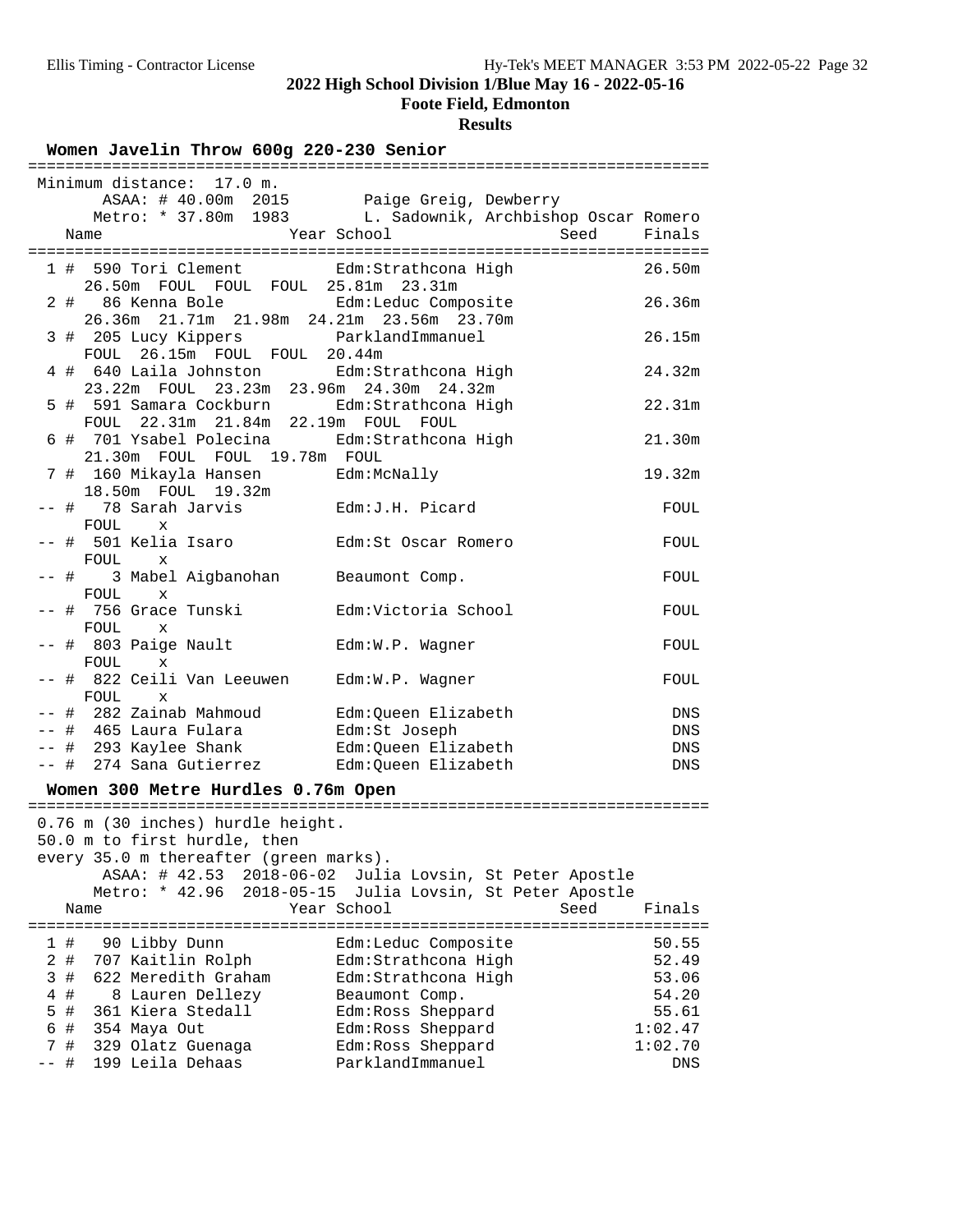**Foote Field, Edmonton**

### **Results**

**Women 4x400 Metre Relay Open** ========================================================================= ASAA: # 3:57.44 1999 , Calgary Anderson, Anderson, Barnett, McDonald Metro: \* 4:16.55 2019-05-23 Edm:Strathcona High, Strathcona High O Cooper, J Seretny, T Martyniuk, R Hamdon School Seed Finals ========================================================================= -- Edm:Strathcona High 'B' NT (1999) -- NT (1999) -- NT (1999) -- NT (1999) -- NT 1) #673 Thea McDougald 2) #654 Julia Leclaire 3) #615 Aurelia Furtak 4) #571 Hannah Beck -- Edm:Ross Sheppard 'A' NT 1) #354 Maya Out 2) #331 Addison Herbert 3) #369 Zoey Turcotte 4) #337 Sara Liden -- Edm:Strathcona High 'A' NT 1) #659 Avaya Link 2) #710 Lucia Rueppell 3) #658 Emily Li 4) #622 Meredith Graham **Outdoor Pentathlon: #1 Women 100 Metre Dash Open Outdoor Pentathlon** ======================================================================= ASAA: # 12.34 2019-06-08 Sienna MacDonald, George McDougall Metro: \* 13.44 2019-05-23 Riley Andruchow, Paul Kane<br>
Year School Fina Name Year School Finals Points ======================================================================= 1 # 766 Reese Hjertaas Vimy Ridge 13.86 626 2 # 197 Jenna de Haan ParklandImmanuel 14.11 587 **Outdoor Pentathlon: #5 Women 800 Metre Run Open Outdoor Pentathlon** ======================================================================= ASAA: # 2:33.06 2019-06-08 Venus Sabourin, Victoria School Metro: \* 2:39.45 2017-05-16 Jocelyn Leffers, St Joseph Brooks Name The Year School The Finals Points ======================================================================= 1 # 197 Jenna de Haan ParklandImmanuel 2:44.48 523 2 # 766 Reese Hjertaas Vimy Ridge 2:47.65 488 **Outdoor Pentathlon: #2 Women High Jump Open Outdoor Pentathlon** ======================================================================= ASAA: # 1.59m 2019-06-08 Venus Sabourin, Victoria School Metro: \* 1.59m 2019-05-23 Venus Sabourin, Victoria School Name The Year School Team Points Points ======================================================================= 1 # 766 Reese Hjertaas Vimy Ridge 1.50m 621 1.35 1.40 1.45 1.50 1.55 O O XO XO XXX 2 # 197 Jenna de Haan ParklandImmanuel 1.35m 460 1.25 1.30 1.35 1.40 O O O XXX **Outdoor Pentathlon: #4 Women Long Jump Open Outdoor Pentathlon** ======================================================================= ASAA: # 5.34m 2019-06-08 Sienna MacDonald, George McDougall Metro: \* 4.72m 2019-05-23 Riley Andruchow, Paul Kane Name **Year School** Finals Points ======================================================================= 1 # 197 Jenna de Haan ParklandImmanuel 4.66m 469 4.34m 4.40m 4.66m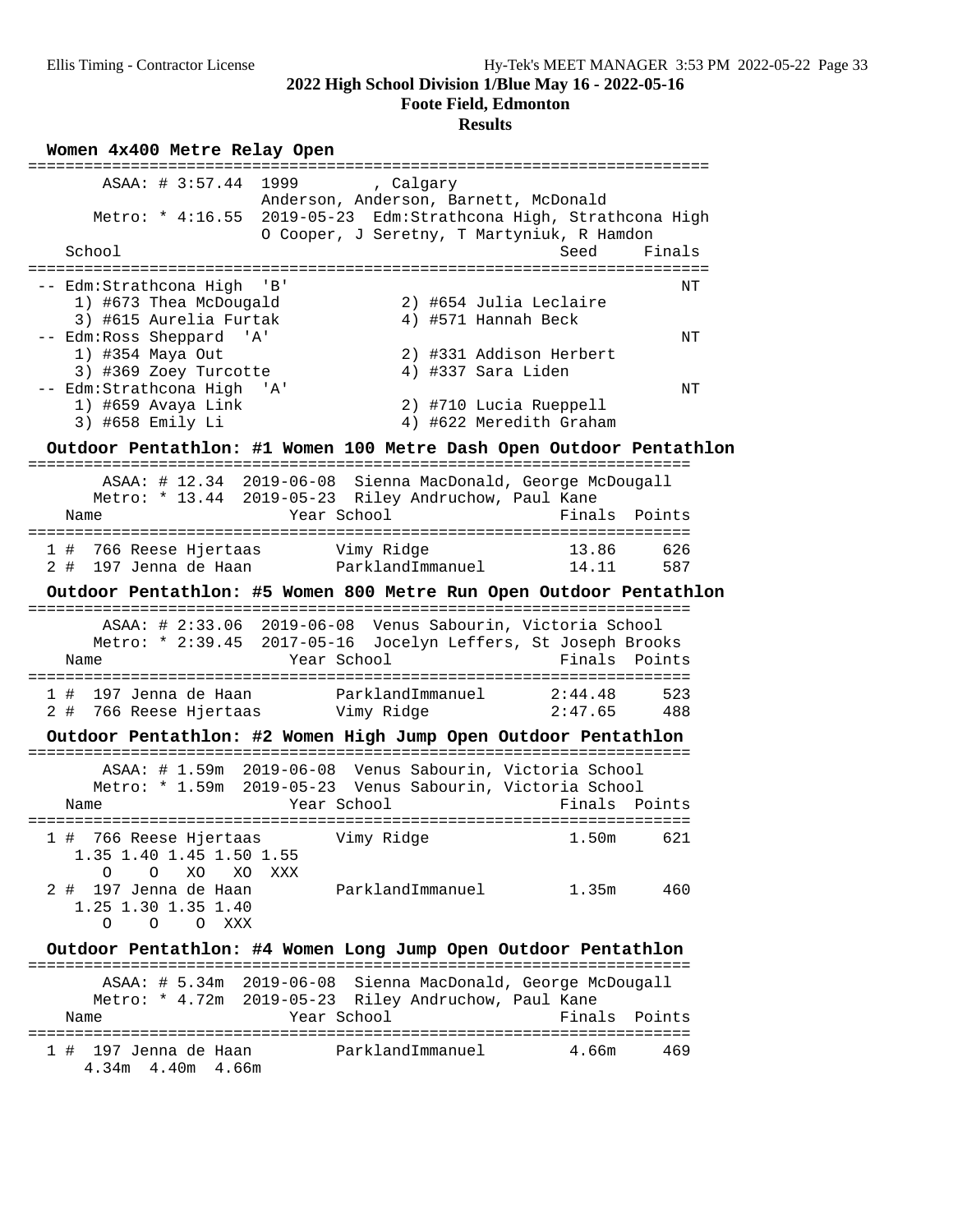### **Foote Field, Edmonton**

| Outdoor Pentathlon: #4 Women Long Jump Open Outdoor Pentathlon<br>2 # 766 Reese Hjertaas<br>Vimy Ridge<br>3.62m<br>$3.62m \times$<br>$\mathbf{x}$                                           | 225               |
|---------------------------------------------------------------------------------------------------------------------------------------------------------------------------------------------|-------------------|
| Outdoor Pentathlon: #3 Women Shot Put 3 kg Open Outdoor Pentathlon                                                                                                                          |                   |
| ASAA: # 12.43m 2019-06-08 Sienna MacDonald, George McDougall<br>Metro: * 9.33m 2019-05-23 Kira Johnston, Strathcona High<br>Year School<br>Finals<br>Name                                   | Points            |
| 1 # 766 Reese Hjertaas<br>Vimy Ridge<br>8.16m<br>7.92m 8.00m 8.16m<br>2 # 197 Jenna de Haan<br>ParklandImmanuel<br>7.58m<br>7.30m 7.49m 7.58m                                               | 410<br>372        |
| Women Outdoor Pentathlon Open                                                                                                                                                               |                   |
| ASAA: # 3398 2019-06-08 Sienna MacDonald, George McDougall<br>Metro: * 2839 2019-05-23 Venus Sabourin, Victoria School<br>Year School<br>Name<br>Seed                                       | Finals<br>H#      |
| 1 # 197 Jenna de Haan<br>ParklandImmanuel<br>2#<br>Women 100 Metre Dash Open Ambulatory                                                                                                     | 2411<br>2370      |
| =====================================<br>ASAA: # 19.88 2019-06-08 Anya Morgan, Our Lady of Snows<br>Metro: * 18.77 2019-05-14 Hannah Wilson, Ross Sheppard<br>Year School<br>Name           | Seed Finals       |
| -- # 486 Akutat But<br>Edm:St Oscar Romero                                                                                                                                                  | DNS               |
| Women 200 Metre Dash Open Intellectual                                                                                                                                                      |                   |
| ASAA: # 35.13 2019-06-07 Jose Meridith, George McDougall<br>Metro: * 43.88 2019-05-23 Lianne Yambao, BlessOscarRomero<br>Year School<br>Seed<br>Name                                        | Finals            |
| -- # 486 Akutat But<br>Edm:St Oscar Romero<br>Women Shot Put 3 kg Open Intellectual                                                                                                         | DNS               |
| ================================<br>ASAA: # 6.38m 2017-06-02 Elena McLaughlin, Holy Trinity Oko<br>Metro: * 5.05m 2019-05-23 Lianne Yambao, BlessOscarRomero<br>Year School<br>Seed<br>Name | Finals            |
| Edm:St Oscar Romero<br>1 # 518 Keyarra Sound<br>5.55m 6.16m 6.29m<br>2 # 486 Akutat But<br>Edm: St Oscar Romero<br>2.97m 3.29m 3.66m                                                        | $6.29m*$<br>3.66m |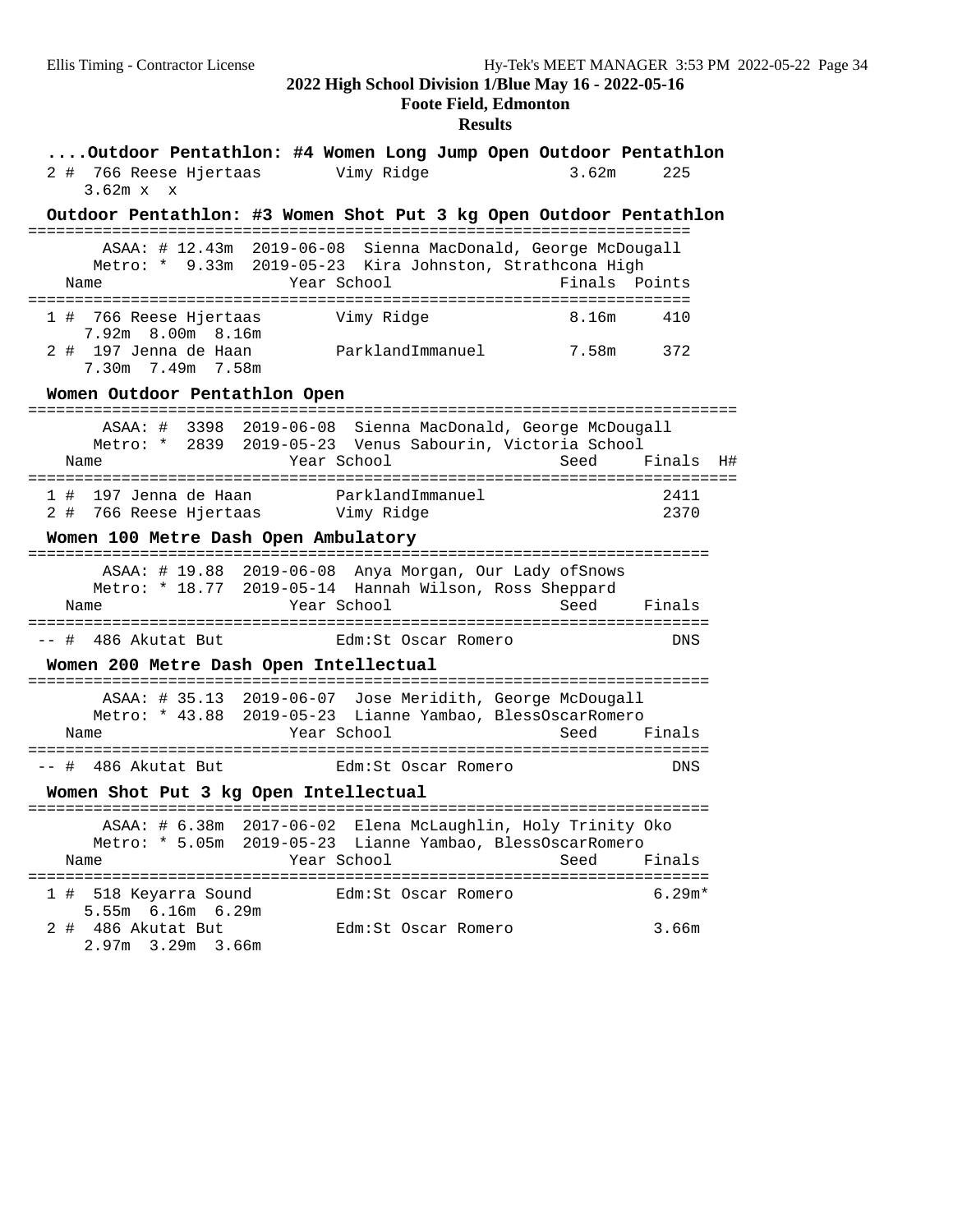**Foote Field, Edmonton**

|      |       |               | Men 100 Metre Dash Junior<br>Top 8 Advance by Time |                                                                                  |                  |                |          |
|------|-------|---------------|----------------------------------------------------|----------------------------------------------------------------------------------|------------------|----------------|----------|
|      |       |               | Metro: * 10.56 2001                                | ASAA: # 10.68 2015-06-06 Chubba Hubbard, Bev Facey<br>Tyler O'Gorman, Strathcona |                  |                |          |
|      |       | Name          |                                                    | Year School<br>Seed                                                              | Prelims          | H#             |          |
|      |       |               |                                                    |                                                                                  |                  |                |          |
|      | 1 #   | Preliminaries |                                                    |                                                                                  |                  |                |          |
|      |       |               | 53 Wilondja Lufungul<br>2 # 389 Teo Pisani         | Edm: Holy Trinity<br>StAlbertCatholic                                            | 11.72q<br>11.99q | - 6<br>3       |          |
|      | 3#    |               | 248 Mateo Pagliuso                                 | Edm: Paul Kane High                                                              | 12.04q           | $\epsilon$     |          |
|      | $4$ # |               | 96 Maddox Packard                                  | Edm:Leduc Composite                                                              | 12.15q           | $\overline{4}$ |          |
|      | 5 #   |               | 641 Nicolas Johnston                               | Edm: Strathcona High                                                             | 12.33q           | 4              |          |
|      | 6 #   |               | 224 Alex Fairbank                                  | Edm: Paul Kane High                                                              | 12.36q           |                | 1 12.357 |
|      | 7 #   |               | 802 Deep Mistry                                    | Edm:W.P. Wagner                                                                  | 12.36q           |                | 2 12.358 |
|      | 8#    |               | 315 Cole Dufault                                   | Edm: Ross Sheppard                                                               | 12.37q           | 5              |          |
|      | 9 #   |               | 306 Andre Bogle                                    | Edm: Ross Sheppard                                                               | 12.46            | $\overline{4}$ |          |
| 10 # |       |               | 194 Dan Zhang                                      | Old Scona                                                                        | 12.47            | 3              |          |
| 11#  |       |               | 717 Joel Semenjuk                                  | Edm: Strathcona High                                                             | 12.50            | $\overline{a}$ |          |
| 12#  |       |               | 330 Joaquin Harriott                               | Edm: Ross Sheppard                                                               | 12.52            | 6              |          |
| 13#  |       |               | 573 Adam Berge                                     | Edm: Strathcona High                                                             | 12.57            | 3              |          |
| 14 # |       |               | 225 Luca Forestier                                 | Edm: Paul Kane High                                                              | 12.60            | 3              |          |
| 15#  |       |               | 514 Kian Salazar                                   | Edm: St Oscar Romero                                                             | 12.63            |                | 5 12.625 |
| 16 # |       |               | 782 Quinlan Bracegird                              | Edm:W.P. Wagner                                                                  | 12.63            |                | 1 12.627 |
| 17#  |       |               | 245 Elliot Mushey                                  | Edm: Paul Kane High                                                              | 12.69            | 4              |          |
|      |       |               | 18 # 1627 Dante Claridge                           | Edm:Queen Elizabeth                                                              | 12.74            | 6              |          |
| 19 # |       |               | 512 CJ Pompa                                       | Edm: St Oscar Romero                                                             | 12.89            | 2              |          |
| 20#  |       |               | 769 Hudaifa Khurshed                               | Vimy Ridge                                                                       | 12.90            | 5              |          |
| 21#  |       |               | 10 Nate Maccollum                                  | Beaumont Comp.                                                                   | 12.93            | $\mathbf 1$    |          |
| 22#  |       |               | 70 Jack Ballam                                     | Edm: J.H. Picard                                                                 | 12.95            | 1              |          |
| 23#  |       |               | 278 Emerson Kouakou                                | Edm:Queen Elizabeth                                                              | 13.00            |                | 5 12.991 |
| 24 # |       |               | 454 James Balbin                                   | Edm:St Joseph                                                                    | 13.00            |                | 613.000  |
| 25#  |       |               | 105 Nicolas Al Debss                               | Louis St Laurent                                                                 | 13.05            | 3              |          |
|      |       |               | 26 # 1629 Hugh Mardara                             | Edm:Queen Elizabeth                                                              | 13.13            | 4              |          |
| 27 # |       |               | 398 brayden asenso                                 | St FrancisXavier                                                                 | 13.15            | 2              |          |
| 28#  |       |               | 395 mathias akwo                                   | St FrancisXavier                                                                 | 13.20            | $\mathbf{1}$   |          |
| 29 # |       |               | 765 Kyan Gratton                                   | Vimy Ridge                                                                       | 13.21            | $\overline{4}$ |          |
| 30#  |       |               | 12 Kaden Short                                     | Beaumont Comp.                                                                   | 13.23            | 7              |          |
| 31#  |       |               | 592 Adam Collis                                    | Edm: Strathcona High                                                             | 13.28            | $\overline{4}$ |          |
| 32#  |       |               | 4 Tanner Andringa                                  | Beaumont Comp.                                                                   | 13.29            | 6              |          |
|      |       |               | 33 # 403 sean brodeur                              | St FrancisXavier                                                                 | 13.30            |                | 6 13.291 |
| 34 # |       |               | 187 Hasnaat Noor                                   | Old Scona                                                                        | 13.30            |                | 2 13.297 |
| 35 # |       |               | 779 David Aguirre                                  | Edm:W.P. Wagner                                                                  | 13.31            | 5              |          |
| 36 # |       |               | 383 Abiye Williams                                 | Spruce GroveComp                                                                 | 13.41            | 6              |          |
| 37 # |       |               | 804 Sameer Nauman                                  | Edm:W.P. Wagner                                                                  | 13.57            | 7              |          |
| 38 # |       |               | 768 Donald Kampoer                                 | Vimy Ridge                                                                       | 13.59            | 2              |          |
| 39 # |       |               | 39 Giovanni Yappi                                  | E.AlexandreTache                                                                 | 13.68            | 5              |          |
| 40 # |       |               | 151 Jacob Andalis                                  | Edm:McNally                                                                      | 13.69            | $\overline{a}$ |          |
| 41 # |       |               | 65 Laurenz Tiangsing                               | Edm: Holy Trinity                                                                | 13.85            | 2              |          |
|      |       |               | 42 # 1600 Samuel Laurie                            | Sturgeon Comp.                                                                   | 14.07            | $\overline{4}$ |          |
| 43 # |       |               | 176 Rohan Bhargava                                 | Old Scona                                                                        | 14.22            | 7              |          |
| 44 # |       |               | 82 Nathan Meyer                                    | Edm: J.H. Picard                                                                 | 14.79            | 5              |          |
| 45 # |       |               | 162 Hugo Hui                                       | Edm:McNally                                                                      | 14.84            | 5              |          |
| 46 # |       |               | 186 Timothy Nguyen                                 | Old Scona                                                                        | 14.88            | $\mathbf 1$    |          |
|      |       |               | -- # 1593 Talon Halter                             | Sturgeon Comp.                                                                   | DNS              | 3              |          |
|      | #     |               | 1599 Carter Lafamboise                             | Sturgeon Comp.                                                                   | DNS              | 7              |          |
| $--$ | #     |               | 173 George Walker                                  | Edm:McNally                                                                      | DNS              | 7              |          |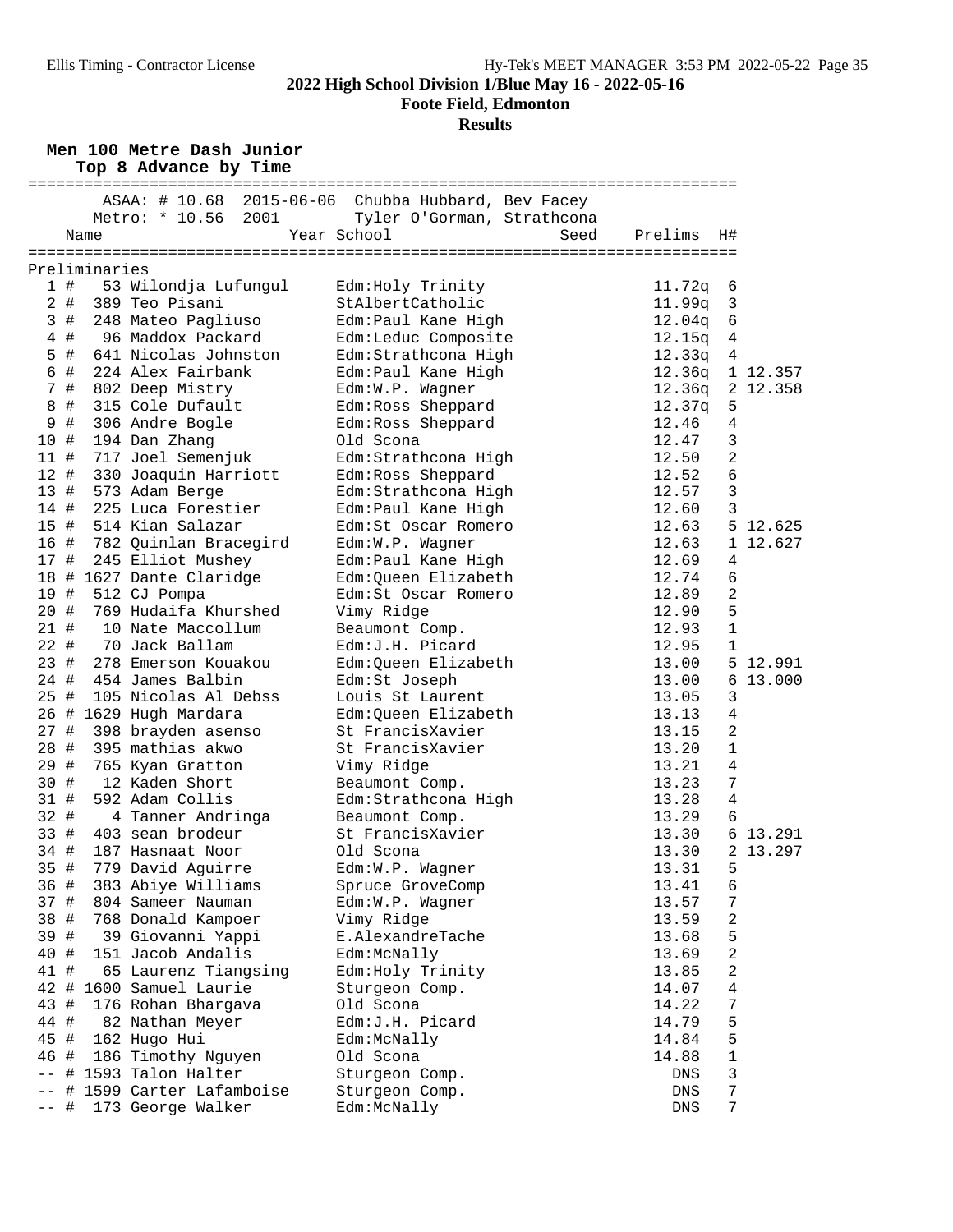**Foote Field, Edmonton**

|        | Men 100 Metre Dash Junior                                         |                                      |         |                             |                         |          |
|--------|-------------------------------------------------------------------|--------------------------------------|---------|-----------------------------|-------------------------|----------|
| #      | 127 Taye Murphy                                                   | Louis St Laurent                     |         | DNS                         | 7                       |          |
| #      | 777 Colton Sturko                                                 | Vimy Ridge                           |         | DNS                         | 7                       |          |
| #      | 459 Riley Ebel                                                    | Edm:St Joseph                        |         | DNS                         | $\mathbf 1$             |          |
| -- #   | 351 Jakin Niyongabo                                               | Edm: Ross Sheppard                   |         | DNS                         | 3                       |          |
| -- #   | 58 Christ Nagateka                                                | Edm: Holy Trinity                    |         | DNS                         | 7                       |          |
| $--$ # | 411 jaydin freebourn                                              | St FrancisXavier                     |         | <b>DNS</b>                  | 3                       |          |
|        |                                                                   |                                      |         |                             |                         |          |
|        | Men 100 Metre Dash Junior                                         |                                      |         | :========================== |                         |          |
|        | ASAA: # 10.68 2015-06-06 Chubba Hubbard, Bev Facey                |                                      |         |                             |                         |          |
|        | Metro: * 10.56 2001                                               | Tyler O'Gorman, Strathcona           |         |                             |                         |          |
| Name   |                                                                   | Year School                          | Prelims | Finals                      |                         |          |
|        |                                                                   |                                      |         |                             |                         |          |
| Finals |                                                                   |                                      |         |                             |                         |          |
| 1#     | 53 Wilondja Lufungul                                              | Edm: Holy Trinity                    | 11.72   | 11.37                       |                         |          |
| $2$ #  | 389 Teo Pisani                                                    | StAlbertCatholic                     | 11.99   | 11.67                       |                         |          |
| 3#     | 96 Maddox Packard                                                 | Edm:Leduc Composite                  | 12.15   | 11.80                       |                         |          |
| $4$ #  | 248 Mateo Pagliuso                                                | Edm:Paul Kane High                   | 12.04   | 11.89                       |                         |          |
| $5$ #  | 641 Nicolas Johnston                                              | Edm:Strathcona High                  | 12.33   | 11.98                       |                         |          |
| 6 #    | 315 Cole Dufault                                                  | Edm:Ross Sheppard                    | 12.37   | 12.08                       |                         |          |
| 7 #    | 224 Alex Fairbank                                                 | Edm: Paul Kane High                  | 12.36   | 12.13                       |                         |          |
| 8 #    | 802 Deep Mistry                                                   | Edm:W.P. Wagner                      | 12.36   | 12.21                       |                         |          |
|        |                                                                   |                                      |         |                             |                         |          |
|        | Men 200 Metre Dash Junior                                         |                                      |         |                             |                         |          |
|        | ASAA: # 21.83 2014-06-06 Kudakwashe Murasiranwa, Holy Trinity:Edm |                                      |         |                             |                         |          |
|        | Metro: * 22.50 1977                                               | Jack Suggett, Jasper Place           |         |                             |                         |          |
| Name   |                                                                   | Year School                          | Seed    | Finals                      | H#                      |          |
|        | ================                                                  | ==================================== |         |                             |                         |          |
| 1#     | 53 Wilondja Lufungul                                              | Edm:Holy Trinity                     |         | 24.09                       | 4                       |          |
| $2$ #  |                                                                   |                                      |         |                             |                         |          |
| 3#     |                                                                   |                                      |         |                             |                         |          |
|        | 346 Taran Naidu-Barre                                             | Edm: Ross Sheppard                   |         | 24.41                       | $1\,$                   |          |
|        | 248 Mateo Pagliuso                                                | Edm: Paul Kane High                  |         | 25.05                       | $\mathbf 1$             |          |
| #<br>4 | 96 Maddox Packard                                                 | Edm:Leduc Composite                  |         | 25.10                       | 1                       |          |
| 5 #    | 306 Andre Bogle                                                   | Edm: Ross Sheppard                   |         | 25.13                       | 3                       |          |
| #<br>6 | 641 Nicolas Johnston                                              | Edm: Strathcona High                 |         | 25.36                       | 4                       |          |
| 7 #    | 676 Andreas Mendez-Ca                                             | Edm: Strathcona High                 |         | 25.61                       | $\sqrt{2}$              |          |
| #<br>8 | 194 Dan Zhang                                                     | Old Scona                            |         | 25.65                       | 3                       |          |
| 9<br># | 51 Ryley Ray Levasse                                              | Edm: Holy Trinity                    |         | 25.76                       |                         | 5 25.756 |
| 10 #   | 782 Quinlan Bracegird                                             | Edm:W.P. Wagner                      |         | 25.76                       |                         | 5 25.759 |
| 11 #   | 226 Christian Francis                                             | Edm: Paul Kane High                  |         | 25.80                       | 4                       |          |
| 12#    | 802 Deep Mistry                                                   | Edm:W.P. Wagner                      |         | 25.96                       |                         | 4 25.953 |
| 13 #   | 330 Joaquin Harriott                                              | Edm: Ross Sheppard                   |         | 25.96                       |                         | 2 25.959 |
| 14 #   | 315 Cole Dufault                                                  | Edm: Ross Sheppard                   |         | 26.12                       | 4                       |          |
| 15 #   | 46 Ethan Co                                                       | Edm: Holy Trinity                    |         | 26.13                       | 3                       |          |
| 16 #   | 245 Elliot Mushey                                                 | Edm: Paul Kane High                  |         | 26.67                       | 5                       |          |
| 17 #   | 769 Hudaifa Khurshed                                              | Vimy Ridge                           |         | 26.70                       | 1                       |          |
| 18 #   | 219 Pierce Bokenfohr                                              | Edm: Paul Kane High                  |         | 26.72                       | 3                       |          |
| 19 #   | 708 Ellis Roque                                                   | Edm: Strathcona High                 |         | 27.28                       | 5                       |          |
| 20 #   | 445 noah travnik                                                  | St FrancisXavier                     |         | 27.34                       | 4                       |          |
| 21 #   | 382 Pierce Vandassela                                             | Spruce GroveComp                     |         | 27.38                       | 5                       |          |
| 22 #   | 12 Kaden Short                                                    | Beaumont Comp.                       |         | 27.40                       | 3                       |          |
| 23#    | 398 brayden asenso                                                | St FrancisXavier                     |         | 27.41                       | 2                       |          |
| 24 #   | 383 Abiye Williams                                                | Spruce GroveComp                     |         | 27.58                       | $\overline{\mathbf{c}}$ |          |
| 25#    | 4 Tanner Andringa<br>26 # 1598 Jeff Kieser                        | Beaumont Comp.<br>Sturgeon Comp.     |         | 27.72<br>27.92              | 4<br>5                  |          |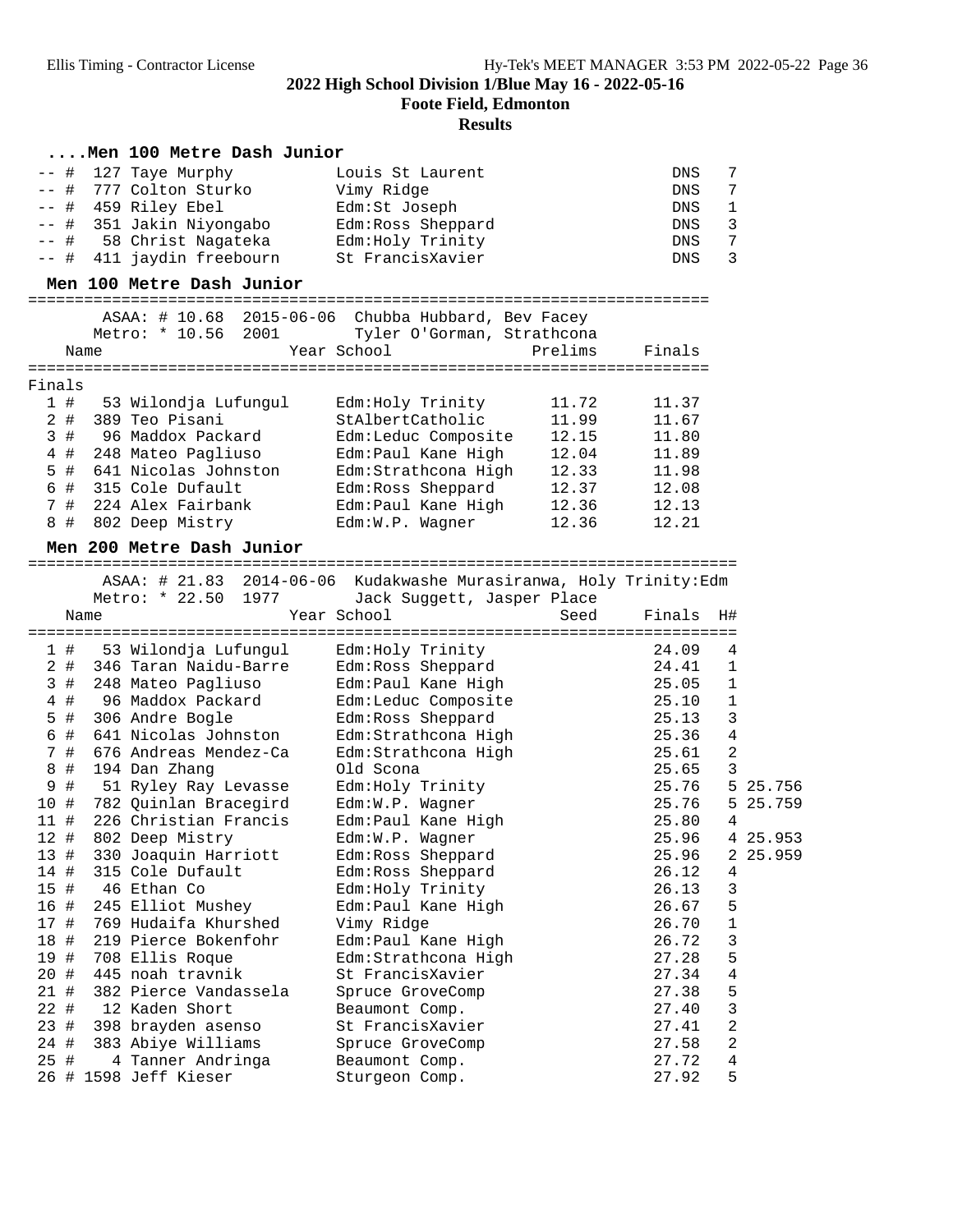**Foote Field, Edmonton**

### **Results**

### **....Men 200 Metre Dash Junior**

| 27#    | 187 Hasnaat Noor            | Old Scona            | 28.06      | 1              |
|--------|-----------------------------|----------------------|------------|----------------|
|        | 28 # 395 mathias akwo       | St FrancisXavier     | 28.25      | 3              |
| 29#    | 49 Nathan De Lara           | Edm: Holy Trinity    | 28.53      | 2              |
|        | 30 # 188 Shivain Saxena     | Old Scona            | 28.80      | 5              |
|        | 31 # 669 Luke Mayhew        | Edm: Strathcona High | 28.91      | 3              |
|        | 32 # 151 Jacob Andalis      | Edm:McNally          | 28.98      | -2             |
|        | 33 # 1600 Samuel Laurie     | Sturgeon Comp.       | 29.02      | $\overline{4}$ |
|        | 34 # 81 Sean Malcolm        | Edm: J.H. Picard     | 29.11      | -3             |
|        | 35 # 809 Abdulhaady Oludar  | Edm:W.P. Wagner      | 29.95      | 2              |
|        | 36 # 813 Akif Sajid         | $Edm:W.P.$ Waqner    | 30.45      | 1              |
|        | -- # 1599 Carter Lafamboise | Sturgeon Comp.       | DNS        | 1              |
|        | $--$ # 287 Zaph Ramos       | Edm:Oueen Elizabeth  | DNS        | -2             |
|        | -- # 777 Colton Sturko      | Vimy Ridge           | DNS        | 5              |
| $--$ # | 405 seth christie           | St FrancisXavier     | <b>DNS</b> | 1              |

## **Men 400 Metre Dash Junior** ============================================================================ ASAA: # 49.90 2016-06-04 Sheldon Louza, Crescent Hts Cal

|                |         | ASAA + 49.90<br>Metro: * 50.05<br>1985 | zulo-00-04 SHEIQON LOUZA, Crescent His Cal<br>Neil Chomos, Archbisop O'Leary |                |                |
|----------------|---------|----------------------------------------|------------------------------------------------------------------------------|----------------|----------------|
|                | Name    |                                        | Year School                                                                  | Seed<br>Finals | H#             |
|                | 1#      | 490 Cyrus David                        | Edm:St Oscar Romero                                                          | 57.58          | $\overline{4}$ |
|                | 2#      | 51 Ryley Ray Levasse                   | Edm: Holy Trinity                                                            | 57.99          | $\mathbf{1}$   |
| 3              | #       | 226 Christian Francis                  | Edm:Paul Kane High                                                           | 58.14          | $\overline{a}$ |
| 4              | #       | 403 sean brodeur                       | St FrancisXavier                                                             | 59.20          | $\overline{3}$ |
| 5              | #       | 665 Spencer Masters                    | Edm:Strathcona High                                                          | 59.38          | $\overline{c}$ |
| 6              | #       | 360 Elliot Spratlin                    | Edm: Ross Sheppard                                                           | 59.50          | $\overline{a}$ |
| $\overline{7}$ | #       | 219 Pierce Bokenfohr                   | Edm: Paul Kane High                                                          | 59.65          | $\overline{4}$ |
| 8              | #       | 524 Mark Zuniega                       | Edm: St Oscar Romero                                                         | 1:00.46        | $\overline{3}$ |
| 9              | #       | 386 Karson Kerbes                      | StAlbertCatholic                                                             | 1:00.50        | $\mathbf{1}$   |
| 10 #           |         | 708 Ellis Roque                        | Edm:Strathcona High                                                          | 1:01.12        | $\mathbf{1}$   |
|                |         | 11 # 47 Carlo Dado                     | Edm: Holy Trinity                                                            | 1:01.21        | $\overline{a}$ |
|                |         | 12 # 379 Felix Powney                  | Spruce GroveComp                                                             | 1:01.64        | 3              |
|                |         | 13 # 802 Deep Mistry                   | Edm:W.P. Wagner                                                              | 1:04.28        | $\mathbf{1}$   |
| 14 #           |         | 689 Munashe Nyenya                     | Edm:Strathcona High                                                          | 1:05.05        | 3              |
| 15#            |         | 49 Nathan De Lara                      | Edm: Holy Trinity                                                            | 1:05.68        | $\overline{3}$ |
|                | 16 #    | 188 Shivain Saxena                     | Old Scona                                                                    | 1:05.86        | $\mathbf{1}$   |
|                |         | 17 # 1600 Samuel Laurie                | Sturgeon Comp.                                                               | 1:06.11        | $\overline{4}$ |
|                |         | 18 # 503 Bennett Lim                   | Edm: St Oscar Romero                                                         | 1:06.35        | $\mathbf{1}$   |
|                |         | 19 # 634 Seth Hodder                   | Edm: Strathcona High                                                         | 1:07.59        | $\overline{4}$ |
|                | 20 #    | 187 Hasnaat Noor                       | Old Scona                                                                    | 1:08.67        | $\overline{a}$ |
|                |         | 21 # 813 Akif Sajid                    | Edm:W.P. Wagner                                                              | 1:11.70        | $\overline{4}$ |
|                | $22 \#$ | 821 Ankit Thakur                       | Edm:W.P. Wagner                                                              | 1:14.48        | 3              |
| $- -$          | #       | 70 Jack Ballam                         | Edm: J.H. Picard                                                             | DNS            | $\overline{a}$ |
| $- -$          | #       | 442 brodie stachniak                   | St FrancisXavier                                                             | <b>DNS</b>     | $\mathbf{1}$   |
| $- -$          | #       | 114 Steven Dokken                      | Louis St Laurent                                                             | DNS            | $\overline{3}$ |
|                | #       | 287 Zaph Ramos                         | Edm:Queen Elizabeth                                                          | DNS            | $\mathbf{1}$   |
|                | #       | 190 Ved Suthar                         | Old Scona                                                                    | DNS            | $\overline{3}$ |
|                | #       | 445 noah travnik                       | St FrancisXavier                                                             | DNS            | $\overline{4}$ |
|                | #       | 431 zachary prete                      | St FrancisXavier                                                             | <b>DNS</b>     | $\overline{2}$ |
| $- -$          | #       | 688 Jacob Nobert                       | Edm: Strathcona High                                                         | <b>SCR</b>     |                |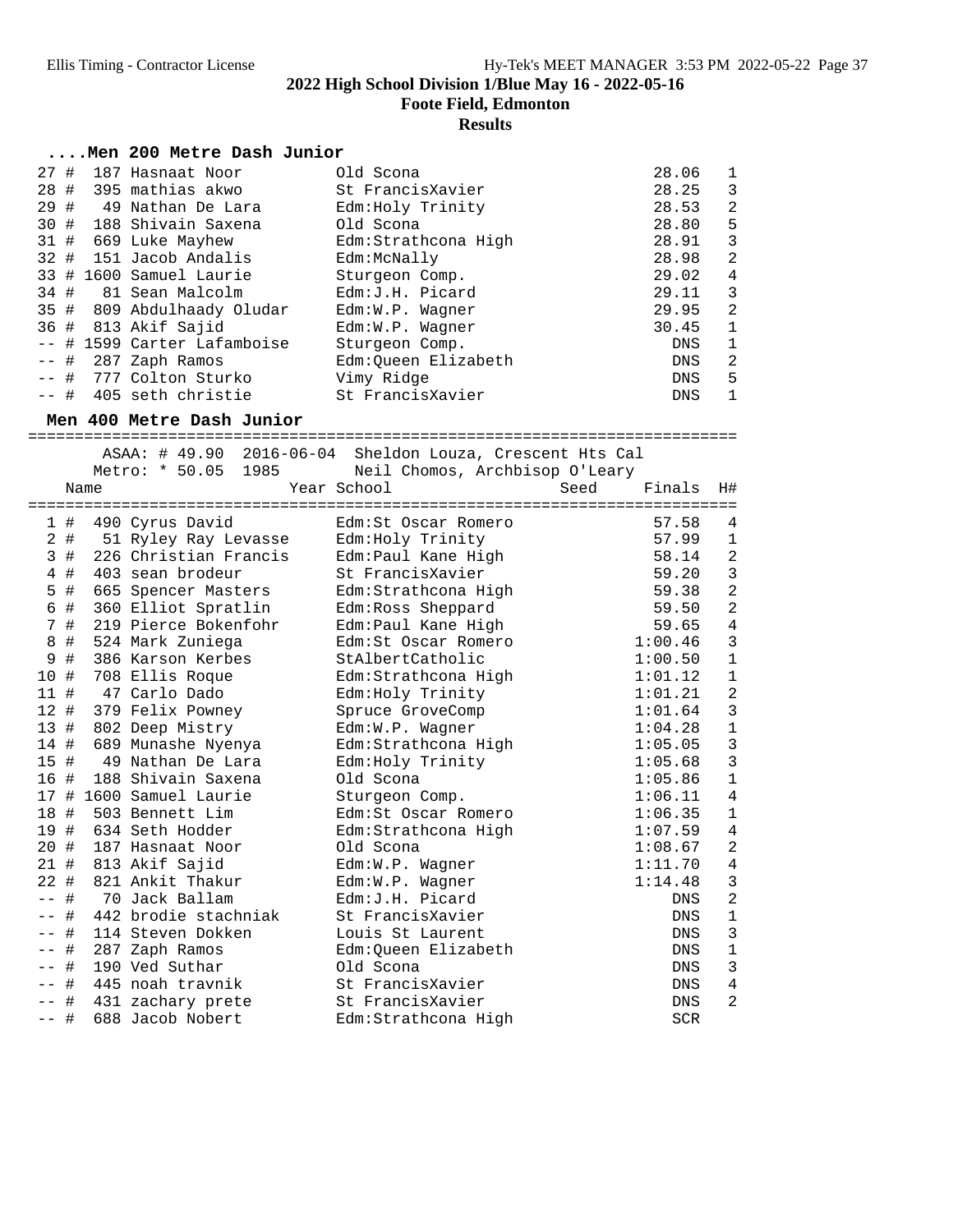**Foote Field, Edmonton**

### **Results**

**Men 800 Metre Run Junior** ============================================================================

|                   |       |                           | ASAA: # 1:52.86 2015-06-05 Scott Chalupiak, George McDou |      |         |                |           |
|-------------------|-------|---------------------------|----------------------------------------------------------|------|---------|----------------|-----------|
|                   |       | Metro: * 1:58.77<br>1991  | Jason Wesolosky, Strathcona                              |      |         |                |           |
|                   |       | Name                      | Year School                                              | Seed | Finals  | H#             |           |
|                   | 1#    | 346 Taran Naidu-Barre     | Edm:Ross Sheppard                                        |      | 2:21.05 | $\mathbf{1}$   |           |
|                   | 2#    | 220 Rylan Cayanga         | Edm:Paul Kane High                                       |      | 2:23.89 | $\overline{a}$ |           |
|                   | 3#    | 635 James Holt            | Edm:Strathcona High                                      |      | 2:25.23 | $\overline{c}$ |           |
|                   | $4$ # | 665 Spencer Masters       | Edm:Strathcona High                                      |      | 2:25.91 | $\mathbf{1}$   |           |
|                   | $5$ # | 47 Carlo Dado             | Edm: Holy Trinity                                        |      | 2:26.31 | 2              |           |
| 6                 | #     | 594 Max Davidow           | Edm:Strathcona High                                      |      | 2:26.66 |                | 22:26.655 |
|                   | 7#    | 736 Peter Welsh           | Edm: Strathcona High                                     |      | 2:26.66 |                | 22:26.657 |
| 8                 | #     | 51 Ryley Ray Levasse      | Edm: Holy Trinity                                        |      | 2:27.07 | 2              |           |
| 9                 | #     | 490 Cyrus David           | Edm:St Oscar Romero                                      |      | 2:28.59 | 1              |           |
| 10 #              |       | 464 Alemnking fonji       | Edm:St Joseph                                            |      | 2:30.09 | 2              |           |
| 11#               |       | 49 Nathan De Lara         | Edm:Holy Trinity                                         |      | 2:30.78 | $\mathbf 1$    |           |
| 12#               |       | 177 Jackie Cai            | Old Scona                                                |      | 2:32.99 | 2              |           |
| 13#               |       | 30 Guy Karl Ntirampe      | E.AlexandreTache                                         |      | 2:35.18 | 2              |           |
| 14#               |       | 188 Shivain Saxena        | Old Scona                                                |      | 2:42.13 | 2              |           |
| 15 #              |       | 9 Zachory Gerke           | Beaumont Comp.                                           |      | 2:42.66 | $\mathbf 1$    |           |
| 16 #              |       | 801 Bibek Luhar           | Edm:W.P. Wagner                                          |      | 2:43.65 | $\mathbf{1}$   |           |
| 17#               |       | 58 Christ Nagateka        | Edm: Holy Trinity                                        |      | 2:45.72 | $\mathbf{1}$   |           |
|                   |       | 18 # 821 Ankit Thakur     | Edm:W.P. Wagner                                          |      | 2:49.15 | $\sqrt{2}$     |           |
|                   |       | 19 # 304 Kaden Bilsky     | Edm: Ross Sheppard                                       |      | 2:53.68 | $\mathbf 1$    |           |
| 20#               |       | 261 Aidan Anderson        | Edm:Queen Elizabeth                                      |      | 2:57.93 | 1              |           |
| 21#               |       | 190 Ved Suthar            | Old Scona                                                |      | 3:10.34 | $\overline{c}$ |           |
| $ -$              | #     | 445 noah travnik          | St FrancisXavier                                         |      | DNS     | 1              |           |
| $\qquad \qquad -$ |       | # 403 sean brodeur        | St FrancisXavier                                         |      | DNS     | 2              |           |
| $- -$             |       | # 442 brodie stachniak    | St FrancisXavier                                         |      | DNS     | $\mathbf 1$    |           |
| $\qquad \qquad -$ | #     | 191 Joshua Terry          | Old Scona                                                |      | DNS     | $\mathbf 1$    |           |
|                   | #     | 388 Dylan Marple          | StAlbertCatholic                                         |      | DNS     | 1              |           |
| $\qquad \qquad -$ | #     | 431 zachary prete         | St FrancisXavier                                         |      | DNS     | 1              |           |
|                   |       | Men 1500 Metre Run Junior |                                                          |      |         |                |           |
|                   |       | ASAA: # 4:03.00 1984      | Alex Mowat, Wm. Aberhat:Cqy                              |      |         |                |           |
|                   |       | 1985<br>Metro: * 4:08.04  | Jamie Flower, Ross Sheppard                              |      |         |                |           |
|                   |       | Name                      | Year School                                              | Seed | Finals  | H#             |           |

|      |       | $\cdot$ 0 $\pm$ 0 $\cdot$ | ュ・vv.vェ<br><b>1000</b> | Udmie Flowel, Ross Sheppard |      |         |                |
|------|-------|---------------------------|------------------------|-----------------------------|------|---------|----------------|
|      | Name  |                           |                        | Year School                 | Seed | Finals  | H#             |
|      | 1#    |                           | 375 Carson Young       | Edm:Ross Sheppard           |      | 4:43.79 | $\overline{2}$ |
|      | $2$ # |                           | 112 Charlie Decker     | Louis St Laurent            |      | 4:59.84 | 1              |
|      | 3#    |                           | 316 Kai Dunkley        | Edm: Ross Sheppard          |      | 5:02.08 | $\overline{2}$ |
|      | $4$ # |                           | 594 Max Davidow        | Edm:Strathcona High         |      | 5:03.35 | $\overline{c}$ |
|      | 5 #   |                           | 360 Elliot Spratlin    | Edm: Ross Sheppard          |      | 5:16.75 | $\overline{2}$ |
| 6    | #     |                           | 177 Jackie Cai         | Old Scona                   |      | 5:17.00 | $\overline{2}$ |
|      | 7 #   |                           | 379 Felix Powney       | Spruce GroveComp            |      | 5:19.38 | 1              |
| 8    | #     |                           | 464 Alemnking fonji    | Edm:St Joseph               |      | 5:23.33 | $\overline{2}$ |
| 9    | #     |                           | 30 Guy Karl Ntirampe   | E.AlexandreTache            |      | 5:23.42 | $\mathbf{1}$   |
| 10 # |       |                           | 482 Michael Arnott     | Edm:St Oscar Romero         |      | 5:26.29 | $\overline{2}$ |
| 11#  |       |                           | 483 Vinz Balala        | Edm: St Oscar Romero        |      | 5:31.50 | $\overline{2}$ |
| 12#  |       |                           | 736 Peter Welsh        | Edm: Strathcona High        |      | 5:35.29 | $\mathbf 1$    |
| 13#  |       |                           | 58 Christ Nagateka     | Edm: Holy Trinity           |      | 5:37.45 | $\overline{2}$ |
| 14 # |       |                           | 511 Cole Pennycook     | Edm: St Oscar Romero        |      | 5:41.36 | 1              |
| 15#  |       |                           | 49 Nathan De Lara      | Edm: Holy Trinity           |      | 5:49.43 | $\mathbf{1}$   |
| 16 # |       |                           | 9 Zachory Gerke        | Beaumont Comp.              |      | 5:50.30 | $\mathbf{1}$   |
| 17#  |       |                           | 798 Aawish Kumar       | Edm:W.P. Wagner             |      | 6:03.10 | $\mathbf{1}$   |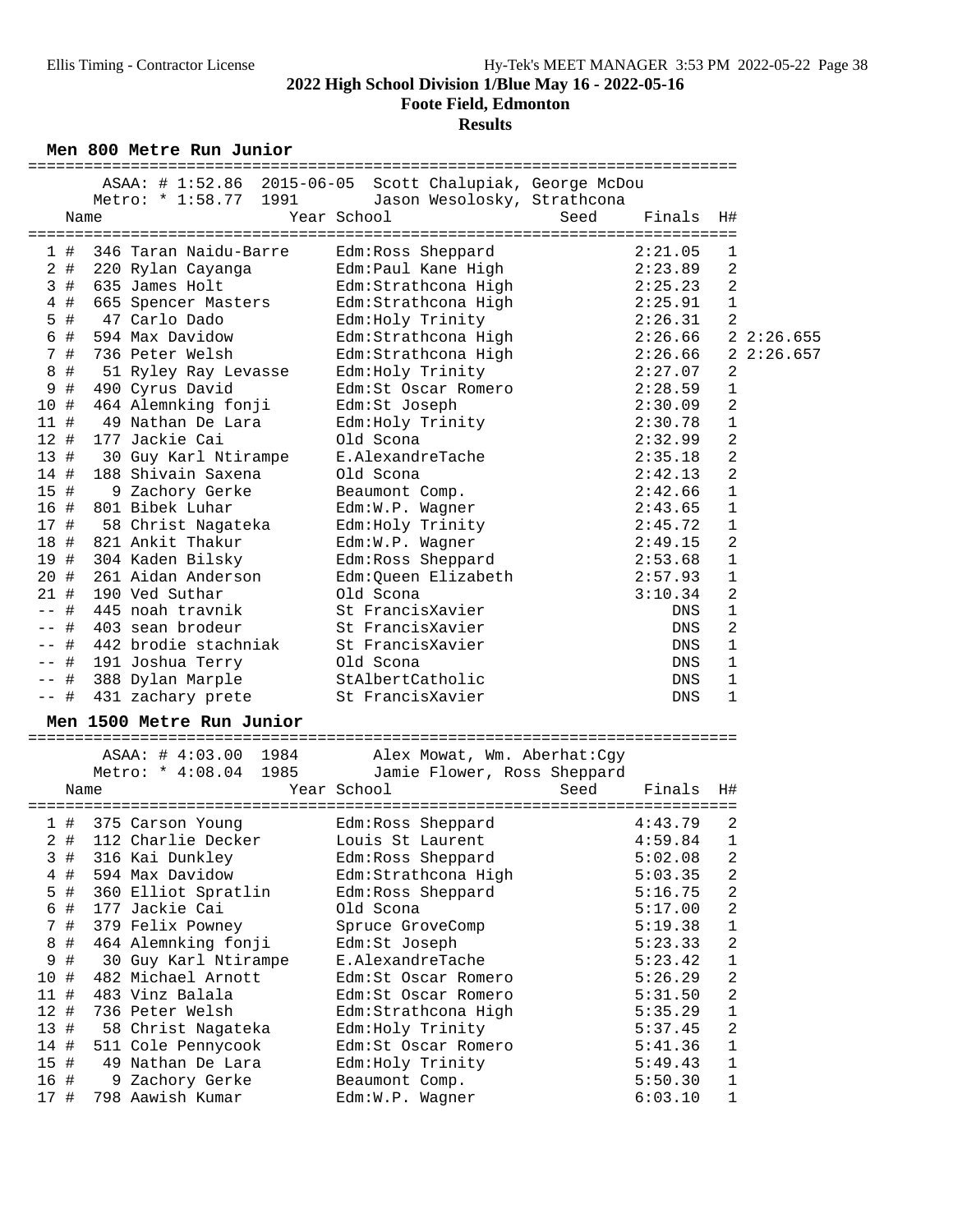**Foote Field, Edmonton**

## **Results**

### **....Men 1500 Metre Run Junior**

| 18 #   |      | 794 Kamal Kandpal     | $Edm:W.P.$ Waqner    | 6:12.22    | $\overline{2}$ |
|--------|------|-----------------------|----------------------|------------|----------------|
| 19 #   |      | 821 Ankit Thakur      | Edm:W.P. Wagner      | 6:30.54    | $\overline{2}$ |
| 20#    |      | 304 Kaden Bilsky      | Edm: Ross Sheppard   | 6:33.36    | $\mathbf 1$    |
| 21#    |      | 796 Armaandeep Khunkh | Edm:W.P. Wagner      | 6:38.04    | 1              |
| 22     | #    | 1600 Samuel Laurie    | Sturgeon Comp.       | 7:05.26    | $\overline{a}$ |
| 23#    |      | 39 Giovanni Yappi     | E.AlexandreTache     | 7:23.63    | $\mathbf 1$    |
|        | -- # | 261 Aidan Anderson    | Edm:Oueen Elizabeth  | <b>DNS</b> | 1              |
| $--$ # |      | 431 zachary prete     | St FrancisXavier     | <b>DNS</b> | 2              |
| $--$ # |      | 396 habib alamyar     | St FrancisXavier     | <b>DNS</b> | $\overline{2}$ |
| $--$ # |      | 81 Sean Malcolm       | Edm: J.H. Picard     | <b>DNS</b> | $\overline{2}$ |
| -- #   |      | 563 Matthew Atkinson- | Edm: Strathcona High | DNS        | 1              |
| -- #   |      | 191 Joshua Terry      | Old Scona            | DNS        | 1              |
| -- #   |      | 164 Callum La Roi     | Edm:McNally          | DNS        | $\overline{2}$ |
| -- #   |      | 624 Henry Gregory     | Edm: Strathcona High | DNS        | 1              |
|        | -- # | 388 Dylan Marple      | StAlbertCatholic     | <b>DNS</b> | 1              |
| $--$ # |      | 109 Cole Barlage      | Louis St Laurent     | <b>DNS</b> | 1              |
|        | -- # | 387 Alex Lalonde      | StAlbertCatholic     | <b>DNS</b> | $\overline{2}$ |
|        | #    | 570 Evan Beck         | Edm: Strathcona High | <b>SCR</b> |                |

**Men 3000 Metre Run Junior** =========================================================================

|      |             | ASAA: # 8:53.47 2006    | Nyial Majock, Jack James |                |
|------|-------------|-------------------------|--------------------------|----------------|
|      |             | Metro: * 9:04.00 1992   | Matt Pearce, Eastglen    |                |
|      | Name        |                         | Year School              | Finals<br>Seed |
|      |             |                         | Edm:Ross Sheppard        | 9:48.27        |
|      |             | 1 # 375 Carson Young    | StAlbertCatholic         | 10:32.39       |
|      | $2$ #<br>3# | 388 Dylan Marple        |                          | 10:43.72       |
|      |             | 316 Kai Dunkley         | Edm:Ross Sheppard        |                |
|      | 4#          | 594 Max Davidow         | Edm:Strathcona High      | 10:55.95       |
|      | 5#          | 387 Alex Lalonde        | StAlbertCatholic         | 10:59.47       |
|      | 6 #         | 30 Guy Karl Ntirampe    | E.AlexandreTache         | 11:11.32       |
|      | 7#          | 736 Peter Welsh         | Edm:Strathcona High      | 11:11.40       |
|      | 8 #         | 11 Liam Schaff          | Beaumont Comp.           | 11:14.24       |
| 9    | #           | 70 Jack Ballam          | Edm:J.H. Picard          | 11:21.12       |
| 10 # |             | 483 Vinz Balala         | Edm:St Oscar Romero      | 11:21.18       |
|      | 11#         | 511 Cole Pennycook      | Edm: St Oscar Romero     | 11:41.74       |
| 12#  |             | 177 Jackie Cai          | Old Scona                | 11:43.18       |
|      | 13 #        | 464 Alemnking fonji     | Edm:St Joseph            | 11:47.10       |
| 14 # |             | 390 Jordan Rivero       | StAlbertCatholic         | 12:23.60       |
|      | 15 #        | 624 Henry Gregory       | Edm:Strathcona High      | 12:30.42       |
| 16 # |             | 164 Callum La Roi       | Edm:McNally              | 12:36.95       |
| 17 # |             | 772 Tristan Macdonald   | Vimy Ridge               | 14:21.59       |
|      | -- #        | 261 Aidan Anderson      | Edm:Queen Elizabeth      | DNF            |
|      |             | -- # 684 Ashton Neupane | Edm:Strathcona High      | DNS            |
| -- # |             | 191 Joshua Terry        | Old Scona                | <b>SCR</b>     |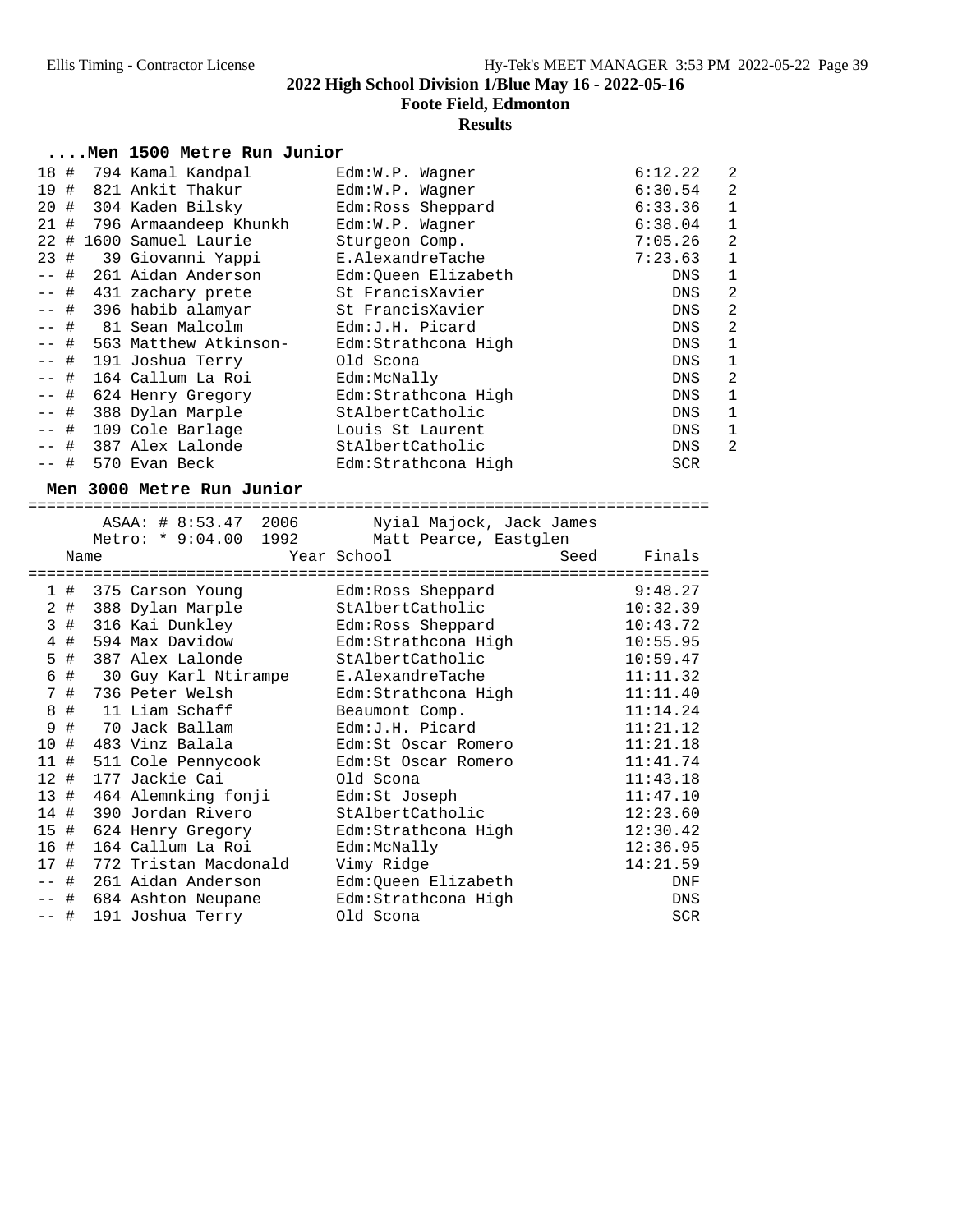### **Foote Field, Edmonton**

| Men 100 Metre Hurdles 84cm 33" 8.5 Junior                                                                |                                                           |            |        |                |
|----------------------------------------------------------------------------------------------------------|-----------------------------------------------------------|------------|--------|----------------|
| 0.84 m (33 inches) hurdle height.<br>13 m to first hurdle, then<br>every 8.5 m thereafter (black marks). | ASAA: # 13.25 2015-06-05 Mehrdad Shokoohi, William Aber   |            |        |                |
|                                                                                                          | Metro: * 13.69 2015-05-20 Lewis Collin, Edmonton Chr      |            |        |                |
| Name                                                                                                     | Year School<br>Seed                                       | Finals     | H#     |                |
| 219 Pierce Bokenfohr<br>1#                                                                               | Edm:Paul Kane High                                        | 16.14      | 1      |                |
| $2$ #<br>641 Nicolas Johnston                                                                            | Edm:Strathcona High                                       | 16.55      | 2      |                |
| 3#<br>717 Joel Semenjuk                                                                                  | Edm: Strathcona High                                      | 16.60      | 2      |                |
| 4#<br>573 Adam Berge                                                                                     | Edm:Strathcona High                                       | 17.18      | 1      |                |
| 5 #<br>647 Drew Klein                                                                                    | Edm:Strathcona High                                       | 17.80      | 3      |                |
| 6 #<br>245 Elliot Mushey                                                                                 | Edm: Paul Kane High                                       | 17.86      | 3      |                |
| 7#<br>315 Cole Dufault                                                                                   | Edm: Ross Sheppard                                        | 18.11      | 2      |                |
| 8 #<br>173 George Walker                                                                                 | Edm:McNally                                               | 18.70      | 1      |                |
| 9 #<br>364 Samuel Tabladillo                                                                             | Edm:Ross Sheppard                                         | 19.16      | 3      |                |
| 10 #<br>351 Jakin Niyongabo                                                                              | Edm: Ross Sheppard                                        | 19.35      | 1      |                |
| 11#<br>208 Samuel Leffers                                                                                | ParklandImmanuel                                          | 19.53      | 3      |                |
| 12#<br>504 Jayvin Lopez                                                                                  | Edm:St Oscar Romero                                       | 20.11      | 2      |                |
| 13#<br>74 Bienaventurado De                                                                              | Edm: J.H. Picard                                          | 21.75      | 1      |                |
| -- # 1598 Jeff Kieser                                                                                    | Sturgeon Comp.                                            | DNS        | 1      |                |
| $--$ #<br>14 Thomas Wilson                                                                               | Beaumont Comp.                                            | DNS        | 1<br>2 |                |
| 769 Hudaifa Khurshed<br>-- #                                                                             | Vimy Ridge                                                | <b>DNS</b> |        |                |
| Men 4x100 Metre Relay Junior                                                                             |                                                           |            |        |                |
|                                                                                                          | ASAA: # 44.04 2013-06-07 CA:Notre Dame School, Notre Dame |            |        |                |
|                                                                                                          | M Browne, B Lewis, C Burr, C Hunchak                      |            |        |                |
| Metro: * 42.12<br>2002                                                                                   | Strathcona                                                |            |        |                |
| School                                                                                                   | Seed                                                      | Finals     | H#     |                |
|                                                                                                          |                                                           |            |        |                |
| 1 Edm:Paul Kane High<br>'' A '                                                                           |                                                           | 48.46      | 1      |                |
| 1) #224 Alex Fairbank                                                                                    | 2) #226 Christian Francis                                 |            |        |                |
| 3) #248 Mateo Pagliuso                                                                                   | 4) #231 Wyatt Horchuk                                     |            |        |                |
| 2 Edm: Holy Trinity 'A'                                                                                  |                                                           | 50.32      | 1      |                |
| 1) #53 Wilondja Lufungula                                                                                | 2) #47 Carlo Dado                                         |            |        |                |
| $3)$ #46 Ethan Co                                                                                        | 4) #51 Ryley Ray Levasseur                                |            |        |                |
| 3 Edm:St Oscar Romero<br>'A'                                                                             |                                                           | 50.39      | 1      |                |
| 1) #512 CJ Pompa                                                                                         | 2) #498 Lyndhon Flores                                    |            |        |                |
| 3) #514 Kian Salazar                                                                                     | 4)                                                        |            |        |                |
| 4 Edm: Ross Sheppard 'A'                                                                                 |                                                           | 51.03      | 1      |                |
| 1) #315 Cole Dufault                                                                                     | 2) #330 Joaquin Harriott<br>4) #320 Zachary Fowler        |            |        |                |
| 3) #368 Jacky Trinh<br>5 Edm: W.P. Wagner 'A'                                                            |                                                           | 51.09      | 1      |                |
| 1) #779 David Aguirre                                                                                    | 2) #802 Deep Mistry                                       |            |        |                |
| 3) #782 Quinlan Bracegirdle                                                                              | 4) #804 Sameer Nauman                                     |            |        |                |
| 6 Edm: Strathcona High 'A'                                                                               | 46.28                                                     | 51.81      | 1      |                |
| 1) #717 Joel Semenjuk                                                                                    | 2) #592 Adam Collis                                       |            |        |                |
| 3) #677 Ben Meyer                                                                                        | 4) #573 Adam Berge                                        |            |        |                |
| 7 Edm: Louis St Laurent<br>'A'                                                                           |                                                           | 52.14      | 1      |                |
| 1) #110 Liam Castro                                                                                      | 2) #114 Steven Dokken                                     |            |        |                |
| 3) #127 Taye Murphy                                                                                      | 4) #109 Cole Barlage                                      |            |        |                |
| -- Edm:Strathcona High<br>' B'                                                                           |                                                           | DQ         |        | 1 bad exchange |
| 1) #690 Chinekwu Okwuosa                                                                                 | 2) #694 Wren Oswald                                       |            |        |                |
| 3) #735 Thisum Weeraman                                                                                  | 4) #676 Andreas Mendez-Cadrin                             |            |        |                |
|                                                                                                          |                                                           |            |        |                |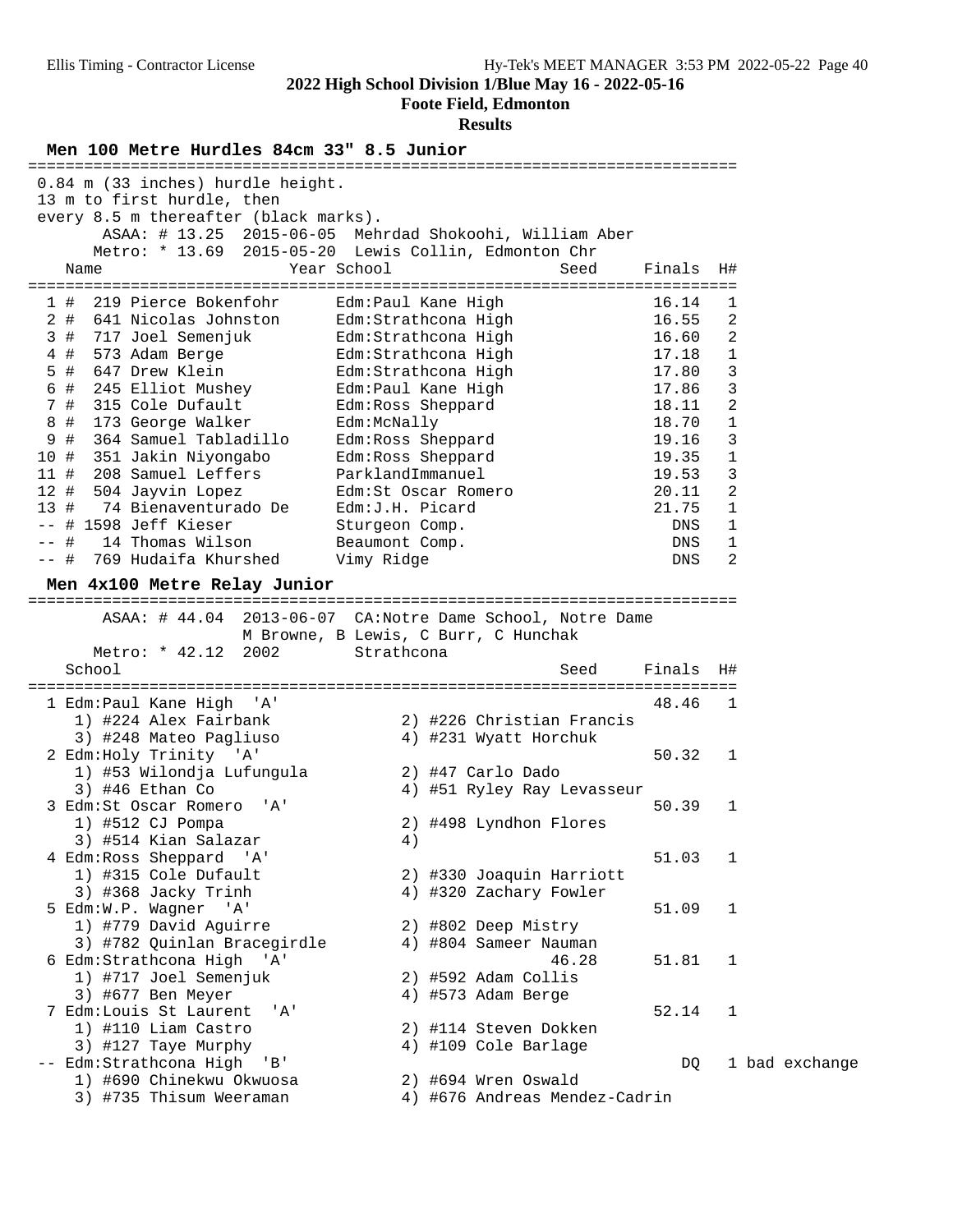**Foote Field, Edmonton**

| Men 4x100 Metre Relay Junior                                             |                                                                                                             |            |                            |
|--------------------------------------------------------------------------|-------------------------------------------------------------------------------------------------------------|------------|----------------------------|
| -- Edm:St Francis Xavier<br>' A'                                         |                                                                                                             | DNS        | $\overline{\phantom{0}}^2$ |
| 1) #445 noah travnik                                                     | 2) #395 mathias akwo                                                                                        |            |                            |
| 3) #403 sean brodeur                                                     | 4) #398 brayden asenso                                                                                      |            |                            |
| -- Edm: J.H. Picard 'A'<br>1) #74 Bienaventurado Dela Cruz               | 2) #70 Jack Ballam                                                                                          | DNS        | $\overline{2}$             |
| 3) #82 Nathan Meyer                                                      | 4) #81 Sean Malcolm                                                                                         |            |                            |
| Men High Jump Junior                                                     |                                                                                                             |            |                            |
|                                                                          | ==============================                                                                              |            |                            |
| Start at 1.50 m.                                                         |                                                                                                             |            |                            |
| Increment by 5 cm to 1.75 m,                                             |                                                                                                             |            |                            |
| then by 3 cm and 2 cm to end of event.                                   |                                                                                                             |            |                            |
|                                                                          | ASAA: # 2.01m 2015-06-06 Charlie Kambata, Ernest Manni<br>Metro: * 2.02m 2018-05-24 Ajou Ajou, Harry Ainlay |            |                            |
| Name                                                                     | Year School<br>Seed                                                                                         | Finals     | H#                         |
|                                                                          |                                                                                                             |            |                            |
| 1 # 524 Mark Zuniega <a>Edm:St Oscar Romero</a>                          |                                                                                                             | 1.78m      | $\overline{1}$             |
| 1.50 1.55 1.60 1.65 1.70 1.75 1.78 1.80                                  |                                                                                                             |            |                            |
| $\overline{O}$<br>$\overline{O}$<br>$\overline{O}$<br>$\circ$<br>$\circ$ | $\overline{O}$<br>XO<br>XXX                                                                                 |            |                            |
| 2#<br>14 Thomas Wilson                                                   | Beaumont Comp.                                                                                              | 1.70m      | $\overline{\phantom{0}}^2$ |
| 1.50 1.55 1.60 1.65 1.70 1.75<br>0 0 0 0 0 XXX                           |                                                                                                             |            |                            |
| 3 # 145 Micheal William                                                  | Louis St Laurent                                                                                            | $1.65m$ 2  |                            |
| 1.50 1.55 1.60 1.65 1.70                                                 |                                                                                                             |            |                            |
| XO<br>XO<br>$\overline{O}$<br>XO XXX                                     |                                                                                                             |            |                            |
| 4 # 601 Ryan Djukich                                                     | Edm:Strathcona High                                                                                         | J1.65m     | 1                          |
| 1.50 1.55 1.60 1.65 1.70                                                 |                                                                                                             |            |                            |
| O XO XO XXO XXX                                                          |                                                                                                             |            |                            |
| 5 #   26 Faziki Musanganya                                               | E.AlexandreTache                                                                                            | 1.60m      | 1                          |
| 1.50 1.55 1.60 1.65                                                      |                                                                                                             |            |                            |
| O O XXX<br>$\circ$<br>5 # 344 Benjamin Miller                            | Edm: Ross Sheppard                                                                                          | 1.60m      | $\overline{\phantom{0}}^2$ |
| 1.50 1.55 1.60 1.65                                                      |                                                                                                             |            |                            |
| O O O XXX                                                                |                                                                                                             |            |                            |
| 7 # 386 Karson Kerbes                                                    | StAlbertCatholic                                                                                            | $J1.60m$ 2 |                            |
| 1.50 1.55 1.60 1.65                                                      |                                                                                                             |            |                            |
| XO<br>$\circ$<br>O XXX                                                   |                                                                                                             |            |                            |
| 8 # 220 Rylan Cayanga                                                    | Edm:Paul Kane High                                                                                          | J1.60m     | $\overline{\phantom{0}}$   |
| 1.50 1.55 1.60 1.65<br>O XXO<br>O XXX                                    |                                                                                                             |            |                            |
| 36 Tafsir Sow<br>9#                                                      | E.AlexandreTache                                                                                            | J1.60m     | 2                          |
| 1.50 1.55 1.60 1.65                                                      |                                                                                                             |            |                            |
| O XXO XXX<br>$\circ$                                                     |                                                                                                             |            |                            |
| 9 # 109 Cole Barlage                                                     | Louis St Laurent                                                                                            | J1.60m     | 2                          |
| 1.50 1.55 1.60 1.65                                                      |                                                                                                             |            |                            |
| O O XXO XXX                                                              |                                                                                                             |            |                            |
| 11 # 302 Carson Bartlett<br>1.50 1.55 1.60                               | Edm:Ross Sheppard                                                                                           | 1.55m      | 1                          |
| O O XXX                                                                  |                                                                                                             |            |                            |
| 12 # 1608 Austin Panchyshyn                                              | Sturgeon Comp.                                                                                              | J1.55m     | $\overline{2}$             |
| 1.50 1.55 1.60                                                           |                                                                                                             |            |                            |
| XXO O XXX                                                                |                                                                                                             |            |                            |
| 13 # 11 Liam Schaff                                                      | Beaumont Comp.                                                                                              | J1.55m     | 2                          |
| 1.50 1.55 1.60                                                           |                                                                                                             |            |                            |
| O XO XXX                                                                 |                                                                                                             |            |                            |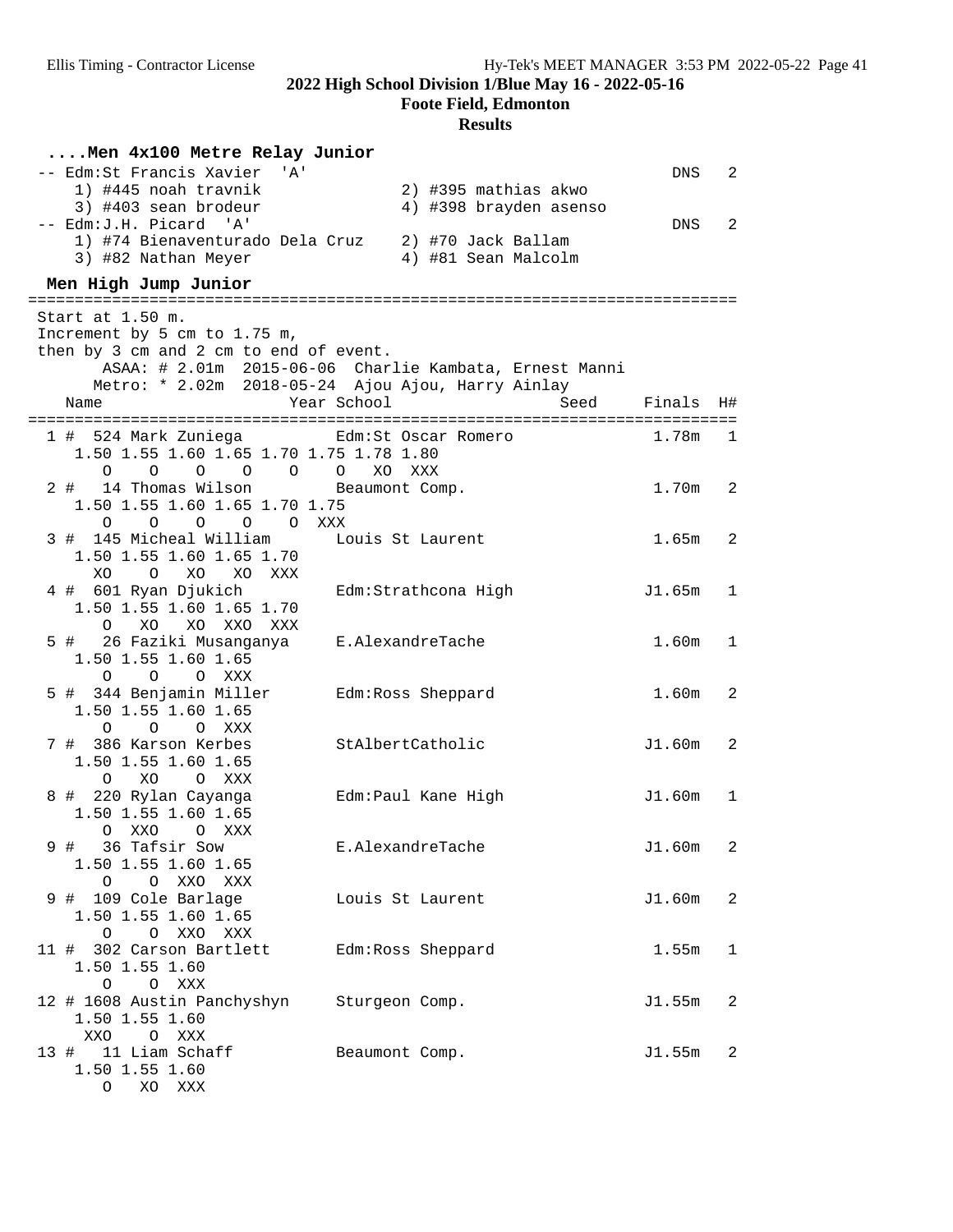**Foote Field, Edmonton**

| Men High Jump Junior                                                                                                             |                                                                                    |           |                |
|----------------------------------------------------------------------------------------------------------------------------------|------------------------------------------------------------------------------------|-----------|----------------|
| 14 # 768 Donald Kampoer<br>1.50 1.55 1.60<br>O XXO XXX                                                                           | Vimy Ridge                                                                         | J1.55m 1  |                |
| 15 # 647 Drew Klein<br>1.50 1.55<br>O XXX                                                                                        | Edm:Strathcona High                                                                | $1.50m$ 2 |                |
| 16 # 351 Jakin Niyongabo Bdm: Ross Sheppard<br>1.50 1.55                                                                         |                                                                                    | J1.50m    | $\mathbf{1}$   |
| XO XXX<br>-- # 801 Bibek Luhar<br>1.50                                                                                           | Edm:W.P. Wagner                                                                    | NH        | $\overline{2}$ |
| XXX<br>-- # 525 Hunter Arthurs<br>1.50                                                                                           | St Peter Apostle                                                                   | NH        | $\mathbf{1}$   |
| XXX<br>-- # 81 Sean Malcolm<br>1.50                                                                                              | Edm:J.H. Picard                                                                    | NH        | 1              |
| XXX<br>-- # 82 Nathan Meyer<br>1.50                                                                                              | Edm:J.H. Picard                                                                    | NH        | 1              |
| XXX<br>-- #  592 Adam Collis<br>1.50                                                                                             | Edm: Strathcona High                                                               | NH        | $\overline{2}$ |
| XXX<br>-- # 612 Kale Fisher<br>1.50                                                                                              | Edm:Strathcona High                                                                | NH        | 1              |
| XXX<br>-- #  514 Kian Salazar<br>1.50                                                                                            | Edm:St Oscar Romero                                                                | NH        | $\overline{2}$ |
| XXX<br>-- # 390 Jordan Rivero                                                                                                    | StAlbertCatholic                                                                   | DNS       | 1              |
| Men Pole Vault Junior                                                                                                            |                                                                                    |           |                |
| Start at 2.45 m.<br>Increment by 15 cm to 3.05 m,<br>then by 10 cm to end of event.<br>ASAA: # 3.92m 1991<br>Year School<br>Name | John Moss, Strathcona:Edm<br>Metro: * 3.90m 1994 Darcy Molstad, Strathcona<br>Seed | Finals    |                |
| 1 # 647 Drew Klein           Edm:Strathcona High<br>2.10 2.25 2.40<br>O O XXX                                                    |                                                                                    | 2.25m     |                |
| 2 # 375 Carson Young<br>2.10 2.25<br>O XXX                                                                                       | Edm:Ross Sheppard                                                                  | 2.10m     |                |
| 2 # 482 Michael Arnott Edm:St Oscar Romero<br>2.10 2.25<br>O XXX                                                                 |                                                                                    | 2.10m     |                |
| 2 # 612 Kale Fisher<br>2.10 2.25<br>O XXX                                                                                        | Edm: Strathcona High                                                               | 2.10m     |                |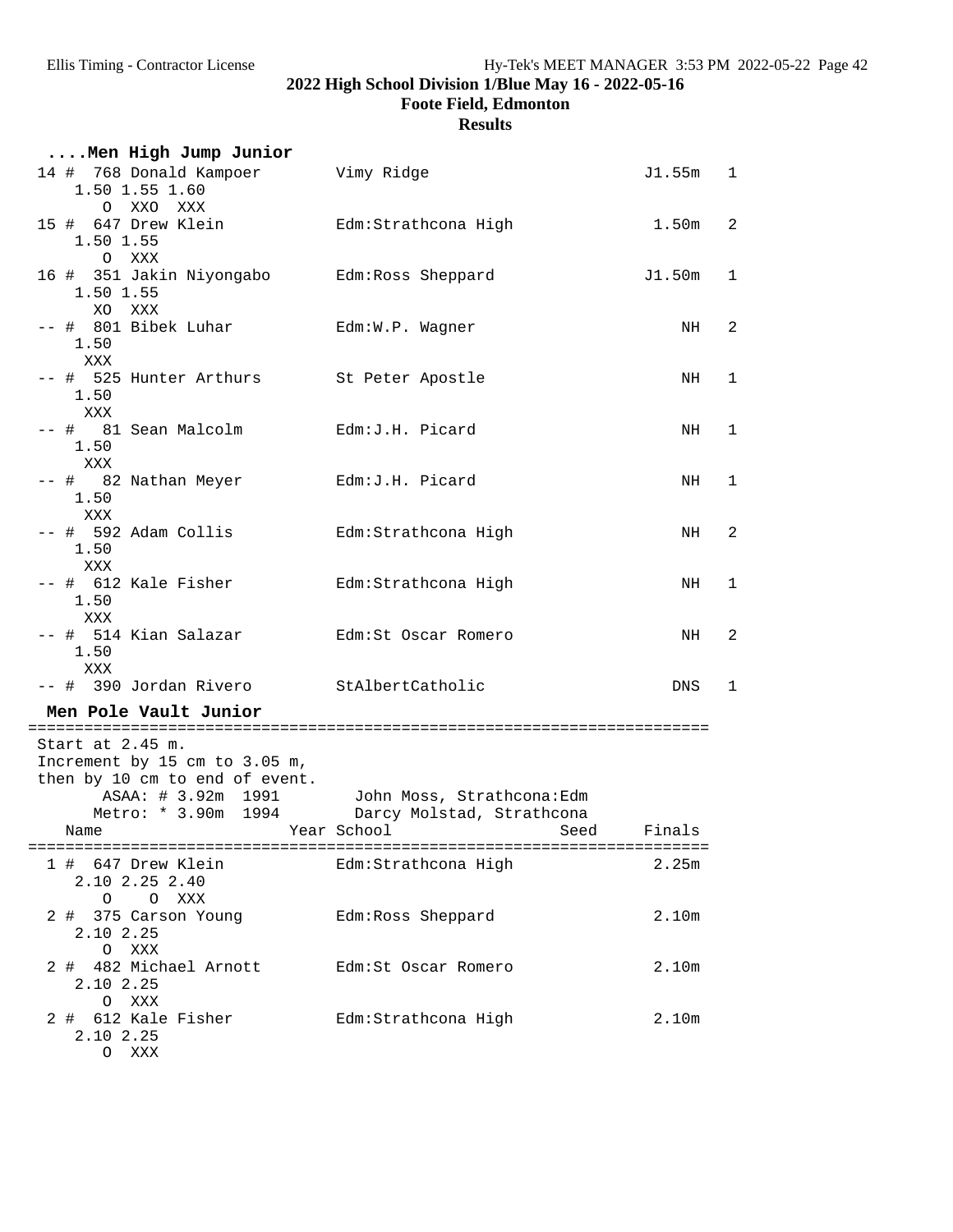**Foote Field, Edmonton**

|      | Men Pole Vault Junior                                        |                                                     |                   |              |
|------|--------------------------------------------------------------|-----------------------------------------------------|-------------------|--------------|
|      | -- # 665 Spencer Masters Edm: Strathcona High<br>2.10<br>XXX |                                                     | ΝH                |              |
|      | -- # 1593 Talon Halter Sturgeon Comp.                        |                                                     | DNS               |              |
|      | Men Long Jump Junior                                         |                                                     |                   |              |
|      | Minimum distance: 4.5 m.                                     |                                                     |                   |              |
|      |                                                              | ASAA: # 6.72m 2015-06-05 Lewis Collin, Edmonton Chr |                   |              |
|      |                                                              | Metro: * 6.58m 1972 Victor Jereniuk, Victoria       |                   |              |
|      | Name                                                         | Year School<br>Seed                                 | Finals            | H#           |
|      | 1 # 717 Joel Semenjuk                                        | Edm:Strathcona High                                 | 5.81m             | $\mathbf{1}$ |
|      | 5.54m 5.34m 5.81m                                            |                                                     |                   |              |
|      | 2 # 344 Benjamin Miller                                      | Edm:Ross Sheppard                                   | 5.73m             | 3            |
|      | FOUL 5.19m 5.73m                                             |                                                     |                   |              |
|      | 3 # 514 Kian Salazar                                         | Edm:St Oscar Romero                                 | 5.33m             | 1            |
|      | FOUL 5.08m 5.33m                                             |                                                     |                   |              |
|      | 4 # 46 Ethan Co                                              | Edm: Holy Trinity                                   | 5.27m             | $\mathbf 1$  |
|      | 5.27m<br>5.00 <sub>m</sub>                                   |                                                     |                   |              |
|      | 5 # 219 Pierce Bokenfohr<br>5.24m 5.12m FOUL                 | Edm:Paul Kane High                                  | 5.24m             | 2            |
|      | 6 # 89 Dryden Czenczek                                       | Edm:Leduc Composite                                 | 5.19m             | $\sqrt{2}$   |
|      | 5.19m 5.03m 5.04m                                            |                                                     |                   |              |
|      | 7 # 231 Wyatt Horchuk                                        | Edm: Paul Kane High                                 | 5.14m             | $\sqrt{2}$   |
|      | 5.14m 4.77m 4.94m                                            |                                                     |                   |              |
|      | 8 # 694 Wren Oswald                                          | Edm: Strathcona High                                | 5.05 <sub>m</sub> | $\mathbf{1}$ |
|      | x 4.88m 5.05m                                                |                                                     |                   |              |
|      | 8 # 568 Landon Bartusek                                      | Edm:Strathcona High                                 | 5.05 <sub>m</sub> | 3            |
|      | 5.05m 4.96m 5.04m                                            |                                                     |                   |              |
|      | 10 # 26 Faziki Musanganya                                    | E.AlexandreTache                                    | 5.02m             | 1            |
|      | $5.02m$ 4.90m                                                |                                                     |                   |              |
|      | 11 # 498 Lyndhon Flores                                      | Edm: St Oscar Romero                                | 5.01 <sub>m</sub> | 3            |
|      | FOUL 5.01m 4.72m<br>12 # 109 Cole Barlage                    | Louis St Laurent                                    | 5.00m             | 2            |
|      | 5.00m 4.83m                                                  |                                                     |                   |              |
|      | 12 # 12 Kaden Short                                          | Beaumont Comp.                                      | 5.00m             | 3            |
|      | 5.00m 5.00m FOUL                                             |                                                     |                   |              |
|      | 14 # 224 Alex Fairbank                                       | Edm: Paul Kane High                                 | 4.98m             | $\mathbf{1}$ |
|      | 4.98m<br>$4.61$ m                                            |                                                     |                   |              |
|      | 459 Riley Ebel<br>15 #                                       | Edm: St Joseph                                      | 4.93m 1           |              |
|      | 4.93m 4.90m                                                  |                                                     |                   |              |
|      | 16 # 817 Jatin Singh                                         | Edm:W.P. Wagner                                     | 4.91m             | $\mathbf 1$  |
|      | 4.83m  4.89m  4.91m                                          |                                                     |                   |              |
|      | 112 Charlie Decker<br>17 #<br>4.63m  4.79m  4.86m            | Louis St Laurent                                    | 4.86m             | $\mathbf 1$  |
| 18 # | 28 El-Shadaï Ndorici                                         | E.AlexandreTache                                    | 4.82m             | 2            |
|      | 4.82m<br>$\mathbf x$                                         |                                                     |                   |              |
| 19 # | 11 Liam Schaff                                               | Beaumont Comp.                                      | 4.80m             | 2            |
|      | FOUL 4.80m                                                   |                                                     |                   |              |
|      | 20 # 647 Drew Klein                                          | Edm: Strathcona High                                | 4.73m             | 3            |
|      | $4.73m$ $4.54m$                                              |                                                     |                   |              |
|      | 21 # 225 Luca Forestier                                      | Edm: Paul Kane High                                 | 4.72m             | $\mathbf{3}$ |
|      | 4.49m  4.54m  4.72m                                          |                                                     |                   |              |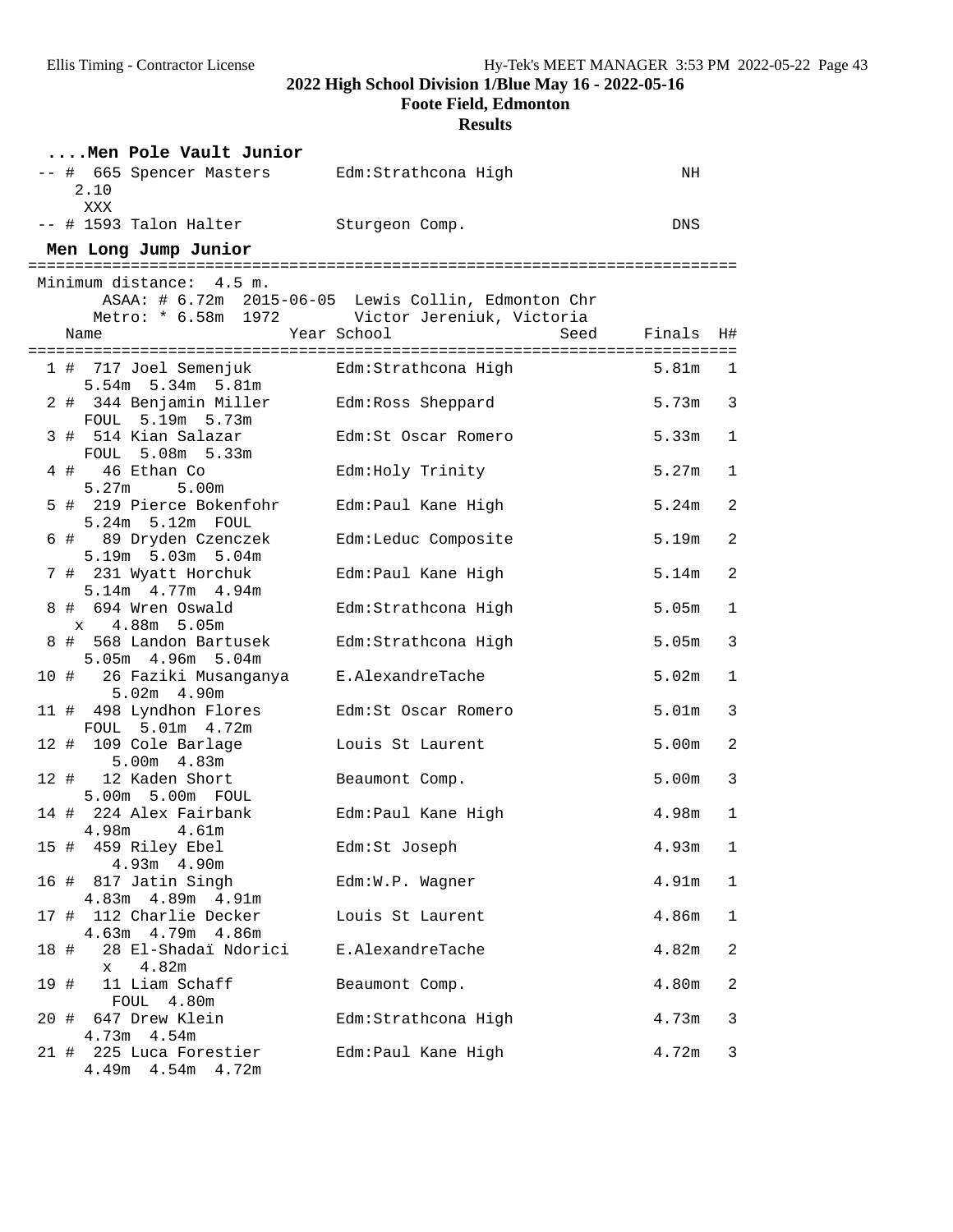**Foote Field, Edmonton**

|      | Men Long Jump Junior                          |                                                          |             |                     |
|------|-----------------------------------------------|----------------------------------------------------------|-------------|---------------------|
|      | 22 # 123 Elrish Macayan<br>4.70m FOUL FOUL    | Louis St Laurent                                         | 4.70m       | 3                   |
|      | 22 # 1608 Austin Panchyshyn<br>4.70m 4.59m    | Sturgeon Comp.                                           | 4.70m       | 3                   |
|      | 24 # 512 CJ Pompa<br>4.63m  4.67m  4.69m      | Edm:St Oscar Romero                                      | 4.69m       | $\mathbf{1}$        |
|      | 25 # 65 Laurenz Tiangsing<br>$4.66m$ $4.57m$  | Edm:Holy Trinity                                         | 4.66m       | 3                   |
|      | 26 # 127 Taye Murphy<br>4.57m<br>$\mathbf{x}$ | Louis St Laurent                                         | 4.57m       | 2                   |
|      | 27 # 14 Thomas Wilson<br>4.49m FOUL           | Beaumont Comp.                                           | 4.49m       | 3                   |
|      | -- #<br>36 Tafsir Sow<br>FOUL<br>$\mathbf x$  | E.AlexandreTache                                         | FOUL        | 3                   |
|      | -- # 208 Samuel Leffers<br>FOUL x x           | ParklandImmanuel                                         | FOUL        | 2                   |
|      | -- # 525 Hunter Arthurs<br>FOUL x x           | St Peter Apostle                                         | FOUL        | 3                   |
|      | -- # 214 Ryan Van Bostelen<br>FOUL x x        | ParklandImmanuel                                         | FOUL        | 3                   |
|      | -- # 302 Carson Bartlett<br>FOUL FOUL         | Edm:Ross Sheppard                                        | FOUL        | 2                   |
|      | -- # 368 Jacky Trinh<br>FOUL x x              | Edm: Ross Sheppard                                       | FOUL        | 3                   |
|      | -- # 772 Tristan Macdonald<br>x x FOUL        | Vimy Ridge                                               | FOUL        | 1                   |
|      | 768 Donald Kampoer<br>-- #<br>FOUL<br>$X$ X   | Vimy Ridge                                               | FOUL        | 1                   |
|      | -- # 801 Bibek Luhar<br>FOUL FOUL FOUL        | Edm:W.P. Wagner                                          | FOUL        | 2                   |
|      | -- # 397 rayjos aquino                        | St FrancisXavier<br>Edm: St Oscar Romero                 | DNS         | 2<br>$\overline{c}$ |
|      | -- # 520 John Suyat                           |                                                          | DNS         |                     |
|      | -- # 405 seth christie                        | St FrancisXavier                                         | DNS         | $\sqrt{2}$          |
|      | -- # 96 Maddox Packard                        | Edm:Leduc Composite                                      | DNS         | $\mathfrak{Z}$      |
|      | -- # 812 Jake Rowsell                         | Edm:W.P. Wagner                                          | DNS         | $\sqrt{2}$          |
|      | -- # 173 George Walker                        | Edm:McNally                                              | DNS         | $\mathbf 1$         |
|      | -- # 4 Tanner Andringa                        | Beaumont Comp.                                           | DNS         | $\mathbf{1}$        |
|      | -- # 454 James Balbin                         | Edm:St Joseph                                            | DNS         | 3                   |
| -- # | 769 Hudaifa Khurshed                          | Vimy Ridge                                               | <b>DNS</b>  | $\sqrt{2}$          |
|      | -- # 351 Jakin Niyongabo                      | Edm:Ross Sheppard                                        | ${\rm DNS}$ | $\sqrt{2}$          |
|      | -- # 410 massimo filomeno                     | St FrancisXavier                                         | DNS         | 1                   |
| —— # | 206 Quinten Klaassens                         | ParklandImmanuel                                         | DNS         | $\mathbf 1$         |
|      | Men Triple Jump Junior                        |                                                          |             |                     |
|      | Minimum distance: 8.0 m.                      |                                                          |             |                     |
|      |                                               | ASAA: # 13.28m 2013-06-07 Sodienye Nkwonta, Calgary Chri |             |                     |
|      |                                               |                                                          |             |                     |
|      | Metro: * 14.11m 1983                          | Dexter Amour, M.E. Lazerte                               |             |                     |
|      | Name                                          | Year School<br>Seed                                      | Finals      | H#                  |
|      | 26 Faziki Musanganya<br>1 #                   | E.AlexandreTache                                         | 12.00m      | 1                   |
|      | 10.45m  11.06m  12.00m  11.83m  11.78m        |                                                          |             |                     |
|      | 89 Dryden Czenczek<br>2#<br>11.07m<br>11.08m  | Edm:Leduc Composite                                      | 11.41m      | 1                   |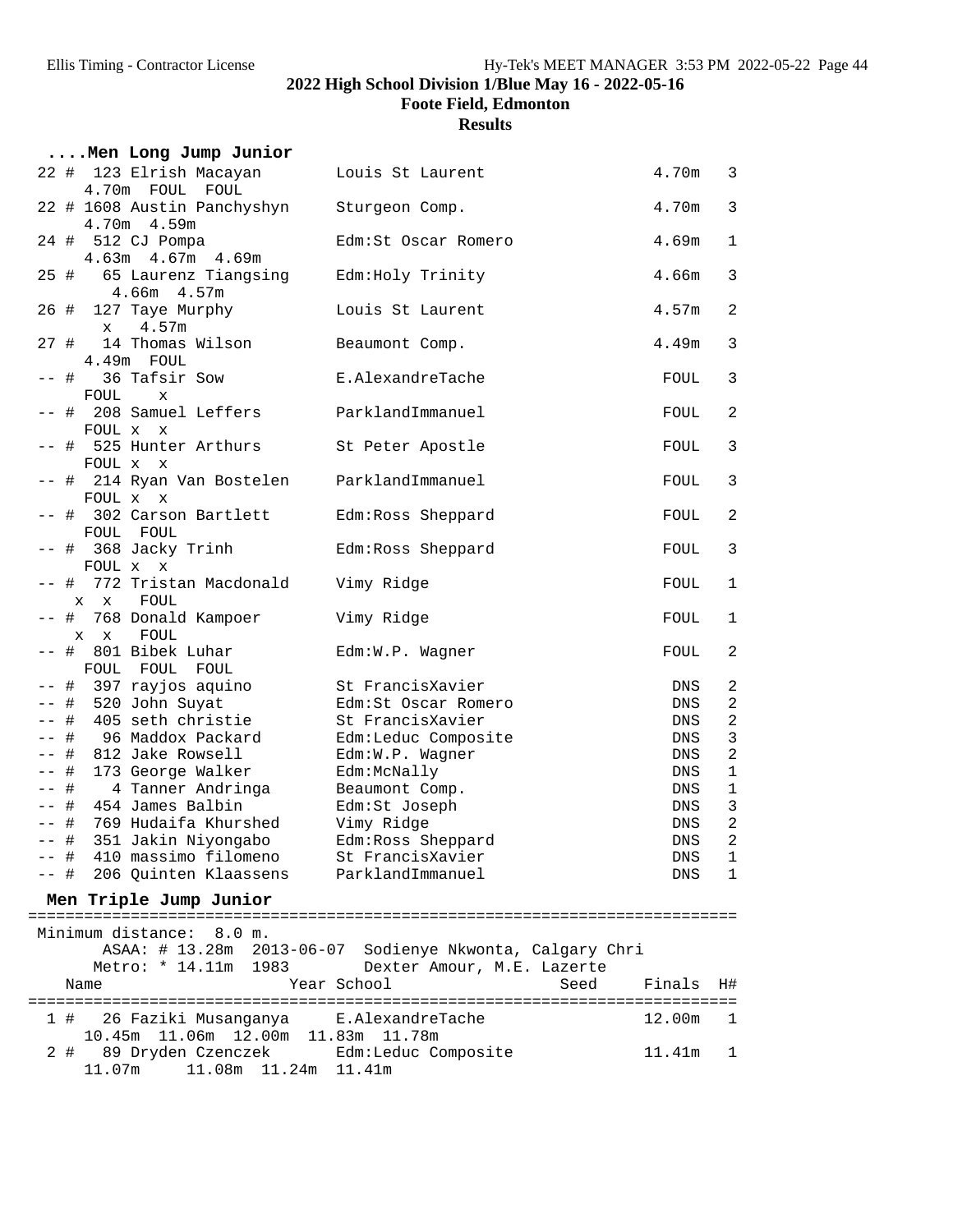**Foote Field, Edmonton**

| Men Triple Jump Junior                                                    |                                                 |                    |                |
|---------------------------------------------------------------------------|-------------------------------------------------|--------------------|----------------|
| 11 Liam Schaff<br>3#<br>11.00m<br>11.04m 11.06m                           | Beaumont Comp.<br>11.41m                        | J11.41m            | $\overline{c}$ |
| 12 Kaden Short<br>4#<br>11.32m<br>11.35m 10.85m                           | Beaumont Comp.<br>11.34m 11.07m                 | 11.35m             | $\overline{c}$ |
| 5 # 498 Lyndhon Flores<br>10.63m 10.77m 11.24m 11.00m 10.81m 10.73m       | Edm:St Oscar Romero                             | 11.24m             | $\mathbf{1}$   |
| 6 # 708 Ellis Roque<br>10.41m  10.93m  11.06m  11.15m  10.92m  10.29m     | Edm: Strathcona High                            | 11.15m             | $\mathbf{1}$   |
| 7 # 1608 Austin Panchyshyn<br>10.63m  11.02m  10.09m                      | Sturgeon Comp.                                  | 11.02m             | $\overline{c}$ |
| 8 # 145 Micheal William<br>10.82m  10.91m<br>$\mathbf x$                  | Louis St Laurent                                | 10.91m             | $\overline{2}$ |
| 9 # 504 Jayvin Lopez<br>10.59m  10.90m  10.18m                            | Edm: St Oscar Romero                            | 10.90m             | $\overline{c}$ |
| 10 # 112 Charlie Decker<br>10.63m  10.71m  10.88m                         | Louis St Laurent                                | 10.88m             | $\mathbf{1}$   |
| 11 # 454 James Balbin<br>10.47m 10.88m 10.61m                             | Edm:St Joseph                                   | J10.88m            | $\overline{2}$ |
| 28 El-Shadaï Ndorici<br>12#<br>10.25m 10.85m                              | E.AlexandreTache                                | 10.85m             | $\overline{2}$ |
| 13 # 46 Ethan Co<br>x 10.70m 10.72m                                       | Edm: Holy Trinity                               | 10.72m             | $\overline{c}$ |
| 14 # 765 Kyan Gratton<br>10.57m 9.90m 10.37m                              | Vimy Ridge                                      | 10.57m             | $\mathbf{1}$   |
| 15 # 360 Elliot Spratlin<br>9.80m 10.54m 10.37m                           | Edm:Ross Sheppard                               | 10.54m             | $\overline{c}$ |
| 16 # 689 Munashe Nyenya<br>10.23m<br>$X$ $X$                              | Edm: Strathcona High                            | 10.23m             | $\mathbf 1$    |
| 14 Thomas Wilson<br>17 #<br>9.56m 9.97m 10.05m                            | Beaumont Comp.                                  | 10.05m             | $\mathbf{1}$   |
| 18 # 677 Ben Meyer<br>8.78m 9.30m 9.61m                                   | Edm:Strathcona High                             | 9.61m              | $\mathbf 1$    |
| 19 # 618 Becker Gilewich<br>9.10m 9.18m                                   | Edm: Strathcona High                            | 9.18m              | 1              |
| -- # 302 Carson Bartlett                                                  | Edm: Ross Sheppard                              | DNS                | $\overline{2}$ |
| -- # 1593 Talon Halter                                                    | Sturgeon Comp.                                  | DNS                | $\mathbf{1}$   |
| -- # 114 Steven Dokken                                                    | Louis St Laurent                                | DNS                | $\mathbf{1}$   |
| -- # 123 Elrish Macayan                                                   | Louis St Laurent                                | DNS                | $\overline{c}$ |
| -- # 396 habib alamyar                                                    | St FrancisXavier                                | $\mathop{\rm DNS}$ | $\overline{2}$ |
| Men Shot Put 5 kg Junior                                                  |                                                 |                    |                |
|                                                                           |                                                 |                    |                |
| Minimum distance: 7.0 m.<br>ASAA: # 13.83m 2017                           | Jacob Berdahl, Eckville                         |                    |                |
| Metro: * 13.33m 2014<br>Name                                              | Jakob Brinkof, Bellerose<br>Year School<br>Seed | Finals             | H#             |
| 1 # 231 Wyatt Horchuk                                                     | Edm:Paul Kane High                              | 11.49m             | $\mathbf{1}$   |
| 11.15m  10.59m  11.41m  10.90m  11.49m  11.25m<br>2#<br>114 Steven Dokken | Louis St Laurent                                | 10.66m             | 1              |
| 10.66m 9.87m 10.63m<br>3 # 87 Nathan Bolton                               | 10.30m 9.38m 10.05m<br>Edm:Leduc Composite      | 10.65m             | 2              |
| 10.12m 10.07m 8.91m 10.42m 9.28m 10.65m                                   |                                                 |                    |                |
| 4 # 302 Carson Bartlett<br>10.16m 9.49m                                   | Edm: Ross Sheppard<br>7.79m 9.92m 9.91m 10.49m  | 10.49m             | 1              |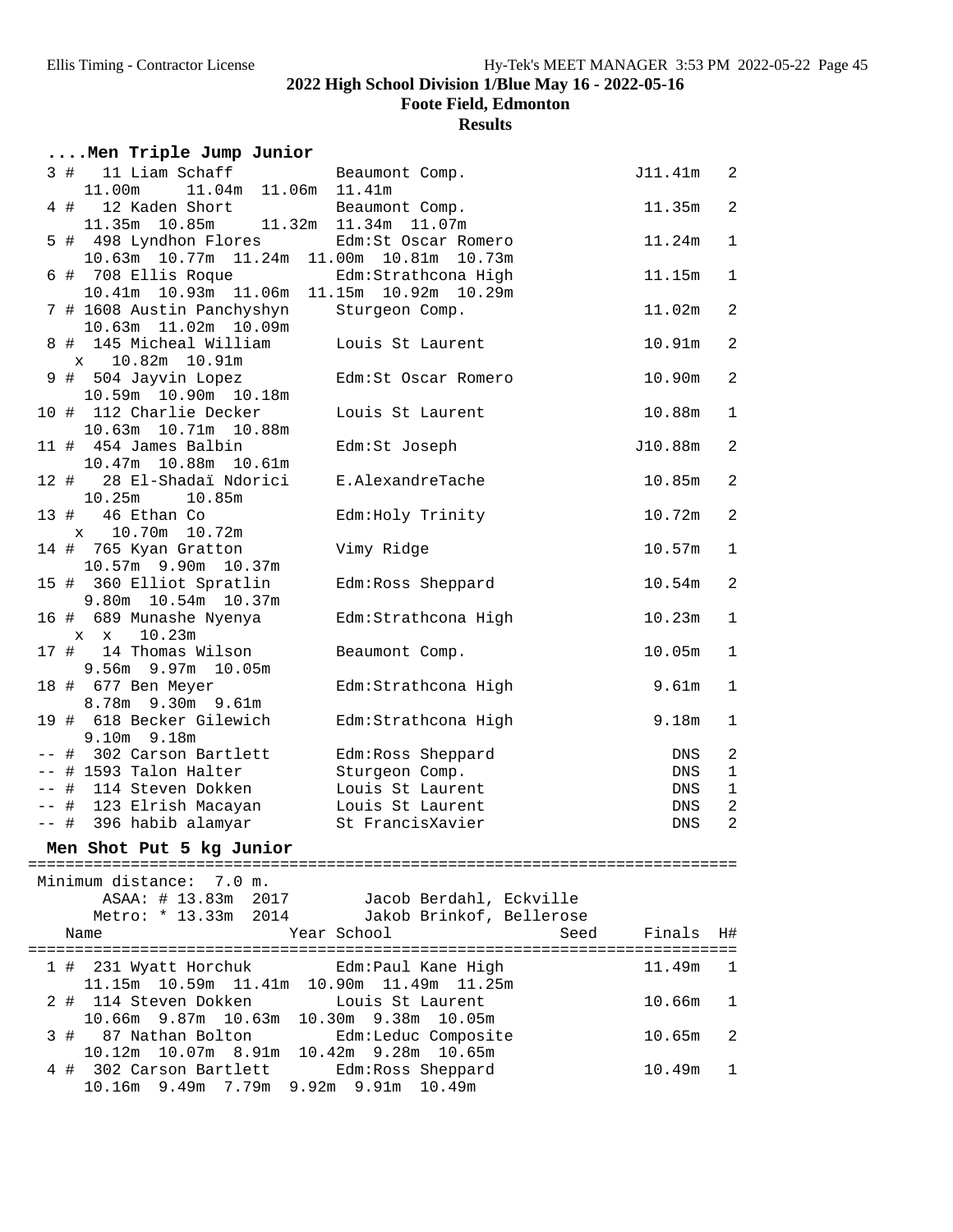**Foote Field, Edmonton**

|      | Men Shot Put 5 kg Junior                                                         |                                                            |                   |                |
|------|----------------------------------------------------------------------------------|------------------------------------------------------------|-------------------|----------------|
|      | 5 # 601 Ryan Djukich Edm:Strathcona High<br>8.88m 9.17m 10.16m 9.68m 9.83m 9.55m |                                                            | 10.16m            | $\mathbf{1}$   |
|      | 6 # 547 Everett Lemke StrathconaChrist<br>8.99m 9.53m 9.99m 9.58m 9.43m 9.28m    |                                                            | 9.99m             | $\overline{c}$ |
|      | 7 # 612 Kale Fisher<br>9.42m 9.80m 9.04m                                         | Edm: Strathcona High                                       | 9.80m             | $\overline{c}$ |
|      | 8 # 103 Richard Ajagu<br>9.44m 9.61m 8.10m                                       | Louis St Laurent                                           | 9.61m             | $1\,$          |
|      | 9 # 617 Soren Gibbons<br>9.44m 8.77m FOUL                                        | Edm: Strathcona High                                       | 9.44m             | $\mathbf{1}$   |
|      | 10 # 765 Kyan Gratton<br>7.67m 9.43m 8.71m                                       | Vimy Ridge                                                 | 9.43m             | $\overline{a}$ |
|      | 11 # 459 Riley Ebel<br>8.57m 9.29m 6.93m                                         | Edm:St Joseph                                              | 9.29 <sub>m</sub> | $\mathbf{1}$   |
|      | 12 # 155 Heath Francois<br>9.19m 7.68m 8.28m                                     | Edm:McNally                                                | 9.19m             | $\overline{c}$ |
|      | 13 # 64 Angelo Sumibcay<br>7.25m 7.77m 8.79m                                     | Edm: Holy Trinity                                          | 8.79m             | $\overline{c}$ |
|      | 14 # 520 John Suyat<br>8.51m 8.76m FOUL                                          | Edm:St Oscar Romero                                        | 8.76m             | $1\,$          |
|      | 15 # 669 Luke Mayhew<br>8.75m 8.51m 8.35m                                        | Edm: Strathcona High                                       | 8.75m             | $\overline{c}$ |
|      | 16 # 105 Nicolas Al Debss<br>8.43m 8.52m 8.26m                                   | Louis St Laurent                                           | 8.52m             | $\mathbf{1}$   |
|      | 17 # 812 Jake Rowsell<br>6.97m 7.17m 7.73m                                       | Edm:W.P. Wagner                                            | 7.73m             | $\mathbf{1}$   |
|      | 18 # 807 Mark Nebre<br>7.23m 7.68m 7.45m                                         | Edm:W.P. Wagner                                            | 7.68m             | $\mathbf{1}$   |
|      | 19 # 82 Nathan Meyer<br>7.21m 7.63m 7.62m                                        | Edm: J.H. Picard                                           | 7.63m             | $\mathbf{1}$   |
|      | 20 # 186 Timothy Nguyen<br>FOUL 7.33m 7.52m                                      | Old Scona                                                  | 7.52m             | $\overline{c}$ |
|      | 21 # 481 Clark Apa<br>6.92m 7.29m 6.20m                                          | Edm:St Oscar Romero                                        | 7.29m             | $\overline{a}$ |
|      | 22 # 206 Quinten Klaassens<br>FOUL 6.34m 6.29m                                   | ParklandImmanuel                                           | 6.34m             | 1              |
|      | 23 # 487 Joseph Castro<br>5.24m 5.60m 5.43m                                      | Edm:St Oscar Romero                                        | 5.60m             | $\overline{a}$ |
|      | 24 # 467 Dan Kaleb<br>FOUL 5.28m 5.08m                                           | Edm:St Joseph                                              | 5.28m             | $\mathbf 1$    |
| ーー 井 | 397 rayjos aquino                                                                | St FrancisXavier                                           | DNS               | 2              |
|      | -- # 390 Jordan Rivero                                                           | StAlbertCatholic                                           | DNS               | $\overline{2}$ |
|      | $--$ # 183 Bill Lu                                                               | Old Scona                                                  | DNS               | $\mathbf{1}$   |
|      | -- # 269 Moussa Charaf                                                           | Edm:Queen Elizabeth                                        | DNS               | $\overline{a}$ |
|      | -- # 772 Tristan Macdonald<br>Men Discus Throw 1.5 kg Junior                     | Vimy Ridge                                                 | DNS               | $\overline{2}$ |
|      |                                                                                  | ========================                                   |                   |                |
|      | Minimum distance: 24.0 m.                                                        |                                                            |                   |                |
|      | ASAA: # 40.53m 2014                                                              | Adam Sleik, George McDougall                               |                   |                |
|      |                                                                                  | Metro: * 36.63m 2014 Brandon Jillings, St. Albert Catholic |                   |                |
|      | Name                                                                             | Year School<br>Seed                                        | Finals            | - H#           |
|      |                                                                                  |                                                            |                   |                |
|      | 1 # 89 Dryden Czenczek Edm:Leduc Composite<br>28.52m<br>28.83m 30.04m 29.15m     |                                                            | 30.04m            | 1              |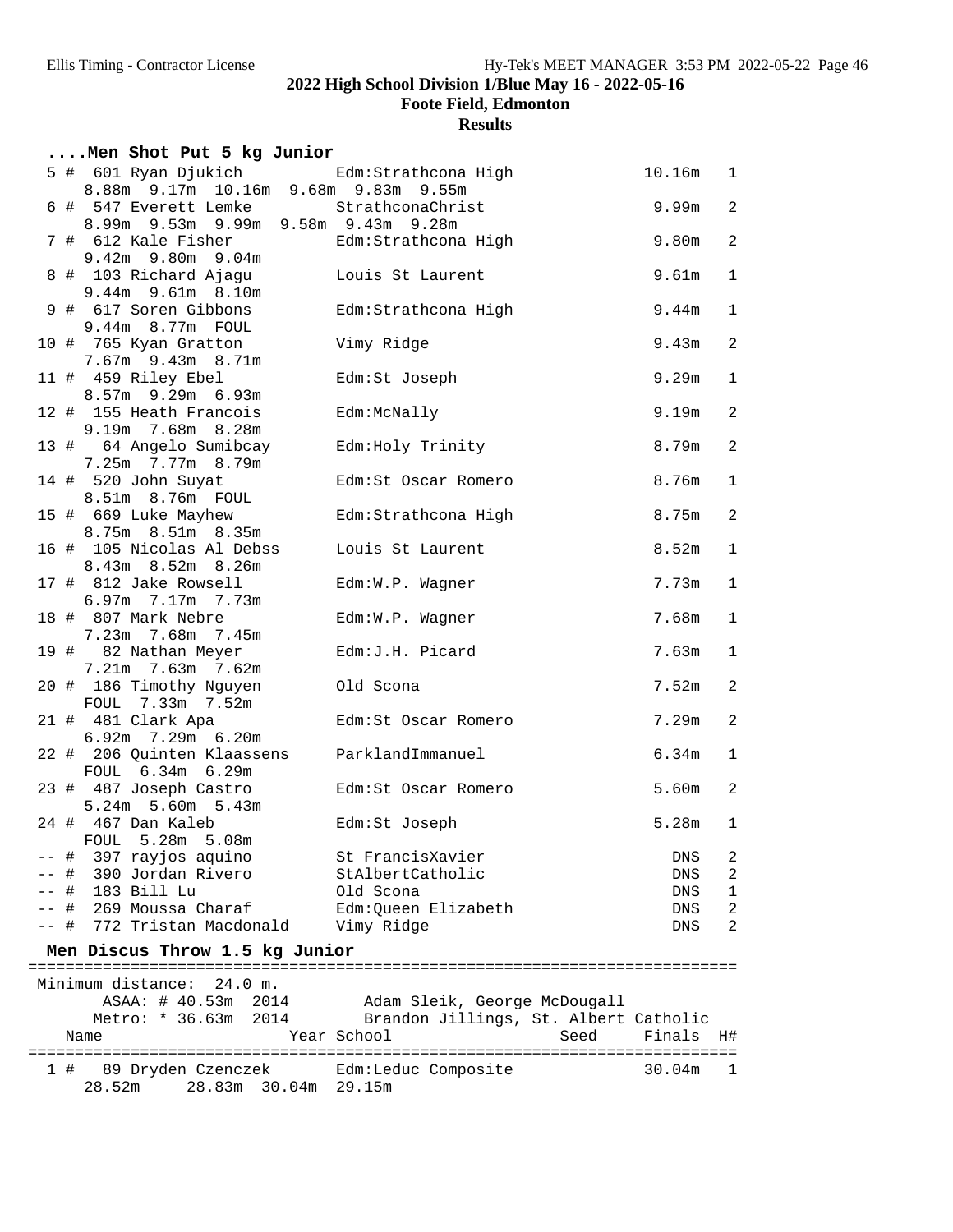**Foote Field, Edmonton**

|       | Men Discus Throw 1.5 kg Junior                                                            |                                                        |        |                |
|-------|-------------------------------------------------------------------------------------------|--------------------------------------------------------|--------|----------------|
|       | 2#<br>649 Kyle Krupa<br>28.55m<br>$\mathbf x$                                             | Edm:Strathcona High                                    | 28.55m | 1              |
|       | 33 Vincent Rickett<br>3#<br>28.08m  25.34m  25.56m                                        | E.AlexandreTache<br>25.25m                             | 28.08m | $\mathbf 1$    |
|       | 4#<br>617 Soren Gibbons<br>25.92m 26.24m 27.59m<br>$\mathbf x$                            | Edm: Strathcona High                                   | 27.59m | $\mathbf 1$    |
|       | 5 #<br>669 Luke Mayhew<br>$24.07m \times$<br>25.85m                                       | Edm:Strathcona High                                    | 25.85m | $\mathbf 1$    |
|       | 114 Steven Dokken<br>6#<br>24.00m                                                         | Louis St Laurent                                       | 24.00m | $\mathbf 1$    |
|       | 487 Joseph Castro<br>#                                                                    | Edm:St Oscar Romero                                    | DNS    | 1              |
| -- #  | 520 John Suyat                                                                            | Edm:St Oscar Romero                                    | DNS    | $\overline{a}$ |
|       | # 37 Matthew Vilcsak                                                                      | E.AlexandreTache                                       | DNS    | $\overline{2}$ |
|       | -- # 260 Maryam Abdelhamed                                                                | Edm:Queen Elizabeth                                    | DNS    | $\overline{a}$ |
| $ -$  | # 481 Clark Apa                                                                           | Edm: St Oscar Romero                                   | DNS    | $\overline{a}$ |
|       | # 397 rayjos aquino                                                                       | St FrancisXavier                                       | DNS    | $\mathbf{1}$   |
|       | # 68 Elias Abou Rjeily                                                                    | Edm: J.H. Picard                                       | DNS    | $\overline{2}$ |
| $ -$  | # 459 Riley Ebel                                                                          | Edm:St Joseph                                          | DNS    | $\overline{a}$ |
|       | -- # 1599 Carter Lafamboise                                                               | Sturgeon Comp.                                         | DNS    | $\overline{2}$ |
|       | -- # 326 Sam Gerwing                                                                      | Edm: Ross Sheppard                                     | DNS    | $\overline{a}$ |
|       | -- # 64 Angelo Sumibcay                                                                   | Edm: Holy Trinity                                      | DNS    | $\overline{1}$ |
|       | -- # 612 Kale Fisher                                                                      | Edm: Strathcona High                                   | DNS    | $\mathbf{1}$   |
|       | -- # 547 Everett Lemke                                                                    | StrathconaChrist                                       | DNS    | $\mathbf 1$    |
|       | -- # 807 Mark Nebre                                                                       | Edm:W.P. Wagner                                        | DNS    | $\overline{a}$ |
|       | -- # 87 Nathan Bolton                                                                     | Edm:Leduc Composite                                    | DNS    | $\overline{2}$ |
|       | -- # 386 Karson Kerbes                                                                    | StAlbertCatholic                                       | DNS    | $\overline{2}$ |
|       | -- # 183 Bill Lu                                                                          | Old Scona                                              | DNS    | $\overline{a}$ |
| $- -$ | # 28 El-Shadaï Ndorici                                                                    | E.AlexandreTache                                       | DNS    | $\overline{2}$ |
|       | -- # 772 Tristan Macdonald                                                                | Vimy Ridge                                             | DNS    | $\mathbf{1}$   |
|       | -- # 763 Hunter Fitzharris                                                                | Vimy Ridge                                             | DNS    | $\mathbf{1}$   |
|       | Men Javelin Throw 700g 260-270 Junior                                                     |                                                        |        |                |
|       |                                                                                           |                                                        |        |                |
|       | Minimum distance: 27.0 m.                                                                 | ASAA: # 54.29m 2017 Justin Breault, Holy Redeemer      |        |                |
|       |                                                                                           | Metro: * 50.10m 2017-05-16 Kimo Perry, Lillian Osborne |        |                |
|       | Name                                                                                      | Year School<br>Seed                                    | Finals | H#             |
|       | 1 # 226 Christian Francis Edm: Paul Kane High<br>42.85m  44.21m  FOUL  44.81m  FOUL  FOUL |                                                        | 44.81m | $\mathbf 1$    |
|       | 2 # 665 Spencer Masters<br>35.39m 33.52m 32.75m                                           | Edm: Strathcona High<br>38.88m 31.47m FOUL             | 38.88m | 1              |
|       | 3#<br>581 Carter Brinkman<br>34.49m 34.03m 37.18m FOUL 30.93m                             | Edm:Strathcona High                                    | 37.18m | $\overline{a}$ |
|       | 638 Jasper Jenkins<br>4#<br>32.87m FOUL FOUL 32.84m<br>$\mathbf{x}$                       | Edm:Strathcona High                                    | 32.87m | $\overline{c}$ |
|       | 694 Wren Oswald<br>5#<br>30.57m 28.60m 30.84m FOUL<br>27.59m                              | Edm:Strathcona High                                    | 30.84m | $\overline{a}$ |
|       | 68 Elias Abou Rjeily<br>6#<br>29.05m<br>FOUL FOUL FOUL                                    | Edm:J.H. Picard                                        | 29.05m | 1              |
| -- #  | 186 Timothy Nguyen<br>$X$ $X$<br>FOUL                                                     | Old Scona                                              | FOUL   | $\overline{c}$ |
|       | 487 Joseph Castro<br>#<br>x x FOUL                                                        | Edm:St Oscar Romero                                    | FOUL   | $\overline{c}$ |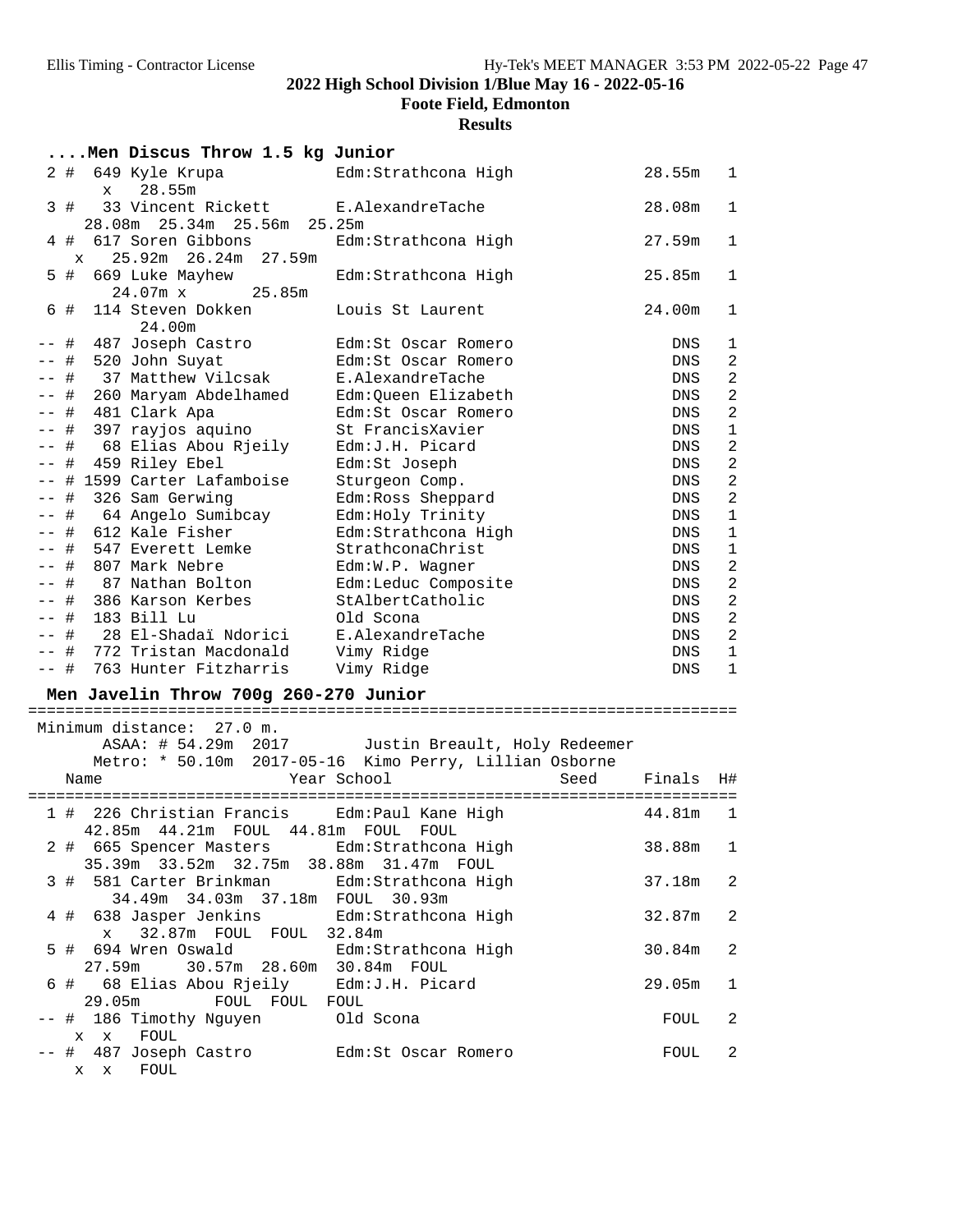**Foote Field, Edmonton**

### **Results**

**....Men Javelin Throw 700g 260-270 Junior** -- # 520 John Suyat Edm:St Oscar Romero FOUL 2 x x FOUL -- # 177 Jackie Cai Old Scona FOUL 2 x x FOUL -- # 162 Hugo Hui Edm:McNally FOUL 2 x x FOUL -- # 525 Hunter Arthurs St Peter Apostle FOUL 2 x x FOUL -- # 812 Jake Rowsell Edm:W.P. Wagner FOUL 2 x x FOUL -- # 64 Angelo Sumibcay Edm:Holy Trinity FOUL 2 x FOUL -- # 10 Nate Maccollum Beaumont Comp. FOUL 2 x FOUL -- # 263 Hermon Bahta Edm:Queen Elizabeth DNS 1 -- # 105 Nicolas Al Debss Louis St Laurent DNS 2 -- # 260 Maryam Abdelhamed Edm:Queen Elizabeth DNS 2 -- # 481 Clark Apa Edm:St Oscar Romero DNS 1 -- # 503 Bennett Lim Edm:St Oscar Romero DNS 1 -- # 397 rayjos aquino St FrancisXavier DNS 1 -- # 807 Mark Nebre Edm:W.P. Wagner DNS 1 -- # 326 Sam Gerwing Edm:Ross Sheppard DNS 1 -- # 206 Quinten Klaassens ParklandImmanuel DNS 1 -- # 777 Colton Sturko Vimy Ridge DNS 1 -- # 763 Hunter Fitzharris Vimy Ridge DNS 2 -- # 155 Heath Francois Edm:McNally DNS 1 -- # 389 Teo Pisani StAlbertCatholic DNS 1 -- # 183 Bill Lu Old Scona DNS 1 -- # 547 Everett Lemke StrathconaChrist DNS 1 **Men 100 Metre Dash Intermediate Top 8 Advance by Time** ============================================================================ ASAA: # 10.59 2009 Akeem Haynes, Crescent Hei Metro: \* 10.77 2015-05-20 Kudakwashe Murasiranwa, Holy Trinity MetroRetired: ^ 10.10 1991 Abi Isaac, Archbishop O'Leary Name Year School Seed Prelims H# ============================================================================ Preliminaries 1 # 27 Cédric Nataroum E.AlexandreTache 11.14q 6 2 # 249 Aiden Paterson Edm:Paul Kane High 11.17q 6 3 # 400 darren beaver St FrancisXavier 11.42q 3 4 # 134 Bryan Ouanda Louis St Laurent 11.55q 2 5 # 345 Malachi Muir Edm:Ross Sheppard 11.57q 4 6 # 62 Jan Padilla Edm:Holy Trinity 11.73q 1 7 # 716 Carlos Segura Edm:Strathcona High 11.90q 3 8 # 492 Aaron Dela Torre Edm:St Oscar Romero 11.96q 6 9 # 614 Jonas Froese Edm:Strathcona High 12.03 1 10 # 125 Keenan McNeil Louis St Laurent 12.04 4 11 # 433 matteo ripoli St FrancisXavier 12.11 2 12 # 215 Braiden Van Laar ParklandImmanuel 12.15 2 13 # 760 Keaton Daley Vimy Ridge 12.38 6 14 # 154 Behroz Farid Edm:McNally 12.45 3 15 # 600 Dylan Dissanayake Edm:Strathcona High 12.52 5

16 # 21 Emanuel Kwaw E.AlexandreTache 12.56 3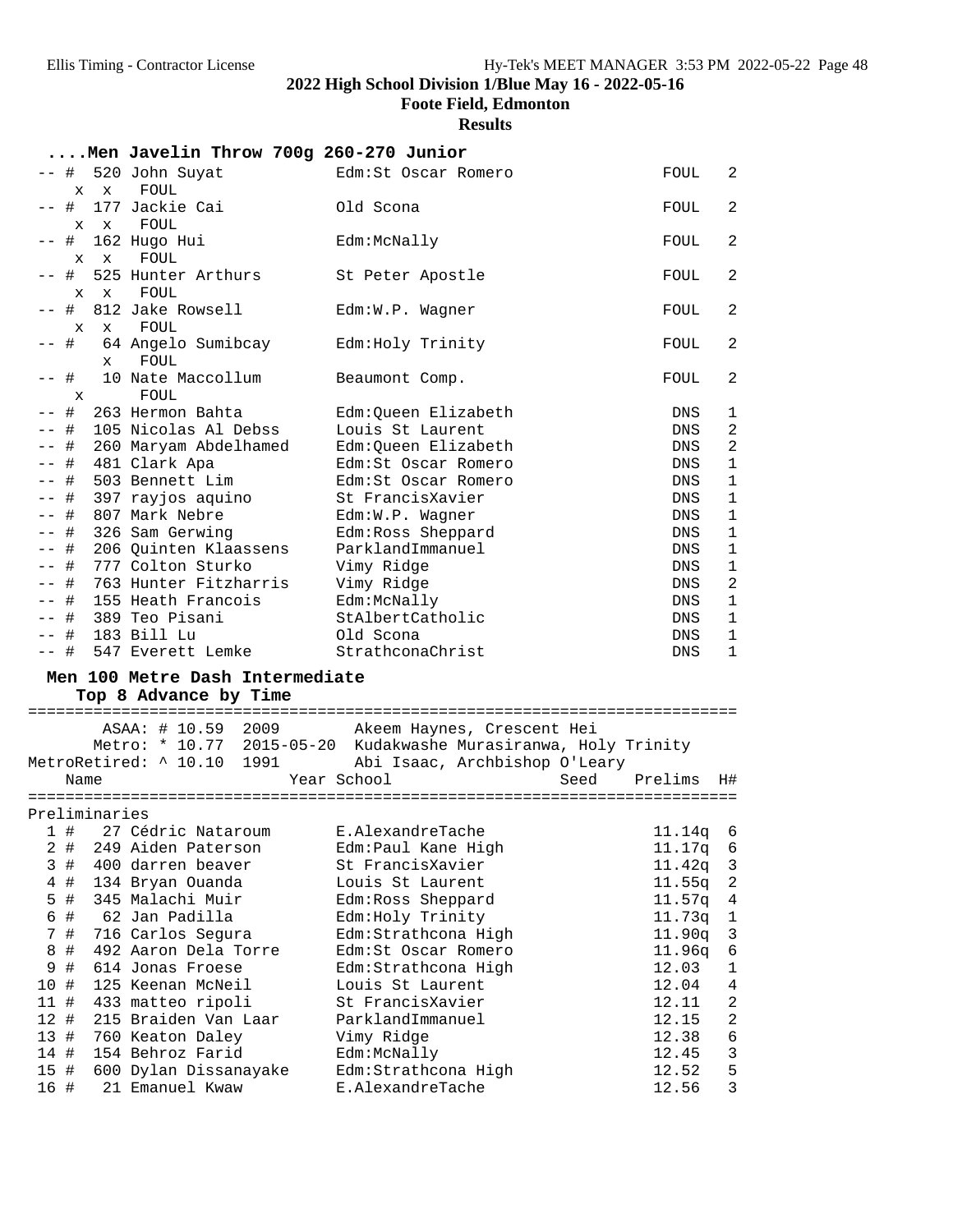**Foote Field, Edmonton**

## **Results**

|  |  |  |  | Men 100 Metre Dash Intermediate |
|--|--|--|--|---------------------------------|
|--|--|--|--|---------------------------------|

| 17 #  |         | 453 Adebosola Adebayo      | Edm:St Joseph        | 12.63      | 1              |
|-------|---------|----------------------------|----------------------|------------|----------------|
|       |         | 18 # 20 Fiston Ishimwe     | E.AlexandreTache     | 12.68      | 5              |
|       | 19 #    | 711 William Ruptash        | Edm:Strathcona High  | 12.73      | $\overline{4}$ |
|       | 20#     | 820 Prabhbir Sohi          | Edm:W.P. Wagner      | 12.74      | 5              |
|       | 21#     | 791 Matthew Herrero        | Edm:W.P. Wagner      | 12.75      | $\overline{3}$ |
|       | $22 \#$ | 48 Justin Dagos            | Edm: Holy Trinity    | 12.77      | $\overline{4}$ |
|       | 23 #    | 823 Quinton Wright         | Edm:W.P. Wagner      | 12.87      | $\mathbf{1}$   |
|       |         | 24 # 439 davey shepel      | St FrancisXavier     | 12.88      | 5              |
| 25#   |         | 818 Nitin Singh            | $Edm:W.P.$ Waqner    | 12.91      | $\overline{6}$ |
|       | 26 #    | 473 Malcolm Sedore         | Edm:St Joseph        | 12.92      | 5              |
|       |         | 27 # 192 Ewomazino Ugbawa  | Old Scona            | 13.00      | $\overline{a}$ |
| 28 #  |         | 320 Zachary Fowler         | Edm: Ross Sheppard   | 13.10      | $\overline{a}$ |
|       | 29 #    | 198 Shaun de Jong          | ParklandImmanuel     | 13.29      | $\overline{3}$ |
|       |         | 30 # 526 James Atienza     | St Peter Apostle     | 13.36      | $\overline{a}$ |
|       | 31 #    | 209 Elijah Neumann         | ParklandImmanuel     | 13.41      | $\overline{4}$ |
| 32 #  |         | 181 Ethan Ling             | Old Scona            | 13.59      | $\overline{6}$ |
|       |         | 33 # 515 Shayne Senin      | Edm: St Oscar Romero | 13.95      | $\mathbf{1}$   |
|       |         | 34 # 754 Samaksh Singh cha | Edm:Victoria School  | 15.43      | $\overline{4}$ |
| $ -$  | #       | 193 Jason Yuan             | Old Scona            | DNS        | $\mathbf{1}$   |
| $- -$ | #       | 61 Daniel Osua             | Edm: Holy Trinity    | <b>DNS</b> | $\overline{a}$ |
| $- -$ | $\#$    | 276 Rayyan Idris           | Edm:Queen Elizabeth  | DNS        | $\overline{3}$ |
| $- -$ |         | # 294 Guuwmel Simon        | Edm:Queen Elizabeth  | <b>DNS</b> | $\overline{6}$ |
| $- -$ | #       | 182 Terence Liu            | Old Scona            | <b>DNS</b> | $\overline{3}$ |
| $- -$ |         | # 546 Alex Kovalchuk       | StrathconaChrist     | <b>DNS</b> | $\mathbf{1}$   |
|       | #       | 432 aaron reid             | St FrancisXavier     | <b>DNS</b> | $\overline{4}$ |
|       | #       | 1620 Thomas Okeynan        | Edm: Holy Trinity    | <b>DNS</b> | $\overline{6}$ |
| $- -$ | #       | 385 Evan Jamieson          | StAlbertCatholic     | DNS        | $\overline{4}$ |
| $- -$ | #       | 1602 Trent Maybroda        | Sturgeon Comp.       | DNS        | 5              |
| $- -$ | #       | 322 Jeridy Fraser          | Edm: Ross Sheppard   | <b>DNS</b> | $\mathbf{1}$   |
| $- -$ | #       | 278 Emerson Kouakou        | Edm:Queen Elizabeth  | DNS        | 5              |
|       | #       | 268 Murat Cehajic          | Edm:Queen Elizabeth  | <b>DNS</b> | $\overline{a}$ |
| $- -$ | #       | 132 Chinaku Odiobala       | Louis St Laurent     | <b>DNS</b> | 5              |

### Men 100 Metre Dash Intermediate

|        |  | ASAA: # 10.59         | 2009       | Akeem Haynes, Crescent Hei |  |                                      |        |
|--------|--|-----------------------|------------|----------------------------|--|--------------------------------------|--------|
|        |  | Metro: * 10.77        | 2015-05-20 |                            |  | Kudakwashe Murasiranwa, Holy Trinity |        |
|        |  | MetroRetired: ^ 10.10 | 1991       |                            |  | Abi Isaac, Archbishop O'Leary        |        |
| Name   |  |                       |            | Year School                |  | Prelims                              | Finals |
|        |  |                       |            |                            |  |                                      |        |
| Finals |  |                       |            |                            |  |                                      |        |
| 1#     |  | 27 Cédric Nataroum    |            | E.AlexandreTache           |  | 11.14                                | 10.80  |
| $2 \#$ |  | 400 darren beaver     |            | St FrancisXavier           |  | 11.42                                | 10.81  |
| 3#     |  | 249 Aiden Paterson    |            | Edm: Paul Kane High        |  | 11.17                                | 11.03  |
| 4#     |  | 134 Bryan Ouanda      |            | Louis St Laurent           |  | 11.55                                | 11.08  |
| 5#     |  | 345 Malachi Muir      |            | Edm: Ross Sheppard         |  | 11.57                                | 11.09  |
| 6#     |  | 716 Carlos Sequra     |            | Edm:Strathcona High        |  | 11.90                                | 11.74  |
| 7#     |  | 62 Jan Padilla        |            | Edm: Holy Trinity          |  | 11.73                                | 11.77  |
| #<br>8 |  | 492 Aaron Dela Torre  |            | Edm: St Oscar Romero       |  | 11.96                                | 12.39  |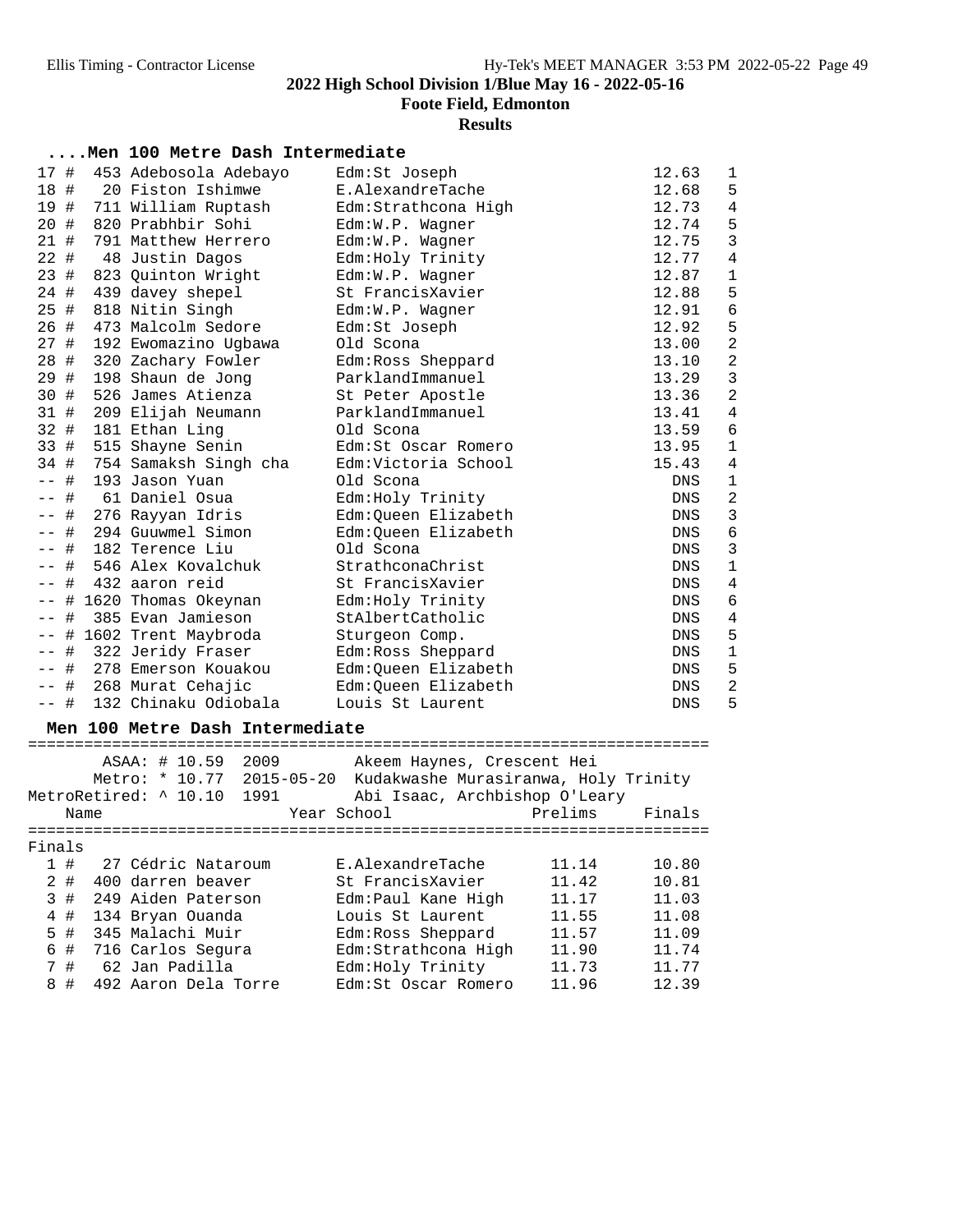**Foote Field, Edmonton**

### **Results**

Men 200 Metre Dash Intermediate

|        |      | ASAA: # 21.41 2009       | Akeem Haynes, Crescent Hei                             |      |            |                |  |               |
|--------|------|--------------------------|--------------------------------------------------------|------|------------|----------------|--|---------------|
|        |      |                          | Metro: * 21.79 2016-05-17 Austin Cole, Salisbury Comp. |      |            |                |  |               |
|        | Name |                          | Year School                                            | Seed | Finals     | H#             |  |               |
| 1#     |      | 345 Malachi Muir         | Edm:Ross Sheppard                                      |      | 22.87      | 5              |  |               |
| $2$ #  |      | 249 Aiden Paterson       | Edm:Paul Kane High                                     |      | 23.07      | 1              |  |               |
| 3#     |      | 400 darren beaver        | St FrancisXavier                                       |      | 23.56      | $\overline{a}$ |  |               |
| $4$ #  |      | 62 Jan Padilla           | Edm: Holy Trinity                                      |      | 24.47      | 1              |  |               |
| 5 #    |      | 125 Keenan McNeil        | Louis St Laurent                                       |      | 24.48      | 4              |  |               |
| 6 #    |      | 716 Carlos Segura        | Edm:Strathcona High                                    |      | 24.79      | 5              |  |               |
| 7 #    |      | 433 matteo ripoli        | St FrancisXavier                                       |      | 24.81      | 5              |  |               |
| 8<br># |      | 492 Aaron Dela Torre     | Edm: St Oscar Romero                                   |      | 25.21      | 1              |  |               |
| #<br>9 |      | 760 Keaton Daley         | Vimy Ridge                                             |      | 25.32      | 4              |  |               |
| 10 #   |      | 566 Eric Barnstable      | Edm:Strathcona High                                    |      | 25.45      | $\overline{a}$ |  |               |
| 11 #   |      | 600 Dylan Dissanayake    | Edm:Strathcona High                                    |      | 25.62      | 3              |  |               |
| 12#    |      | 215 Braiden Van Laar     | ParklandImmanuel                                       |      | 25.67      | 1              |  |               |
| 13#    |      | 726 Markus Sperling      | Edm:Strathcona High                                    |      | 25.81      | $\mathbf{1}$   |  |               |
| 14 #   |      | 136 Arran Paul           | Louis St Laurent                                       |      | 26.10      | $\overline{a}$ |  |               |
| 15#    |      | 453 Adebosola Adebayo    | Edm:St Joseph                                          |      | 26.12      | 2              |  |               |
| 16 #   |      | 154 Behroz Farid         | Edm:McNally                                            |      | 26.13      | 1              |  |               |
| 17 #   |      | 21 Emanuel Kwaw          | E.AlexandreTache                                       |      | 26.34      | 4              |  |               |
|        |      | 18 # 1602 Trent Maybroda | Sturgeon Comp.                                         |      | 26.57      | $\overline{2}$ |  |               |
| 19 #   |      | 791 Matthew Herrero      | Edm:W.P. Wagner                                        |      | 26.66      | 2              |  |               |
| 20 #   |      | 432 aaron reid           | St FrancisXavier                                       |      | 27.04      | 4              |  |               |
|        |      | 21 # 1596 Chris Ioanidis | Sturgeon Comp.                                         |      | 27.07      | 3              |  |               |
| 22 #   |      | 169 Tyler Paulson        | Edm:McNally                                            |      | 27.20      | 3              |  |               |
| 23 #   |      | 818 Nitin Singh          | Edm:W.P. Wagner                                        |      | 27.49      | 5              |  |               |
| 24 #   |      | 526 James Atienza        | St Peter Apostle                                       |      | 27.79      | 3              |  |               |
| 25 #   |      | 288 Jace Samchuk         | Edm:Queen Elizabeth                                    |      | 28.24      | $\overline{2}$ |  |               |
| 26 #   |      | 385 Evan Jamieson        | StAlbertCatholic                                       |      | 28.52      | $\overline{4}$ |  |               |
| 27#    |      | 778 Mohamed Abdelrahm    | Edm:W.P. Wagner                                        |      | 28.96      | 4              |  |               |
| 28 #   |      | 546 Alex Kovalchuk       | StrathconaChrist                                       |      | 29.34      | 3              |  |               |
| 29 #   |      | 515 Shayne Senin         | Edm: St Oscar Romero                                   |      | 29.97      | 2              |  |               |
| 30 #   |      | 292 Michael Scherger     | Edm:Queen Elizabeth                                    |      | 30.08      | $\overline{4}$ |  |               |
| 31 #   |      | 284 Jessie Nystrom       | Edm:Queen Elizabeth                                    |      | 33.09      | 3              |  |               |
| $--$ # |      | 27 Cédric Nataroum       | E.AlexandreTache                                       |      | DQ         |                |  | 5 out of lane |
| #      |      | 553 Isaac Riggins        | StrathconaChrist                                       |      | <b>DNS</b> | 5              |  |               |
| $\#$   |      | 209 Elijah Neumann       | ParklandImmanuel                                       |      | DNS        | 4              |  |               |
| $\#$   |      | 132 Chinaku Odiobala     | Louis St Laurent                                       |      | DNS        | 3              |  |               |
| $\#$   |      | 182 Terence Liu          | Old Scona                                              |      | <b>DNS</b> | 1              |  |               |
| #      |      | 452 doue yubahwe         | St FrancisXavier                                       |      | <b>DNS</b> | 3              |  |               |
| $--$ # |      | 268 Murat Cehajic        | Edm:Oueen Elizabeth                                    |      | <b>DNS</b> | $\mathbf{1}$   |  |               |

**Men 400 Metre Dash Intermediate** ============================================================================

ASAA: # 48.67 2018-06-02 Juistin Rose, Jasper Place

| Name |  |                      | Metro: * 49.10 1993       | Jason Wesolosky, Strathcona<br>Year School | Seed | Finals H# |                |
|------|--|----------------------|---------------------------|--------------------------------------------|------|-----------|----------------|
|      |  |                      | 1 # 600 Dylan Dissanayake | Edm: Strathcona High                       |      | 57.40     | -2.            |
|      |  |                      |                           |                                            |      |           |                |
|      |  | $2$ # 166 Tyler Mah  |                           | Edm:McNally                                |      | 58.03     | 1              |
|      |  | 3 # 738 James Werner |                           | Edm: Strathcona High                       |      | 59.17     | $\overline{1}$ |
|      |  | 4 # 760 Keaton Daley |                           | Vimy Ridge                                 |      | 59.20     | $\overline{1}$ |
|      |  | 5 # 136 Arran Paul   |                           | Louis St Laurent                           |      | 59.32     | $\mathcal{R}$  |
|      |  | 6 # 650 Jacky Kuang  |                           | Edm: Strathcona High                       |      | 59.35     |                |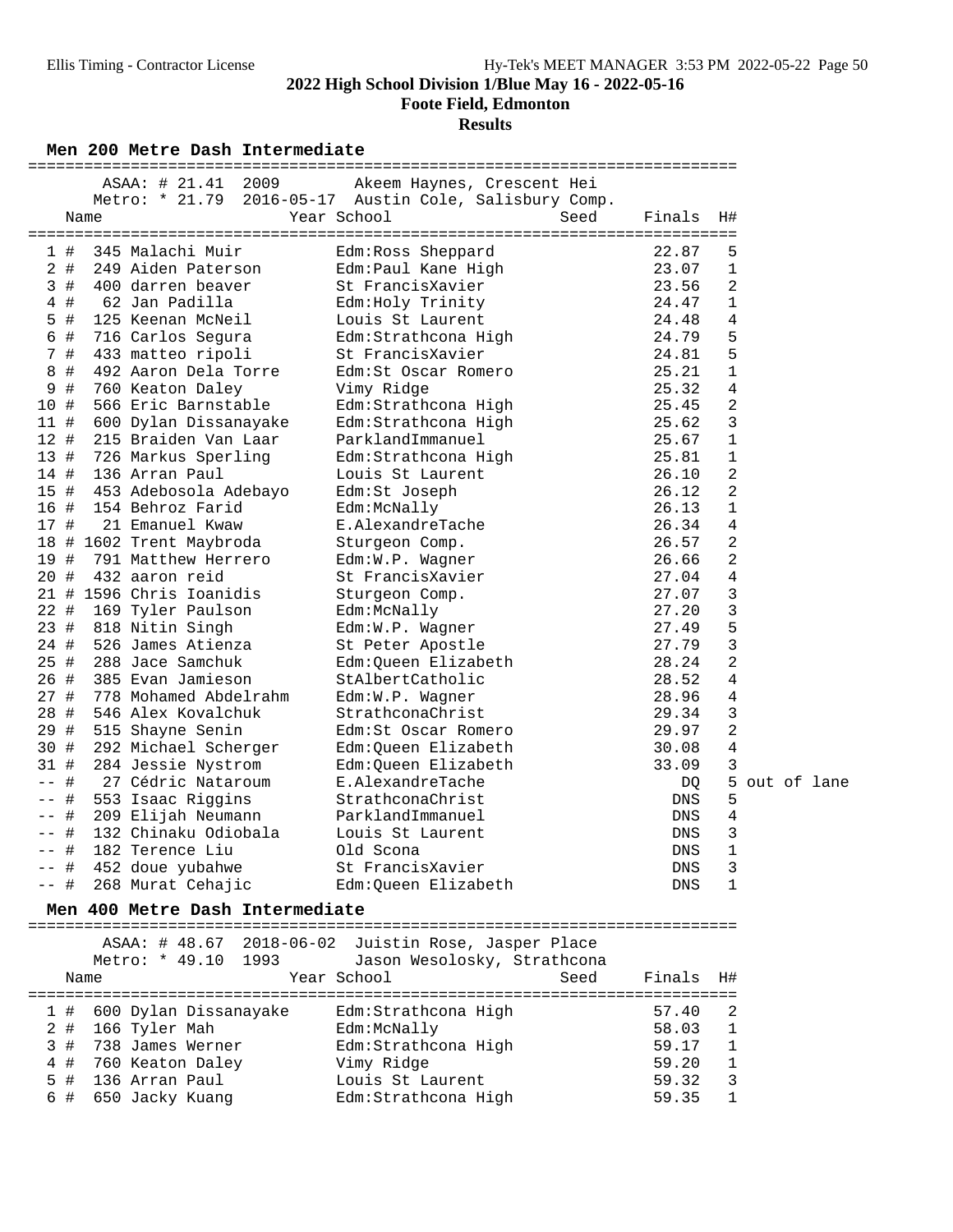**Foote Field, Edmonton**

## **Results**

|                                                                                                                            | Men 400 Metre Dash Intermediate                                                                                                                                                                                                                                                                                                                                                                                                                                                                              |                                                                                                                                                                                                                                                                                                                                                                                                                               |                                   |                                                                                                                                                                                                                 |                                                                                                                                                                                                                                                                                                    |
|----------------------------------------------------------------------------------------------------------------------------|--------------------------------------------------------------------------------------------------------------------------------------------------------------------------------------------------------------------------------------------------------------------------------------------------------------------------------------------------------------------------------------------------------------------------------------------------------------------------------------------------------------|-------------------------------------------------------------------------------------------------------------------------------------------------------------------------------------------------------------------------------------------------------------------------------------------------------------------------------------------------------------------------------------------------------------------------------|-----------------------------------|-----------------------------------------------------------------------------------------------------------------------------------------------------------------------------------------------------------------|----------------------------------------------------------------------------------------------------------------------------------------------------------------------------------------------------------------------------------------------------------------------------------------------------|
| 7#<br>8 #<br>9 #<br>10 #<br>$11$ #<br>-- #<br>$ -$<br>#<br>-- #<br>-- #<br>-- #<br>#<br>$- -$<br>-- #                      | 159 Harshan Gill<br>561 Dhuqomsa Aman<br>161 Caden Horrigan<br>445 noah travnik<br>175 Ryan Yu<br>425 janvier ndungutse<br>408 given desingi<br>526 James Atienza<br>288 Jace Samchuk<br>546 Alex Kovalchuk<br>292 Michael Scherger<br>418 jameson kiezik<br>Men 800 Metre Run Intermediate                                                                                                                                                                                                                  | Edm:McNally<br>Edm: Strathcona High<br>Edm:McNally<br>St FrancisXavier<br>Edm:McNally<br>St FrancisXavier<br>St FrancisXavier<br>St Peter Apostle<br>Edm:Queen Elizabeth<br>StrathconaChrist<br>Edm:Queen Elizabeth<br>St FrancisXavier                                                                                                                                                                                       |                                   | 59.99<br>1:01.84<br>1:02.56<br>1:03.13<br>1:03.99<br>DNS<br>DNS<br>DNS<br>DNS<br>DNS<br>DNS<br>SCR                                                                                                              | 2<br>3<br>$\mathbf{1}$<br>3<br>3<br>$\overline{a}$<br>$\overline{a}$<br>$\overline{c}$<br>$\overline{a}$<br>$\mathbf{1}$<br>1                                                                                                                                                                      |
|                                                                                                                            | ASAA: # 1:52.58<br>$2011 - 06 - 03$                                                                                                                                                                                                                                                                                                                                                                                                                                                                          | Tyler Smith, Wetaskiwin Comp                                                                                                                                                                                                                                                                                                                                                                                                  |                                   |                                                                                                                                                                                                                 |                                                                                                                                                                                                                                                                                                    |
| Name                                                                                                                       | Metro: * 1:55.60<br>1993                                                                                                                                                                                                                                                                                                                                                                                                                                                                                     | Jason Wesolosky, Strathcona<br>Year School                                                                                                                                                                                                                                                                                                                                                                                    | Seed                              | Finals                                                                                                                                                                                                          | H#                                                                                                                                                                                                                                                                                                 |
| 1#<br>3#<br>4#<br>$5$ #<br>6<br>#<br>7#<br>8<br>#<br>#<br>9<br>10 #<br>11#<br>16 #<br>-- #<br>$ -$<br>#<br>$- -$<br>$--$ # | 469 Marcus Prentice<br>2 # 418 jameson kiezik<br>720 Nadir Shoush<br>561 Dhugomsa Aman<br>753 Christopher Salop<br>705 Sofian Rasheed<br>687 Hugo Nguyen<br>760 Keaton Daley<br>819 Paraspreet Singh<br>161 Caden Horrigan<br>466 Carlo Guevara<br>12 # 1605 Rory Milligan Fox<br>13 # 1615 Stefan Visscher<br>14 # 150 Ibrahim Abdulle<br>15 # 292 Michael Scherger<br>291 Cole Scherger<br>400 darren beaver<br># 546 Alex Kovalchuk<br>-- # 425 janvier ndungutse<br>133 Chris Otieno<br>69 Teo Aytenfisu | Edm:St Joseph<br>St FrancisXavier<br>Edm: Strathcona High<br>Edm: Strathcona High<br>Edm:Victoria School<br>Edm:Strathcona High<br>Edm: Strathcona High<br>Vimy Ridge<br>Edm:W.P. Wagner<br>Edm:McNally<br>Edm:St Joseph<br>Sturgeon Comp.<br>Sturgeon Comp.<br>Edm:McNally<br>Edm:Queen Elizabeth<br>Edm:Queen Elizabeth<br>St FrancisXavier<br>StrathconaChrist<br>St FrancisXavier<br>Louis St Laurent<br>Edm: J.H. Picard |                                   | 2:19.07<br>2:19.95<br>2:20.74<br>2:24.36<br>2:24.79<br>2:26.50<br>2:26.62<br>2:28.07<br>2:30.24<br>2:34.05<br>2:35.44<br>2:37.53<br>2:38.63<br>2:39.82<br>2:47.25<br>2:48.49<br>DNS<br>DNS<br>DNS<br>DNS<br>DNS | 1<br>2<br>$\overline{2}$<br>$\mathbf{1}$<br>$\overline{a}$<br>$\mathbf{1}$<br>$\mathbf{1}$<br>$\mathbf{1}$<br>$\mathbf{1}$<br>$\overline{c}$<br>$\mathbf{1}$<br>1<br>$\overline{2}$<br>$\mathbf{1}$<br>$\overline{2}$<br>$\overline{c}$<br>$\mathbf{1}$<br>2<br>$\mathbf 1$<br>$\overline{a}$<br>2 |
|                                                                                                                            | Men 1500 Metre Run Intermediate                                                                                                                                                                                                                                                                                                                                                                                                                                                                              |                                                                                                                                                                                                                                                                                                                                                                                                                               |                                   |                                                                                                                                                                                                                 |                                                                                                                                                                                                                                                                                                    |
| Name                                                                                                                       | ASAA: # 3:56.80<br>1976<br>1980<br>Metro: * 4:03.10                                                                                                                                                                                                                                                                                                                                                                                                                                                          | Rob Evans, Central Memorial, Cgy<br>Chris Judge, Strathcona<br>Year School                                                                                                                                                                                                                                                                                                                                                    | Seed<br>:======================== | Finals                                                                                                                                                                                                          |                                                                                                                                                                                                                                                                                                    |
| 1<br>$\#$<br>$2$ #<br>3<br>#<br>#<br>4<br>5<br>$\#$<br>6<br>#<br>7 #                                                       | 217 Tyson Versteeg<br>201 Shawn Gunnink<br>469 Marcus Prentice<br>602 Kayden Dugas<br>687 Hugo Nguyen<br>630 Soren Hendricks<br>753 Christopher Salop                                                                                                                                                                                                                                                                                                                                                        | ParklandImmanuel<br>ParklandImmanuel<br>Edm:St Joseph<br>Edm:Strathcona High<br>Edm: Strathcona High<br>Edm: Strathcona High<br>Edm:Victoria School                                                                                                                                                                                                                                                                           |                                   | 4:43.40<br>4:48.61<br>4:49.77<br>4:59.62<br>5:04.49<br>5:08.94<br>5:13.24                                                                                                                                       |                                                                                                                                                                                                                                                                                                    |

8 # 819 Paraspreet Singh Edm:W.P. Wagner 5:42.88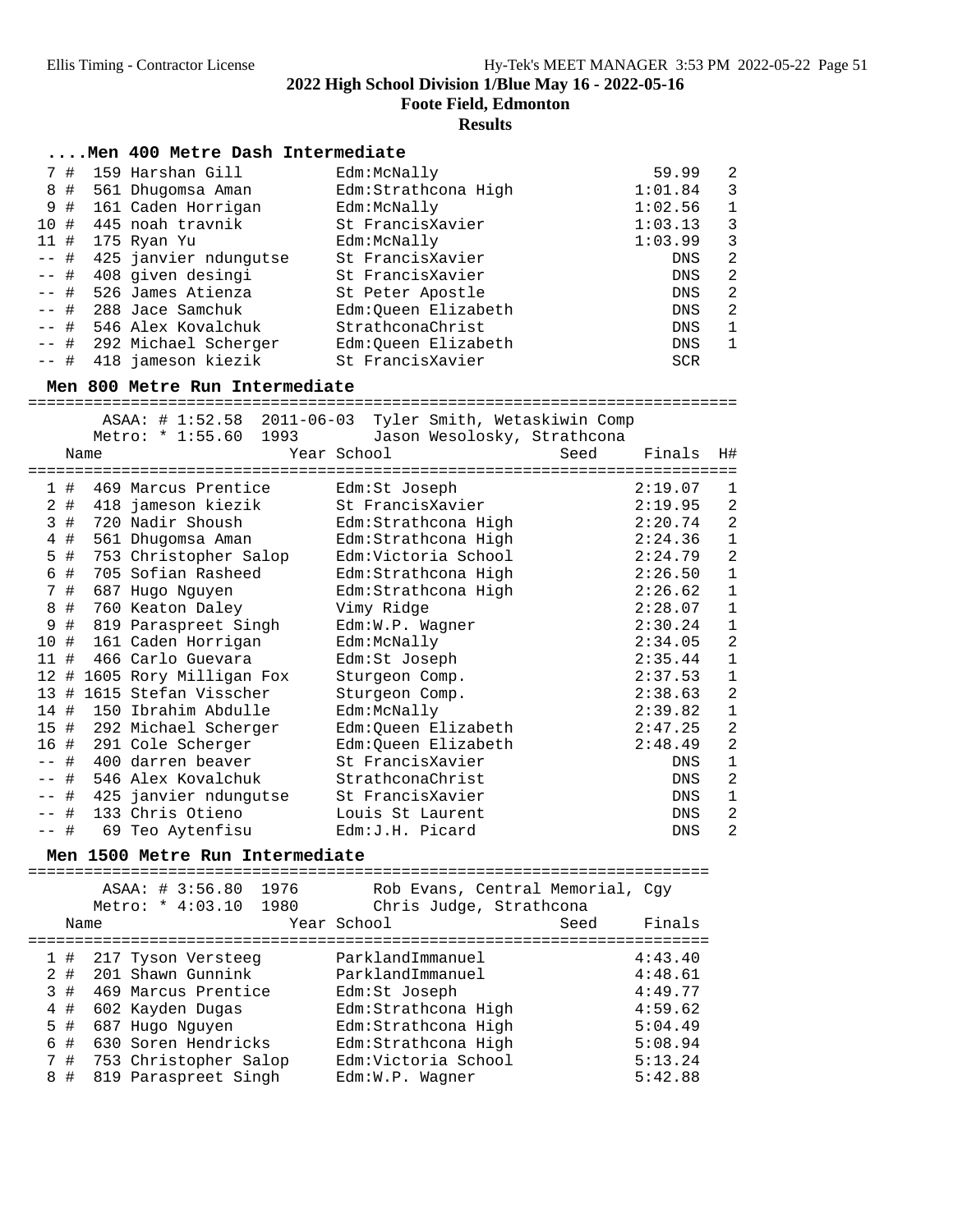**Foote Field, Edmonton**

### **Results**

### **....Men 1500 Metre Run Intermediate**

|  | 9 # 56 Raghul Mohandas     | Edm: Holy Trinity    | 5:48.19    |
|--|----------------------------|----------------------|------------|
|  | 10 # 729 Sam Thompson      | Edm: Strathcona High | 5:48.27    |
|  | -- # 291 Cole Scherger     | Edm:Oueen Elizabeth  | DNS        |
|  | -- # 1620 Thomas Okeynan   | Edm: Holy Trinity    | DNS        |
|  | -- # 239 Jackson McDonnell | Edm: Paul Kane High  | DNS        |
|  | -- # 292 Michael Scherger  | Edm: Oueen Elizabeth | <b>DNS</b> |
|  | -- # 532 Joshua Merkel     | St Peter Apostle     | DNS        |
|  | -- # 207 Andrew Leffers    | ParklandImmanuel     | DNS        |
|  | -- # 133 Chris Otieno      | Louis St Laurent     | DNS        |

**Men 3000 Metre Run Intermediate** =========================================================================

|                     |     |  |                             | ASAA: # 8:38.50       | 2003 |                      | Aaron Robson, Harry Ainlay, Edm                        |  |  |            |
|---------------------|-----|--|-----------------------------|-----------------------|------|----------------------|--------------------------------------------------------|--|--|------------|
|                     |     |  |                             |                       |      |                      | Metro: * 9:01.16 2016-05-17 Brandon Vail, Harry Ainlay |  |  |            |
| Year School<br>Name |     |  |                             |                       |      | Seed                 | Finals                                                 |  |  |            |
|                     |     |  |                             |                       |      |                      |                                                        |  |  |            |
|                     | 1#  |  |                             | 217 Tyson Versteeg    |      |                      | ParklandImmanuel                                       |  |  | 10:02.00   |
|                     | 2 # |  |                             | 201 Shawn Gunnink     |      |                      | ParklandImmanuel                                       |  |  | 10:03.25   |
|                     | 3#  |  | 602 Kayden Dugas            |                       |      | Edm: Strathcona High |                                                        |  |  | 10:31.30   |
|                     | 4#  |  | 687 Hugo Nguyen             |                       |      | Edm:Strathcona High  |                                                        |  |  | 10:36.22   |
|                     | 5#  |  | 630 Soren Hendricks         |                       |      | Edm: Strathcona High |                                                        |  |  | 10:44.76   |
|                     | 6 # |  | 141 Lukas Seubert           |                       |      | Louis St Laurent     |                                                        |  |  | 10:46.74   |
|                     | 7#  |  | 207 Andrew Leffers          |                       |      | ParklandImmanuel     |                                                        |  |  | 10:59.80   |
|                     | 8 # |  | 93 Kiyoshi Koizumi          |                       |      | Edm:Leduc Composite  |                                                        |  |  | 11:38.50   |
|                     | 9#  |  | 729 Sam Thompson            |                       |      | Edm: Strathcona High |                                                        |  |  | 12:30.44   |
|                     | #   |  | 532 Joshua Merkel           |                       |      | St Peter Apostle     |                                                        |  |  | <b>DNS</b> |
|                     |     |  | -- # 1605 Rory Milligan Fox |                       |      | Sturgeon Comp.       |                                                        |  |  | DNS        |
| $--$ #              |     |  |                             | 239 Jackson McDonnell |      |                      | Edm: Paul Kane High                                    |  |  | <b>DNS</b> |

# **Men 100 Metre Hurdles 84cm 33" 8.5 Intermediate** ============================================================================

 0.84 m (33 inches) hurdle height. 13 m to first hurdle, then every 8.5 m thereafter (black marks). ASAA: # 13.06 2016-06-03 Mehrdad Shokoohi, William Aberhart Metro: \* 13.22 2001 Colin Ambsbaugh, Harry Ainlay Name Year School Seed Finals H# ============================================================================ 1 # 438 logan shaver St FrancisXavier 15.39 1 2 # 175 Ryan Yu Edm:McNally 16.44 1 3 # 724 Finlay Soehn Edm:Strathcona High 16.61 1 4 # 357 Ashlar Price Edm:Ross Sheppard 17.24 1 5 # 661 Jawad Makki Edm:Strathcona High 17.70 1 6 # 642 Ael Kagisye Edm:Strathcona High 17.79 2 7 # 192 Ewomazino Ugbawa Old Scona 18.13 2 8 # 1596 Chris Ioanidis Sturgeon Comp. 18.76 2 9 # 355 Keaton Phan Edm:Ross Sheppard 19.15 2 10 # 466 Carlo Guevara Edm:St Joseph 21.05 1 -- # 159 Harshan Gill Edm:McNally DQ 2 out of lane -- # 418 jameson kiezik St FrancisXavier DNS 2 -- # 209 Elijah Neumann ParklandImmanuel DNS 1 -- # 48 Justin Dagos Edm:Holy Trinity DNS 2 -- # 747 Atari Zawaduk Edm:Strathcona High DNS 1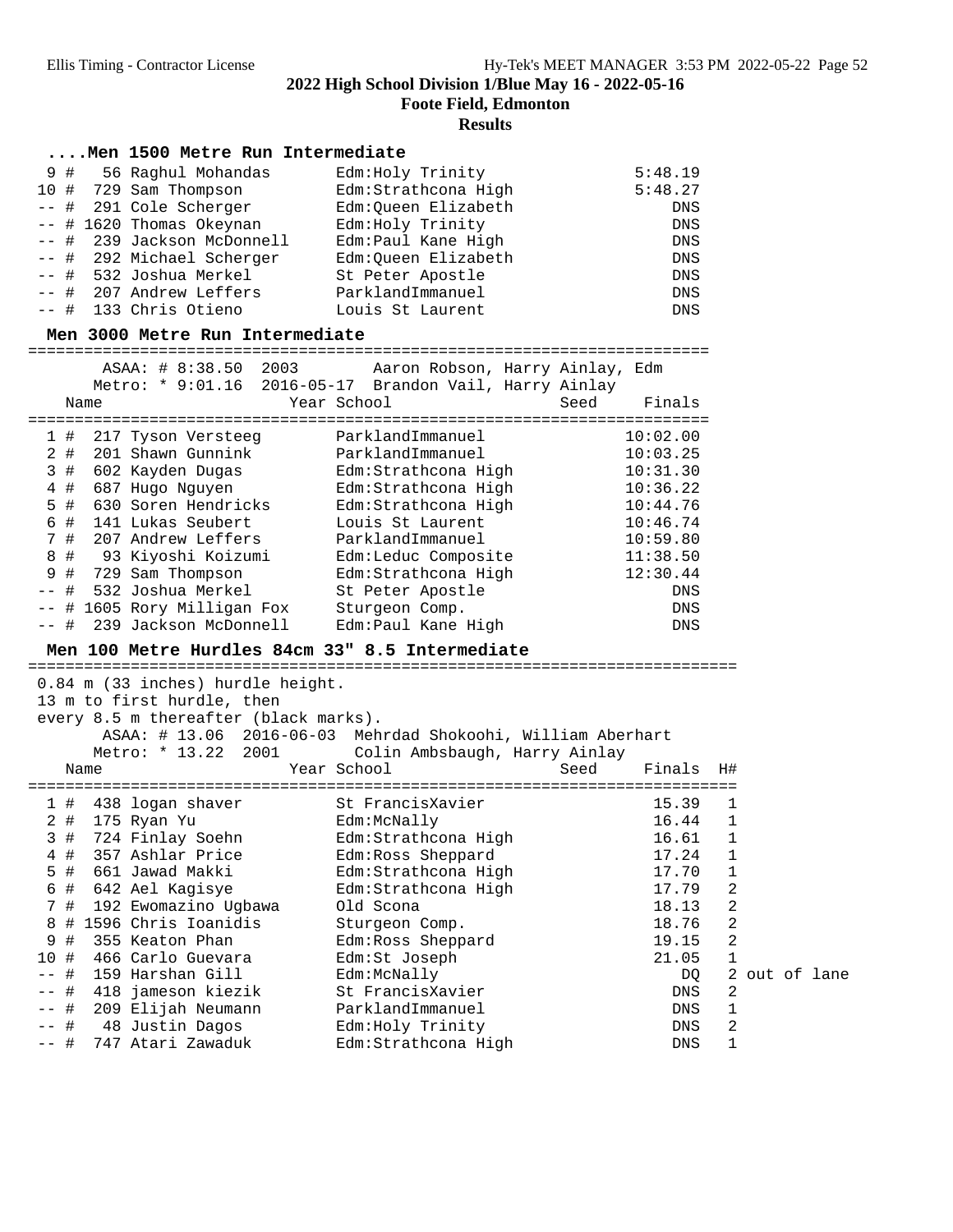**Foote Field, Edmonton**

| Men 4x100 Metre Relay Intermediate<br>----------------                                                                        |                                              |                                                  |            |              |
|-------------------------------------------------------------------------------------------------------------------------------|----------------------------------------------|--------------------------------------------------|------------|--------------|
| ASAA: # 43.19 2001                                                                                                            | , Edmonton<br>Amsbaugh, Cocks, Howell, Leong |                                                  |            |              |
| Metro: * 43.34 1980<br>School                                                                                                 | Jasper Place                                 | Seed                                             | Finals     |              |
| 1 Edm: Ross Sheppard 'A'                                                                                                      |                                              |                                                  | 46.92      |              |
| 1) #345 Malachi Muir<br>3) #320 Zachary Fowler<br>2 Edm: Strathcona High 'A'                                                  |                                              | 2) #306 Andre Bogle<br>4) #322 Jeridy Fraser     | 47.68      |              |
| 1) #614 Jonas Froese<br>3) #680 Joshua Moodley<br>3 Edm:W.P. Wagner 'A'                                                       |                                              | 2) #716 Carlos Segura<br>4) #711 William Ruptash | 49.04      |              |
| 1) #791 Matthew Herrero<br>3) #820 Prabhbir Sohi<br>-- Edm:Strathcona High 'B'                                                |                                              | 2) #818 Nitin Singh<br>4) #823 Quinton Wright    | DQ         | bad exchange |
| 1) #621 Tiago gouveia<br>3) #655 Kito Lee Son                                                                                 | 2)                                           | 4) #613 Spencer Foxcroft                         |            |              |
| -- Edm:St Francis Xavier 'A'<br>1) #433 matteo ripoli<br>3) #439 davey shepel                                                 |                                              | $2)$ #432 aaron reid<br>4) #400 darren beaver    | DNS        |              |
| -- Edm: J.H. Picard 'A'<br>Men High Jump Intermediate                                                                         |                                              |                                                  | <b>DNS</b> |              |
| ASAA: # 2.07m 1997 Jesse Lipscombe, St Albert, Edm<br>Metro: * 2.00m 2007<br>Name                                             | Isaac Tyler, Eastglen<br>Year School         | Seed                                             | Finals     |              |
| 1 # 333 Westley Johnsen-M Edm: Ross Sheppard<br>1.55 1.60 1.65 1.70 1.75 1.80<br>$\Omega$<br>$\circ$<br>O XXO XXX<br>$\Omega$ |                                              |                                                  | 1.75m      |              |
| 2 # 438 logan shaver<br>1.55 1.60 1.65 1.70 1.75<br>OXXO OXXX<br>$\Omega$                                                     | St FrancisXavier                             |                                                  | 1.70m      |              |
| 3 # 655 Kito Lee Son<br>1.55 1.60 1.65 1.70<br>XO<br>XO<br>XO<br>XXX                                                          | Edm:Strathcona High                          |                                                  | 1.65m      |              |
| 4 # 166 Tyler Mah<br>1.55 1.60 1.65<br>XO<br>XO XXX                                                                           | Edm:McNally                                  |                                                  | 1.60m      |              |
| 4 # 645 Thomas Kickham<br>1.55 1.60 1.65<br>XO<br>XO<br>XX                                                                    | Edm:Strathcona High                          |                                                  | 1.60m      |              |
| 4 # 613 Spencer Foxcroft<br>1.55 1.60 1.65<br>XO XXX<br>XO                                                                    | Edm: Strathcona High                         |                                                  | 1.60m      |              |
| 7 # 531 Dean McKenzie<br>1.55 1.60 1.65<br>O XXO XXX                                                                          | St Peter Apostle                             |                                                  | J1.60m     |              |
| 8 # 814 Abinash Saravanan<br>1.55 1.60                                                                                        | Edm:W.P. Wagner                              |                                                  | 1.55m      |              |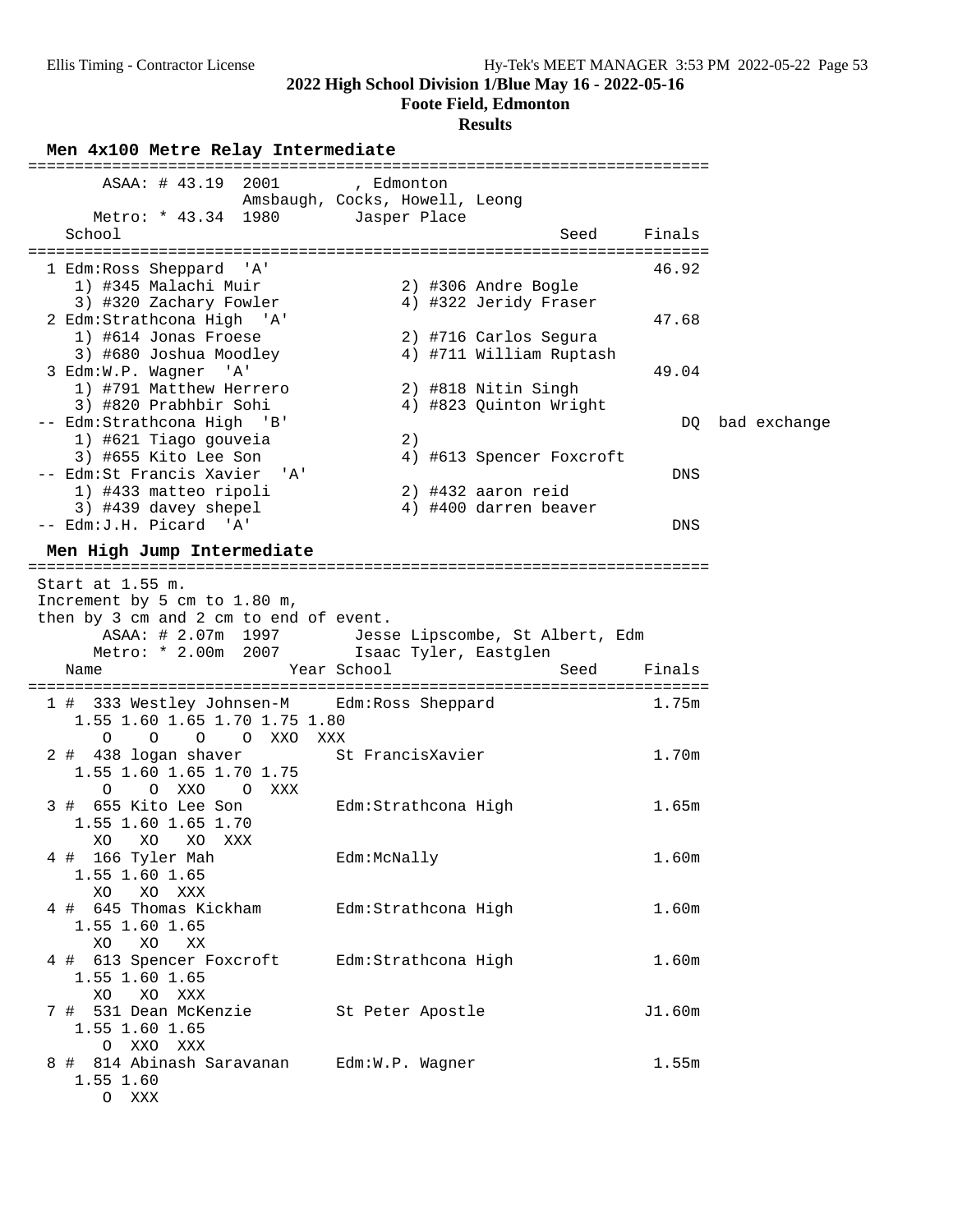**Foote Field, Edmonton**

| Men High Jump Intermediate                                                                                             |                                                                                                                         |            |    |
|------------------------------------------------------------------------------------------------------------------------|-------------------------------------------------------------------------------------------------------------------------|------------|----|
| 8 # 371 Ridley Verbeek<br>1.55 1.60<br>O XXX                                                                           | Edm: Ross Sheppard                                                                                                      | 1.55m      |    |
| 10 # 747 Atari Zawaduk<br>1.55 1.60<br>XO XXX                                                                          | Edm:Strathcona High                                                                                                     | J1.55m     |    |
| -- # 408 given desingi                                                                                                 | St FrancisXavier                                                                                                        | DNS        |    |
| -- # 294 Guuwmel Simon                                                                                                 | Edm:Queen Elizabeth                                                                                                     | <b>DNS</b> |    |
| -- # 418 jameson kiezik                                                                                                | St FrancisXavier                                                                                                        | DNS        |    |
| -- # 778 Mohamed Abdelrahm                                                                                             | Edm:W.P. Wagner                                                                                                         | DNS        |    |
| -- # 1616 Lucas Watrin                                                                                                 | Sturgeon Comp.                                                                                                          | <b>DNS</b> |    |
| -- # 430 cohen plant                                                                                                   | St FrancisXavier                                                                                                        | DNS        |    |
| -- # 322 Jeridy Fraser                                                                                                 | Edm: Ross Sheppard                                                                                                      | DNS        |    |
| -- # 150 Ibrahim Abdulle                                                                                               | Edm:McNally                                                                                                             | <b>DNS</b> |    |
| -- # 466 Carlo Guevara                                                                                                 | Edm:St Joseph                                                                                                           | DNS        |    |
| -- # 377 Carter Andersen                                                                                               | Spruce GroveComp                                                                                                        | <b>DNS</b> |    |
| -- # 133 Chris Otieno                                                                                                  | Louis St Laurent                                                                                                        | <b>DNS</b> |    |
| -- # 132 Chinaku Odiobala                                                                                              | Louis St Laurent                                                                                                        | <b>DNS</b> |    |
| -- # 115 James Ellert                                                                                                  | Louis St Laurent                                                                                                        | <b>DNS</b> |    |
| Men Pole Vault Intermediate                                                                                            |                                                                                                                         |            |    |
| Start at 2.60 m.                                                                                                       |                                                                                                                         |            |    |
| Increment by 15 cm to 3.35 m,                                                                                          |                                                                                                                         |            |    |
| then by 10 cm to end of event.                                                                                         |                                                                                                                         |            |    |
|                                                                                                                        | ASAA: # 4.40m 2006 Deryk Theodore, Strathcona Comp                                                                      |            |    |
|                                                                                                                        | Metro: * 4.40m 2006 Derek Theodore, Strathcona                                                                          |            |    |
| Name                                                                                                                   | Year School<br>Seed                                                                                                     | Finals     |    |
|                                                                                                                        |                                                                                                                         |            |    |
| 1 # 438 logan shaver St FrancisXavier<br>2.10 2.25 2.40 2.55 2.70 2.85 3.00 3.15 3.30<br>$\overline{O}$<br>P P XO<br>O | XO XXX<br>$O$ 0                                                                                                         | 3.15m      |    |
| 2 # 747 Atari Zawaduk <a> Edm:Strathcona High<br/>2.10 2.25 2.40</a>                                                   |                                                                                                                         | 2.25m      |    |
| XO XXX<br>$\circ$                                                                                                      |                                                                                                                         |            |    |
| -- # 56 Raghul Mohandas<br>2.10<br>XXX                                                                                 | Edm:Holy Trinity                                                                                                        | NH         |    |
| -- # 198 Shaun de Jong <a> parklandImmanuel<br/>2.10</a>                                                               |                                                                                                                         | NH         |    |
| XXX                                                                                                                    |                                                                                                                         |            |    |
| 719 Joseph Shantz Mam: Strathcona High<br>-- #<br>-- # 699 Caleb Peters                                                | Edm:Strathcona High                                                                                                     | DNS<br>DNS |    |
| Men Long Jump Intermediate                                                                                             |                                                                                                                         |            |    |
| ===============================<br>Minimum distance: 4.5 m.                                                            | ========                                                                                                                |            |    |
|                                                                                                                        | ASAA: # 6.93m 2014-06-07 Hendric Tronsson, Crescent Heights<br>Metro: * 6.86m 2016-05-17 Lewis Collin, Edmonton Christ. |            |    |
| Name                                                                                                                   | Year School<br>Seed                                                                                                     | Finals     | H# |
|                                                                                                                        |                                                                                                                         | 6.17m      | 1  |
| 1 # 438 logan shaver<br>6.17m<br>$\mathbf{x}$                                                                          | St FrancisXavier                                                                                                        |            |    |
| 20 Fiston Ishimwe<br>2 #<br>5.44m 5.60m 5.30m                                                                          | E.AlexandreTache                                                                                                        | 5.60m      | 3  |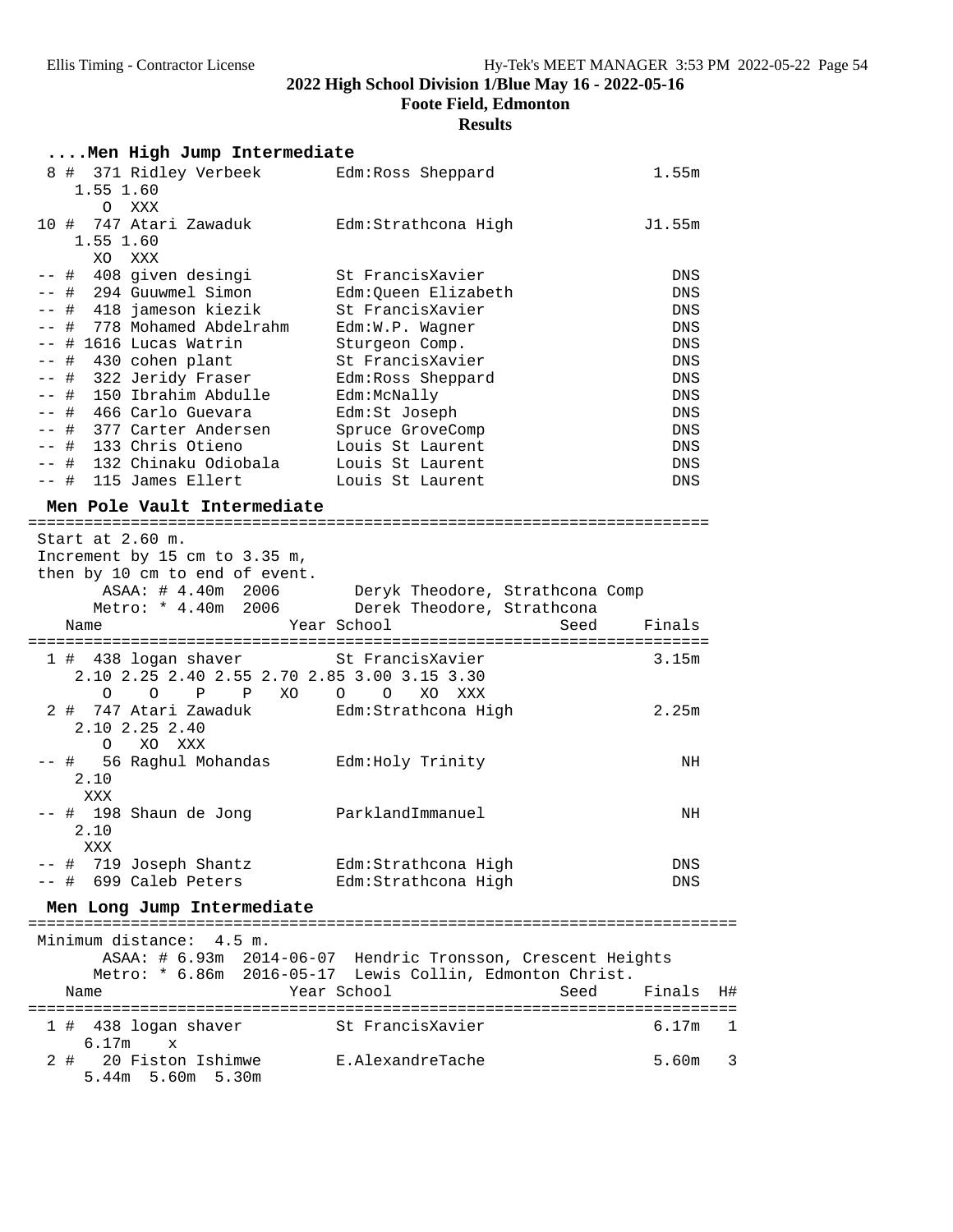**Foote Field, Edmonton**

| Men Long Jump Intermediate |                                                              |                      |                   |              |  |  |
|----------------------------|--------------------------------------------------------------|----------------------|-------------------|--------------|--|--|
|                            | 63 Ethan Palma<br>3#<br>5.47m<br>$\mathbf{x}$                | Edm: Holy Trinity    | 5.47m             | 3            |  |  |
|                            | 4 # 478 Justin Yeboah<br>4.33m  4.80m  5.38m                 | Edm:St Joseph        | 5.38m             | 3            |  |  |
|                            | 5 # 215 Braiden Van Laar<br>5.33m 5.14m 4.94m                | ParklandImmanuel     | 5.33m             | 3            |  |  |
|                            | 6 # 492 Aaron Dela Torre<br>5.33m<br>$\mathbf x$             | Edm:St Oscar Romero  | J5.33m            | 3            |  |  |
|                            | 7 # 333 Westley Johnsen-M<br>4.98m 4.94m 5.23m               | Edm: Ross Sheppard   | 5.23m             | 1            |  |  |
|                            | 8 # 791 Matthew Herrero<br>5.19 <sub>m</sub><br>$\mathbf{x}$ | Edm:W.P. Wagner      | 5.19m             | 3            |  |  |
|                            | 9 # 655 Kito Lee Son<br>5.09m 4.92m 3.31m                    | Edm:Strathcona High  | 5.09 <sub>m</sub> | 1            |  |  |
|                            | 10 # 820 Prabhbir Sohi<br>4.86m  4.78m  5.07m                | Edm:W.P. Wagner      | 5.07m             | 1            |  |  |
|                            | 11 # 48 Justin Dagos<br>4.98m<br>5.00m                       | Edm: Holy Trinity    | 5.00 <sub>m</sub> | 3            |  |  |
|                            | 12 # 614 Jonas Froese<br>4.94m<br>$\mathbf x$                | Edm:Strathcona High  | 4.94m             | 2            |  |  |
|                            | 466 Carlo Guevara<br>13 #<br>$x = 4.47m + 4.86m$             | Edm:St Joseph        | 4.86m             | 1            |  |  |
|                            | 14 # 705 Sofian Rasheed<br>4.67m  4.82m  4.83m               | Edm: Strathcona High | 4.83m             | 2            |  |  |
|                            | 385 Evan Jamieson<br>15 #<br>4.30m 4.75m                     | StAlbertCatholic     | 4.75m             | 2            |  |  |
| 16 #                       | 61 Daniel Osua<br>4.75m                                      | Edm: Holy Trinity    | J4.75m            | 2            |  |  |
|                            | 17 # 328 Edwin Guan<br>4.37 <sub>m</sub><br>$\mathbf x$      | Edm: Ross Sheppard   | 4.37m             | 1            |  |  |
| -- #                       | 439 davey shepel                                             | St FrancisXavier     | DNS               | 2            |  |  |
|                            | -- # 393 machar aken                                         | St FrancisXavier     | DNS               | 1            |  |  |
|                            | -- # 711 William Ruptash                                     | Edm: Strathcona High | DNS               | $\mathsf 3$  |  |  |
|                            | -- # 284 Jessie Nystrom                                      | Edm:Queen Elizabeth  | DNS               | $\mathsf 3$  |  |  |
|                            | -- # 294 Guuwmel Simon                                       | Edm:Queen Elizabeth  | DNS               | $\sqrt{2}$   |  |  |
| $- -$                      | # 430 cohen plant                                            | St FrancisXavier     | DNS               | $\mathbf{1}$ |  |  |
|                            | -- # 24 Abdelaziz Moulaye                                    | E.AlexandreTache     | DNS               | $\sqrt{2}$   |  |  |
|                            | -- # 1615 Stefan Visscher                                    | Sturgeon Comp.       | DNS               | $\mathsf 3$  |  |  |
| $--$ #                     | 377 Carter Andersen                                          | Spruce GroveComp     | <b>DNS</b>        | $\sqrt{2}$   |  |  |
|                            | # 1605 Rory Milligan Fox                                     | Sturgeon Comp.       | ${\rm DNS}$       | $\mathbf 1$  |  |  |
|                            | 1607 Cameron Panchysch<br>$\#$                               | Sturgeon Comp.       | DNS               | 1            |  |  |
|                            | 553 Isaac Riggins<br>#                                       | StrathconaChrist     | DNS               | $\sqrt{2}$   |  |  |
|                            | 499 Dane Hebrio<br>#                                         | Edm:St Oscar Romero  | DNS               | $1\,$        |  |  |
|                            | 515 Shayne Senin<br>#                                        | Edm:St Oscar Romero  | DNS               | 3            |  |  |
|                            | 823 Quinton Wright<br>#                                      | Edm:W.P. Wagner      | DNS               | $\sqrt{2}$   |  |  |
|                            | #<br>453 Adebosola Adebayo                                   | Edm:St Joseph        | DNS               | $\mathbf 1$  |  |  |
|                            | #<br>21 Emanuel Kwaw                                         | E.AlexandreTache     | DNS               | $\sqrt{2}$   |  |  |
|                            | 161 Caden Horrigan<br>#                                      | Edm:McNally          | DNS               | $\mathbf 1$  |  |  |
|                            | #<br>819 Paraspreet Singh                                    | Edm:W.P. Wagner      | DNS               | 3            |  |  |
|                            | 473 Malcolm Sedore<br>#                                      | Edm:St Joseph        | DNS               | 1            |  |  |
|                            | 192 Ewomazino Ugbawa<br>#                                    | Old Scona            | DNS               | 1            |  |  |
|                            | #<br>278 Emerson Kouakou                                     | Edm:Queen Elizabeth  | DNS               | 3            |  |  |
|                            | 314 Allan Do<br>#                                            | Edm: Ross Sheppard   | DNS               | $\sqrt{2}$   |  |  |
|                            | #<br>268 Murat Cehajic                                       | Edm:Queen Elizabeth  | DNS               | 3            |  |  |
| --                         | 531 Dean McKenzie<br>#                                       | St Peter Apostle     | DNS               | $\mathbf 1$  |  |  |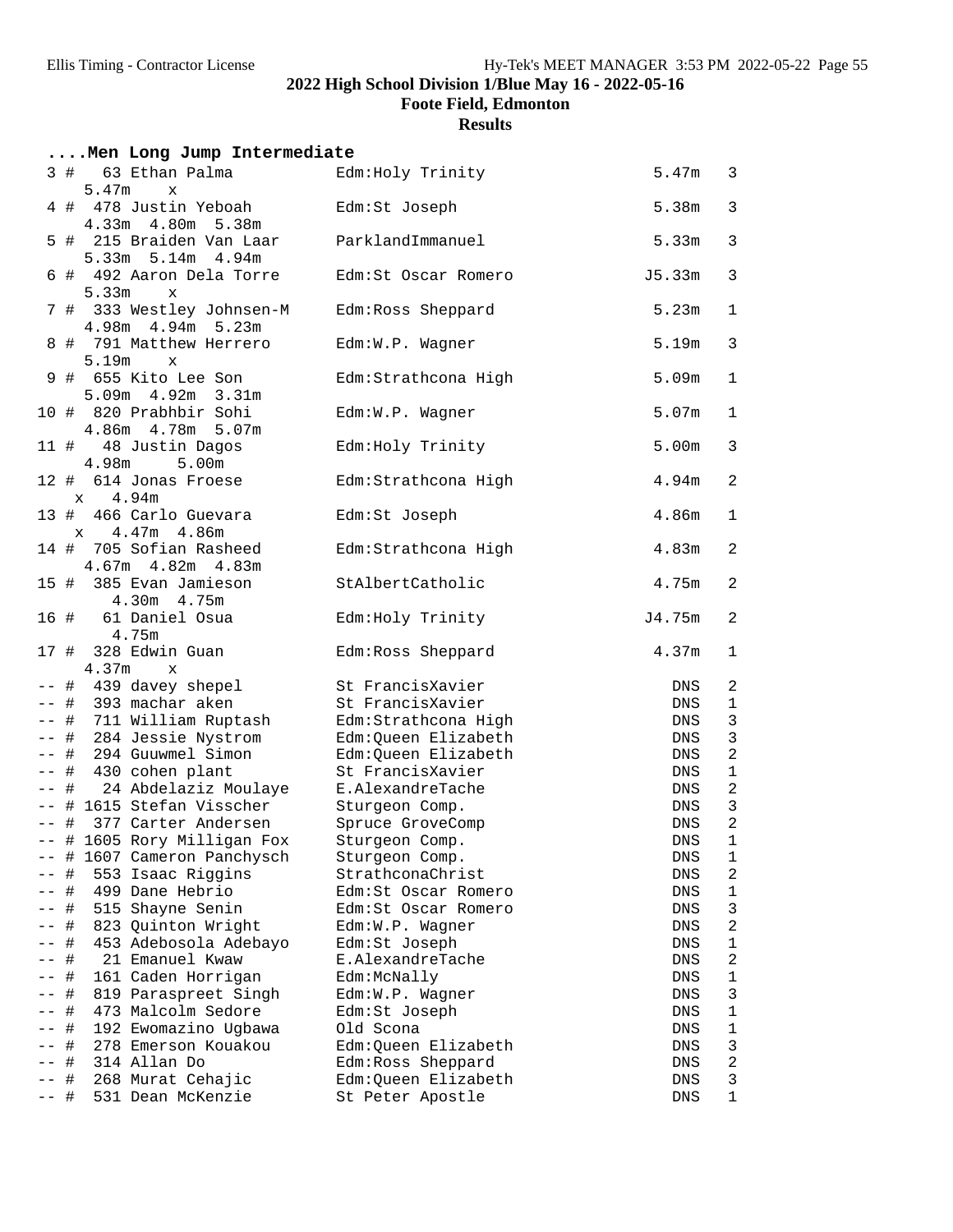**Foote Field, Edmonton**

|      |   | Men Long Jump Intermediate                      |                                                     |                       |
|------|---|-------------------------------------------------|-----------------------------------------------------|-----------------------|
|      |   | -- # 25 Jackson Muhazi E.AlexandreTache         |                                                     | $\overline{2}$<br>DNS |
| —— # |   | 125 Keenan McNeil Louis St Laurent              |                                                     | 2<br><b>DNS</b>       |
|      |   | Men Triple Jump Intermediate                    |                                                     |                       |
|      |   | Minimum distance: 8.0 m.                        |                                                     |                       |
|      |   |                                                 | ASAA: # 14.01m 1986 Oral Ogilvie, Harry Ainlay, Edm |                       |
|      |   |                                                 | Metro: * 13.81m 1994 Dewayne Douglas, Ross Sheppard |                       |
|      |   | Name                                            | Year School<br>Seed                                 | Finals                |
|      |   |                                                 |                                                     |                       |
|      |   | 1 # 655 Kito Lee Son                            | Edm:Strathcona High                                 | 11.44m                |
|      |   | 11.44m 10.70m 11.25m<br>2 # 566 Eric Barnstable | Edm: Strathcona High                                | 11.24m                |
|      |   | 11.24m 10.79m x                                 |                                                     |                       |
|      |   | 3 # 20 Fiston Ishimwe                           | E.AlexandreTache                                    | 11.19m                |
|      |   | 9.99m 11.06m 11.19m                             |                                                     |                       |
|      |   | 4 # 211 Brock Stiksma                           | ParklandImmanuel                                    | 10.98m                |
|      |   | 10.98m 10.65m 10.70m                            |                                                     |                       |
|      |   | 5 # 63 Ethan Palma                              | Edm: Holy Trinity                                   | 10.80m                |
|      |   | FOUL 10.06m 10.80m<br>6 # 115 James Ellert      | Louis St Laurent                                    |                       |
|      |   | 10.28m  10.44m  10.43m                          |                                                     | 10.44m                |
|      |   | 7 # 24 Abdelaziz Moulaye                        | E.AlexandreTache                                    | 10.30m                |
|      |   | 10.10m  10.30m                                  |                                                     |                       |
|      |   | 8 # 29 Clayton Ngaruko                          | E.AlexandreTache                                    | 10.23m                |
|      |   | 9.95m 10.17m 10.23m                             |                                                     |                       |
|      |   | 9 # 613 Spencer Foxcroft                        | Edm: Strathcona High                                | 10.18m                |
|      |   | 10.00m 9.97m 10.18m                             |                                                     |                       |
|      |   | 10 # 48 Justin Dagos<br>10.13m 9.23m 9.13m      | Edm: Holy Trinity                                   | 10.13m                |
|      |   | 11 # 355 Keaton Phan                            | Edm: Ross Sheppard                                  | 9.63m                 |
|      |   | $9.63m$ $9.29m$                                 |                                                     |                       |
|      |   | 12 # 1607 Cameron Panchysch                     | Sturgeon Comp.                                      | 9.55m                 |
|      |   | $9.48m$ 9.55m 9.12m                             |                                                     |                       |
|      |   | 13 # 706 Renzon Regaspi                         | Edm: Strathcona High                                | 9.37m                 |
|      |   | 8.68m 9.37m 8.35m<br>14 # 1596 Chris Ioanidis   | Sturgeon Comp.                                      | 9.31 <sub>m</sub>     |
|      |   | 9.20m 8.78m 9.31m                               |                                                     |                       |
| 15 # |   | 61 Daniel Osua                                  | Edm: Holy Trinity                                   | 9.17m                 |
|      |   | $9.15m$ $9.11m$ $9.17m$                         |                                                     |                       |
|      |   | 16 # 755 David Sultanow                         | Edm:Victoria School                                 | 8.00m                 |
|      |   | 8.00m<br>$\mathbf{x}$                           |                                                     |                       |
| -- # |   | 393 machar aken<br>FOUL X<br>$\mathbf{x}$       | St FrancisXavier                                    | FOUL                  |
| -- # |   | 428 isaiah ogbolu                               | St FrancisXavier                                    | DNS                   |
|      |   | # 488 Chidiebere Chined                         | Edm: St Oscar Romero                                | DNS                   |
|      |   | -- # 499 Dane Hebrio                            | Edm:St Oscar Romero                                 | DNS                   |
|      |   | -- # 169 Tyler Paulson                          | Edm:McNally                                         | DNS                   |
|      | # | 136 Arran Paul                                  | Louis St Laurent                                    | ${\rm DNS}$           |
| -- # |   | 182 Terence Liu                                 | Old Scona                                           | DNS                   |
|      | # | 408 given desingi                               | St FrancisXavier                                    | DNS                   |
| ーー 井 |   | 125 Keenan McNeil                               | Louis St Laurent                                    | ${\rm DNS}$           |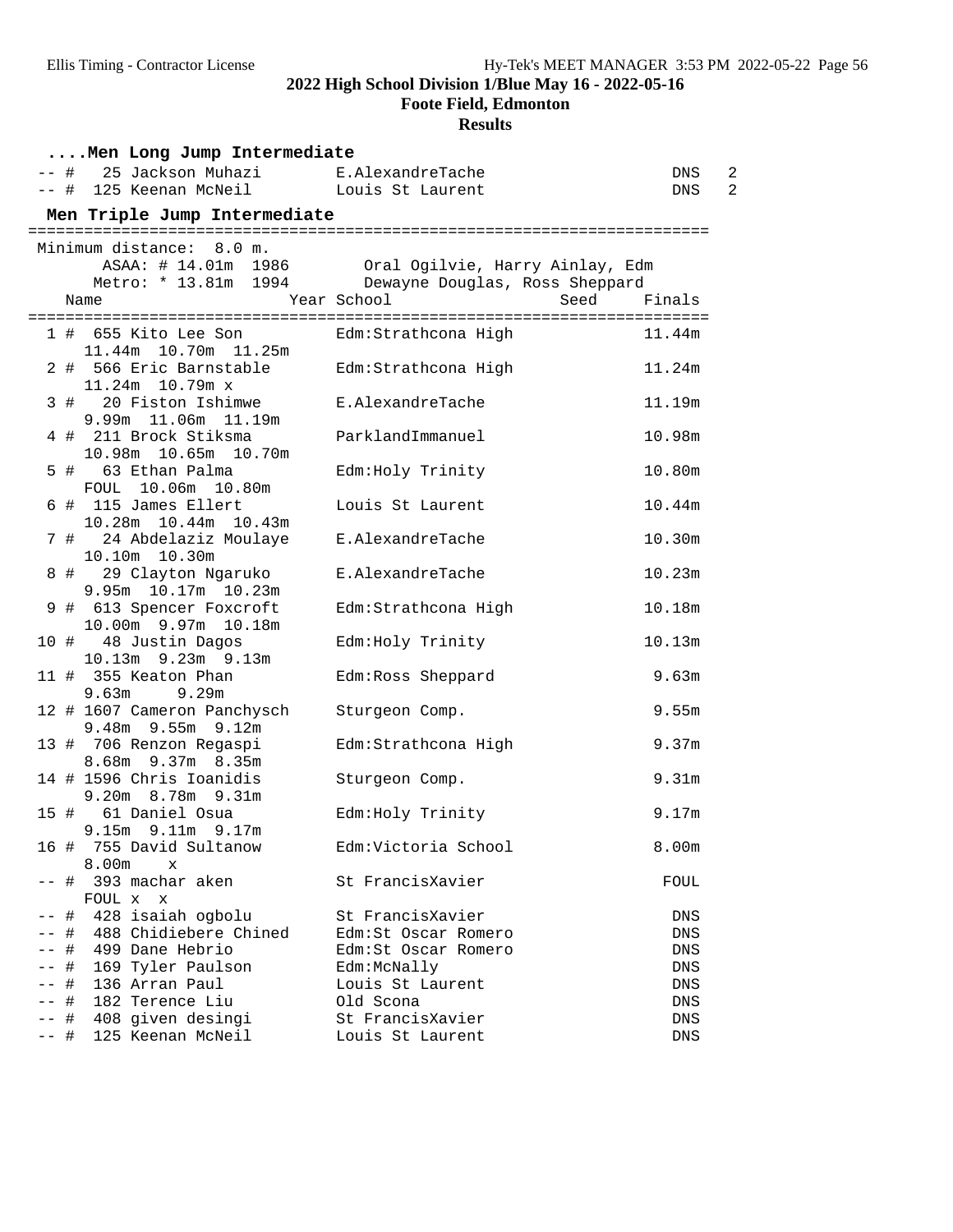**Foote Field, Edmonton**

### **Results**

### Men Shot Put 5 kg Intermediate

|      | Minimum distance:<br>7.0 m.                              | ASAA: # 14.73m 2015 Taner Dambrauskas, Ernest Manning   |                   |
|------|----------------------------------------------------------|---------------------------------------------------------|-------------------|
|      |                                                          | Metro: * 14.01m 2018-05-24 Evan Guertin, Memorial Comp. |                   |
|      | Name                                                     | Year School<br>Seed                                     | Finals            |
|      | 1 # 333 Westley Johnsen-M Edm: Ross Sheppard             |                                                         | 13.88m            |
|      | 13.88m 13.13m 13.08m 13.46m<br>2 # 727 Nikolai Tchesnoko |                                                         | 13.16m            |
|      | 12.69m  12.45m  11.58m  12.13m  13.16m<br>FOUL           | Edm: Strathcona High                                    |                   |
|      | 3#<br>95 Kadin Murch                                     | Edm:Leduc Composite                                     | 10.95m            |
|      | 10.61m  10.06m  10.95m  10.81m  10.65m  10.89m           |                                                         |                   |
|      | 4 # 168 Bjorn Nelson                                     | Edm:McNally                                             | 10.28m            |
|      | 9.00m 9.83m 9.73m FOUL 10.28m 9.68m                      |                                                         |                   |
|      | 5 # 593 Austin Crotty                                    | Edm: Strathcona High                                    | 10.08m            |
|      | 9.07m 9.47m 9.12m 9.17m 10.08m 9.73m                     |                                                         |                   |
|      | 6 # 488 Chidiebere Chined                                | Edm:St Oscar Romero                                     | 9.66m             |
|      | 6.56m 9.01m 9.66m FOUL 8.06m 8.63m                       |                                                         |                   |
|      | 7 # 755 David Sultanow<br>$8.84m$ 9.43m 9.21m            | Edm:Victoria School                                     | 9.43m             |
|      | 8 # 193 Jason Yuan                                       | Old Scona                                               | 9.21m             |
|      | 9.03m FOUL 9.21m                                         |                                                         |                   |
|      | 9 # 301 Owen Avila                                       | Edm: Ross Sheppard                                      | 8.77m             |
|      | 7.89m 8.77m FOUL                                         |                                                         |                   |
|      | 10 # 588 Benjamin Claramun                               | Edm:Strathcona High                                     | 8.56m             |
|      | 8.38m 8.56m 8.33m                                        |                                                         |                   |
|      | 11 # 491 Andreson DeGuzman                               | Edm:St Oscar Romero                                     | 8.54 <sub>m</sub> |
|      | 8.54m 7.88m 8.18m                                        |                                                         |                   |
| 12 # | 401 kieran beeler<br>8.17m FOUL 8.50m                    | St FrancisXavier                                        | 8.50m             |
| 13 # | 61 Daniel Osua                                           | Edm: Holy Trinity                                       | 8.28m             |
|      | 8.08m 8.12m 8.28m                                        |                                                         |                   |
|      | 14 # 737 Daniel Werner                                   | Edm: Strathcona High                                    | 8.21m             |
|      | FOUL 8.21m 6.38m                                         |                                                         |                   |
|      | 15 # 484 Sirtag Bath                                     | Edm: St Oscar Romero                                    | 7.64m             |
|      | 7.64m 6.40m FOUL                                         |                                                         |                   |
|      | 16 # 463 Matteo Fogliatti                                | Edm:St Joseph                                           | 5.83m             |
|      | 5.83m 5.50m FOUL                                         |                                                         |                   |
|      | $--$ # 1616 Lucas Watrin                                 | Sturgeon Comp.                                          | DNS               |
|      | -- # 770 Rhys Kleinmann                                  | Vimy Ridge                                              | DNS               |
|      | -- # 549 Landon Maddigan                                 | StrathconaChrist                                        | DNS               |
|      | -- # 284 Jessie Nystrom                                  | Edm:Queen Elizabeth                                     | DNS               |
|      | -- # 1602 Trent Maybroda                                 | Sturgeon Comp.                                          | DNS               |

# **Men Discus Throw 1.5 kg Intermediate** =========================================================================

| Minimum distance: 24.0 m. |                      |                                               |                |
|---------------------------|----------------------|-----------------------------------------------|----------------|
|                           | ASAA: # 43.38m 2014  | Nathan Kalmakoff, Winston Churchill,          |                |
|                           | Metro: * 39.50m 2014 | Owen Bessette, Bev Facey                      |                |
| Name                      |                      | Year School                                   | Finals<br>Seed |
|                           |                      |                                               |                |
|                           |                      | 1 # 727 Nikolai Tchesnoko Edm:Strathcona High | $39.50m*$      |
|                           | 35.04m 36.97m 39.50m |                                               |                |
| 2 # 168 Bjorn Nelson      |                      | Edm:McNally                                   | 32.17m         |
|                           |                      | 25.40m 27.08m 32.17m 28.75m 28.48m            |                |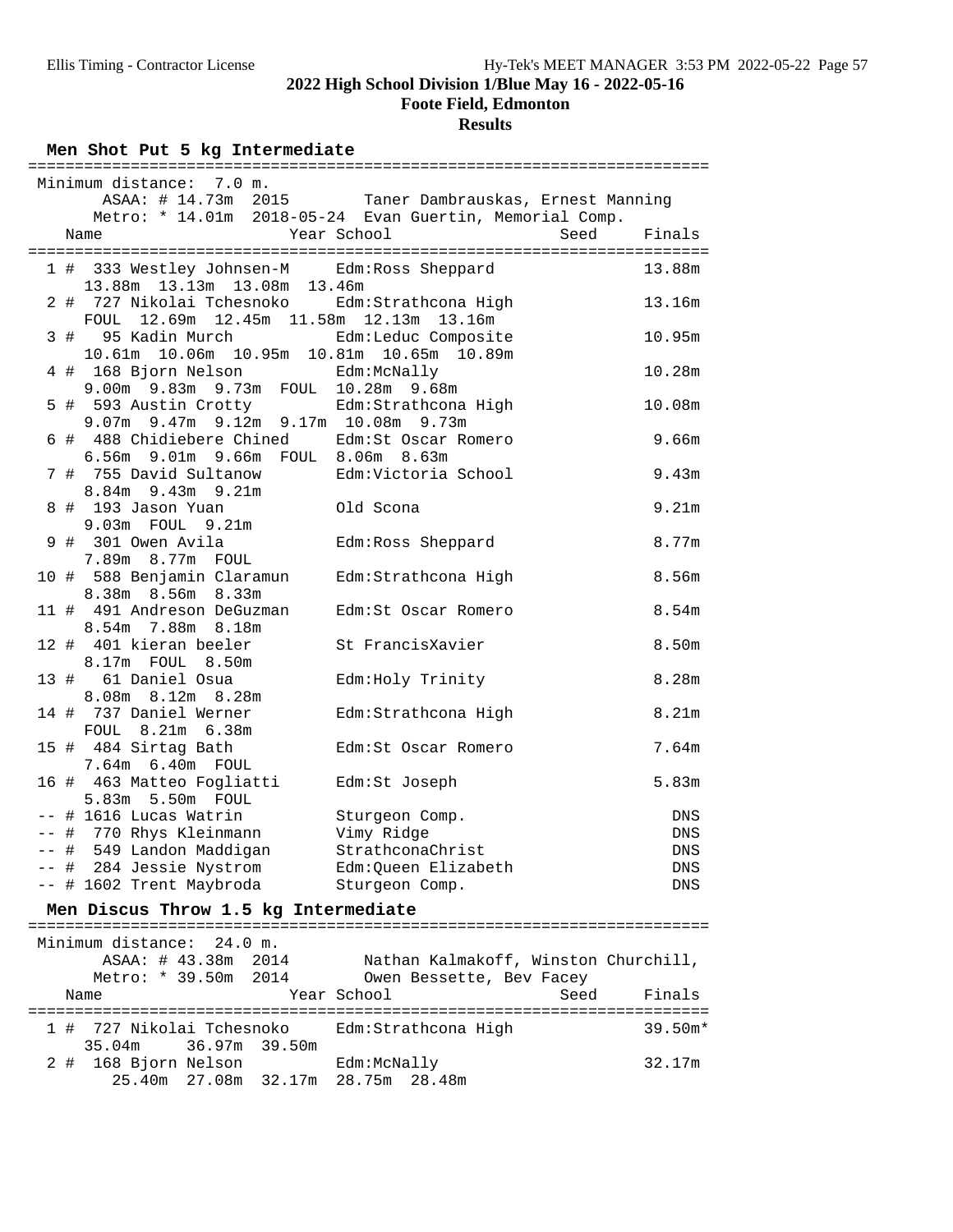**Foote Field, Edmonton**

|                                             | I cole I iena, Bahnonton<br><b>Results</b> |            |
|---------------------------------------------|--------------------------------------------|------------|
| Men Discus Throw 1.5 kg Intermediate        |                                            |            |
| 3 # 737 Daniel Werner                       | Edm:Strathcona High                        | 26.84m     |
| 26.84m x<br>$\mathbf x$                     |                                            |            |
| 4 # 95 Kadin Murch                          | Edm:Leduc Composite                        | 26.46m     |
| 26.03m 26.46m<br>26.40m                     |                                            |            |
| 5 # 1618 Cole Zapesocki                     | Sturgeon Comp.                             | 25.26m     |
| 24.47m<br>25.26m                            |                                            |            |
| -- # 1616 Lucas Watrin                      | Sturgeon Comp.                             | <b>DNS</b> |
| -- # 755 David Sultanow                     | Edm:Victoria School                        | <b>DNS</b> |
| -- #  401 kieran beeler                     | St FrancisXavier                           | <b>DNS</b> |
| -- # 484 Sirtag Bath                        | Edm:St Oscar Romero                        | <b>DNS</b> |
| -- # 1602 Trent Maybroda                    | Sturgeon Comp.                             | <b>DNS</b> |
| -- #  491 Andreson DeGuzman                 | Edm:St Oscar Romero                        | <b>DNS</b> |
| -- #  532 Joshua Merkel                     | St Peter Apostle                           | <b>DNS</b> |
| -- #  381 Ian Pretorius                     | Spruce GroveComp                           | <b>DNS</b> |
| -- # 553 Isaac Riggins                      | StrathconaChrist                           | <b>DNS</b> |
| -- # 549 Landon Maddigan                    | StrathconaChrist                           | <b>DNS</b> |
| -- # 588 Benjamin Claramun                  | Edm:Strathcona High                        | <b>DNS</b> |
| -- # 593 Austin Crotty                      | Edm:Strathcona High                        | <b>DNS</b> |
| -- # 463 Matteo Foqliatti                   | Edm:St Joseph                              | <b>DNS</b> |
| Men Javelin Throw 700g 260-270 Intermediate |                                            |            |
| =======================                     |                                            |            |

|  | Minimum distance: 27.0 m.                                                        |        |              |
|--|----------------------------------------------------------------------------------|--------|--------------|
|  | ASAA: # 54.18m 2018-06-02 Justin Breault, Holy Redeemer                          |        |              |
|  | Metro: * 53.14m 2018-05-15 Kimo Perry, Strathcona                                |        |              |
|  | Year School<br>Seed Finals<br>Name                                               |        | H#           |
|  |                                                                                  |        |              |
|  | 1 # 727 Nikolai Tchesnoko Edm: Strathcona High 644.54m                           |        | 1            |
|  | 38.50m  41.26m  3.91m  42.07m  44.54m<br>40.20m                                  |        |              |
|  | 2 # 613 Spencer Foxcroft Edm: Strathcona High<br>35.45m FOUL 4.04m 40.15m 40.20m |        | $\mathbf{1}$ |
|  | 3 # 333 Westley Johnsen-M Edm: Ross Sheppard                                     | 35.46m | $\mathbf{1}$ |
|  | 34.50m 31.00m FOUL FOUL 32.10m 35.46m                                            |        |              |
|  | 4 # 17 Gabriel Elliot E.AlexandreTache                                           | 35.37m | $\mathbf{1}$ |
|  | 31.44m 35.37m 28.74m 29.89m<br>$X$ $X$                                           |        |              |
|  | 5 # 1618 Cole Zapesocki Sturgeon Comp.                                           | 34.38m | $\mathbf{1}$ |
|  | FOUL 29.56m 34.38m 34.27m 32.85m 30.70m<br>6 # 196 Josh De Boer ParklandImmanuel | 33.40m | $\mathbf{1}$ |
|  | 31.95m 33.40m 32.60m FOUL 31.15m 30.50m                                          |        |              |
|  | 7 # 770 Rhys Kleinmann Wimy Ridge                                                | 31.20m | 2            |
|  | FOUL FOUL 31.20m                                                                 |        |              |
|  | 8 # 814 Abinash Saravanan Edm:W.P. Wagner                                        | 30.80m | 2            |
|  | 28.60m 30.80m FOUL                                                               |        |              |
|  | Edm:St Oscar Romero<br>9 # 499 Dane Hebrio                                       | 30.50m | $\mathbf{1}$ |
|  | 30.50m FOUL 26.70m<br>10 # 168 Bjorn Nelson<br>Edm:McNally                       | 29.90m | $\mathbf{1}$ |
|  | 28.50m FOUL 29.90m                                                               |        |              |
|  | 11 # 301 Owen Avila<br>Edm:Ross Sheppard                                         | 29.40m | $\mathbf{1}$ |
|  | FOUL FOUL 29.40m                                                                 |        |              |
|  | Edm:Queen Elizabeth<br>-- # 284 Jessie Nystrom                                   | FOUL   | 2            |
|  | FOUL x                                                                           |        |              |
|  | -- #  291 Cole Scherger<br>Edm:Queen Elizabeth                                   | FOUL   | $\mathbf{1}$ |
|  | FOUL FOUL<br>-- # 401 kieran beeler · St FrancisXavier                           | FOUL   | 2            |
|  | FOUL x x                                                                         |        |              |
|  |                                                                                  |        |              |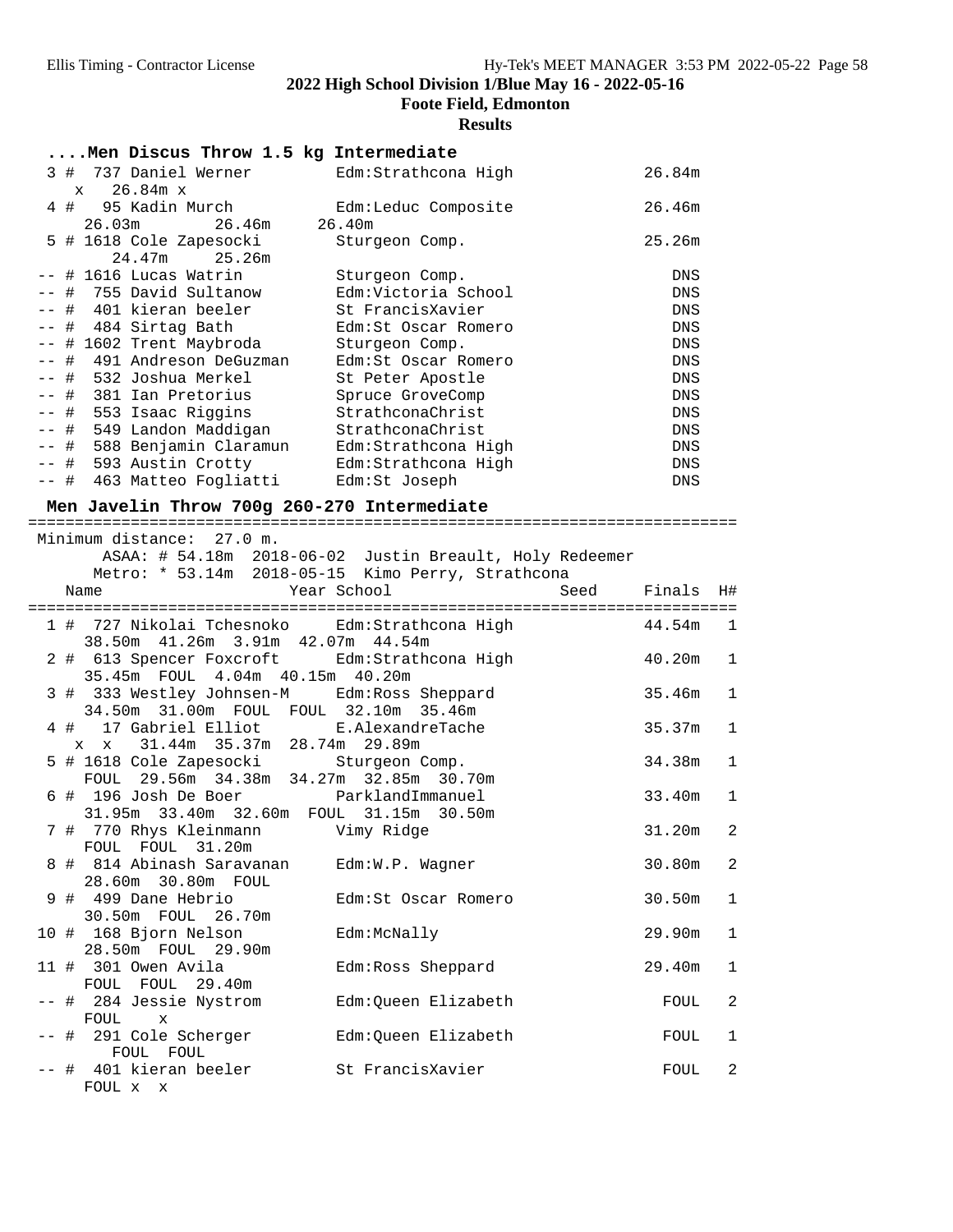**Foote Field, Edmonton**

**Results**

# **....Men Javelin Throw 700g 260-270 Intermediate**

|                |       | FOUL          | -- #  754 Samaksh Singh cha<br>$\mathbf x$         | Edm:Victoria School                                                                                 | FOUL    | 1            |          |
|----------------|-------|---------------|----------------------------------------------------|-----------------------------------------------------------------------------------------------------|---------|--------------|----------|
| $--$ #         |       |               | 288 Jace Samchuk                                   | Edm:Queen Elizabeth                                                                                 | FOUL    | 2            |          |
|                |       | FOUL          | FOUL FOUL                                          |                                                                                                     |         |              |          |
|                |       |               | -- #  491 Andreson DeGuzman<br>FOUL x x            | Edm: St Oscar Romero                                                                                | FOUL    | 1            |          |
|                |       | FOUL X        | -- # 484 Sirtag Bath                               | Edm: St Oscar Romero                                                                                | FOUL    | 2            |          |
|                |       | FOUL          | -- #  488 Chidiebere Chined<br>X                   | Edm: St Oscar Romero                                                                                | FOUL    | $\mathbf{2}$ |          |
|                |       |               | -- # 439 davey shepel<br>FOUL x x                  | St FrancisXavier                                                                                    | FOUL    | 1            |          |
|                |       |               | -- # 1596 Chris Ioanidis<br>FOUL FOUL FOUL         | Sturgeon Comp.                                                                                      | FOUL    | 1            |          |
|                |       |               | -- # 691 AbulHaqq Oludare<br>FOUL FOUL FOUL        | Edm: Strathcona High                                                                                | FOUL    | 2            |          |
|                |       | FOUL          | -- #  476 Rayan Tubeec<br>$\mathbf x$              | Edm:St Joseph                                                                                       | FOUL    | 2            |          |
|                |       | FOUL          | -- # 737 Daniel Werner<br>X                        | Edm: Strathcona High                                                                                | FOUL    | $\mathbf{1}$ |          |
|                |       |               | -- # 473 Malcolm Sedore<br>FOUL FOUL FOUL          | Edm:St Joseph                                                                                       | FOUL    | $\mathbf 1$  |          |
|                |       | FOUL          | -- # 463 Matteo Fogliatti<br>FOUL FOUL             | Edm:St Joseph                                                                                       | FOUL    | $\mathbf{2}$ |          |
|                |       |               | -- # 755 David Sultanow                            | Edm:Victoria School                                                                                 | FOUL    | 1            |          |
|                |       | FOUL          | X<br>-- # 192 Ewomazino Ugbawa                     | Old Scona                                                                                           | FOUL    | 1            |          |
|                |       |               | FOUL FOUL FOUL<br>-- # 553 Isaac Riggins           | StrathconaChrist                                                                                    | FOUL    | 2            |          |
|                |       | FOUL          | $\mathbf x$<br>-- # 1620 Thomas Okeynan            | Edm: Holy Trinity                                                                                   | DNS     | 2            |          |
|                |       |               | -- # 1616 Lucas Watrin                             | Sturgeon Comp.                                                                                      | DNS     | 2            |          |
|                |       |               | -- # 217 Tyson Versteeg                            | ParklandImmanuel                                                                                    | DNS     | 2            |          |
|                |       |               | -- # 549 Landon Maddigan                           | StrathconaChrist                                                                                    | DNS     | $\mathbf{2}$ |          |
| -- #           |       |               | 430 cohen plant                                    | St FrancisXavier                                                                                    | DNS     | 2            |          |
|                |       |               | -- # 532 Joshua Merkel                             | St Peter Apostle                                                                                    | DNS     | 2            |          |
|                |       |               | Men 100 Metre Dash Senior<br>Top 8 Advance by Time |                                                                                                     |         |              |          |
|                |       |               | ASAA: # 10.64 1991                                 | Rayon Marshall, Bishop Grandin, Cgy<br>Metro: * 10.46 2018-05-24 Malachi Murray, St. Francis Xavier |         |              |          |
|                |       | Name          | MetroRetired: ^ 10.40<br>1989                      | John Rosary, St. Joseph<br>Year School<br>Seed                                                      | Prelims | H#           |          |
|                |       | Preliminaries |                                                    |                                                                                                     |         |              |          |
|                |       |               | 1 # 1624 Daniel Campbell                           | Edmonton Christ.                                                                                    | 11.64q  | 3            |          |
| 2              | #     |               | 356 Yul Pou                                        | Edm: Ross Sheppard                                                                                  | 11.70q  | 5            |          |
| $\mathbf{3}$   | #     |               |                                                    |                                                                                                     |         |              |          |
|                |       |               | 55 Jess Manoj                                      | Edm: Holy Trinity                                                                                   | 11.72q  | 6            |          |
|                | 4#    |               | 312 Connor Dandridge                               | Edm: Ross Sheppard                                                                                  | 11.76q  | $\sqrt{2}$   |          |
|                | $5$ # |               | 751 David Omotosho                                 | Edm:Victoria School                                                                                 | 11.84q  | 6            |          |
| 6              | #     |               | 254 Max Steinke                                    | Edm: Paul Kane High                                                                                 | 11.94q  | 5            |          |
| $7\phantom{.}$ | $#$   |               | 322 Jeridy Fraser                                  | Edm: Ross Sheppard                                                                                  | 11.97q  | $\mathbf 1$  |          |
| 8              | #     |               | 788 Ustat Ghuman                                   | Edm:W.P. Wagner                                                                                     | 12.00q  | 6            |          |
|                | 9 #   |               | 414 kelly harerimana                               | St FrancisXavier                                                                                    | 12.02   |              | 5 12.011 |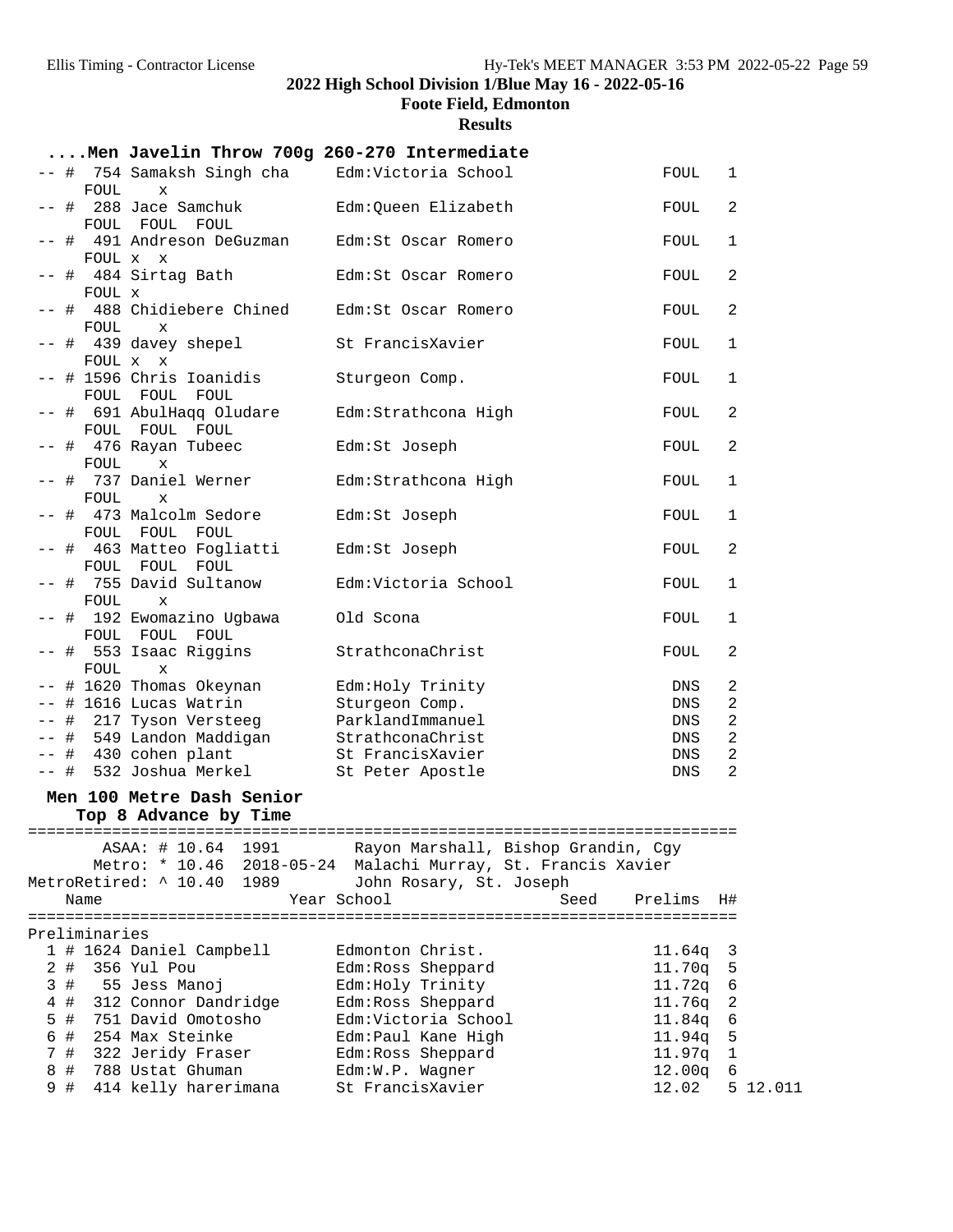**Foote Field, Edmonton**

### **Results**

### **....Men 100 Metre Dash Senior**

| 10 #<br>$11$ # |      | 66 Solomon Zaranyika<br>648 Tyler Knox                       | Edm: Holy Trinity<br>Edm: Strathcona High     |         | 12.02<br>12.15 | 2                       | 4 12.020 |
|----------------|------|--------------------------------------------------------------|-----------------------------------------------|---------|----------------|-------------------------|----------|
| 12 #           |      | 443 julian sy                                                | St FrancisXavier                              |         | 12.23          | $\mathfrak{Z}$          |          |
| 13#            |      | 556 Zach Zelman                                              | StrathconaChrist                              |         | 12.41          | 5                       |          |
| 14#            |      | 656 Brett Lefebvre                                           | Edm:Strathcona High                           |         | 12.43          |                         | 5 12.422 |
| 15#            |      | 73 Adam De Gannes                                            | Edm:J.H. Picard                               |         |                |                         | 5 12.425 |
|                |      |                                                              |                                               |         | 12.43          |                         |          |
| 16 #           |      | 178 Denis Chen                                               | Old Scona                                     |         | 12.47          | 2                       |          |
| 17 #           |      | 40 Cj Morgan                                                 | Edmonton Christ.                              |         | 12.48          |                         | 1 12.473 |
| 17#            |      | 495 Jonathan Essombe                                         | Edm:St Oscar Romero                           |         | 12.48          |                         | 4 12.473 |
| 17#            |      | 731 Julien Touret                                            | Edm: Strathcona High                          |         | 12.48          |                         | 1 12.473 |
| 20 #           |      | 551 Kai Pearson                                              | StrathconaChrist                              |         | 12.92          | 4                       |          |
| 21#            |      | 311 Johnson Chew                                             | Edm: Ross Sheppard                            |         | 13.13          | 3                       |          |
| 22#            |      | 271 Yasser El-Khatib                                         | Edm:Queen Elizabeth                           |         | 13.35          | 3                       |          |
| 23#            |      | 499 Dane Hebrio                                              | Edm:St Oscar Romero                           |         | 13.50          | $\mathbf 1$             |          |
| 24 #           |      | 704 Kieran Racine                                            | Edm:Strathcona High                           |         | 15.15          | $\overline{4}$          |          |
| 25 #           |      | 810 Ayush Patel                                              | Edm:W.P. Wagner                               |         | 15.59          | 3                       |          |
| 26 #           |      | 470 Andre Emmanuel Re                                        | Edm:St Joseph                                 |         | 15.67          | $\overline{\mathbf{c}}$ |          |
| $- -$          |      | # 1623 Reid Bokenfohr                                        | Edm: Paul Kane High                           |         | DNS            | 5                       |          |
| #<br>$- -$     |      | 440 bryan silangga                                           | St FrancisXavier                              |         | DNS            | $\overline{c}$          |          |
| $ -$           | #    | 451 jermane yap                                              | St FrancisXavier                              |         | DNS            | $\mathbf 1$             |          |
| $- -$          | #    | 540 Jamie Coyne                                              | StrathconaChrist                              |         | DNS            | 3                       |          |
| $ -$           | #    | 120 Nuku Koko-Binder                                         | Louis St Laurent                              |         | DNS            | 4                       |          |
| $ -$           | #    | 126 Jason Miller                                             | Louis St Laurent                              |         | DNS            | 3                       |          |
| $- -$          | #    | 240 Daniel Mercado                                           | Edm: Paul Kane High                           |         | DNS            | $\mathbf{1}$            |          |
| $- -$          | #    | 266 Meron Berhe                                              | Edm:Queen Elizabeth                           |         | DNS            | 5                       |          |
| $ -$           | #    | 273 Abdiaziz Farah                                           | Edm:Queen Elizabeth                           |         | DNS            | $\overline{\mathbf{c}}$ |          |
|                |      |                                                              |                                               |         |                |                         |          |
| $--$ #         |      | 295 Vekaama Siririka                                         |                                               |         | <b>DNS</b>     | 4                       |          |
|                |      | Men 100 Metre Dash Senior                                    | Edm:Queen Elizabeth                           |         |                |                         |          |
|                |      |                                                              |                                               |         |                |                         |          |
|                |      | ASAA: # 10.64 1991                                           | Rayon Marshall, Bishop Grandin, Cgy           |         |                |                         |          |
|                |      | Metro: * 10.46 2018-05-24 Malachi Murray, St. Francis Xavier |                                               |         |                |                         |          |
|                |      | MetroRetired: ^ 10.40 1989                                   | John Rosary, St. Joseph                       |         |                |                         |          |
|                | Name |                                                              | Year School                                   | Prelims | Finals         |                         |          |
|                |      |                                                              |                                               |         |                |                         |          |
| Finals         |      |                                                              |                                               |         |                |                         |          |
|                |      | 1 # 312 Connor Dandridge                                     | Edm:Ross Sheppard                             | 11.76   | 11.75          |                         |          |
| $2$ #          |      | 356 Yul Pou                                                  | Edm:Ross Sheppard                             | 11.70   | 11.84          |                         |          |
|                |      | 3 # 1624 Daniel Campbell                                     | Edmonton Christ.                              | 11.64   | 11.94          |                         |          |
| 4#             |      | 55 Jess Manoj                                                | Edm:Holy Trinity                              | 11.72   | 12.02          |                         |          |
| 5 #            |      | 322 Jeridy Fraser                                            | Edm:Ross Sheppard                             | 11.97   | 12.05          |                         |          |
| 6 #            |      | 254 Max Steinke                                              | Edm:Paul Kane High                            | 11.94   | 12.17          |                         |          |
| 7#             |      | 751 David Omotosho                                           | Edm:Victoria School                           | 11.84   | 12.42          |                         |          |
| -- #           |      | 788 Ustat Ghuman                                             | Edm:W.P. Wagner                               | 12.00   | DNS            |                         |          |
|                |      |                                                              |                                               |         |                |                         |          |
|                |      | Men 200 Metre Dash Senior                                    |                                               |         |                |                         |          |
|                |      |                                                              |                                               |         |                |                         |          |
|                |      | ASAA: # 21.60 2001                                           | Jeff Halverson, Grand Prairie, NW             |         |                |                         |          |
|                |      | Metro: * 21.82                                               | 2018-05-24 Malachi Murray, St. Francis Xavier |         |                |                         |          |
|                |      | MetroRetired: ^ 21.40<br>1989                                | John Rosary, St. Joseph                       |         |                |                         |          |
|                | Name |                                                              | Year School                                   | Seed    | Finals         | H#                      |          |
|                |      |                                                              |                                               |         |                |                         |          |
| 1#             |      | 148 Tegra Jan-King                                           | Maurice Lavallee                              | 25.45   | 24.05          | 1                       |          |
| 2#<br>3#       |      | 312 Connor Dandridge<br>55 Jess Manoj                        | Edm: Ross Sheppard<br>Edm: Holy Trinity       |         | 24.26<br>24.84 | $\mathbf 1$<br>3        |          |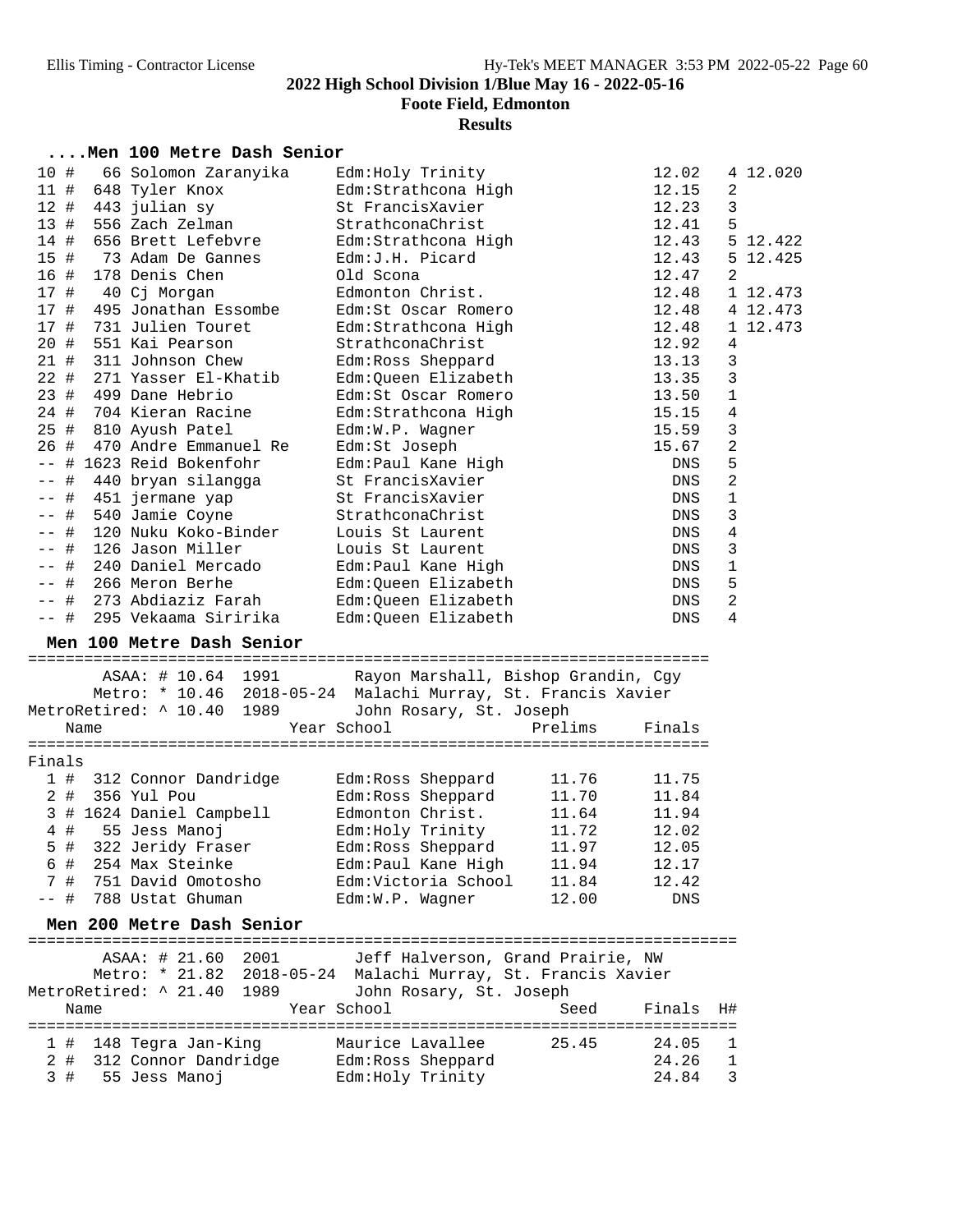**Foote Field, Edmonton**

|       |      |      | Men 200 Metre Dash Senior                      |                                                    |                   |                         |          |
|-------|------|------|------------------------------------------------|----------------------------------------------------|-------------------|-------------------------|----------|
|       | 4#   |      | 356 Yul Pou                                    | Edm: Ross Sheppard                                 | 24.87             | 2                       |          |
|       | 5 #  |      | 254 Max Steinke                                | Edm: Paul Kane High                                | 24.89             | 3                       |          |
| 6     | #    |      | 681 Sander Morisbak                            | Edm: Strathcona High                               | 25.08             | 3                       |          |
|       | 7#   |      | 73 Adam De Gannes                              | Edm: J.H. Picard                                   | 25.32             | 3                       |          |
| 8     | $#$  |      | 731 Julien Touret                              | Edm: Strathcona High                               | 25.33             |                         | 1 25.326 |
| 9     | $\#$ |      | 66 Solomon Zaranyika                           | Edm: Holy Trinity                                  | 25.33             |                         | 2 25.328 |
| 10    | #    |      | 240 Daniel Mercado                             | Edm: Paul Kane High                                | 25.56             | 2                       |          |
| 11#   |      |      | 414 kelly harerimana                           | St FrancisXavier                                   | 25.92             | 1                       |          |
| 12#   |      |      | 348 Dallas Ndeji                               | Edm: Ross Sheppard                                 | 27.20             | 3                       |          |
| 13#   |      |      | 551 Kai Pearson                                | StrathconaChrist                                   | 27.29             | $\overline{\mathbf{c}}$ |          |
| 14    | #    |      | 734 Issac Walters                              | Edm: Strathcona High                               | 27.90             | $\overline{a}$          |          |
| 15    | #    |      | 788 Ustat Ghuman                               | Edm:W.P. Wagner                                    | 30.51             | 3                       |          |
| 16 #  |      |      | 470 Andre Emmanuel Re                          | Edm:St Joseph                                      | 31.69             | 3                       |          |
| 17#   |      |      | 785 Parth Chauhan                              | Edm:W.P. Wagner                                    | 31.85             | 1                       |          |
| $- -$ | #    |      | 444 peter taillefer                            | St FrancisXavier                                   | SCR               | 3                       |          |
|       | #    |      | 443 julian sy                                  | St FrancisXavier                                   | DNS               | 2                       |          |
|       | #    |      | 440 bryan silangga                             | St FrancisXavier                                   | DNS               | 2                       |          |
| $- -$ | #    |      | 126 Jason Miller                               | Louis St Laurent                                   | DNS               | $\mathbf 1$             |          |
| --    | $\#$ |      | 266 Meron Berhe                                | Edm:Queen Elizabeth                                | DNS               | $\mathbf{1}$            |          |
|       | $#$  |      | 702 Wageyah Potts-Pri                          | Edm:Strathcona High                                | DNS               | 1                       |          |
| $- -$ | #    |      | 273 Abdiaziz Farah                             | Edm: Queen Elizabeth                               | DNS               | 2                       |          |
| $- -$ | #    |      | 451 jermane yap                                | St FrancisXavier                                   | SCR               |                         |          |
| $ -$  | #    |      | 666 Michael Matta                              | Edm: Strathcona High                               | <b>SCR</b>        |                         |          |
| $- -$ | #    |      | 295 Vekaama Siririka                           | Edm:Queen Elizabeth                                | SCR               |                         |          |
|       |      |      | Men 400 Metre Dash Senior                      |                                                    |                   |                         |          |
|       |      |      |                                                |                                                    |                   |                         |          |
|       |      |      |                                                |                                                    |                   |                         |          |
|       |      |      |                                                | ASAA: # 47.81 2019-06-08 Justin Rose, Jasper Place |                   |                         |          |
|       |      |      | Metro: * 48.10<br>1987                         | Khane Bolster, Jasper Place                        |                   |                         |          |
|       |      | Name |                                                | Year School<br>Seed                                | Finals            | H#                      |          |
|       | 1#   |      | 131 Brownson Njoh                              | Louis St Laurent                                   | 54.53             | 1                       |          |
|       | 2#   |      | 100 Mats Swanson                               | Edm:Leduc Composite                                | 56.58             | 2                       |          |
|       | 3#   |      | 107 Joaquin Arias                              | Louis St Laurent                                   | 56.64             | 3                       |          |
| 4     | #    |      | 674 Lakaya Mcfadyen                            | Edm: Strathcona High                               | 57.62             | $\mathbf 1$             |          |
| 5     |      |      | # 1623 Reid Bokenfohr                          | Edm: Paul Kane High                                | 57.98             | 3                       |          |
| 6     | #    |      | 595 Luke Dawson                                | Edm: Strathcona High                               | 58.05             | 3                       |          |
| 7     | #    |      | 597 Keenan Demarais                            | Edm: Strathcona High                               | 58.86             | 1                       |          |
| 8     | #    |      | 681 Sander Morisbak                            | Edm:Strathcona High                                | 59.22             | 2                       |          |
| 9     | #    |      | 200 Shaun Geusebroek                           | ParklandImmanuel                                   | 1:00.04           | $\overline{2}$          |          |
| 10 #  |      |      | 135 Jack Pass                                  | Louis St Laurent                                   | 1:00.23           | 2                       |          |
| 11#   |      |      | 66 Solomon Zaranyika                           | Edm: Holy Trinity                                  | 1:03.65           | $\mathbf 1$             |          |
| 12#   |      |      | 517 Ethan Slaght                               | Edm:St Oscar Romero                                | 1:04.38           | 3                       |          |
| 13#   |      |      | 752 Adithyan Roy                               | Edm:Victoria School                                | 1:23.22           | $\mathbf 1$             |          |
|       | #    |      | 273 Abdiaziz Farah                             | Edm:Queen Elizabeth                                | <b>DNS</b>        | $\overline{\mathbf{c}}$ |          |
|       | #    |      | 540 Jamie Coyne                                | StrathconaChrist                                   | <b>DNS</b>        | 3                       |          |
|       | #    |      | 266 Meron Berhe                                | Edm:Queen Elizabeth                                | DNS               | 3                       |          |
|       | #    |      | 444 peter taillefer                            | St FrancisXavier                                   | DNS               | $\mathbf 1$             |          |
|       | #    |      | 402 yohannes belay                             | St FrancisXavier                                   | ${\rm DNS}$       | 3                       |          |
|       | #    |      | 414 kelly harerimana                           | St FrancisXavier                                   | DNS               | $\overline{\mathbf{c}}$ |          |
|       | #    |      | 785 Parth Chauhan                              | Edm:W.P. Wagner                                    | ${\rm DNS}$       | $\overline{\mathbf{c}}$ |          |
|       | #    |      | 312 Connor Dandridge                           | Edm: Ross Sheppard                                 | ${\rm DNS}$       | $\mathbf 1$             |          |
|       | #    |      | 246 Emmett Neuls                               | Edm: Paul Kane High                                | DNS               | $\overline{\mathbf{c}}$ |          |
|       | #    |      | 295 Vekaama Siririka<br># 1589 Jesse Beveridge | Edm:Queen Elizabeth<br>Sturgeon Comp.              | DNS<br><b>DNS</b> | $\mathbf 1$<br>3        |          |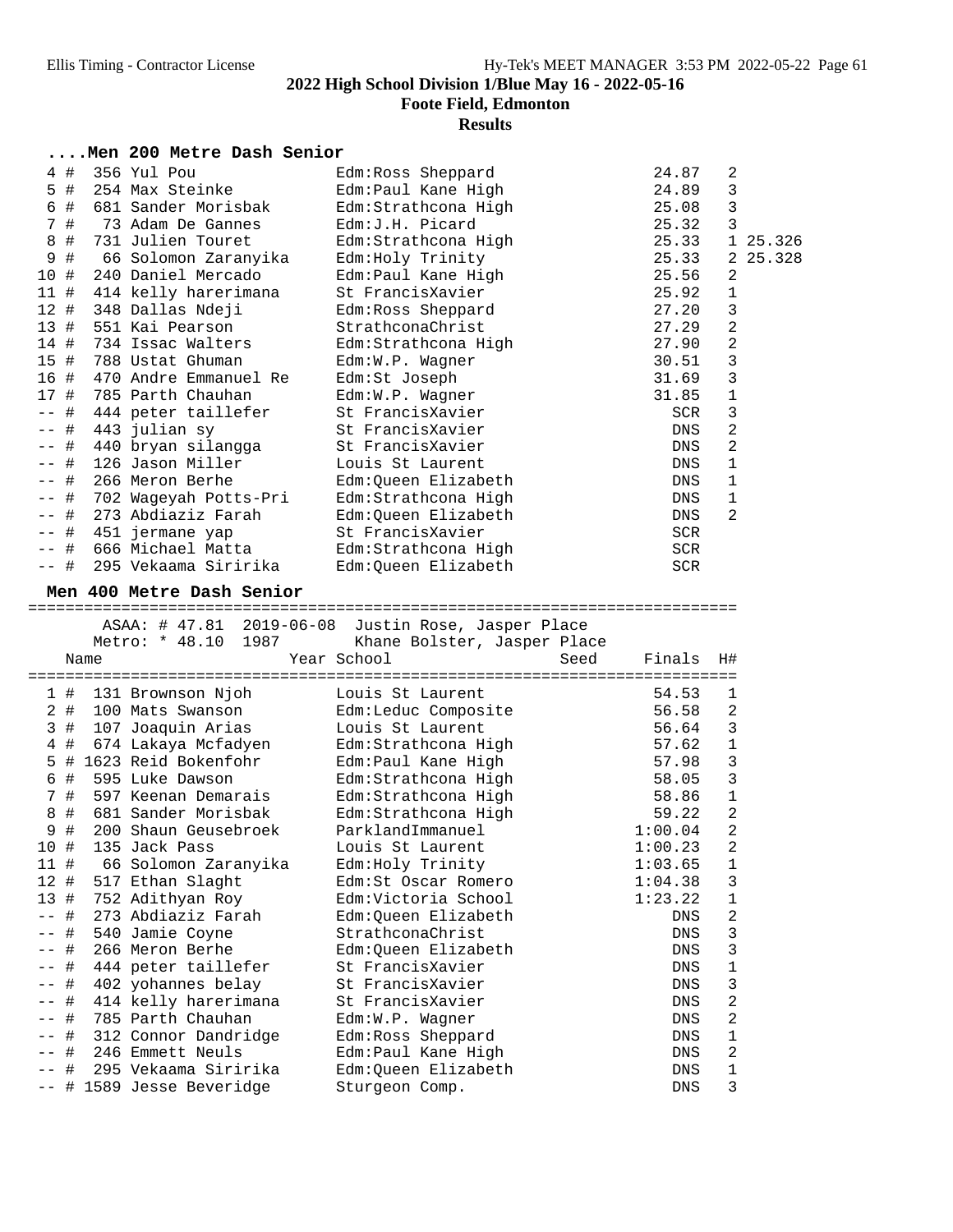**Foote Field, Edmonton**

### **Results**

Men 800 Metre Run Senior

|                   | ASAA: # 1:51.27 2012                          | Tyler Smith, Wetaskiwin, Central         |                    |
|-------------------|-----------------------------------------------|------------------------------------------|--------------------|
|                   | 2014<br>Metro: * 1:53.40                      | Isaac Penner, Strathcona                 |                    |
|                   | Name                                          | Year School<br>Seed                      | Finals             |
|                   |                                               |                                          |                    |
| 1#                | 100 Mats Swanson                              | Edm:Leduc Composite                      | 2:10.64            |
| #<br>$\mathbf{2}$ | 131 Brownson Njoh                             | Louis St Laurent                         | 2:10.96            |
|                   | 3 # 1623 Reid Bokenfohr                       | Edm: Paul Kane High                      | 2:12.35            |
| $4$ #             | 714 Christian Schmidt                         | Edm: Strathcona High                     | 2:14.26            |
| 5 #               | 609 Friedrich Faszer                          | Edm: Strathcona High                     | 2:14.45            |
| #<br>6            | 200 Shaun Geusebroek                          | ParklandImmanuel                         | 2:14.93            |
| 7#                | 597 Keenan Demarais                           | Edm: Strathcona High                     | 2:15.93            |
| #<br>8            | 595 Luke Dawson                               | Edm: Strathcona High                     | 2:22.44            |
| #<br>9            | 556 Zach Zelman                               | StrathconaChrist                         | 2:23.08            |
| $\#$              | 107 Joaquin Arias                             | Louis St Laurent                         | DNS                |
| $\#$<br>$ -$      | 468 Kavejata Kujendan                         | Edm:St Joseph                            | DNS                |
| #<br>$ -$         | 759 Finn Crowe                                | Vimy Ridge                               | DNS                |
| -- #              | 474 Matthew Seymour                           | Edm:St Joseph                            | <b>DNS</b>         |
|                   |                                               |                                          |                    |
|                   | Men 1500 Metre Run Senior                     |                                          |                    |
|                   | =============================                 |                                          |                    |
|                   | ASAA: # 3:57.10<br>1982                       | Doug Dray, Lethbridge Collegiate, S      |                    |
|                   | 1980<br>Metro: * 3:59.70                      | Blair Rosser, Strathcona                 |                    |
|                   | Name                                          | Year School<br>Seed                      | Finals             |
|                   |                                               |                                          |                    |
| 1#<br>2#          | 714 Christian Schmidt<br>609 Friedrich Faszer | Edm: Strathcona High                     | 4:49.02<br>4:49.70 |
|                   | 200 Shaun Geusebroek                          | Edm: Strathcona High<br>ParklandImmanuel | 4:51.73            |
| 3#                |                                               |                                          |                    |
| 4#                | 597 Keenan Demarais                           | Edm: Strathcona High                     | 4:52.66            |
| 5 #<br>#<br>6     | 606 Marcus Eshleman                           | Edm: Strathcona High                     | 4:53.09            |
|                   | 272 Abel Embaye                               | Edm:Queen Elizabeth                      | 5:02.15            |
| #<br>7            | 380 Kagan Preece                              | Spruce GroveComp                         | 5:06.86            |
| #<br>8            | 495 Jonathan Essombe                          | Edm:St Oscar Romero                      | 5:36.91            |
| $\#$              | 455 Milkias Birhane                           | Edm:St Joseph                            | <b>DNS</b>         |
| $\#$<br>$ -$      | 107 Joaquin Arias                             | Louis St Laurent                         | <b>DNS</b>         |
| #<br>$-\,-$       | 2 Braydan Aherne                              | Beaumont Comp.                           | DNS                |
| $\#$<br>$- \,$    | 468 Kavejata Kujendan                         | Edm:St Joseph                            | DNS                |
| $--$ #            | 474 Matthew Seymour                           | Edm:St Joseph                            | DNS                |
|                   | Men 3000 Metre Run Senior                     |                                          |                    |
|                   |                                               |                                          |                    |
|                   | 2004<br>ASAA: # 8:31.23                       | Aaron Robson, Harry Ainlay, Edm          |                    |
|                   | Metro: * 8:33.43<br>2004                      | Aaron Robson, Harry Ainlay               |                    |
|                   | Name                                          | Year School<br>Seed                      | Finals             |
| 1#                | 609 Friedrich Faszer                          | Edm:Strathcona High                      | 9:58.73            |
| 2                 | # 1621 Noah Weir-Chuba                        | Edm:Strathcona High                      | 9:59.79            |
| #<br>3            | 714 Christian Schmidt                         | Edm: Strathcona High                     | 10:23.41           |
| $\#$<br>4         | 272 Abel Embaye                               | Edm:Queen Elizabeth                      | 10:25.87           |
| #<br>5            | 606 Marcus Eshleman                           | Edm: Strathcona High                     | 10:26.74           |
| #<br>6            | 2 Braydan Aherne                              | Beaumont Comp.                           | 10:41.39           |
| $\#$<br>7         | 380 Kagan Preece                              | Spruce GroveComp                         | 10:54.00           |
| 8<br>#            | 247 Nathan Olsen                              | Edm:Paul Kane High                       | 11:15.99           |
| #<br>9            | 19 Alvin Ishimwe                              | E.AlexandreTache                         | 11:55.05           |
| 10                |                                               |                                          |                    |
| $\#$              | 338 Ben Magalnick                             | Edm: Ross Sheppard                       | 11:58.61           |
| #                 | 646 Bren Klein                                | Edm: Strathcona High                     | <b>SCR</b>         |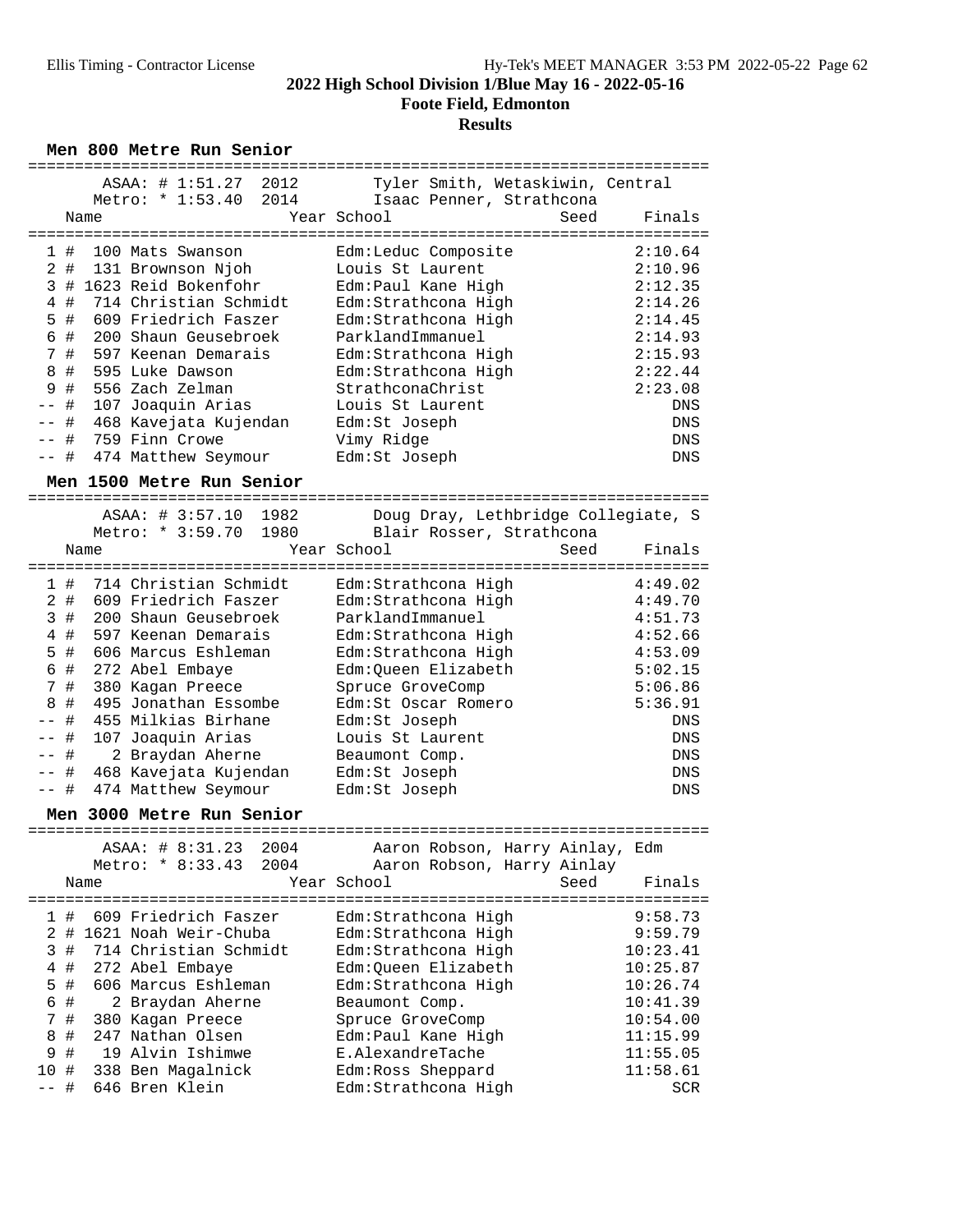#### **Foote Field, Edmonton**

#### **Results**

**Men 100 Metre Hurdles 91cm 36" 8.5 Senior** exercises and the senior exercise exercise exercise exercise to the s 0.91 m (36 inches) hurdle height. 13 m to first hurdle, then every 8.5 m thereafter (black marks). ASAA: # 13.10 2015-06-05 Callum Macnab, Strathcona High Metro: \* 13.02 2015-05-20 Callum Macnab, Strathcona Name The Year School Seed Finals H# ============================================================================ 1 # 143 Jonah Wagner Louis St Laurent 15.98 1 2 # 732 Kyle Turnbull Edm:Strathcona High 17.18 2 3 # 349 Marco Ng Edm:Ross Sheppard 19.47 2 4 # 1623 Reid Bokenfohr Edm:Paul Kane High 19.97 2 5 # 682 Graham Morrison Edm:Strathcona High 21.22 1 -- # 55 Jess Manoj Edm:Holy Trinity DNS 1 -- # 443 julian sy St FrancisXavier DNS 2 -- # 440 bryan silangga St FrancisXavier DNS 1 -- # 355 Keaton Phan Edm:Ross Sheppard DNS 1 -- # 695 Jeremy Oviatt Edm:Strathcona High DNS 1 **Men 4x100 Metre Relay Senior** ========================================================================= ASAA: # 42.37 1996 , Calgary Deck, Sinclair, Stone, Marshall Metro: \* 42.80 1987 Harry Ainlay School Seed Finals ========================================================================= 1 Edm:Paul Kane High 'A' 47.64 1) #254 Max Steinke 2) #246 Emmett Neuls 3) #244 Rhess Moss 4) #240 Daniel Mercado 2 Edm:Strathcona High 'A' 49.51 1) #648 Tyler Knox <br>3) #681 Sander Morisbak <br>4) #731 Julien Touret 3) #681 Sander Morisbak<br>3 Edm:Ross Sheppard 'A' 3 Edm:Ross Sheppard 'A' 50.13 1) #311 Johnson Chew 2) #312 Connor Dandridge 1) #311 Johnson Chew<br>3) #348 Dallas Ndeji 4 Edm:Strathcona High 'B' 53.50 1) #704 Kieran Racine 2) #667 Flynn Maxey 3) #583 Billy Cameron 4) #682 Graham Morrison -- Edm:W.P. Wagner 'A' DNS 1) #810 Ayush Patel 2) #781 Harsh Balivada 3) #785 Parth Chauhan 4) #788 Ustat Ghuman **Men High Jump Senior** ========================================================================= Start at 1.55 m. Increment by 5 cm to 1.85 m, then by 3 cm and 2 cm to end of event. ASAA: # 2.10m 1998 Jesse Lipscombe, St. Albert, Edm Metro: \* 2.12m 1998 Jesse Lipscombe, St. Albert Catholic Name Year School Seed Finals ========================================================================= 1 # 148 Tegra Jan-King Maurice Lavallee 1.65m 1.80m 1.55 1.60 1.65 1.70 1.75 1.80 1.85 P O O O O O XX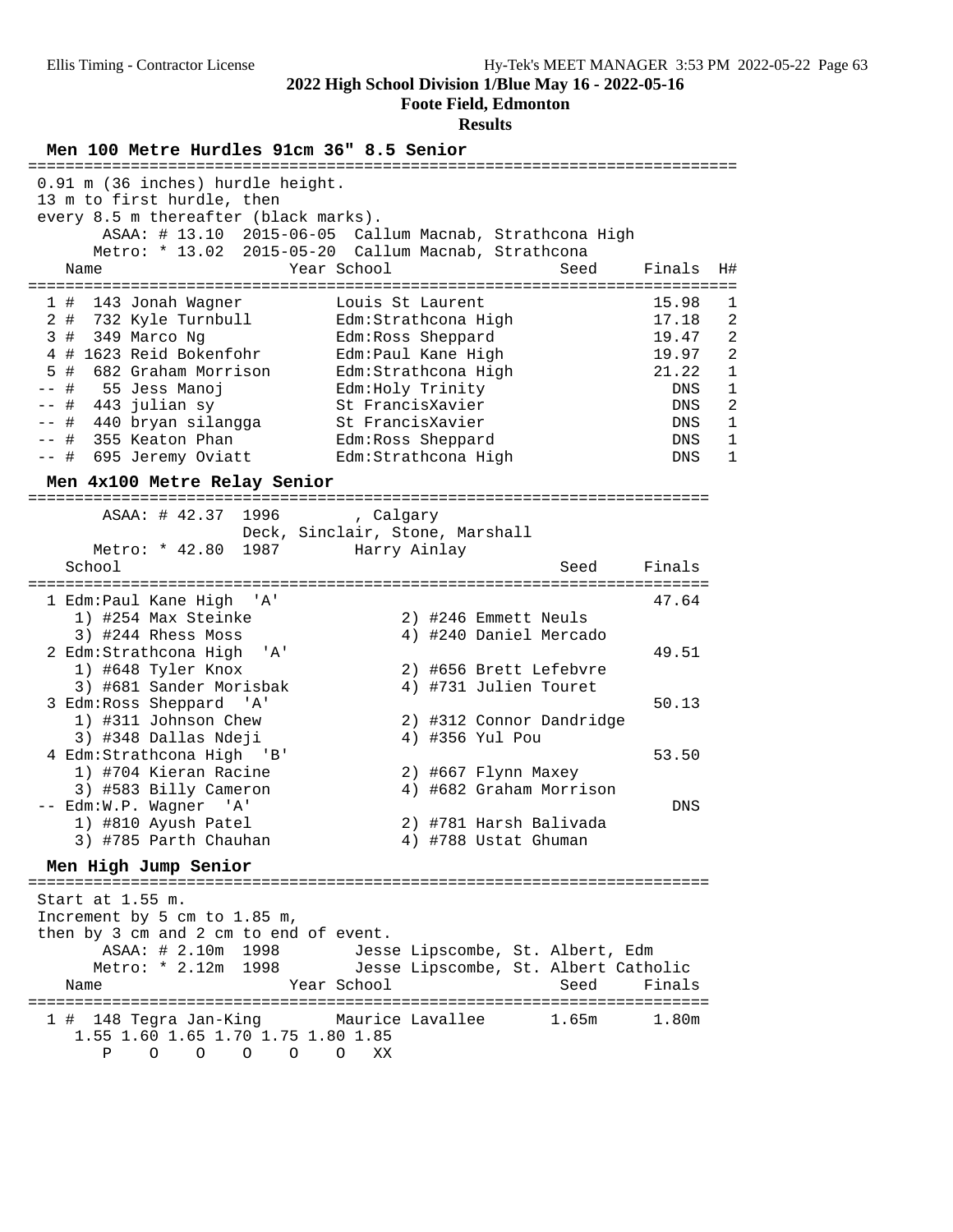**Foote Field, Edmonton**

| Men High Jump Senior                                                                                                                                                                                              |                                                                                                                                                                     |                                                      |
|-------------------------------------------------------------------------------------------------------------------------------------------------------------------------------------------------------------------|---------------------------------------------------------------------------------------------------------------------------------------------------------------------|------------------------------------------------------|
| 2 # 557 Josh Ahayere<br>1.55 1.60 1.65 1.70 1.75 1.80<br>XO O XO XXO XXO XXX                                                                                                                                      | Edm:Strathcona High                                                                                                                                                 | 1.75m                                                |
| 3 # 751 David Omotosho<br>1.55 1.60 1.65 1.70 1.75                                                                                                                                                                | Edm:Victoria School                                                                                                                                                 | 1.70m                                                |
| O O O O XXX<br>4 # 212 Kyle Stiksma<br>1.55 1.60 1.65 1.70 1.75<br>O O O XO XXX                                                                                                                                   | ParklandImmanuel                                                                                                                                                    | J1.70m                                               |
| 5 # 216 Alex Veldkamp<br>1.55 1.60 1.65 1.70 1.75                                                                                                                                                                 | ParklandImmanuel                                                                                                                                                    | J1.70m                                               |
| $O$ $O$ $XO$ $XO$<br>XXX<br>6 # 739 Tate Wheatley<br>1.55 1.60 1.65 1.70 1.75                                                                                                                                     | Edm:Strathcona High                                                                                                                                                 | J1.70m                                               |
| O O O XXO XXX<br>7 # 104 Joseph Al Debss<br>1.55 1.60 1.65 1.70                                                                                                                                                   | Louis St Laurent                                                                                                                                                    | 1.65m                                                |
| XO O O XXX<br>8 # 576 Seth Birkholz<br>1.55 1.60 1.65 1.70<br>O O XO XXX                                                                                                                                          | Edm:Strathcona High                                                                                                                                                 | J1.65m                                               |
| -- # 781 Harsh Balivada<br>1.55<br>XXX                                                                                                                                                                            | Edm:W.P. Wagner                                                                                                                                                     | NH                                                   |
| -- # 752 Adithyan Roy<br>1.55<br>XXX                                                                                                                                                                              | Edm:Victoria School                                                                                                                                                 | NH                                                   |
| -- # 271 Yasser El-Khatib<br>-- # 402 yohannes belay<br>-- # 508 Kelvin Morgan<br>-- # 718 Jack Semonis<br>$--$ # 759 Finn Crowe<br>-- # 1589 Jesse Beveridge<br>-- # 255 Ty Stevenson<br>-- # 240 Daniel Mercado | Edm:Queen Elizabeth<br>St FrancisXavier<br>Edm:St Oscar Romero<br>Edm:Strathcona High<br>Vimy Ridge<br>Sturgeon Comp.<br>Edm: Paul Kane High<br>Edm: Paul Kane High | DNS<br>DNS<br>DNS<br>DNS<br>DNS<br>DNS<br>DNS<br>DNS |
| Men Pole Vault Senior                                                                                                                                                                                             |                                                                                                                                                                     |                                                      |
| Start at 2.60 m.<br>Increment by 15 cm to 3.50 m,<br>then by 10 cm to end of event.<br>Metro: * 4.45m 1995 Brad Young, Strathcona<br>Year School<br>Name                                                          | ASAA: # 4.55m 1999 Jamie Johnson, Strathcona, Edm<br>Seed                                                                                                           | Finals                                               |
| 1 # 212 Kyle Stiksma <a> ParklandImmanuel<br/>2.10 2.25 2.40 2.55 2.70 2.85</a>                                                                                                                                   |                                                                                                                                                                     | 2.70m                                                |
| O XXO O XXX<br>O<br>$\circ$<br>2 # 750 Isaac Holth<br>2.10 2.25 2.40 2.55 2.70<br>0 X XO XXO XXX                                                                                                                  | Edm:Victoria School                                                                                                                                                 | 2.55m                                                |
| 3 # 685 Sandro Nevesinjac Edm: Strathcona High<br>2.10 2.25<br>O XXX                                                                                                                                              |                                                                                                                                                                     | 2.10 <sub>m</sub>                                    |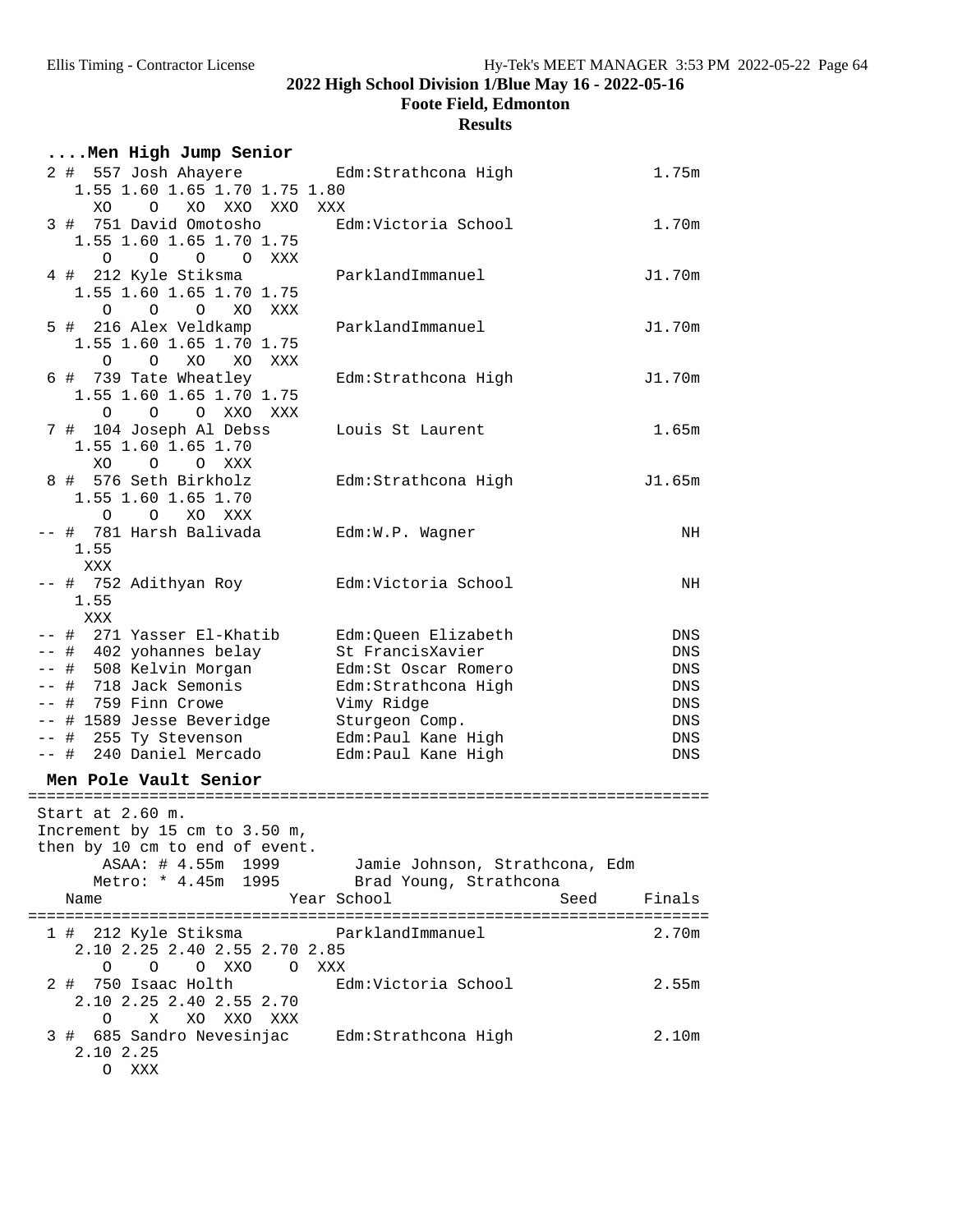**Foote Field, Edmonton**

|      | Men Pole Vault Senior                                                                        |                                                                        |                   |                |
|------|----------------------------------------------------------------------------------------------|------------------------------------------------------------------------|-------------------|----------------|
|      | 3 # 732 Kyle Turnbull Bdm:Strathcona High<br>2.10 2.25                                       |                                                                        | 2.10 <sub>m</sub> |                |
|      | $\overline{P}$<br>$\overline{O}$<br>-- # 682 Graham Morrison Edm: Strathcona High<br>2.10    |                                                                        | NH                |                |
|      | XXX<br>Men Long Jump Senior                                                                  |                                                                        |                   |                |
|      |                                                                                              |                                                                        |                   |                |
|      | Minimum distance: 4.5 m.                                                                     | ASAA: # 7.24m 1987 Selwyn Talyor, Harry Ainlay, Edm                    |                   |                |
|      | Name                                                                                         | Metro: * 7.10m 1987 Selwyn Taylor, Harry Ainlay<br>Year School<br>Seed | Finals H#         |                |
|      |                                                                                              |                                                                        |                   |                |
|      | 1 # 148 Tegra Jan-King Maurice Lavallee 6.00m 6.02m 1<br>5.70m 5.80m 5.93m 5.15m 6.02m 5.96m |                                                                        |                   |                |
|      | 2 # 751 David Omotosho<br>5.17m 5.88m 5.66m 5.35m 5.96m FOUL                                 | Edm:Victoria School                                                    | 5.96m             | $\overline{2}$ |
|      | 3 # 254 Max Steinke . Edm: Paul Kane High<br>5.44m FOUL 5.30m 5.43m FOUL 5.78m               |                                                                        | 5.78m             | $\mathbf{1}$   |
|      | 4 # 356 Yul Pou<br>5.59m 5.66m 5.66m 5.26m 5.55m                                             | Edm:Ross Sheppard                                                      | 5.66m             | $\overline{c}$ |
|      | 5 # 715 Zachary Schultz Edm: Strathcona High<br>5.33m 5.52m 5.07m 5.28m 5.15m 5.02m          |                                                                        | 5.52m             | $\overline{c}$ |
|      | 6 # 648 Tyler Knox Edm:Strathcona High<br>5.43m 5.13m 5.15m 5.25m 5.16m 4.95m                |                                                                        | 5.43m             | $\mathbf{1}$   |
|      | 7 # 1623 Reid Bokenfohr<br>5.30m 4.98m 5.31m                                                 | Edm:Paul Kane High                                                     | 5.31m             | $\mathbf{1}$   |
|      | 8 # 1589 Jesse Beveridge<br>5.22m 4.56m 5.15m                                                | Sturgeon Comp.                                                         | 5.22m             | 1              |
|      | 9 # 734 Issac Walters<br>4.93m  4.57m  4.85m                                                 | Edm:Strathcona High                                                    | 4.93m             | $\mathbf{1}$   |
|      | 10 # 24 Abdelaziz Moulaye E.AlexandreTache<br>4.91m x                                        |                                                                        | 4.91m             | $\overline{a}$ |
|      | 11 # 656 Brett Lefebvre<br>4.78m x                                                           | Edm:Strathcona High                                                    | 4.78m             | $\overline{c}$ |
|      | 12 # 122 Matt Leclaire<br>4.59m 4.60m                                                        | Louis St Laurent                                                       | 4.60m             | $\mathbf 1$    |
|      | 55 Jess Manoj<br>-- #<br>FOUL<br>$\mathbf{x}$                                                | Edm:Holy Trinity                                                       | FOUL              | $\overline{c}$ |
|      | 479 Nikolas Adoyjany<br>-- #<br>FOUL<br>FOUL<br>FOUL                                         | Edm:St Oscar Romero                                                    | FOUL              | $\mathbf{1}$   |
| -- # | 781 Harsh Balivada<br>FOUL<br>FOUL<br>FOUL                                                   | Edm:W.P. Wagner                                                        | FOUL              | 1              |
|      | 394 ugonna akpulonu<br>#                                                                     | St FrancisXavier                                                       | DNS               | 2              |
|      | 444 peter taillefer<br>$\#$                                                                  | St FrancisXavier                                                       | DNS               | 1              |
|      | 271 Yasser El-Khatib<br>#                                                                    | Edm: Queen Elizabeth                                                   | DNS               | 2              |
|      | 508 Kelvin Morgan<br>#                                                                       | Edm:St Oscar Romero                                                    | DNS               | $\overline{a}$ |
|      | #<br>495 Jonathan Essombe                                                                    | Edm:St Oscar Romero                                                    | DNS               | $\overline{a}$ |
|      | 362 Nathan Stephens<br>#                                                                     | Edm: Ross Sheppard                                                     | ${\rm DNS}$       | $\overline{c}$ |
|      | #<br>540 Jamie Coyne                                                                         | StrathconaChrist                                                       | DNS               | $\overline{a}$ |
|      | 339 Joshua Majeau<br>$\#$                                                                    | Edm: Ross Sheppard                                                     | DNS               | 1              |
|      | #<br>350 Dylan Nguyen                                                                        | Edm: Ross Sheppard                                                     | DNS               | $\overline{c}$ |
|      | $\#$<br>107 Joaquin Arias                                                                    | Louis St Laurent                                                       | DNS               | $\mathbf{1}$   |
| -- # | 295 Vekaama Siririka                                                                         | Edm:Queen Elizabeth                                                    | ${\rm DNS}$       | $\mathbf{1}$   |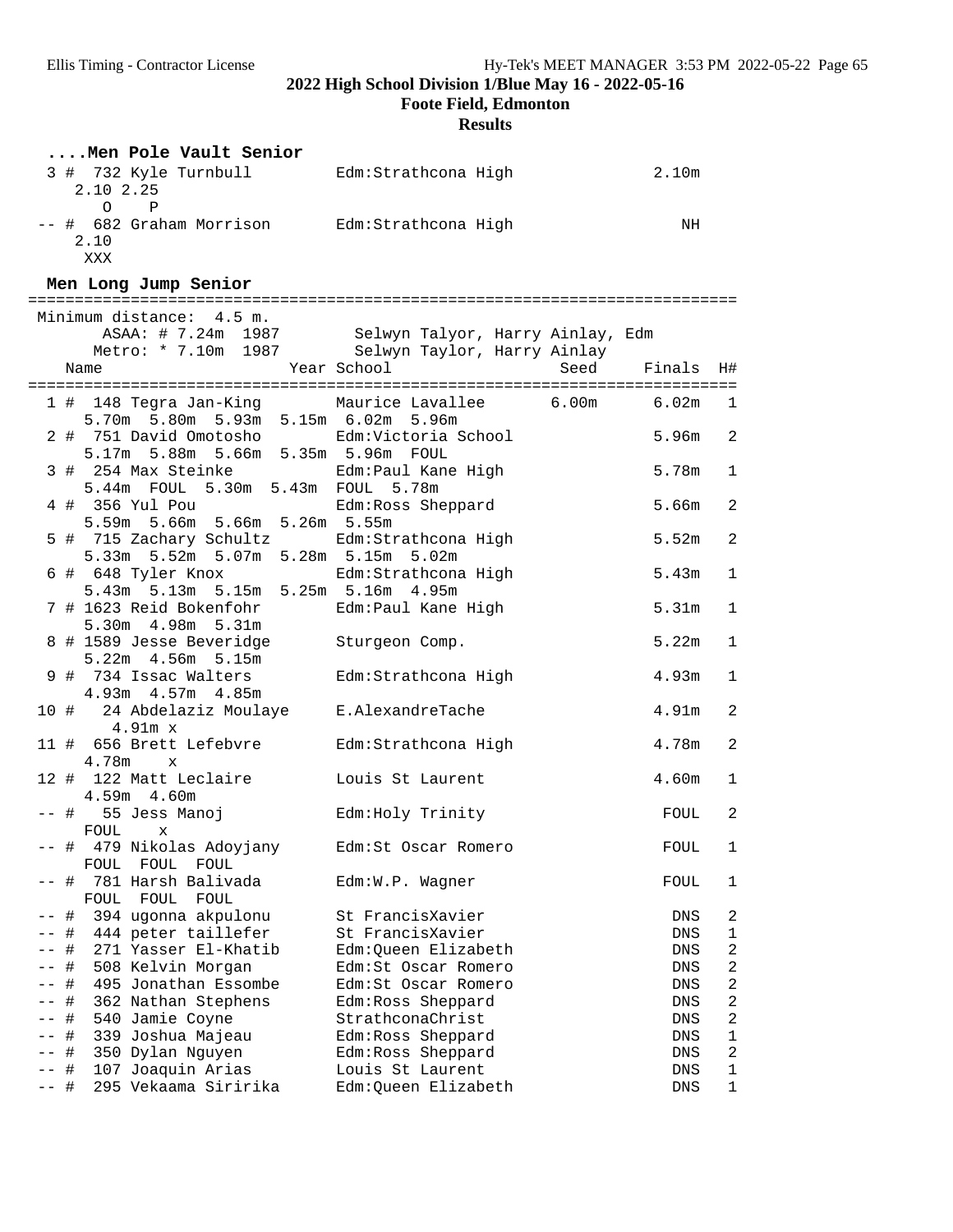**Foote Field, Edmonton**

|        | Men Long Jump Senior                                                    |                                                                                  |            |
|--------|-------------------------------------------------------------------------|----------------------------------------------------------------------------------|------------|
|        | -- # 120 Nuku Koko-Binder                                               | Louis St Laurent                                                                 | 1<br>DNS   |
|        | Men Triple Jump Senior                                                  |                                                                                  |            |
|        | Minimum distance: 8.0 m.                                                |                                                                                  |            |
|        |                                                                         | ASAA: # 14.86m 2013-06-07 Aaron Hernandez, Kate Andrews                          |            |
|        | Metro: * 14.31m 1987                                                    | Oral Ogilvie, Harry Ainlay                                                       |            |
| Name   |                                                                         | Year School<br>Seed                                                              | Finals     |
|        |                                                                         |                                                                                  |            |
| 12.60m | 1 # 148 Tegra Jan-King                                                  | 13.29m<br>Maurice Lavallee<br>13.79m 14.25m 13.87m 13.82m                        | 14.25m     |
|        | 2 # 143 Jonah Wagner<br>12.51m 12.03m<br>12.30m 12.19m                  | Louis St Laurent                                                                 | 12.51m     |
|        | 3 # 394 ugonna akpulonu<br>FOUL 12.05m 11.83m 11.98m 11.52m 11.90m      | St FrancisXavier                                                                 | 12.05m     |
| 4#     | 572 Nathanael Beck<br>11.45m 10.97m 11.51m 11.64m 11.18m 11.40m         | Edm:Strathcona High                                                              | 11.64m     |
|        | 5 # 576 Seth Birkholz<br>11.40m  11.46m  11.55m  11.39m  11.32m         | Edm: Strathcona High                                                             | 11.55m     |
|        | 6 # 185 Kurt Nazal<br>11.45m  11.44m  11.33m  11.00m  11.51m  11.36m    | Old Scona                                                                        | 11.51m     |
|        | 7 # 517 Ethan Slaght<br>11.10m FOUL                                     | Edm:St Oscar Romero                                                              | 11.10m     |
|        | 8 # 1633 Dylan Ludwig<br>8.57m 8.10m 8.94m                              | Edm: Strathcona High                                                             | 8.94m      |
|        | -- # 120 Nuku Koko-Binder                                               | Louis St Laurent                                                                 | DNS        |
|        | -- # 24 Abdelaziz Moulaye                                               | E.AlexandreTache                                                                 | <b>DNS</b> |
|        | -- # 444 peter taillefer                                                | St FrancisXavier                                                                 | DNS        |
|        | -- # 577 Ewan Bissell                                                   | Edm: Strathcona High                                                             | <b>DNS</b> |
|        | -- # 355 Keaton Phan                                                    | Edm: Ross Sheppard                                                               | DNS        |
|        | # 350 Dylan Nguyen                                                      | Edm: Ross Sheppard                                                               | <b>DNS</b> |
| $- -$  | # 1589 Jesse Beveridge                                                  | Sturgeon Comp.                                                                   | DNS        |
| $- -$  | # 455 Milkias Birhane                                                   | Edm:St Joseph                                                                    | DNS        |
|        | -- # 254 Max Steinke                                                    | Edm: Paul Kane High                                                              | DNS        |
|        | -- # 474 Matthew Seymour                                                | Edm:St Joseph                                                                    | DNS        |
|        | -- # 582 Kade Byrne                                                     | Edm: Strathcona High                                                             | <b>SCR</b> |
|        | Men Shot Put 6 kg Senior                                                |                                                                                  |            |
|        |                                                                         |                                                                                  |            |
|        | Minimum distance: 7.0 m.<br>ASAA: # 15.39m<br>2015                      | Chris Andrews, Lacombe                                                           |            |
| Name   |                                                                         | Metro: * 12.87m 2015-05-20 Jakob Brinkhof, Bellerose Comp<br>Year School<br>Seed | Finals     |
| 11.58m | 1 # 243 Rhees Moss       Edm:Paul Kane High                             | 11.80m 11.92m                                                                    | 12.39m     |
|        | 2 # 216 Alex Veldkamp<br>10.91m  10.87m  10.96m  10.29m  10.78m  10.77m | ParklandImmanuel                                                                 | 10.96m     |
|        | 3 # 222 Brady Cooke<br>FOUL 10.43m 10.85m 10.12m 10.69m 10.47m          | Edm: Paul Kane High                                                              | 10.85m     |
|        | 4 # 142 Connor Sopkow<br>10.51m  10.72m  10.51m  10.49m  10.49m  10.28m | Louis St Laurent                                                                 | 10.72m     |
|        | 5 # 121 Kieran Kristjanso<br>FOUL 10.49m 10.50m                         | Louis St Laurent                                                                 | 10.50m     |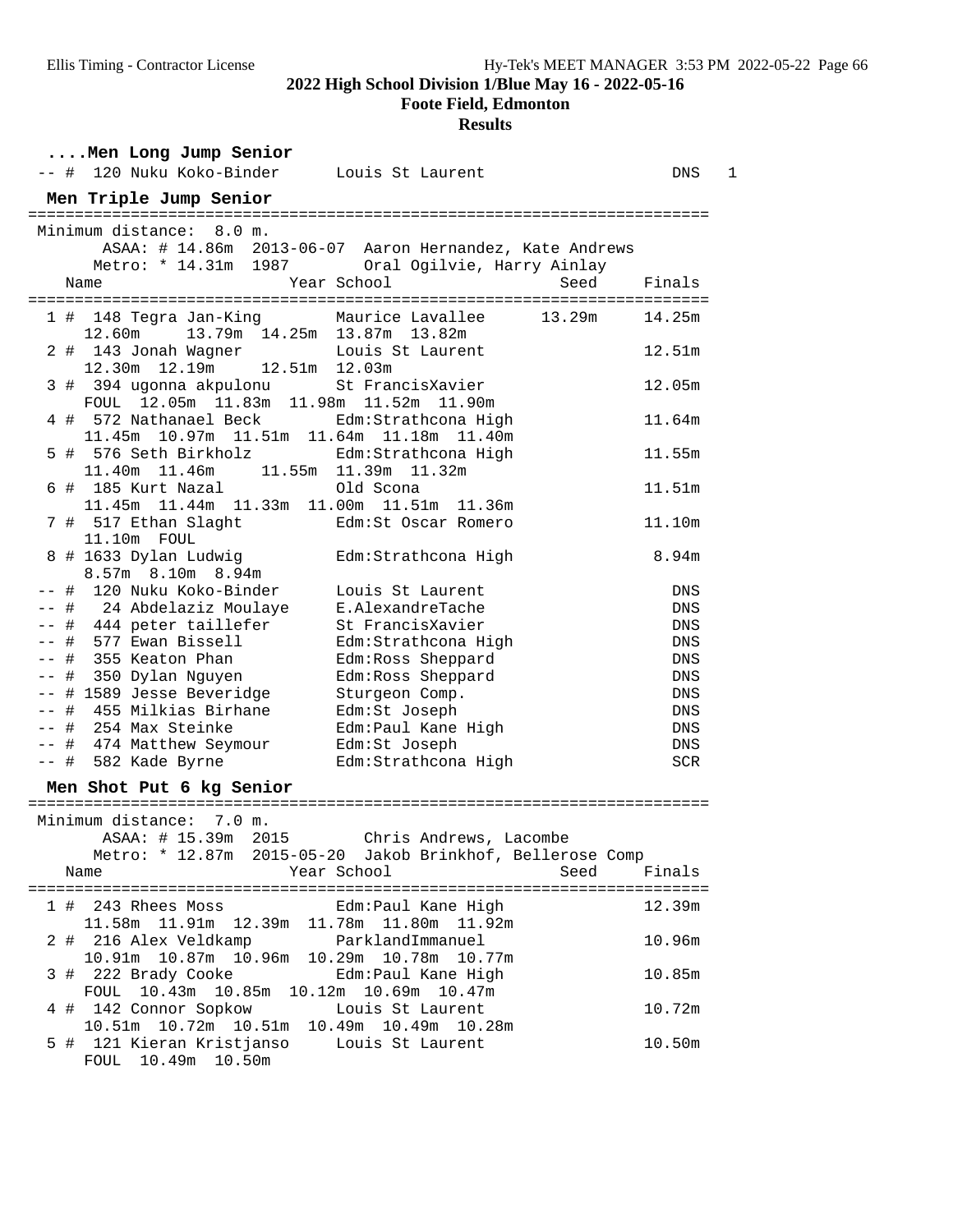**Foote Field, Edmonton**

|      | Men Shot Put 6 kg Senior                                                                               |                                                          |        |
|------|--------------------------------------------------------------------------------------------------------|----------------------------------------------------------|--------|
|      | 6 # 213 Hudson ten Brinke ParklandImmanuel<br>9.55m 9.79m 10.47m 9.39m 9.64m FOUL                      |                                                          | 10.47m |
|      | 7 # 479 Nikolas Adoyjany Bdm: St Oscar Romero<br>8.89m 9.83m 9.41m 9.69m 9.23m 9.57m                   |                                                          | 9.83m  |
|      | 8 # 84 Om Sharma<br>9.21m 9.74m 8.51m                                                                  | Edm: J.H. Picard                                         | 9.74m  |
|      | 9 # 85 Chibu Udedibia<br>8.21m 8.74m 8.57m                                                             | Edm: J.H. Picard                                         | 8.74m  |
|      | 10 # 580 Jonah Brindley<br>8.66m 8.58m 8.55m                                                           | Edm:Strathcona High                                      | 8.66m  |
|      | 11 # 730 Jaskirat Tiwana<br>8.55m 7.67m 7.34m                                                          | Edm:Strathcona High                                      | 8.55m  |
|      | 12 # 44 Josh Barba<br>8.14m 7.86m 8.47m                                                                | Edm: Holy Trinity                                        | 8.47m  |
|      | 13 # 1619 Matthew Keylor<br>FOUL 7.90m<br>$\mathbf x$                                                  | Louis St Laurent                                         | 7.90m  |
|      | -- # 470 Andre Emmanuel Re Edm: St Joseph                                                              |                                                          | DNS    |
|      | -- # 810 Ayush Patel                                                                                   | Edm:W.P. Wagner                                          | DNS    |
|      |                                                                                                        |                                                          | DNS    |
|      | -- # 1633 Dylan Ludwig         Edm:Strathcona High<br>-- # 682 Graham Morrison     Edm:Strathcona High |                                                          | DNS    |
|      | -- # 579 Leon Bourget Edm: Strathcona High                                                             |                                                          | SCR    |
|      |                                                                                                        |                                                          |        |
|      | Men Discus Throw 1.75 kg Senior                                                                        |                                                          |        |
|      |                                                                                                        |                                                          |        |
|      | Minimum distance: 24.0 m.                                                                              |                                                          |        |
|      |                                                                                                        | ASAA: # 42.52m 2017 Andreas Troschke, Olds               |        |
|      |                                                                                                        | Metro: * 37.38m 2019-05-23 Dylan Huebner, Memorial Comp. |        |
|      | Name                                                                                                   |                                                          |        |
|      |                                                                                                        | Year School<br>Seed                                      | Finals |
|      |                                                                                                        |                                                          |        |
|      | 1 # 216 Alex Veldkamp ParklandImmanuel                                                                 |                                                          | 31.26m |
|      | 25.02m  25.59m  FOUL  25.74m  26.76m  31.26m                                                           |                                                          |        |
|      |                                                                                                        |                                                          | 31.00m |
|      | 2 # 222 Brady Cooke                                                                                    | Edm: Paul Kane High                                      |        |
|      | FOUL 24.32m 26.60m 28.68m 27.14m 31.00m                                                                |                                                          |        |
|      | 3 # 213 Hudson ten Brinke ParklandImmanuel                                                             |                                                          | 29.15m |
|      | 24.87m  26.91m  28.36m  27.21m  26.55m  29.15m                                                         |                                                          |        |
|      | 4 # 243 Rhees Moss <a> Edm:Paul Kane High</a>                                                          |                                                          | 28.23m |
|      | 27.50m FOUL 25.95m 28.23m FOUL FOUL                                                                    |                                                          |        |
|      | 5 # 212 Kyle Stiksma <a> parklandImmanuel</a>                                                          |                                                          | 27.08m |
|      | 25.11m 25.03m 24.93m 24.50m 25.02m 27.08m                                                              |                                                          |        |
|      | 6 # 637 Cole Huebner                                                                                   | Edm:Strathcona High                                      | 26.10m |
|      | FOUL 26.10m 24.75m 25.60m FOUL FOUL                                                                    |                                                          |        |
|      | 7 #  662 Stefano Manucci                                                                               | Edm:Strathcona High                                      | 24.61m |
|      | FOUL FOUL 24.61m                                                                                       |                                                          |        |
|      | -- #  479 Nikolas Adoyjany                                                                             | Edm: St Oscar Romero                                     | FOUL   |
|      | FOUL FOUL FOUL                                                                                         |                                                          |        |
| -- # |                                                                                                        |                                                          | FOUL   |
|      | 66 Solomon Zaranyika                                                                                   | Edm: Holy Trinity                                        |        |
|      | FOUL FOUL FOUL                                                                                         |                                                          |        |
| -- # | 84 Om Sharma                                                                                           | Edm: J.H. Picard                                         | FOUL   |
|      | FOUL FOUL FOUL                                                                                         |                                                          |        |
| -- # | 85 Chibu Udedibia                                                                                      | Edm: J.H. Picard                                         | FOUL   |
|      | FOUL FOUL FOUL                                                                                         |                                                          |        |
|      | -- # 730 Jaskirat Tiwana                                                                               | Edm: Strathcona High                                     | FOUL   |
|      | FOUL FOUL FOUL                                                                                         |                                                          |        |
|      | -- # 580 Jonah Brindley<br>FOUL FOUL FOUL                                                              | Edm: Strathcona High                                     | FOUL   |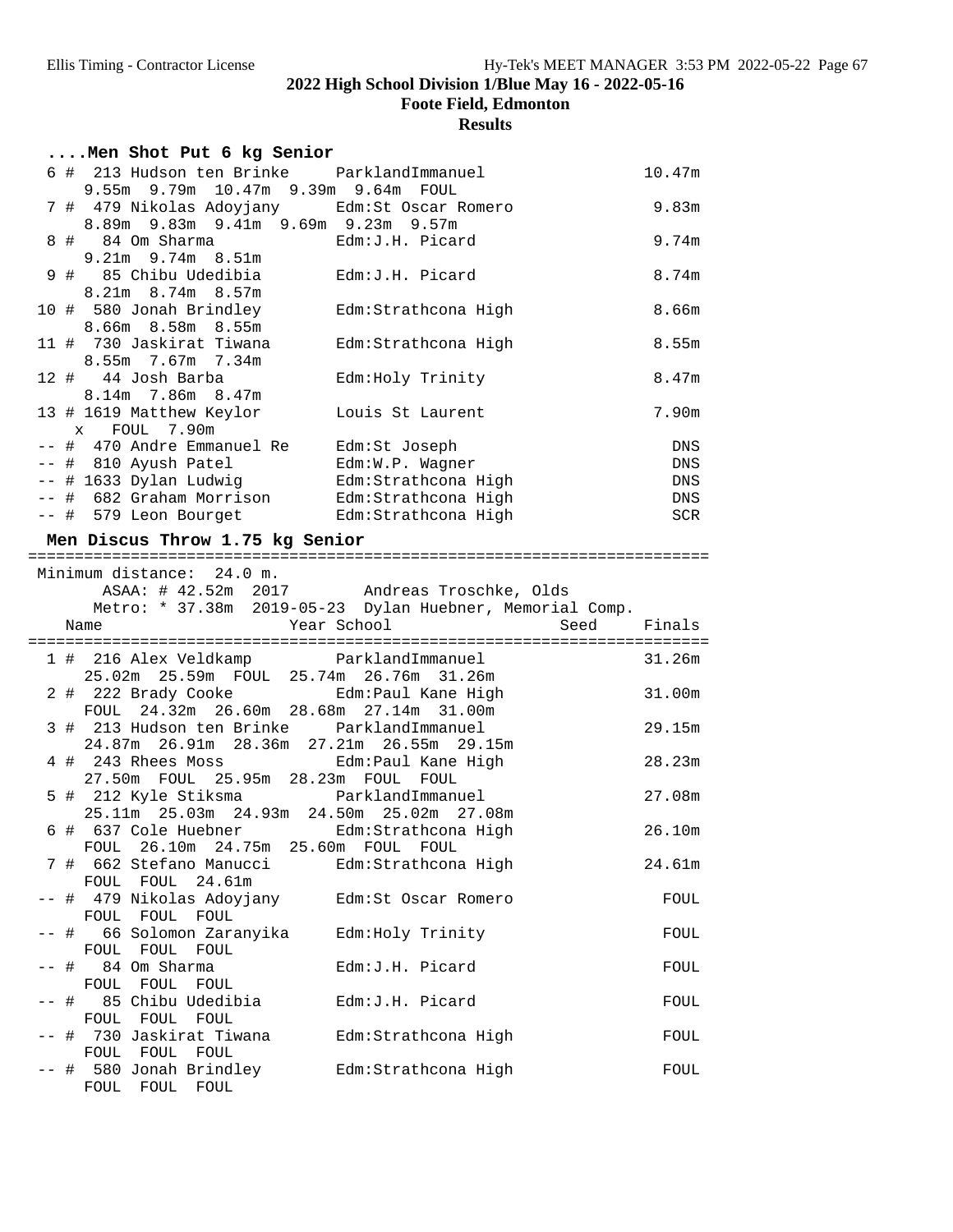**Foote Field, Edmonton**

| Men Discus Throw 1.75 kg Senior |      |                                                                                                                |                                                                                                          |        |                         |  |
|---------------------------------|------|----------------------------------------------------------------------------------------------------------------|----------------------------------------------------------------------------------------------------------|--------|-------------------------|--|
|                                 |      | -- # 271 Yasser El-Khatib                                                                                      | Edm:Queen Elizabeth                                                                                      | DNS    |                         |  |
|                                 |      | -- # 362 Nathan Stephens Edm: Ross Sheppard                                                                    |                                                                                                          | DNS    |                         |  |
|                                 |      | Men Javelin Throw 800g 260-270 Senior                                                                          |                                                                                                          |        |                         |  |
|                                 |      | Minimum distance: 27.0 m.                                                                                      |                                                                                                          |        |                         |  |
|                                 |      |                                                                                                                | ASAA: # 58.56m 1977 Nelson Stockwell, Strathmore, Cgy<br>Metro: * 52.30m 1979 Rick Magdziasz, Strathcona |        |                         |  |
|                                 |      | Name                                                                                                           | Year School<br>Seed                                                                                      | Finals | H#                      |  |
|                                 |      |                                                                                                                |                                                                                                          |        |                         |  |
|                                 |      | 1 # 243 Rhees Moss<br>37.20m FOUL 45.40m 47.64m 47.57m FOUL                                                    | Edm:Paul Kane High                                                                                       | 47.64m | 1                       |  |
|                                 |      | 2 # 121 Kieran Kristjanso                                                                                      | Louis St Laurent<br>42.55m 38.10m 39.60m 40.20m 40.20m 37.23m                                            | 42.55m | 2                       |  |
|                                 |      | 3 # 213 Hudson ten Brinke                                                                                      | ParklandImmanuel<br>40.40m 30.40m 30.66m 33.88m 38.15m 34.46m                                            | 40.40m | $\overline{2}$          |  |
|                                 |      | 4 # 671 Carter McDonald                                                                                        | Edm: Strathcona High<br>33.70m 35.70m 36.50m 34.90m 33.70m 38.24m                                        | 38.24m | 1                       |  |
|                                 |      | 5 # 222 Brady Cooke <a> Edm:Paul Kane High</a>                                                                 |                                                                                                          | 34.50m | $\overline{a}$          |  |
|                                 |      | 34.50m 31.10m 33.30m 30.30m FOUL 27.15m<br>6 # 216 Alex Veldkamp<br>33.20m  27.60m  FOUL  31.60m  FOUL  28.80m | ParklandImmanuel                                                                                         | 33.20m | $\overline{2}$          |  |
|                                 |      | 7 # 715 Zachary Schultz                                                                                        | Edm: Strathcona High                                                                                     | 32.90m | $\mathbf{1}$            |  |
|                                 |      | FOUL 32.90m FOUL<br>8 # 347 Karthik Natarajan                                                                  | Edm: Ross Sheppard                                                                                       | 32.80m | 1                       |  |
|                                 |      | 32.80m 32.80m 32.40m<br>9 # 751 David Omotosho                                                                 | Edm:Victoria School                                                                                      | 31.20m | 1                       |  |
|                                 |      | 31.20m FOUL FOUL<br>10 # 583 Billy Cameron                                                                     | Edm:Strathcona High                                                                                      | 29.80m | $\overline{2}$          |  |
|                                 |      | 28.77m FOUL 29.80m<br>11 # 752 Adithyan Roy                                                                    | Edm:Victoria School                                                                                      | 28.86m | $\overline{a}$          |  |
|                                 |      | 28.86m FOUL FOUL                                                                                               |                                                                                                          |        |                         |  |
|                                 |      | 12 # 662 Stefano Manucci<br>28.14m FOUL FOUL                                                                   | Edm: Strathcona High                                                                                     | 28.14m | 2                       |  |
|                                 |      | 13 # 461 Jed Fernandez<br>FOUL 27.03m FOUL                                                                     | Edm:St Joseph                                                                                            | 27.03m | $\overline{a}$          |  |
|                                 |      | -- # 272 Abel Embaye<br>FOUL FOUL FOUL                                                                         | Edm:Queen Elizabeth                                                                                      | FOUL   | 1                       |  |
|                                 |      | -- # 479 Nikolas Adoyjany<br>FOUL FOUL FOUL                                                                    | Edm:St Oscar Romero                                                                                      | FOUL   | 1                       |  |
| -- #                            |      | 44 Josh Barba<br>FOUL<br>FOUL<br>FOUL                                                                          | Edm: Holy Trinity                                                                                        | FOUL   | 1                       |  |
|                                 | #    | 85 Chibu Udedibia<br>FOUL                                                                                      | Edm: J.H. Picard                                                                                         | FOUL   | 2                       |  |
|                                 |      | FOUL<br>FOUL<br># 810 Ayush Patel                                                                              | Edm:W.P. Wagner                                                                                          | FOUL   | 2                       |  |
|                                 | #    | FOUL<br>FOUL<br>FOUL<br>84 Om Sharma                                                                           | Edm: J.H. Picard                                                                                         | FOUL   | 2                       |  |
|                                 | #    | FOUL<br>FOUL<br>FOUL<br>298 Ali Abdulhak                                                                       | Edm: Ross Sheppard                                                                                       | FOUL   | 1                       |  |
|                                 | #    | FOUL FOUL<br>FOUL<br>31 Ahmed Osman                                                                            | E.AlexandreTache                                                                                         | FOUL   | $\overline{\mathbf{c}}$ |  |
|                                 | #    | FOUL FOUL FOUL<br>455 Milkias Birhane                                                                          | Edm:St Joseph                                                                                            | DNS    | 1                       |  |
|                                 | $\#$ | 376 Luke Zamrykut                                                                                              | Edm: Ross Sheppard                                                                                       | DNS    | $\mathbf 1$             |  |
| -- #                            |      | 362 Nathan Stephens                                                                                            | Edm: Ross Sheppard                                                                                       | DNS    | $\mathbf 1$             |  |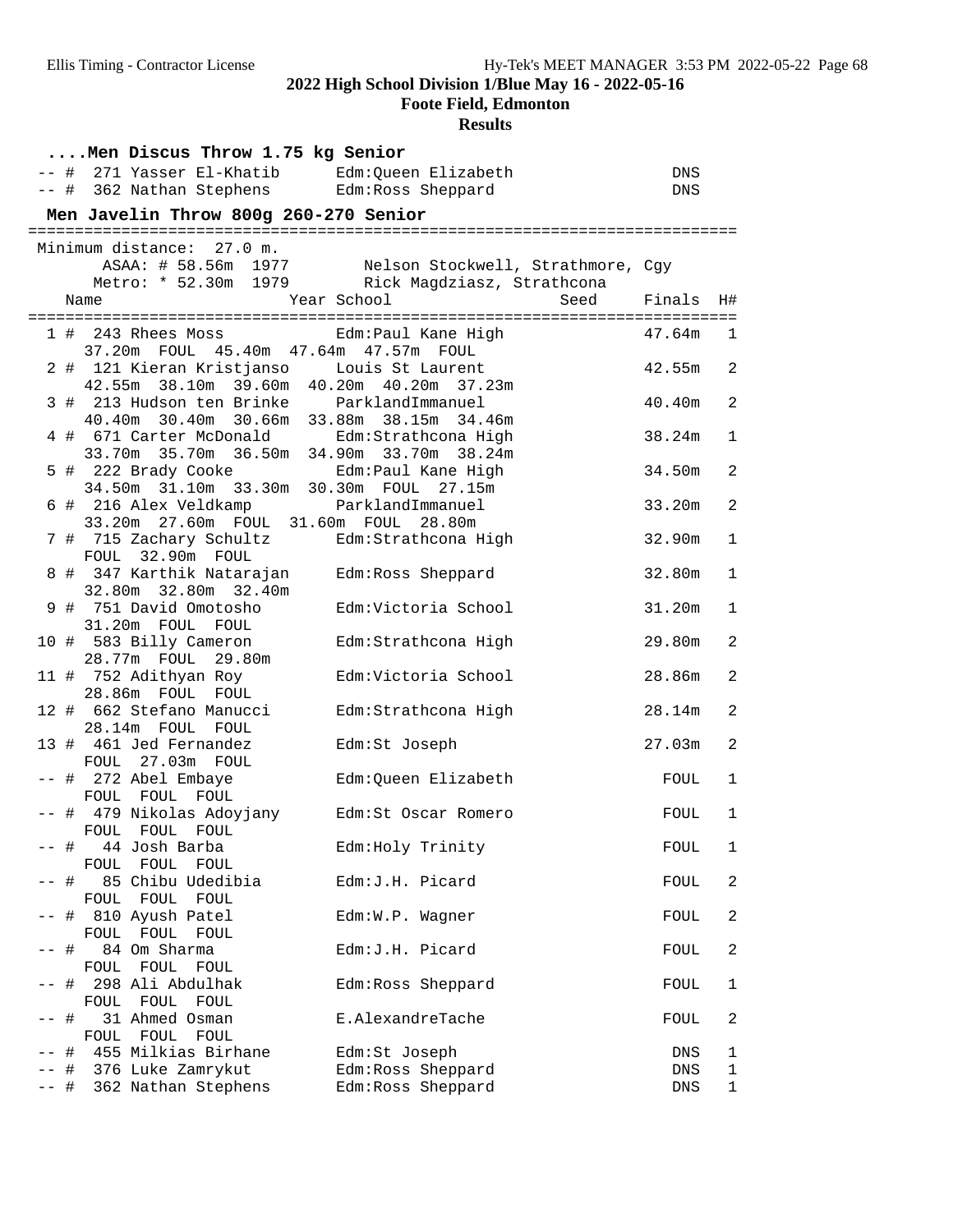**Foote Field, Edmonton**

| Men 300 Metre Hurdles 0.84m Open<br>=====================                                                                                                                                                                                                                                                                                                                                                                                                                                              |                                                                               |                                                                                                               |  |  |  |
|--------------------------------------------------------------------------------------------------------------------------------------------------------------------------------------------------------------------------------------------------------------------------------------------------------------------------------------------------------------------------------------------------------------------------------------------------------------------------------------------------------|-------------------------------------------------------------------------------|---------------------------------------------------------------------------------------------------------------|--|--|--|
| 0.84 m (33 inches) hurdle height.<br>50.0 m to first hurdle, then<br>every 35.0 m thereafter (green marks).<br>ASAA: # 38.31 2017-06-03 Scott Dixon, Strathcona High<br>Metro: * 38.22 2018-05-24 Scott Dixon, Strathcona High<br>Year School<br>Seed<br>Name                                                                                                                                                                                                                                          | Finals                                                                        | H#                                                                                                            |  |  |  |
| 732 Kyle Turnbull<br>Edm: Strathcona High<br>1#<br>$2$ #<br>371 Ridley Verbeek<br>Edm: Ross Sheppard<br>3#<br>159 Harshan Gill<br>Edm:McNally<br>175 Ryan Yu<br>Edm:McNally<br>4#<br>5 #<br>316 Kai Dunkley<br>Edm: Ross Sheppard<br>6 # 349 Marco Ng<br>Edm: Ross Sheppard<br>7 # 661 Jawad Makki<br>Edm:Strathcona High<br>8<br># 209 Elijah Neumann<br>ParklandImmanuel<br>173 George Walker<br>9#<br>Edm:McNally<br>Men 4x400 Metre Relay Open                                                     | 44.12<br>46.34<br>46.74<br>47.85<br>48.93<br>49.67<br>51.84<br>51.97<br>54.14 | 1<br>2<br>2<br>$\overline{2}$<br>$\mathbf{1}$<br>$\mathbf{1}$<br>$\mathbf{1}$<br>$\mathbf{1}$<br>$\mathbf{1}$ |  |  |  |
| ASAA: # 3:21.30<br>1986<br>, North<br>Johnston, Lynch, Teague, Laxton<br>Metro: * 3:32.01 2018-05-24 Edm: Strathcona High, Strathcona High<br>N Cook, J Ushko, J Fenske, S Dixon<br>School<br>Seed                                                                                                                                                                                                                                                                                                     | Finals                                                                        |                                                                                                               |  |  |  |
| 1 Edm:Ross Sheppard<br>' A '<br>1) #346 Taran Naidu-Barrett<br>2) #375 Carson Young<br>4) #360 Elliot Spratlin<br>3) #345 Malachi Muir<br>2 Edm: Strathcona High 'A'<br>1) #714 Christian Schmidt<br>2) #606 Marcus Eshleman<br>3) #609 Friedrich Faszer<br>4) #597 Keenan Demarais<br>3 Edm: Ross Sheppard<br>'B'<br>1) #338 Ben Magalnick<br>2) #344 Benjamin Miller<br>4) #349 Marco Ng<br>3) #316 Kai Dunkley<br>4 Edm:Strathcona High<br>'B '<br>1) #667 Flynn Maxey<br>2) #600 Dylan Dissanayake | 3:56.79<br>4:01.09<br>4:02.48<br>4:02.82                                      |                                                                                                               |  |  |  |
| 4) #1621 Noah Weir-Chuba<br>3) #561 Dhuqomsa Aman<br>5 Edm:St Oscar Romero<br>4:13.29<br>$\overline{A}$<br>1) #492 Aaron Dela Torre<br>2) #490 Cyrus David<br>3) #482 Michael Arnott<br>4) #517 Ethan Slaght<br>Outdoor Pentathlon: #1 Men 100 Metre Dash Open Outdoor Pentathlon<br>ASAA: # 11.26<br>$2019 - 06 - 07$<br>Rob Fidler, Harry Ainlay<br>Metro: * 11.33<br>$2019 - 05 - 16$<br>Rob Fidler, Harry Ainlay<br>Year School<br>Finals<br>Points<br>Name                                        |                                                                               |                                                                                                               |  |  |  |
| ============<br>Edm:Victoria School<br>750 Isaac Holth<br>12.50<br>$\#$<br>ı<br>2#<br>657 Joe Lemieux<br>Edm:Strathcona High<br>12.79<br>3<br>557 Josh Ahayere<br>Edm: Strathcona High<br>12.93<br>$\#$<br>211 Brock Stiksma<br>ParklandImmanuel<br>13.14<br>4<br>#<br>5<br>#<br>1 Dustin Edgi<br>AmiskwacyAcademy<br>15.29<br>#<br>677 Ben Meyer<br>Edm: Strathcona High<br>DNS<br>563 Matthew Atkinson-<br>#<br>Edm: Strathcona High<br>DNS<br>$--$                                                  | 556<br>504<br>480<br>444<br>154                                               |                                                                                                               |  |  |  |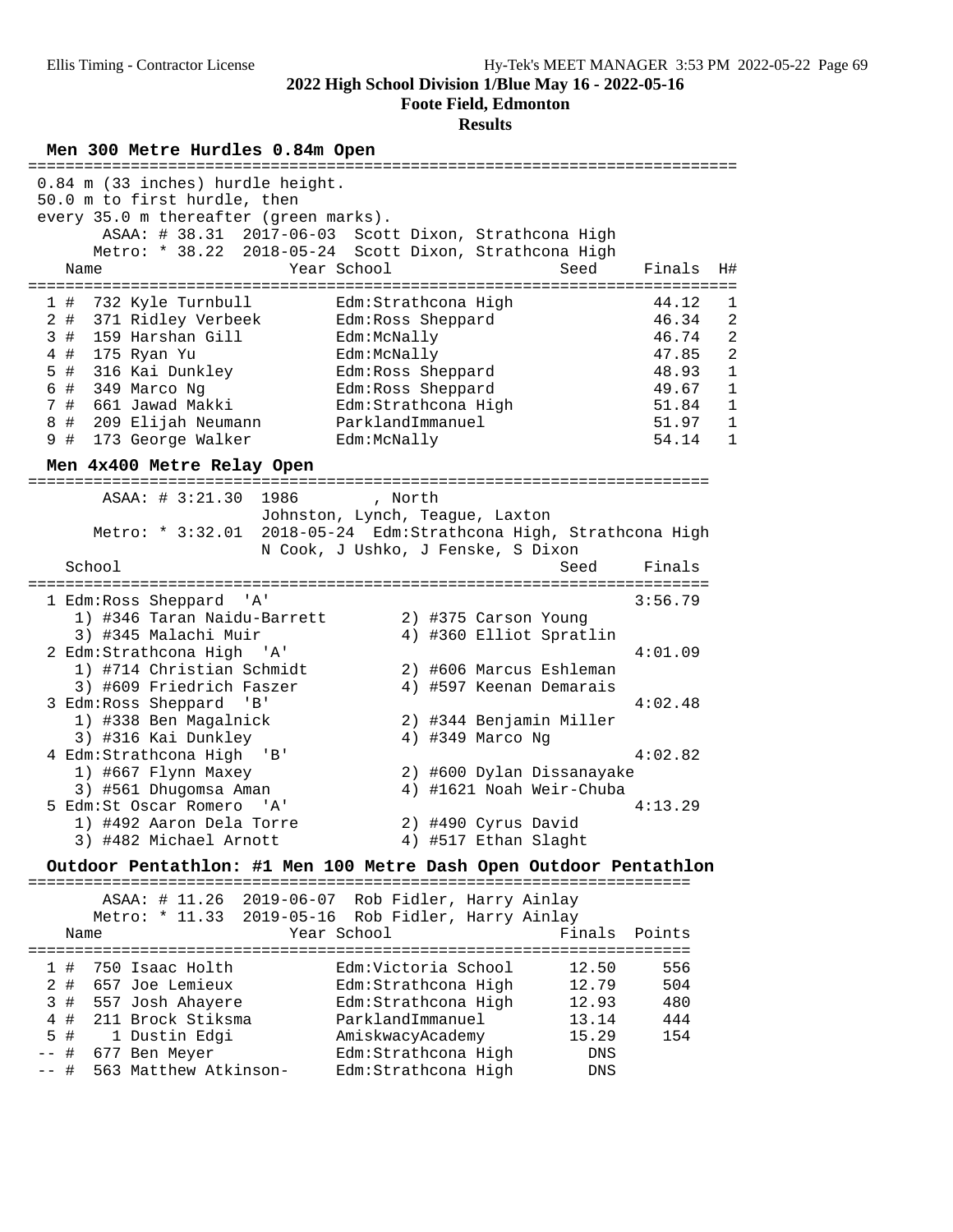#### **Foote Field, Edmonton**

|                                     |                    | Outdoor Pentathlon: #5 Men 800 Metre Run Open Outdoor Pentathlon                                                                       |           |             |                                                                                                                                  |  |                                                              |                   |                          |
|-------------------------------------|--------------------|----------------------------------------------------------------------------------------------------------------------------------------|-----------|-------------|----------------------------------------------------------------------------------------------------------------------------------|--|--------------------------------------------------------------|-------------------|--------------------------|
|                                     | Name               | ASAA: # 2:12.76 2019-06-07 Mitch Olsen, Cardston<br>Metro: * 2:24.75 2019-05-23 Dennis Holland, Memorial Comp.                         |           | Year School |                                                                                                                                  |  | Finals                                                       |                   | Points                   |
| 2#<br>4#<br>$- -$<br>$--$<br>$--$ # | 1#<br>3#<br>#<br># | 750 Isaac Holth<br>211 Brock Stiksma<br>657 Joe Lemieux<br>557 Josh Ahayere<br>563 Matthew Atkinson-<br>677 Ben Meyer<br>1 Dustin Edgi |           |             | Edm:Victoria School<br>ParklandImmanuel<br>Edm:Strathcona High<br>Edm:Strathcona High<br>Edm:Strathcona High<br>AmiskwacyAcademy |  | 2:26.55<br>2:27.44<br>Edm:Strathcona High 2:29.17<br>2:44.84 | DNS<br>DNS<br>DNS | 530<br>520<br>501<br>345 |
|                                     |                    | Outdoor Pentathlon: #2 Men High Jump Open Outdoor Pentathlon                                                                           |           |             |                                                                                                                                  |  |                                                              |                   |                          |
|                                     | Name               | ASAA: # 1.81m 2016-06-04 Matthew Knoepfli, Hines Creek Comp<br>Metro: * 1.85m 2019-05-16 Rob Fidler, Harry Ainlay                      |           | Year School |                                                                                                                                  |  | Finals                                                       |                   | Points                   |
|                                     | O                  | 1 #  657 Joe Lemieux<br>1.50 1.55 1.60 1.65 1.70 1.75<br>XO.<br>$\circ$                                                                | XO XO XXX |             | Edm:Strathcona High                                                                                                              |  |                                                              | 1.70m             | 544                      |
|                                     | 0                  | 1 # 557 Josh Ahayere<br>1.50 1.55 1.60 1.65 1.70 1.75<br>$\circ$<br>$\circ$                                                            | O XXO     | XXX         | Edm:Strathcona High                                                                                                              |  | 1.70m                                                        |                   | 544                      |
|                                     | $\circ$            | 3 # 750 Isaac Holth<br>1.50 1.55 1.60 1.65 1.70<br>$\overline{O}$                                                                      | XO OXXX   |             | Edm:Victoria School                                                                                                              |  | 1.65m                                                        |                   | 504                      |
|                                     | $\circ$            | 4 # 211 Brock Stiksma<br>1.50 1.55 1.60 1.65<br>$\overline{O}$<br>$\overline{O}$<br>XXX                                                |           |             | ParklandImmanuel                                                                                                                 |  | 1.60 <sub>m</sub>                                            |                   | 464                      |
|                                     | 1.50<br>XXX        | -- # 1 Dustin Edgi                                                                                                                     |           |             | AmiskwacyAcademy                                                                                                                 |  |                                                              | NH                |                          |
|                                     |                    | -- # 563 Matthew Atkinson-<br>-- # 677 Ben Meyer                                                                                       |           |             | Edm:Strathcona High<br>Edm: Strathcona High                                                                                      |  |                                                              | <b>DNS</b><br>DNS |                          |
|                                     |                    | Outdoor Pentathlon: #4 Men Long Jump Open Outdoor Pentathlon                                                                           |           |             |                                                                                                                                  |  |                                                              |                   |                          |
|                                     | Name               | ASAA: # 6.21m 2016-06-04 Matthew Knoepfli, Hines Creek Comp<br>Metro: * 5.80m 2019-05-23 Dennis Holland, Memorial Comp.                |           | Year School |                                                                                                                                  |  |                                                              |                   | Finals Points            |
|                                     |                    | 1 # 211 Brock Stiksma                                                                                                                  |           |             | ParklandImmanuel                                                                                                                 |  | 5.19m                                                        |                   | 419                      |
|                                     | $\mathbf x$        | 5.02m 5.19m 5.17m<br>2 # 557 Josh Ahayere<br>$5.00m \times$                                                                            |           |             | Edm: Strathcona High                                                                                                             |  | 5.00m                                                        |                   | 382                      |
|                                     |                    | 3 # 750 Isaac Holth<br>$4.92m$ $4.66m$ x                                                                                               |           |             | Edm:Victoria School                                                                                                              |  | 4.92m                                                        |                   | 367                      |
|                                     |                    | 4 # 657 Joe Lemieux<br>4.70m 3.88m 4.45m                                                                                               |           |             | Edm: Strathcona High                                                                                                             |  | 4.70m                                                        |                   | 326                      |
|                                     | 5#                 | 1 Dustin Edgi<br>3.45m 3.62m 2.82m                                                                                                     |           |             | AmiskwacyAcademy                                                                                                                 |  | 3.62m                                                        |                   | 147                      |
| $--$                                |                    | -- # 677 Ben Meyer<br># 563 Matthew Atkinson-                                                                                          |           |             | Edm:Strathcona High<br>Edm: Strathcona High                                                                                      |  |                                                              | DNS<br>DNS        |                          |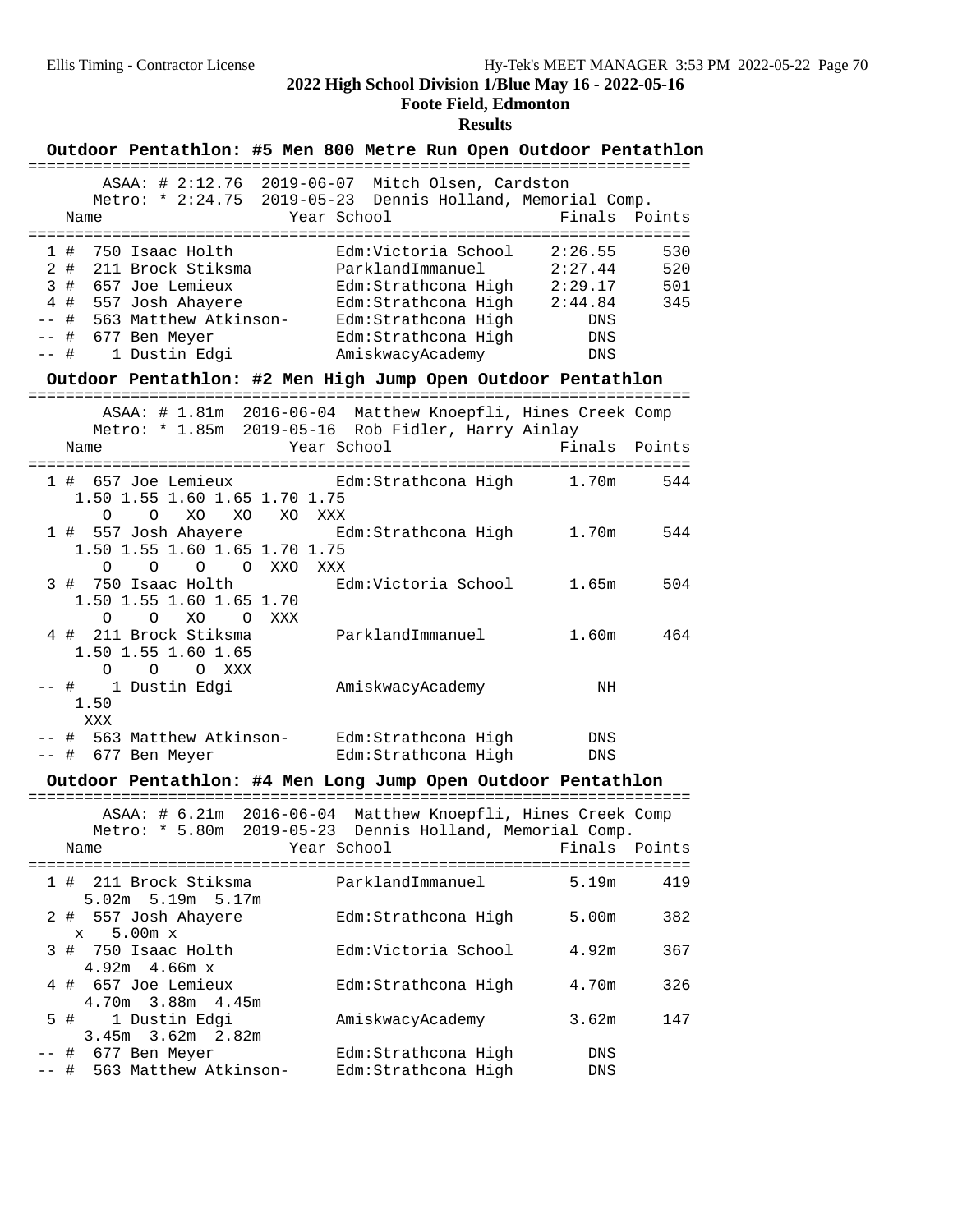#### **Foote Field, Edmonton**

| Outdoor Pentathlon: #3 Men Shot Put 5 kg Open Outdoor Pentathlon                                                                                   |            |    |
|----------------------------------------------------------------------------------------------------------------------------------------------------|------------|----|
| ASAA: # 11.73m 2019-06-07 Ryan Evans, Lethbridge Coll<br>Metro: * 11.03m 2019-05-23 Noah Saxton, StrathconaChrist<br>Year School<br>Finals<br>Name | Points     |    |
| 1 # 657 Joe Lemieux<br>Edm:Strathcona High<br>10.18m<br>$9.59m$ $9.95m$ $10.18m$                                                                   | 496        |    |
| 2 # 557 Josh Ahayere<br>Edm:Strathcona High<br>10.05m<br>$10.05m$ 9.93m                                                                            | 489        |    |
| 3 # 750 Isaac Holth<br>Edm:Victoria School<br>8.41m<br>$8.10m$ $8.41m$ $7.33m$                                                                     | 391        |    |
| 4 # 211 Brock Stiksma<br>ParklandImmanuel<br>8.17m<br>7.24m 8.14m 8.17m                                                                            | 376        |    |
| 5 #<br>1 Dustin Edgi<br>7.97m<br>AmiskwacyAcademy<br>7.94m 7.30m 7.97m                                                                             | 365        |    |
| -- # 563 Matthew Atkinson-<br>Edm:Strathcona High<br>DNS<br>$--$ # 677 Ben Meyer<br>Edm:Strathcona High<br>DNS                                     |            |    |
| Men Outdoor Pentathlon Open                                                                                                                        |            |    |
| ASAA: # 3037 2019-06-07 Ryan Evans, Lethbridge Coll<br>Metro: * 2786 2019-05-16 Rob Fidler, Harry Ainlay<br>Year School<br>Seed<br>Name            | Finals     | H# |
| 1 # 657 Joe Lemieux<br>Edm:Strathcona High                                                                                                         | 2371       |    |
| Edm:Victoria School<br>2 # 750 Isaac Holth                                                                                                         | 2348       |    |
| 3#<br>557 Josh Ahayere       Edm:Strathcona High                                                                                                   | 2240       |    |
| 211 Brock Stiksma<br>ParklandImmanuel<br>4#                                                                                                        | 2223       |    |
| Men 100 Metre Dash Open Ambulatory                                                                                                                 |            |    |
| ASAA: # 19.78 2019-06-08 Erick Seed, Louis St Laurent<br>Metro: * 19.14 2019-05-14 Tim Baldivia, Ross Sheppard                                     |            |    |
| Year School<br>Seed<br>Name                                                                                                                        | Finals     |    |
|                                                                                                                                                    |            |    |
| -- # 485 Aaron Baula<br>Edm:St Oscar Romero<br>-- # 505 Joshua Mandeville Edm:St Oscar Romero                                                      | DNS        |    |
| -- # 519 Tristan Steinhaue Edm: St Oscar Romero                                                                                                    | DNS<br>DNS |    |
| 510 Mark Parayao<br>-- #<br>Edm:St Oscar Romero                                                                                                    | DNS        |    |
| Men 100 Metre Dash Open Intellectual                                                                                                               |            |    |
| ASAA: # 13.10 2019-06-08 Luc Harris, Strathmore                                                                                                    |            |    |
| Metro: * 14.30 2019-05-23 Alvin Cabreros, BlessOscarRomero                                                                                         |            |    |
| Year School<br>Seed<br>Name                                                                                                                        | Finals     |    |
| 505 Joshua Mandeville<br>-- #<br>Edm:St Oscar Romero                                                                                               | DNS        |    |
| -- # 519 Tristan Steinhaue<br>Edm:St Oscar Romero                                                                                                  | DNS        |    |
| -- #<br>516 Jacob Silvestri<br>Edm:St Oscar Romero                                                                                                 | DNS        |    |
| -- #<br>391 Neville Williams<br>StAlbertCatholic                                                                                                   | DNS        |    |
| -- #<br>510 Mark Parayao<br>Edm: St Oscar Romero                                                                                                   | DNS        |    |